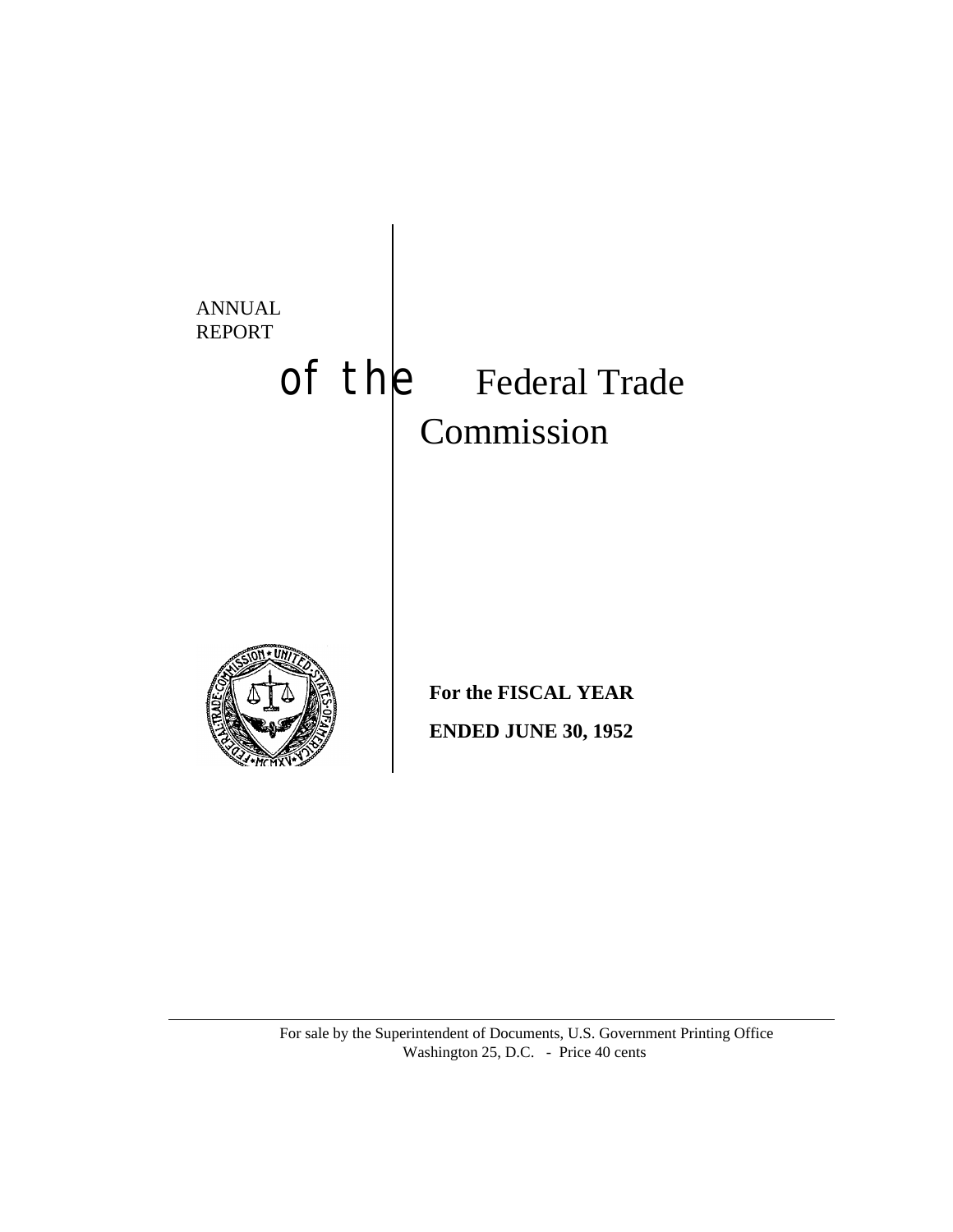### Federal Trade Commission

James M. Mead, Chairman Lowell B. Mason John Carson Stephen J. Spingarn Albert A. Carretta

D. C. Daniel, Secretary

EXECUTIVE OFFICES OF THE COMMISSION Pennsylvania Avenue at Sixth Street, Washington 25, D. C.

#### Branch Offices

Room 2904, U. S. Courthouse, Foley Room 413, Masonic Temple Building, 333 Square, New York 7 Room 1500, 173 West Madison Street, Room 811, U. S. Courthouse, Seattle 4. Chicago 2 St. Charles Street, New Orleans 12.

133 Federal Office Building Civic Center, San Francisco 2

ii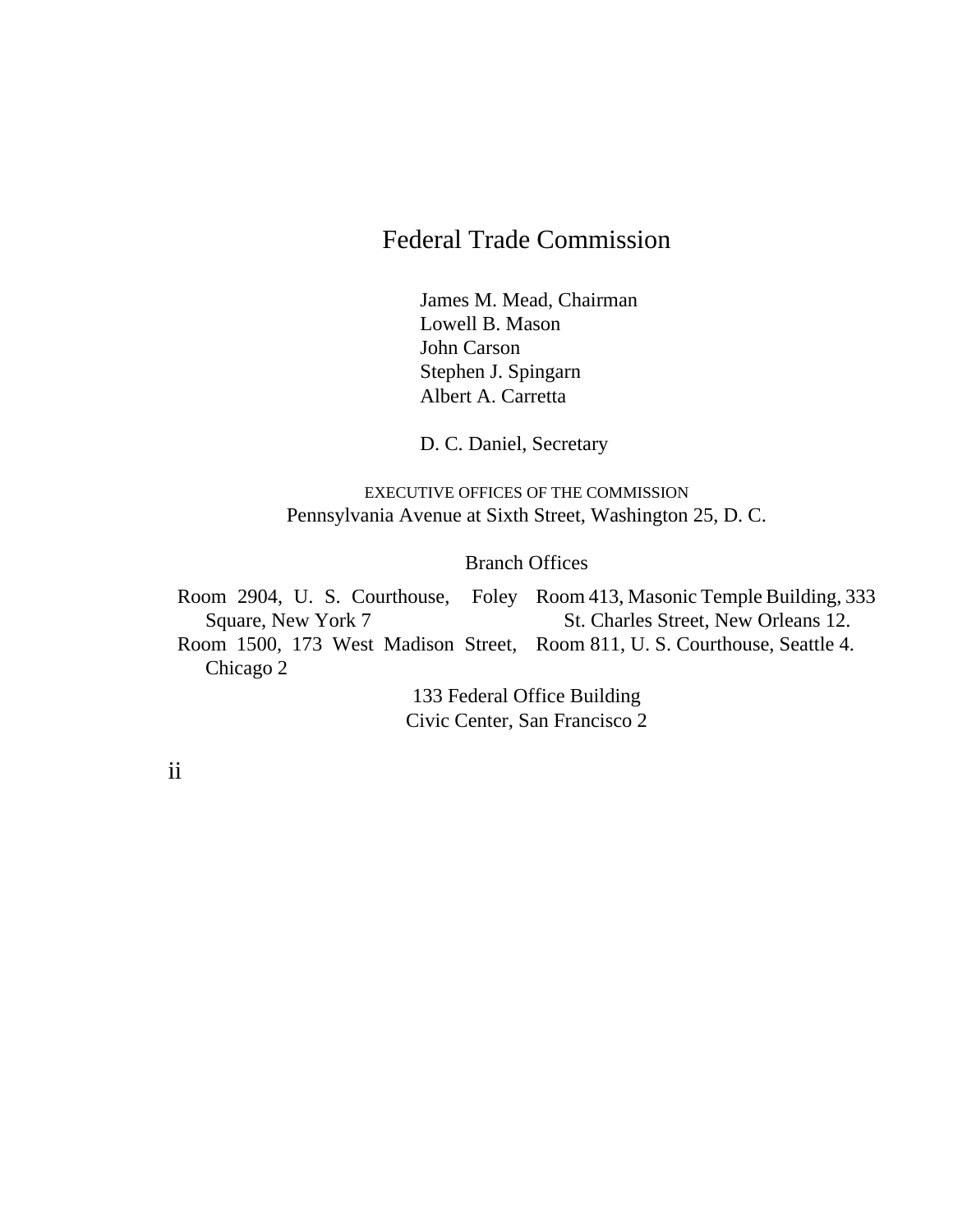### Letter of Transmittal

FEDERAL TRADE COMMISSION, Washington, D.C.,

To the Congress of the United States:

I have the honor to transmit herewith the Thirty-eighth Annual Report of the Federal Trade commission, for the fiscal year ended June 30, 1952. The Federal Trade Commission is having printed a limited number of copies of the report.

By direction of the Commission.

JAMES M. MEAD, Chairman

THE PRESIDENT OF THE SENATE. THE SPEAKER OF THE HOUSE OF REPRESENTATIVES.

iii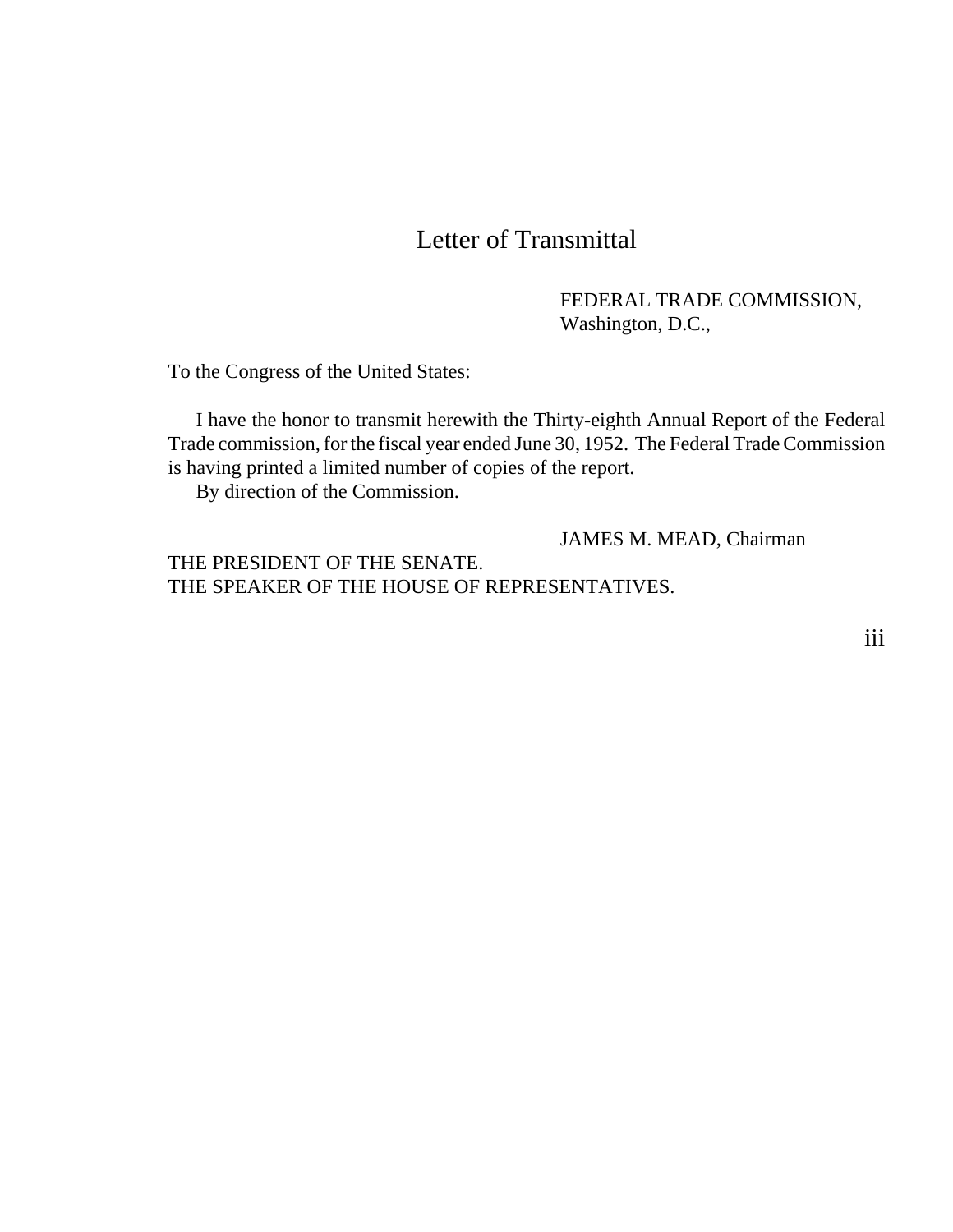### Contents

| 1. Protecting Free Competitive Enterprise                                                                                                                                                                                                                                            | Page |
|--------------------------------------------------------------------------------------------------------------------------------------------------------------------------------------------------------------------------------------------------------------------------------------|------|
| 2. The Commission and Its Staff                                                                                                                                                                                                                                                      |      |
| Office of the Secretary and Executive Director ------------------- 5<br>Office of the General Counsel ---------------------------------- 5<br>Bureau of Antideceptive Practices ----------------------------- 6<br>Bureau of Industry Cooperation -------------------------------- 6 |      |
| 3. A Vital Commission Problem<br>Steel Scrap Investigation ---------------------------------- 15<br>Deep Freezers Tied in With "Wholesale Price Food<br>GI Schools For Korean Veterans ----------------------------- 17                                                              |      |
| 4. Economic Reports<br>Economic Reporting in 1952 ---------------------------------- 18<br>Distribution of Steel Consumption --------------------------- 20<br>Retail and Wholesale Corporations ------------------------- 24                                                        |      |
| 5. Antimonopoly Work                                                                                                                                                                                                                                                                 |      |
| Orders against monopolistic practices ------------------------- 27<br>Complaints charging monopolistic practices ------------------- 29<br>Antimerger activities under Section 7 of the Clayton Act ------------ 31<br>V                                                             |      |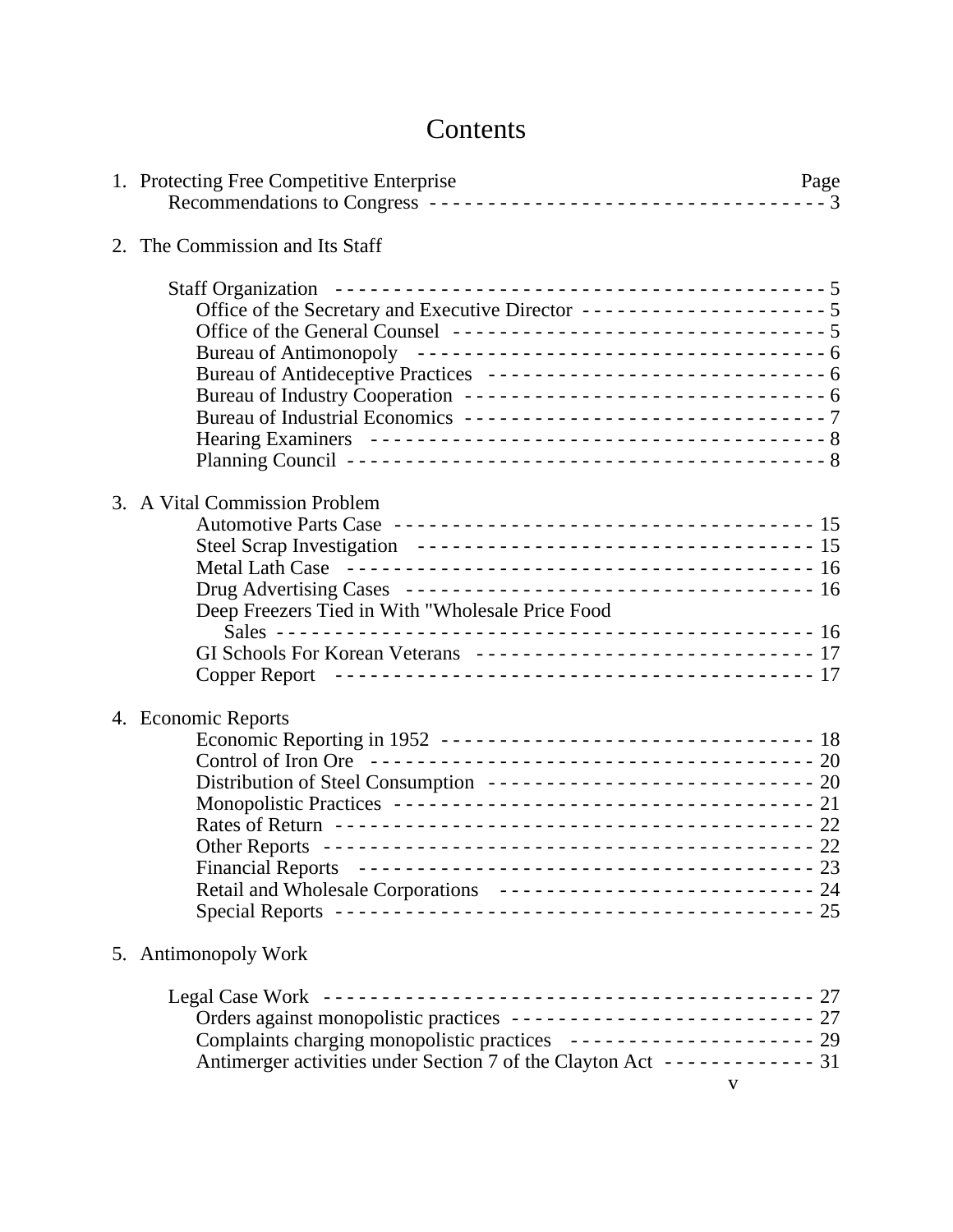### VI CONTENTS

|  | 5. Antimonopoly Work—Continued                                        |      |
|--|-----------------------------------------------------------------------|------|
|  | Legal case work—Continued                                             | Page |
|  |                                                                       |      |
|  |                                                                       |      |
|  | Investigations of monopolistic practices ---------------------- 33    |      |
|  | Antimonopoly cases in Federal courts --------------------------- 35   |      |
|  |                                                                       |      |
|  | Applications for enforcement ------------------------------ 37        |      |
|  | <b>Cases Pending</b>                                                  |      |
|  |                                                                       |      |
|  | Supervision of export associations ------------------------------ 38  |      |
|  | 6. Antideceptive Practices Work                                       |      |
|  |                                                                       |      |
|  |                                                                       |      |
|  | Complaints charging deceptive practices ---------------------- 45     |      |
|  |                                                                       |      |
|  | Cases in Federal Courts ---------------------------------- 47         |      |
|  | Investigations of Deceptive Practices --------------------------- 48  |      |
|  | Division of Investigation ------------------------------- 49          |      |
|  |                                                                       |      |
|  | Special Fields of Activity ------------------------------- 52         |      |
|  | Oleomargarine Amendment ------------------------------ 52             |      |
|  |                                                                       |      |
|  |                                                                       |      |
|  | Letters and Affidavits of Discontinuance -------------------- 53      |      |
|  | Medical and Chemical Opinions -------------------------- 53           |      |
|  | Antideceptive cases in Federal courts --------------------------- 54  |      |
|  |                                                                       |      |
|  | Dismissed for Lack of Prosecution ------------------------- 55        |      |
|  | Dismissed upon agreement to comply with order -------------- 55       |      |
|  | Orders Affirmed after Modification ------------------------ 56        |      |
|  |                                                                       |      |
|  | Informative labeling of wool products --------------------------- 57  |      |
|  | Rules and Regulations under Wool Act -------------------- 58          |      |
|  | Registered identification numbers ------------------------- 58        |      |
|  | Continuing Guaranties ---------------------------------- 58           |      |
|  |                                                                       |      |
|  | Informative labeling of fur products ----------------------------- 59 |      |
|  | Fur products Name Guide -------------------------------- 60           |      |
|  | Rules and Regulations under Fur Act ----------------------- 60        |      |
|  | Registered identification numbers ------------------------- 60        |      |
|  |                                                                       |      |
|  |                                                                       |      |
|  |                                                                       |      |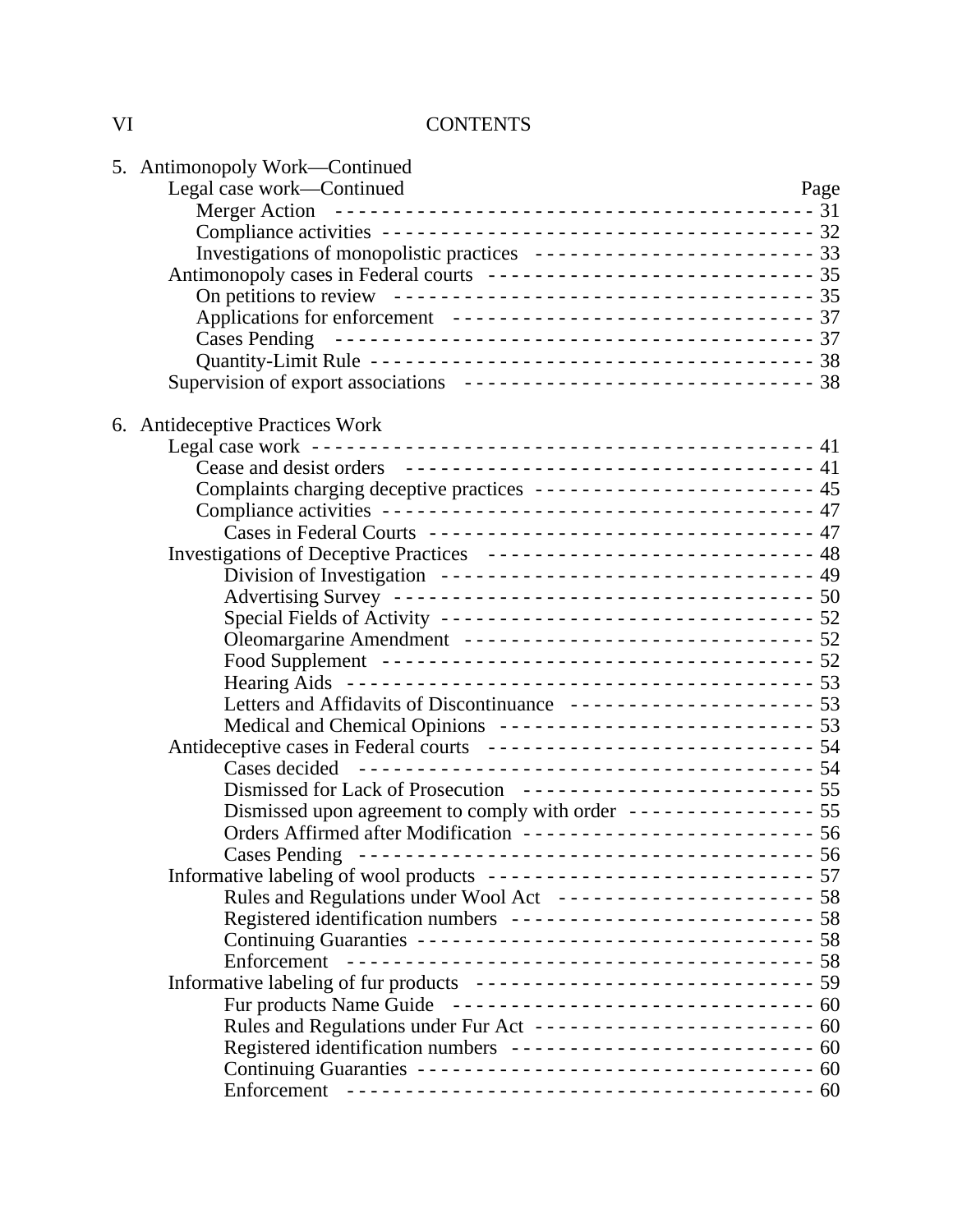#### CONTENTS VII

|  | 7. Industry Cooperation                                                       | Page |
|--|-------------------------------------------------------------------------------|------|
|  | Trade practice procedure and requirements ----------------------- 62          |      |
|  |                                                                               |      |
|  | Trade practice conference proceedings -------------------------- 63           |      |
|  |                                                                               |      |
|  |                                                                               |      |
|  |                                                                               |      |
|  | Settlement of cases by stipulation ------------------------------- 74         |      |
|  |                                                                               |      |
|  | Negotiations of stipulations ---------------------------------- 74            |      |
|  | Unfair practices covered by stipulation ----------------------- 75            |      |
|  | Stipulation compliance activities ----------------------------- 76            |      |
|  | 8. Case Work Progress Under New Procedures                                    |      |
|  |                                                                               |      |
|  | Consent settlement amendment -------------------------------- 78              |      |
|  |                                                                               |      |
|  | Operations under new procedures ---------------------------- 79               |      |
|  |                                                                               |      |
|  |                                                                               |      |
|  |                                                                               |      |
|  | 9. Work in Defense Mobilization Program                                       |      |
|  | Clearance of antitrust exceptions ---------------------------- 82             |      |
|  | Compliance surveys for NPA ------------------------------- 83                 |      |
|  |                                                                               |      |
|  |                                                                               |      |
|  | 10. Appropriations and Obligations                                            |      |
|  |                                                                               |      |
|  | Obligations by activities, fiscal year 1952 --------------------------- 86    |      |
|  | Obligations by objects, fiscal year 1952 --------------------------------- 86 |      |
|  | Settlements made under Federal Tort Claims Act --------------------- 87       |      |
|  | Appropriations and obligations, 1915-52 ----------------------------- 87      |      |
|  | Appendixes                                                                    |      |
|  | Federal Trade Commissioners, 1915-52 -------------------------------- 89      |      |
|  |                                                                               |      |
|  |                                                                               |      |
|  | Types of unfair methods and practices ---------------------------- 113        |      |
|  |                                                                               |      |
|  | Investigations by the Commission, since 1915 ----------------------- 123      |      |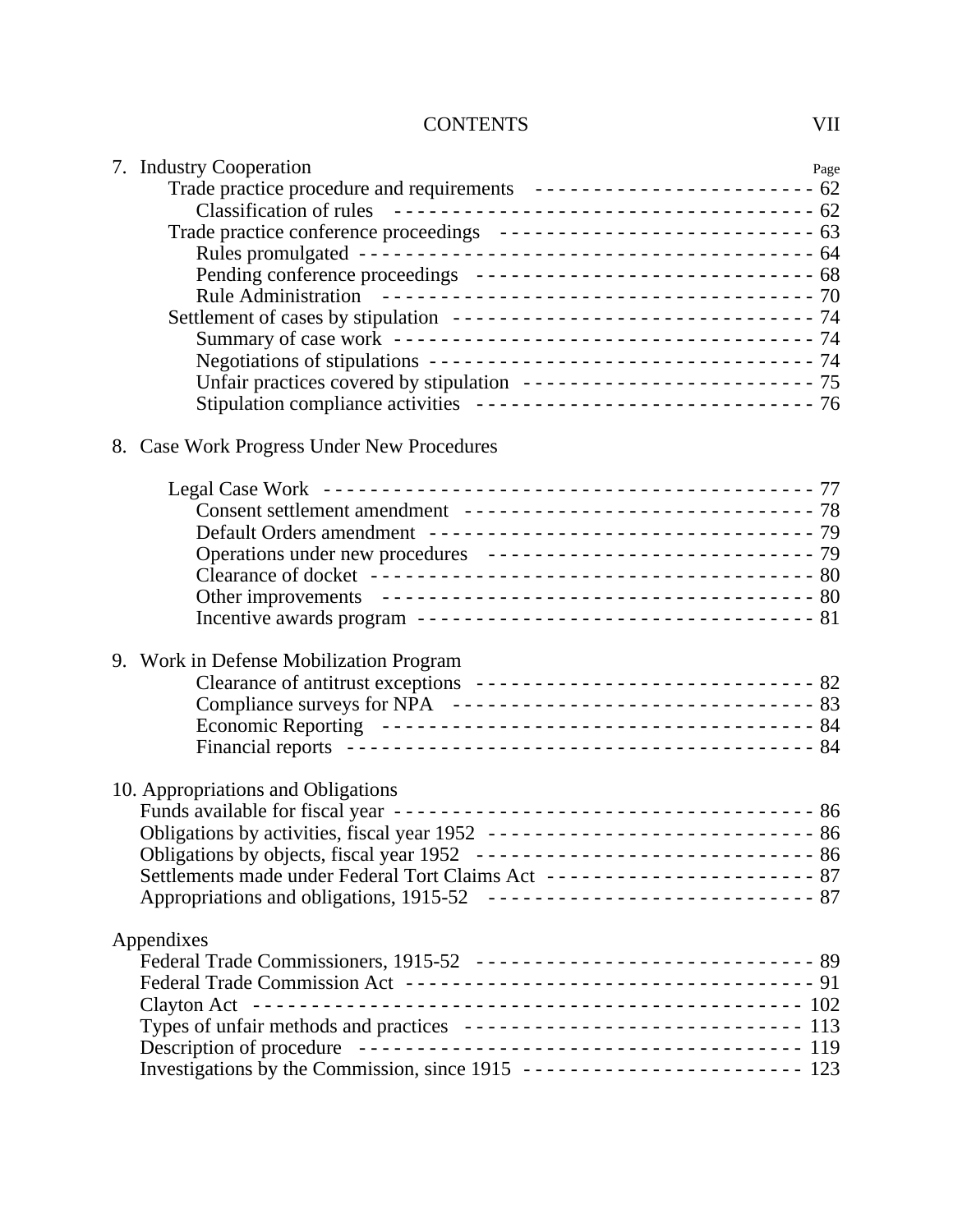## Protecting Free 1 Competitive Enterprise

THE UNDERLYING PRINCIPLE which governs the American economy is competition. It is the free play of competitive forces, the higgling in the market place, the unseen hand of competition which protects the public interest. It is the constant rivalry among numerous firms for a greater share of the market which, over the long run, protects the consumer from high and extortionate prices. It is free and open markets which safeguard the independent producers in their efforts to offer new and better products.

Generally speaking, there are only two types of exceptions to competition as the allpervading regulator of the economy. The first exception applies to fields—for example, public utilities—where the number of sellers is too few, or the possible injury to the public too great, to permit the free play of competitive forces. The other exception arises in times of national emergency when demand far exceeds supply, resulting in the need for direct but temporary price controls in certain fields. In all other circumstances and on all other occasions it is competition which isrelied upon to make the best possible use of our existing resources and through the promotion of new technologies to create new and better resources.

The role of the Federal Trade Commission in this setting is that of protecting competition against those forces and practices which, if allowed to have free rein, would result in its destruction. The Federal Trade Commission Act was passed in 1914, nearly a quarter of a century after the enactment of the Sherman Act. The Commission was created largely because of public dissatisfaction with the accomplishments under the older statute. As a result of the Standard Oil and the American Tobacco dissolution suits in 1911, the power of the Government to dissolve existing monopolies had been clearly established. But waiting for a monopoly to be created and then dissolving it seemed to leave much to be desired in the way of an effective antitrust policy. Instead, it was argued, what was needed was some new agency, or "Interstate Trade Commission" as it was originally termed, which would be able to prevent the creation of monopoly in the first instance, that is, to nip it in the bud.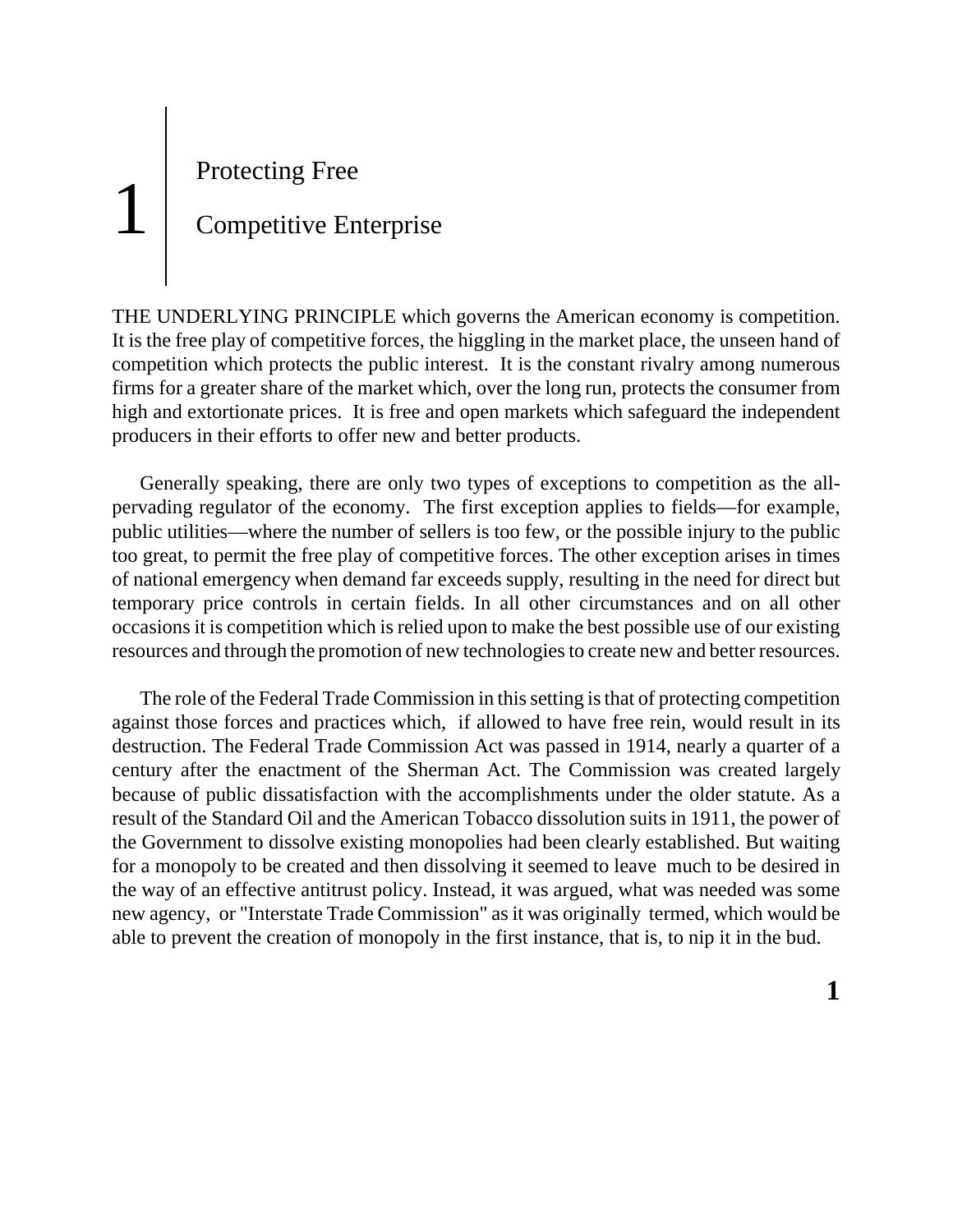The essentially preventative character of the Federal Trade Commission is clearly borne out in the report accompanying the Clayton Act in which the Senate JudiciaryCommittee on July 22, 1914, stated:

Broadly stated, the bill, in its treatment of unlawful restraints and monopolies, seeks to prohibit and make unlawful certain trade practices which, as a rule, singly and in themselves, are not covered by the Act of July 2,1890 [the Sherman Act] or other existing antitrust acts and thus, by making these practicesillegal, to arrest the creation of trusts, conspiracies, and monopolies in their incipiency and before consummation.<sup>1</sup>

In order to prevent monopoly in its incipiency, a new regulatory body was created, the Federal Trade Commission, which was given two basic types of powers, legal powers to issue cease and desist orders and broad economic fact-finding powers.

The legal powers were of two types, general and specific. The former, represented by the Federal Trade Commission Act, gives to the Commission the broad power to prevent "unfair" methods of competition" and "unfair or deceptive acts or practices" in commerce. The latter, represented by the Clayton Act, gives to the Commission the authority to prohibit those specifically enumerated practices which tend either substantially to lessen competition or to injure, destroy or prevent competition.

In addition to authorizing legal proceedings for these purposes, the Federal Trade Commission Act also vests in the Commission economic reporting functions designed to provide, for the Congress, the President, and the public, information on matters affecting the competitive economy.

In all these activities, emphasis is placed on fostering equal opportunities for the successful operation of both small and large businesses, and on preserving for the consuming public, as well as for all businesses, the benefits of free and fair competition in industry and trade.

Other statutes administered by the Commission are the Export Trade Act, the Wool and Fur Products Labeling Acts, and certain sections of the Lanham Trade-Mark Act. The Fur Products Labeling Act, effective August 9, 1952, expands and strengthens the Commission's jurisdiction over the misbranding and false advertising of furs and fur products.

Under the statutes it administers, the Commission's principal functions are:

To promote free and fair competition in interstate commerce in the interest of the public through prevention of price-fixing agreements, boycotts, combinations in restraint of trade, other unfair methods of competition and unfair or deceptive acts or practices.

<sup>1</sup> 63rd. Cong., 2d Sess., Senate Committee on the Judiciary, S,. Rep. No. 695, to accompany H. R. 15657, July 22,1914, p. 1. [Italics added.]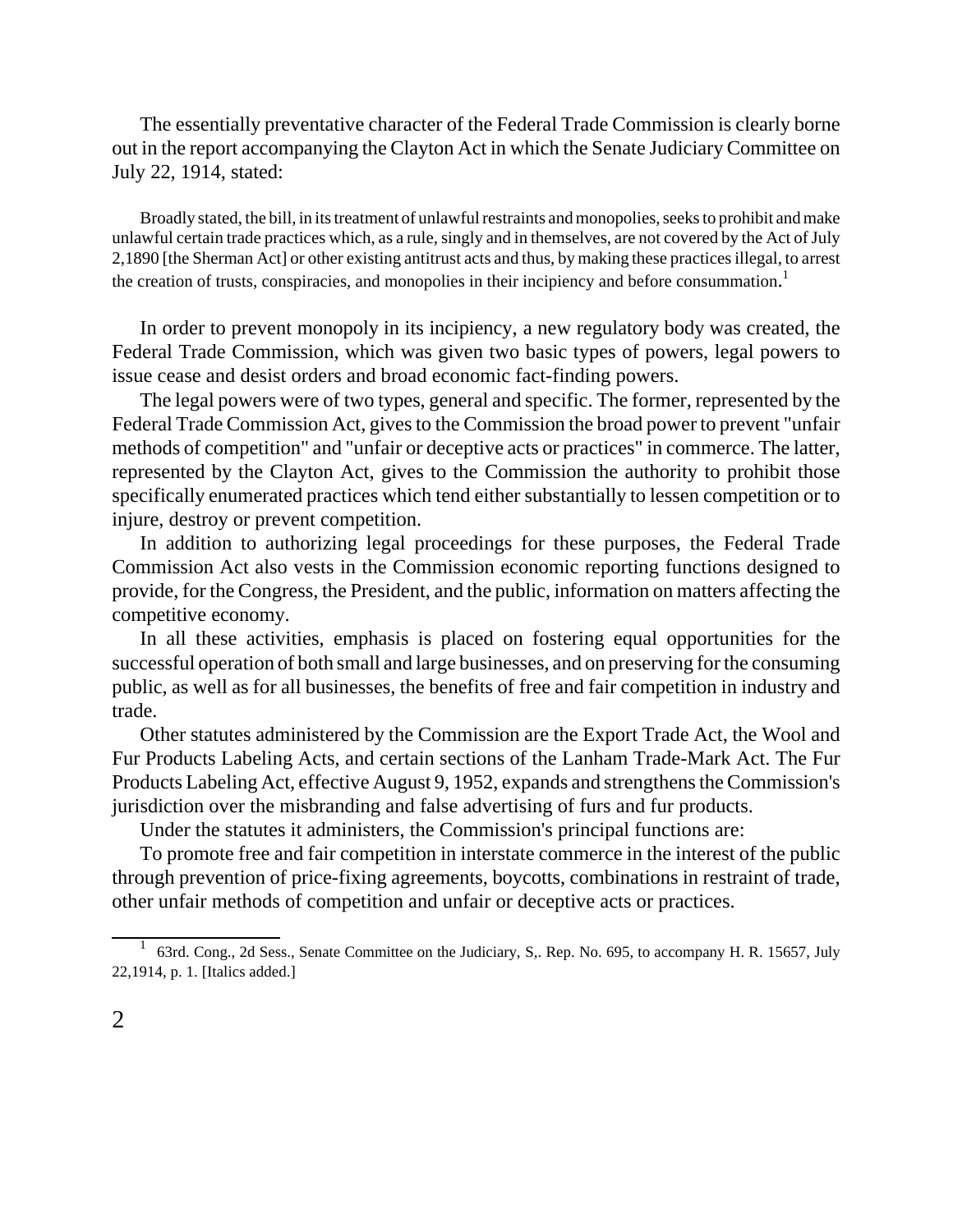To safeguard the consuming public by preventing the dissemination of false or deceptive advertisements of food, drugs, cosmetics, and therapeutic devices.

To prevent discrimination in price, exclusive-dealing and tying arrangements, corporate mergers, and corporate stock acquisitions when the effect of such practices or arrangements may be the substantial lessening of competition or a tendency toward monopoly; the holding of illegal interlocking directorates; the payment or receipt of illegal brokerage; and illegal discrimination among customers in the furnishing of or payment for advertising or promotional services or facilities.

To protect producers, manufacturers, distributors, and consumers from the unrevealed presence of substitutes and mixtures in manufactured wool products.

To receive and file articles of association or incorporation of associations organized under the Export Trade Act; investigate their operations which may adversely affect competition within the United States; make recommendations to the associations for readjustments deemed necessary therein; and, where considered appropriate, make recommendations to the Attorney General for penal action.

To petition for the cancellation of the registrations of trade-marks which were illegally registered or which have been used for purposes contrary to the intent of the Trade-Mark Act of 1946.

To gather and make available to the Congress, the President, and the public, factual data concerning economic and business conditions as a basis for remedial legislation where needed, and for the guidance and protection of the public.

The Commission's law enforcement work falls into two general categories: (l) Enforcement through formal litigation leading to cease and desist orders against offenders, and (2) law observance achieved by action of a voluntary and cooperative nature.

#### RECOMMENDATIONS TO CONGRESS

The Commission submits for the consideration of Congress the same recommendations on legislation that it presented in its annual report for the fiscal year 1951 (pp. 7, 8, 9, and l0).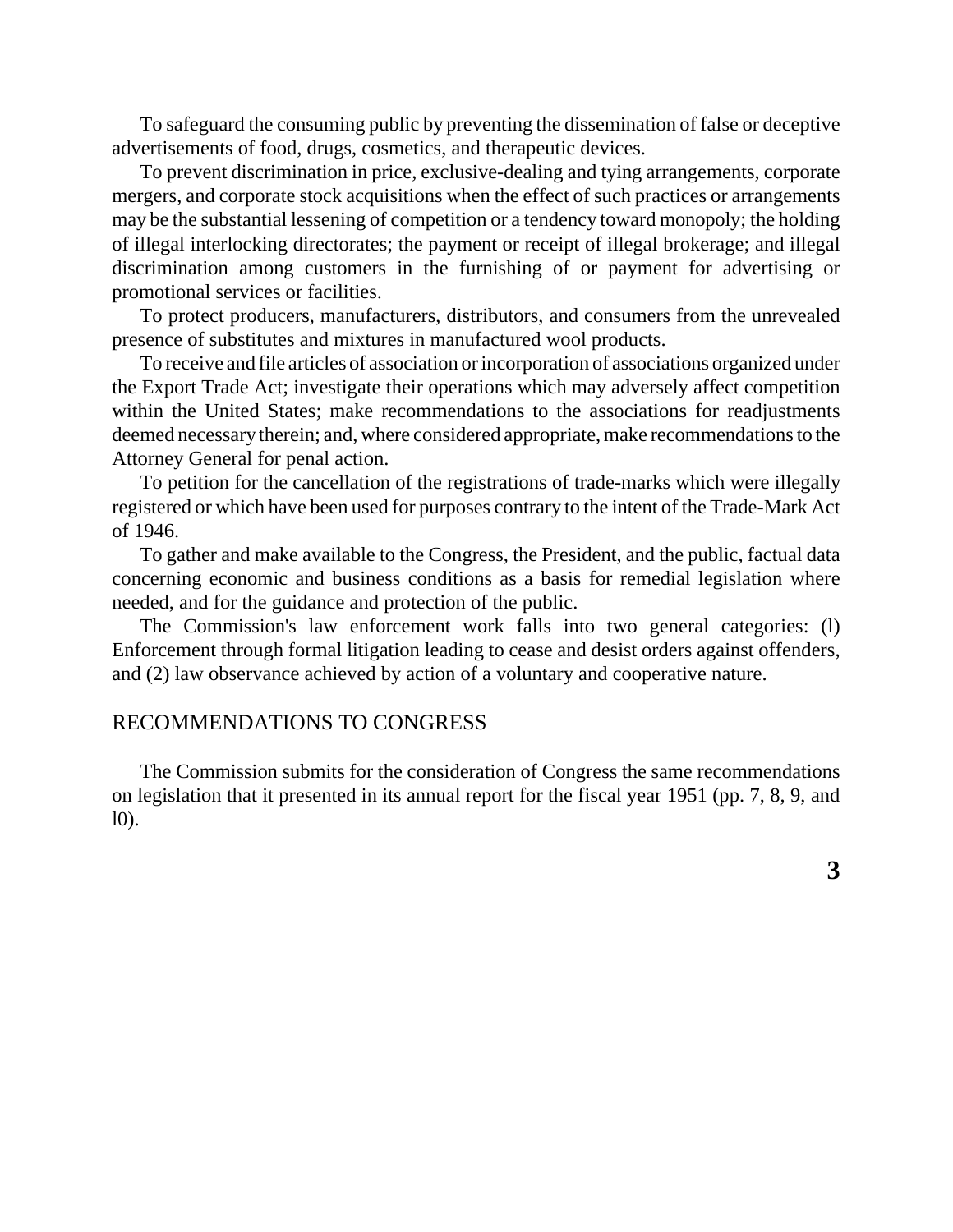### The Commission

# $2\left| \right.$  and Its Staff

THE FEDERAL TRADE COMMISSION was organized as an independent administrative agency March 16, 1915, under the provisions of the Federal Trade Commission Act, which was approved September 26, 1914. It consists of five members, appointed by the President with the advice and consent of the Senate. Not more than three of the Commissioners may be members of the same political party.

Appointment of a Commissioner is for a term of 7 years, unless he succeeds a Commissioner relinquishing office prior to expiration of his term. In such cases, the statute provides that the new member shall be appointed only for the unexpired term. Upon the expiration of histerm of office, a Commissioner continues to serve until the appointment and qualification of his successor.

The Chairman of the Commission is appointed by the President.

Members of the Commission as of June 30, 1952, were James M. Mead, Democrat, of New York, Chairman; Lowell B. Mason, Republican, of Illinois; John Carson, Independent, of Michigan; Stephen J. Spingarn, Democrat, of New York, and Albert A. Carretta, Democrat, of Virginia.

Each case coming before the Commission is assigned to a Commissioner for examination and report before it is acted upon. The Commission meets regularly for the consideration of cases and for the transaction of other business. The Commissioners hear oral argument in formal cases and frequently preside individually at industry trade-practice conferences.

Under the President's Reorganization Plan No. 8, effective May 24, 1950, the administrative management of the Commission is vested in the Chairman. Subject to specified limitations, the Chairman is responsible for the appointment and supervision of personnel, the distribution of business among personnel and among administrative units, and the use and expenditure of funds. Under this arrangement, the other Commissioners are relieved of many administrative details.

The Commission as a whole retains responsibility for decisions required by law to be made by the Commission, and for general poli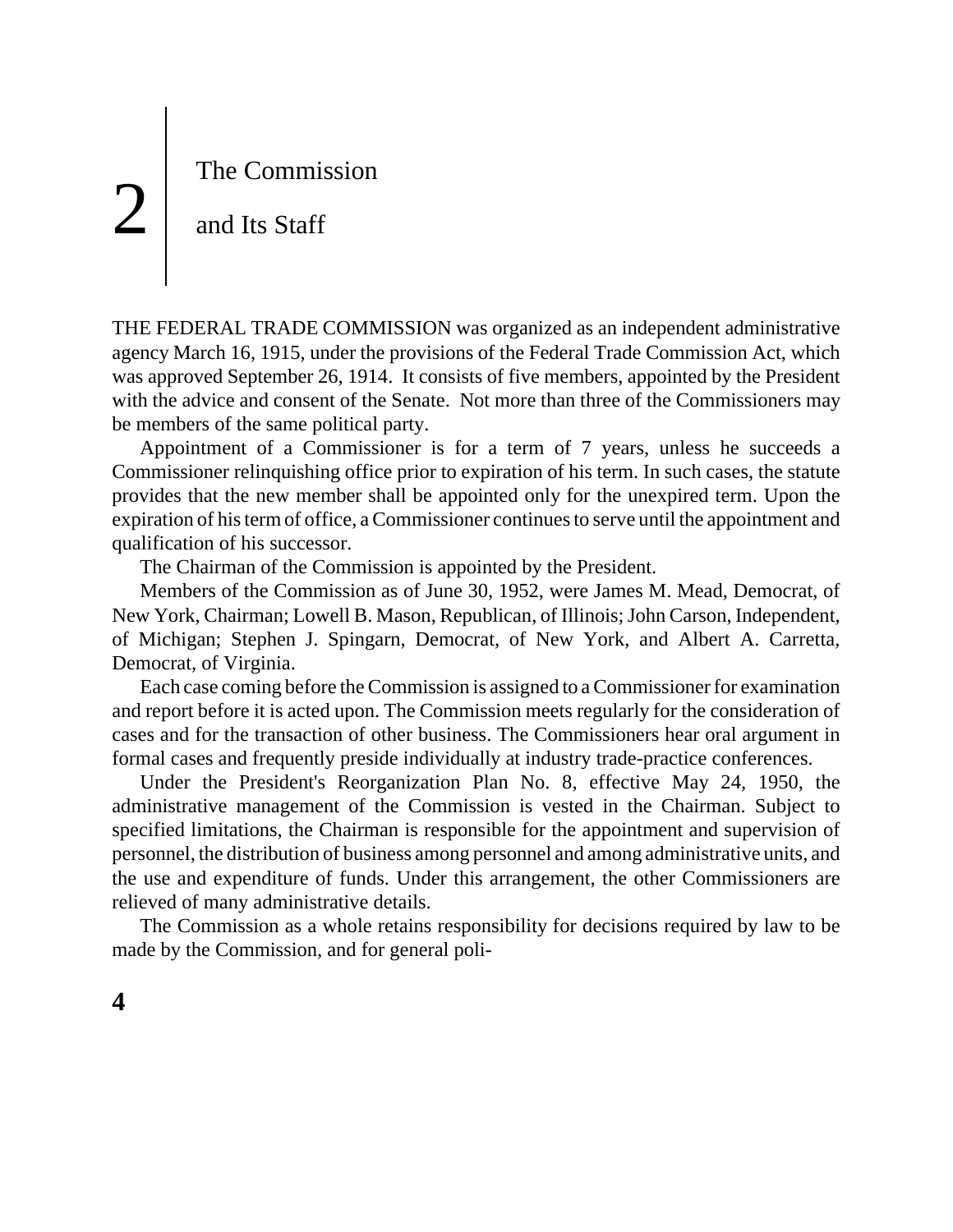cies including management matters of primary significance such as revision of budget estimates, distribution of appropriated funds according to major programs and purposes, and approval of appointments of heads of major operating and administrative units.

#### Staff Organization

Commission employees, as of June 30, 1952, numbered  $672$ ,<sup>1</sup> including attorneys, economists, accountants, statisticians, and administrative personnel stationed in Washington and in branch offices in New York, Chicago, San Francisco, Seattle, and New Orleans.

The Commission's staff organization at the close of the fiscal year included the following bureaus and divisions:

Office of the Secretary and Executive Director.—The Office of the Secretary and Executive Director is the central office of the Commission through which most of the work flows to and from the Commission. The duties of the office are of a dual nature.

In his capacity as Secretary to the Commission, the Secretary and Executive Director receives and handles mail on all phases of the Commission's work, either assigning it to the appropriate officials for attention or preparing and dispatching replies for or at the direction of the Commission. He signs all orders and certain other official documents and papers of the Commission; keeps the minutes of the Commission and the calendar of pending matters for the Commissioners; arranges for oral arguments before the Commission; issues the directives of the Commission; and is the legal custodian of the seal, papers, records, and property of the Commission.

In his capacity as Executive Director, the Secretary and Executive Director assists the Chairman in the general management of the Commission. He examines and surveys the operations of the Commission and makes recommendations for organizational and procedural improvements. He also is director of the Bureau of Administration, composed of the staff units engaged in administrative functions. These units are the Division of Budget and Finance, Division of Personnel, Division of General Services, and Division of Information and Library.

Office of the General Counsel.—The General Counsel isthe principal legal officer of the Commission, advising it on questions of law, policy, and procedure arising in connection with litigation before the agency or in the Federal courts, or in connection with legislative and other matters. Grouped under the General Counsel are five divisions, each leaded by an Assistant General Counsel. These divisions and their duties are as follows: (1) Assistant General Counsel in Charge of Appeals—representing the Commission in appellate proceedings in

<sup>&</sup>lt;sup>1</sup> Number of employees as of November 30, 1952–657.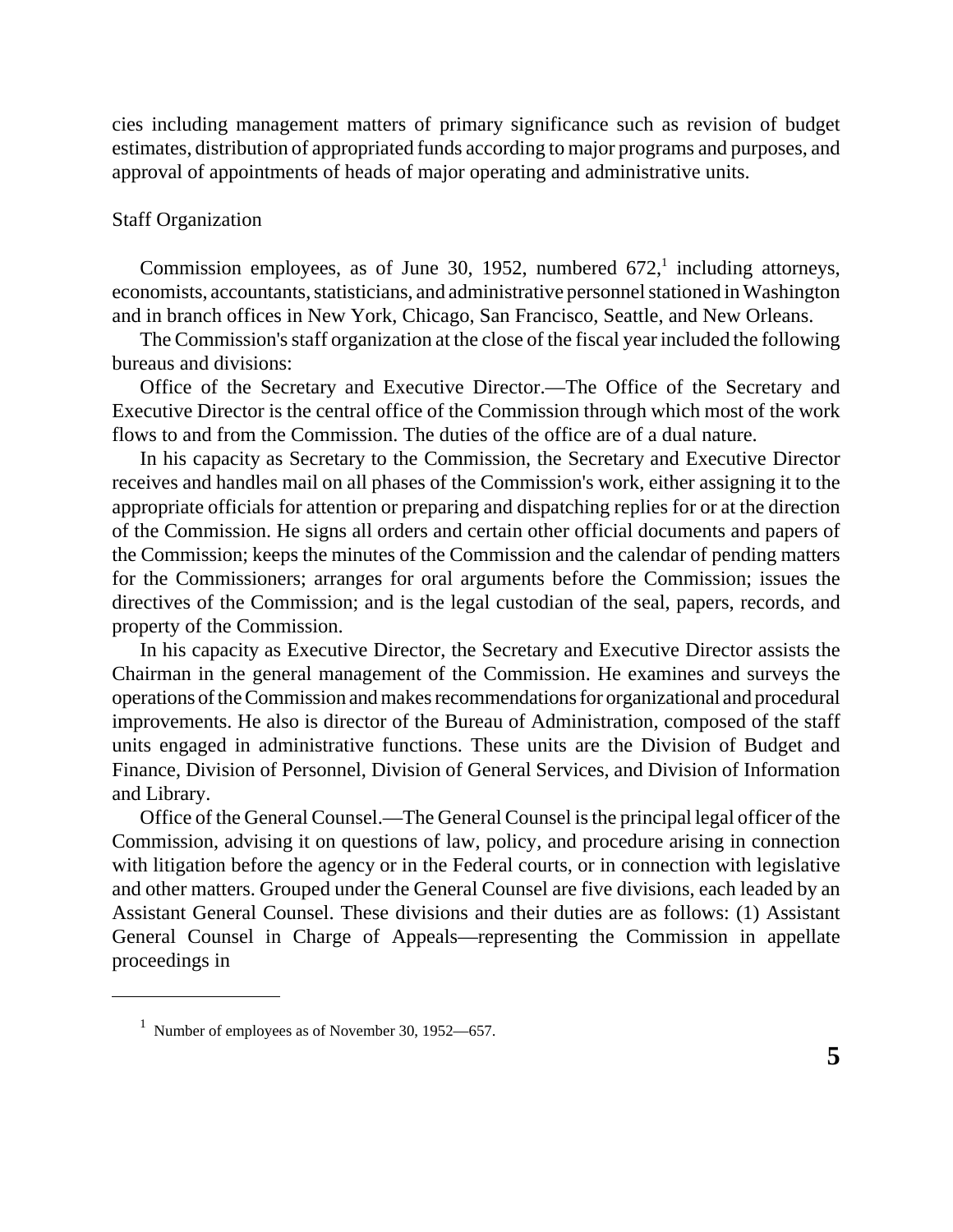the Federal courts; (2) Assistant General Counsel in Charge of Special Legal Assistants—furnishing legal assistance to the Commission or its individual members in connection with formal proceedings before the Commission; (3) Assistant General Counsel in Charge of Compliance—representing the Commission in matters involving compliance with or enforcement of orders to cease and desist; (4) Assistant General Counsel in charge of Industry Cooperation— advising the Commission on legal and other problems involved in its program of industry cooperation and directing the work of the Planning Council as its chairman; and (5) Assistant General Counsel in Charge of Trade-Marks and Insurance—representing the Commission before the Patent Office and United States courts in the prosecution of petitions in trade-mark cancellation proceedings, and advising the Commission on jurisdictional and other problems in applying the Federal Trade Commission Act and the Clayton Act to the interstate insurance business.

Bureau of Antimonopoly.—This Bureau is responsible for the investigation and trial of all Antimonopoly cases and the administration of the Export Trade Act. Headed by a Director and Assistant Director, the Bureau consists of the Division of Investigation and Litigation, which makes field investigations of monopolistic practices and handles the trial of antimonoply cases before trial examiners and the Commission; and the Division of Export Trade, which is charged with the duty of supervising the export trade associations pursuant to the provisions of the Export Trade Act.

Bureau of Antideceptive Practices.—Centered in this Bureau are the functions of investigating and trying cases involving unfair and deceptive practices in violation of the Federal Trade Commission Act and misbranding of wool products in violation of the Wool Products Labeling Act. Headed by a Director and an Assistant Director, it comprises the Divisions of Litigation, Investigation, Wool and Fur Labeling, and Medical and Chemical Opinions.

Bureau of Industry Cooperation.—This Bureau comprises the Division of Trade Practice Conferences and the Division of Stipulations. It is headed by a Director and an Assistant Director.

The Division of Trade Practice Conferences consists of a rulemaking unit, which is responsible for the initiation and conduct of trade practice conferences and the development of rules to the point of final promulgation; and a rule-administration unit, which handles matters concerning interpretation of and compliance with promulgated rules. The Assistant Director of the Bureau is chief of this Division.

The Division of Stipulations consists of a chief, assistant chief, and a staff of attorneyconferees. All matters considered appropriate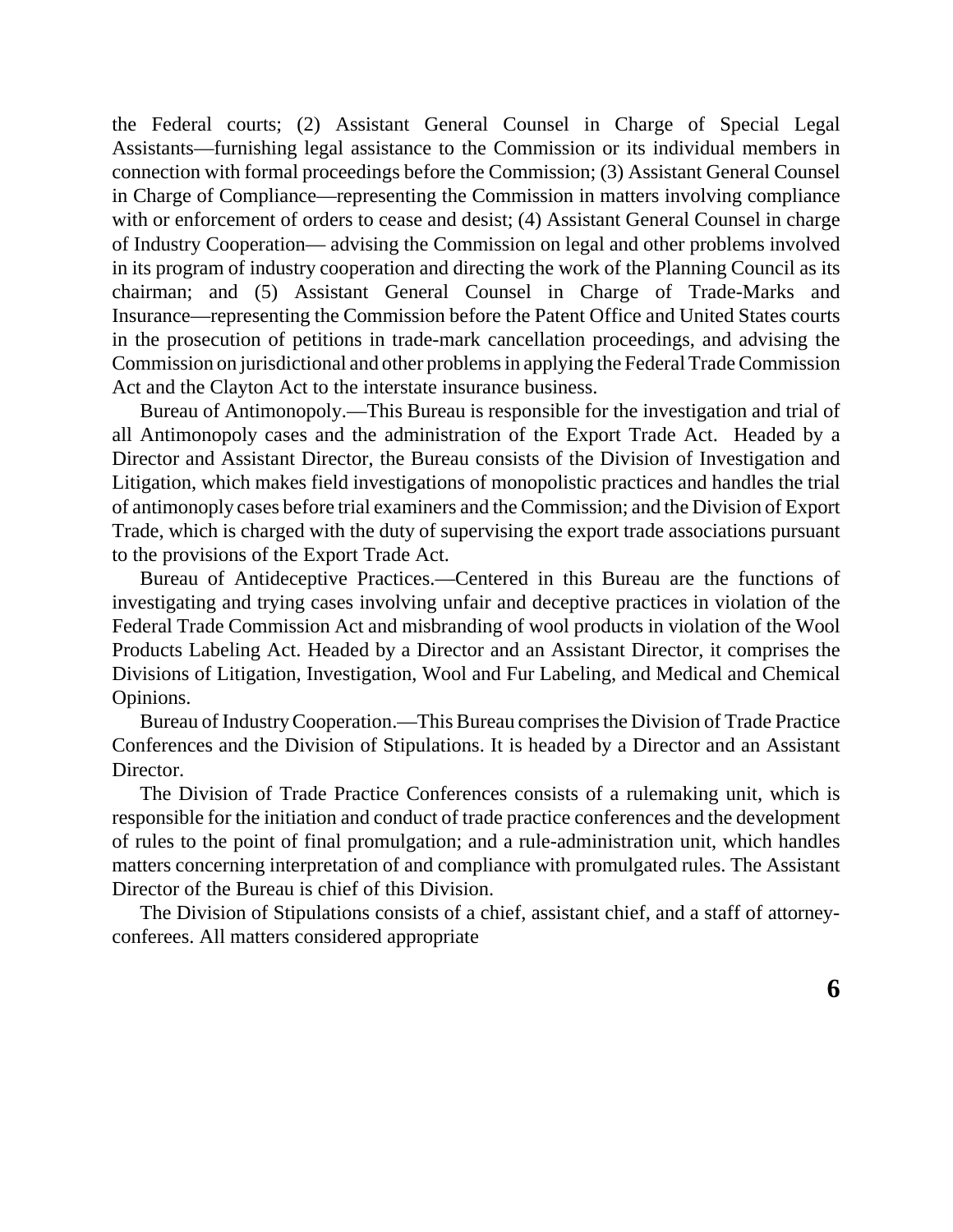for settlement by the Commission's stipulation procedure are referred to this Division for the negotiation of voluntary agreements to cease and desist from unlawful practices. The Division takes no part in the investigation or prosecution of any matter.

Bureau of Industrial Economics.—The Bureau of Industrial Economics acts as a general economic staffin obtaining and analyzing the economic information used by the Commission in developing its antimonopoly programs. It renders economic and accounting services to the legal staff in the investigation and trial of antimonopoly cases and in the enforcement of the Commission's orders in such cases. The Bureau performs those statutory functions of the Commission which relate to general economic surveys and investigations (as distinguished from legal investigations arising out of charges of violation of the law) of the practices and policies of corporations in interstate commerce. It prepares economic and financial reports. The work of the Bureau is in charge of a Director who is also Chief Economist. An Assistant Chief Economist, the Chief Accountant and the Chief Statistician supervise the three operating Divisions.

The Division of Economics<sup>2</sup> conducts general economic surveys and investigations for the purpose of ascertaining the competitive practices, the nature and significance of monopolistic arrangements, and the degree of concentration in a given industry, and for the purpose of reporting on general economic conditions within the field of the Commission's jurisdiction. It assembles and analyzes economic information needed in the development of an antimonopoly program. In addition, it provides economic assistance at all stages in the preparation and conduct of legal cases, including the evaluation, from an economic viewpoint, of pricing policies and distribution practices in relation to the legislative issues of collusive price-fixing and monopoly controls. Economic information in connection with trade-practice conference proceedings is likewise furnished by this division.

Accounting services in connection with the investigation and trial of cases, as well as in connection with general economic investigations, are performed by the Division of Accounting. It prepares cost and price studies and its staff members act as witnesses in cases arising under the Clayton Antitrust Act and the Federal Trade Commission Act. It also prepares the financial and cost data in general economic investigations.

The Division of Financial Reports collects, summarizes, and analyzes the financial operating statements of American corporations engaged in manufacturing, wholesale trade, and retail trade. On the basis of these data, it prepares quarterly reports on the financial

<sup>&</sup>lt;sup>2</sup> The Division of Economics of the Bureau of Industrial Economics was abolished on August 18, 1952, and its work was divided between two newly established divisions, the Division of Economic Reports and Division of Economic Evidence.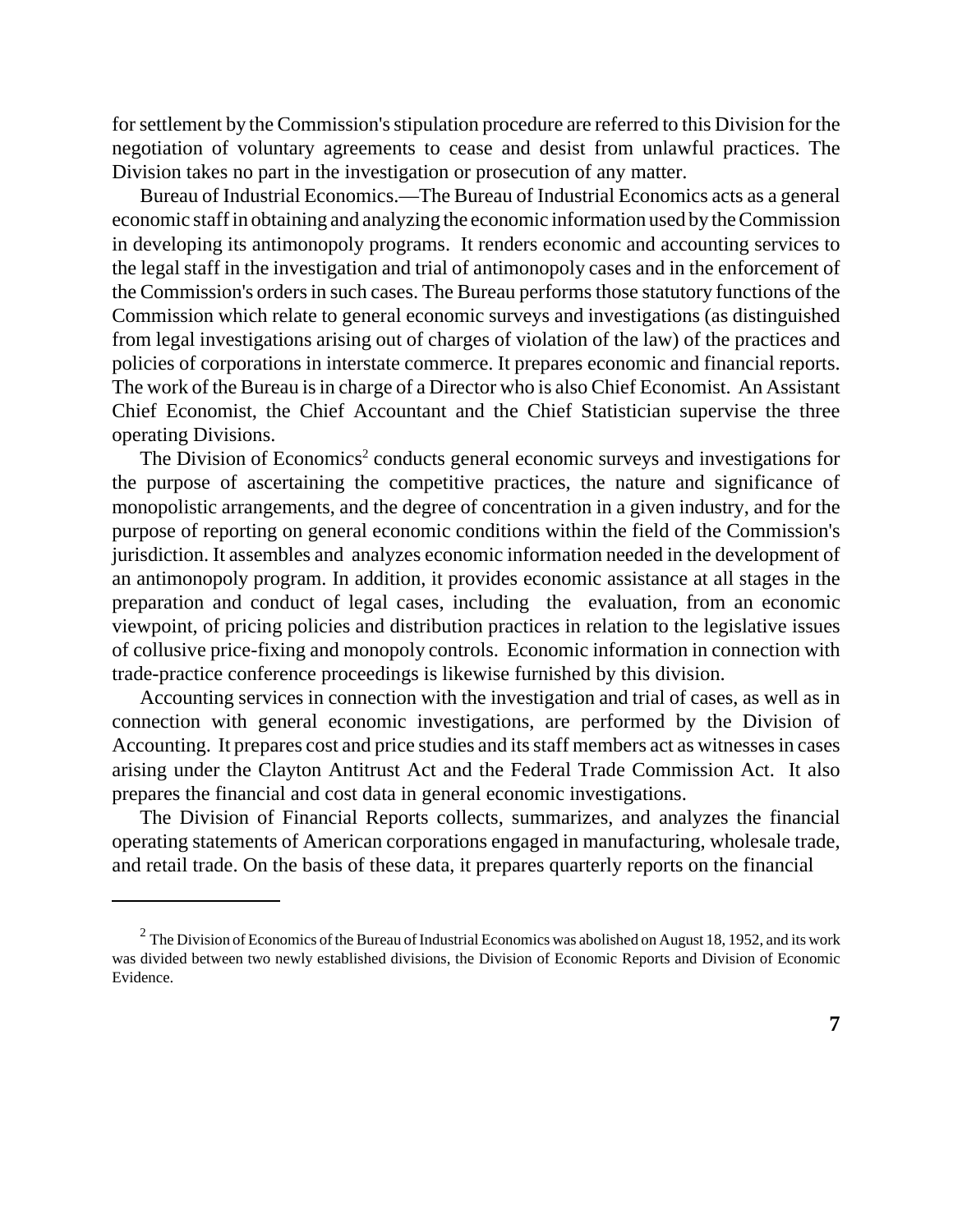position and operating results of the Nation's manufacturing industries and distributive trades.

Hearing Examiners.—Hearing examiners are the officials of the Commission's staff to whom the Commission delegates the initial exercise of its adjudicative powers. They are appointed by the Commission in accordance with the provisions of the Administrative Procedure Act and the Civil Service regulations. They function autonomously as presiding officersin adjudicative proceedingsinstituted pursuant to the provisions of the Commission's enabling acts.

Upon the issuance of a complaint, the proceeding so initiated is assigned to a hearing examiner, in rotation so far as practicable. Thereafter the hearing examiner, pursuant to the Commission's Rules of Practice, presides at hearings, regulates the course thereof, administers oaths and affirmations, issues subpoenas, rules upon orders of proof, receives relevant evidence, takes or causes depositions to be taken whenever justice would be served thereby, holds conferences for the settlement or simplification of issues by consent of the parties, and disposes of procedural requests or similar matters. At the conclusion of the reception of evidence, and after considering proposed findings when submitted by the parties, the hearing examiner files an initial decision consisting of findings as to the facts and conclusions upon all material issues of fact or law presented on the record, together with the reasons therefor, and an appropriate order. Such initial decision, unless appealed to the Commission or stayed or docketed for review by the Commission within 30 days after service thereof, becomes the decision of the Commission.

In the performance of their duties as adjudicative officers, hearing examiners are exempt from all direction, supervision or control. Administrative supervision of hearing examiners is exercised by a Director and an Assistant Director, who are themselves qualified and active hearing examiners.

Planning Council.—On September 14, 1950, the Commission reorganized and reactivated the Central Planning Council to plan and recommend a sound program of work to be undertaken by the Commission each fiscal year, to submit recommendations for the allocation of appropriations among adopted programs, and to report quarterly on progress made on such programs. As reorganized, the Planning Council consists of the Assistant General Counsel in charge of industry Cooperation as Chairman, the General Counsel, the Directors of the Bureau of Antimonopoly, Bureau of Industrial Economics, Bureau of Antideceptive Practices and Bureau of Industry Cooperation, and the Secretary and Executive Director.

The membership of the Council is representative of the Commission's work, and the reorganized Council is functioning more effec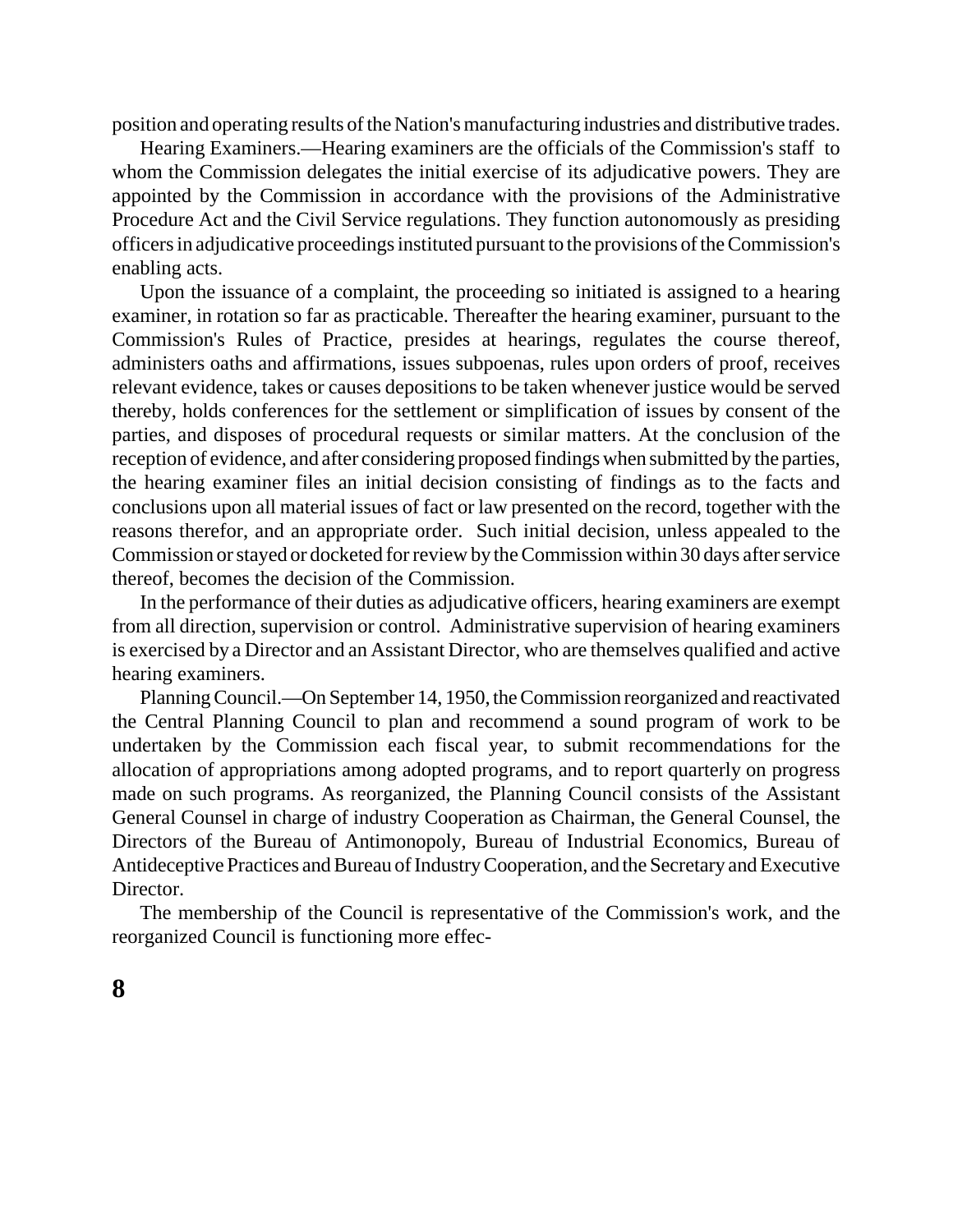tively in assisting the Commission in programming its activities, with the view of achieving its objective.

In its report on the Regulatory Commissions, the Hoover Commission found that the chief criticism that could be made of these commissions was that they become too engrossed in case-by-case activities and thus fail to plan their roles and to promote the enterprises entrusted to their care. The Hoover Commission also recognized that adequate planning cannot be decreed. The reorganization and reactivation of the Central Planning Council in the Commission recognizes that program planning is of first importance in achieving fulfillment of the Commission's objective.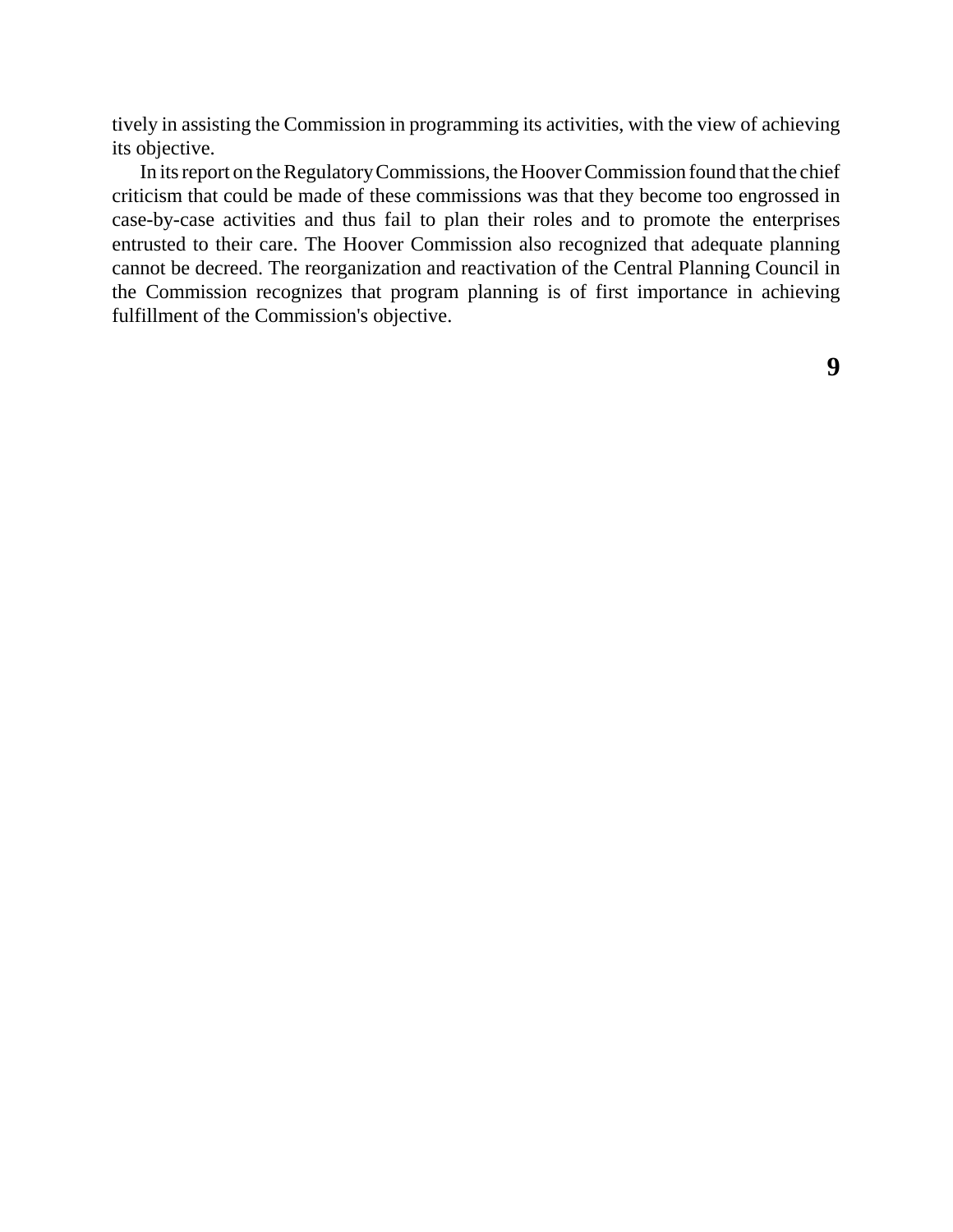## A Vital  $3 \int_{\text{Commission Problem}}$

THE FEDERAL TRADE COMMISSION finds itself confronted with an increasing volume of work to be done by a staff smaller than it had 35 years ago. As a result the Commission is often criticized by its friends for inaction or slowness and by its foes for insufficient consideration of matters they think relevant to the issues before it.

The change in the size of the Commission's workload can be roughly measured by the change in the scale on which American businessis done. There are more business enterprises and more commodities to cover, and business operates in a much lager market. When the Federal Trade Commission was set up in 1915, the total number of business firms in the United States was a little over 2 million. Today it is over 4 million. The gross national product—that is the total output of goods and services—was \$39.5 billion in 1915. Today it is about \$341 billion. After making allowance for the decrease in the purchasing power of the dollar, the real increase in the gross national product since 1915 has been more than threefold. The advertising, which it is the Commission's duty to keep truthful, cost American business about \$200 million a year in 1909; in 1951 it cost business \$6.5 billion.

Meanwhile the Commission's staff has not grown but instead has declined. In 1918 the Commission employed 689 persons, and in 1939, 687, but as of June 30, 1952, it has only 672 employees.<sup>1</sup> There has been an increase in the Commission's appropriations since 1918, but this is entirely due to the change in the level of salaries and expenses. In 1918 the average salary of a Commission employee was \$1,750; in 1939 it was \$2,880; today it is about \$5,800.

The current salary level is not excessive for an agency approximately half of whose total employees are highly trained professional personnel.

Thus the Commission resembles a city which, while doubling in population and tripling its volume of trade, has slightly reduced the size of its police force and fire department. Maintenance of effective operations has become steadily more difficult.

 $<sup>1</sup>$  Number of employees as of November 30, 1952-657</sup>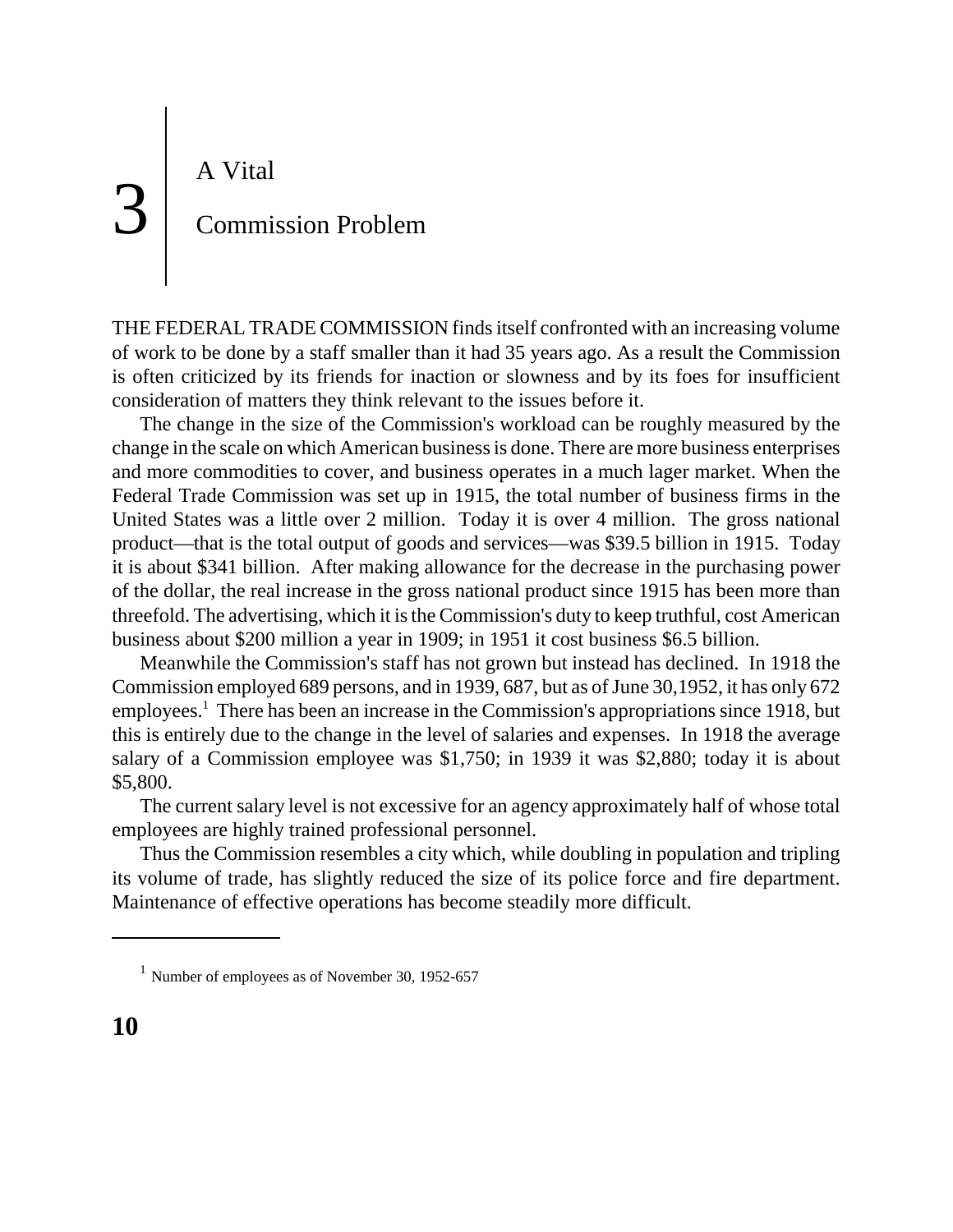The problem is aggravated by the fact that the Commission's statutory duties are substantially greater than when it was created. Highlights of this expansion of functions have been as follows:

1. In 1936 the Robinson-Patman Act materially enlarged the scope of the law against price discrimination. The Commission is now spending more than \$600,000 a year in the enforcement of this act.

2. In 1938 the Wheeler-Lea Act materially expanded the Commission's functions in the prevention of false advertising.

3. In 1940 the Wool Products Act assigned to the Commission the duty of maintaining surveillance over the labeling of wool textiles. The Commission now spends more than \$200,000 a year in the administration of this act.

4. In 1946 the Trade Mark Act assigned to the Commission new duties with regard to the unlawful use of registered trade marks.

5. In 1948 the McCarran Insurance Act gave the Commission a jurisdiction over insurance which is highly complex because its scope varies from State to State in accord with variations in State law.

6. In 1950 the Anti-Merger Act gave the Commission jurisdiction over acquisitions of assets by corporations where there is an adverse effect upon competition. The Commission's previous jurisdiction in such matters had been limited to acquisitions of stock. In signing the law, the President said he would expect the Commission to be alert and vigorous in its enforcement.

7. The Fur Products Labeling Act, effective August 9, 1952, gives the Commission authority over the labeling of fur products similar to that already assigned in the case of wool textiles. The Commission has received no increase of appropriation for the enforcement of this statute.

At a conservative estimate, the Commission is now spending upon functions assigned to it by these additional statutes at least \$1,250,000 or about 29.9 percent of its total appropriation; and a full enforcement of these additional statutes probably would cost double this sum. he diversion of personnel to these new duties has necessitated a corresponding shrinkage in the other activities assigned to the Commission by the original Clayton Act and the Federal Trade Commission Act.

The problem created by this growing discrepancy between duties and resources has been evident in every major part of the Commission's work. An example is the Commission's approach to the problems created by the concentration of economic power.

In establishing the Commission more than 35 years ago, a basic purpose of the Congress was to reverse the trend toward monopoly which was then considered to have reached alarming proportions. In assigning the Commission fact-gathering functions of unusually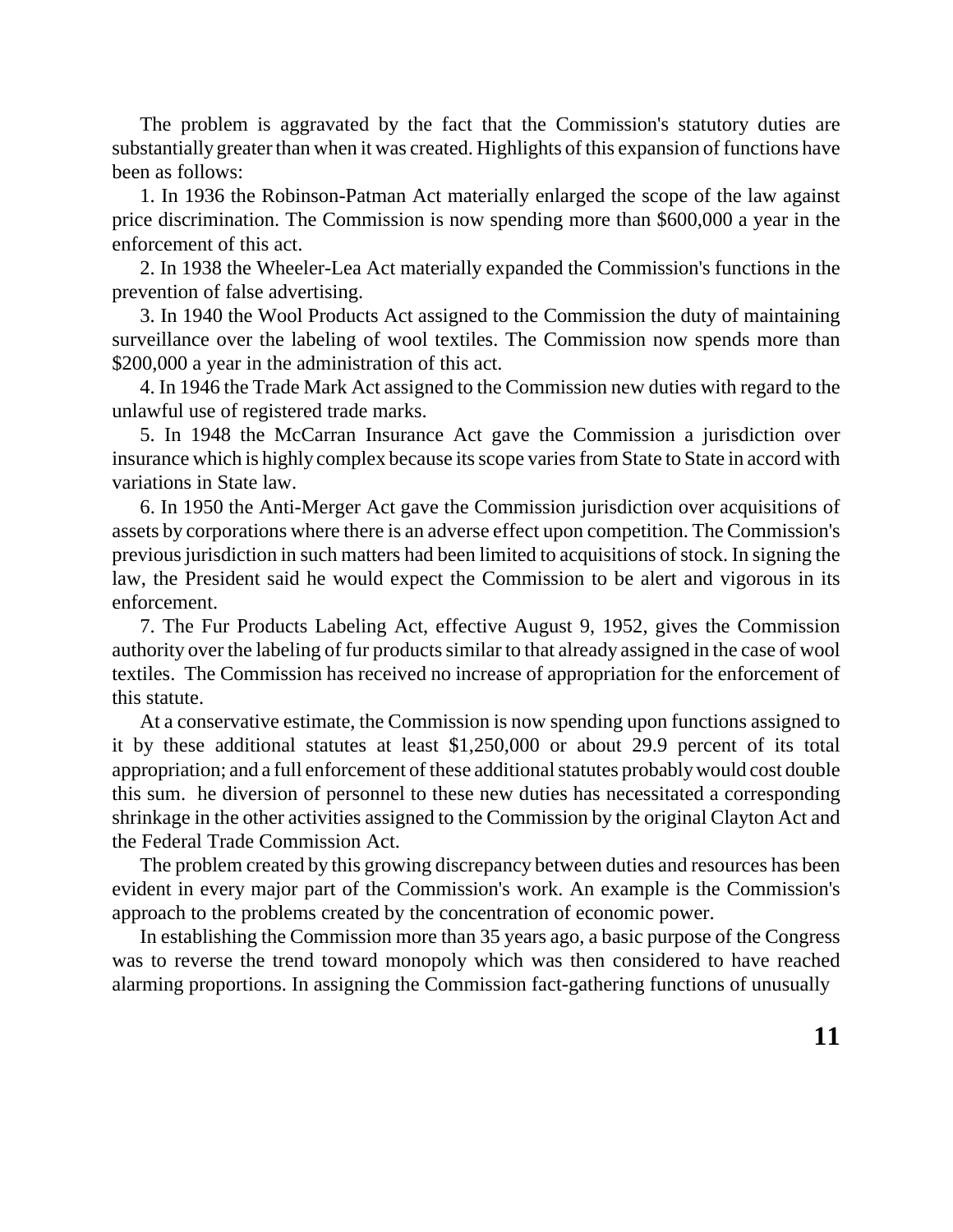broad scope, the Congress presumably intended that the Commission should keep close watch over any tendencies toward monopoly and promptly call public attention to them. The Commission is aware of situations in which there appears to be a monopolistic tendency that it has been unable to investigate with a view to taking whatever corrective action may be needed. Both in economic reporting and corrective action the Commission has succeeded often enough to show that the means at its disposal can be effectively used; but the scale of its operations has been too limited to keep pace with the problem because of limited appropriations.

The Commission has not been able to inform the public adequately as to the trend of industrial concentration. Throughout most of its history, it has made occasional spot reports of the extent of concentration in a given industry at a given time. Such limited studies of the trend as have been available have come sporadically from a variety of sources and have been insufficient to provide a solid basis for the development of public policy.

The scattered figures that are available indicate that in some parts of the economy concentration is a growing problem. In 1909, shortly before the Commission was created, the 200 largest nonfinancial corporations in the United States had about 33 percent of the assets of all such corporations. In 1929 the same number of concerns had about 48 percent of the assets of all of them. In 1933 they had about 55 percent of all such assets. These figures, which were not compiled by the Commission, are not conclusive as to the trend in competitive industry, for they cover public utilities as well as competitive enterprises.

Moreover, comparable figures are not available after 1933. On the basis of fragmentary information, controversy has developed as to the subsequent trend of business concentration in manufacturing as a whole and in the economy as a whole.

There can be no doubt, however, that, whether or not concentration has grown during the last two decades in the economy as a whole, it has done so in a considerable number of industries. Figures that are comparable for the years 1935 and 1947 show that between those years there were 58 industries in which the four largest companies increased their share of the industry's total shipments.

Some of these increases were large enough and reflected a level of concentration high enough to suggest persuasively that there may be jeopardy to competition. For example, in cereal preparations the share of the four largest companies grew in 12 years from an initial 68 percent to 75 percent; in cork products, from 77 percent to 82 percent, in distilled liquors (except brandy), from 51 percent to 75 percent; in matches, from 70 percent to 83 percent; in leavening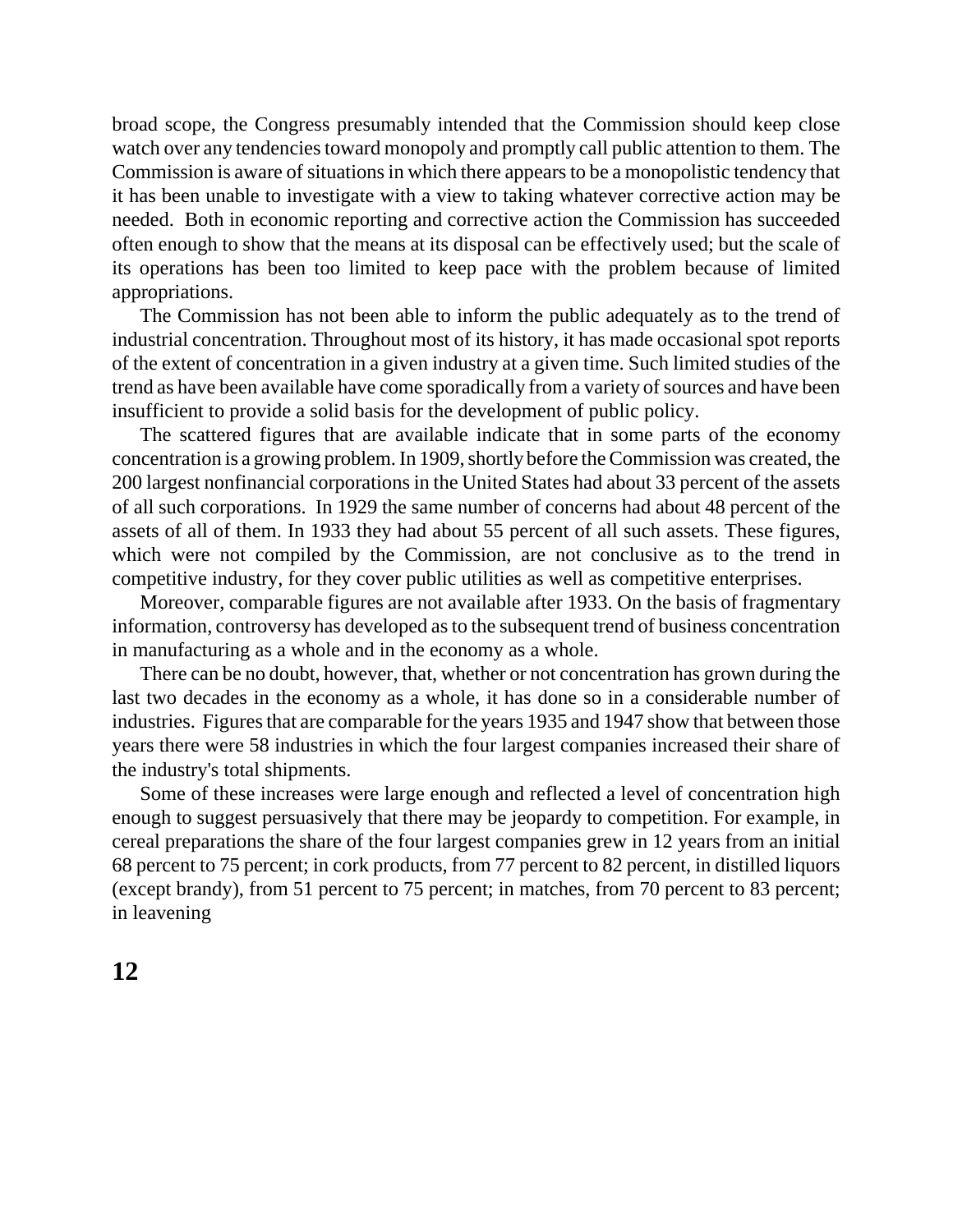compounds, from 57 percent to 83 percent; and in window shades from 34 percent to 72 percent.<sup>2</sup>

In 1947 a high degree of concentration was so widely prevalent as to constitute a major competitive problem. Out of 452 industries surveyed, there were 147 in which the four largest manufacturers supplied more than half of the total product. In 11 industries the share of the four largest was more than 90 percent; in 31 industries, more than 80 percent; in 59 industries, more than 70 percent; and in 96 industries, more than 60 percent. Industries in which a few large concerns overshadowed the market have become so common that much of the Nation's economics has been rewritten to describe competition among the few as the typical pattern of competition; and there is general agreement among the observers who have developed this type of economic analysis that such modified competition involves behavior approaching that of monopoly.

For nearly three-fourths of the industries of the United States there are no figures to show the trend of concentration, and for most of the other industries the available information pertains only to one or two particular years. There is either controversy or ignorance where there should be reliable knowledge. To supply the facts as to this trend is a proper part of the Commission's function. The Commission would have done it in the past had its resources been adequate. It is endeavoring to begin to do it now, but without adequate facilities. In the fiscal year 1953 the Commission expects to publish the first of a series of annual reports fromwhich the trend of concentration can be reliablymeasured for manufacturing as a whole and for a considerable number of industries separately. The methods that will be used are capable of use to cover the trend of concentration in every important manufacturing industry, but resources are not available to undertake the work on this scale.

Through legal proceedings the Commission has endeavored to check concentration of economic power that seemed likely to reduce com-

<sup>2</sup> The standard definitions of industries that were used by the Department of Commerce in computing these percentages are not wholly satisfactory for the measurement of economic concentration. In some instances an "industry" covers different kinds of goods that are not competitive with one another; in other instances goods that are sufficiently similar to be competitive are classed in two or more industries. Little information is available to show whether the degree of concentration in the production of commodities that are competitive is greater or less than the concentration in the "industries" to which those commodities are attributed. In general, there is a reasonable presumption that where the competitive field is narrower than the industry, the significant concentration is greater than that shown for the industry, and that where the competitive field is wider than a single industry, the significant concentration is less shall that shown for some or all of the industries involved. Where both conditions exist together—that is, where the competitive field consists of parts of two or more industries—the concentration rations for the industries involved may be either greater or less than that for the competitive field. Hence, the percentages mentioned above should be regarded as roughly indicative of the scale of the problem, but not as exact.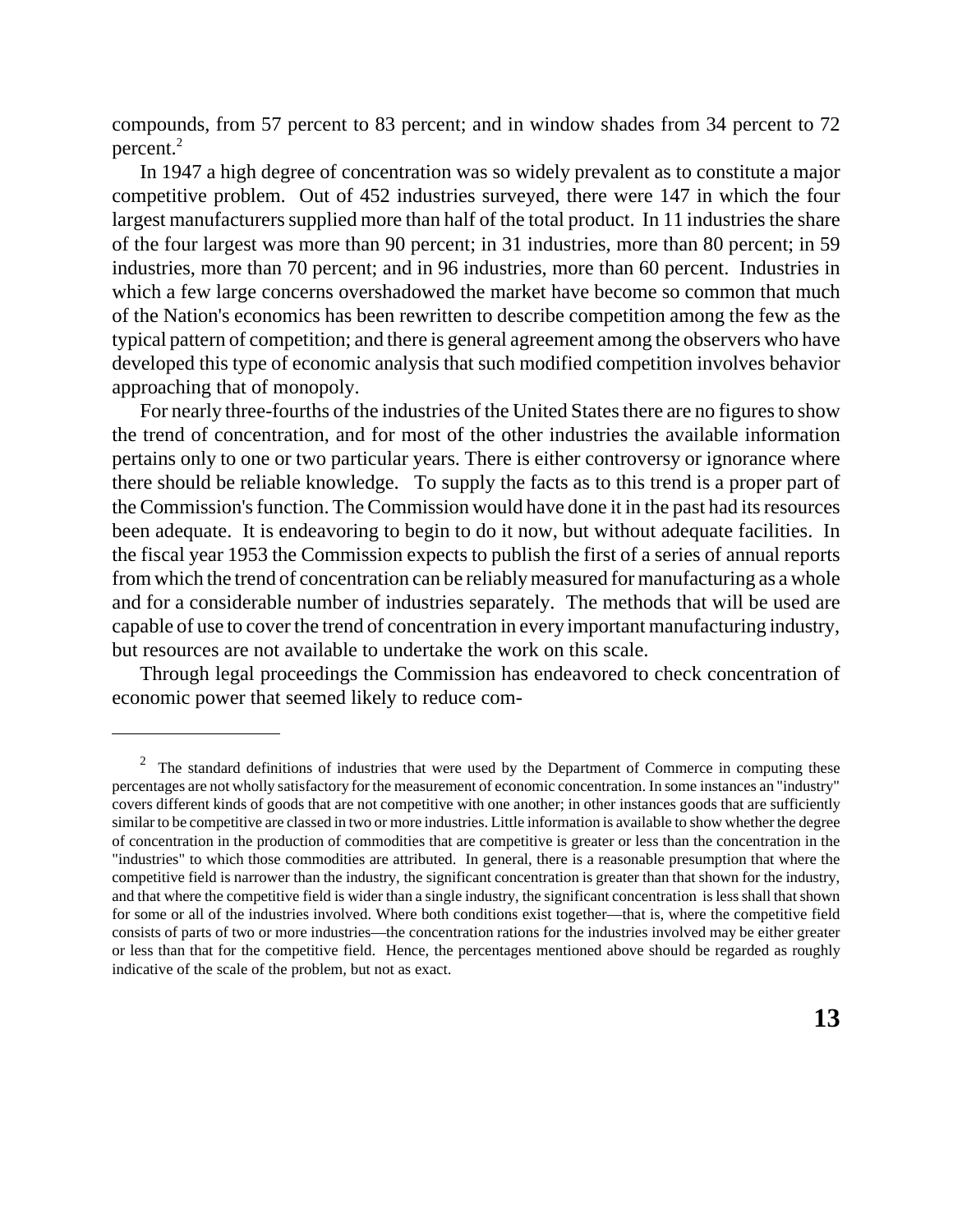petition insofar as it had jurisdiction to do so. During most of its existence, its power to take corrective action has been limited by statute. For example, until late in 1950, it had authority to prevent a corporation from acquiring another's stock if competition might be significantly lessened thereby but had no corresponding authority over a corporation's acquisition of another corporation's assets. Prior to the amendment of this statute, however, the Commission's resources did not permit it to use its existing power fully, and since the amendment is has continued under a similar handicap.

The existence of this discrepancy between duties and resources has been recognized in every major inquiry into the administration of the antitrust laws during the last 15 years. In a number of these inquiries, various aspects of the Commission's work have been vigorously criticized; and through major changes in organization and procedure the Commission has sought to remove legitimate ground for such criticism. With or without accompanying criticism, however, there has been the reiterated comment that the Commission'sfunds were insufficient for its task. Outstanding examples are as follows:

1.In 1939 theTemporaryNationalEconomicCommittee unanimouslyreported as to both the Federal Trade Commission and the Department of Justice that:

We strongly urge the absolute necessity of providing funds for these agencies adequate to the task which confronts them. 3

2. In 1946 a report issued by the Monopoly Subcommittee of the Small Business Committee of the House said:

Any shortcoming of the Federal Trade Commission which may be pointed out in this report should not be allowed to obscure the highly salient fact that the appropriations to the Federal Trade Commission, even if the agency were devoting all its time to handling the most significant antitrust cases, would be insufficient to allow it to fulfill its function in helping to reverse the trend of concentration

The unfavorable odds against which the staff of the Federal Trade Commission must work is nowhere more glaringly illustrated than by the case against the Cement Institute. In this case only three Commission attorneys participated in the trial, yet they were opposed by lawyers from 41 law firms, many of them amongst the largest and most successful in the country. Press releases, according to the Federal Trade Commission, have appeared to the effect that the defendants in this case spent in excess of  $$5,000,000$ — $$5,000,000$  against three Commission Attorneys.<sup>4</sup>

3. In 1949 the Hoover Commission Task Force said of the Federal Trade Commission in its report on regulatory commissions:

The Commission has been hampered by inadequate funds.<sup>5</sup>

<sup>3</sup> S. Doc. No. 35, 76th Cong., p 35

<sup>4</sup> House Doc., H. Res 64, 79 cong., p. 29

 $<sup>5</sup>$  Appendix N, Feb 9, 1949</sup>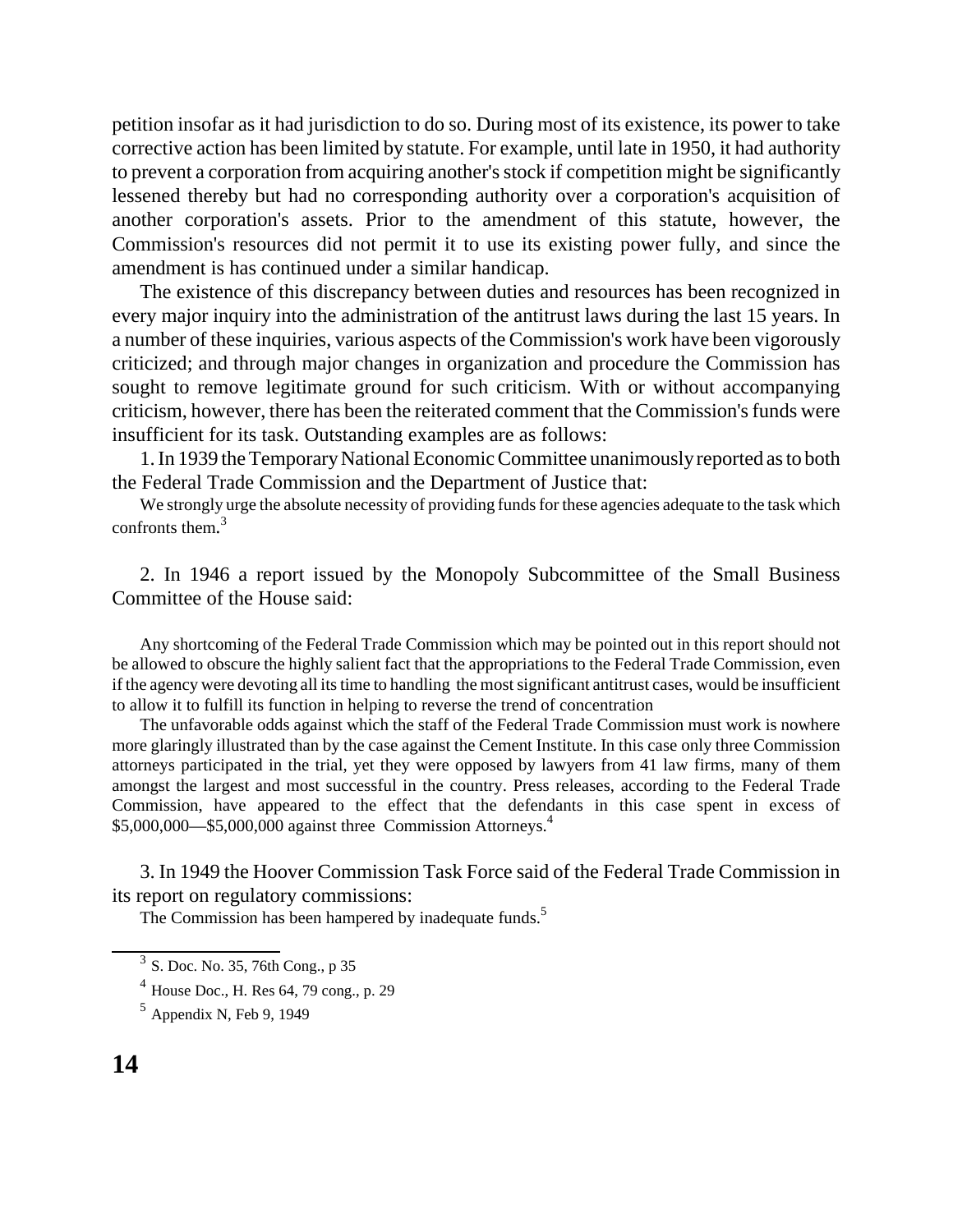#### 4. In 1951 a report issued by the Small Business Committee of the House once more emphasized the point made in 1946. It said:

No other major regulatory agency is faced with so huge a task as the Commission with such feeble weapons.

#### It said further:

The need for larger appropriations to finance our business regulating programs has been repeatedly pointed out. The Committee believes that more and better men, and hence more money, are basic to the necessary enhancement of the effectiveness of the antitrust laws. We are convinced that this is true of the Federal Trade Commission. \* \* \* <sup>6</sup>

5. In 1951 the Committee on Cartels and Monopolies of the Twentieth Century Fund said:

The appropriations and the staff provided for the Federal Trade Commission should be made adequate to the task at hand.<sup>7</sup>

The basic difficulty created by the discrepancy between duties and resources has slowed the Commission's work but has not prevented the Commission from proceeding in specific cases which illustrate the services it can render in the performance of its assigned functions. A few examples are listed below:

1. Automotive Parts Case.—The Hardy Subcommittee of the House Expenditures Committee reported earlier this year after hearings that the Government had spent during a period of three years over \$305,000,000 which it could have saved in connection with the purchase of automotive parts. The Committee alleged that this was the case because automotive parts manufacturers were either refusing entirely to sell to the Government or would not sell except at a price above that charged by their own distributors. At the request of the Subcommittee, the Federal Trade Commission has been investigating this matter. If the allegations which have been made by the Committee are proven and the Commission's action results in eliminating the restraints of trade which create this situation, large savings will accrue to the Government. (If the Commission could have thrown a task force of 12 or 15 investigators into the field full time on this case, the investigation would have long since been completed.)

2. Steel Scrap Investigation.—For almost a year the Commission has been investigating allegations that restraints affecting the channels through which tile steel companies purchase their supplies of iron and steel scrap were impeding the flow of this scrap to the steel mills. The steel mills and foundries of this country depend upon scrap flowing through these channels for about one-fourth of their total supply of metallic materials. Scrap has been in very short

 $^6$  House Doc. 3236, 81st Cong., pp. 29, 44.

<sup>&</sup>lt;sup>7</sup>Stocking, George W., Watkins, Myron, Monopoly and Free Enterprise, Twentieth Century Fund, 1951, p. 565.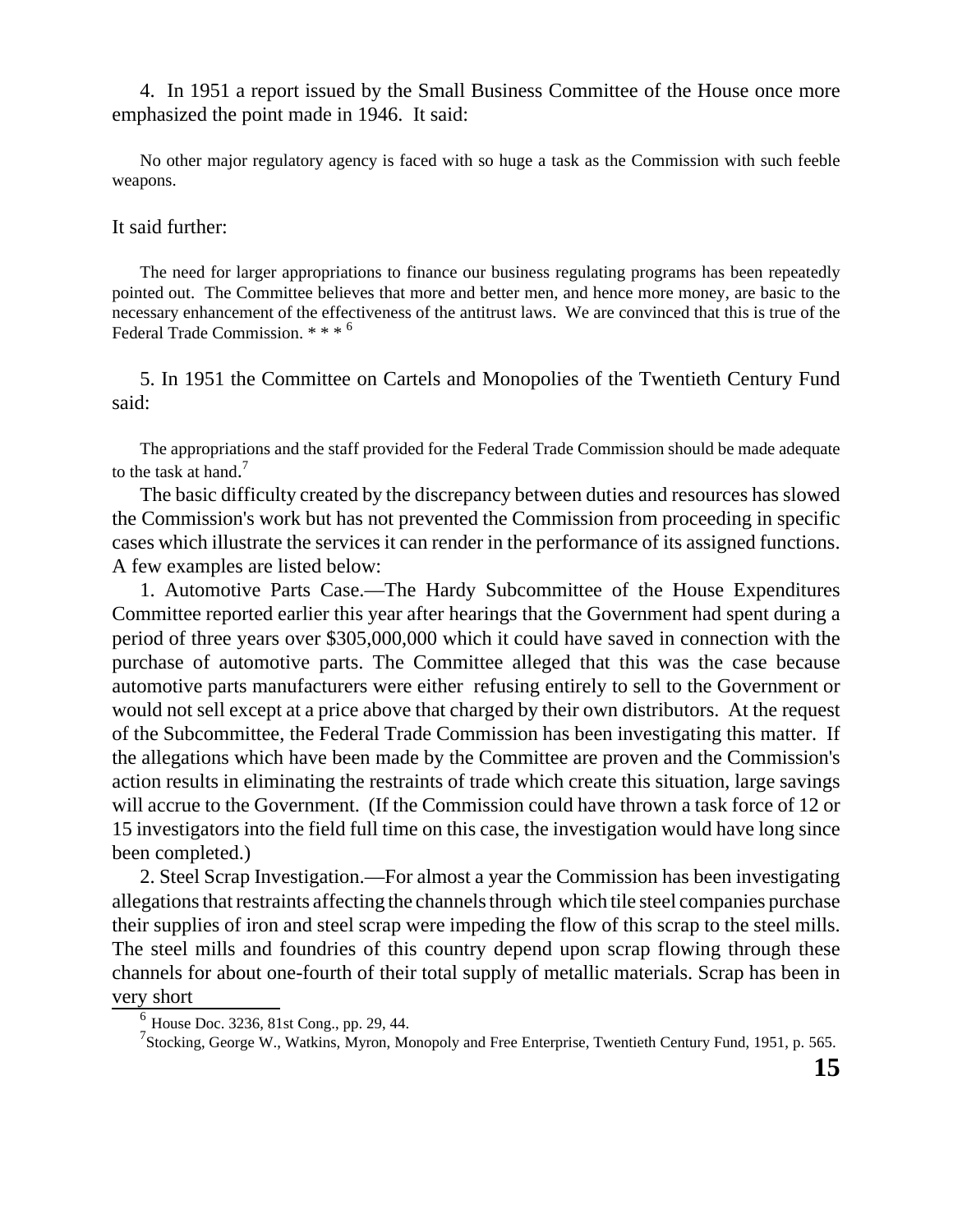supply. The investigation is now almost completed and a staff recommendation to the Commission will be forthcoming shortly. If Commission action in this case should result in a greater flow of steel scrap, it is apparent that a most important contribution will have been made to the defense mobilization effort. (If the Commission had had sufficient personnel to investigate this matter on a task force basis, with 10 or 12 investigators working full time, the investigation would have been completed at least 6 months earlier.)

3. Metal Lath Case.—This case, now pending before the Commission for decision, involves an alleged price-fixing conspiracy in the metal lath industry. Metal lath is used in housing as a base on which to build walls. If the Commission should find that price fixing conspiracy has existed in this industry and should effectively terminate it, substantial savings should result not only to private home builders but also to the Government in connection with its own building program.

4. Drug Advertising Cases.—The Commission has recently brought a number of cases against the advertising of alleged miracle drugs for rheumatism, arthritis, and other related ailments. The therapeutic effect of these productsis confined to the relief from pain afforded by their aspirin content, although they sell for as much as six times the price of aspirin. In the case of Imdrin, the Commission sought an injunction against a continuance of false advertising pending the final disposition of the Commission's case against this product. The Federal District Court refused to grant it. The Federal Court of Appeals reversed that decision and remanded the matter to the District Court, which then granted the injunction. According to counsel for the Imdrin Company at a recent hearing before the Commission, the sales of Imdrin dropped from a rate of about \$2 million per year to a rate of about onehalf million dollars per year after the questioned advertising was stopped by the injunction. The Commission has now issued its own order against the false Imdrin advertising.

5. Deep Freezes Tied in With "Wholesale Price" Food Sales.— Various schemes have been developed to exploit the consumer's concern over the present level of food prices. One is a campaign to sell deep freezers with the purported right to buy food at "wholesale prices," with alleged enormous savings in food costs. The Department of Agriculture has advised that many of these representations are entirely false;—that when the cost of the deep freezer and of its operation and upkeep are figured, the cost of the food may actually be higher than it otherwise would have been. This advertising campaign has been very effective, however, and there have been reported instances of five-fold increases in the sale of deep freezers. With its existing

**16**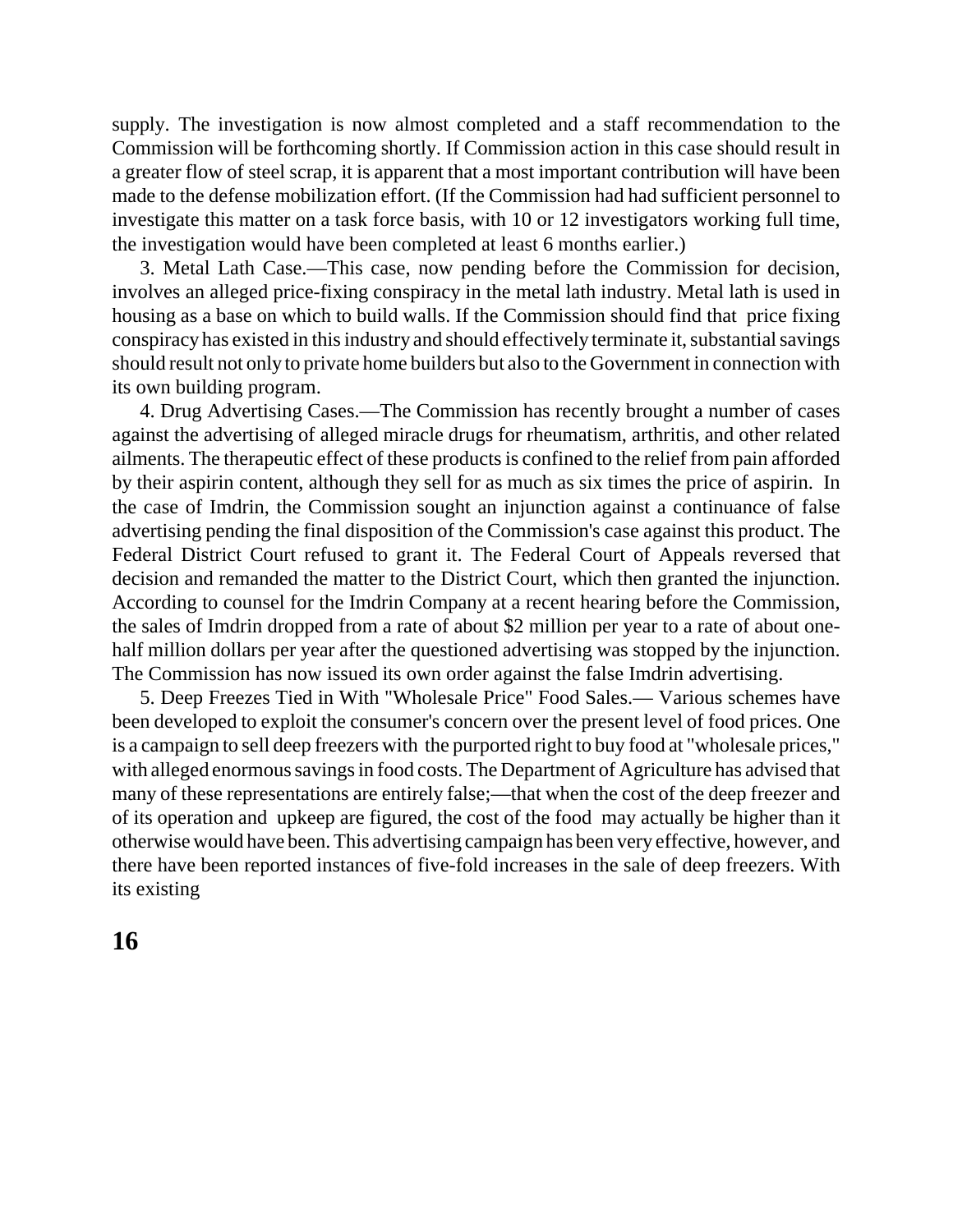personnel, theCommission has onlybeen able to issue one complaint.It isinvestigating other cases as rapidly as available personnel will permit.

6. GI Schools for Korean Veterans—The new legislation extending educational rights to Korean veterans provides that the State accrediting agencies shall give due weight to any existing Federal Trade Commission cease and desist orders involving schools before accrediting them for availability to veterans at Government expense. The Commission has sent to each of the 48 States and to the territories and possessions an index covering some 385 schools which have been the subject of orders or stipulations. (If it had available funds, theCommission could and should do a great deal more work on this matter on a project basis, which probably would save the Government money and protect the veteran from inadequate educational institutions. )

7. 1947 Copper Report.—In 1947 the Commission made a study of the copper industry which produced a report of over 400 pages. This report revealed that large integrated companies controlled the domestic sources of copper and that independent fabricators were unable to compete by purchasing foreign copper because of- the import tax of 4 cents per pound (\$80 per ton). The situation was serious; some concerns ran advertisements saying that they were closing down because of their inability to get copper. The report produced a complete picture of the situation. A few weeks after it was released, Congress suspended the import tax on copper. That suspension is now in force.<sup>8</sup>

 $8\text{ The tariff was restored, however, for the period from July 1, 1950, to March 31, 1951.}$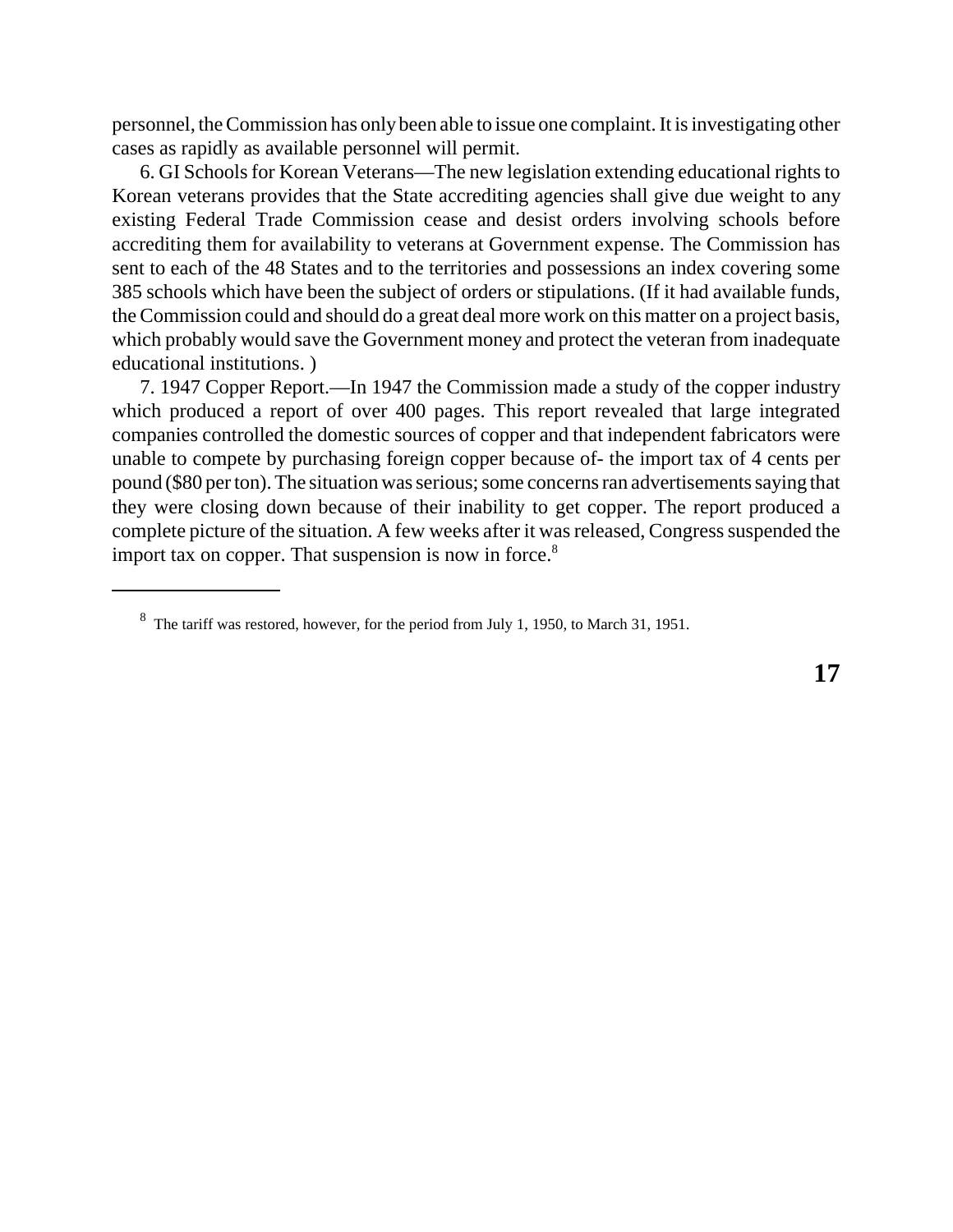## Economic Reports

THE FACT-FINDING and economic reporting functions of the Federal Trade Commission and its predecessor agency have constituted, within the limited range made possible by the resources available for such reports, one of the Nation's most important instruments of antimonopoly action for almost half a century. This is indicated (1) by the diversity and quality of reports issued under the enabling legislation, and (2) by the contribution these investigations have made in the enactment of new legislation and in the improvement of business practices.

Current trends and pressures toward business concentration are increasing the importance of the Commission's reporting powers. The need is obviously greater than when the Federal TradeCommission was created in 1914. Increased concentration of business was recognized by the Hoover Commission in a report by its task force which stated: "Our industrial organization is more complex, larger concerns have grown in size and importance, trade practices in many industries form an intricate network of controls."

Economic Reporting in 1952

During the fiscal year of 1952, five economic reports were completed in the Commission.

The "Report to the Federal Trade Commission by its Staff on the International Petroleum Cartel"<sup>1</sup> published by the Subcommittee on Monopoly of the Senate Select Committee on Small Business.

This report describes the activities of seven major oil companies and their control over the international oil industry. The study includes descriptions of the world's oil reserves, production and marketing agreements among the international companies, pricing practices and interlocking directorates.

<sup>&</sup>lt;sup>1</sup> It appears that a bitter propaganda attack against the report is now being launched. Editorials and articles in petroleum periodicals and speeches by petroleum executives have attacked it repeatedly. One of the petroleum trade journals has reported that one of the oil companies is distributing about 8,000 copies of a 32-page booklet to government officials, editors, and "molders of public opinion" in 67 countries in which the company operates. This booklet is a compilation of reprints of critical newspaper and magazine articles about the petroleum report.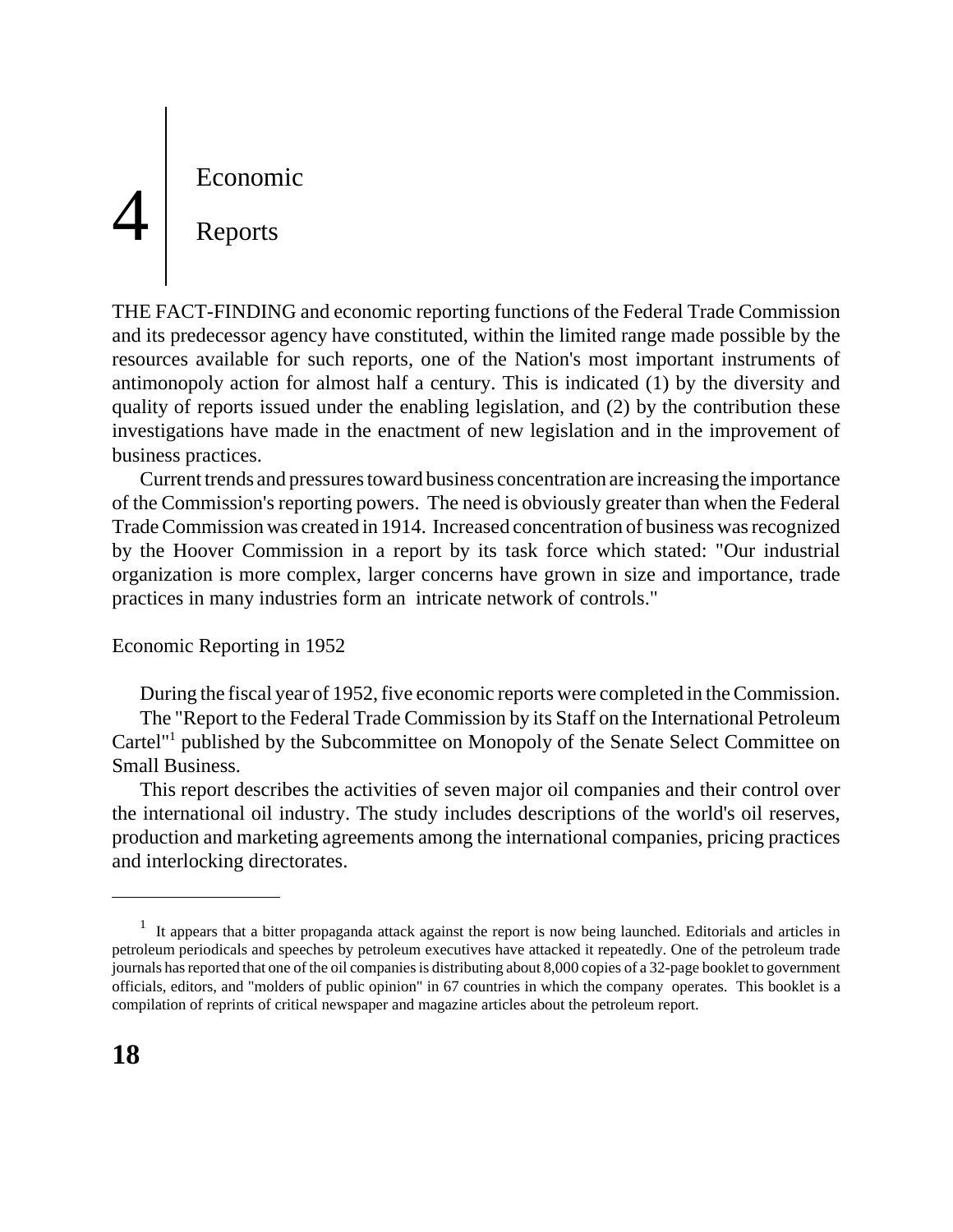It states that there are four separate and distinct divisions of the international oil industry. However, by vertical integration, the operations in all four divisions are controlled by the large integrated companies. Outside of the United States and the Soviet Union, the seven major companies control the bulk of production and marketing of oil moving in international commerce. Many pairings and groupings of these seven companies and their affiliates conduct joint operations in most parts of the world. The seven international companies operate through layers of jointly owned subsidiaries and affiliated companies. Through this corporate complex of companies, they control not only most of the oil but also most of the world's foreign petroleum refining, cracking, transportation, and marketing facilities. Thus, control of the oil from the well to the ultimate consumer is retained in one corporate family or groups of families. These groups have extended their spheres of potential influence over the United States oil industry through indirect interlocking directorates. This high degree of concentration facilitates the development and observance of international agreements regarding price and production policies.

Control over foreign reserves has been achieved through the use of two techniques:(1) joint ownership and (2) long-term contracts for the sale of crude oil. In the Middle East, the interests of seven international oil companies have been woven together by joint ownerships of subsidiary companies, each holding interests in one or more of these joint enterprises. In Venezuela, three international oil companies own the bulk of that nation's oil reserves and production and re closely bound together through long-term contracts for the sale of crude oil. Closely allied to these agreements, which in effect bind the three companies together in a partnership, are other agreements designed to impose restrictive controls on the production of two of these companies.

Production and marketing of petroleum have been controlled by four international oil agreements, dated from 1928 to 1934. The primary movers in all of these international agreements, and in efforts to implement them, were the three major international groups of the oil industry, namely, the Standard Oil Co. (New Jersey) group, the Royal Dutch-Shell group, and the Anglo-Iranian Oil Co., Ltd. (formerly Anglo-Persian Oil Co., Ltd.) group. Each of these consists of a central controlling company and its subsidiary and affiliated producing, refining, transportation, and marketing interests. In addition, each of these groups is associated in interest with each of the others and, in some instances, with outside interests, (1) through joint ownership of reserves, (2) through control of producing, re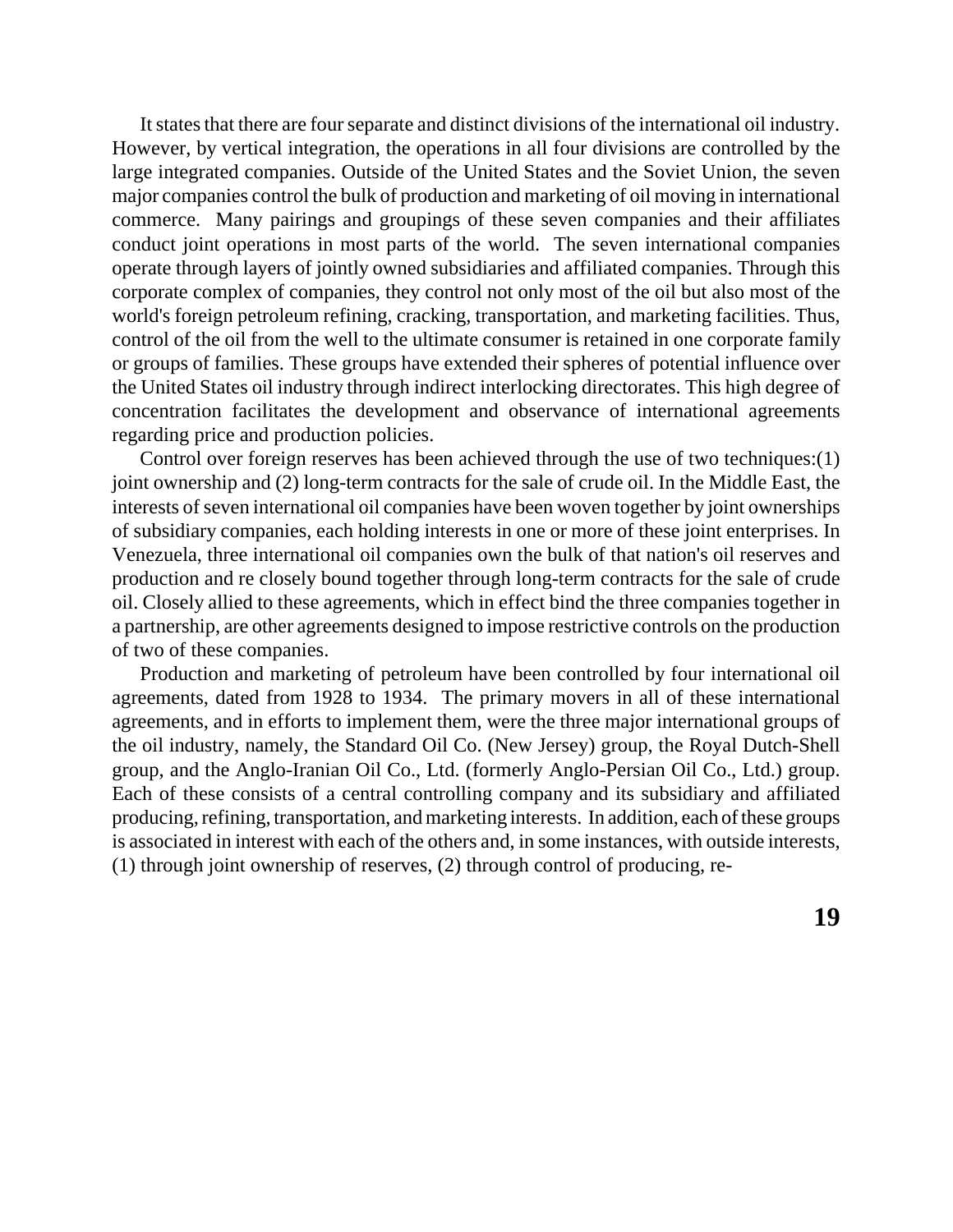fining, and marketing facilities, and (3) through agreements for the purchase and sale of crude oil and refined products.

The report also discusses the use of the Gulf-plus basing point system, both in its original and modified forms. This staff report states that the use of this system to price crude oil and refined petroleum products has served two basic purposes of the major international oil companies:

1. It has eliminated differences in delivered prices among the various sellers at any given point of destination, thereby making the selection of one seller over another a matter of indifference to the buyer insofar as price was concerned.

2. It has made the relatively high United States Gulf prices the basis for both crude oil and refined prices throughout the world.

#### Control of Iron Ore

The second major report completed during the year was a study of the concentration of iron ore supplies, entitled The Control of Iron Ore. The study begins with an analysis of the amounts of iron ore consumed in 1948 and the sources of that ore, whether derived from owned mines or purchases. There is (1) an estimate of the ore reserves held by the major companies and (2) an estimate of their competitive relationships in terms of those vital ore supplies. For comparative purposes, there is a section on the iron ore position of the smaller unintegrated companies. The study indicates (1) that the big companies are not likely to feel the shortage of iron ore supplies as keenly as the small companies, and (2) that consequently the effect of the ore shortage probably will be to increase economic concentration unless offsetting measures are taken. One such measure, to which the report gives attention, is the development of new technological processes that might permit the use of small local ore bodies.

#### Distribution of Steel Consumption

The Commission's report entitled Distribution of Steel Consumption, 1949-50, compares steel distribution in 1949 with that in the fourth quarter of 1950. It points out that 1949 was a year of relatively free supply, while the final quarter of 1950, following the invasion of South Korea in June 1950, was a period of scarcity. The study is concerned with four matters (1) changes in the amount of steel consumed by the different steel-using industries; (2) changes in the proportion of steel which was used by the four largest consumers in each industry;  $(3)$  changes in the proportion of steel shipments to warehouses which went to those warehouses that are affiliated with the steel companies; and (4) changes in the relative importance of hot- and cold-rolled steel.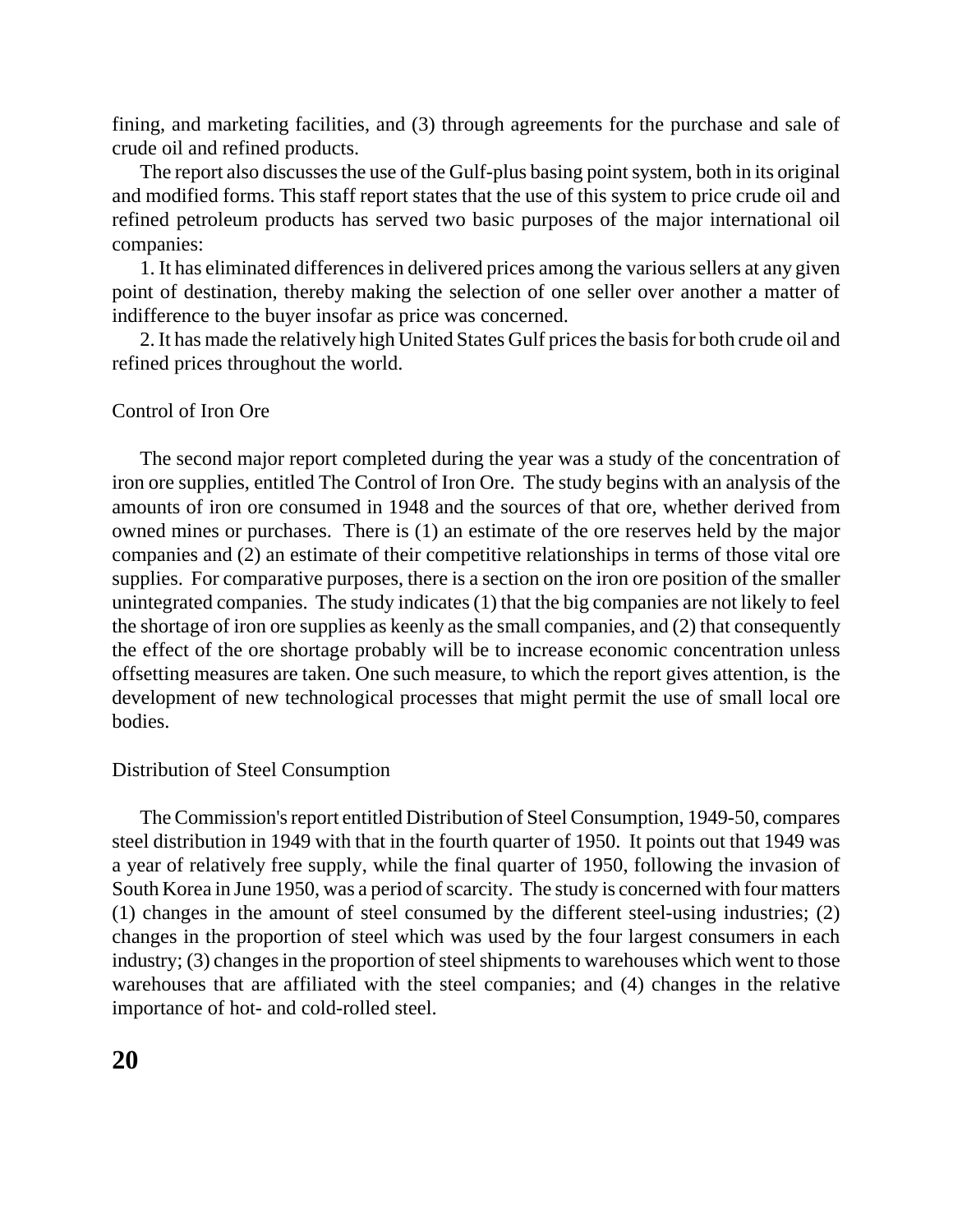The report shows substantial increases in steel consumption in five major industries: (1) heating and cooling apparatus, (2) bolts and nuts, (3) metal stamping, (4) wirework, and (5) metal barrels and drums. One of these industries, metal barrels and drums, is largely owned by the steel industry itself and steel producers have important interests in two of the other industries—wire-work, and bolts and nuts. With respect to change in consumption of steel by the four largest steel consumers relative to the rest of the industry, the report shows changes that appear to be significant in 15 industries. In general, the size of the percentage decreases was greater than that of the percentage increases.

With respect to the relative importance of hot and cold-rolled steel, the report shows a slight increase in the proportion of cold-rolled sheet and bars and a slight decrease in the proportion of cold-rolled strip. The part of the report dealing with the position of the warehouses affiliated with steel producers suggests that the emergency has created special difficulties for independent warehouses and for those small consumers of steel who rely upon such warehouses.

#### Monopolistic Practices

At the request of Senator John Sparkman, Chairman of the Senate Select Committee on Small Business, the Commission's staff prepared a report on Monopolistic Practices and Small Business. The report describes business practices which have the most immediate and significant impact in jeopardizing small concerns, particularly denial of supplies, price squeezes, price discrimination, and coercive and predatory practices.

Denial of supplies involves refusal by the integrated firm to sell its smaller, nonintegrated competitors raw materials which the latter must have in order to compete with the former in the sale of finished products. Generally, the importance of this practice rises and falls with business activity, becoming of greatest significance during periods of business prosperity and short supply.

The practice of price squeezing is somewhat similar to denial of supplies except that the weapon used against the small, nonintegrated firm is the narrowing of the margin between the price of the raw material which it must purchase from its integrated competitor and the price of the finished goods which it sells in competition with the integrated firm.

The practice of price discrimination is particularly destructive to small firms. W hen discriminatory price concessions are made, they are seldom, if ever, granted to the small buyer. Having to pay a higher price for his merchandise than his large competitor, the small buyer is handicapped at the very beginning of the competitive race. Price discrimination is also a handy and effective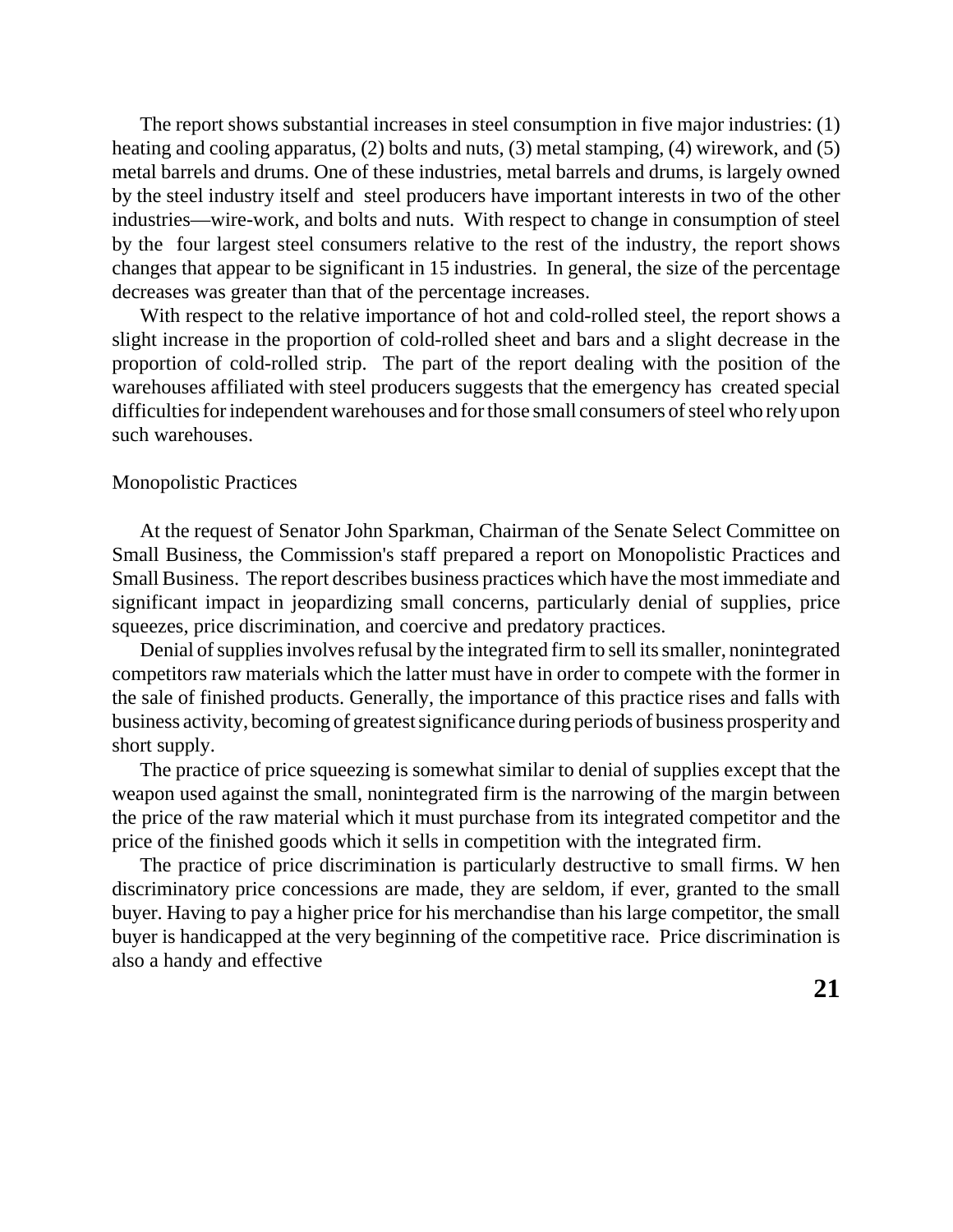instrument by which small sellers are disciplined and brought into line by their larger rivals.

The report includes an analysis of changes in the degree of concentration of economic power within individual industries. It identifies some factors which appear to be associated with increases and with decreases in the level of economic concentration.

#### Rates of Return

A report on Rates of Return (after taxes) for 512 Identical companies in 25 Selected Manufacturing Industries, 1940, 1947-51 was also issued by the Commission. Like similar reports for earlier postwar years, it compares prewar and postwar rates of return on stockholders' investment after taxes for identical companies in 25 narrowly defined and homogeneous manufacturing industries. The industries covered by the study constitute a substantial segment of the economy, with their combined assets in 1940 accounting for about half the total assets of all manufacturing industries.

The report shows that for the companies studied rates of return (after taxes) on stockholder investment were higher in 1951 than in the prewar year of 1940 in 19 of the 25 industries. The industries in which the profit of reporting companies were lower in 1951 than in 1940 were (1) cigarettes, (2) cigars, (3) plug, smoking and snuff; (4) wool carpets and rugs; (5) soap, cleaning and polishing preparations; and (6) motor vehicle equipment.

The industries in which the reporting companies showed the most substantial increases in their rates of return from 1940 to 1951 were: (1) paper and allied products, from 9.6 to 15.1 percent; (2) petroleum refining, from 6.7 to 15.7 percent; (3) tires and inner tubes, from 9.0 to 16.3 percent; and (4) matches, from 5.3 to 11.7 percent.

Rates of return for the reporting companies for 1951 were lower than those for 1950 in all but 2 of the 25 industries—petroleum refining and engines and turbines. The rate of return for the reporting companies engaged in petroleum refining increased from 14.3 percent in 1950 to 15.7 percent in 1951. For the companiesin the engines and turbinesindustry, the rate of return increased from 13.5 percent in 1950 to 14.0 percent in 1951.

#### Other Reports

Considerable time was devoted to two economic studies which were not completed during fiscal 1952. The first is a survey of the value of shipments of each important type of commodity produced in 1950 by about a thousand of the largest manufacturing companies. This is a spot inquiry and is not intended to be the beginning of an annual collection of similar figures. The data secured from this survey will be used by the Commission in checking the importance of industrial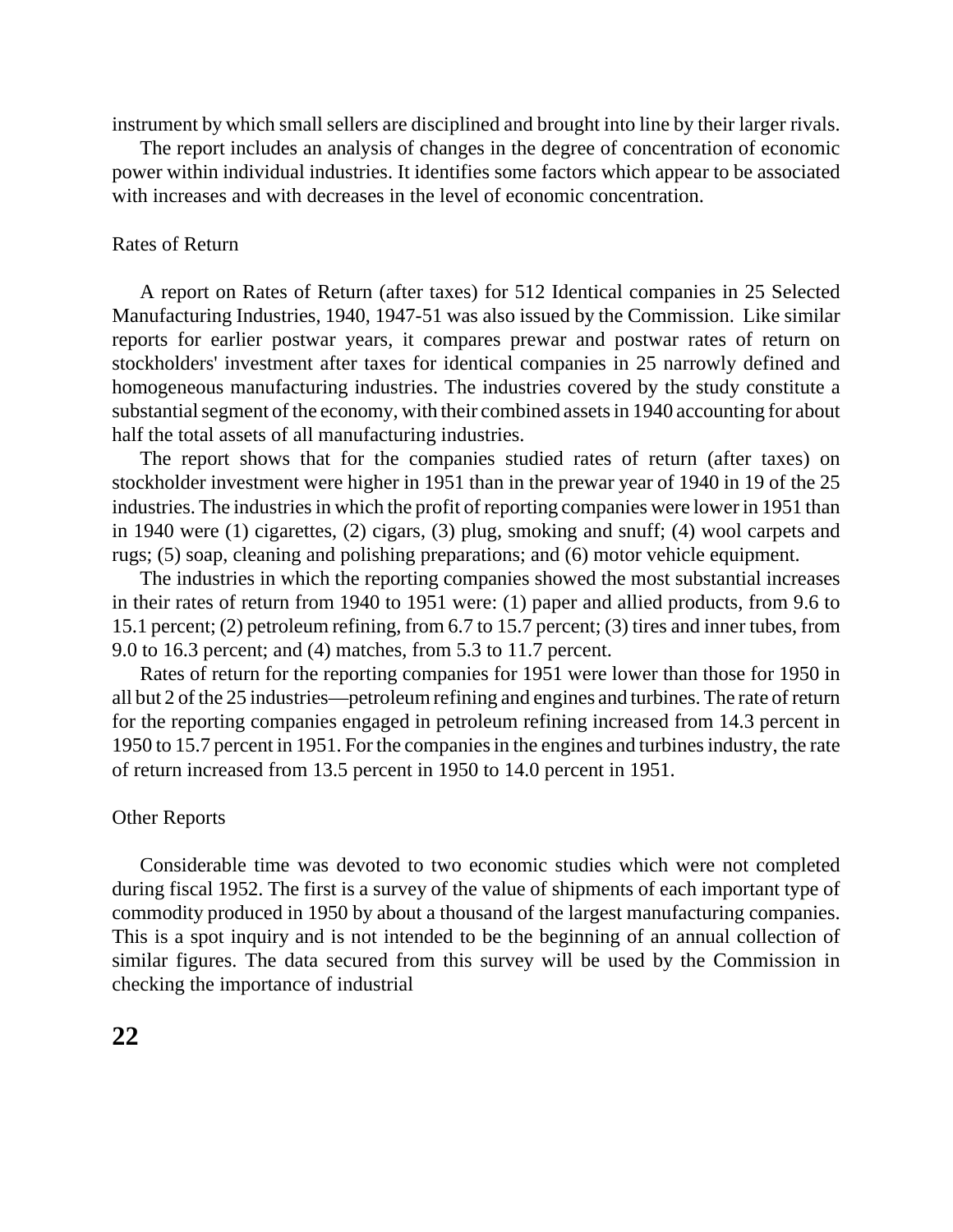mergers in order to determine whether they should be investigated as possible violations of Section 7 of the Clayton Act. If the data appear to indicate the existence of a public problem to which the attention of the Congress should be directed, the Commission will prepare a report upon the relevant phases of the structure of American manufacturing in 1950. Because of this possibility, it was indicated to the companies included in the survey that the Commission reserved the right to make the data public.

The second survey in progress is part of the Commission's effort to develop measures of concentration that can be kept reasonably current and thus provide reliable information as to the trend of concentration. The survey will produce concentration ratios based on employment for the leading 4 and 8 companies in each of 290 industries where large and moderately large companies do the bulk of the business. The Commission proposes to use the data thus far obtained, together with data available for 1935, to compare changes in concentration between 1935 and 1950.

#### Financial Reports

In addition to the economic reports described above, the Commission continued, in cooperation with the Securities and Exchange Commission, the preparation and publication of quarterly financial reports of United States manufacturing corporations. These reports provide a current indication of conditions in the manufacturing economy and in the various segments of industry. The reports provide:

1. Quarterly estimates for specific items of income, expense, assets, liabilities, and net worth for all United States manufacturing corporations, for different; sizes of manufacturing corporations, and for major manufacturing industries.

2 Trends in various financial items by corporate size-class and by major manufacturing industry group and comparisons of these financial items among different corporate size classes and among different major industries.

3. Financial indicators used in formulating stabilization controls during a mobilization period.

The financial reports lave become the only reliable source of information concerning profits of small manufacturers; they are the only complete sources of data as to the current financial status of major manufacturing industries. The reports are used extensively by other agencies of the Government, such as the Department of Commerce, the Council of Economic Advisers, the Federal Reserve Board, and the TreasuryDepartment, and also are widely used bybanks,manufacturing corporations, trade associations, labor unions, insurance companies, other business enterprises, public accountants, attorneys, investors, universities, and private research organizations.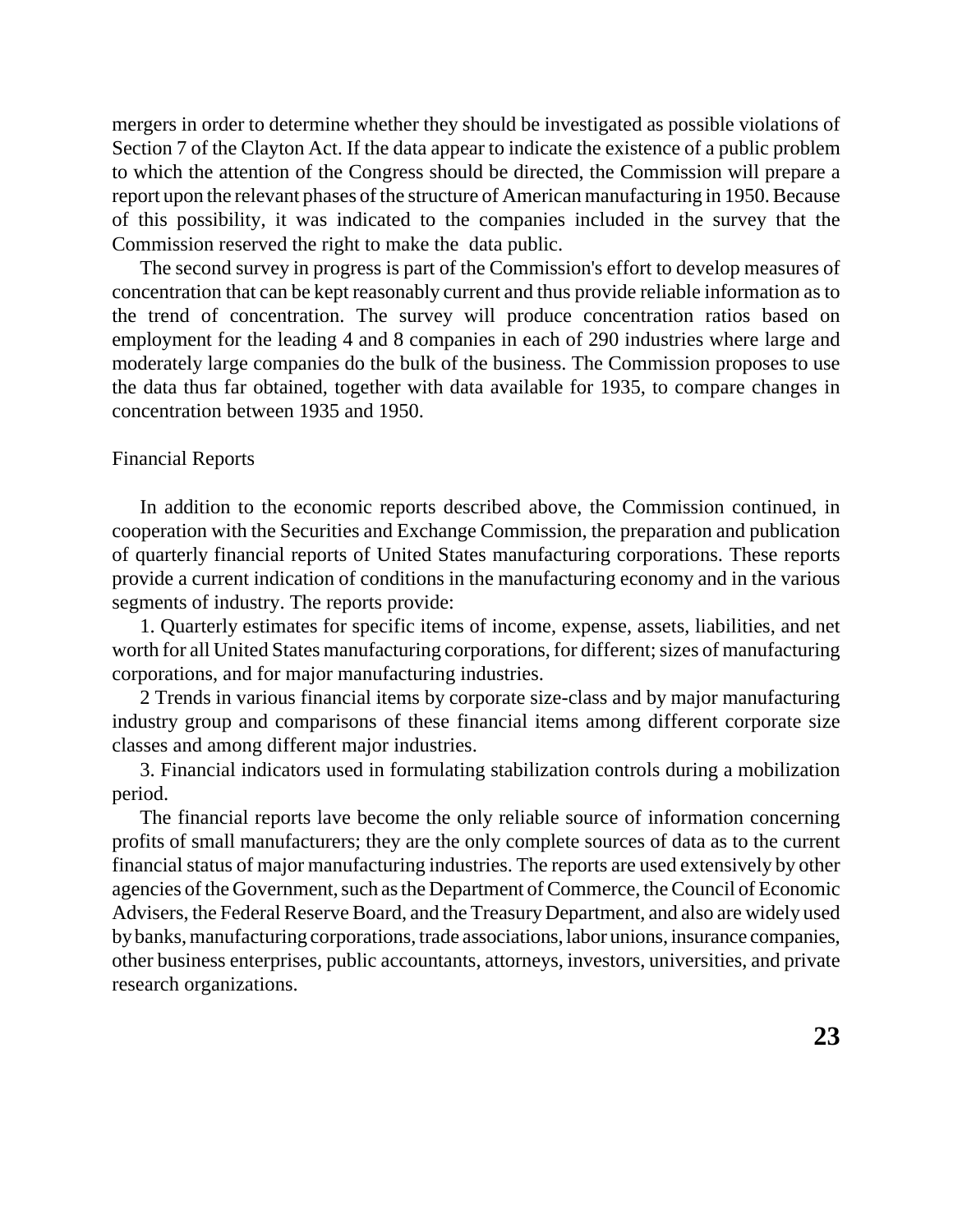Beginning with the first quarter of calendar year 1952, the Commission increased the number of asset-size groups by which the data were presented from five to seven. It was considered that the data would have more significance and be more valuable to other Government agencies and the general public if this change were made. Further refinements of the data will be made as the workload permits.

The Quarterly Financial Report, United States Manufacturing Corporations, 4th Quarter 1951, which includes data for the previous three quarters as well as calendar year 1950, shows that profits of manufacturing corporations after taxes were 12 percent lower in 1951 than in l950, but 26 percent higher than in 1949. Profits before taxes in 1951, on the other hand, were 12 percent higher than in 1960 and 80 percent higher than in 1949; sales in 1951 were 17 percent higher than in 1950 and 37 percent higher than in 1949.

#### Retail and Wholesale Corporations

In fiscal 1952 the Commission published for the first time a report of financial data for retail and wholesale corporations (merchant wholesalers only), entitled Quarterly Financial Report, United States Retail and Wholesale Corporations, 1950-51. The report contains data for 17 industrial segments of retailing and merchant wholesaling and also for seven different sizes of businesses in retailing and six in merchant wholesaling. The report is basically similar to the quarterly financial reports for United States manufacturing corporations and as prepared jointly by the Commission and the Securities and Exchange Commission.

The collection of data from retail and wholesale corporations was undertaken by the Commission at the request of the Office of Price Stabilization. With the establishment of price controls in 1950, the Office of Price Stabilization found that the information collected by the Federal Trade Commission from manufacturing corporations was essential to its operations. OPS also desired information for retailing and wholesaling corporations. The Director of Price Stabilization delegated to the Commission his authority to require such reportsin order to supplement the Commission's authority, which applies only to corporations engaged in interstate commerce. The report mentioned above was compiled from the data collected at the request of OPS.

During the spring of 1952, OPS determined that it would be unable to continue to sponsor the collection of financial data from wholesale and retail corporations at the previous scale of operations. As a result of this decision, the trade sample was reduced by more than 90 percent of its previous size. This small program will be continued during the conning fiscal year and will be financed jointly by the Office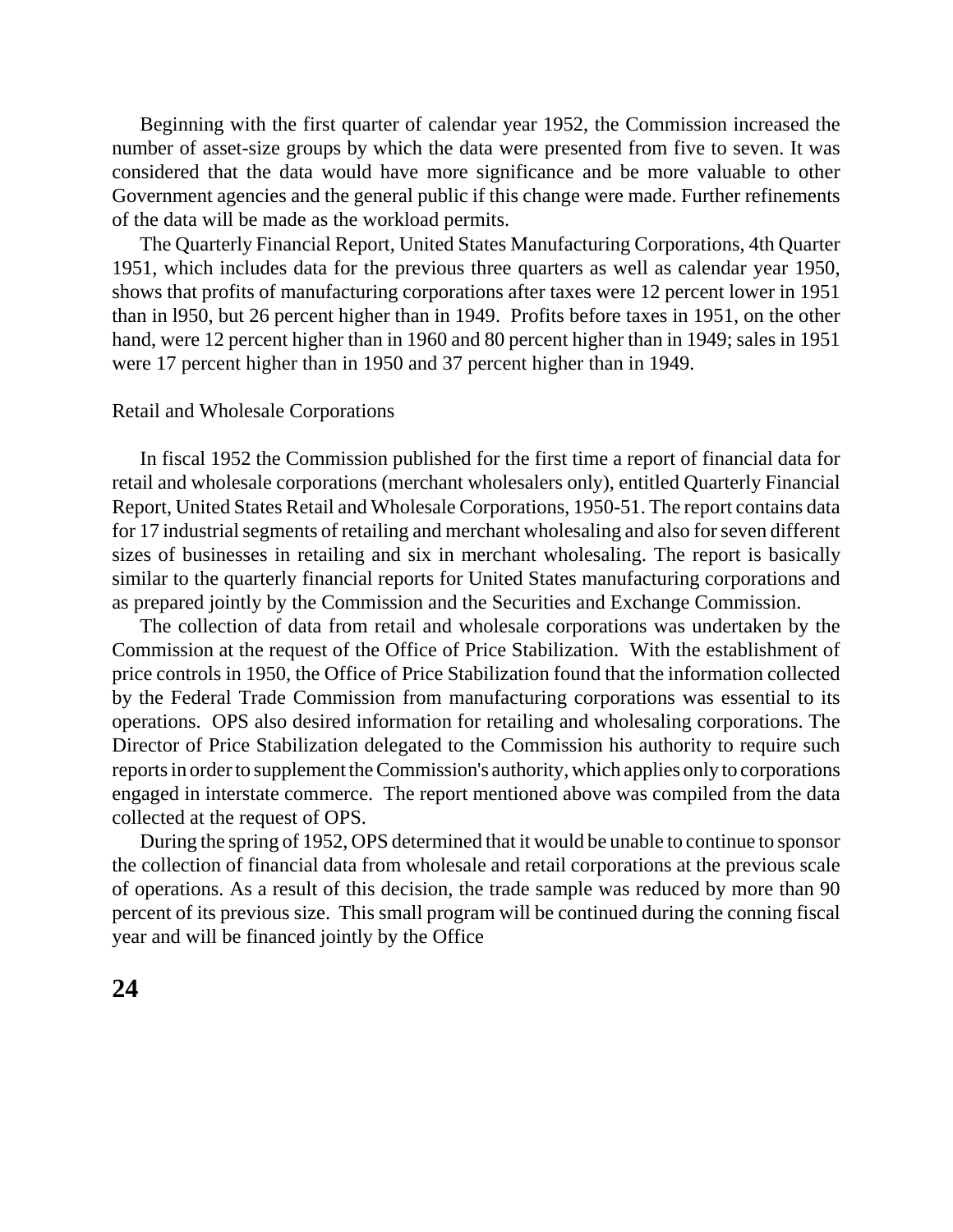of Price Stabilization and the Board of Governors of the Federal Reserve System.

During the year, in addition to the regularly published quarterly reports, numerous tabulations and special studies based on the five years of data of manufacturing corporations previously collected by the Commission were prepared for the Office of Price Stabilization. These special studies were reports on specific industries such as steel, meat packing, brewing, tobacco, bread and other bakery products, biscuit, crackers and pretzels. Also special reports were prepared for OPS from the newly collected trade data.

#### Special Reports

One report, Quarterly Financial Report, Five Manufacturing Industries, 1947-51, was released to the public by the Commission. This report shows the averages of the quarterly income statements and balance sheets for the total operations of representative samples of manufacturing corporations in specific industries and in a specific geographical region. The data are restricted to 14 income, expense, and asset accounts for five manufacturing industries in one quarter (the second quarter) in each of the years 1947 to 1951, inclusive. The data are also limited to one range of annual sales for each of the five industries and to one geographical region for two of the industries.

At the request of Congressional Committees, two reports were prepared for their use. The first was a series of tabulations for the Senate Select Committee on Small Business, giving the sales, net income before taxes, net income after taxes, and net worth in 1950 and 1951 for 12 manufacturing industries, classified by three groups of asset sizes. The second was a report about the alcoholic beverages industry, prepared at the request of a subcommittee of the House Judiciary Committee.

A great many other requests for special tabulations were received from Government agencies, business enterprises, universities, and others. Unfortunately, the Commission was unable to fulfil these requests because of budgetary limitations.

#### Accounting Report

At the request of the Post Office Department, an intensive study was made by the Commission's accountants of the cost of production of stamped envelopes of various styles and sizes and of the different grades of paper used in the manufacture of the envelopes for the Government. The purpose of the study was to determine whether or not there had been an increase of 20 percent or more in the cost of producing and delivering stamped envelopes. A contract between the Government and the manufacturer provided for a revision of the contract prices for stamped envelopes when such an increase occurred.

233717–53—3 **25**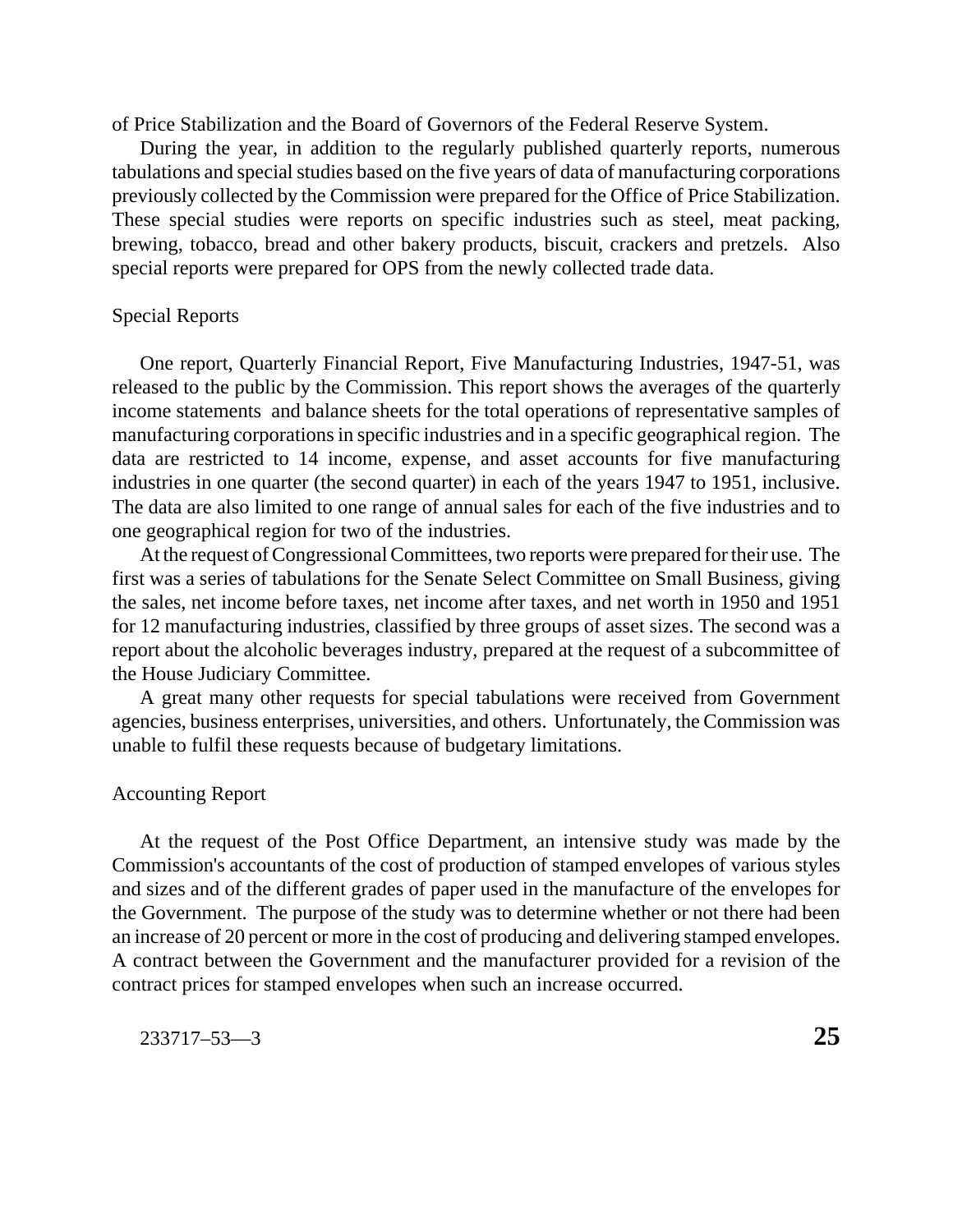## Antimonopoly

# $5\Big|$  Work

THE COMMISSION'S antimonopoly work consists of a wide range of activities designed to effectuate national policy directed toward insuring to the public the full benefit of free and fair competition. The Federal Trade Commission Act, which the Commission alone has the duty of enforcing, contains a sweeping addition to the basic antitrust laws, the Sherman and Clayton Acts. Section 5 of the statute makes unlawful unfair methods of competition and unfair or deceptive acts or practices in interstate commerce. The Commission's investigatory powers are commensurate with its broad duties.

The efforts of parties engaged in commerce to lessen, suppress, restrain, and eliminate competition are of many kinds. Some of such efforts are forbidden by the Sherman Act; others fall within the Clayton Act; and others fall within the broad scope of section 5 of the Federal Trade Commission Act. In performing its duty under the latter act to stop unfair methods of competition, the Commission frequently proceeds against practices which may also violate the Sherman Act or the Clayton Act or the public policy reflected in those acts.

The Commission also has a broad jurisdiction over certain Clayton Act violations. That act specifically prohibits several practices which unfairly restrain or injure competition; (1) price discrimination, (2) tying contracts, (3) mergers suppressive of competition, and (4) interlocking directorates.

A major portion of the Commission's antimonopoly activities consists of putting a stop to price fixing on the part of entire industries. Complaints issued against members of an industry for lessening price competition reach combinations and conspiracies in restraint of trade. Legally and in actual operation the Commission's antimonopoly activities and the work of the Antitrust Division of the Department of Justice supplement each other to a substantial extent. In the Commission's antimonopoly work, however, particular emphasis is placed upon stopping in their incipiency the use of acts, practices, and methods that lead to monopoly and contracts, combinations and conspiracies which unfairly restrain competition.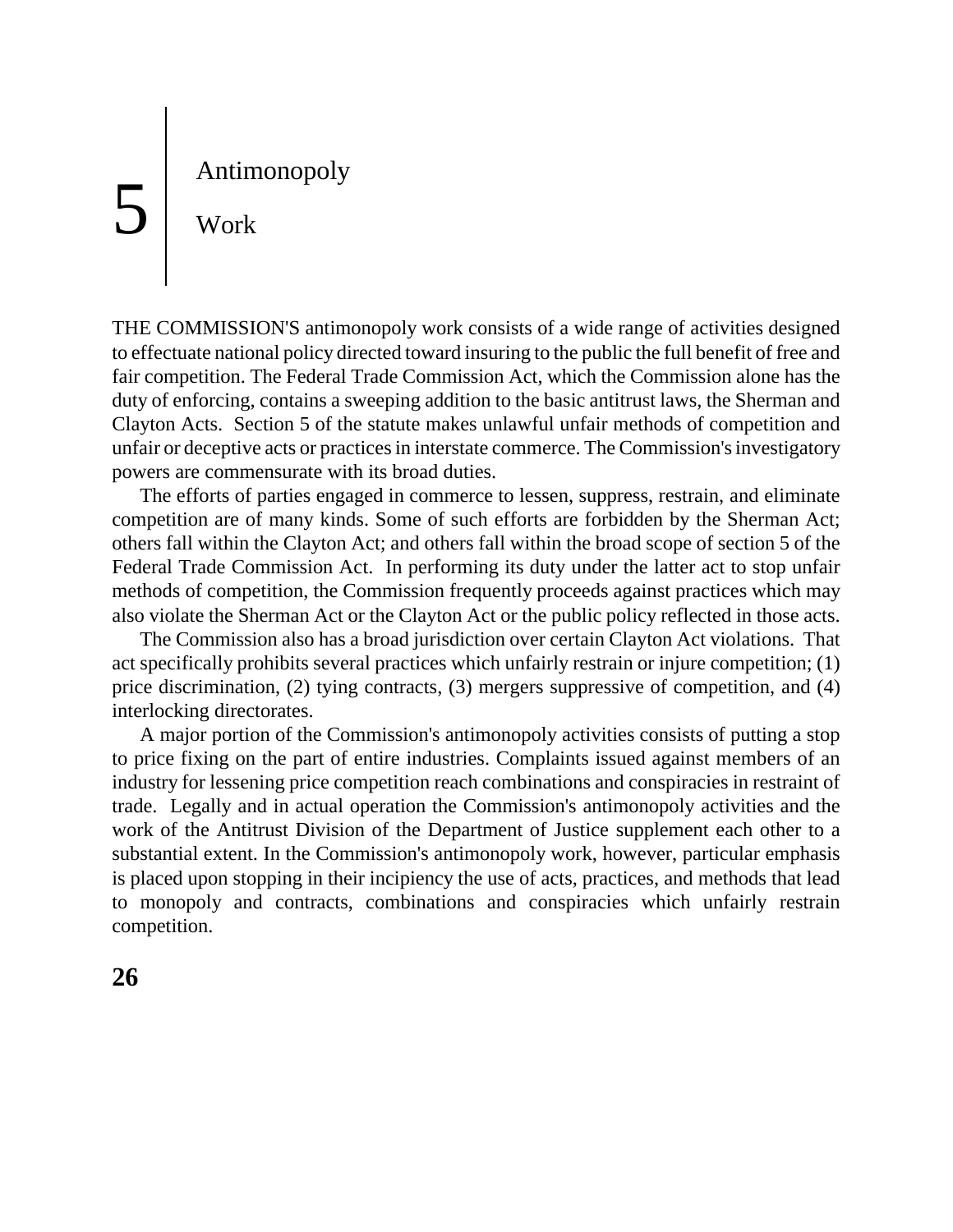Investigations of practices employed in commerce play an important part in preventing use of practices contrary to public policy, and a substantial number of formal complaints are issued each year. Investigations provide material for the issuance of reports on competitive conditions in industries as well as background for complaints. In preparing and handling antimonopoly complaints there is a close cooperation between the Commission's economic and legal staffs.

The type of matters dealt with in complaints during the past fiscal year illustrates the Commission's jurisdiction in the field of antimonopoly and the action taken in carrying out its functions.

#### LEGAL CASE WORK

| Cases investigated<br><sup>1</sup> Includes two (2) modified orders |  |
|---------------------------------------------------------------------|--|
|                                                                     |  |

#### Orders Against Monopolistic Practices

The following cases are illustrative of the importance to the public of the cease and desist orders that were issued during the past fiscal year.

Docket 5508, American Iron and Steel Institute et al. Order issued August 10, 1951.

This order concluded an action involving 98 percent of the American steel industry. Producers of steel were charged with lessening and restraining price competition between and among themselves by collectively arriving at price quotations for their products. It was alleged that their planned common course of action deprived the purchasing public of an opportunity to buy at the mills where steel was produced and to bargain independently with sellers. Among other things, it was also alleged that producers were acting collectively to establish extra charges for non-base items. In a large measure, this case was a follow-up of an earlier proceeding against the United States Steel Corporation and certain of its subsidiaries, but this proceeding included substantially all of the steel industry in this country. It was also a follow-up for the steel industry of the action the Commission took against the cement industry to break up price fixing, the order in which case was affirmed by the United States Supreme Court.

The order entered in the steel case in effect requires the steel producers to refrain from acting together on prices for, or the method of pricing base products or extras. It is intended to restore competition among sellers, and to enable purchasers to take advantage of all normal competitive factors in contrast to the situation that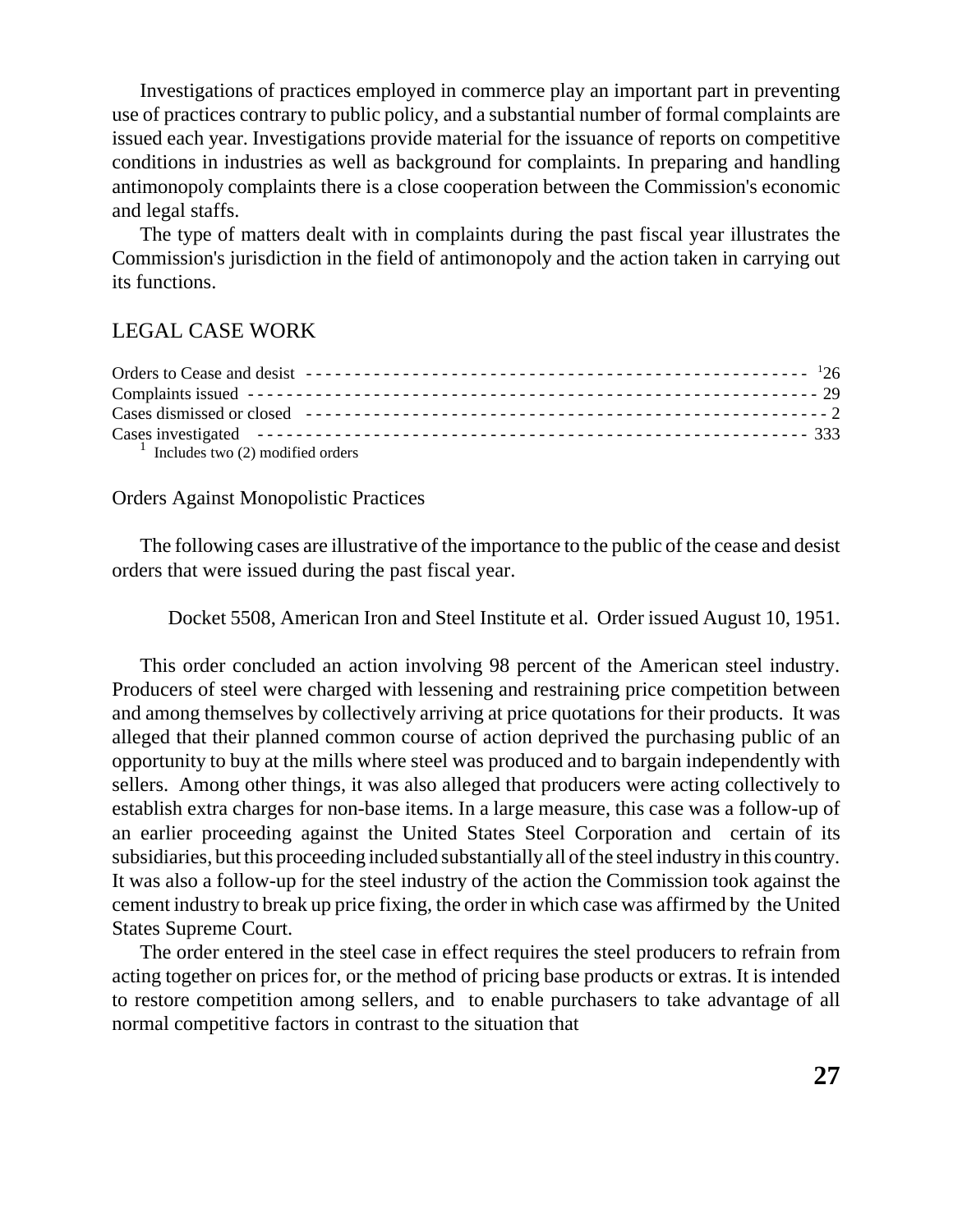prevailed whereby such advantages had largelybeen denied to them.It is designed to produce genuine price competition as contrasted with the situation which existed when the complaint was issued, of a common delivered price at each destination which resulted from concert of action among the producers.

Docket 5794, Atlas Supply Company et al. Order entered July 19, 1951.

In this case five Standard Oil Companies and Atlas Supply Co., which they controlled, were ordered by the Commission to discontinue monopolistic practices resulting from their combined operations in the purchase and resale of tires, tubes, batteries and other automobile accessories. The order also prohibited the six corporations from receiving unlawful brokerage fees or allowances and from inducing or knowingly receiving unlawful price discriminations in connection with the purchase of automobile tires, tubes, batteries or other automobile parts or accessories. The order also prohibited the six corporations from entering into, continuing or carrying out any combination, conspiracy or planned common course of action to exert the influence of their combined purchasing power in jointly buying the products involved so as to obtain any price discount, rebate or allowance from a seller which is preferential to that allowed or made available by such seller to competitors of the respondents.

Docket 5484, Clay Sewer Pipe Association et al. Order entered August 20, 1951.

In this case the Commission ordered nineteen manufacturers of vitrified clay sewer pipe and their trade association, Clay Sewer Pipe Association, Inc., et al., to cease and desist from their price-fixing activities which had destroyed competition among them.

Docket 5857, Marlboro Tobacco Board , et al. Order entered September 5, 1951.

This case involved an attempt by existing tobacco warehouses in the community of Marlboro, Md., to exclude a newcomer in the field by action taken in and through a local Tobacco Board of Trade. It was charged that the established warehouse operators maintained their control of the market by denying membership to a tobacco warehouse corporation and that without such membership it was impossible to enter the market. The order required the respondents to cease and desist from refusing to grant membership and from establishing by collective action, fees for services rendered. Thus, it was aimed at preventing a monopolization of a trade area by established firms and at opening the door to new competition.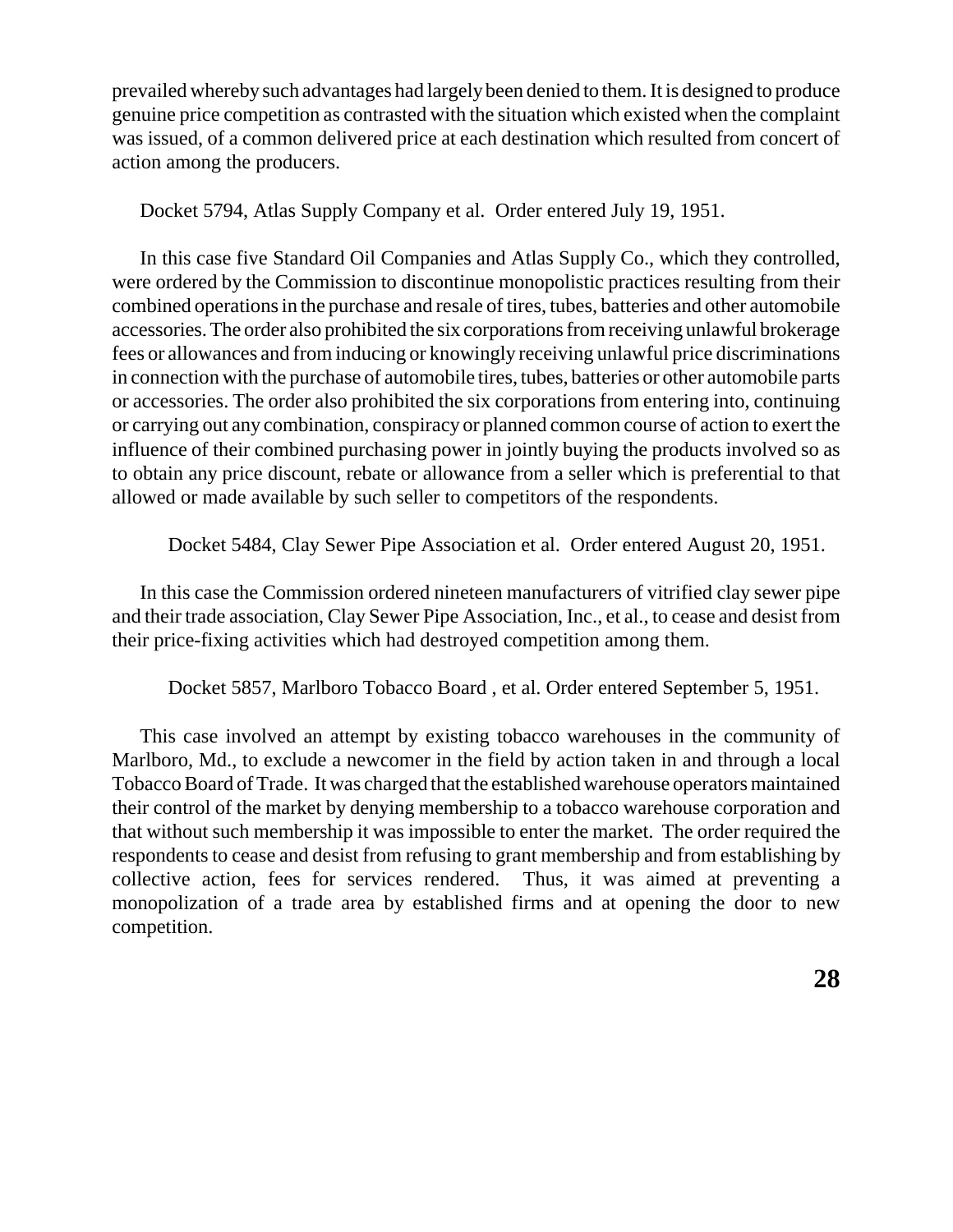Docket 5883, International Cellucotton Products Company. Order entered November 13, 1951.

The respondent in this case was by far the largest producer of sanitary products in this country and substantially dominated that field. The complaint charged it with monopolistic practices in the sale of such products by offering promotional allowances to its dealers and distributors under terms and conditions which effectively prevented them fromaccepting the offers and promoting the sale of the products of respondent's competitors. The order to cease and desist required the respondent to discontinue offering or granting any promotional allowances which caused or tended to cause the dealers or distributors of these products to refrain or abstain from accepting or using promotional activities or allowances offered or paid by competitors.

Docket 5575, Gamble-Skogmo, Inc., et al. Ordered entered June 11, 1952.

Section 3 of the Clayton Act prohibits sellers from requiring customers to deal exclusively in the products of such sellers where the effect may be substantially to lessen competition or to tend to create a monopoly. In a proceeding against the Gamble-Skogmo Company the Commission's order freed some 1,735 independently owned dealer stores, situated over an area of 25 States from restrictions which theretofore required them to purchase their merchandise from Gamble-Skogmo to the exclusion of other sellers. In view of the fact that the record in that case disclosed that in 1947, Gamble-Skogmo sold over \$60,000,000 worth of merchandise to dealers under such restrictions, the Commission's order removing those restrictions opens a very substantial potential market to competing suppliers which theretofore had been foreclosed to them.

#### Complaints Charging Monopolistic Practices

The Commission issued 29 antimonopoly complaints during the fiscal year.

On April 24, 1952, the Commission issued a complaint charging suppression of competition on the part of the manufacturers and retailers of surgical goods and equipment. It charged that the majority of the industry serving hospitals and doctors and other users of medical equipment, hospital beds, hypodermic needles, syringes, scalpels, rest room equipment, etc., and the dealers in these products, with effectuating working arrangements whereby the manufacture and distribution of these products could be largely limited to those who participated in the working arrangement. It was alleged that the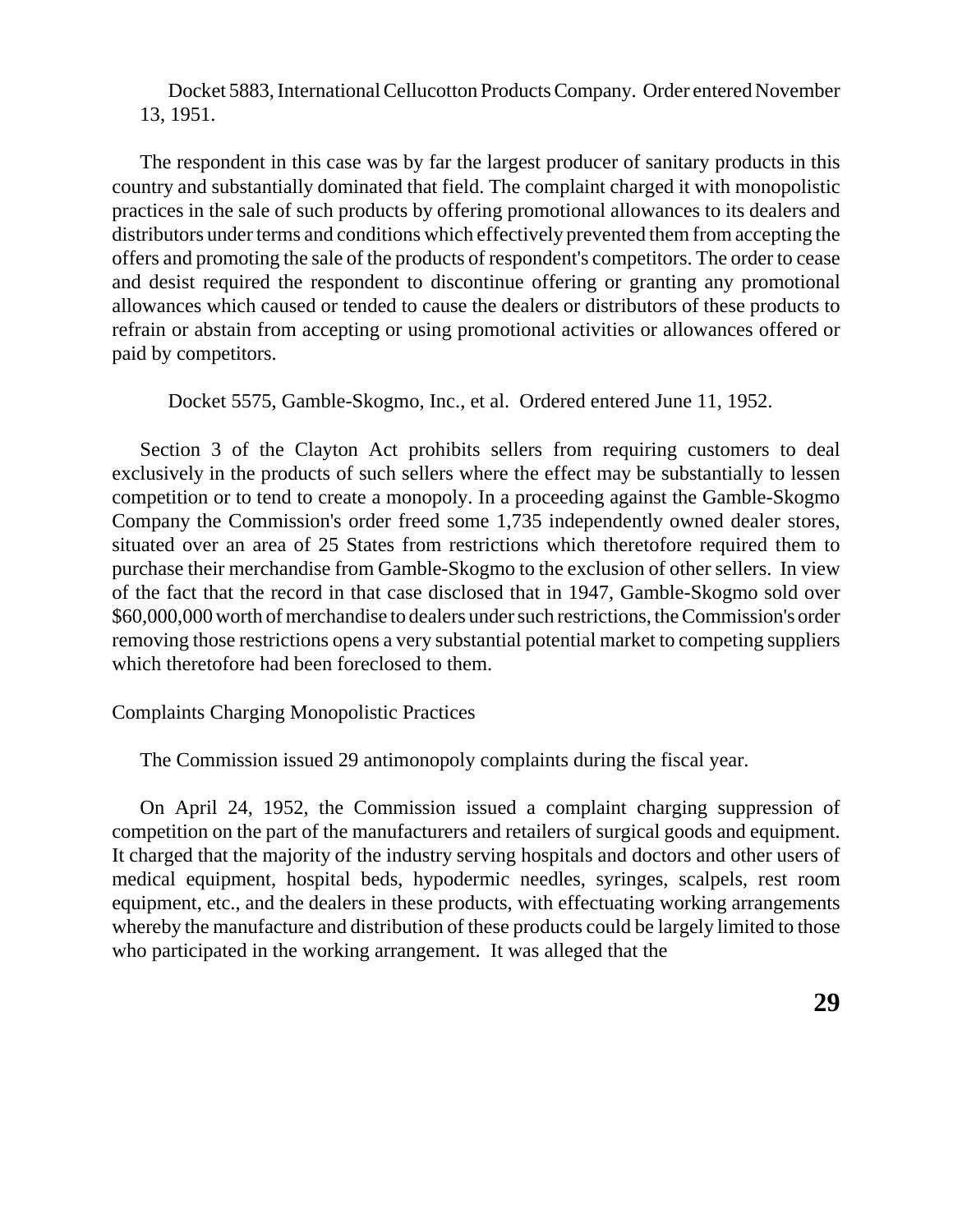members of this industry through collective action had sought to cultivate trade for themselves and prejudiced nonmembers of their group, with the result that the public was being adversely affected, both price-wise and from the standpoint of service. Almost all of the products used by hospitals and doctors, in giving medical care, are involved. Thus the action has direct bearing upon the cost of one of the necessities of life, with a correspondingly important public interest ratio.

On March 14, 1952, the Commission issued its complaint against Anchor Serum Co., one of the largest producers of antihog-cholera serum and hog cholera virus, charging violation of section 3 of the Clayton Act. These products are of basic importance and must be used by substantially every farmer who raises hogs. The complaint alleges that Anchor has tied up numerouslarge purchasers of such products, including the Iowa Farm Serum Co., Illinois Farm Bureau Serum Association and Missouri Farmers' Association, inc., by so called full requirement contracts under which the contracting buyers agreed to purchase all of their requirements of such products from Anchor. In view of the fact that Iowa, Illinois, and Missouri constitute the largest hog-producing States in the United states, and that the purchasers named are the largest buyers of serum and virus within such States, it appears that a vast potential market is foreclosed to competitors by such practices. The entry of a cease and desist order may open this market to smaller serum producers.

Among other cases of like character now in the course of trial are Outboard Marine and Mfg. Co., involving exclusive dealerships for outboard motors, and Harley Davidson Motor Co., whose products include motorcycles, accessories and parts.

During the year the Commission issued a complaint against more than 20 companies operating tomato processing plants, including Heinz, Campbell, and Stokely Van Camp, charging them with combining to boycott and destroy a cooperative association of tomato growers in Ohio, Michigan, and Indiana, and to fix the prices they would pay the growers. The Ohio, Michigan, and Indiana tomato growing area is the third largest in the United States. The complaint alleges that respondent processors control and dominate substantially all the factors surrounding the growing and marketing of tomatoes, as well as the amount of acreage to be planted. An effective order in this proceeding, if warranted by the facts, should be of great benefit to the tomato growers in that area by enabling them to grow tomatoes on a scale they believe to be warranted and to sell their products on a competitive market. It should also benefit consumers proportionately.

The Commission has vigorously continued to enforce the Robinson-Patman Act. During the year it issued 15 complaints under the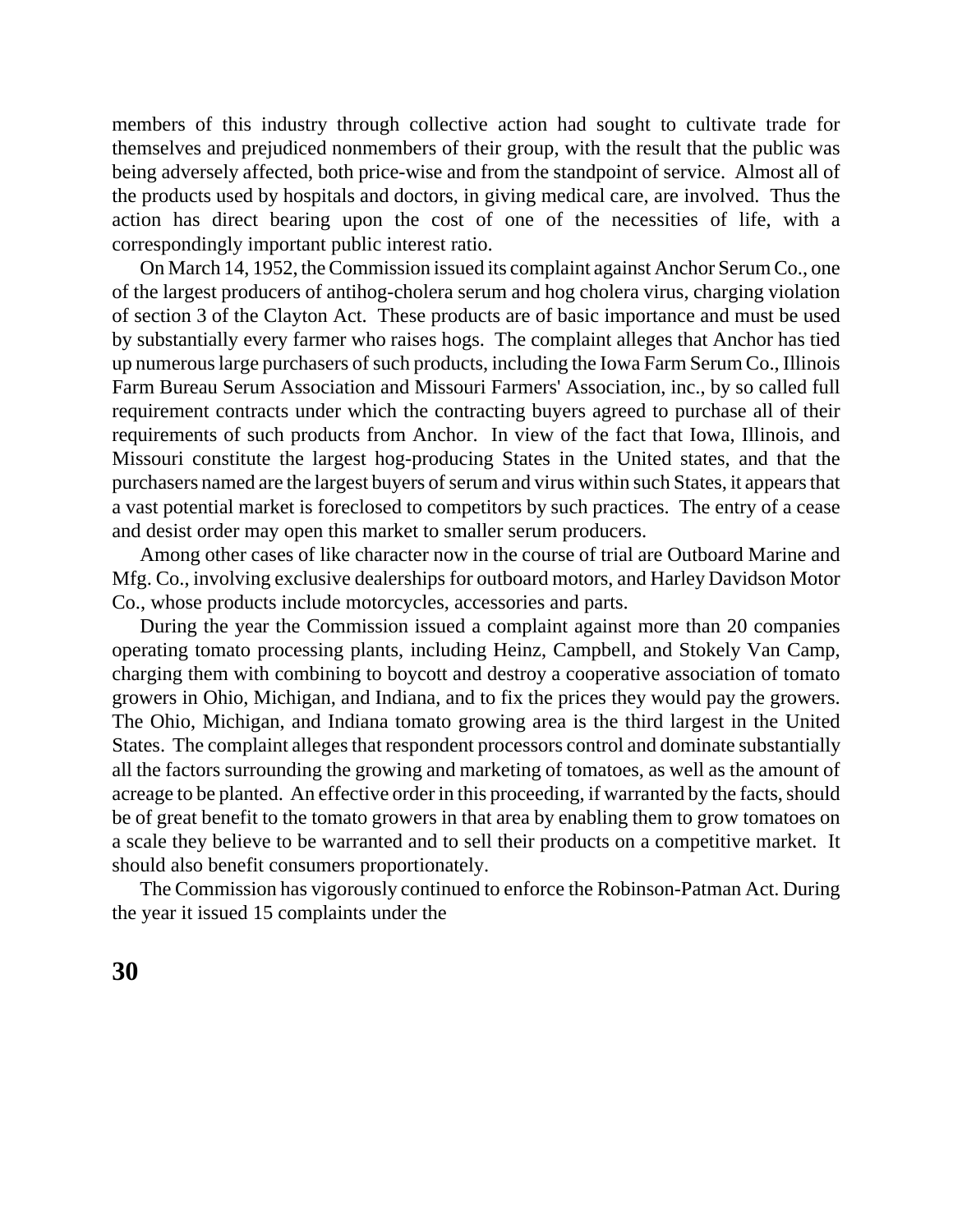various provisions of this act. Under subparagraph  $2(f)$  of the Robinson-Patman amendment of section 2, the Commission on May 14, 1952, instituted proceedings against Safeway Stores, Inc., and against the Kroger Company, charging them with knowingly receiving price discriminations from suppliers and vendors of grocery products. It is alleged that suppliers of grocery products had sold to Safeway and Kroger at prices 15 percent lower than those charged competitors for products of like grade and quality.

Antimerger Activities Under Section 7 of the Clayton Act.

The original section 7 of the Clayton Act made it unlawful under certain circumstances for a corporation to acquire the stock of another corporation. It was so construed that if the physical assets were also acquired the element of illegality was eliminated and corrective action was prevented.

On December 29, 1950, Section 7 was amended to close the loophole which had developed under the old Clayton Act. The amended section 7 bans mergers or consolidations of corporations where the effect may be substantially to lessen competition or tend to create a monopoly in any line of commerce in any section of the country, regardless of whether the transaction was accomplished by acquisition of capital stock or by purchase of assets.

The Commission has instituted a program for listing and making preliminary examinations of all mergers involving corporations within the Commission's jurisdiction. On the basis of information from financial manuals and from Government statistics and files, those mergers are eliminated from further study which, because of the smallness of the companies or for other reasons, cannot have an adverse effect upon competition. Questionnaires are sent to companies involved in the remaining acquisitions, and where necessary field investigation is undertaken for the purpose of determining which of the acquisitions appear to require corrective action.

Under its present program of listing, the Commission has been recording mergers at the rate of about 720 a year, covering a wide variety of industries and products. Many of these are screened out during the preliminary stages. Those which are left and which appear to require corrective action are carefully studied and analyzed, and in some instances extensive field investigation must be made. The whole process of screening and investigating mergers is unavoidably slow because of the necessity for full information and careful study.

#### Merger Action

On June 16, 1952, the Commission instituted its first formal proceeding under the amended section 7 of the Clayton Act. It issued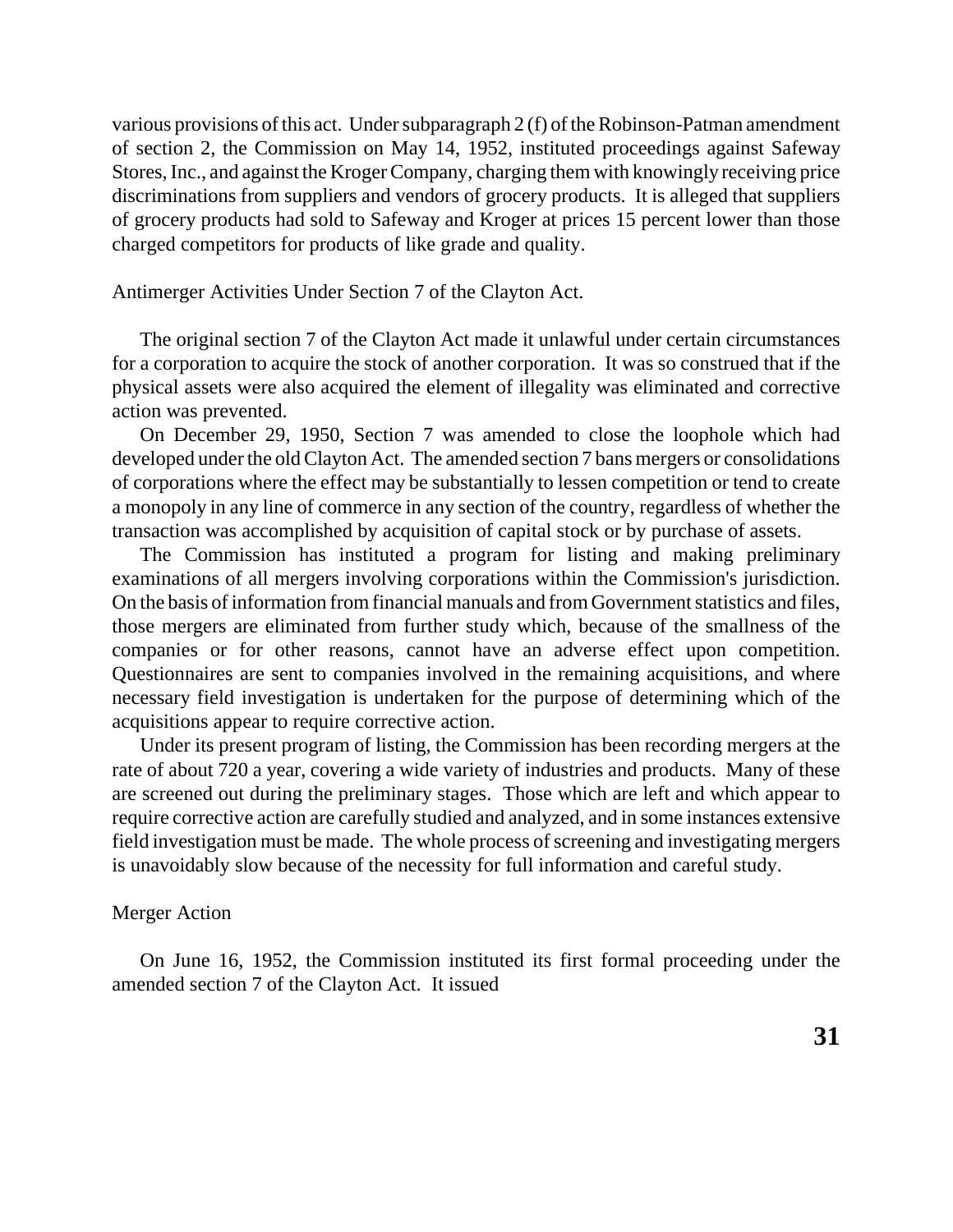a complaint against Pillsbury Mills, Inc. (Docket 6000), the second largest flour milling company in the United States, with assets of over \$201,000,000. The complaint alleges that Pillsbury acquired tile assets of Ballard & Ballard Co., a large flour milling company in the southeast, with which it was in competition in the sale of family flour, bakery flour, flour base mixes and animal feeds, and, that it also acquired the Duff Baking Mix Division of American Home Foods, Inc., a large flour base mix manufacturing company with which it was in competition in the sale of flour base mixes throughout the United States.

Studies and investigations of a number of other questionable acquisitions are well advanced, and it is anticipated that during the ensuing year additional formal proceedings will be instituted under this new law.

From time to time proposed acquisitions are brought to the Commission's attention by the corporations involved for the purpose of ascertaining whether or not they would be questioned if consummated. In such instances the information obtained form the companies and elsewhere is analyzed, and the inquiring companies are informally advised by the Director of the Bureau of Antimonopoly as to whether or not it appears that the proposed acquisition may substantially lessen competition within the meaning of the law. In a few such instances proposed acquisitions have been abandoned when the companies were advised that they appeared to be of questionable legality.

Recent studies disclose that mergers among large concerns and among concerns producing the same type of product are increasing as compared with other kinds of mergers. Thus the Commission feels it important to intensify its efforts in the future in this antimerger field, within the limitations of its appropriation.

#### Compliance Activities

Recognizing the importance of strictly enforcing its orders to cease and desist, the Commission, on March 18, 1947, established within the office of the General Counsel the Division of Compliance (1) to undertake a study of outstanding orders and (2) to secure reports showing the manner and form of compliance with orders as issued.

There are now outstanding in excess of 4,000 cease and desist orders. Acting within the limitations of its budget, the Commission has expended as much time as possible in policing its orders to insure that they will be respected and obeyed.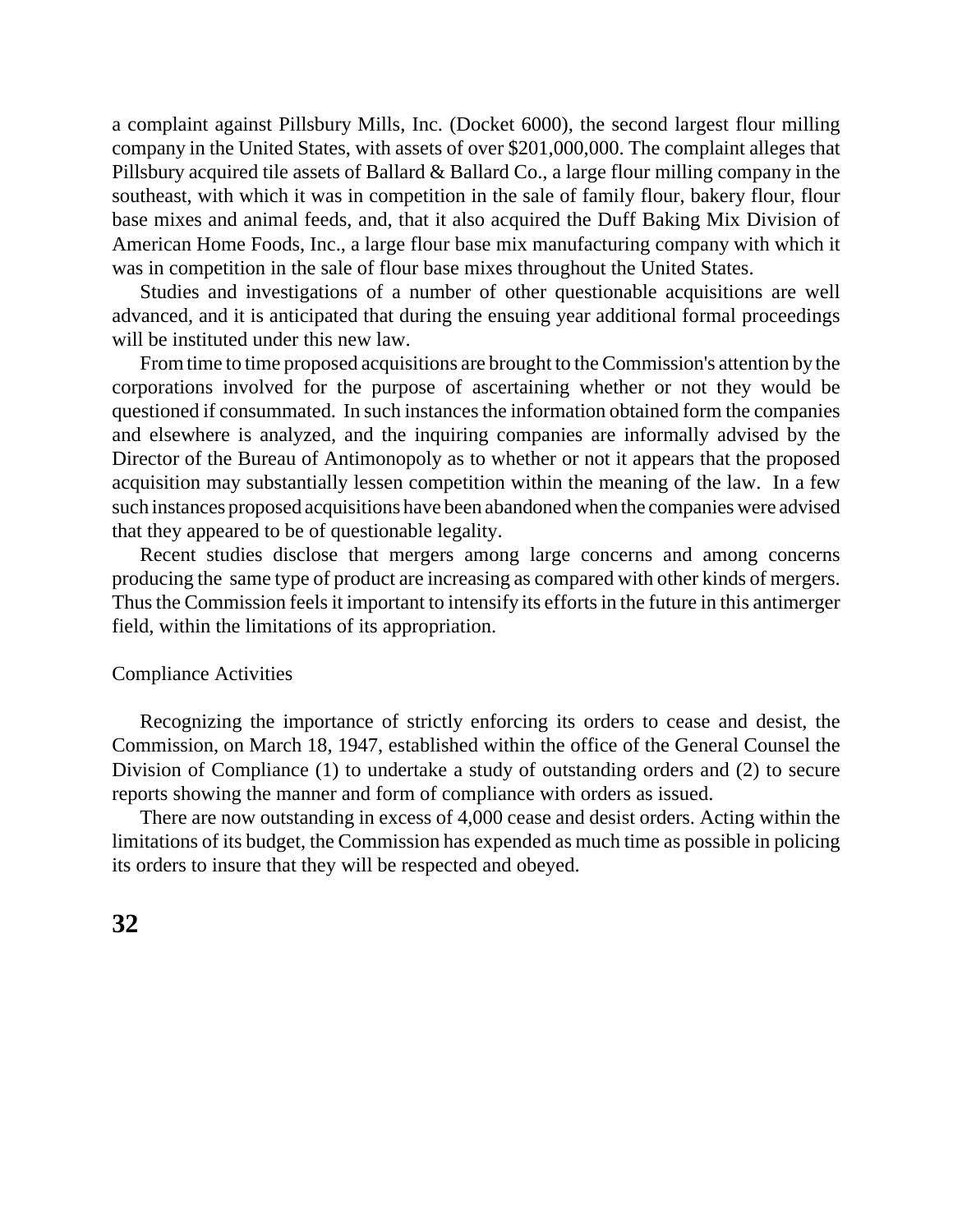The compliance function includes the processing of reports of compliance with current cease and desist orders, the holding of conferences with the rendering of opinions to respondents and their attorneys in respect thereto, and the investigation of alleged violations of outstanding orders.

A large number of cases in which the Commission issued orders to cease and desist were given consideration with respect to the manner of how the respondents were complying. One hundred and twenty-nine reports of compliance in antimonopoly cases were processed, of which 122 received the final action of having been accepted and filed. Final action was pending at the close of the year on the remainder, and in addition 28 other antimonopoly compliance cases were under investigation and study. (For reports of compliance processed in antideceptive practice cases see page 47. For civil penalty suits to enforce compliance see, page 48.)

# Investigations of Monopolistic Practices

One of the principal duties of the Director of the Bureau of Antimonopoly is to study and evaluate each application for complaint for the purpose of determining whether investigation is warranted. Where sufficient basis for field investigation is present, the matter is docketed for investigation. It is then referred to the Bureau's Division of Investigation and Litigation for transmittal to the appropriate branch office and subsequent assignment to an attorneyexaminer. Cases in the antimonopoly field docketed for investigation progress under the direction of the Commission to the status either of formal complaint, consolidation with other cases, or closing.

Most of the requests for Commission investigation of cases involving restraint of trade, monopolistic tendencies or discriminatory practices are received from individuals or firms who fear that the successful operation of their businesses may be threatened by the illegal practices of others. Complaints are also received from members of Congress, from Government agencies, and from trade associations. Applications for complaint, especially in the area of price-fixing, are frequently received from Government officials—National, State and local—who have been unable to obtain competitive bids as required by the laws governing their purchases of supplies and materials for Government use.

A far-reaching illustration of this was involved in the case of Federal Trade Commission v. Cement Institute, et. al. (333 U.S.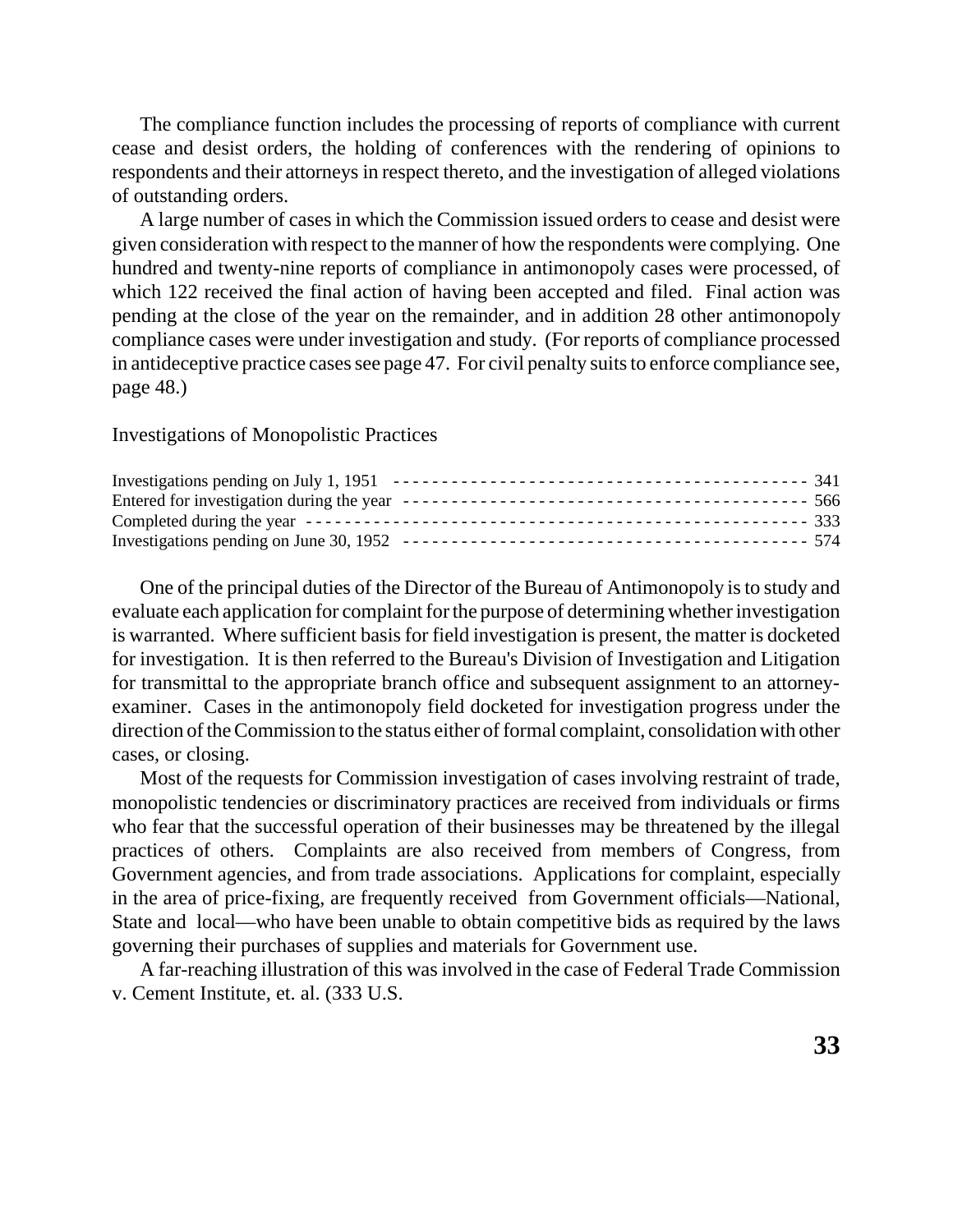683, 712-713). In the decision of the Supreme Court of the United States it is referred to as follows:

Thousands of secret sealed bids have been received by public agencies which correspond in prices of cement down to a fractional part of a penny.<sup>15</sup>

The Commission also dockets for investigation a substantial number of complaints on its own motion. During the fiscal year 566 such applications were entered for investigation.

Investigations involving charges of restraint of trade usually arise in connection with the administration of section 5 of the Federal Trade Commission Act and sections 2, 3, 7, and 8 of the Clayton Act, as amended.

Investigations under section 5 of the Federal Trade Commission Act related to such unfair practices as price-fixing agreements, collusive bidding, conspiracy to control production and limit supplies, interference with source of supply, boycott, and refusal to sell and selling below cost with the intent and effect of injuring competition or eliminating a competitor. Some of the more important products involved were steel and steel scrap, food products, insurance, paper products, surgical and dental instruments, floor covering, and lumber.

ClaytonAct investigations covered,(1) price discrimination, unlawful payment or receipt of brokerage, (2) discrimination in the payment of allowances for advertising and promotional services and in the furnishing of services and facilities, and (3) the unlawful inducement and receipt of discriminatory prices. Among the products involved were petroleum products, automotive parts and accessories, television sets, food products, drugs, glass, books, candy, and watches.

Under section 3 of the Clayton Act investigations dealt with exclusive dealing and tying contracts relating to such products as fuel oil, artificial gas, hog serum, and dairy products.

Section 8 of the Clayton Act provides that no person shall serve as a director in two or more corporations, any one of which has capi-

<sup>&</sup>quot;An abstract of the bids for 6,000 barrels of cement to the United States Engineer Office of Tucumcari, N. Mex., opened April 23, 1936, shows the following:

| Name of                                                                                                         | Price per  |
|-----------------------------------------------------------------------------------------------------------------|------------|
| bidder                                                                                                          | barrel     |
|                                                                                                                 | \$3.286854 |
|                                                                                                                 |            |
|                                                                                                                 |            |
|                                                                                                                 |            |
|                                                                                                                 |            |
|                                                                                                                 |            |
|                                                                                                                 |            |
|                                                                                                                 |            |
|                                                                                                                 |            |
|                                                                                                                 |            |
|                                                                                                                 | 3.286854   |
| "All bids subject to 10 cents per barrel discount for payment in 15 days." (Com. Ex. 175-A.) See 157 F. (2d) at |            |
| 576.                                                                                                            |            |

<sup>15</sup> (Footnote by the Court.) The following is one among many of the Commission's findings as to the identity of sealed bids: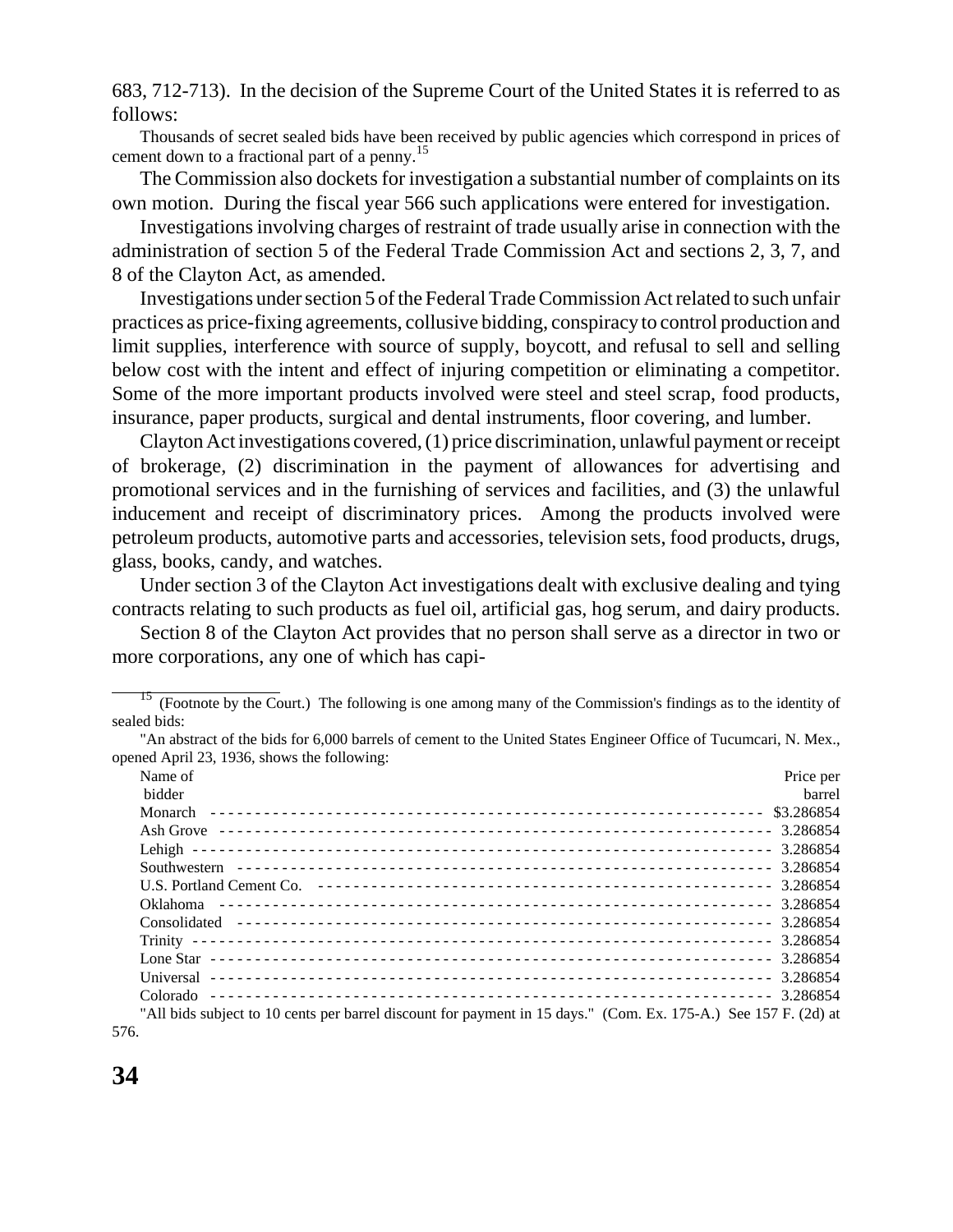tal, surplus, and undivided profits aggregating more than \$1,000,000 if such corporations are competitors, so that the elimination of competition by agreement between them would constitute a violation of the antitrust laws. During the fiscal year six investigations involving alleged violation of this section of law were conducted. Among the products covered by such investigations were bread and bakery products, textile machinery, toilet preparations, and kitchen utensils.

In both the investigation and trial of antimonopoly cases, members of the economic and accounting staffs of the Bureau of Industrial Economics work in close cooperation with the Bureau of Antimonopoly. Such activities included notification concerning proposed or consummated acquisitions, mergers and consolidations; economic evaluation of data relating to such acquisitions; and the preparation of cost and price studies for use in cases arising under both the Clayton Act and the Federal Trade Commission Act.

# ANTIMONOPOLY CASES IN FEDERAL COURTS<sup>1</sup>

During the fiscal year nine casesinvolving antimonopoly proceedings by the Commission were decided in the United States Courts of Appeals and one of these was also reviewed by the Supreme Court. Five antimonopoly cases were pending in the United States courts at the end of the fiscal year, three of them in the Supreme Court and two in the Courts of Appeals. Two other cases decided by the Federal courts were pending on remand to the Commission for further proceedings.

# On Petitions To Review

Alexander Film Co., Colorado Springs, Colo. Petition filed before the Tenth Circuit (Denver) to review and set aside cease and desist order prohibiting unfair method of competition through the use of exclusive screening contracts in the distribution of motion picture advertising films. Court dismissed for failure by the company to prosecute.

Automatic Canteen Co. Of America, Chicago, Ill. Petition filed before the Seventh Circuity (Chicago) to review and set aside cease and desist order prohibiting price discrimination and tying contracts in the sale of candy vending machines. The order was affirmed and enforcement granted. Petition for writ of certiorari was filed in the Supreme Court on May 29, 1952 (infra.).

Minneapolis-Honeywell Regulator Co., Minneapolis. Petition filed before the seventh Circuit (Chicago) to review and set aside a cease

<sup>&</sup>lt;sup>1</sup> United States Courts of Appeals are designated by Circuits, such as First Circuit (Boston), etc.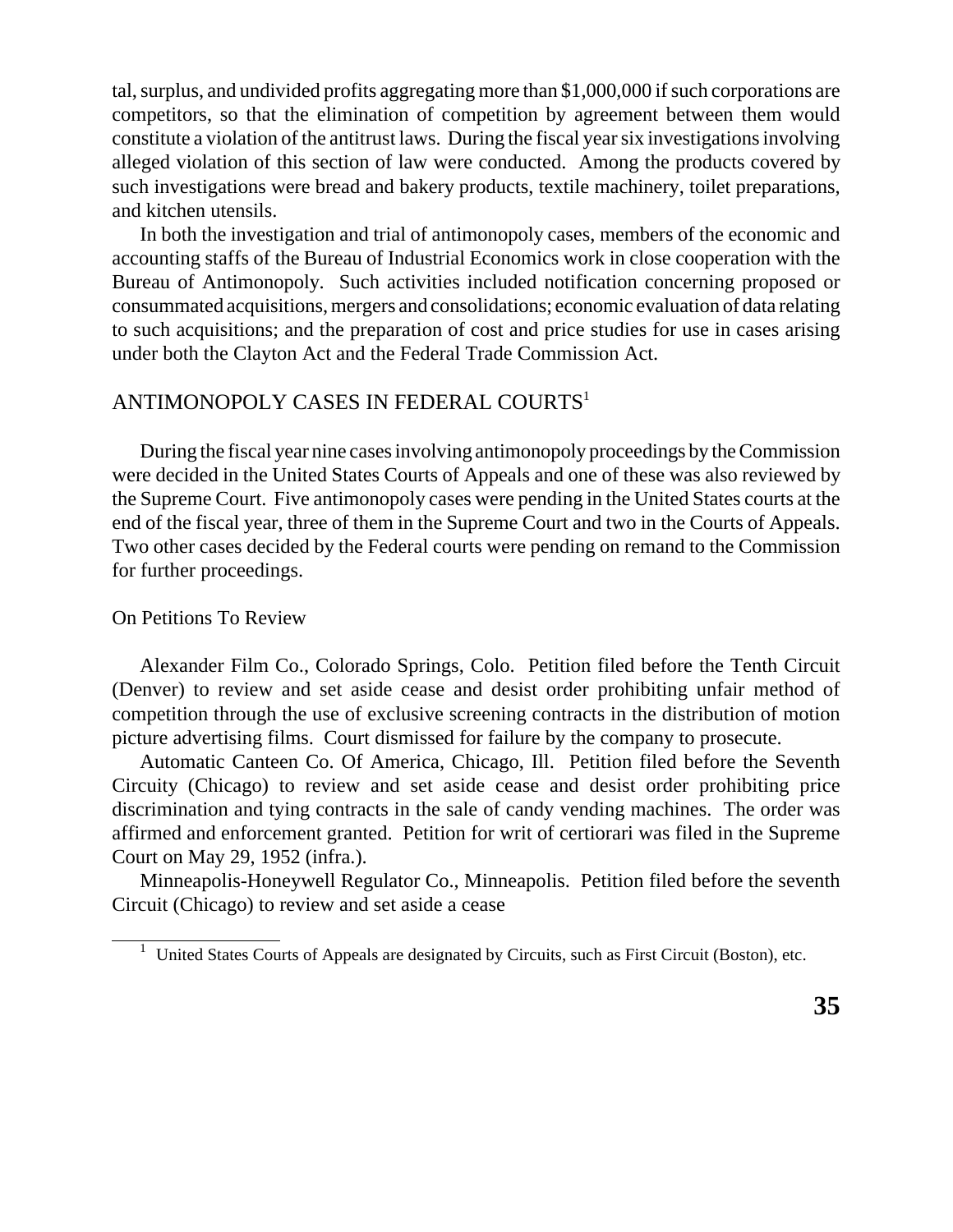and desist order prohibiting sales practices tending to restrain trade and to create a monopoly in the sale of automatic temperature controls in violation of the Federal Trade Commission Act and sections 2 (a) and 3 of the Clayton Act. The Commission's order was in three parts: Parts I and II were not challenged; Part III was challenged and the Court reversed the Commission and dismissed count III of the complaint on which the order was based. Pending in the Supreme Court on petition for writ of certiorari (infra.).

The Ruberoid Co., New York. Petition filed before the Second Circuit (New York) to review and set aside order prohibiting the sale of its products of like grade and quality at different prices to competing purchasers. In its brief the Commission asked for affirmance and enforcement. In its initial decision the Court affirmed and enforced the order. On petition of rehearing on the question of enforcement the Court by a two to one decision reversed its decision on enforcement and granted affirmance only. The Supreme Court granted cross-petitions for certiorari and sustained the lower court's decision affirming the Commission's order and denying enforcement. The Supreme Court held that to be entitled to an order of enforcement the Commission, under the statute, must show a violation of its order. This case was of extreme importance as it involved the question of whether the Commission must include in its order the statutory provisos in reference to cost justification and meeting the lower price of a competitor in good faith. The Supreme Court held that on the basis of the facts the Commission was not required to included such provisos in its order.

Middle Atlantic Distributors, Inc., Washington, D.C. Petition was filed in the District of Columbia Circuit (Washington) to review and set aside the Commission's order prohibiting restraint of trade in sale of alcoholic beverages. Dismissed upon stipulation that the order will be complied with.

Douglas Fir Plywood Association and others, Tacoma, Wash., and Fir Door Institute and others, Tacoma, wash. Petitions were filed in the Ninth Circuit (San Francisco) to review and set aside the Commission's order prohibiting conspiracy to fix prices of plywood products and Douglas fir doors. The two cases were consolidated and the Court vacated the Commission's order on the ground that there was no evidence int eh record that the practices complained of would be resumed by petitioners.

Motion Picture Advertising Service Co., Inc. New Orleans, La. On review by the fifth Circuit (New Orleans), the Commission's order against the use of exclusive screening contractsin the distribution of advertising films wasset aside. Pending in the Supreme Court on petition for writ of certiorari (infra).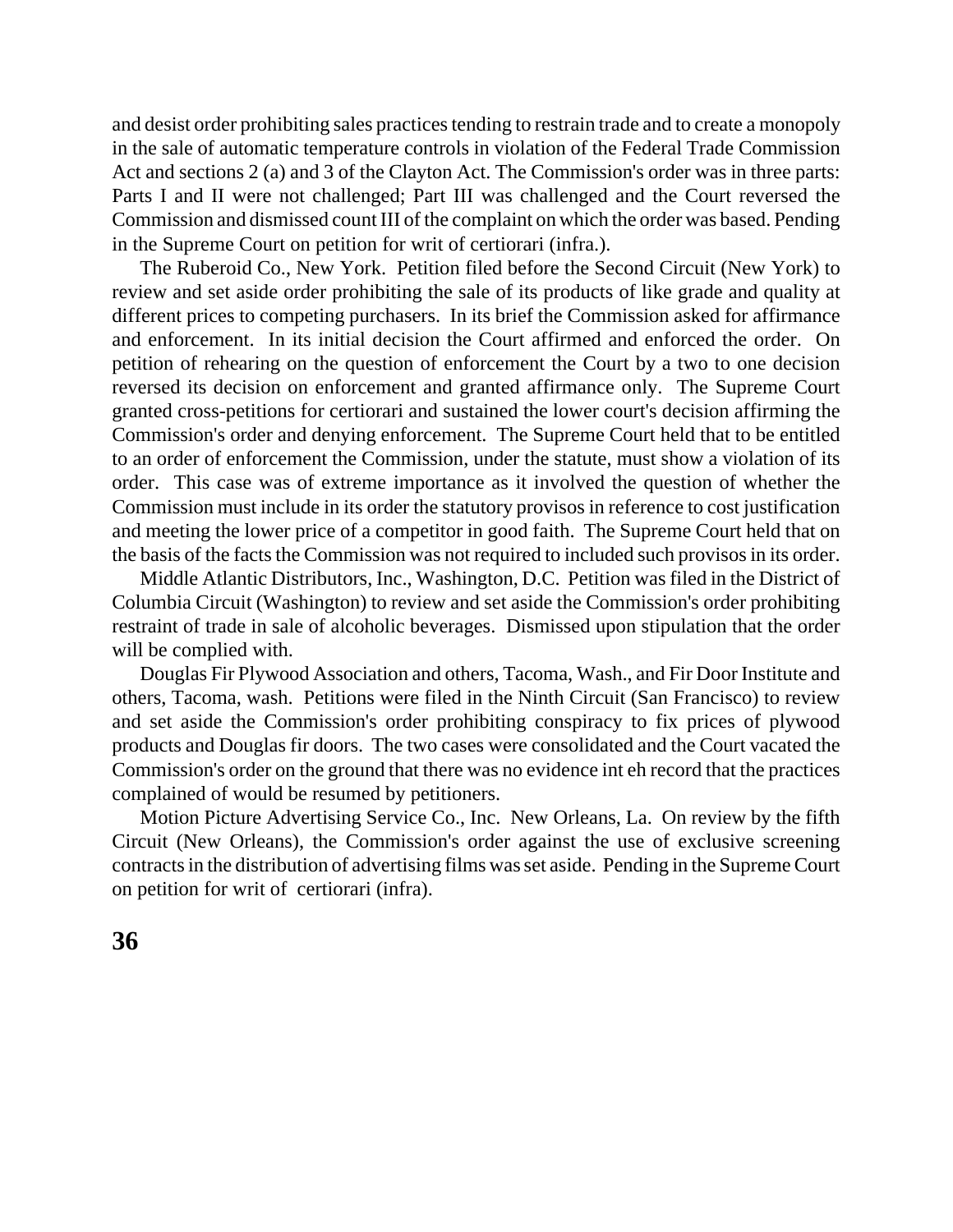### Application for Enforcement

Whitney & Co., Seattle, Wash. The Commission filed before the Ninth Circuit (San Francisco) an application for enforcement of its order prohibiting Whitney& Company from paying or granting unlawful brokerage in violation of section 2 (c) of the Clayton Act. The Court affirmed the Commission's order but remanded the case to the Commission to act as Special Master to take and receive evidence on the question of violation and report its conclusion, together with the evidence, to the Court. The matter is now pending (infra).

## Cases Pending

Automatic Canteen Co. Of America, Chicago, Ill. Petition for writ of certiorari filed in Supreme Court May 29, 1952. Price discrimination and exclusive-dealing contracts in the purchase and sale of candy in violation of section 2 (f) and 3 of the Clayton Act.

Independent Grocers Alliance Distributing Co., Chicago, Ill. Petition filed in the United States Court of Appeals for the seventh Circuit (Chicago) to review an order to cease and desist prohibiting illegal brokerage in the sale of merchandise.

Minneapolis-Honeywell Regulator Co., Minneapolis. Pending in the Supreme Court on petition for writ of certiorari. Sales practices tending to restrain trade and to create a monopoly in the sale of automatic temperature controls in violation of the federal Trade Commission Act and sections 2 (a) and 3 of the Clayton Act.

Motion Picture Advertising Service Co., Inc., New Orleans, La. Petition for writ of certiorari filed in Supreme Court May 26, 1952. Exclusive-screening contracts in the distribution of motion picture advertising films in violation of the Federal Trade Commission act.

Standard Oil Co. (Of Indiana). Case remanded to Commission by Supreme Court for preparation of modified findings on the question of good faith. The Commission issued its modified findings as to the facts and conclusions on this issue on March 24, 1952. The matter is now pending on brief and oral argument on these modified findings as to the facts and the conclusions. On May 1, 1952, Commission issued order granting the Retail Gasoline Dealers association of Michigan, Inc., and National Congress of Petroleum Retailers, Inc. leave to file briefs and an opportunity to be heard orally on the question of the modified findings and conclusions.

United Film Co., Kansas City, Mo. Eighth Circuit (St. Louis). Exclusive-screening contracts in the distribution of motion picture advertising film in violation of the Federal Trade Commission Act. This case is being held in abeyance pending the decision in the Motion Picture advertising Service Co. Case.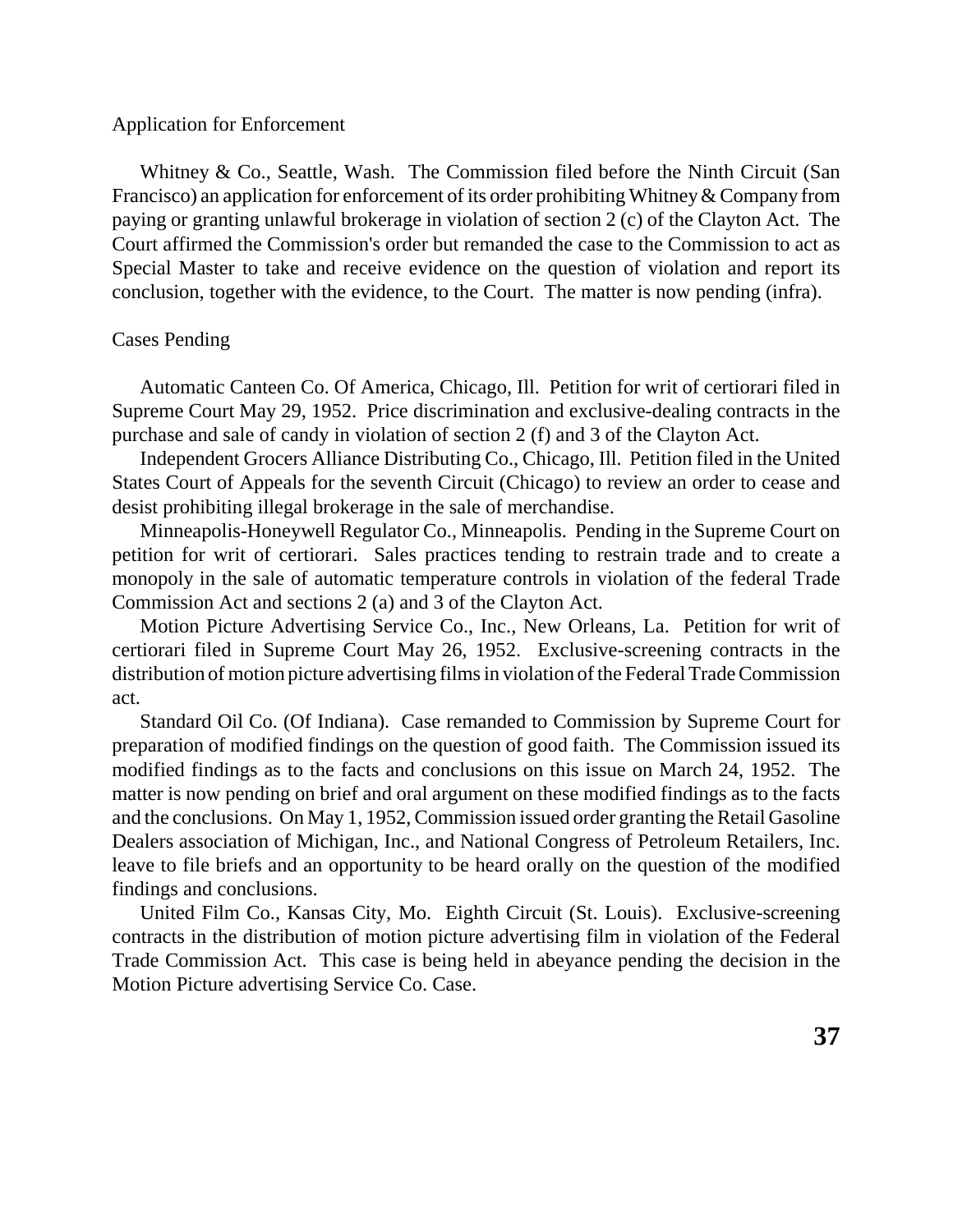# Quantity-Limit Rule

The B. F. Goodrich Co., et al. v. Federal Trade Commission, et al. These are civil actions which were filed on and after March 3, 1952 in the U. S. District Court for the District of Columbia, to enjoin enforcement of Quantity-Limit Rule 203-1. The Rule fixes the carload quantity of 20,000 pounds ordered at one time for delivery at one time as the quantity limit on replacement tires and tubes. It would operate to prevent the cost justification, under the cost-justification proviso of section 2 (a) of the Clayton Act as amended by the Robinson-Patman Act, of discriminations in the price of such commodities based on differences in quantity greater than the quantity fixed in the rule. The rule was issued in a rule-making proceeding providing for due investigation and hearing to all interested parties pursuant to the so-called quantity-limit proviso of section 2 (a). In that proceeding the Commission (Commissioner Mason dissenting) found that such limit was reasonably necessary to prevent or lessen unjust discriminations against purchasers of smaller quantities and promotion of monopoly in the lines of commerce in which the sellers and purchasers respectively are engaged. The pending actions challenge the validity of the Rule with respect to the procedure under which it was formulated and promulgated and with respect to the basis and sufficiency of findings which accompany it. The commission and all of the Commissioners, except commissioner Mason, filed pending motions to dismiss the actions for lack of jurisdiction. These motions are set for argument in October  $1952<sup>1</sup>$  Motions by Commissioner Mason to dismiss as to him for lack of jurisdiction have been denied.

# Supervision of Export Associations

The Export Trade Act grants certain exemptions from the Sherman Antitrust Law to associations engaged solely in export trade which conduct their operations in accordance with the provisions of that act. Such an association is required to file with the Commission a first report and copies of its organization papers, an annual report as of January first of each year, and such other information as the Commission may require as to its operation and relations to other parties or groups. The Division of Export Trade assists in forming the associations and receives their reports and documents. Periodic checks are also made at the association offices.

Such an association must not restrain the trade of a domestic competitor, and it must not artificially or intentionally enhance or depress prices within the United States, substantially lessen competition or otherwise restrain trade in this country.

 $<sup>1</sup>$  Motions to dismiss were granted on Nov. 25, 1952.</sup>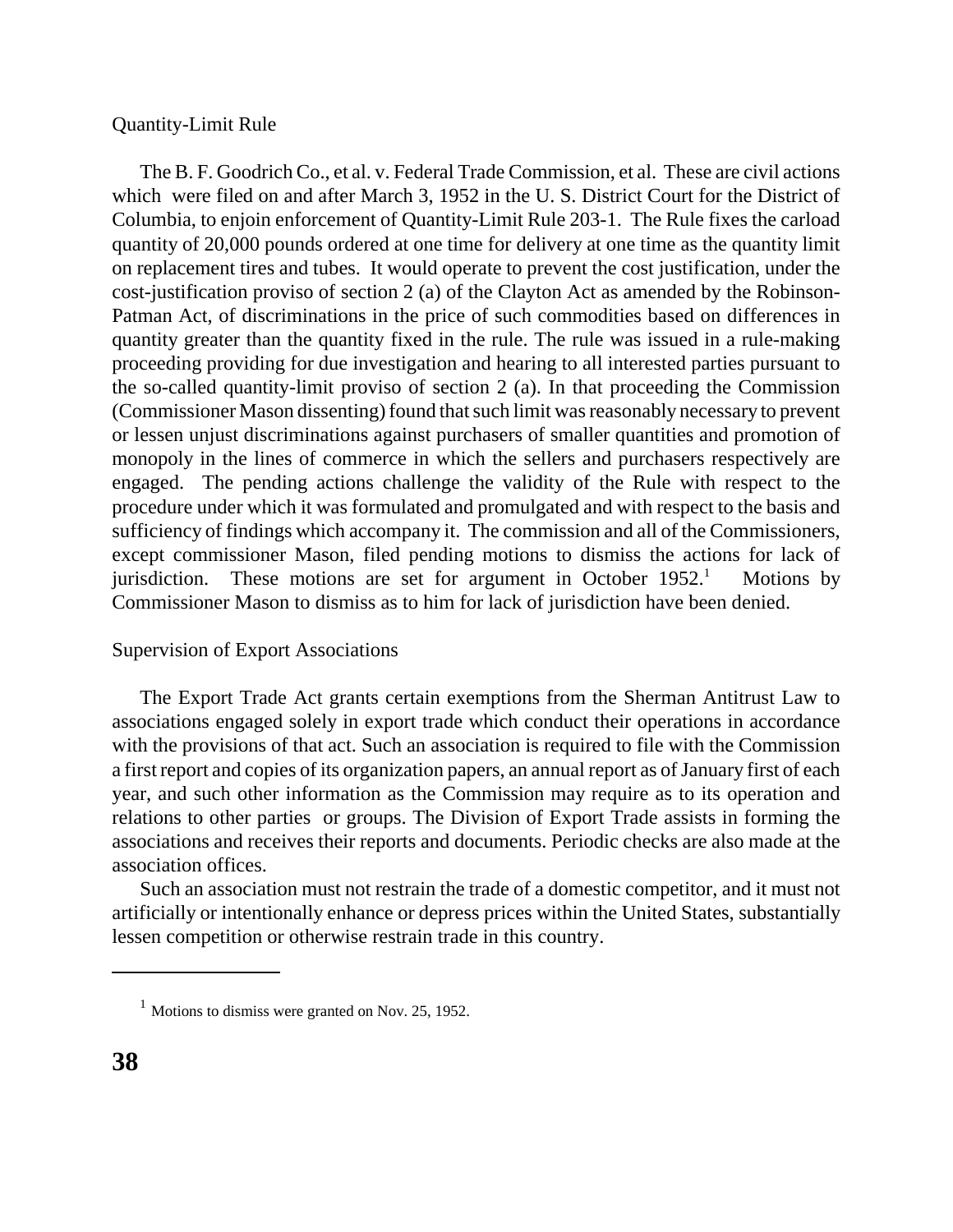At the close of the fiscal year there were 42 associations filing papers with the Commission. These associations represented 460 mills, mines and factories scattered throughout the united States whipping to all parts of the world. One new association was formed during the year, Anthracite Export Association. It was organized in February, 1952, by nine producers of Pennsylvania anthracite, with offices located in New York City.

Products exported by the association are varied, and their volume of exports fluctuates with current trade conditions. The dollar volume in 1951 was \$748,787,477. This was more than in 1950, but less than the peak year of 1947 when volume totaled more than a billion dollars. Reports covering 1951 show the largest increases in lumber, rubber and textiles.

Total exports by the associations during the past two years were as follows:

|                                                                                                             | 1950         | 1951         |
|-------------------------------------------------------------------------------------------------------------|--------------|--------------|
| Metals and metal products ---------------------                                                             | \$50,778,293 | \$49,529,368 |
| Products of mines and wells ---------------------                                                           | 43,863,159   | 41,314,591   |
|                                                                                                             | 7,892,288    | 16,450,567   |
| -----------------------------------<br>Foodstuffs                                                           | 82,467,160   | 72,346,110   |
| Miscellaneous (including abrasives, alkali, cerium,<br>flints, motion pictures, pencils, scientific instru- |              |              |
| ments, textiles and typewriters) ---------------                                                            | 305,427,247  | 569,146,841  |
|                                                                                                             | 490,428,147  | 748,787,477  |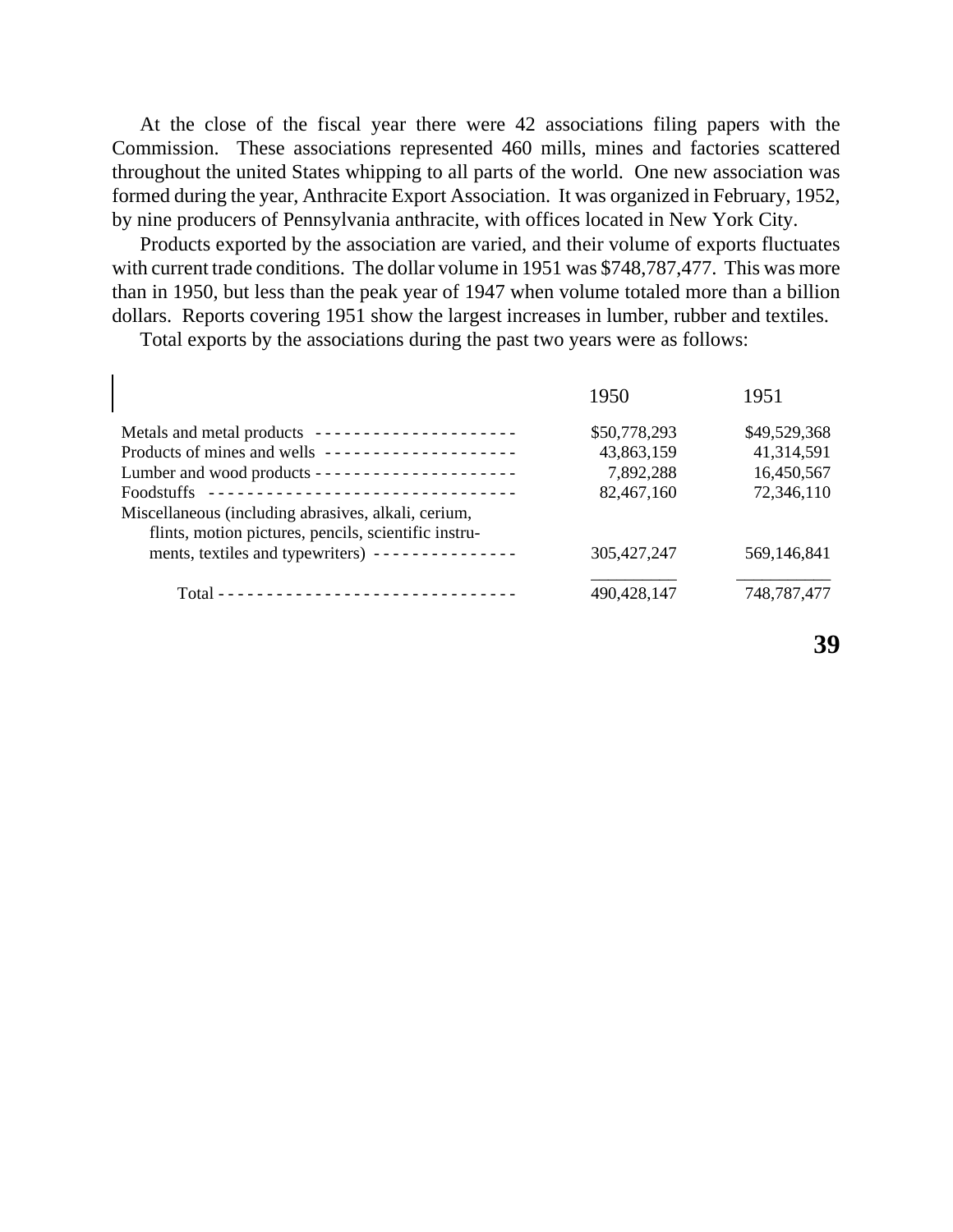# Antideceptive 6 Practices Work

PROTECTION of the consumer from deception and the businessman from unfair methods of competition isthe purpose of the Commission's antideceptive practices proceedings. The voluntary cooperative phases of the program are administered by the Bureau of Industry Cooperation. The investigation and trial of legal cases arising in thisfield are centered in the Bureau of Antideceptive Practices and are directed toward the prevention (1) of false and misleading advertising, (2) unfair and deceptive acts and practices, (3) misbranding of a variety of products, and (4) other forms of misrepresentation.

The basic statutory authority for the antideceptive practices program is contained in section of the Federal Trade Commission Act. This section makes unlawful the use in commerce of unfair methods of competition and unfair or deceptive acts or practices, and directs the Commission to prevent such practices. Other sections of the statute deal specifically with false advertising of food, drugs, therapeutic devices, cosmetics, and oleomargarine.

In addition, the Wool Products Labeling Act requires truthful disclosures of the total fiber content, weight and other essential information of wool or purported woolen products which are manufactured for or marketed in commerce. The Fur Products Labeling Act, effective August 9, 1952, provides for the mandatory labeling of fur articles of wearing apparel, and the truthful invoicing and advertising of furs to show certain informative facts, among them being the true English name of the animal from which the fur was taken.

Under these statutes, the Commission institutes proceedings aimed at stopping practices which are unfair because characterized by deception, bad faith, or fraud. In cases in which a formal complaint is issued, and where the facts justify it, the method used is an order to cease and desist from specified practices. Other means of obtaining compliance with the law are also used. Some formal cases, and a much larger number of informal matters, are settled without litigation when the alleged offender voluntarily signs an agreement to discontinue challenged practices. Others are disposed of in the informal stage by obtaining correction administratively. The public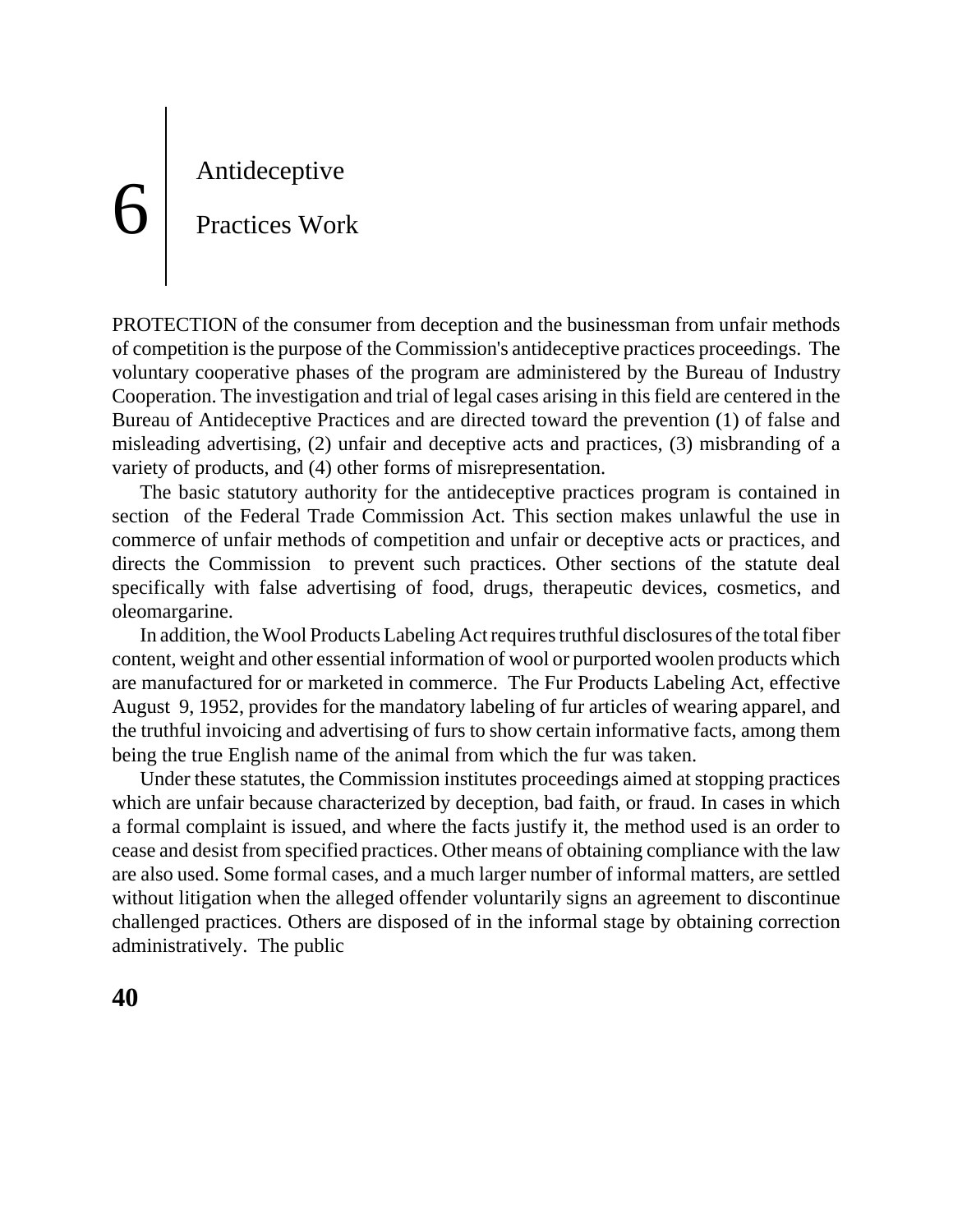interest is the paramount consideration in determining which of these methods will result in the most effective and adequate corrective action.

# LEGAL CASE WORK

| Orders to cease and desist <b>contained</b> and the contract of the contract of the contract of the contract of the contract of the contract of the contract of the contract of the contract of the contract of the contract of the |  |
|-------------------------------------------------------------------------------------------------------------------------------------------------------------------------------------------------------------------------------------|--|
|                                                                                                                                                                                                                                     |  |
|                                                                                                                                                                                                                                     |  |
|                                                                                                                                                                                                                                     |  |

## Cases and Desist Orders

The Commission issued orders to cease and desist during the fiscal year involving a great variety of unfair and deceptive acts and practices and covering a large number of commodities.

Matters involving medicinal remedies were most numerous. Others included (1) vocational and Civil Service schools and diploma mills; (2) so-called skip tracing cases; (3) a substantial number of cases dealing with failure to disclose the foreign origin of products; (4) encyclopedias and books; (5) orthopedic shoes; (6) inflammable sweaters, and many others.

Of the more widely advertised and known products may be mentioned Ovaltine, manufactured and distributed by the Wander Co. The Commission prohibited the company from advertising that the use of Ovaltine (1) will correct many conditions and symptoms of general debility and deficiencies due to a lack of vitamins and minerals; (2) will be therapeutically effective in iron deficiency anemia and its symptoms; or (3) will have any effect in the treatment of colds.

Of a more serious nature was the case against Koch Laboratories. In impressively scientific language the respondents recommended a number of preparations, among them being Malonide, Ketene, and Glyoxylide, as treatment and cure for arthritis, osteoneuritis, allergies, cancer, leprosy, pneumonia, heart disease, tuberculosis, epilepsy, asthma, and a host of other diseases. The Commission's order required that the respondents to cease and desist from representing (1) that any of their products have any therapeutic merit or (2) that their use will be of benefit in the treatment of any disease of the human body or in animals.

Zonite Products Corp. and its advertising agency were ordered to discontinue representing that massaging the gums or brushing the teeth with Forhan's toothpaste is of value in preventing gingivitis or pyorrhea; or that inferior results are obtained by using competing toothpastes. The Commission found that the merit of Forhan's is limited to its use as a cleansing agent. It also found that the preponderance of expert dental opinion is that massaging the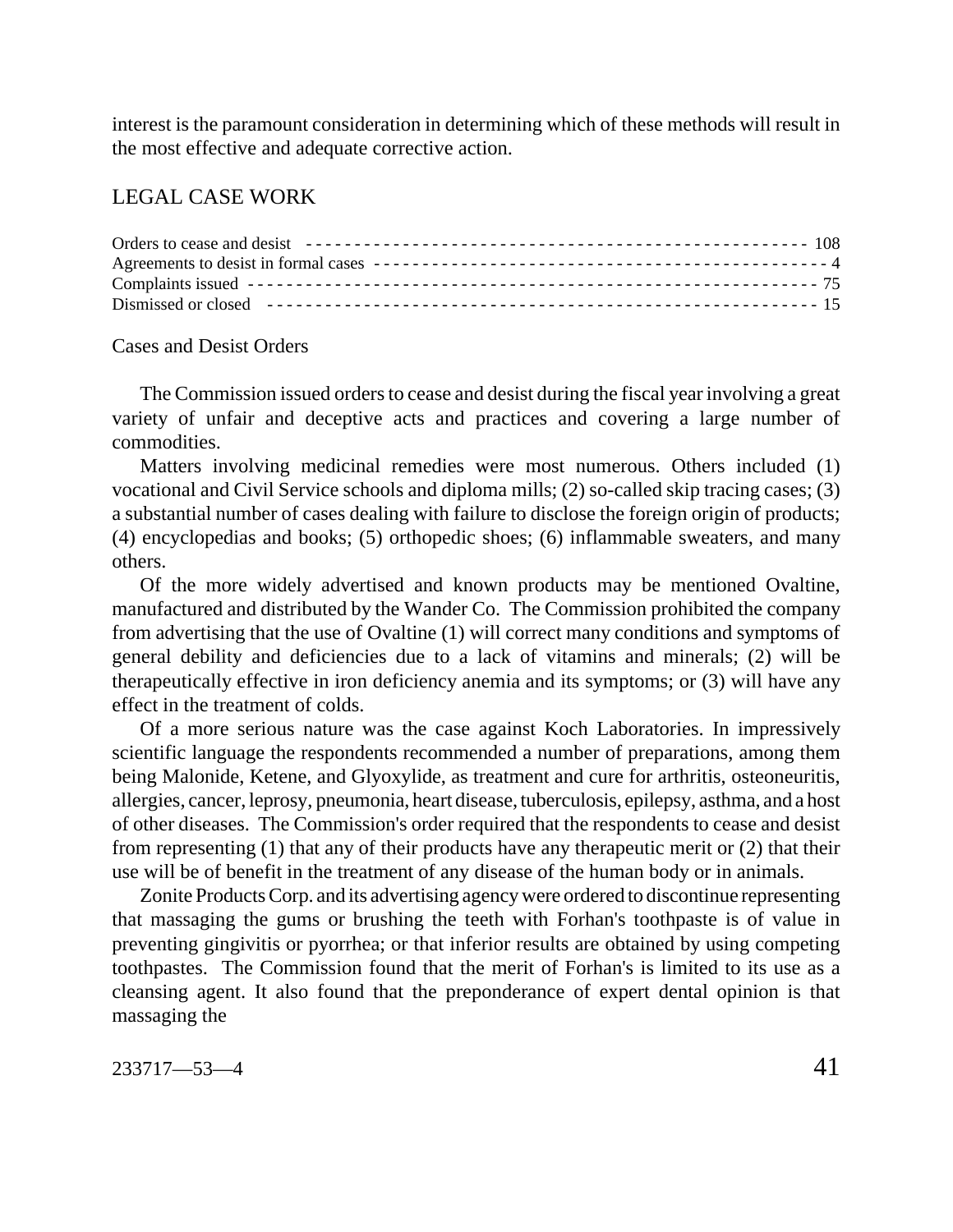gums in the sense of indiscriminately rubbing them is of no value and may be harmful.

A total of 18 cases were decided involving medicinal preparations, foods, cosmetics, and devices. Included were orders against: William A. Reed Co., inhibiting therapeutic claims made for Medrox soap and ointment in treating skin disorders, and Nulfex tablets in treating sciatica, gout, rheumatism, and similar ailments; Seydel Chemical Co., for claims that its product Subenon will correct the underlying causes or cure any form of rheumatism or arthritis; Foley .P Co. for advertising that Foley's Honey & Tar Compound is a remedy or effective treatment for coughs due to colds or that it has any therapeutic merit beyond giving temporary relief, or that its value has been proved clinically by hospital tests.

The Elmo Co consented to an order inhibiting therapeutic claims for its oils, ointments, gargles and cleansers used with an ear-vibrator device; and the Koken Companies, Inc., was prohibited from making claims that their preparation "Vanish" is a cure or remedy for dandruff.

Failure to disclose the foreign origin of numerous products continues to be the subject of the Commission's attention. In these cases, the Commission has found: (1) that there is a decided preference by the purchasing public for articles of American manufacture; and (2) that the failure to inform the public that either the entire article or essential parts thereof were manufactured in foreign countries is unfair and deceptive. The label showing that an article was manufactured in Japan or other foreign countries is usually obliterated or hidden when the article is finally assembled.

The Commission issued six orders against sewing machine companies, requiring them to disclose the foreign origin of the heads of sewing machines imported from Japan. These orders were directed against the State Sewing Machine Co., Motool Machine Co., Globe Machine Co., Home Machine Supply Co., Sewing Machine Exchange, Inc., and Roman Raichert Co.

Orders were also issued in three other cases involving watch bands and mechanical pencils, the working mechanism of which was imported from Japan. The respondents were required to show clearly the foreign origin of their merchandise.

The mislabeling of wool products continues to occupy the attention of the Commission to a considerable extent. During the fiscal year, a total of 23 orders to cease and desist were issued against firms for failure to give accurate information on tags and labels as to the wool content of the articles or garments ordered for sale in violation of the Wool Products Labeling Act. Other phases involved (1) misbrand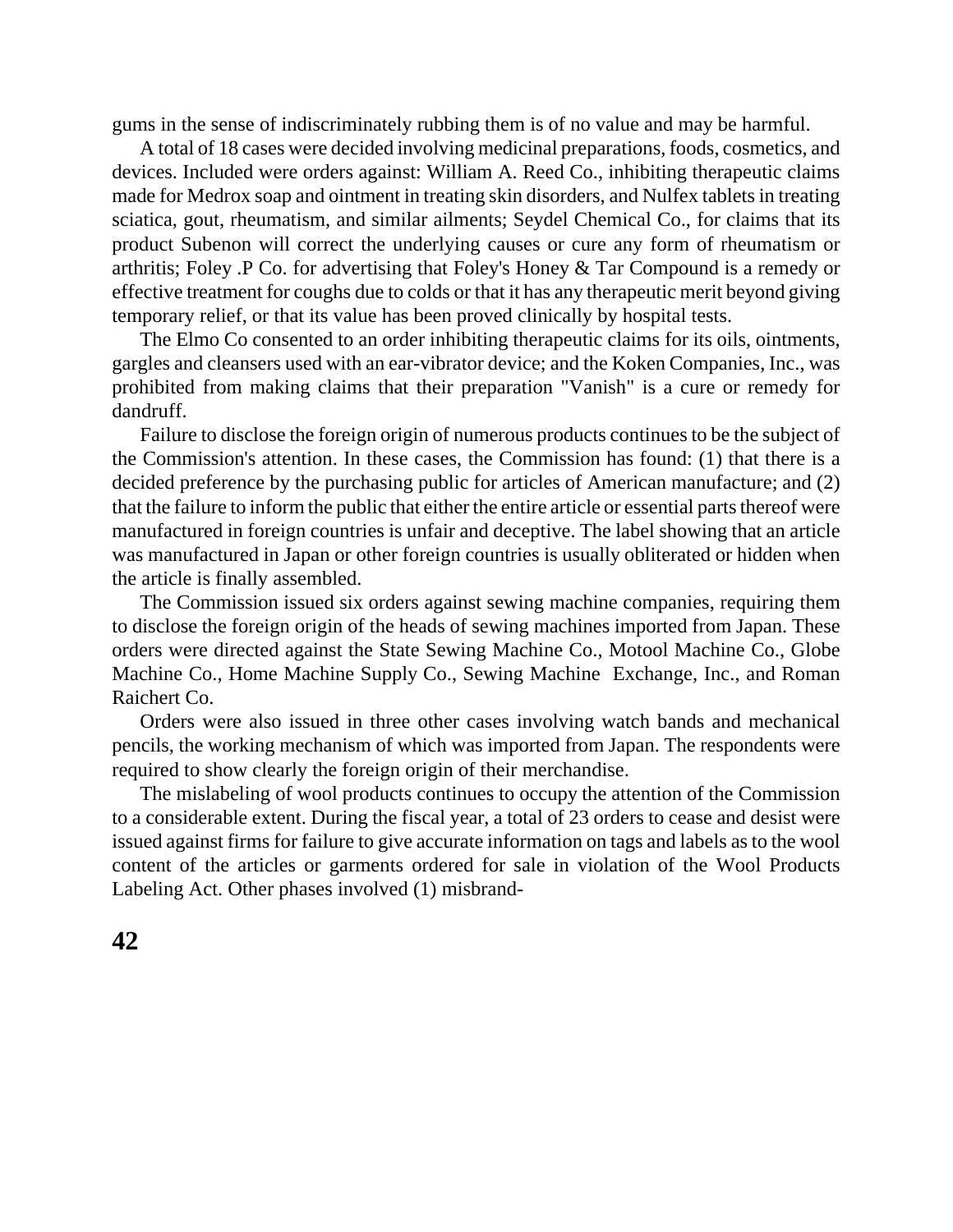ing; (2) the use of reused or reprocessed wool; and (3) the loading and milling of cloth.

Three textile concerns: Plymouth Textile, Inc.; Union Mill Ends, Inc.; and Quality Patch Co., were ordered to cease and desist from misrepresenting the size and quality of the remnants and patches that were offered to the public. The orders also included an inhibition against certain price representations and free goods orders.

Of a similar character are the cases involving misrepresentations and false labeling of pillows. In four cases, the Commission required the manufacturers to discontinue labeling pillows as "down" when the filling is composed of various types of feathers.

Of substantial interest to the public are the Commission's actions, prohibiting the deceptive sales approach and other unfair practices employed by many national distributors of aluminumware, cooking utensils, china, silverware, books and encyclopedias. The most commonly used form of deception is: salesmen gain entrance to the homes of prospects on the pretext of making surveys or conducting advertising campaigns for well-known soap manufacturers, food processors, for newspapers; the salesmen tell the prospects that if they mail in box tops or clippings from advertisements, indicating their interest in the survey or advertising programs, they would be entitled to special or reduced prices on the articles offered. None of the nationally known firms mentioned by the salesmen has been found to have had any connection whatever with these distributors or had authorized any surveys or advertising programs. The Commission issued appropriate orders to cease and desist against Consumer Sales Corp. and Quaker Distributors, Inc.

The Commission also issued orders involving (1) misrepresentations regarding printed greeting cards as being engraved; (2) the misleading use of the name "Pennsylvania" in connection with the sale of motor oils containing no oil obtained in the State of Pennsylvania known to produce oil of superior quality; (3) the disparagement of aluminumware by claiming it to be unsafe in cooking, by manufacturers of stainless-steel utensils; (4) misrepresentations regarding the effectiveness of electroplating devices; (5) the misuse of the words "U. S. Navy" in the trade name and in the publication of a magazine when in fact there is no connection whatever with the Navy or any part of the Armed Forces; (6) the misleading use of first prizes and blue ribbonsin connection with the sale of bread, implying that the product of a specific bakery had earned such awards in competitive contests when in fact the entire scheme was no more than an advertising promotion; (7) the misrepresentation of prices and quality in fur garments; and  $(8)$  the misuse of the word "Free" in advertising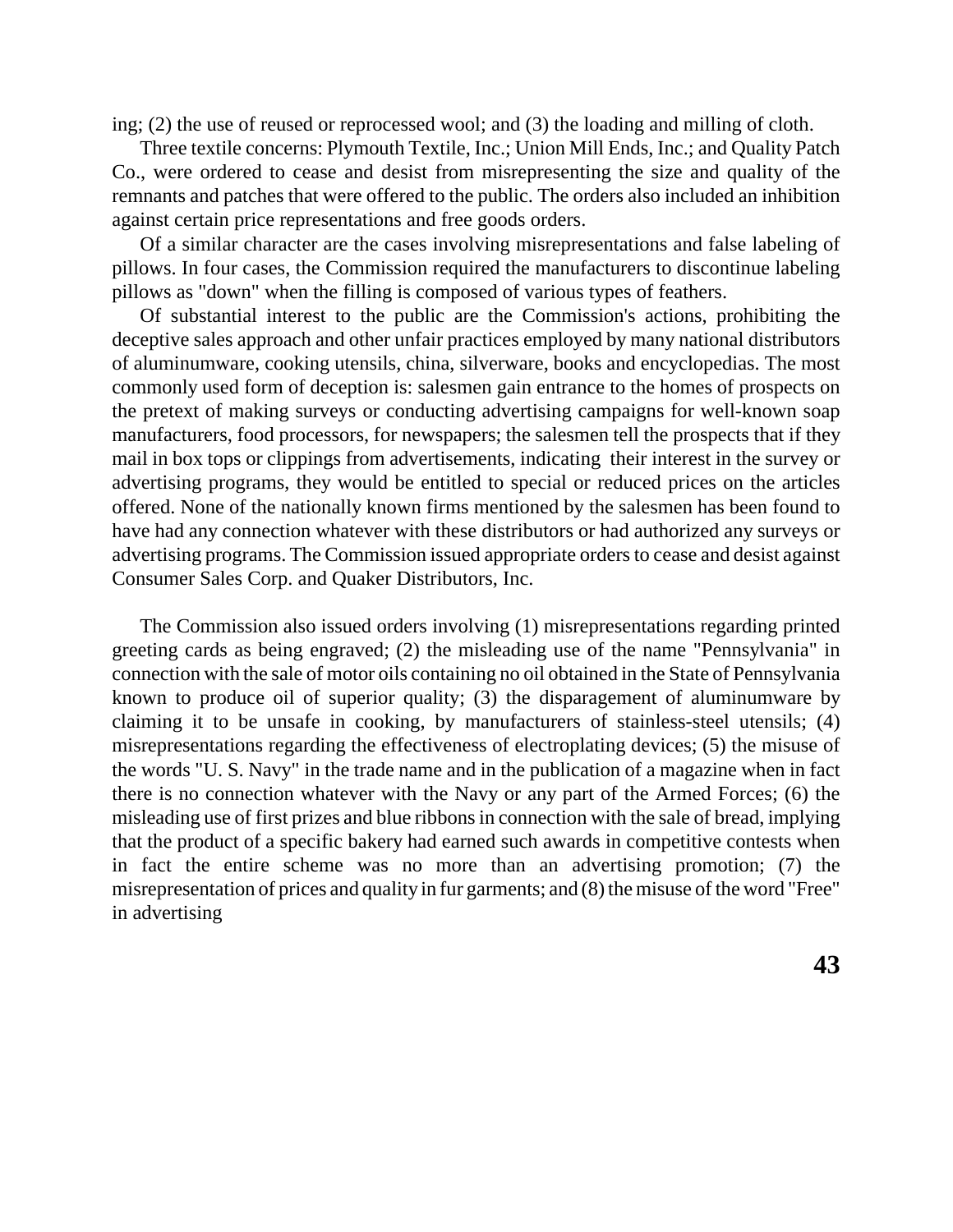to refer to any article of merchandise which is not in fact a gift or is not given without requiring the purchase of other merchandise or the performance of some service inuring, directly or indirectly, to the benefit of the advertiser.

A rather comprehensive order wasissued againstZlotnickThe Furrier, whose advertising had become nationally known. The order included inhibitions against (1) representations that prices at which fur products were sold regularly were special or reduced prices; (2) using misleading illustrations of fur garments; (3) that its prices were lover than those of competitors for merchandise of like grade;  $(4)$  that the conditions of guarantees covering fur garments are different from those actually prevailing. Additional inhibitions dealt with defective or inferior workmanship, trade-in allowances, delivery and terms of payment, work-ups, removal of identifying marks, and refusing refunds where the company refused delivery.

Rhodes Pharmacal Co. of Cleveland, Ohio, manufacturers, sells, and distributes a drug preparation designated Imdrin, composed principally of aspirin, thiamine chloride, calcium succinate, and caffeine. In Nation-wide advertising programs in newspapers and radio broadcasts, Imdrin was represented to be an adequate, effective, and reliable treatment for all kinds of arthritis and rheumatism, neuritis, sciatica, gout, neuralgia, fibrositis, and bursitis. The complaint alleged those representations were false and that the effects of Imdrin are limited to temporary and partial relief of minor aches and pains and fever.

On January 30, 1951, the Commission sought a temporary injunction to stay the advertising of the product pending a final determination of the proceedings before it. The District Court of the Northern District of Illinois, Eastern Division, denied the petition for a preliminary injunction on the ground that the respective affidavits supporting the petition and the answer present serious debatable questions which could not be determined by the pleadings. The Commission appealed to the Circuit Court of Appeals, and on July 5, 1961, the lower court was reversed on the ground (1) the District Court had failed to apply appropriate equitable and legal principles which in this case only required the Court to determine whether the Commission had reason to believe that it would be in the public interest to enjoin the dissemination of alleged false advertisements pending final disposition of the administrative proceeding; and (2) the District Court was not required to find the charges made to be true but to find reasonable cause to believe them to be true. The case was accordingly remanded and injunction issued on September 25, 1951.

**44**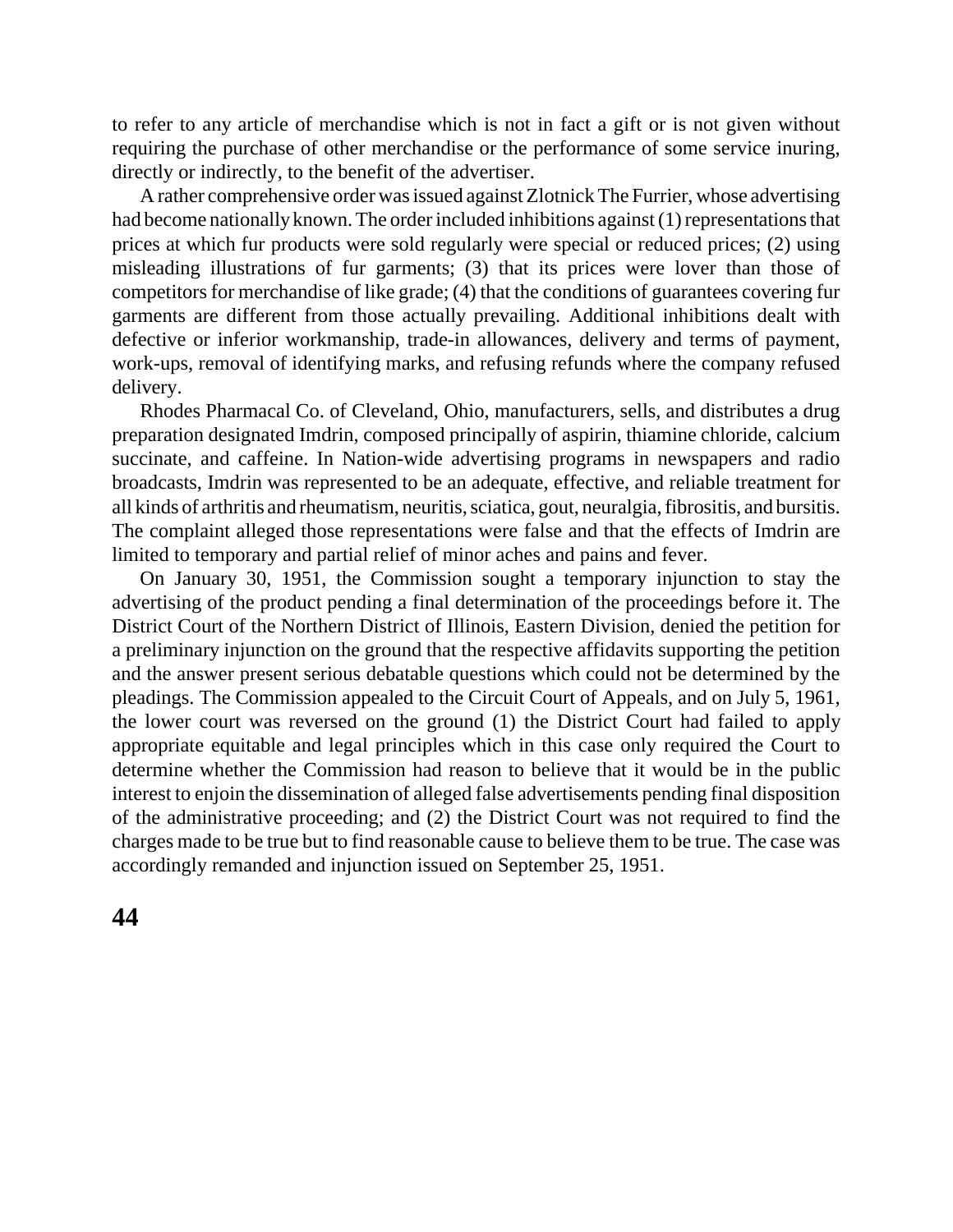#### Complaints Charging Deceptive Practices

The largest number of complaints wasissued on two commodities: Sewing machines and wool products. Fourteen complaints were issued against manufacturers and distributors of sewing machines involving the unfair and deceptive practice of representing the machines as American made when the lead, in some instances the entire machine, was manufactured in Japan, the label "Made in Occupied Japan" being hidden, or obliterated. Eleven cases dealt with the improper labeling and misrepresentation as to material and fiber content of wearing apparel, in violation of the Wool Products Act. Two complaints were issued against concerns offering products as being imported when in fact the product is of domestic manufacture, one against the Argentum Laboratories offering perfumes and toilet water which, by such French names as "Parfum du Soir" were implied to be of French origin; in addition the firm was charged with misleading representation that the gold content in perfume caused the scent to remain longer, when in fact, gold has no such property. The other complaint was against Stewart-AllenCo.forfalsely representing that itssmoking pipes were of foreign origin.

A number of complaints dealt with medicinal preparations and other articles and devices alleged to have therapeutic merit. Complaints were issued against several concerns manufacturing and selling shoes, for making representations that the shoes (1) have special orthopedic features; (2) are constructed for foot health and scientifically designed; (3) have built-in features that safeguard against foot ills; (4 ) assure proper posture and similar representations.TheCommission contends these claims are exaggerated and misleading; that the shoes are stock shoes and do not possess the therapeutic properties or bring about the benefits to foot health claimed for them.

The effectiveness of rodenticide is questioned in two cases.

Of concern are also the Commission's proceedings against manufacturers of sweaters which may be dangerous because of the inflammable brushed rayon material, and the failure of the manufacturers to give appropriate warnings to the purchasing public of the dangerous character of such garments. These complaints were issued against the Bradford Sportswear, the dean Merchandising Co., and Harrison Mills, Inc.

Unsafe material and appliances and failure to apprise the purchaser of the dangerous character of the article are likewise charged in complaints against Will-Weld Manufacturing co., offering a so-called atomic arc welder, and the Nuclear Products Co., offering radioactive devices.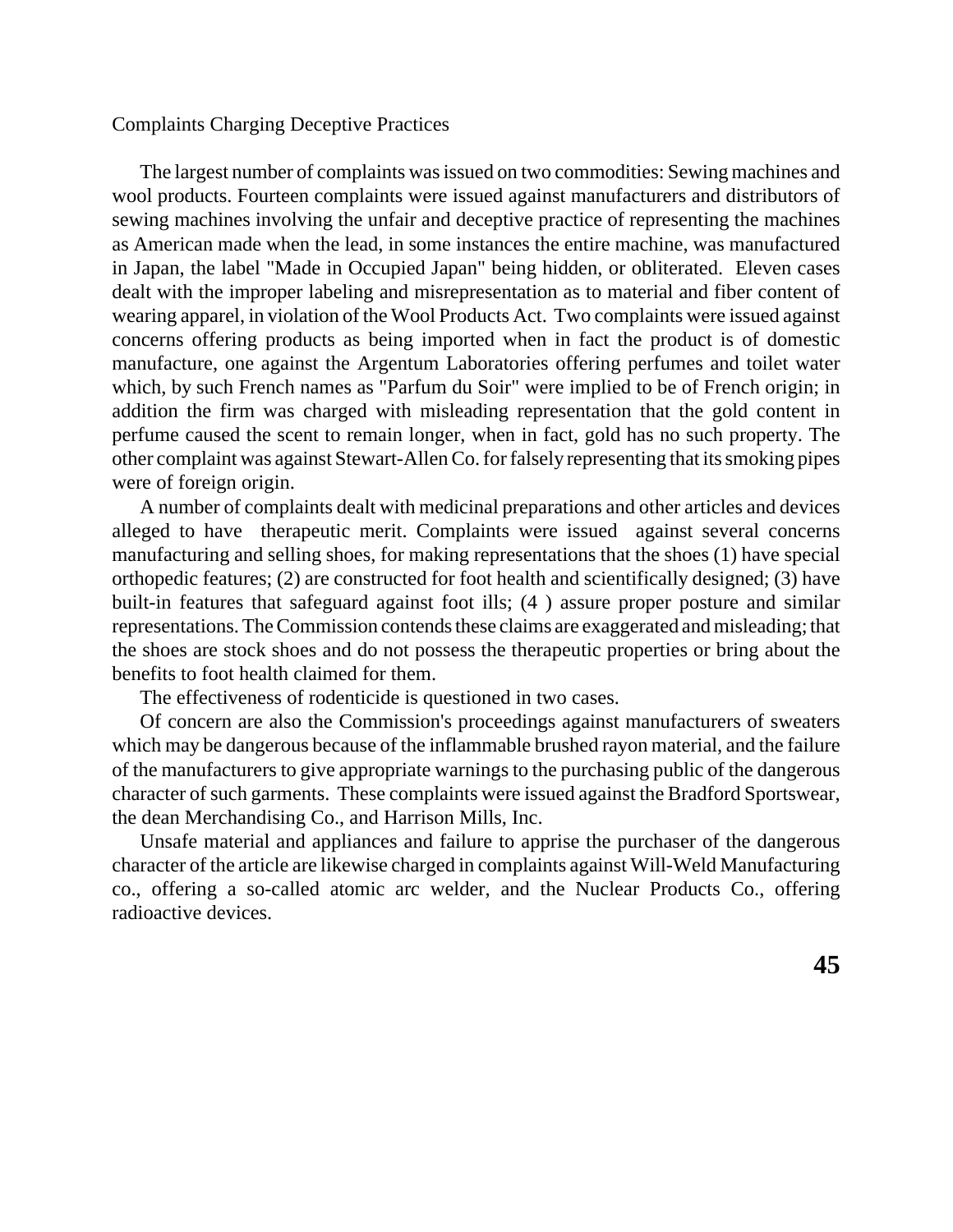A complaint issued against the Natural Foods Institute, which offers a variety of foods and drug products and for which greater therapeutic merits are claimed than the facts appear to justify. The products include: (1) "Chic Tablets" for reducing; (2) "Garlic Capsules" as an intestinal disinfectant; (3) "Soy Milk Powder" to prevent mastitis; (4) "Alfalfa Tea" to help produce muscle and bone; () "Red Beet Juice" to build red blood; (6) "Celery Juice" for arthritis and rheumatic conditions; (7) the "NFI Vibrator" for aches and pains; and in addition, a number of health books containing among the questioned statements representations (1) that raw fruits and vegetable juices will cure arthritis, asthma, or heart trouble and numerous other ailments, (2) that eating carrots will keep one healthy and cure indigestion and other disorders, and (3) that the "Grape Cure" will relieve cancer. The use of the term "Institute" is also questioned.

A complaint issued against Foster-Melbourne Co. charges that in distribution, Doan's Pills the company has engaged in false and misleading therapeutic claims by representing that Doan's Pills constitute a cure or remedy in the treatment of any disease or disorder of the kidneys or bladder. The complaint alleges they will not relieve or have any beneficial effect upon any symptom or condition which may arise by reason of any disorder or disfunction of these organs.

Another complaint questions the merits attributed to "NHA Complex" manufactured and distributed by National Health Aids; charges that through radio and TV lectures respondent implies that its product, a vitamin and mineral dietary supplement, will be beneficial in and cure a number of diseases such as rheumatism, neuritis, arthritis, and other disorders; and avers that the product has no therapeutic value and has no curative effect in the treatment of the diseases and conditions described by respondents.

In an amended complaint, the Commission challenged the many therapeutic claims made byLeBlanc Corp. for its product "Hadacol" (presently in the process of reorganization under the Bankruptcy Act). The claims made for Hadacol, a widely advertised vitamin and mineral dietary supplement, included representations, largely in the form of testimonials, that Hadacol is an effective and competent treatment for an impressively large number of diseases, including neuritis, delirium tremens, dyspepsia, constipation, heart trouble, tuberculosis, and many other diseases, disorders, and symptoms. Other representations are (1) that vitamins and minerals must be taken together; (2) that Hadacol brings new hope to people over 50 and insures good health; and (3) that it contains no drugs. It is charged that (1) these representations are false advertisements

**46**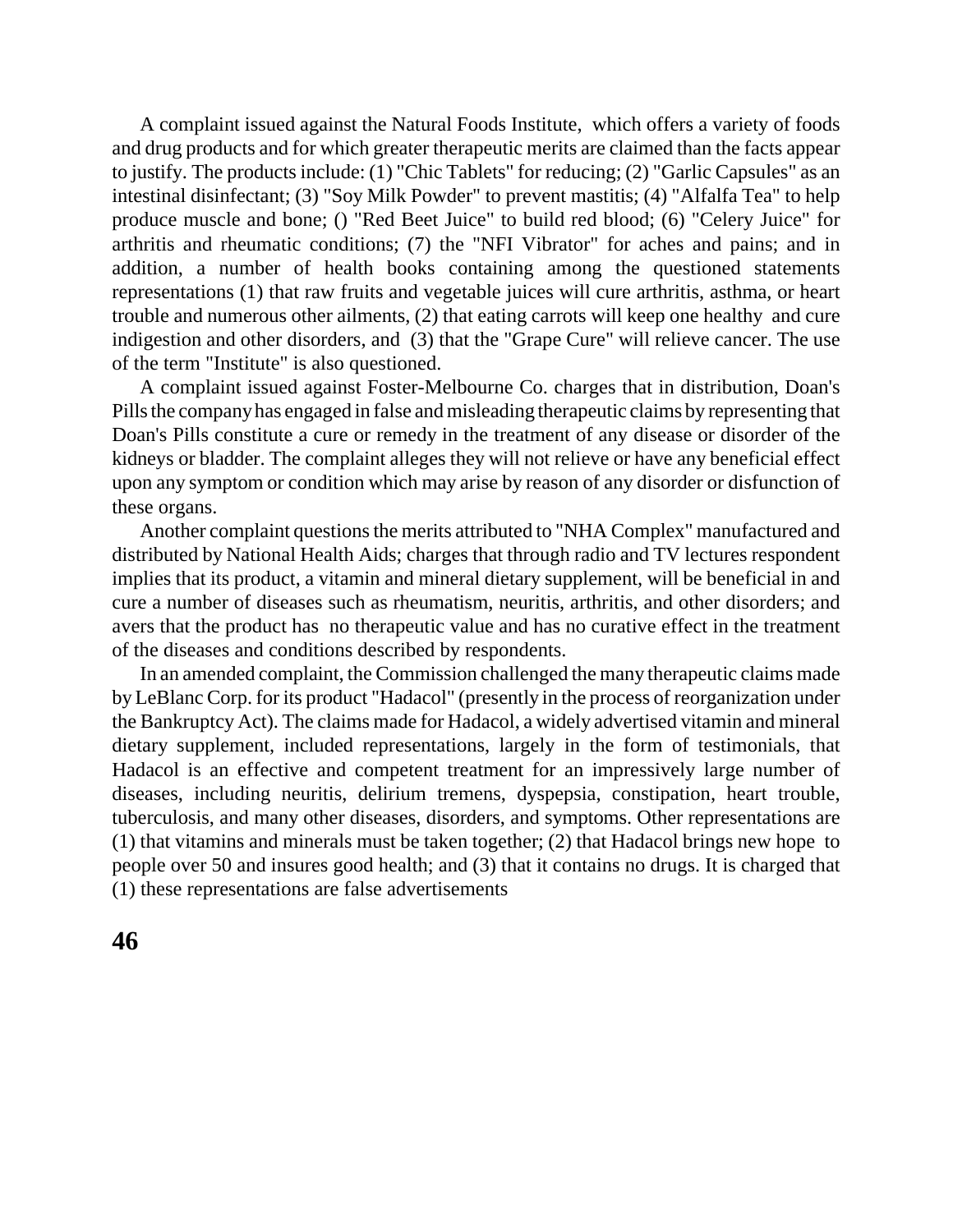as that term is defined in the Federal trade Commission Act; (2) that Hadacol is of no value in the treatment of the numerous diseases named; (3) that vitamins and minerals need not be taken together; (4) that only a skilled physician can diagnose deficiency diseases; and (5) that while Hadacol may in time relieve some symptoms due to mild deficiencies, it has no value as a treatment for symptoms not caused by vitamin and mineral deficiencies..

Other cases involving medicinal products include complaints against Mueller Hair Experts, for hair and scalp treatment; Marlene's Inc., challenging the merit of its weight reducing "Mynex Tablets" and cases involving diathermy treatments, trusses and body supports.

The complaint against Industrial Engineering Associates charges that its "Sportsman Athletic Truss" and "Sportsman Athletic Lift" will not retain all reducible hernias or permit their wearers to engage in strenuous exercise, or that said devices are self fitting or will be effective where other trusses fail, and that representations to that effect are false and misleading.

A number of other complaints included charges of violation of the Commission's Act in a variety of commodities including (1) rope and cordage allegedly made of old material; (2) automobile springs alleged to be made from old parts; (3) false advertising inn connection with the sale of men's clothing, upholstery material, patches and remnants; (4) colored enlargements of photographs; and (5) fictitious prices in the sale of pianos.

#### Compliance Activities

Compliance work in this field involves an appraisal of factual information, secured through reports of compliance or by investigation, to determine whether the Commission's orders have been effective in eliminating unfair business practices. During the year 273 reports of compliance were processed. In 51 cases where preliminary information indicated a probability that orders had been violated, full scale investigations were instituted. (See also pp. 32-33).

#### Cases in Federal Courts

Judgments were obtained in two penalty cases charging violations of Commission orders to cease and desist:

U. S. v. Oland D. Redd, (W.D.N.Y). \$4,500 penalty paid for violating an order prohibiting false representations in connection with the sale of photographic enlargements.

U. S. v. Thomas Management Corp. And others (N.D. Ill.). \$11,500 penalty paid for violating an order prohibiting false claims for curing scalp ailments and growing hair.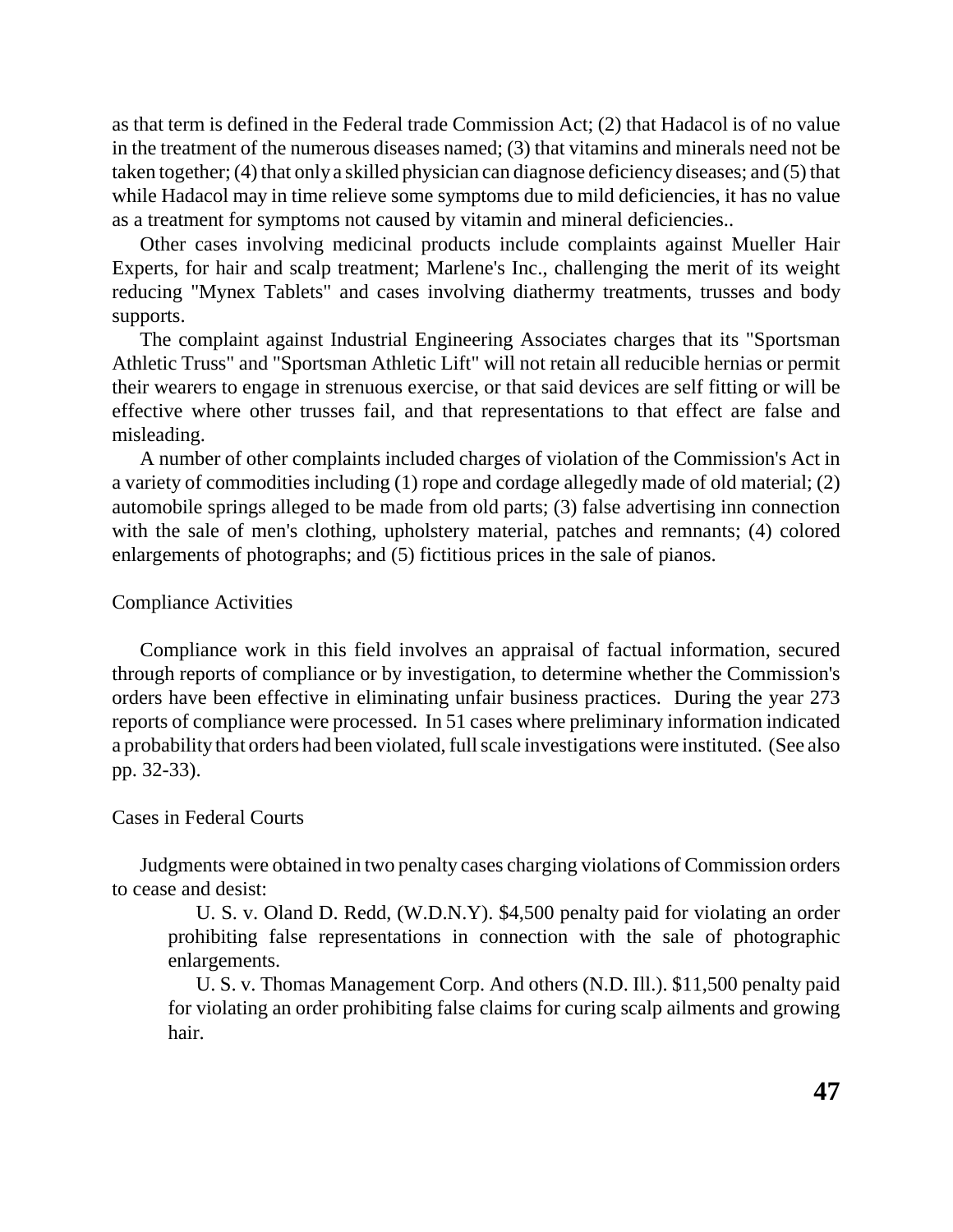Penalty suits were filed in 3 cases:

U.S. v. Purofied Down Products Corp. (N.D.Ind.). Suit for \$35,000 for violation of a Commission order requiring that pillows containing used or secondhand feathers be properly labeled.

U. S. v. National Titanium Co. (S. D. Calif.). Suit for \$20,000 for violation of a commission order requiring that paint containing used materials be properly labeled.

U. S. v. Midwest Studios, Inc. (D. Ore.). Suit for \$40,000 for violation of a Commission order prohibiting false representations in connection with the sale of photographic enlargements.

In addition to the above, there were pending during the year 7 cases seeking penalties for violations of Commission orders and the Wool Products Labeling Act.

U.S. v. Lady Carole Coats, Inc., and others (S. D. N. Y.). Suit for failure to keep records under the Wool Products Labeling Act.

U. S. v. Shelbrooke Coats, and others (S. D. N. Y.). Suit for failure to keep records under the Wool Products Labeling Act.

U. S. v. Korjena Medicine Co., and others(W.D.N.Y.). Suit for civil penalties for violation of a commission order prohibiting false representations in connection with the sale of a medicinal preparation designed to be used as a reducing agent.

U. S. v. Standard Education Society, and others (N.D.Ill.). Suit for civil penalties for violation of a Commission order prohibiting false representations in connection with the sale of encyclopedias.

U. S. v. Domestic Diathermy Co. (S. D. N. Y.). Suit for civil penalties for violation of a Commission order prohibiting false representations in connection with the sale of diathermic devices.

U. S. v. United Diathermy, Inc. (S. D. N. Y.). Suit for civil penalties for violation of a Commission order prohibiting false representations in connection with the sale of diathermic devices

<sup>1</sup> U. S. v. Gerald A. Rice, and others (W. D. Wash.). Suit for civil penalties for violation of a Commission order prohibiting false representations in connection with the sale of correspondence courses designed to prepare students for civil service examinations.

# INVESTIGATIONS OF DECEPTIVE PRACTICES

<sup>&</sup>lt;sup>1</sup> Judgment for \$25,500 entered on September 8, 1952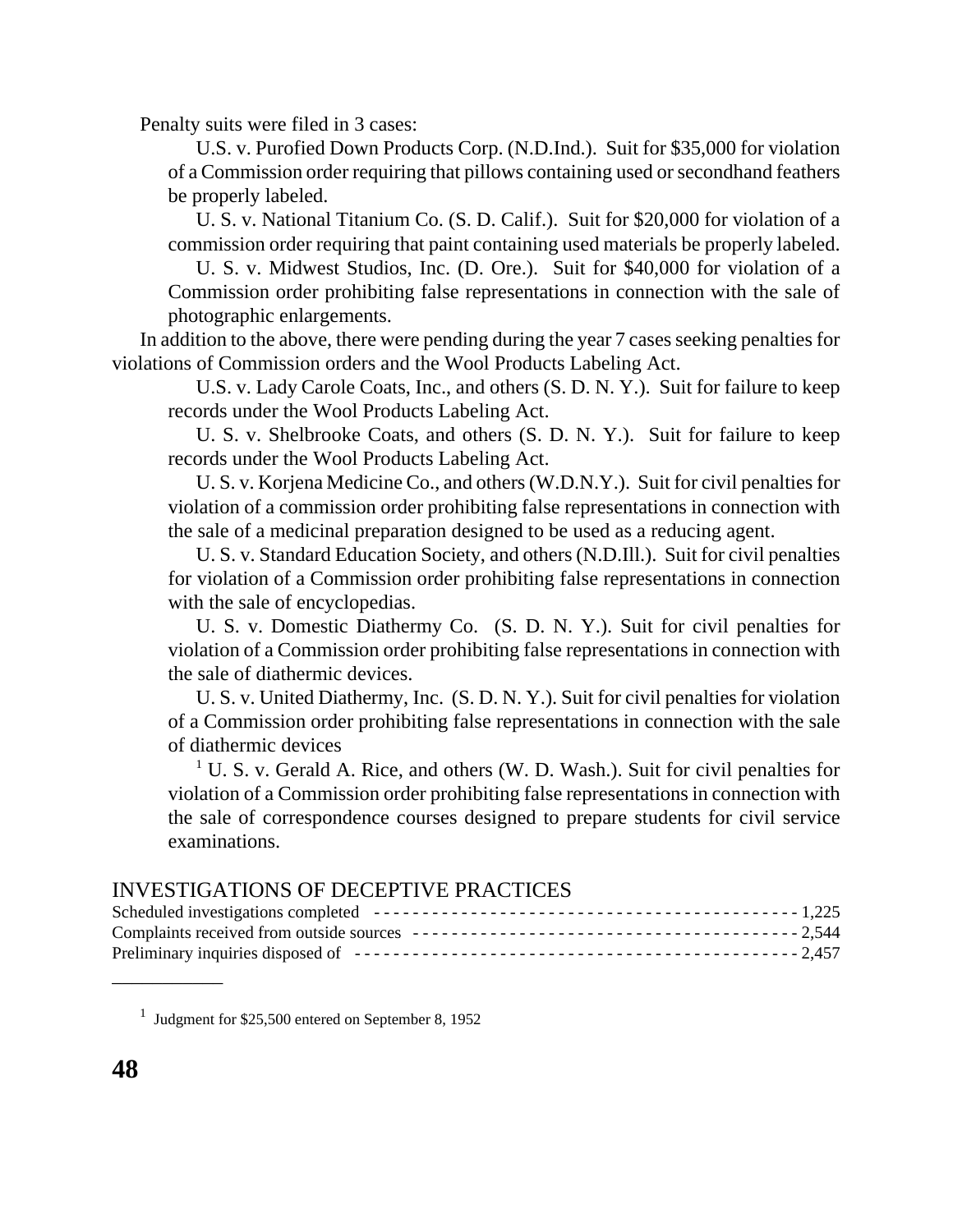# SURVEY OF ADVERTISING

| Source of advertising                           | Number of advertisements |                              |
|-------------------------------------------------|--------------------------|------------------------------|
|                                                 | Examined                 | Set aside as<br>questionable |
| Mail-Order Catalogs --------------------------- | 36,627                   | 233                          |
| Periodicals ----------------------------------  | (pages)<br>287,093       | 13,331                       |
|                                                 | 228,051                  | 7,204                        |
| Television -----------------------------------  |                          |                              |
|                                                 | 84,325                   | 3,648                        |
| Total                                           | 636,096                  | 24,416                       |

#### Division of Investigation

The Division of Investigation performs investigations to determine the facts in deceptive practice cases, other than those involving wool and fur labeling. It investigates alleged violations and obtains necessary information to support a determination as to whether corrective action shall be undertaken by the Commission.

Its field investigators are the Commission's antennae for detecting false advertising, misbranding, misrepresentation, and other unfair and deceptive business practices throughout the United States. As an additional means of bringing questionable advertising claims to the attention of the Commission, the Division maintains a continuoussampling survey of major advertising media; and it carefully screens and evaluates complaints of alleged deceptive practices received from consumers, businessmen, and other outside sources. Through its detective and investigative functions, the Division lays the groundwork for the Commission to carry out its statutory mandate  $(1)$  to protect consumers from deception in the marketplace and (2) to protect businessmen from practices which unfairly divert trade to their competitors.

The investigations conducted by the Division include not only initial violations of the Federal trade Commission Act, but also questions of compliance with outstanding stipulations, orders to cease and desist, and trade practice rules. Investigations looking to the institution of criminal or injunctive court proceedings are undertaken where fraud or danger to health is involved in the advertising of food, drugs, devices and cosmetics. The Division also investigates on an industry wide or project basis when such action appears to be required in the public interest.

Possible violations are first subjected to preliminary inquiry, usually by correspondence, to determine initially whether further investigation or other action is warranted. This procedure serves to weed out those matters which are not proper subjects for Commission action. It serves also to obtain in many instances, prompt, voluntary cessation of unlawful practices.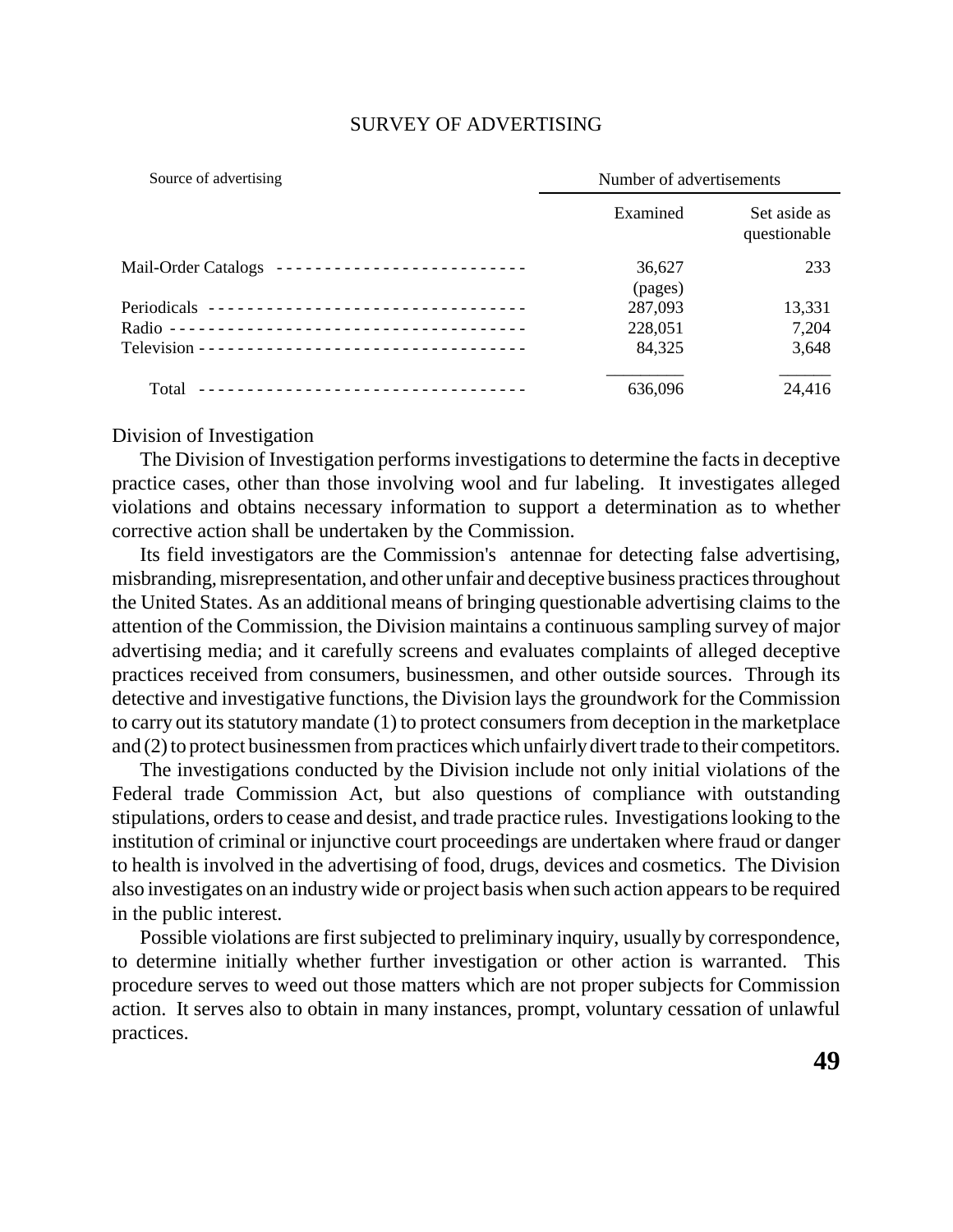If a matter cannot be satisfactorily disposed of in the preliminary inquiry stage and it appears to involve a probable violation and substantial public interest, it is scheduled for more extended investigation, either in the field or by correspondence, or both. For field investigation the case is transmitted to one of the Commission's six field offices. There it is assigned to an attorney-examinerfor development of all necessary information. The proposed respondent is normally advised of the nature of the charges against him, and is afforded full opportunity to submit information in explanation or justification of his practices. Upon completion of the investigation, a report to the Commission is prepared, summarizing the evidence and the applicable law, together with a recommendation for disposition, which may be for  $(1)$  issuance of a formal complaint;  $(2)$  negotiation of a stipulation-agreement in which the respondent agrees to cease and desist from the practices challenged as unlawful; or (3) closing where in certain types of cases the illegal practices were discontinued without intent to resume, or where the charges were not sustained..

#### Advertising Survey

In its advertising survey, the Division examines advertisements appearing in current issues of magazines, newspapers, farm and trade journals, mail-order catalogs, and radio and television commercial continuities. The survey (1) brings to light advertisements which form the basis for scheduling deceptive practice investigations; (2) provides an inexpensive method of checking on the activities of advertisers covered by outstanding cease-and-desist orders and stipulations; (3) furnishes evidence which facilitates investigations and trials in advertising cases; (4) supplies information for determining the need for, and the extent of compliance with, trade practice rules; and (5) provides a readily available cross section of advertisements with respect to particular products and industries for use in conducting industry-wide investigations. Advertisements observed in the survey are also utilized by the AlcoholTax Unit of the Treasury Department in its enforcement of the advertising provisions of the Federal Alcohol Administration Act. The survey exerts a salutary effect upon advertising generally.

Some newspapers and magazines are examined on a continuing basis because of the high percentage of questionable advertisements published in them. Copies of most of the 20,000 publications circulated in this country, however, are procured three times yearly.

Mail order catalogs and circulars are received from 50 mail order houses, 5 of which have combined annual sales of over \$4 billion.

The frequency of calls for commercial continuities from the 3,100 radio and television stations covered by the survey is in proportion.

Some newspapers and magazines are examined on a continuing basis because of the high percentage of questionable advertisements published in them. Copies of most of the 20,000 publications circulated in this country, however, are procured three times yearly.

Mail-order catalogs and circulars are received from50 mail order houses, 5 of which have combined annual sales of over \$4 billion.

The frequency of calls for commercial continuities from the 3,100 radio and television stations covered by the survey is in proportion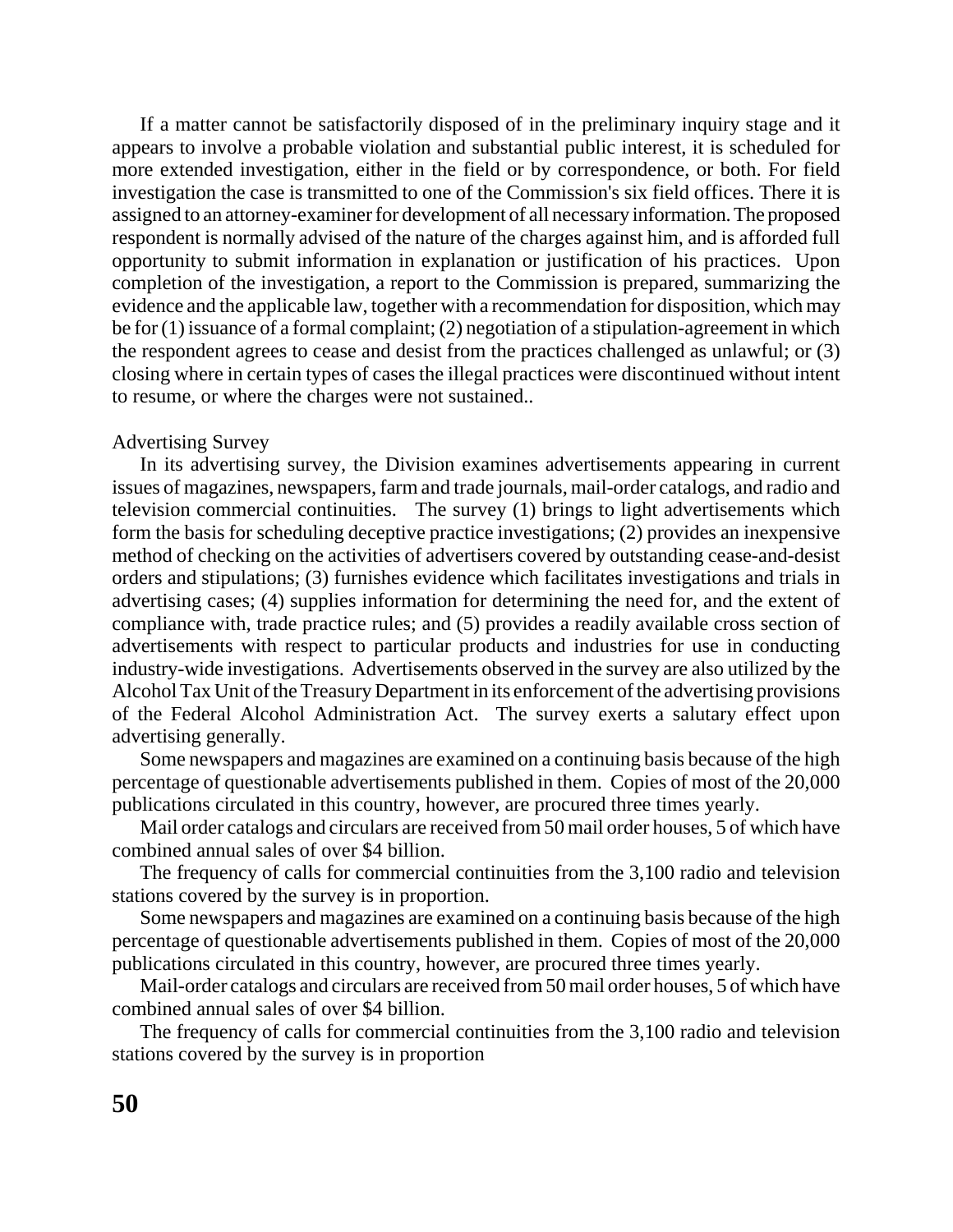to the population of the cities in which the stations are located. Radio stations in small cities submit samples of commercial script once yearly; stations in cities of intermediate size, twice yearly; and stations in large cities, three times yearly, for seven specified dates on each sampling. The national and regional radio networks respond on a continuous weekly basis, and producers of electrical transcriptions submit texts of commercial recordings once each month. Television networks, individual television stations and producers of television advertising films and records also submit samples of their commercial script periodically. Material for the survey is furnished on a voluntary basis.

Advertisements examined in the survey during the fiscal year 1952 totaled 636,096, of which 24,416 or about four percent were set aside as questionable.

A total of 14,106 such advertisements were supplied to operating divisions of the Commission for (1) use in connection with the investigation and trial of cases, (2) the preparation of scientific opinions, (3) the administration of trade practice rules, or (4) the enforcement of outstanding orders and stipulations to cease and desist.

Complaints from outside sources alleging false advertising or other deceptive practices totaled 2,544. Of 2,457 disposed of, 460 were scheduled for investigation; 270, referred to other divisions of the Commission; 537, added to other Commission files; 95, referred to other government agencies; and 126, disposed of administratively. The remainder were filed without action.

Scheduled investigations completed during the yeartotaled 1,225, of which 837 involved false advertising and misrepresentation generally, including 13 insurance cases; 386, false advertising of food, drugs, cosmetics, and devices; and one each, a trade-mark matter under the Lanham Trade-Mark Act, and misbranding under the Wool Products Labeling Act. Included in the total were 49 investigation for the purpose of determining compliance with Commission orders to cease and desist, and four involving alleged false advertising of oleomargarine.

In addition to false and misleading advertising, the charges in cases investigated included (1) misbranding; (2) fictitious price marking; (3) disparagement of competing products; (4) offering second-hand goods as new (5) concealment of hazard; (6) failure to disclose foreign origin; (7) simulation of competitor's trade name or product; and (8) lottery methods of sale. Among the important products covered by the investigations were clothing, food, medicines (human and animal), therapeutic devices, building materials, automotive products and accessories, insecticides and related products,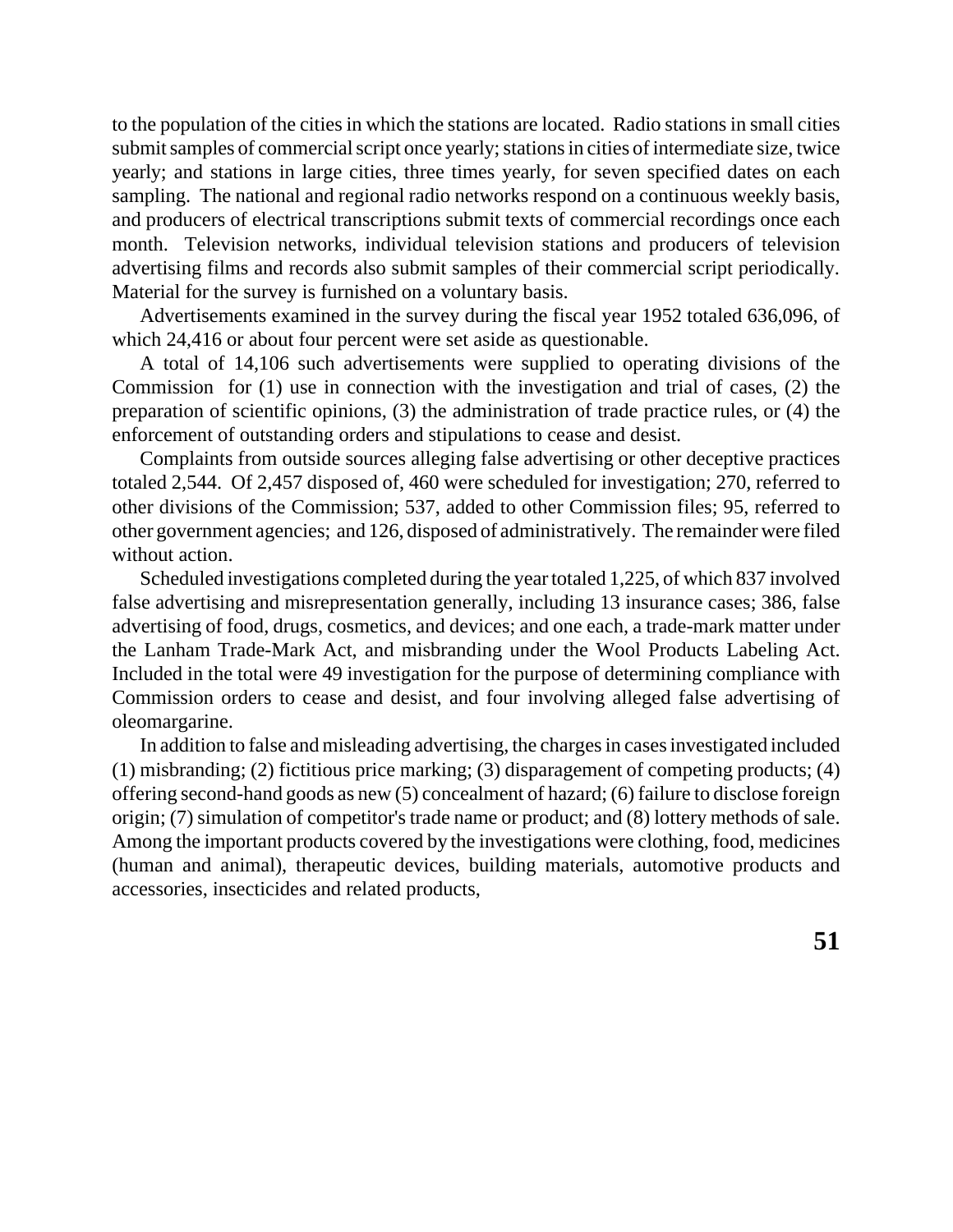sewing machines, furniture, rugs, cosmetics, correspondence courses, encyclopedias, magazines, jewelry, electrical appliances and cigarettes.

The Division during the year devoted its major effort to investigations involving the necessities of life, and continued (1) to give priority of attention to drugs, cosmetics and devices that might be harmful to the user or () concerning which flagrant misrepresentations were made, to the end that maximum protection against unfair and deceptive practices would be provided.

# Special Fields of Activity

Although the work of this Division in many fields during the past fiscal year is reflected in part in the work of the Division of Litigation of this Bureau and in the work of the Division of Stipulations of the Bureau of Industry Cooperation, some specific fields of activity merit special mention.

One of the Division's major accomplishments was the part it took in focusing public attention on the sale of sweaters, ladies' hats and dresses made from rayon yard goods brushed in such a way as to make the yard goods or end products manufactured therefrom dangerously inflammable unless chemically treated.

As soon as these products appeared on the market the Division assigned nearly one-half of its field force to investigations of the major concerns involved and recommended complaints in seven cases, criminal action under the Wool Act in one, and administrative treatment under Trade Practice Rules for the Rayon Industry in seven other cases where dangerous inflammability was not a factor.

The Division was required to and did continue to give special attention to products of foreign origin where that fact was concealed or inadequately disclosed.

#### Oleomargarine Amendment

Under the Oleomargarine Amendment to the Federal Trade Commission Act, the Division instituted a program of surveying the advertising of the major producers in that field with the purpose of enforcing requirements of the amendment that such products not be referred to or described in terminology suggesting dairy products as well as correcting any other practices found to be violative of the Act.

#### Food Supplement

Dietary supplements, especially vitamin compounds, received special investigational attention during the year and several complaints and stipulations were recommended and issued or negotiated in this field. Injunctive proceedings were also instituted in one such case.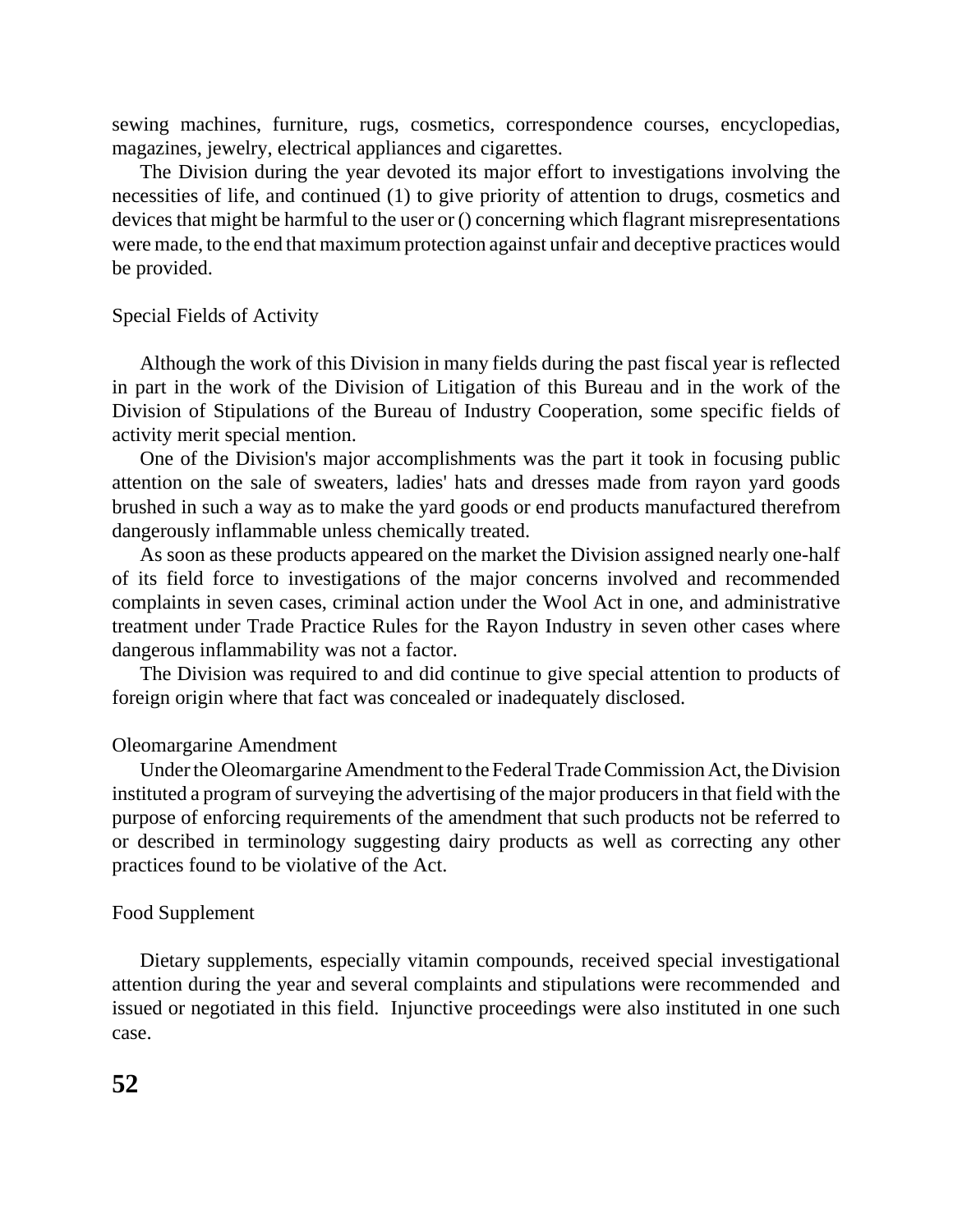## Hearing Aids

The Division's project consideration of the advertising of the major hearing aid companies was continued during the year and important unwarranted claims were corrected by stipulation or other informal means.

# Letters and Affidavits of Discontinuance

It is within the discretion of the Commission, according to numerous court decisions, to determine whether an order to cease and desist should be issued in cases where unlawful practices have been discontinued.

In order to conserve its investigational facilities for use against more important and persistent violations, the Division of Investigation may discontinue its inquiry in certain cases where satisfactory assurance is received that the objectionable practice has been discontinued without intent to resume. In addition, scheduled investigations involving the same types of cases may be reported to the Commission with recommendations for closing if similar assurances are received and the public interest is thereby served.

During the fiscal year, 269 cases, including 143 scheduled investigations and 126 preliminary inquiries, were thus settled administratively by acceptance of letters or affidavits of discontinuance.

# Medical and Chemical Opinions

The Division of Medical and Chemical Opinions furnishes the Commission with scientific facts and opinions concerning the composition and efficacy of foods, drugs, curative devices, cosmetics and other commodities where questions of science arise in relation to questioned advertising claims. It arranges for analysis of samples of products under investigation and gathers information with respect to their composition, nature, effectiveness and safety. The Division provides medical opinions and scientific information needed in (1) the preparation of formal complaints, (2) the negotiation of stipulationagreements, and (3) the drafting of affidavits of scientific experts. It assists the Commission's legal staff in its preparation for hearings involving questions of science and secures the services of expert scientific witnesses essential to the determination of scientific facts.

During the fiscal year the Division of Medical and Chemical Opinions prepared 426 written opinions with respect to medical and scientific matters; and rendered 487 oral opinions in cases where the advertising of foods, drugs, devices, cosmetics and other commodities were under investigation and 244 oral opinions in cases where formal complaints had been issued. During the year the personnel of the Division attended 17 informal conference-hearings and 43 hearings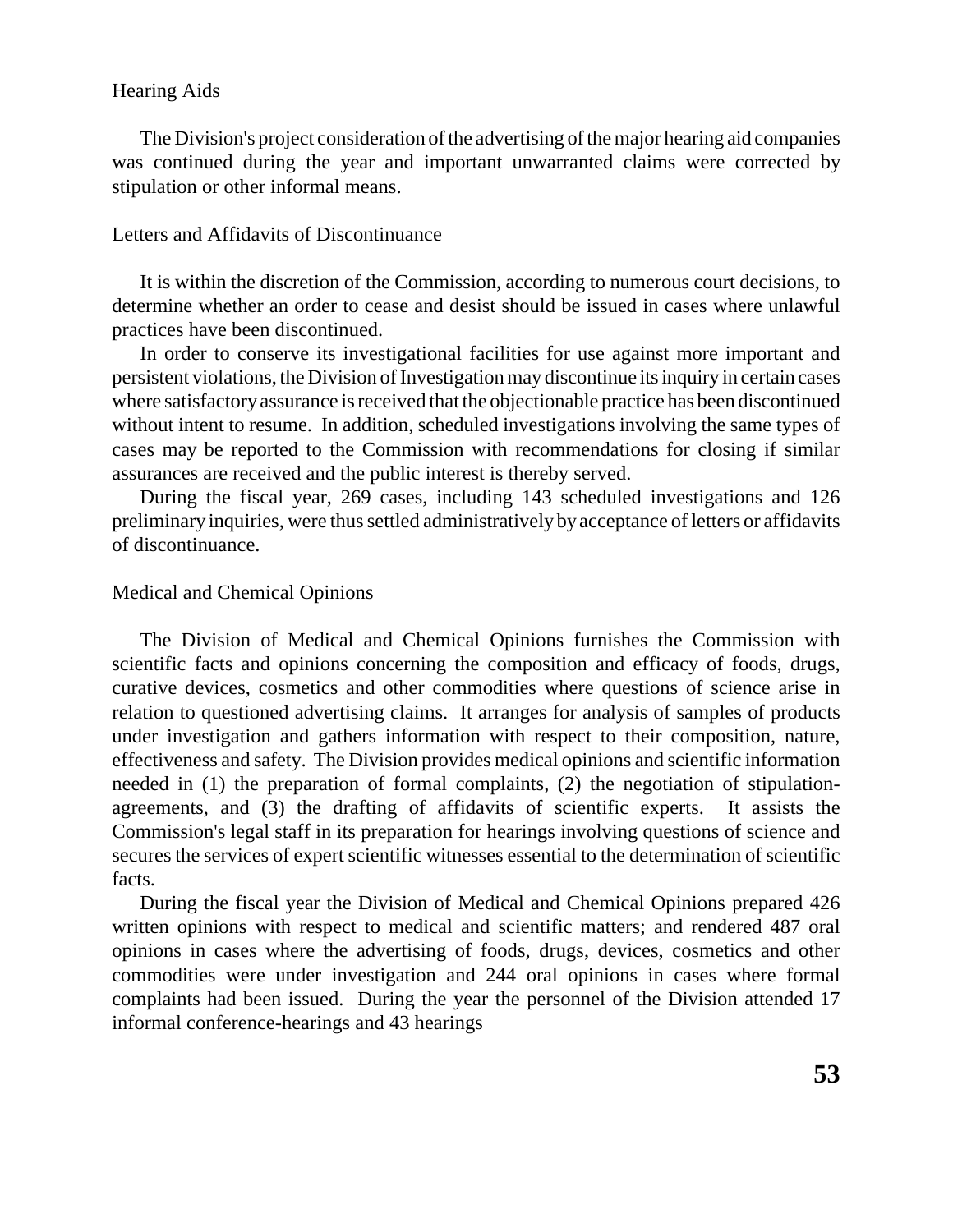in cases were complaints had been issued. A substantial number of the formal hearings involved situations where scientific witnesses were under cross-examination. During the year the Division arranged for the appearances of 37 expert scientific witnesses in cases where it was necessary to determine scientific questions.

The Chief of the Division of Medical and Chemical opinions is the Commission's liaison officer with the Food and drug Administration and with the Insecticide Division, Livestock Branch, Production and Marketing Administration, Department of Agriculture. Cooperation with these agencies has brought to the Commission necessary information and other assistance in handling cases involving foods, drugs, devices, cosmetics, and "economic poisons" such asinsecticides, fungicides, rodenticides and weed exterminators. Through the Division of Medical and Chemical Opinionsthe Commission maintains cooperative contact with other Government agencies concerned with foods, drugs, devices, cosmetics and other commodities which involve questions of science. Included among these are the National Bureau of Standards, the U.S. Public Health Service, the Bureau of Animal Industry and the Bureau and the Bureau of Plant Industry, soils, and Agricultural Engineering. Similar contacts also are maintained with many nongovernmental clinics, hospitals, laboratories and scientists.

# ANTIDECEPTIVE CASES IN FEDERAL COURTS<sup>2</sup>

# Cases Decided

During the fiscal year 1951 the Commission instituted a suit for a preliminary injunction against Rhodes Pharmacal Co., Chicago, to stop allegedly false advertising of the medicinal preparation Imdrin. When the injunction was denied by the U. S. District Court in Chicago, the Commission appealed. The United States Court of Appeals for the Seventh Circuit (Chicago) reversed the decision and remanded the case to District Court. Preliminary injunction was granted September 25, 1961.

Twenty-nine cases were decided on petitions for review of Commission cease and desist orders. Twenty-eight of these decisions we favorable to the Commission, including seven dismissals of petitions for review and five cases in which the orders were affirmed after

<sup>&</sup>lt;sup>2</sup> United States Courts of Appeals are designated as First Circuit (Boston), etc.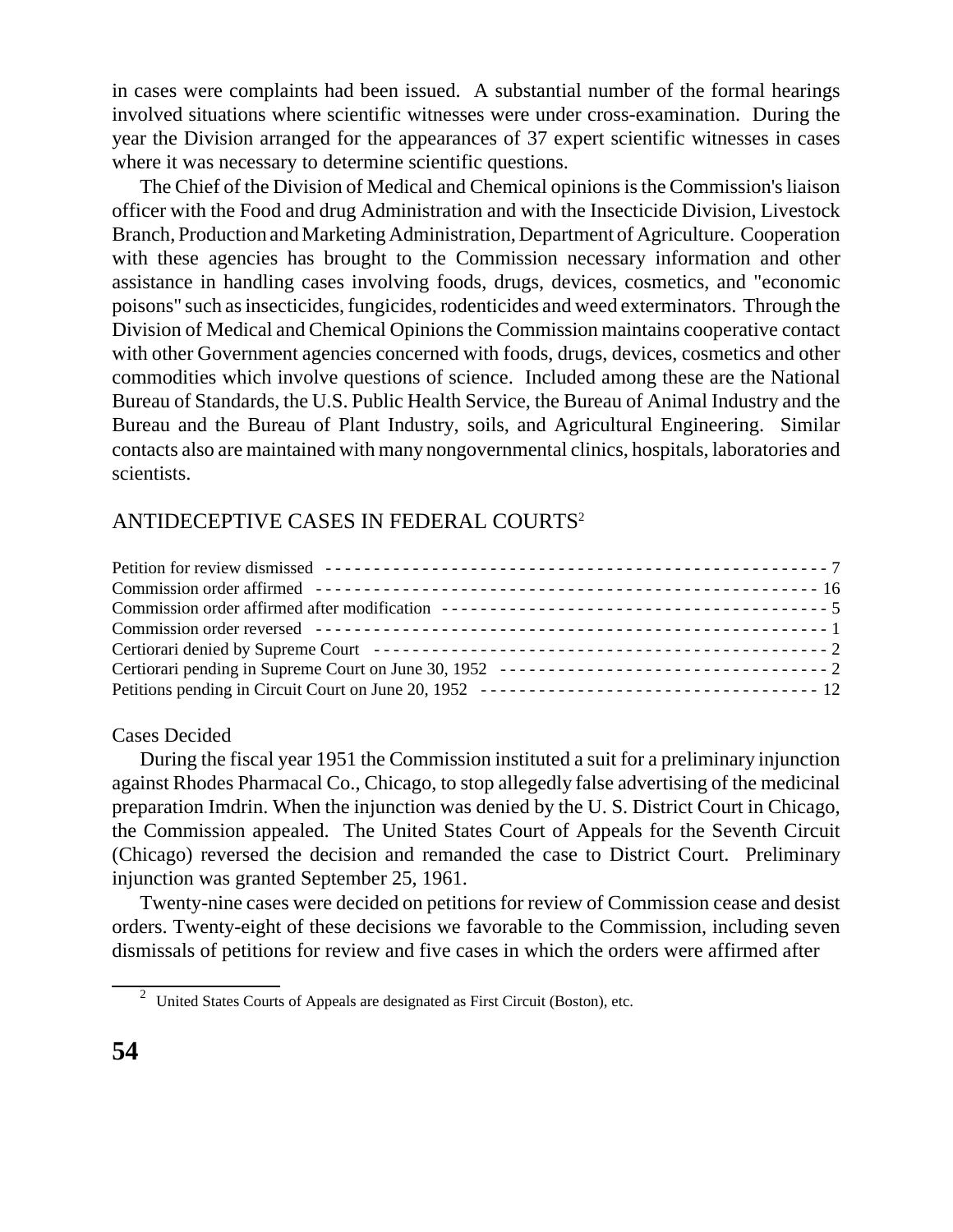some modification. Cases in which the Commission's orders were affirmed without change were:

Consolidated royal chemical corp., Chicago, Ill. Seventh Circuit (Chicago). False advertising of the medicinal preparation New Pe-Ru-Na.

C. Howard Hunt Pen Co., Camden, N.J. Third Circuit (Philadelphia). Misrepresentation in the sale of fountain pen points.

Jacob Colon (E. & J. Distributing Co.), New York. Second Circuit (New York). Sale of lottery devices in interstate commerce.

Globe Cardboard Novelty co., New York. Third circuit (Philadelphia). Sale of lottery devices in interstate commerce.

L. Heller & Son, Inc., New York. Other petitioners were D. Lisner & Co., Colonial Bead Co., Royal Bead Novelty Co. And Coro, Inc., all of New York. Seventh Circuit (Chicago). Deceptive failure to reveal the foreign origin of imitation pearls. The five cases were consolidated in this petition for review.

Mary Muffet, Inc., St. Louis. Other petitioners were Irene Karol, National Dress Goods Co., Daresh Garment Co., Inc., Frelich, Inc. and Wax Bros. & Rosenberg Dress Co., Inc., all of St. Louis. Seventh Circuit (Chicago). Deceptive failure to reveal the rayon content of wearing apparel. The six cases were consolidated in this petition for review.

Joseph Rosenblum (Modern Manner Clothes), New York. Second Circuit (New York). The Supreme Court denied petition for writ of certiorari to review the decision of the Second Circuit affirming the Commission's order to cease and desist use of the word "free" in connection with the sale of wearing apparel.

# Dismissed for Lack of Prosecution

Walter W. Gramer, Minneapolis. Ninth Circuit (San Francisco). False advertising of drug products.

Rembrandt Studios, Washington, D.C., Fifth Circuit (New Orleans). False advertising of photographs.

World Syndicate Publishing Company, Cleveland, Ohio. Second Circuit (New York). Unfair methods of competition in sale of dictionaries.

Dismissed Upon Agreement to Comply with Orders

Amasia Importing Corporation, New York. Ninth Circuit (San Francisco). False advertising in sale of foundation garments.

W. H. Brady & Company, Eau Claire, Wis. District of Columbia Circuit (Washington). Sale of lottery devices in interstate commerce.

Quaker Distributors, Philadelphia, Pa. Third Circuit (Philadelphia). Misrepresentation in sale of aluminum cooking ware.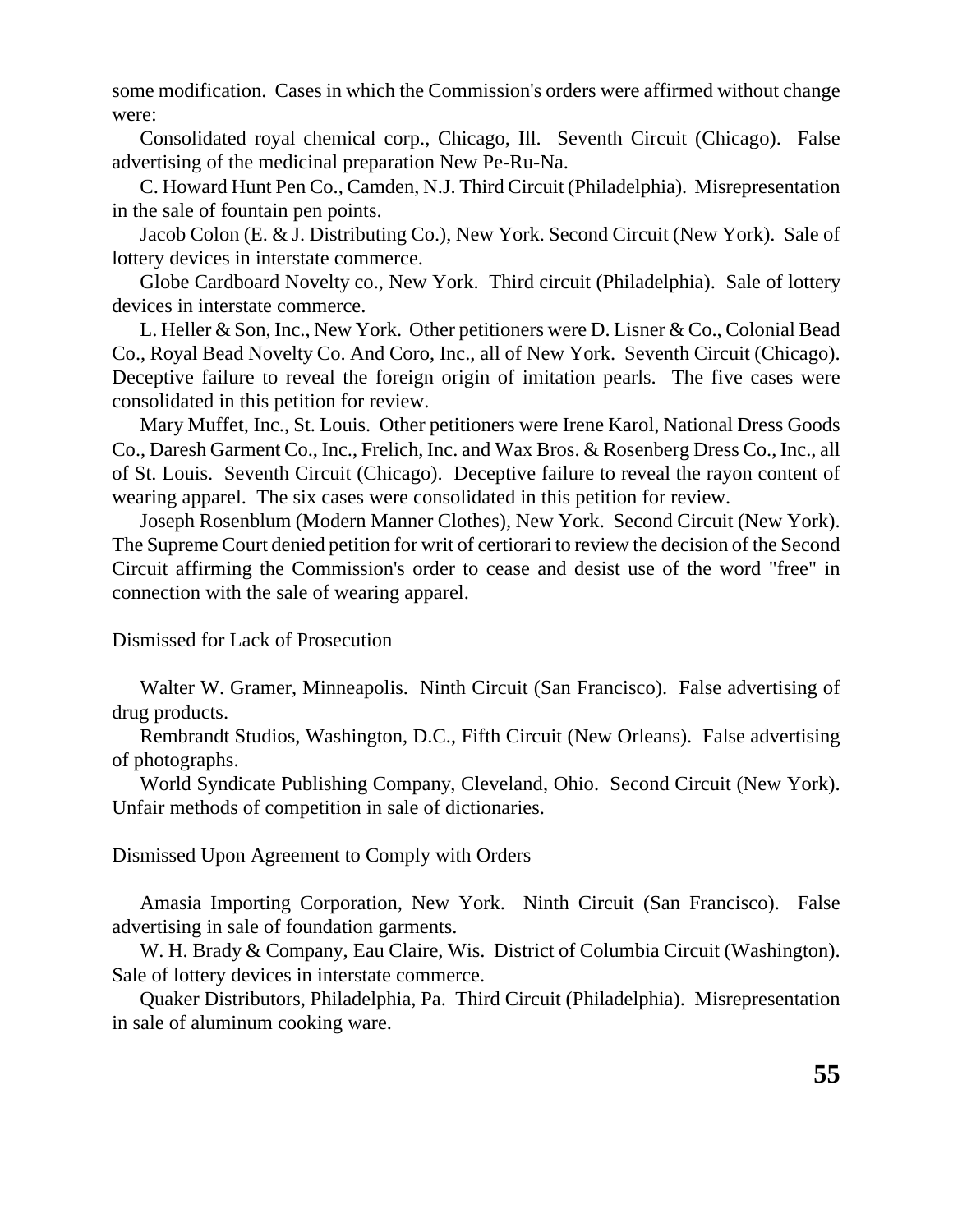Orders Affirmed After Modification

Bork Manufacturing Co., Brooklyn, N. Y. Ninth Circuit (San Francisco). Sale of lottery devices in interstate commerce.

Galter, et al., Chicago, Ill. The Supreme Court denied petition for writ of certiorari to review the decision of the Seventh Circuit (Chicago) modifying and affirming and enforcing as modified the Commission's order banning misrepresentation in the sale of razors, clocks, and other merchandise.

Hamilton Manufacturing Co., Minneapolis, Minn. District of Columbia Circuit (Washington). Sale of lottery devices in interstate commerce.

Lichtenstein, et al., Chicago, Ill. Ninth Circuit (San Francisco). Sale of lottery devices in interstate commerce. This case is now pending on petition for writ of certiorari (see. infra).

R. J. Reynolds Tobacco Co., Winston-Salem, N. C. Seventh Circuit (Chicago). False advertising of cigarettes.

There was one decision adverse to the Commission in the Fourth Circuit (Richmond). In New Standard Publishing Co., Richmond, Va., the Commission's order was vacated because the evidence of false advertising in the sale of encyclopedias wastoo remote in point of time to support the order, without prejudice, however, to the entry of such order as may be appropriate under present circumstances should the Commission wish to pursue the case further.

# Pending Cases

David Bernstein (Affiliated Credit Exchange ), Los Angeles, Calif. Ninth Circuit (San Francisco). False representation as to nature of business.

Robert O. Bennett, et al (National Service Bureau), Washington, D. C. District of Columbia Circuit (Washington). Misrepresentation as to nature of business (location of delinquent debtors).

Carter Products, Inc., New York. Ninth Circuit (San Francisco). False advertising in sale of drug preparation.

Jacob Colon (E. & J. Distributing Co.), New York. Supreme Court. Petition for writ of certiorari filed June 13, 1952, to review decision of Second Circuit (New York affirming the Commission's order against sale of lottery devices in interstate commerce.

Consolidated Manufacturing Co., Chicago. Fourth Circuit (Richmond). Other petitioners are: Container Manufacturing Company, St. Louis, and Superior Products, Inc., Chicago. The three cases were consolidated for purposes of this petition for review. Lottery scheme in interstate commerce.

Consumer Sales Corporation, New York. Second Circuit (New York). False advertising in sale of aluminum calker.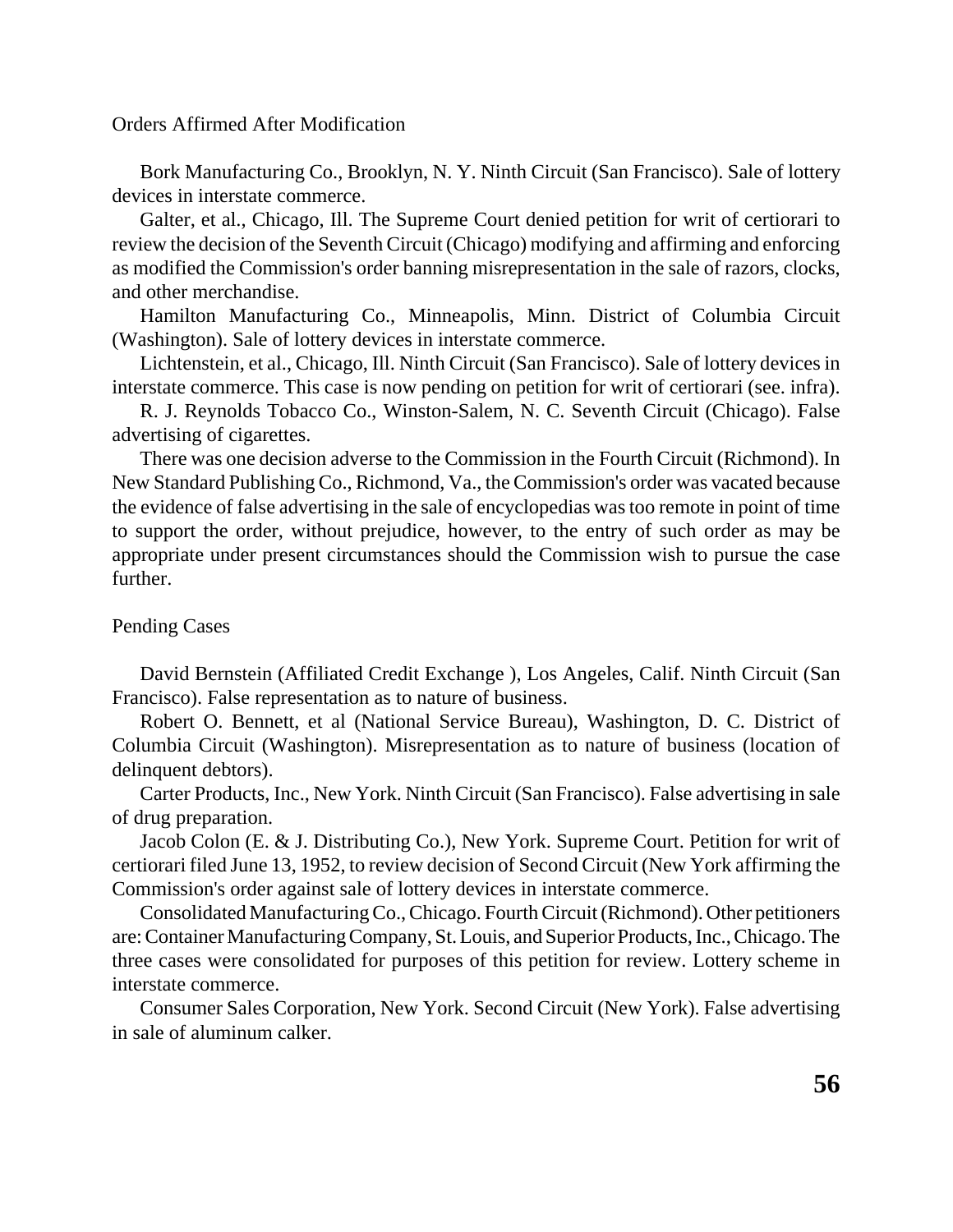Dejay Stores, New York. Second Circuit (New York). Misrepresentation as to nature of business (location of delinquent debtors).

Bernice Feitler, Chicago. Ninth Circuit (San Francisco). Sale of lottery devices in interstate commerce.

William, F. Koch, Detroit. Sixth Circuit (Cincinnati). False advertising in sale of drug products.

Leo Lichtenstein, Chicago. Petition for writ of certiorari filed on May 26, 1952, in Supreme Court to review decision of Ninth Circuit (San Francisco) modifying and affirming the Commission's order against sale of lottery devices in interstate commerce.

National Toilet Company, Paris, Tenn. Seventh Circuit (Chicago). False advertising in sale of cosmetic preparation.

Radio Television Training School, Los Angeles. District of Columbia Circuit (Washington). False advertising of correspondence school in radio and television.

Lester Rothschild (Gen-O-Pak Company), Chicago. Seventh Circuit (Chicago). Misrepresentation as to nature of business (location of delinquent debtors).

Esther Zitserman, Newark, N.J. Eighth Circuit (St. Louis). Sale of lottery devices in interstate commerce.

# INFORMATIVE LABELING OF WOOL PRODUCTS

| Opinions and interpretations rendered under the Wool Act and regulations ---------------- 609 |  |
|-----------------------------------------------------------------------------------------------|--|
|                                                                                               |  |
|                                                                                               |  |
|                                                                                               |  |

The Wool Products Labeling Act provides that purchasers shall be informed as to the true content of products which are made or purport to be made in whole or in part of woolen fibers. It is designed to safeguard producers, manufacturers, merchants, and purchasers of wool products against deception and unfair competition arising from misbranding and nondisclosure of fiber content information.

The fiber content of articles containing, purporting to contain, or represented as containing "wool," "reprocessed wool" or "reused wool" must be disclosed by appropriate stamp, tag, label or other mark. The act applies to such articles, with specified exceptions, when manufactured for or marketed in commerce.

The act requires that the label or other means of identification disclose (1) the kind and percentage of each different fiber contained in the product, including the respective percentage of "wool," "re-

233717—53——5 **57**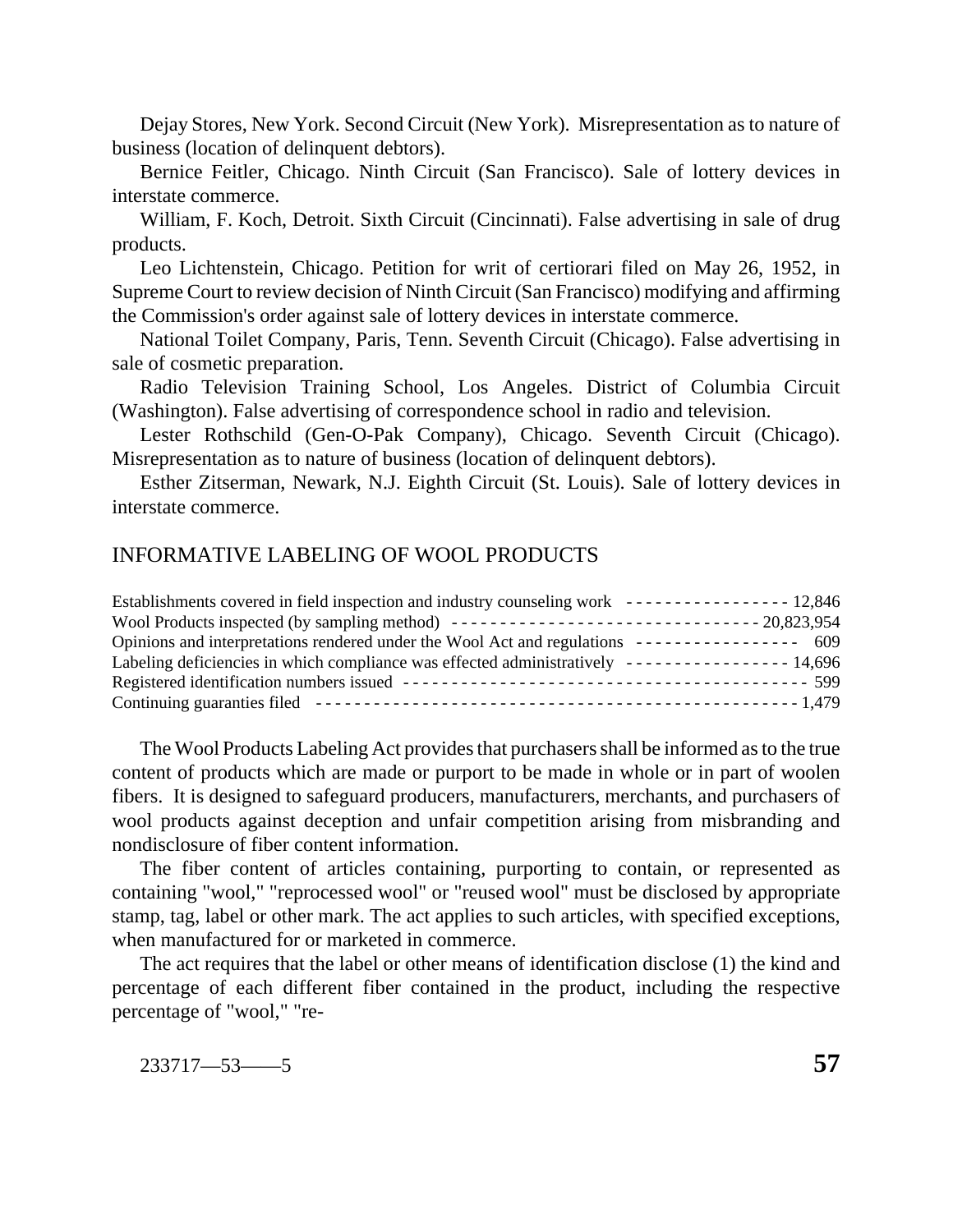processed wool" and "reused wool"; (2) the maximum percentage of loading and adulterating material, if any; and (3) the identity of the manufacturer of the wool product or of a person or firm marketing the product in interstate commerce. The label, or a proper substitute containing the required information must not be removed or mutilated by the dealer but must remain on the merchandise when delivered to the purchaser-consumer.

Manufacturers of wool products subject to the act are required to maintain and preserve fiber content records and civil penalties are provided for failure to maintain such records.

Products covered by the act include not only finished articles such as wearing apparel and blankets but also the yarns and fabrics from which they were made. Approximately 100 industries and some 240,000 distributor and dealer outlets are engaged in producing and marketing these products.

Rules and Regulations Under Wool Act.—Rules and regulations promulgated by the Commission under the authority of the statute are available in booklet form upon request. They provide for manufacturers, distributors, and dealers guidance on how to comply fully with the law. Another publication available on request  $(W-31a)$  contains illustrations, with explanatory text, of tag and label forms acceptable under the statute.

Registered Identification Numbers.—the regulations provide that registered identification numbers may be assigned upon proper application not only to manufacturers of wool products but also to persons subject to the labeling requirements of the act who market wool products in interstate commerce. They also provide that a registered identification number may be used on the label, tag, or other mark as and for the name of the person to whom the number is assigned.

Continuing Guaranties.—For the purpose of protecting distributors, dealers, and other resellers, from the charge of misbranding when relying in good faith upon the statement of content furnished by the supplier, provision is made for a guaranty on the part of the supplier. It may be (1) a separate guaranty specifically designating the wool product guaranteed or (2) a continuing guaranty filed with the Commission and applicable to all products handled by the guarantor. Continuing guaranties are recorded and are open to public inspection.

Enforcement.—In cases involving misbranding which require corrective action by formal proceedings, the use of the cease-and-desist order procedure authorized by the Wool Act has proved adequate. The supporting procedure (condemnation and injunction) specifically provided by the Wool Act are available when needed, however,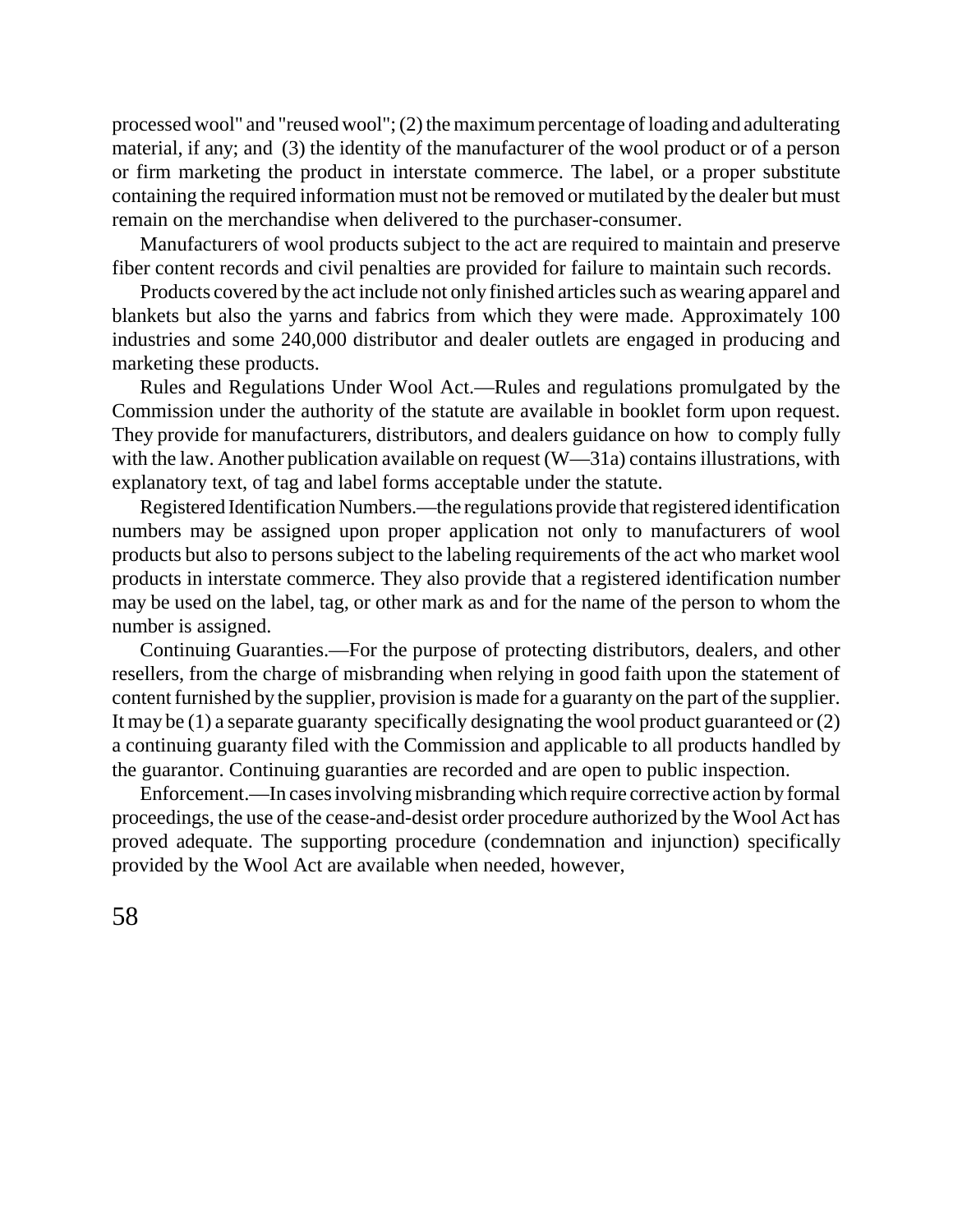and in cases of deliberate or willful violation, criminal penalties may be sought.

Administrative compliance work during the year included field inspection and industry counseling, which, in most instances, resulted in voluntary correction of labeling practices by concerns throughout the country.

Compliance inspections were carried on with 12,846 manufacturers, distributors, and other dealers in wool products in the fiscal year 1952 as compared with 12,091 in fiscal 1951.

In accordance with the Commission's policy of encouraging law observance through cooperation, many cases involving labeling deficiencies of a technical or minor nature have been corrected administratively. In relatively few cases has it been necessary to invoke formal corrective proceedings. Informal administrative compliance work has proved an effective and economical method of protecting the public interest in this field.

To give greater service to the public and to assist in the enforcement of the act, the Wool Division has been partly decentralized during the preceding fiscal year. Representatives of this Division have bee assigned to Boston, Mass.; New York, N. Y.; Philadelphia, Pa.; Chicago, Ill.; St. Louis, Mo.; Dallas, Tex.; Los Angeles, Calif.; and Seattle, Wash.; where offices have been established.

A screening laboratory has been added to the equipment of the Wool and Fur Labeling Division to make preliminary fiber content analyses of fibers and fabrics questioned by the field attorneys and investigators in the course of their inspections and investigations. In the short time this laboratory has been in operation it has proved to be of great value in the administration of the Wool Act.

# INFORMATIVE LABELING OF FUR PRODUCTS

The Fur Products Labeling Act was approved by the Congress on August 8, 1951, to become effective one year after its enactment. This statute requires the following information: (1) the true English language name of the animal producing the fur as set forth in the Fur Products Name Guide; (2) that the fur or fur product is composed of used fur when such is the fact; (3) that the fur or fur product is bleached or dyed when such is the fact; (4) that the fur product is composed in whole or substantial part of paws, tails, bellies or waste fur when such is the fact; (4) the name or registered identification of the manufacturer or distributor of the fur product; and (6) the name of the country of origin of any imported fur used in the fur product.

The act covers the advertising and invoicing of furs and fur products, as well as the labeling of fur products.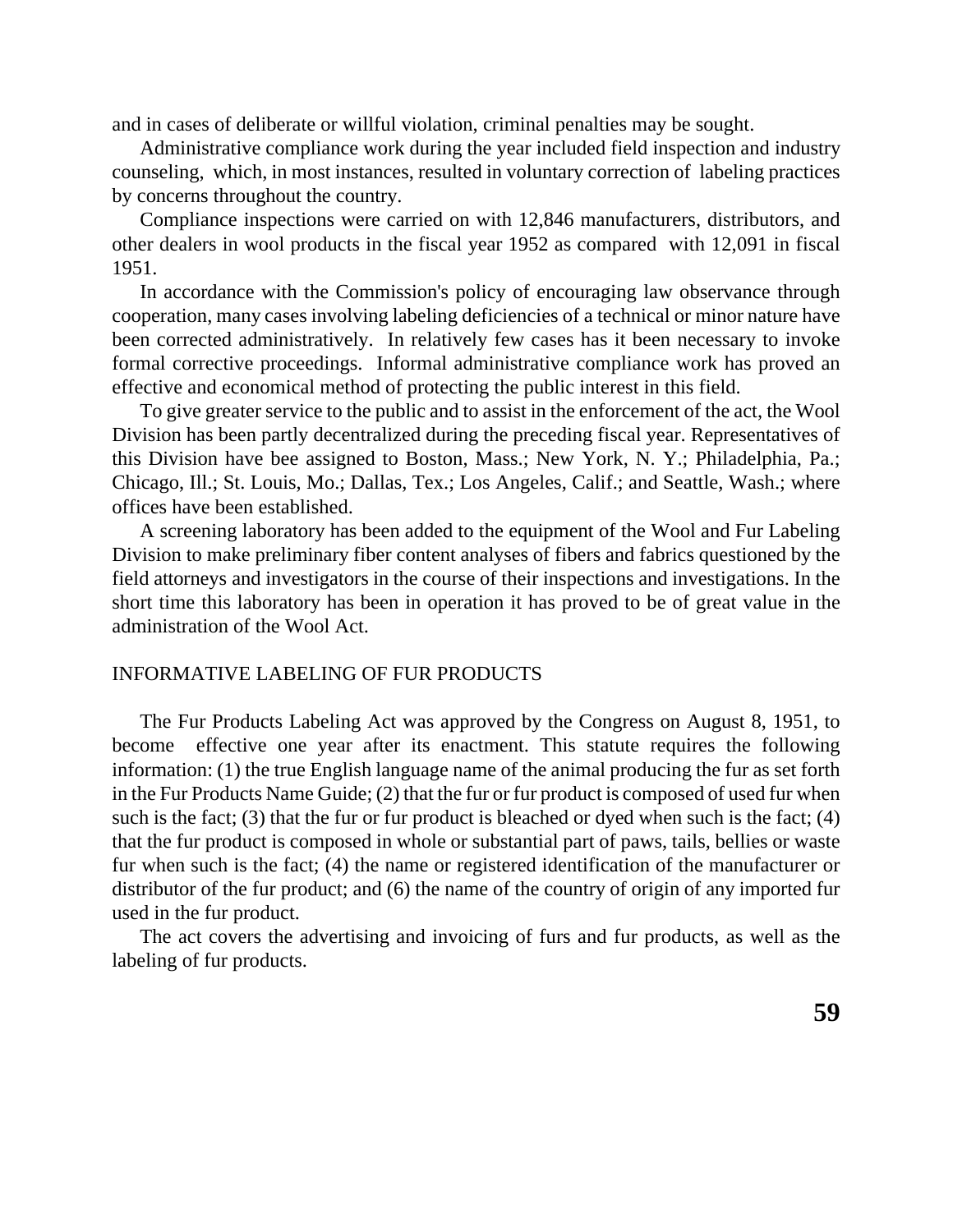Every manufacturer or dealer in fur or fur products subject to the act is required to maintain and preserve records for at least 3 years, and civil penalties are provided for failure to maintain such records.

Furs are defined as animal skins or parts thereof with hair, fleece or fur fibers attached thereto, either in the raw or processed state; fur products are defined as any articles of wearing apparel made in whole or in part of fur or used fur.

Fur Products Name Guide.—Section 7 of the act provides that, within 6 months after enactment, the Commission, in cooperation with the Departments of Interior and Agriculture and after public hearings, shall issue a register setting forth the true English names of hair, fleece, and fur-bearing animals. Public hearings were held and the Fur Products Name Guide was issued on February 8, 1952. Copies of this publication are available upon request.

Rules and Regulations Under Fur Act.—Public hearings were held on June 3, 1952, on rules and regulations governing the manner and form of disclosing information required under the act, together with rules that might be necessary for purposes of administration and enforcement. The rules and regulations were to become effective on and after August 9, 1952. Copies of such rules and regulations were to be made available after July 15, 1952.

Registered Identification Numbers.—The regulations provide that registered identification numbers may be used in lieu of the name of a manufacturer or distributor of fur products, and for assignment upon application to qualified persons residing in the United States. Forms and procedures for their issuance have been prepared.

Continuing Guaranties.—For purpose of protecting distributors, dealers, and other resellers, from the charges of misbranding, false advertising and false invoicing, when relying in good faith upon the statements furnished by the supplier, provision is made for a guaranty by the supplier. It may be (1) a separate guaranty specifically designating the fur product guaranteed or (2) a continuing guaranty filed with the Commission and applicable to all products handled by the guarantor. Continuing guaranties are to be recorded and made available for public inspection.

Enforcement.—In order to reduce cost of administration as much as possible, the enforcement and administration of the Fur Products Labeling Act is being integrated with the Wool Products Labeling Act of 1939, and the name of the Division of Wool Act Administration was changed to the Division of Wool and Fur Labeling. Preparatory to administration of the act, a fur expert was engaged to conduct a two weeks course for the attorneys and investigators of the Division. Plans were formulated to begin inspection work under this act immediately after the effective date of the statute August 9, 1952.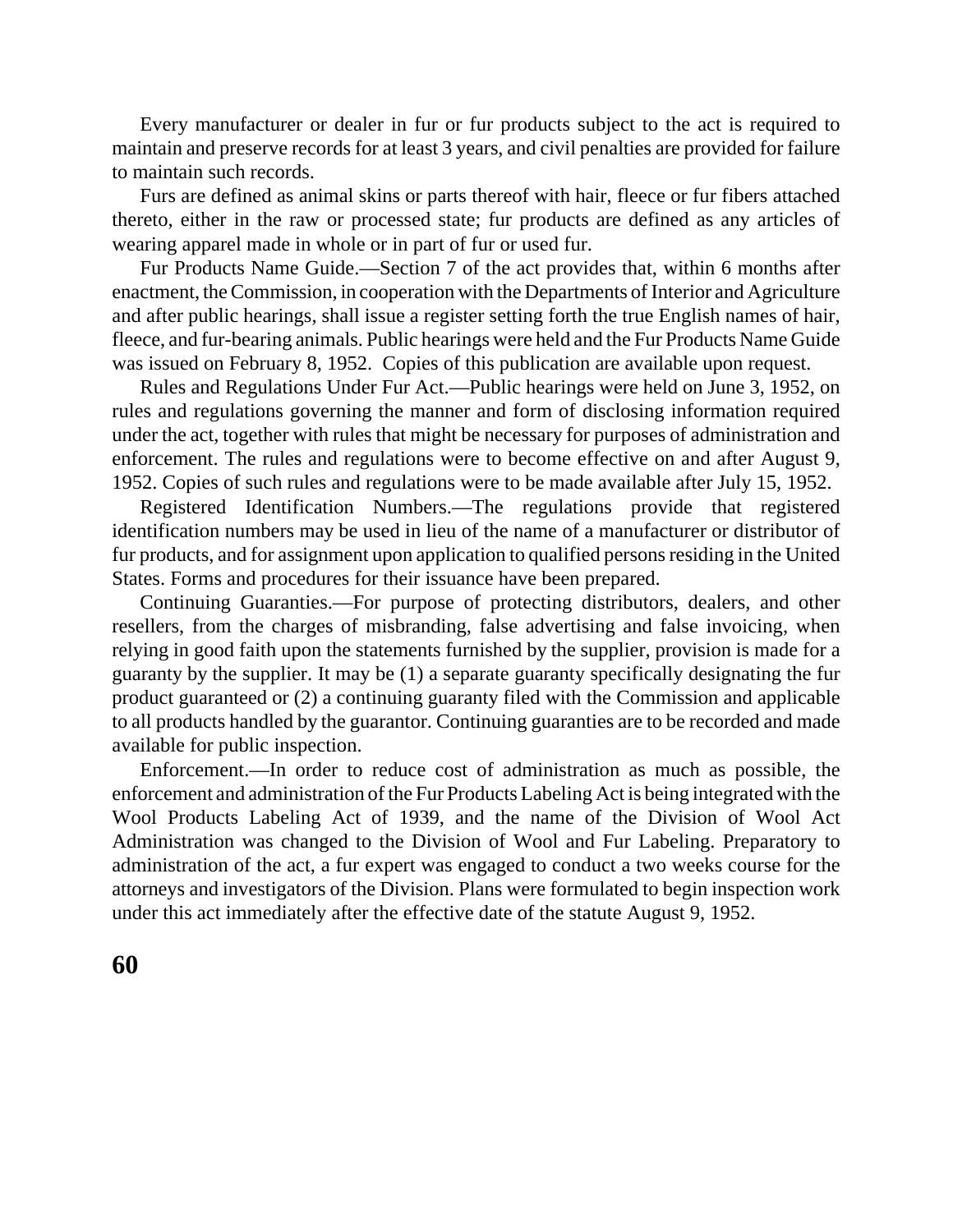# Industry  $7 \vert$  Cooperation

THE BUREAU OF INDUSTRY COOPERATION operates under authority of the Federal Trade Commission Act, approved September 26, 1914, as amended March 21, 1938 (38 Stat. 717, 15 U.S.C.A. Sec 41; 52 Stat. 111), and the Administrative Procedure Act, approved June 11, 1946 (Public Law 404).

In eliminating and preventing unfair competitive methods and other business practices violative of the laws entrusted to its administration, the Commission does not rely solely on formal legal proceedings; it makes extensive use of voluntary and cooperative procedures as an effective supplemental means of preventing unlawful practices. The Bureau of Industry Cooperation administers the cooperative procedures of the Commission and consists of the Division of Trade Practice Conferences and the Division of Stipulations.

Trade practice conferences provide the means  $(1)$  for industry members to cooperate with the Commission in establishing for their respective industries trade practice rules interpretative of laws administered by the Commission and  $(1)$  for elimination and prevention of unfair trade practices on an industry-wide basis. The stipulation procedure permits the settlement of certain types of cases by agreement without the necessity for formal proceedings.

Securing voluntary observance of the law by means of industry-wide conferences and individual stipulation agreements without recourse to formal trial procedure results in substantial economy both to Government and industry. Moreover, industry obtains authoritative guidance and a substantial degree of certainty as to what it may do under the laws administered by the Commission, and consumers are afforded that degree of protection to which they are lawfully entitled.

The Commission in establishing the Bureau of Industry Cooperation expressed its encouragement in the increased interest on the part of industry through the use of cooperative procedures in wiping out unfair and deceptive practices and in developing programs which are in the interest of, and approved by, consumers. The cooperative procedures of the trade practice conference orstipulation agreement are not available for use in disposing of matters involving violations of the Clayton Act, combination or collective action in restraint of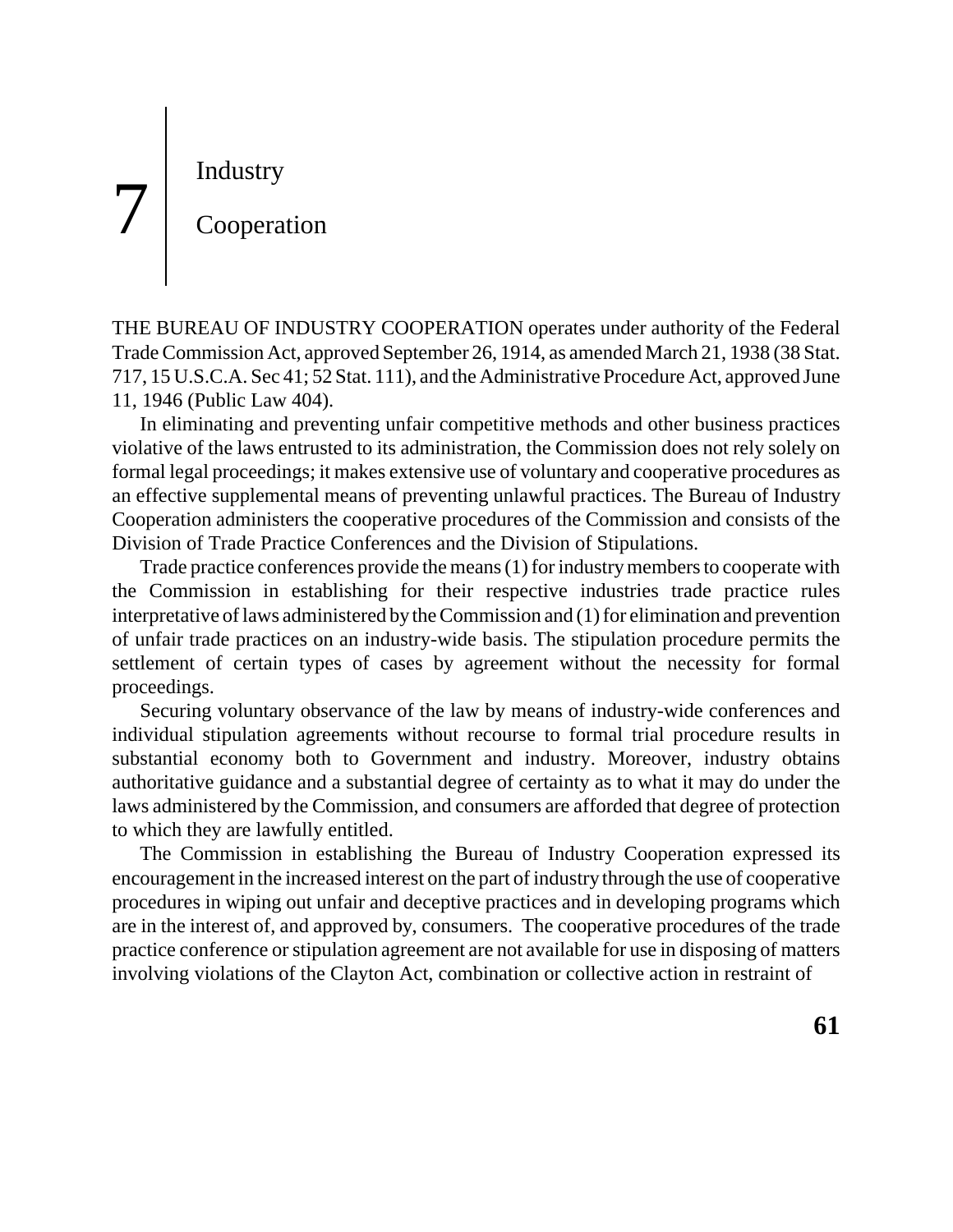trade, or practices which are fraudulent or inherently dangerous to health.

# TRADE PRACTICE PROCEDURES AND REQUIREMENTS

In trade practice conference proceedings, members of industry work with the Commission in formulating and establishing rules which define and proscribe marketing and business practices which are unfair, deceptive, or otherwise unlawful. Trade practice rules are worked out in a friendly and cooperative atmosphere where every effort is made to clarify the applicable legal requirements and give guidance as to the manner in which such requirements can be met with minimum burden on industry members. The rules provide a basis for obtaining assistance from industry in maintaining industry-wide compliance with legal requirements.

The procedural steps and requirements applicable to industry proceedings for the establishment of trade practice rules are covered in the Commission Rules of Practice.

Trade practice conference proceedings may be instituted in the public interest by the Commission upon its own motion or in response to an application filed with it to that end. Any interested party or group in an industry, large or small, may apply to the Commission for the institution of such proceedings. The conference procedure is authorized when it is considered to be in the public interest and a constructive force for good in the industry. At all stages of the proceedings members of the Commission staff are available to afford guidance and assistance to industry in working out constructive solutions in conforming the industry's trade practices to the law.

At the conference a full and frank discussion is had of the unfair trade practices which beset the industry. Following the conference and on the basis of the information received thereat a draft of proposed rules tailored to meet the specific trade practice problems confronting the industry is prepared and made available by the Commission upon public notice whereby all industry members and other interested or affected parties such as consumers are given an opportunity to present their views, suggestions or objections to the proposed rules, either in writing or orally at a scheduled public hearing. The Commission only after full consideration of the entire record promulgates rules which set forth in detail, and in simple and concise fashion the practices deemed to be unfair and violative of the law.

# Classification of Rules

Trade Practice Rules may include not only provisions which are illegal per se or are conducive to unfair competitive conditions in the industry, but also provisions for fostering and promoting fair com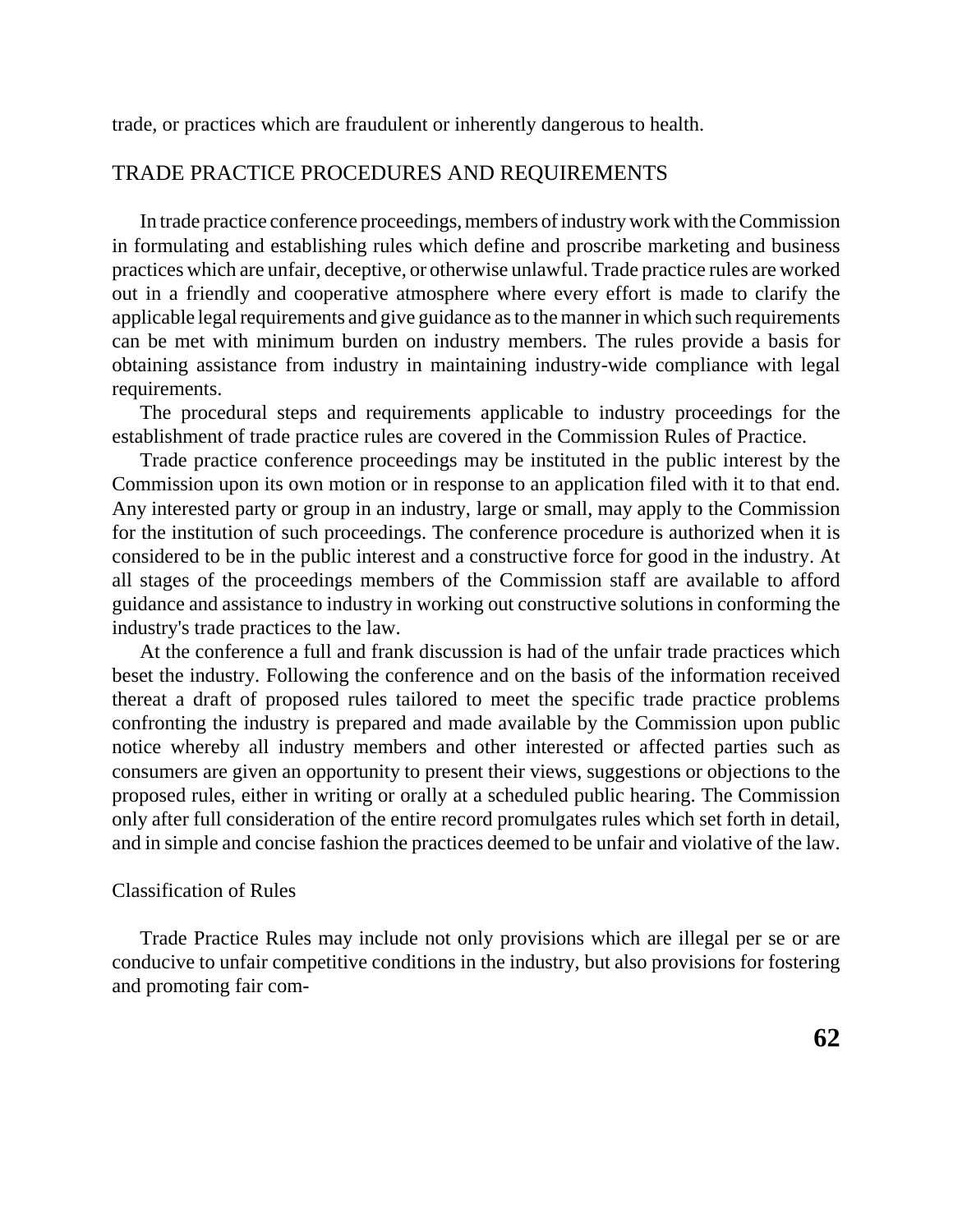petition in the public interest. The Commission classifies promulgated rules as Group I or Group II rules.

Group I Rules.—Rules in this category embrace trade practices considered illegal under laws administered by the Commission as construed in the decisions of the Commission and the courts. The Commission is empowered to take appropriate action in the public interest to prevent the use of these unlawful practices in commerce by any person, partnership, corporation or other organization subject to its jurisdiction. Since Group I rules specify the inhibitions falling within the general statutory provisions, adherence to their requirements is mandatory upon all, quite irrespective of the fact that some industry members may have refused to take part in the establishment of rules or refused or failed to pledge obedience thereto.

Group II Rules.—These rules embrace wholly voluntary and recommended industry practices as distinguished from mandatory requirements expressed in Group I Rules. The Commission will not receive for promulgation rules of this type unless the provisions are in harmony with law and the public interest and are constructively in support of the maintenance of fair competitive conditions in the industry.

#### TRADE PRACTICE CONFERENCE PROCEEDINGS

#### Rule Making

| New Proceedings instituted --------------------------                                                                                                                      | 31<br>14                   |
|----------------------------------------------------------------------------------------------------------------------------------------------------------------------------|----------------------------|
| Total proceedings to be disposed of -------------<br>Disposition                                                                                                           | 45                         |
| Trade Conference rules promulgated ---------------                                                                                                                         | $\overline{7}$<br>11<br>18 |
| Trade Practice Conference proceedings pending June 30, 1952 --------------------- 27                                                                                       |                            |
| <b>Rule Administration</b>                                                                                                                                                 |                            |
| New cases started during year ----------------------------------                                                                                                           | 197<br>925                 |
|                                                                                                                                                                            |                            |
|                                                                                                                                                                            |                            |
| Statements received of intention to comply with promulgated trade practice rules ----------- 2,018                                                                         |                            |
| Industry members contacted by letter to keep them alert to appropriate trade practice rules ------ 813<br>Individual industry members, industry association executives and |                            |
| other industry representatives visited by field contact ----------------------------- 179                                                                                  |                            |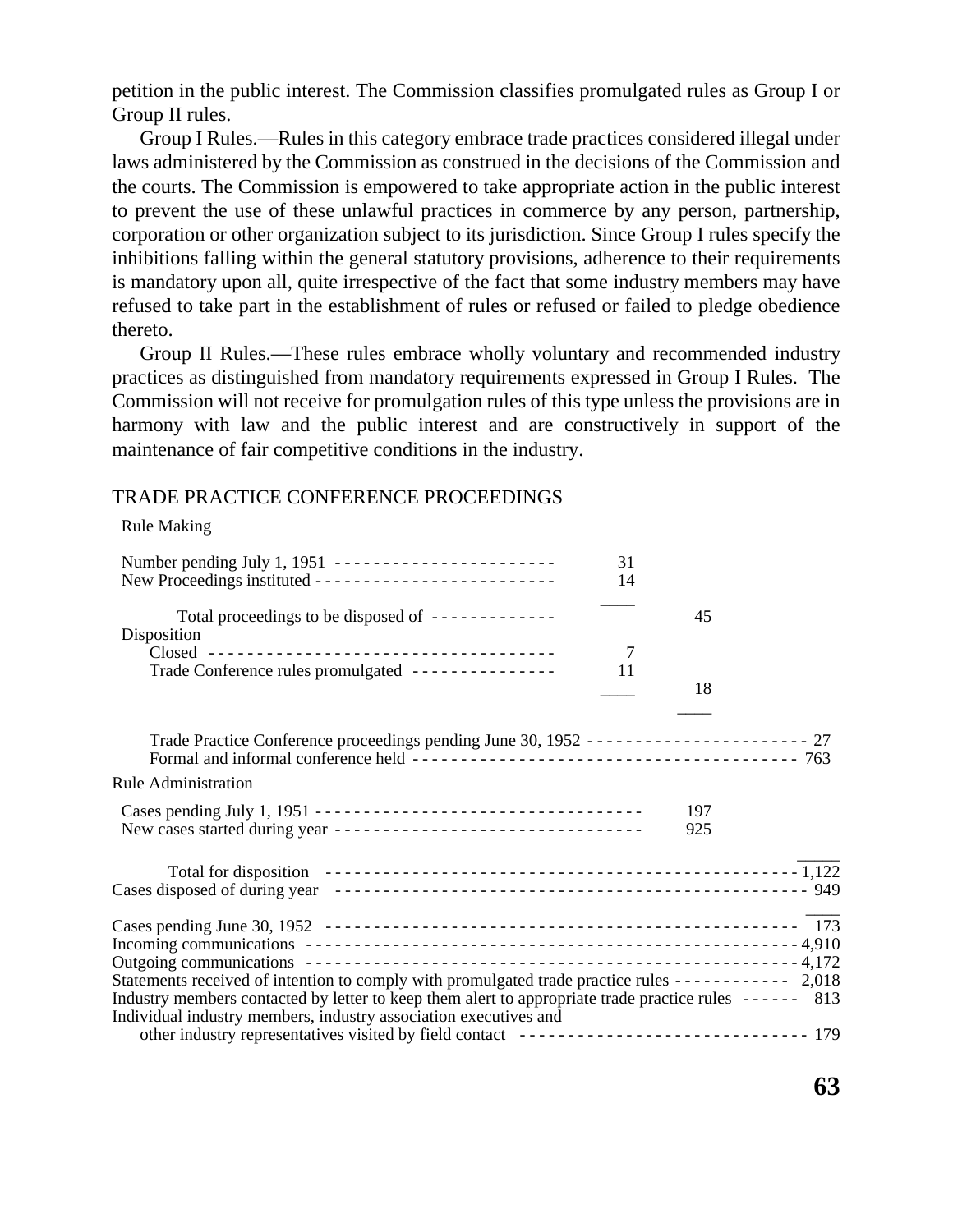TheCommission has 179 sets of industryrules under administration comprising 2,393 Group I and 635 Group II rules, involving 954,398 individual members, with a total annual dollar volume of business of over \$75 billion.

## Rules Promulgated

During the fiscal year rules were promulgated for eleven industries, five of which were revisions of existing industry rules and in keeping with the Commission's efforts to relate trade practice rules to new industry conditions and problems. The work entailed in connection with promulgation of these rules was very substantial and involved extended research by the staff on technical industry problems so that the trade practice rules would truly reflect existing factual situations in the industry.

Cosmetic and Toilet Preparations Industry.—Rules were promulgated for this industry consisting of those engaged in the manufacture, importation,sale or distribution of cosmetic or toilet preparations or devices or accessories sold in combination therewith. The total annual sales of industry products at retail in 1951 are estimated to have been in excess of \$600,000,000.

The most significant provisions of the 18 rules promulgated for this industry consist of those contained in Rule 1 which clarify the requirements of sections 2 (d) and 2 (e) of the Clayton Act with respect to the furnishing of promotional allowances or services by sellers to their customers. Set forth in paragraph VII of Rule l is an explanatory analysis of said sections of the Clayton Act and one method of complying therewith. These provisions furnish guidance to industry members desiring to follow the law and a survey is presently under way to determine which members are not in compliance with the rules. In those instances where industry members do not voluntarily comply with the rules, formal action by way of complaint and trial will be instituted when warranted by the facts.

The trade practice conference procedure was adopted in this instance primarily to avoid, to the extent possible, the time-consuming and expensive litigation which would be involved through the use of the formal litigation procedure since an industry investigation conducted prior to the trade practice proceeding disclosed that a large number of cosmetic suppliers were violating the provisions of the Clayton Act with respect to the furnishing of demonstrators, push money and other promotional aids to their customers.

Rayon and Acetate Textile Industry.—Rules were promulgated for this industry which constitute a revision and extension of the rules for the rayon industry, promulgated by the Commission on October 26, 1937. The primary purpose in revising the rules was to do away with the misunderstanding arising through the failure to make a distinction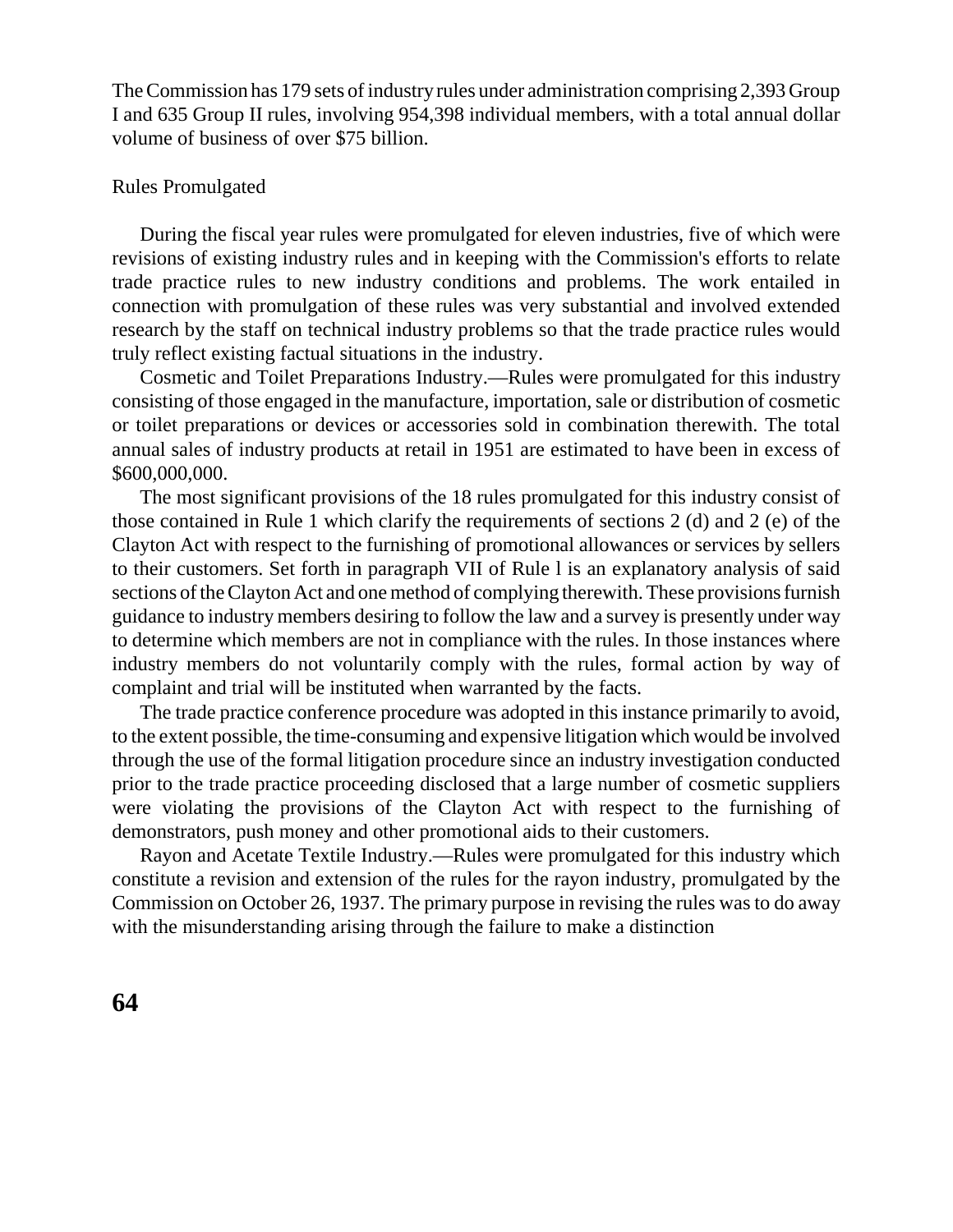in nomenclature between regenerated cellulose textile fibers and the cellulose acetate textile fibers. The rules require the use of the specific term "acetate" as identification of the textile products made from fibers of cellulose acetate and that textile products made from fibers of regenerated cellulose be identified as "rayon." The failure to require this distinction between the two classes of fibers resulted in misunderstanding and confusion, more particularly by reason of the fact that these fibers possess different properties, and different care and treatment are required for each fiber.

The rules not only cover the requirements for the identification of fiber content of products composed in whole orin part of "rayon" or "acetate" but they also deal, among other things, withe the use of construction and weave terms, the use of the terms "silk," "pure dye," "wool," "linen," "flax," "cotton," etc.; the use of trade-marks in connection with industry products and requirements for the disclosure of adulterants. In addition there are two rules dealing with labeling information as to the treatment and care of products and an educational program with view to enabling consumers to enjoy the full benefit and qualities of these products.

The proceeding not only provided a forum for members of the industry, but enabled consumers to voice their views concerning all the problems under consideration. These rules reflect the important role the consumer plays in the formulation of trade practice rules. For example, present and testifying at this proceeding, were representatives of the General Federation of Women's Clubs, the New York State Federation of Women's Clubs and such consumer organizations as Consumers Research and Consumers Union. Teachers of home economics in various schools and colleges and representatives of magazines whose reader audience is drawn from the American housewife expressed their views on the matters under consideration. Housewives themselves, standing alone and not affiliated with any group, testified as to their experience with textiles, and the problems that confronted them by reason of faulty and inadequate nomenclature.

The rules clarify the problems involved in this industry and furnish a definite guide as to informative labeling. The reactions of both industry and consumers to these rules has been most gratifying, and evidences the important role the Trade Practice Rules can play in bringing about substantial clarification of legal requirements and elimination of misunderstanding and confusion on the part of both industry and the consumer.

Pearl, Cultured Pearl and Imitation Pearl Industry.—These rules replace and supersede with respect to pearls, cultured pearls and imitation pearls, the provision relating to such productsin the Wholesale Jewelry Industry rules promulgated by the Commission on March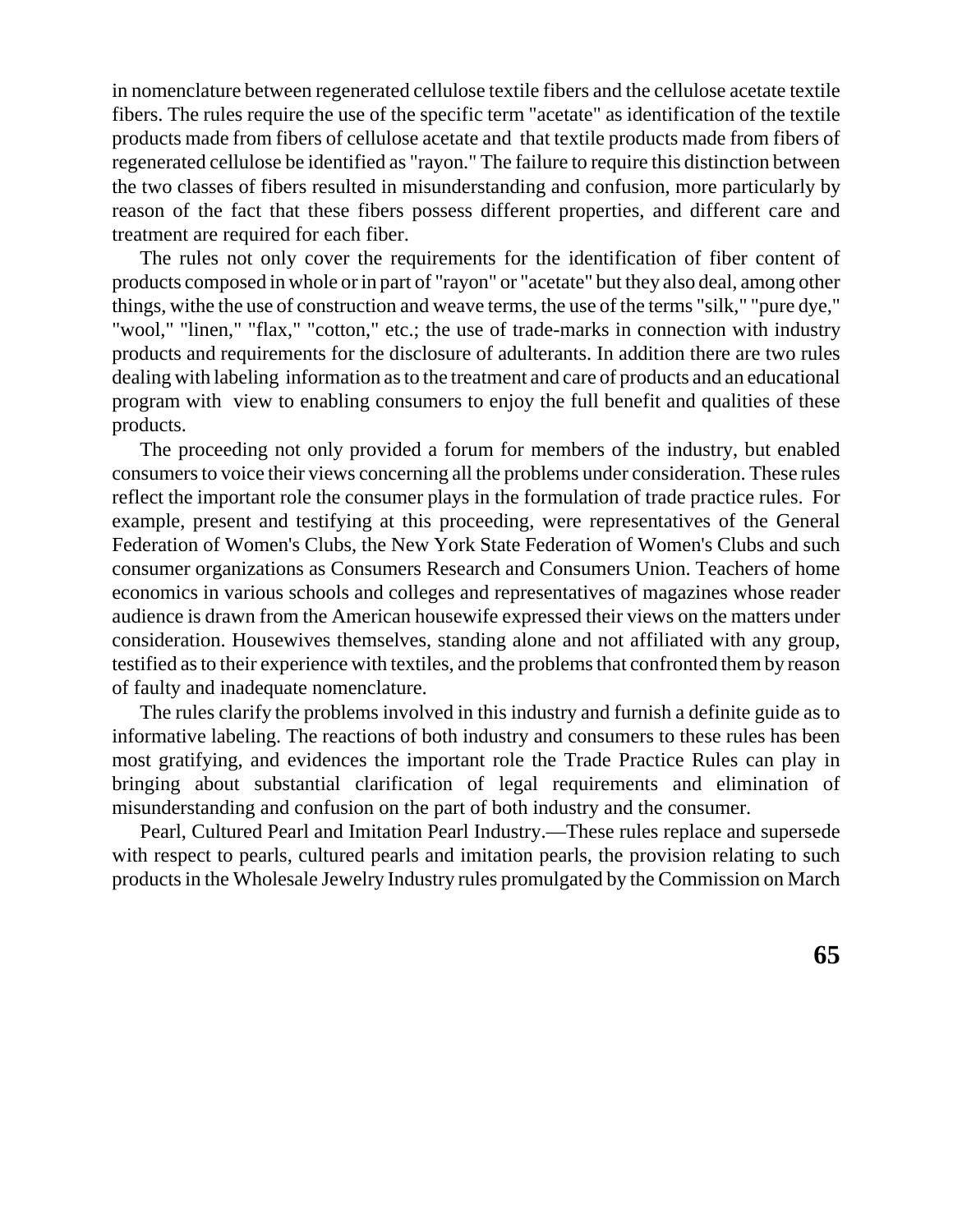18, 1938. The Industry for which these rules are promulgated is composed of all persons, firms, corporations, and organizations engaged in the importation, manufacture, processing, or marketing of any kind or type of pearls, cultured pearls, or imitation pearls, whether loose, strung, mounted, or affixed to another product. The total annual volume of business of the industry is estimated to be in excess of \$20,000,000 at wholesale level.

The successful solution of an unusually large number of technical problems peculiar to this industry was greatly facilitated by the active cooperation received from all segments of the industry throughout the entire conference proceedings. Among these special problems were definition of the designations "Pearl" and "Cultured Pearl"; prohibition of the misuse of the terms "pearl," "cultured pearl," "cultivated pearl," "seed pearl," "oriental pearl," and the word "oriental"; prevention of misuse of the terms "reproduction," "synthetic," "replica," and of the words "real," "genuine," "natural," "wild," and "gem," misrepresentations asto the origin of products and disclosure of foreign origin of imitation pearls. Other important subjects covered by the rules are misleading illustrations, fictitious prices, misuse of terms like "close outs," use of push money and consignment distribution.

Grocery Industry.—This industry has over 600,000 members and its retail sales in 1951 exceeded \$45 billion. The rules cover all segments of the industry, including manufacturers, brokers, wholesalers, retailers and other marketers of grocery products and constitute a revision and extension of rules for this Industry promulgated by the Commission on March 14, 1932. There are 22 rules of the Group I classification which set forth practices considered to be prohibited under the laws administered by the Commission. Of particular interest to consumers, are those prohibiting use of pricing practices which have the capacity and tendency or effect of deceiving purchasers and the rules prohibiting misrepresentation of the available supply of products, the use of misleading or deceptive selling methods and the use of deceptive schemes in the sale of grocery products.

Of paramount importance to the grocery trade are those rules dealing with the provisions of theRobinson-Patman Amendment to theClayton Act prohibiting unlawful discrimination in price, payment or receipt of unlawful brokerage commissions and the furnishing of illegal promotional allowances or services.

Floor Machinery Industry.—These rules cover a relatively new but growing industry which had not previously operated under Commission trade practice rules. The industry is composed of persons, firms, corporations, and organizations engaged in the manufacture, distribution or sale of household, commercial, or industrial power driven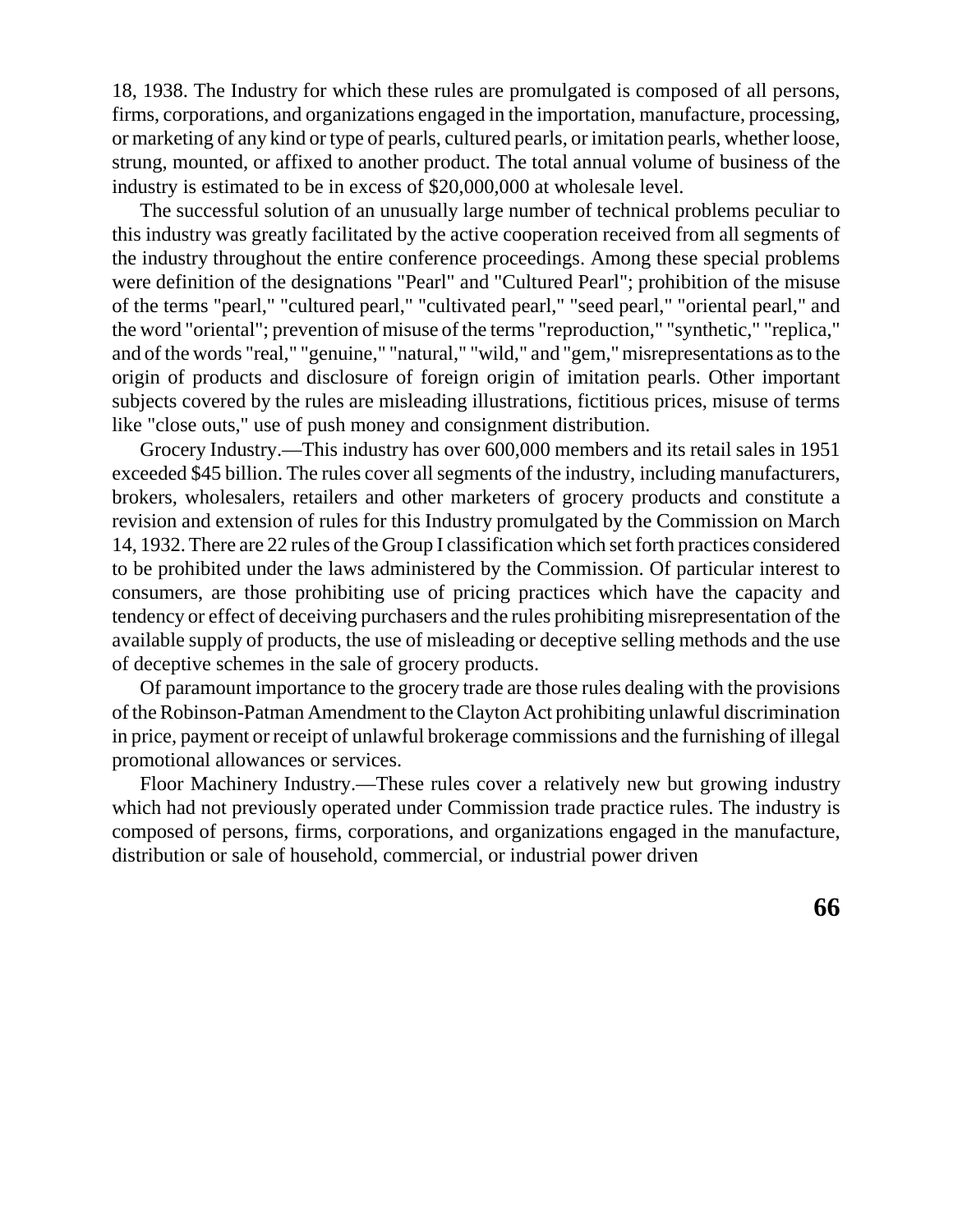machines for wet or dry cleaning, polishing, resurfacing or maintenance of floors or floor coverings, or parts, accessories or attachments for such machines, but not including the type of machines commonly designated as dry-suction "vacuum cleaners" except when designed for use in connection with other products of the industry. The twenty-eight Group I and Six Group II rules illustrate the wide range of industry practices treated under the trade practice conference procedure. The total annual volume of business of the industry is in excess of \$20,000,000 at the manufacturers level.

Set-up Paper Box Industry.—Members of this industry are engaged in manufacturing and marketing boxes of the set-up (noncollapsible) type which are fabricated from noncorrugated paperboard. Rules relating to important industrial problems cover tile practices of substituting lower quality products for those called for in the original order, selling below cost, and price discrimination.

Upholstery and Drapery Fabrics Industry—Industry members are engaged in the production (including the dyeing and finishing, or refinishing, of goods of foreign origin), and the sale or distribution of upholstery and drapery fabrics. The fabrics are composed of the various natural and man-made fibers as well as the innumerable mixtures or other combinations of fibers customarily used in such production. The rules constitute a revision and extension of those promulgated by the Commission on November 16, 1932, and are designed to prevent such unfair practices as misrepresentation of industry products, including misbranding and deception as to origin, prohibited discrimination in terms of sale, imitation of trade marks, and deceptive concealment of the fiber or material content of any product of the industry, as well as the deceptive nondisclosure of the fact that any industry product contains used fiber or material in whole or in part.

Gladiolus Bulb Industry.—Members of this industry are commercial growers and distributors of gladiolus bulbs. The major industry problems covered in the rules relate to deception as to the true size of bulbs advertised for sale, and the related problems of misrepresenting the blooming or flowering ability of immature bulbs. The rules also cover use of deceptive guarantees and deceptive pricing and include Group II Rules outlining trade standards of quality, with an endorsement by the industry of the use of diameterin preference to a circumference measure in designating bulb size.

Narrow Fabrics Industry.—On January 30, 1952, the Commission promulgated rules for the Narrow Fabrics Industry which produces annually approximately \$75,000,000 worth of nonelastic woven fabrics for many thousands of end uses in such industries as the shoe, clothing, textile, electrical, rubber and ordnance industries. The application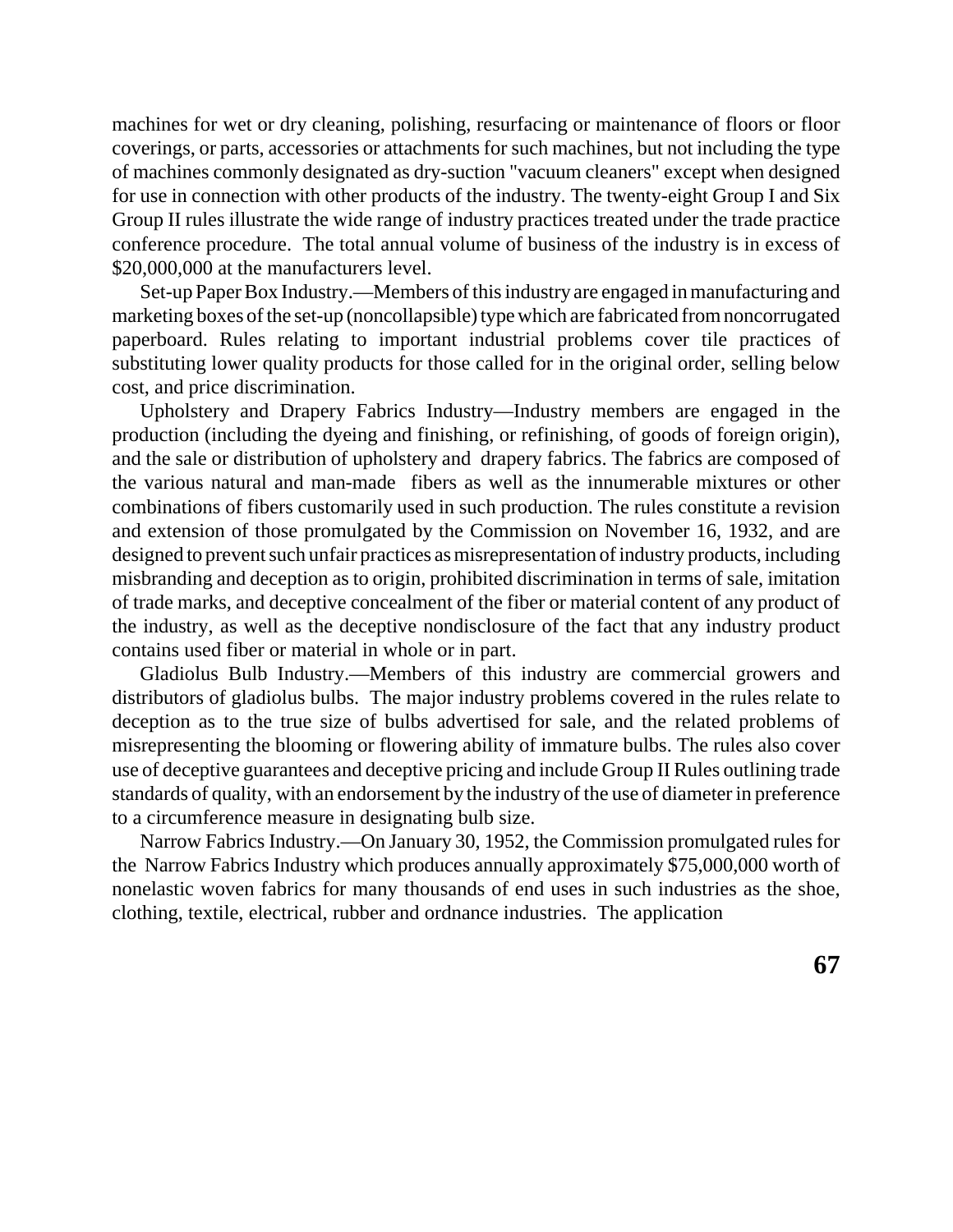for these rules was made by a segment of the industry representing more than one-half of the total domestic annual production. Among the subjects covered by the rules are selling below cost, disclosure as to foreign origin of imported narrow fabrics, unlawful coercion or combinations in restraint of trade and prohibited discrimination.

Sun Glass Industry.—Members of this industry are those engaged in the manufacture, sale or distribution of sun glasses and other glasses and lenses which are used to provide protection for the eyes against sun glare, strong light, or other similar conditions. Frames or parts for the glasses are also products of the industry. Included in the rules, which are a revision and extension of rules for this industry promulgated by the Commission on December 23, 1941, are, among others, provisions inhibiting misuse of the terms "ground," "polished" and "ground and polished"; misuse of the word "Crookes," and use of deceptive representations asto products conforming to a standard orspecification, as well as a number of rules relating more specifically to certain objectionable commercial practices which both this Bureau and the Industry were anxious to eliminate.

Public Refrigerated Storage Industry.—The rules for this industry constitute a revision of the rules for the Commercial Cold Storage Industry promulgated by the Commission on November 9, 1931. Members of the industry are those engaged in the business of providing refrigerated storage space, issuing warehouse receipts for stored products and supplying services and facilities incidental to such storage. Some of the more important rules are those entitled "Deceptive Issuance of Warehouse Receipts," "Delivering Goods When Negotiable Warehouse Receipt Is Outstanding and Uncanceled," "Commercial Bribery," "Inducing Breach of Contract," and "Prohibited Forms of Trade Restraints."

#### Pending Conference Proceedings

Trade practice proceedings were undertaken for a number of other industries and were pending in various stages of progress at the close of the fiscal year.

Two formal and many informal conferences were held for the Radio and Television Industry. Practices to be covered by rules include the correct designation of tube and picture size, proper disclosure as to the rebuilt character of picture tubes, deceptive warranties and guaranties, misrepresentation as to the wood make-up of cabinets, as to service and replacement of defective parts, as to the utility of converters and adapters for color reception, and respecting antennas for ultra high frequency television reception.

Another industry for which a trade practice conference was held is the Photoengraving Industry of the southeastern States. This in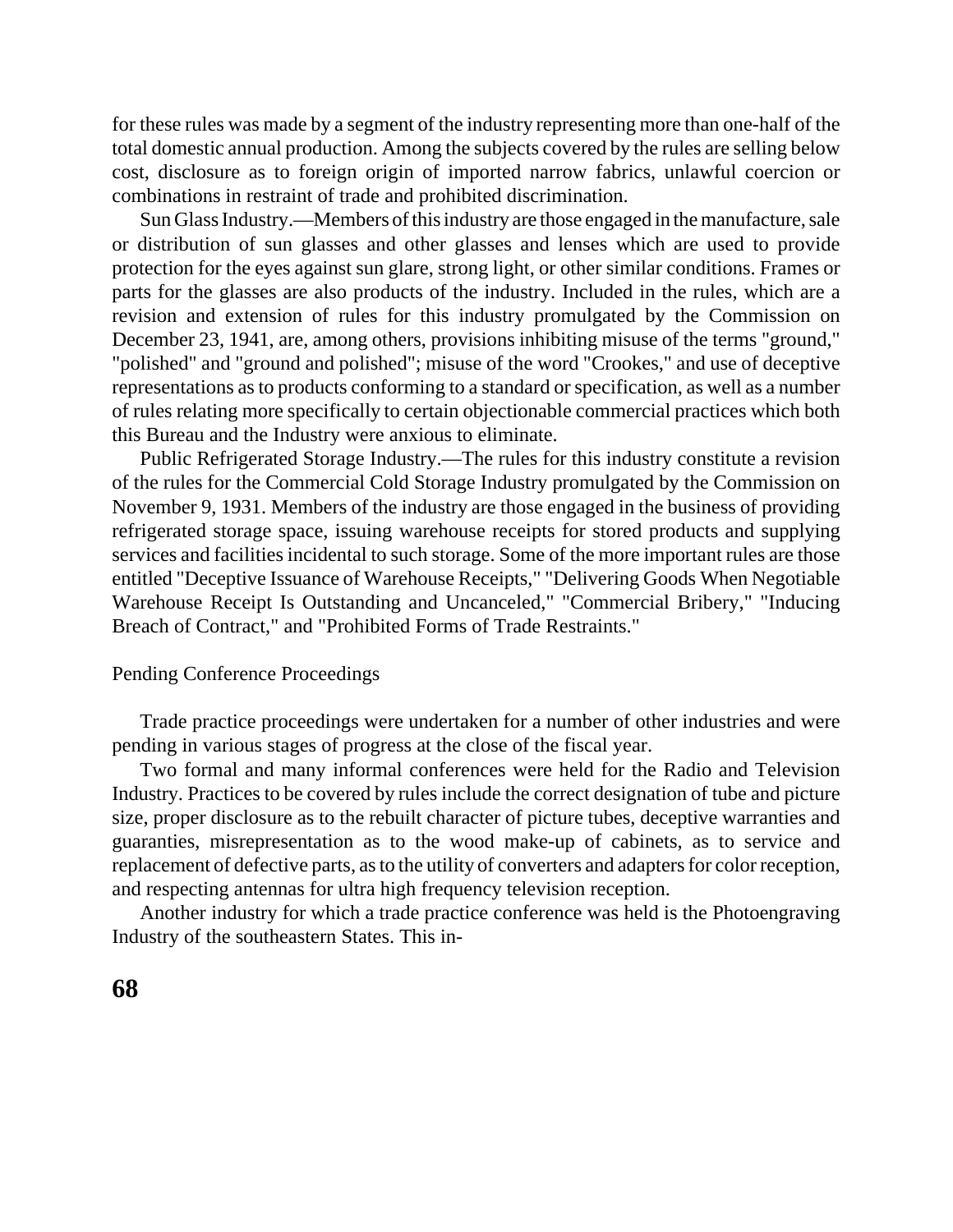dustry produces the art work, halftones, line etchings, process color and other plate work used in the production of newspapers, magazines, books, and advertisements which have become essential to our national economy, and it is the purpose of this proceeding to establish a comprehensive set of trade practice rules directed to the maintenance of fair competitive conditions in the industry and the protection of the purchasing public. Proposed trade practice rules for release for hearing are presently before the Commission.

A regional trade practice conference for the Athletic Goods Industry was held in Los Angeles, Calif., and an industry-wide conference is scheduled to be held in Chicago, Ill. Among the more important subjects considered for rules are illegal discrimination in price, services or facilities, and payment or acceptance of illegal brokerage, failure to differentiate between wholesale and retail transactions done in the same establishment, misuse of terms such as "official," "league," "regulation," etc., as descriptive of industry products.

Proposed trade practice rules for the Cedar Chest Manufacturing industry were released for the consideration of interested and affected parties and public hearing held thereon.

A number of other pending proceedings were given attention during the year including proceedings to revise rules for the Luggage and Related Products and the Hearing aid Industries and to establish rules for the Millinery Industry, Rerefined Lubrication Oil Industry, Watch Attachment Industry, Water Repellent Fabrics Industry, Floor Wax and Floor Polish Industry, Costume Jewelry Industry, and with respect to wool shrinkage.

The Bureau has also been giving consideration to the matter of establishing rules for all man-made fibers, other than rayon and acetate, to provide among other things for proper identification of such fibers in products containing the same so as to prevent deception of purchasers. There are a number of new fibers that have come on the market which present special problems of a highly technical nature to both industry and the consumer. An informal conference was had with all the manufacturers of the various types of man-made fibers. As a result of this meeting, such fibers were classified generally as acrylic, vinylidene chloride, mineral, polyethelene, polyester, vinyl, protein, or polyamide, and for each classification a separate industry committee was created for the purpose of giving consideration to the feasibility of adopting a generic name and definition for the fibers in these respective groups.

In some instances all fibers within one general classification may have physical properties which differentiate one from the other regarding, among other things, such characteristics as heat resistance, elasticity, sun fading and water absorption. These problems as they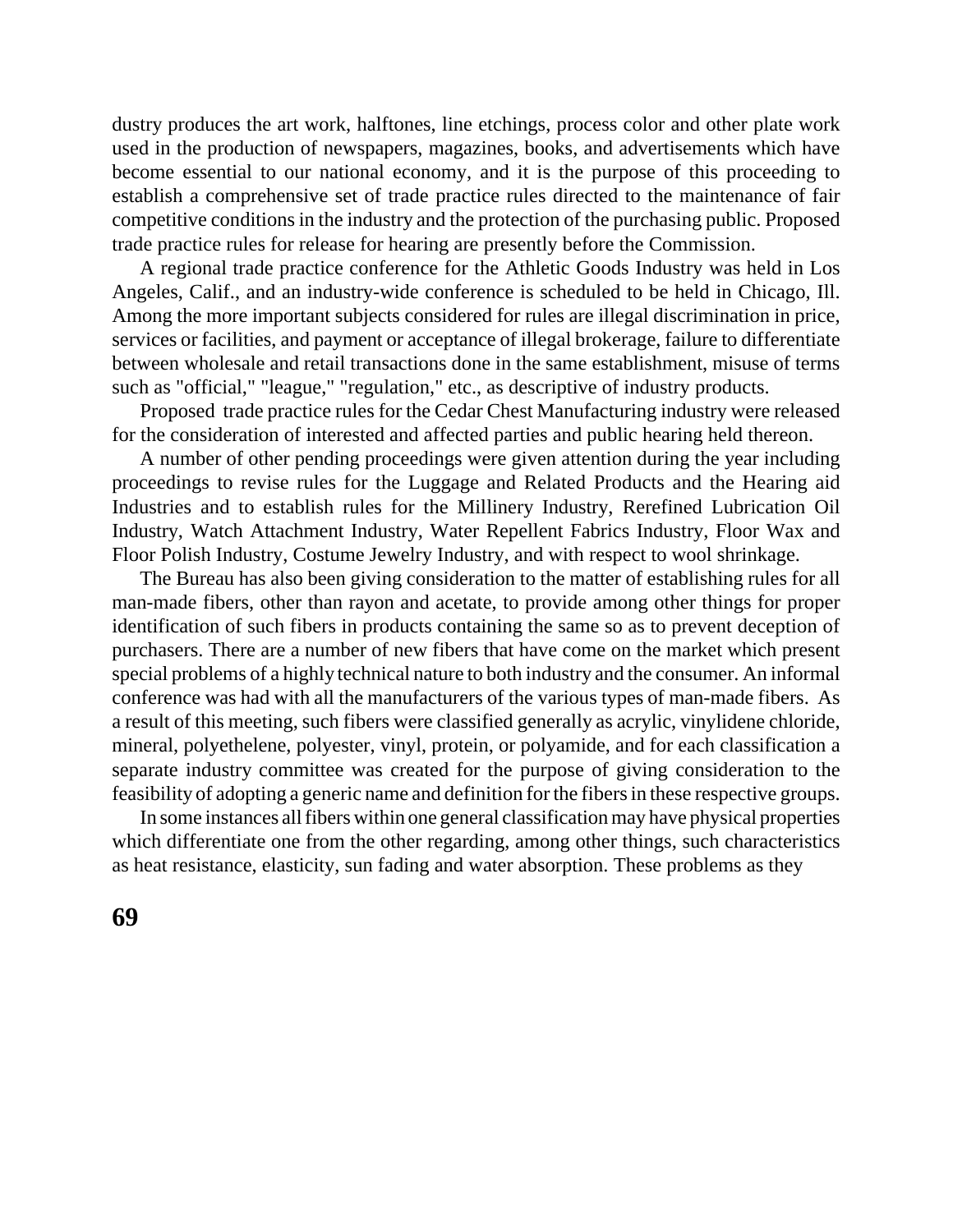relate to labeling and advertising, require and are being given detailed consideration concerning the relative merits of the respective fiber products in order that any rules which may be promulgated will fully cover deceptive practices, false and misleading advertising and unfair methods of competition.

#### Rule Administration

Cooperation is the keystone of rule administration and the expeditious and economical attainment through cooperation efforts of the highest possible degree of voluntary law observance is the fundamental objective of the work. Such cooperative efforts are exercised primarily through informal correspondence, office conferences and field visits between the staff and the members and various other representatives of industries operating under approved trade practice rules. It is by these informal administrative procedures that a close liaison is established and continuously maintained with industry members and representatives therebyenabling theCommission to ascertain promptly instances of rule violation and to seek immediately the cooperation of the offenders in voluntarily bringing their practices into conformity with the law.

These methods are constantly utilized as a means of keeping industrymembers cognizant of the rules and of insuring their thorough understanding of the provisions thereof. In this manner many potential law infractions are arrested in their incipiency. These same informal procedures serve as a means of determining promptly the efficacy of rules in coping with industry needs and problems and of keeping abreast of new or changing competitive conditions indicating a necessity for revision or amendment of rules or other appropriate action in relation thereto.

During the fiscal year 1952, 1122 cases embracing 2251 alleged rule violations were presented for attention under existing trade practice rules. The informal administrative procedures and cooperative efforts basic to rule administration accounted for the satisfactory disposition of 949 cases involving 1945 alleged rule violations leaving 173 cases and 306 alleged violations to be carried over into the fiscal year 1953.

A number of industries under rules received special attention during the year, of which the following are typical:

Cosmetic and Toilet Preparations Industry.—Administrative efforts under these rules which became operative February 1,1952, were and are being directed towards effecting compliance on a voluntary basis by all cosmetic manufacturers and wholesalers with paragraph VII of Rule 1 of the rules which is interpretative of the provisions of sections 2 (d) and 2 (e) of the Clayton Act as amended. To date over 100 of the larger manufacturers have been requested to furnish the terms and conditions of their sales plans, including copies of any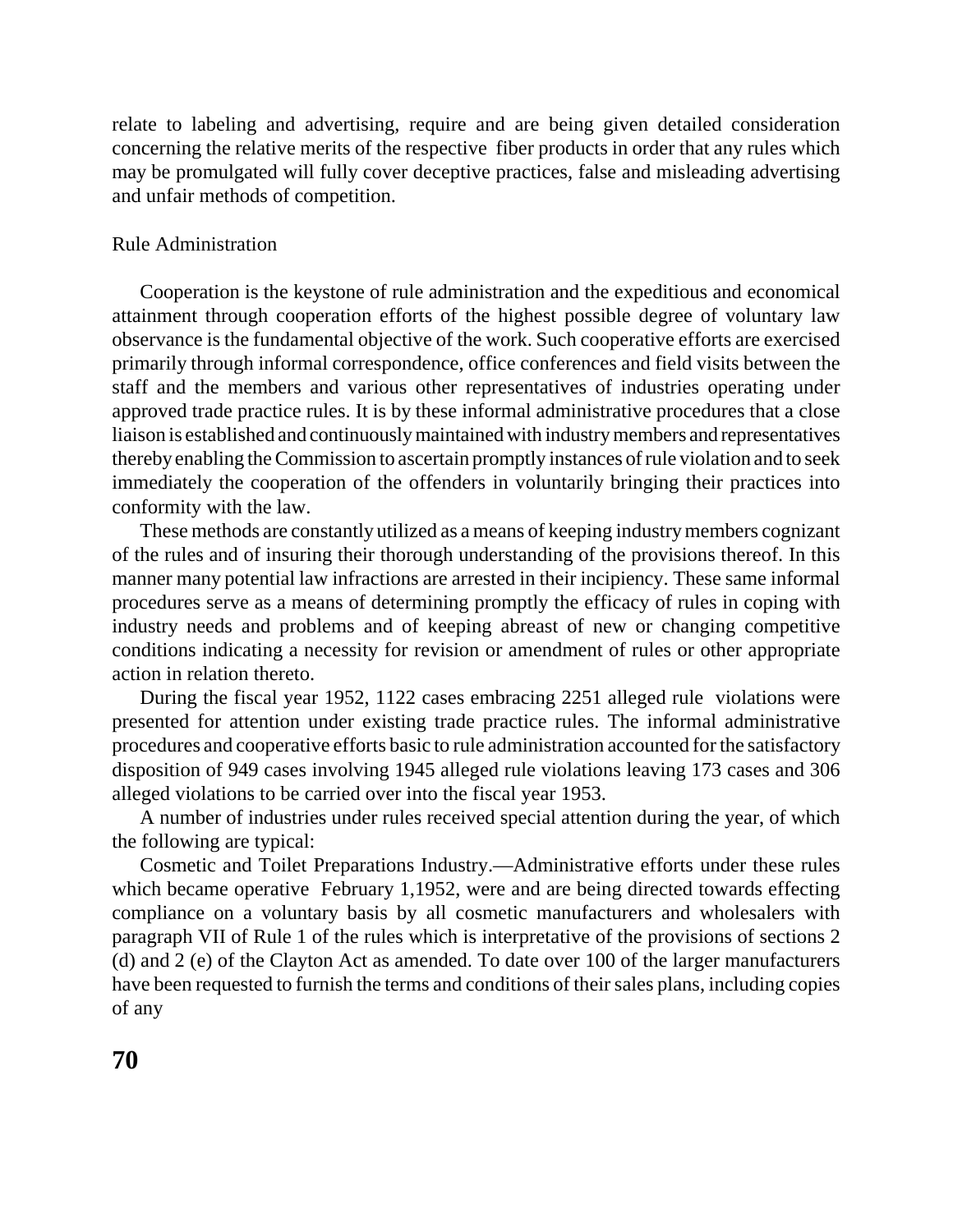and all offers made to their customers in connection with the promotion of the resale of their products. Such material is being carefully reviewed to determine whether the firms are complying with the rules. Many of the plans submitted are complex and require detailed study of the practices involved. Considerable correspondence has been and will continue to be entailed in this work in order to obtain clarifying information from the industry members concerned. In a considerable number of instances informal office conferences have been and continue to be necessary in order to effect compliance with the rules. In those cases in which cooperative efforts are successful in bringing the industry members' plans into conformance with the rules, the matters are reported to the Commission with appropriate recommendation. In all those instances wherein efforts to secure voluntary compliance with the rules are unsuccessful, the cases are referred to the Commission with recommendations for investigation with the view of obtaining an order against the offending industry member if the facts so warrant.

Installment Sale and Financing of Motor Vehicles.—These rules are designed to eliminate and prevent deception in the installment sale and financing of motor vehicles and other practices which tend to suppress competition or restrain trade. The principal requirement of the rules is that the seller furnish the purchaser, before he becomes legally bound to purchase, an itemization in writing signed by the seller separately disclosing to the purchaser the finance charge, insurance costs, and other charges paid or to be paid by the purchaser. Due to the tremendous public interest in this subject, voluminous correspondence, entailing numerous administrative interpretations respecting the applicability of the rules to many and varied situations, was conducted with purchasers and prospective purchasers of automobiles on installment payment plans, forms engaged in the sale of motor vehicles, firms in the automobile financing business, Better Business Bureaus and even Federal and State banks not subject to the rules.

Pearl, Cultured Pearl, and Imitation Pearl Industry.—Shortly after promulgation of these rules on February 16, 1952, the Commission removed 52 investigational cases in the pearl industry from the suspense calendar and referred them to the Bureau for consideration and recommendation. The proposed respondents had been variously charged with failure to disclose the foreign origin or imported imitation pearls and the use of fictitious pricing practices contrary to the rule provisions. In less than 3 months from the time work was commenced on these matters the Bureau was able to recommend to the Commission that 51 cases be closed on the basis that the proposed respondents therein were not currently engaged in the practices charged and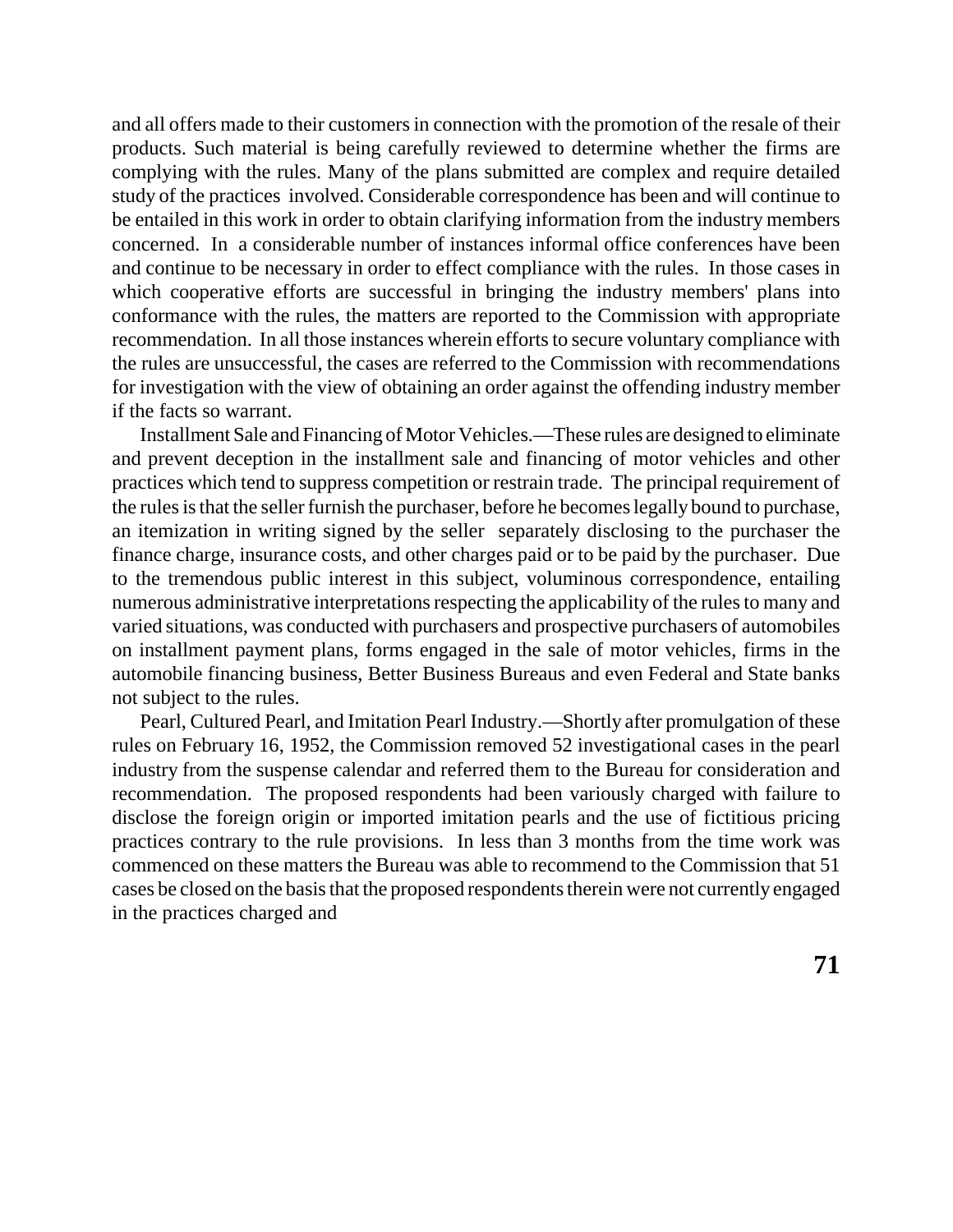had assured the bureau that they would observe the rule provisions in the conduct of their respective businesses. In only one case was it necessary to recommend reference for further action by another Commission Bureau.

Rayon and Acetate Textile Industry.—The promulgation of these rules which constituted a revision and extension of the 1937 Rayon Rules brought to the fore not only the intense interest of members of this industry but also the interest of members of related textile industries in the new rules and in the matter of fiber identification in general. As a consequence, there has been extensive correspondence conducted with weavers, converters, manufacturers, trade associations and trade publications, retailers, better business Bureaus, university representatives and research librarians, and, in instances, with others on the consumer level—innumerable questions and problems being posed with respect to the scope and application of the rules. For example, a primary problem confronting manufacturers at the time the rules became operative concerned labeling practices and the accompanying change-over to meet the fiber identification requirements of the rules necessitated by the differentiation of the rayon and acetate fiber content of the industry products. All of the various matters were resolved in the public interest, either through correspondence or by means of the numerous conferences held in the office and in the field.

A field survey of 80 garment manufacturers in the New York area, and the attendant conference with each manufacturer, revealed the remarkable degree of voluntary compliance prevailing in the industry, as well as an earnest effort on the part of the majority of those manufacturers contacted to foster a like observance of the rules throughout the industry in the realization of the significant benefits the disclosure of fiber content renders in the prevention and elimination of deception and confusion to the purchasing public.

In addition, a survey of the advertising practices of industry members was conducted in order to effect the elimination of any practices found to be contrary to the rule requirements, special emphasis having been placed upon the fiber identification aspects thereof.

Mail Order Insurance.—Under the continuing program of cooperative compliance negotiation, further progress has been made in an area of vital public interest in elimination of misrepresentation in advertising by firms engaged in the promotion and sale of insurance in commerce by mail. Success has been achieved particularly in the field of advertising of health, accident, and hospitalization insurance in securing modification of promotional material to avoid misrepresentation by including in such material disclosures of unusual exceptions, reductions and limitations in policies, and notice, in

**72**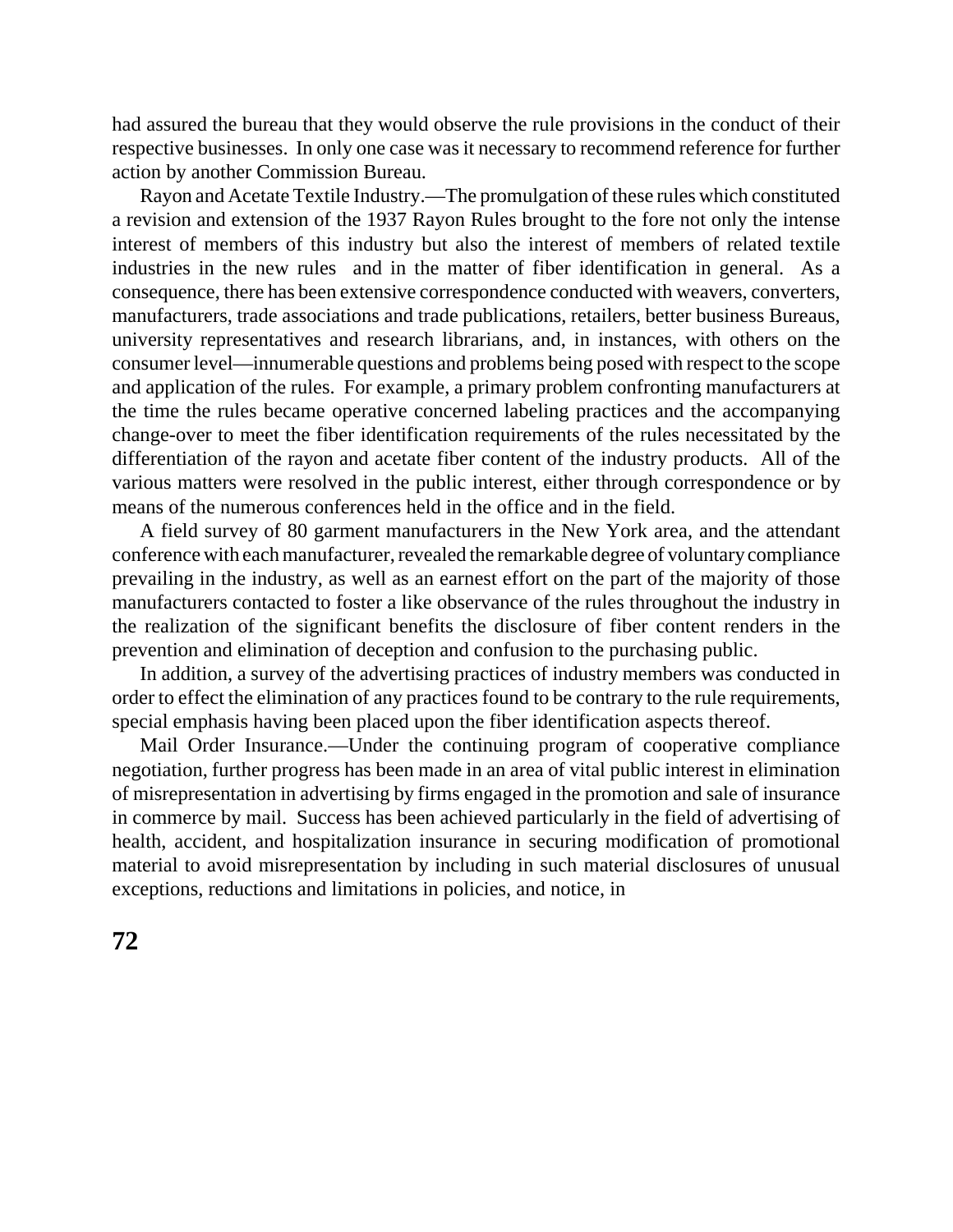instances where policies are so drawn, of provisions under which policy holders may be subject to assessments in excess of stated premiums.

Seam Binding Industry.—An intensive survey of the principal members of the seam binding industry was conducted in connection with the alleged widespread practice of delivering short yardage in violation of the industry rules. The purpose of the survey was to induce more strict adherence to the rule requirements and to effect the discontinuance of the practice in question. As a result of such field work, closer liaison with members of the industry was established and substantial progress made in attaining full compliance with the rule provisions.

Masonry Waterproofing Industry.—Elimination of misrepresentation in advertising, labeling, and promotional literature of the degree of water impermeability imported by industry products has been effected by constant administrative contact through the media of field interviews, office conferences, and correspondence with those industry members who had heretofore failed to comply with the rules. Also, misrepresentation of this nature have been averted by giving prompt attention to newcomers in the "waterproofing" field and acquainting them with the provisions of the industry rules prior to their preparation and dissemination of labeling and advertising copy. Information concerning industry conditions obtained through field contact was particularly helpful in achieving cessation of unfair trade practices.

Bedding Manufacturing and Wholesale Distributing Industry.—Progress has been made in the administration of the trade practice rules for this industry by securing through cooperative means the discontinuance of such unfair practices as fictitious pricing and misrepresentation of the therapeutic value of bedding products. Emphasis has been placed upon the elimination of the use in advertising and labeling of such terms as "orthopedic," "health," "custom built," "posturized," et cetera, as descriptive of ordinary stock mattresses and springs.

Canvas Cover Industry.—Complaints received, and examination of labels, advertisements, and other promotional material, having indicated that misuse of the terms "Fireproof," "Waterproof," "Sunproof," and "Mildewproof," and failure to disclose the finished size of industry products and the kind and weight of materials of which they were made, were the principal violations of the canvas cover rules, administrative action was directed, with considerable success, to their elimination. A field survey during which industry members in sections of New York, New Jersey, and Pennsylvania were visited showed that such infractions at the manufacturing level in those areas had been almost entirely eliminated.

233717–53—6 **73**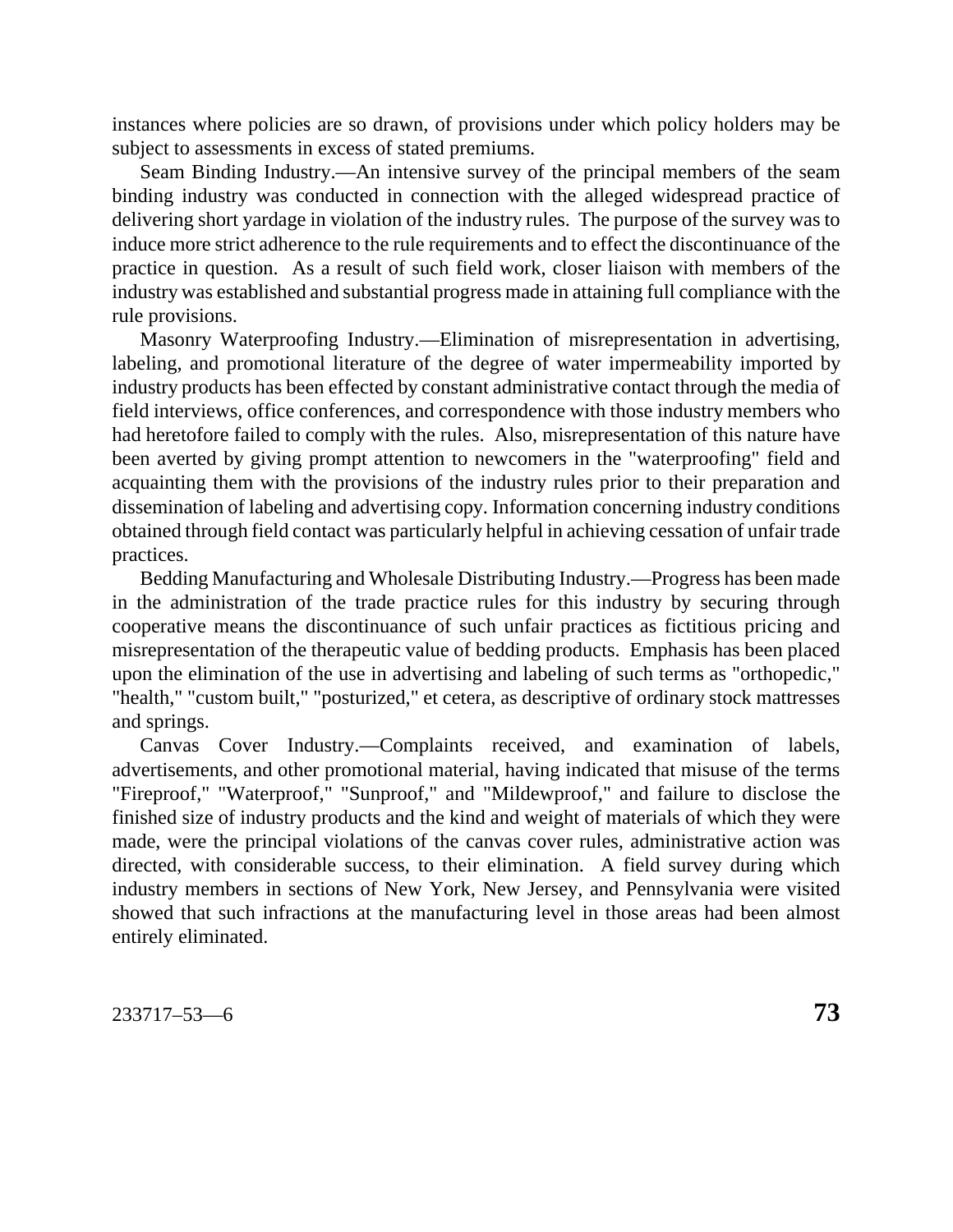Baby Chick Industry.—Rule enforcement through administrative action in this industry has modified and materially reduced unfair trade practices, such as deceptive claims as to quality, character, productivity, etc. of baby chicks. Through close cooperation with officials of the National Poultry Improvement Plan of the United States Department of Agriculture, its various executive committees, and participating State agencies, instances of misuse of plan terminology lave been corrected. In addition, progress was made in the matter of bringing about full disclosure of the sex and breed of baby chicks.

#### SETTLEMENT OF CASES BY STIPULATION

#### Summary of Case Work

The stipulation or informal settlement method is utilized extensively by the Commission as a means of settling cases by voluntary action of the parties, without resort to formal complaint and trial. Under this procedure businessmen are afforded an opportunity in appropriate cases to enter into a voluntary agreement to discontinue practices considered to be unlawful.

In the fiscal period the Commission disposed of 182 cases under the stipulation procedure, as follows:

Accepted executed stipulations, including 7 amendment or substitute

#### Negotiation of Stipulations

The Division of Stipulations in the Bureau of Industry Cooperation is charged with the duty of negotiating settlements under the stipulation procedure. The Division does not investigate or prosecute any matter. Its procedure is to notify the businessman concerned that certain of his business practices have been challenged as illegal. The notice includes a statement of the specific practices which preliminary investigation indicates should be discontinued. The businessman may reply by letter and submit for consideration any pertinent information or explanation he may care to present, or he may request an informal conference with a representative of the Division of Stipulations. Opportunity for such informal conference is always afforded, 133 having been held during the fiscal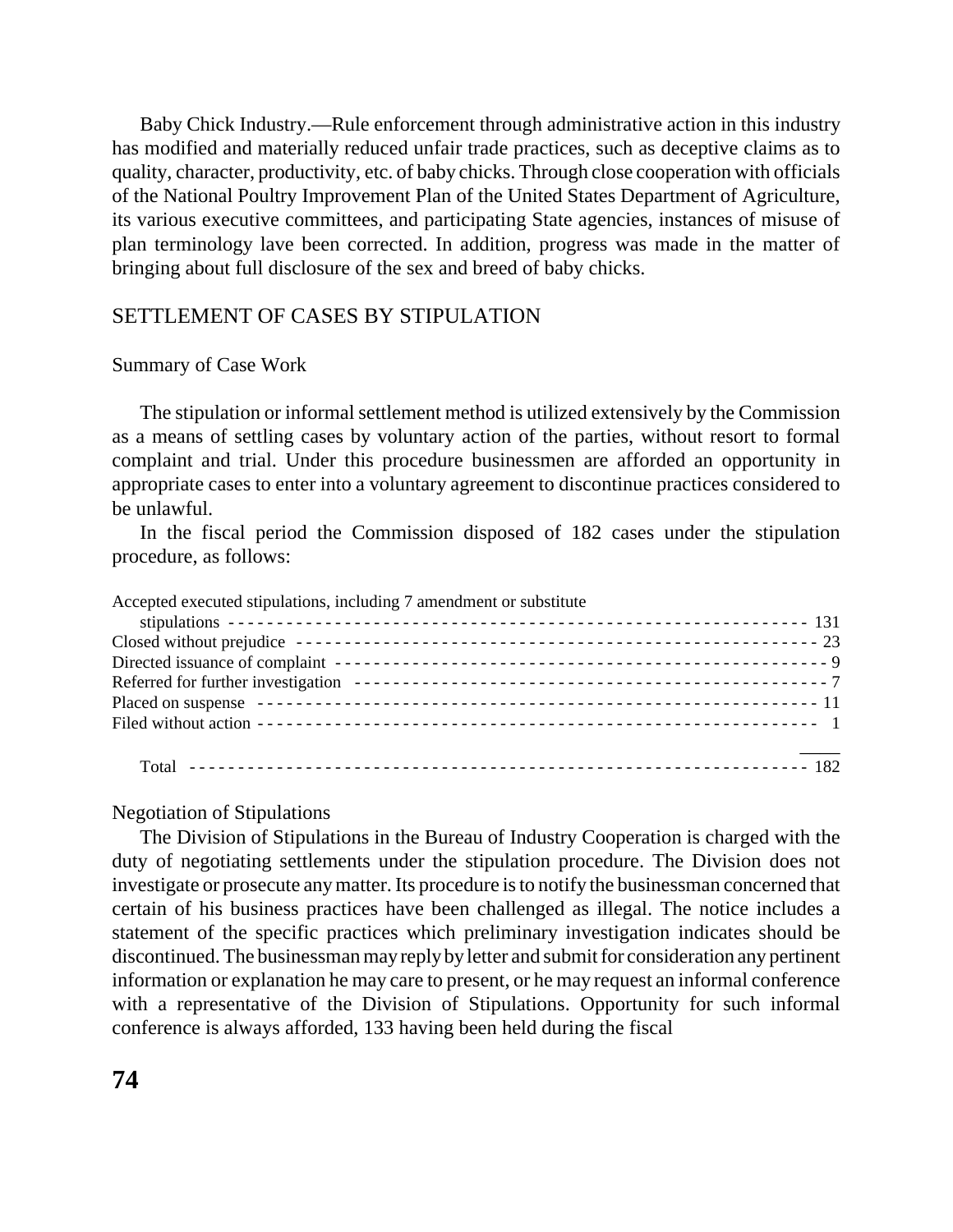year. At these conferences the facts and issues are discussed informally and every effort made to reach an amicable settlement.

The procedure encourages frank, informal, and thorough discussion of the questions involved, either by correspondence or in conference. The businessman is thereafter given an opportunity to enter into an agreement to discontinue such of the challenged practices as are considered to be unlawful on the basis of the facts presented. This proposed agreement is then presented to the Commission for its consideration in disposing of the case.

#### Unfair Practices Covered by Stipulation

Cases disposed of by stipulation agreements during the fiscal year covered a wide range of unfair or deceptive practices, particularly in the field of false and misleading advertising. The following are some of the practices involved in cases disposed of in this manner:

Thirty-eight advertisers of shoes agreed to discontinue representations that their products were "orthopedic", "corrective" or "health" shoes or that they would prevent or correct abnormalities, deformities and disorders of the feet, weak ankles, fallen arches, poor posture or other similar conditions. Eight manufacturers of hearing aids agreed to discontinue advertising claims that devices which are not completely concealed are invisible, that hearing aids duplicate the functions of the human ear or that persons who are hopelessly deaf will be enabled to hear again. Nine sellers of woolen garments stipulated that they would label their garments truthfully as to the percentages of wool and other fibers contained therein.

A mail order insurance company agreed to stop making deceptive representations concerning requirements as to medical examinations and the payment of benefits under its family group life and accident policies. A manufacturer of crib mattresses stipulated to discontinue claims that his mattresses develop, strengthen and shape a baby's back, materially affect posture or insure development of a stronger back or better posture. Another stipulation brought about the discontinuance of claims that a device to be inserted in shoes will stop pains, aches, swellings, cramps in feet, legs, knees, thighs, neck or shoulders. A Vitamin preparation will no longer be advertised as containing all of the vitamins required in human nutrition. A corporation engaged in selling correspondence courses in theology agreed to stop calling itself a "college." A seller of mechanical pencils containing imported mechanisms agreed to disclose the foreign origin of such imported parts. Another company agreed to disclose that failure to follow directions for using its electric water heater might result in a dangerous electric shock.

Other stipulations provide for the discontinuance of claims that: a disinfectant advertised for use in sickrooms is effective against most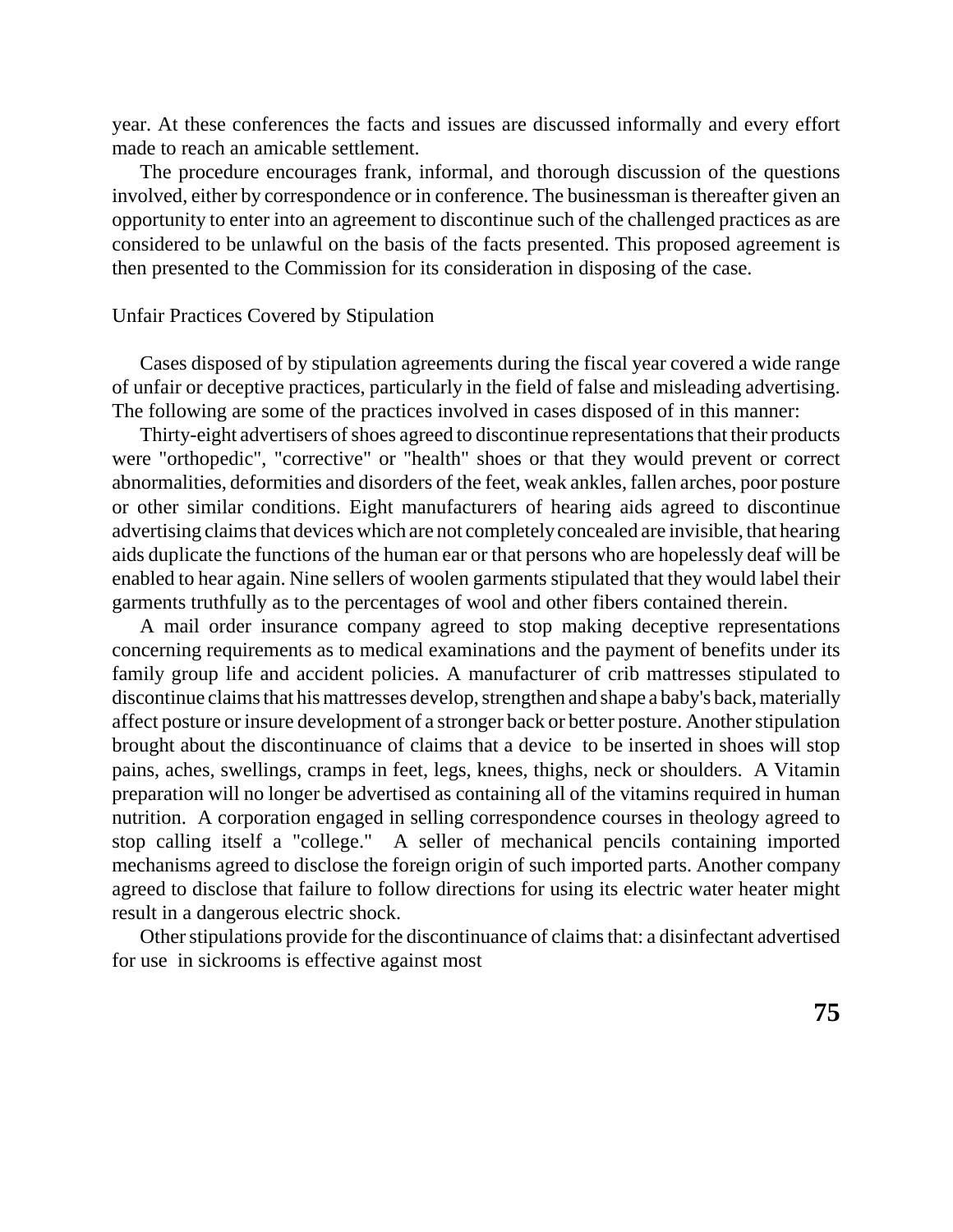disease-producing bacteria; a dental plate refiner will accomplish permanent results in the refitting or tightening of dental plates or assure permanent comfort; a nerve tonic will beneficially affect the nerves except where a deficiency of vitamin  $B_1$  exists; a mineral supplement supplies the mineral needs of livestock or protects livestock against all mineral deficiencies; a vitamin and mineral preparation will have any beneficial effect in preventing or relieving colds or respiratory infections; a garlic tablet has any therapeutic value in the treatment of high blood pressure or its symptoms; a plastic starch will double the life of garments; a water filter softens water and is effective for an unlimited time in removing chlorine taste and odor; a preparation for cleaning floors and rugs kills all germs, bacteria, moths and moth larvae; a fuel oil additive will reduce consumption of fuel oil; a detergent and water softener will reduce the use of soap by one-half.

### **Stipulation Compliance Activities**

After stipulations are accepted by the Commission, the Division of Stipulations obtains reports showing the manner in which signatories are complying with their agreements. These reports must be in writing and signed by the interested parties. In cases involving false and misleading advertising, such reports must be accompanied by representative specimens of all advertising in current use. During the fiscal year 125 reports of compliance were obtained and submitted to the Commission.

**76**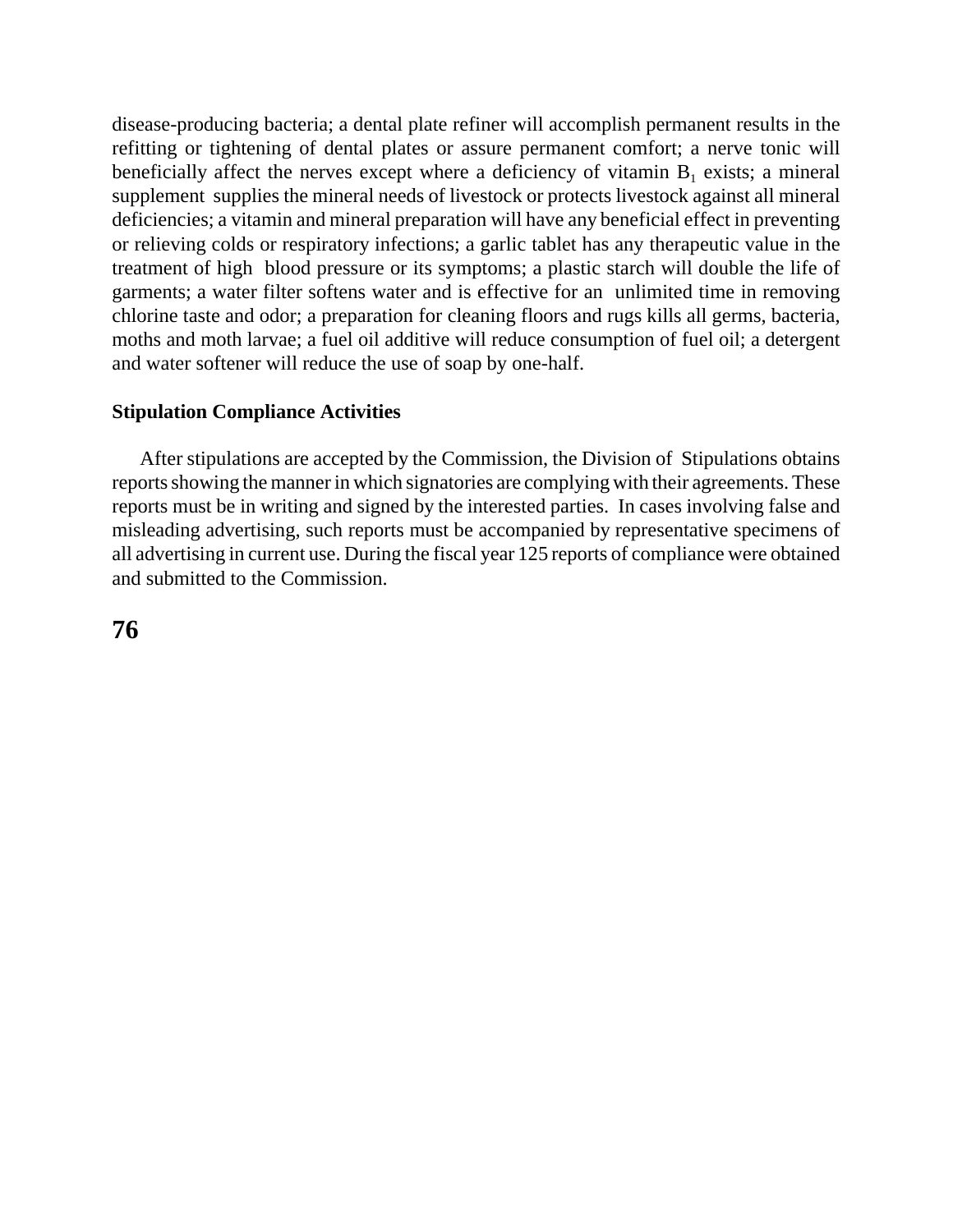## Case Work Progress 8 Under New Procedures

CHANGES in the organization and procedures of the Federal Trade Commission have speeded up and increased efficiency (1) in its handling of trade practice cases harmful to business and the consuming public and (2) in bringing its legal case work to a more current status.

## LEGAL CASE WORK

Considerable progress was made during the year in the continuing program to bring the Commission's legal case work to a more current status. In fiscal 1952, the Commission disposed of 153 cases in which complaints had been issued. While 260 cases were pending at the close of the fiscal year 1951, this number was reduced to 212 by the end of fiscal 1952.

Of the cases disposed of during 1952, 132 resulted in cease and desist orders, as compared to 121 cease and desist orders issued in 1951. In addition, during 1952, 4 cases in which formal complaints had been issued were settled by acceptance of stipulations to cease and desist instead of by formal orders. Nine cases had been thus settled during 1951.

Cease and desist orders in antimonopoly cases totaled 24 as compared to 23 in 1951. In antideceptive practices cases 108 orders to cease and desist were entered as compared to 98 in 1951. When cases settled by stipulation are included, the respective antideceptive case totals are 112 and 107.

In informal cases—that is, where formal complaints were not issued—131 initial and substitute stipulations were accepted during 1952. Informal cases disposed of by administrative treatment—that is, by letters or affidavits of discontinuance—aggregated 269 during the fiscal year 1952. Under the Wool Products Labeling Act, labeling deficiencies in which compliance was effected administratively totaled 14,696 during the fiscal year. A total of 949 cases involving alleged violations of trade practice rules for industries were disposed of by administrative treatment.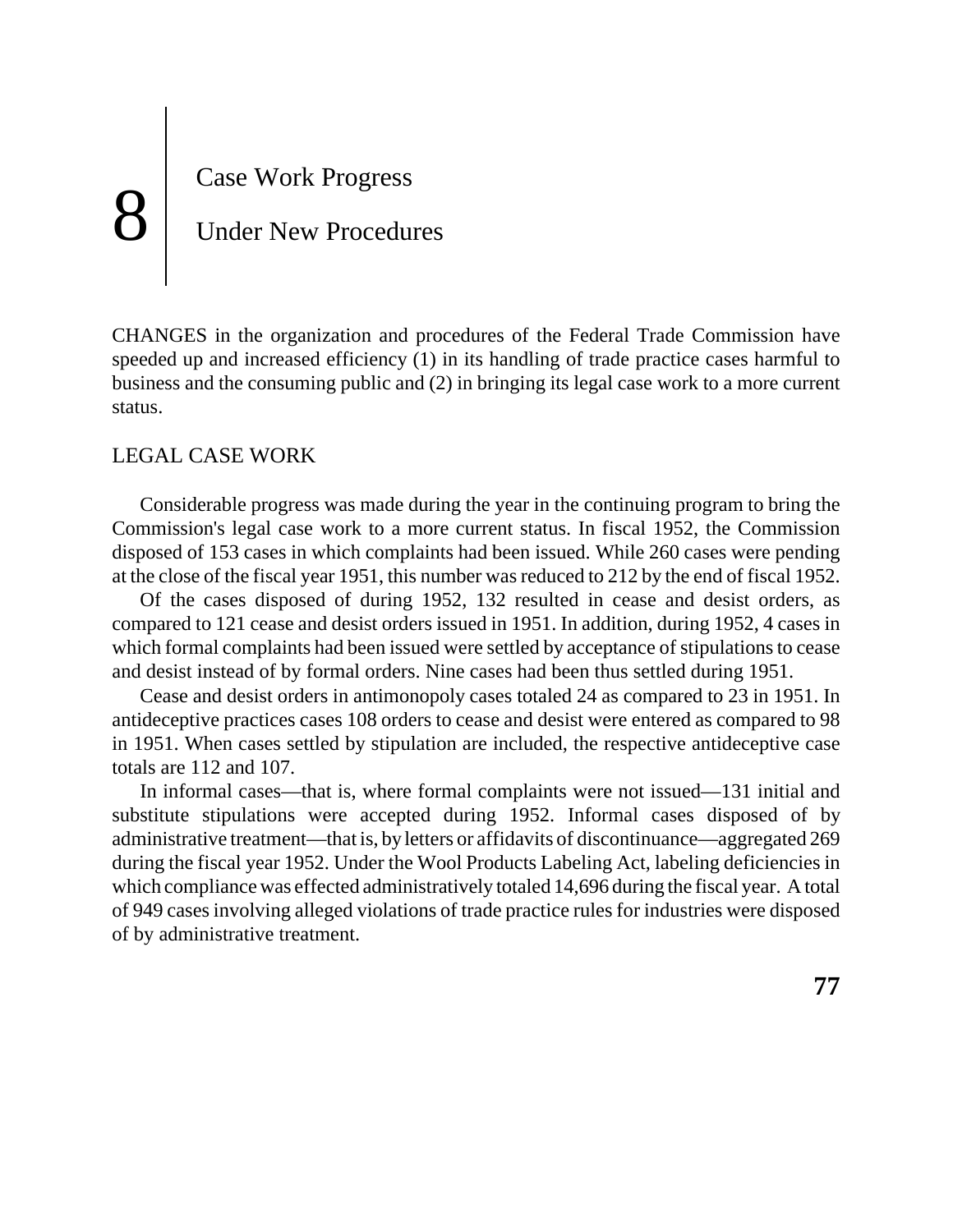#### Consent Settlement Amendment

The consent settlement rule became effective on August 4, 1951, 30 days after publication in the Federal Register. It provides that at any time after the issuance of complaint and prior to the commencement of the taking of evidence, all respondents in any case may jointly move the hearing examiner to suspend proceedings before him for a reasonable time to permit negotiations by counsel upon a consent settlement dispositive of the proceeding. Such suspension, and the time thereof, is in the discretion of the hearing examiner, after considering representations of counsel for both sides and the reasonable probability of an agreement being reached that would result in a substantial saving in time and expense.

This rule may not be invoked after the Commission has begun to present the evidence necessary to prove its case, so that it cannot be used as a dilatory tactic or become a means for seeking to negotiate a remedy less than that warranted by the evidence already presented in support of the complaint.

A motion to suspend the proceedings for the purpose of negotiating a consent settlement must be made to the hearing examiner, and whether or not the motion is granted is in his discretion. The time allowed for such negotiations is also controlled by the hearing examiner. Unless the hearing examiner believes that there is "reasonable probability of an agreement being reached that would result in a substantial saving of time and expense" the motion is not granted. Negotiations under the rule are handled by the Commission's trial attorney, but responsibility for seeing that the case is not unduly delayed remains with the hearing examiner.

The rule further provides that in the event a consent settlement is agreed upon by counsel, it shall be submitted to the Commission through the hearing examiner, who transmits with such proposal any comment thereon he deems appropriate and the record in the proceeding in which the settlement is tendered. Thus no decision is made by the hearing examiner and he neither accepts nor rejects the proposal. It assures that each proposal will go direct to the Commission informally and off the record, and gives the Commission free access to all available information in the investigational files and elsewhere in considering the adequacy of the proposal.

In the event the proposal is rejected by the Commission, the case is returned to the hearing examiner to proceed in regular course and the proposal does not become a part of the record. In the event a consent settlement is accepted, the case is concluded by the entry therein by the Commission of an order and other matters included in such settlement in accordance with its terms which constitute final disposition of the proceeding.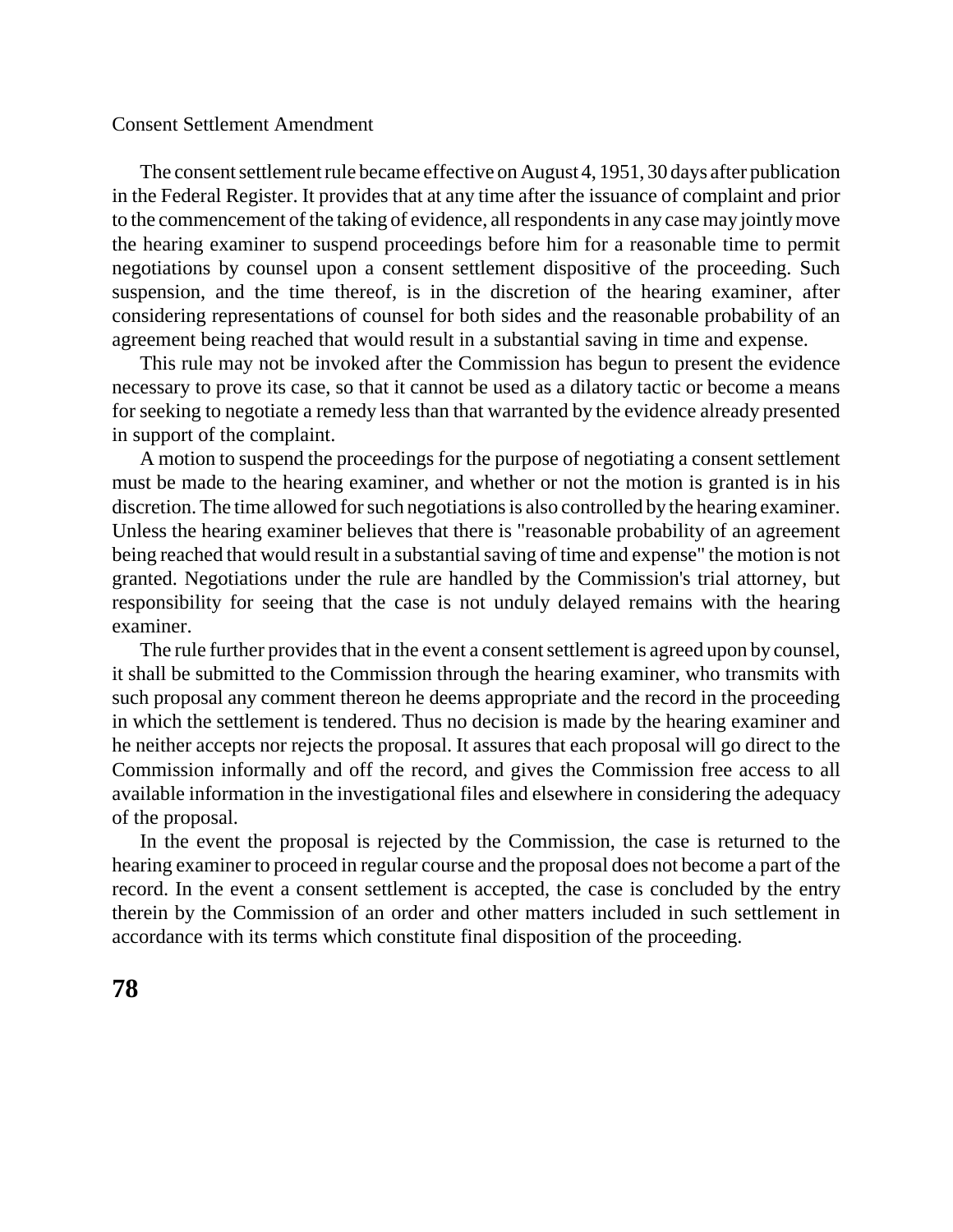The Commission accepted 13 consent settlements in cases in which it issued orders to cease and desist from unlawful practices during the fiscal year 1952. Eight of these cases involved antimonopoly violations and five antideceptive practices violations of law.

While we know that many thousands of dollars were saved by the Commission, and perhaps more by the parties respondent, through the use of the new consent settlement rule, it is not practicable to estimate the total savings with any precision. We believe that as the consent settlement method of disposing of formal cases becomes better understood by the legal profession, the number of cases disposed of by consent settlements will increase.

#### Default Orders Amendment

In another of a series of moves designed to expedite the disposition of cases, the Commission amended its Rules of Practice to provide for the entry of "default orders" in uncontested cases. The revised default order procedure became effective in the Commission on August 4, 1951, thirty days after publication in the Federal Register.

Under the former rule, the Commission's practice was to hold hearings for the reception of evidence supporting the allegations of the complaint even though the respondent failed to answer and to appear for hearing. Under the revised rule, no hearings will be necessary in such uncontested cases.

Default orders were issued in two cases under the revised rule during the fiscal year 1952. While it is not possible to particularize, we do know that use of the new default order procedure in these cases resulted in savings of several hundred dollars.

#### Operations Under New Procedures

Since the Commission's major revision of its Rules of Practice in 1950, inaugurating the initial decision procedure whereby the Commission delegated to its hearing examiners the initial exercise of its adjudicative powers, substantial savings have been effected in the time and expense involved in the adjudication of cases. As a result, the time of the Commissioners has been conserved for important matters of planning and policy.

In 1950, 16 trial examiners submitted 47 recommended decisions, each of which required complete adjudication by the Commission, and one initial decision, which through the operation of the new procedure was adopted by the Commission in its decision. In 1951, a reduced staff of 10 hearing examiners issued 102 initial decisions, 40 of which, within that fiscal year and without further proceedings, were adopted as the decisions of the Commission. During the second month of the fiscal year 1962 the new consent settlement rule and revised default order procedure, described above, became effective and the improve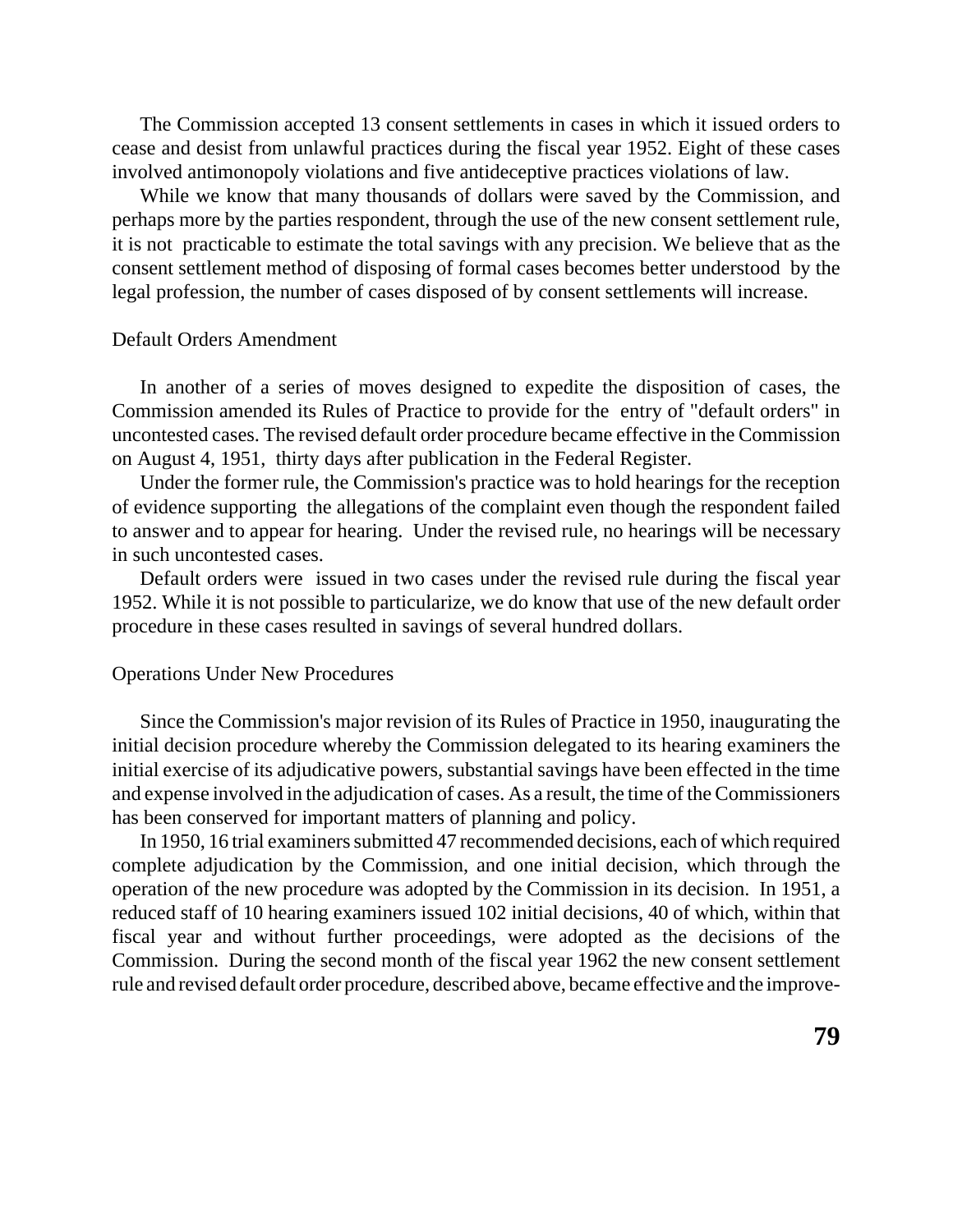ment continued, with 9 hearing examinersissuing 109 initial decisions, of which, 34 became, within that fiscal year, the decisions of the Commission without appeal or review. The value of the new procedures has thus been demonstrated in actual practice by the fact that ten hearing examiners during 1951 and nine during 1952 have disposed of approximately twice as many cases per year as did the 1950 staff of 16 trial examiners.

Proceedings adjudicated by the initial decision rule during fiscal 1952, and their subsequent history to June 30, 1952, are summarized as follows:

| Total number of initial decisions issued in the fiscal year 1952 --------------       |    |          | 109 |
|---------------------------------------------------------------------------------------|----|----------|-----|
| Adopted by the Commission without appeal or review --------------------               |    | 54<br>34 |     |
| Subsequent Commission action on appeals:                                              |    |          |     |
|                                                                                       | 23 |          |     |
| Reviewed by the Commission on its own motion ------------------------                 |    | 5        |     |
| Subsequent Commission action on reviews:                                              |    |          |     |
| Complaints amended, case remanded to hearing examiner ----------- 3                   |    |          |     |
| Initial decisions issued, but not yet acted upon at the close of fiscal year 1952 --- |    | 16       |     |

#### Clearance of Docket

On June 1, 1950, the Commission had 183 formal complaints pending which had been docketed prior to January l, 1949. Since then we have had a continuing program to bring our formal case work to a more current status and as of June 30, 1952, the Commission had rendered decisions in 126 of these 183 cases, reducing the number of these old cases still pending to 57. All of these old cases are active. Much of the work necessary to bring them to final conclusion was accomplished during the fiscal year 1932. We anticipate that each month of the coming fiscal year decisions will be rendered in several of the remaining 57 cases and that all but a very few of them, which are on suspense awaiting court decisions in cases involving comparable issues, will be finally adjudicated during the fiscal year 1953.

At the end of the fiscal year the Commission had a total of 212 formal complaint cases pending.Eighty-five ofthe 212 cases are antimonopolycases and 127 antideceptive practices cases.

#### Other Improvements

In addition to procedural changes, the Commission made a number of other improvements under its Management Improvement plan promoting efficiency and economy in its operations, including the following improvements in its library, which specializes in the field of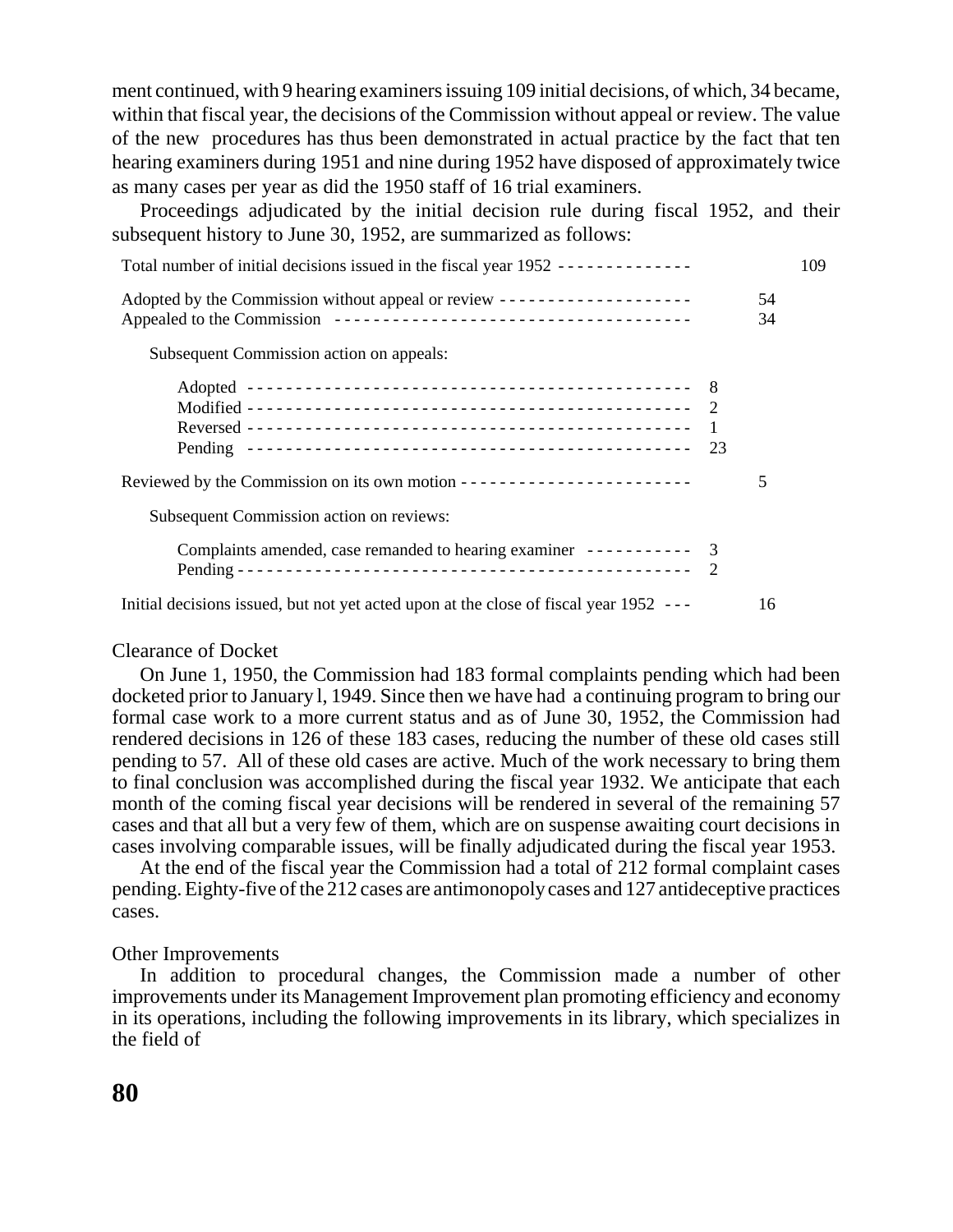trade regulation. During the fiscal year 1952, a larger number of published and processed materials were added to the collection than in any previous year in the history of the library. Progress was made towards completing the organization of the library collections and services which were begun in 1948, and in compilation of an extensive bibliography of trade regulatory materials.

Reorganization of the serials section was completed and the backlog of unbound and unfiled materials in the section was eliminated. Some reduction also was made in the long existing backlog of materials to be catalogued.

#### Incentive Awards Program

The purpose of the incentive Awards Program is to encourage employee participation in management improvement, to provide the means for such participation, and to recognize by appropriate awards employees who make outstanding contributions to efficiency and economy in the operation of the Commission.

The Efficiency Awards Committee of the Commission, composed of the General Counsel, the Director of the Bureau of Industrial Economics, and the Secretary and Executive Director of the Commission, representing respectively the legal, economic, and administrative services, administers the program in the Commission. All recommendations of the Committee for awards are submitted to the Chairman of the Commission for approval.

The Commission made 26 awards under the Incentive Awards Program during the fiscal year. These awards included two cash awards for adopted suggestions aggregating \$45.00; two salary increase awards for efficiency and savings made in the conduct of the employees own duties; 6 salary increase awards for superior accomplishment; and 16 honor awards, including one group honor award.

Twenty-four employees' suggestions were submitted, of which 4 were adopted, 16 rejected, and 4 remained pending.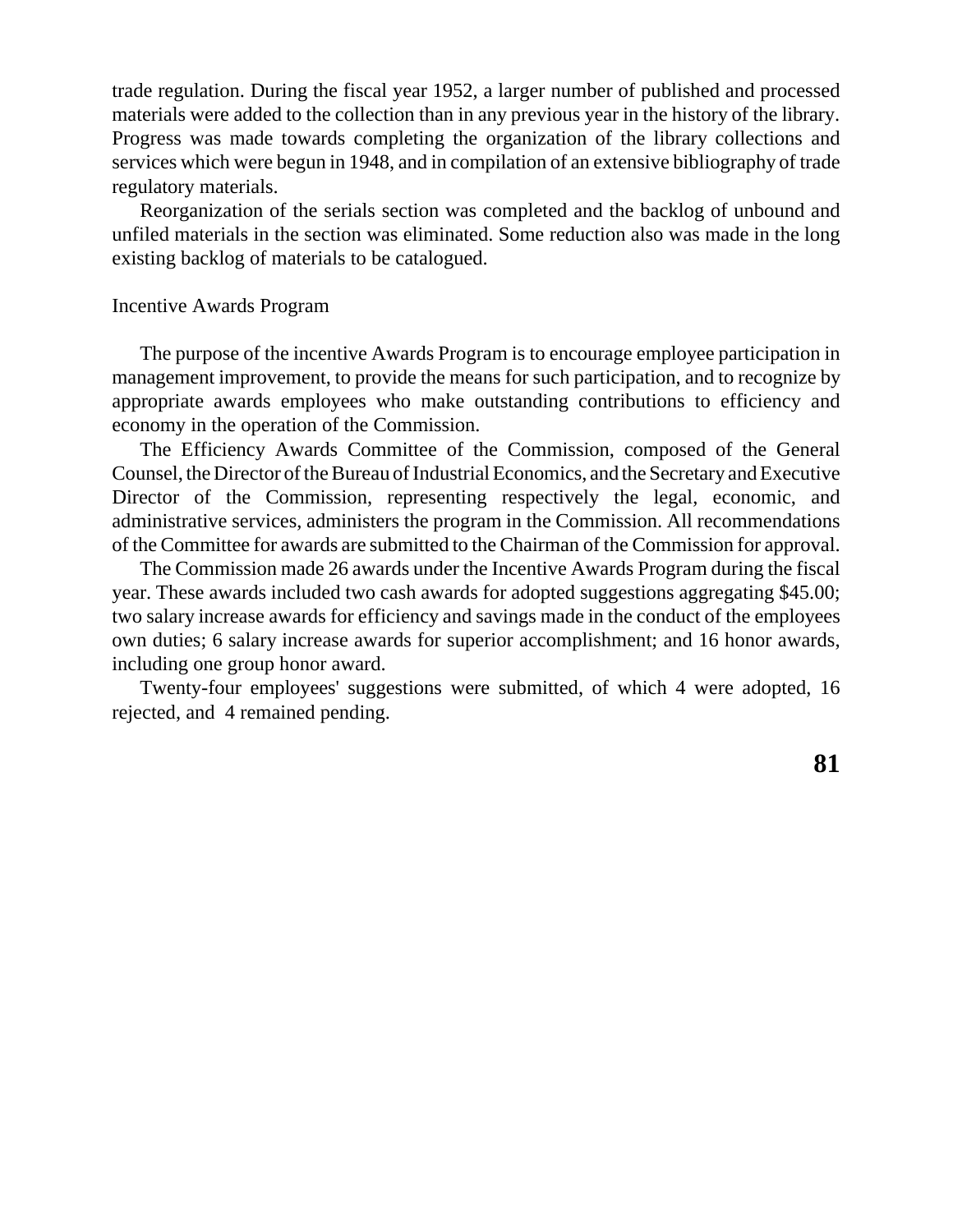# Work in Defense 9 Mobilization Program

PARTICIPATION in the defense mobilization program by the Federal Trade Commission has been of a threefold nature: (1) Carrying out responsibility assigned to it by the Defense Production Act; (2) undertaking work for defense agencies in the field in which its experience gives it special competence, and (3) proceeding with its regular work—both legal and economic—so aligned as to give priority to the job of preventing practices detrimental to defense production.

## Clearance of Antitrust Exemption

Section 708 of the Defense Production Act authorizes the President to consult with representatives of industry, business, finance, agriculture, labor, and other interests, with the view to encouraging the making by such persons, with the approval of the President, of voluntary agreements and programs to further the objectives of the act. It further provides that no act, or omission to act, if requested by the President pursuant to a voluntary agreement or program approved thereunder and found by the President to be in the public interest as contributing to the national defense, shall be construed to be within the prohibitions of the antitrust laws or the Federal Trade Commission Act. Copies of such requests must be furnished to the Attorney General and the Chairman of the Federal Trade Commission. In authorizing the President to delegate to certain officials his authority undersection 708 (b) relating to exemptions from the antitrust laws and the Federal Trade Commission Act, the statute provides that such officials must consult with the Attorney General and the Chairman of the Federal Trade Commission before making any request or finding under the exemption proviso. It provides further, in effect, that such exemptions become effective only with the approval of the Attorney General.

Under this provision, when a defense agency has a matter coming within the scope of section 708 of the Defense Production Act, copies of the proposal are submitted through the appropriate liaison officers to the Attorney General and the Chairman of the Federal Trade Commission. Through interagency staff consultation, the mattersinvolved are explored and a basis is established for the clearance pro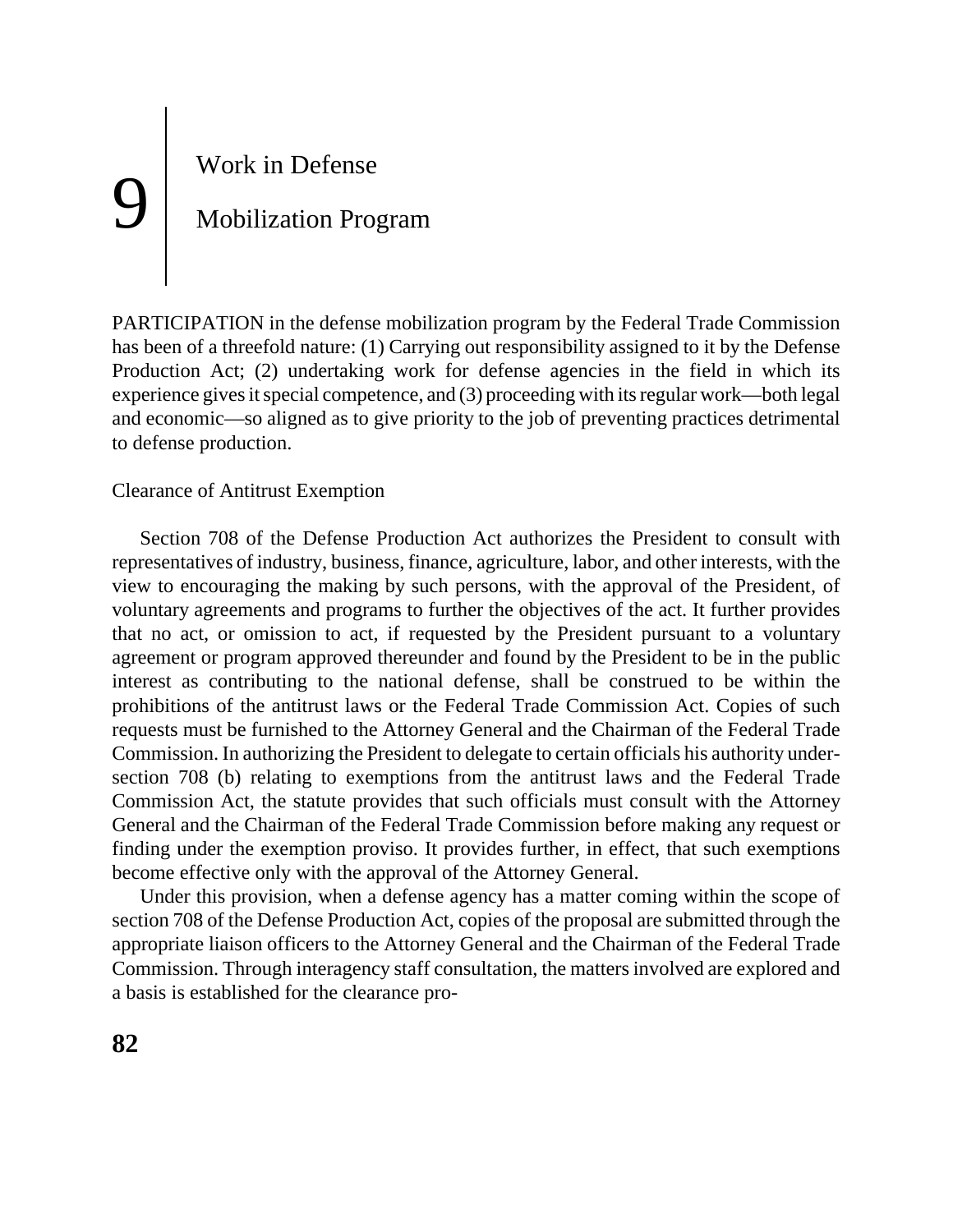vided in the act. Before such clearance is granted, the matters are examined with the view of minimizing, so far as possible, without interference with the defense effort, factors which may tend to eliminate competition, create or strengthen monopolies, injure small business, or otherwise promote undue concentration of economic power

In handling the work, close coordination and collaboration are maintained between the Department of Justice and the Federal Trade Commission, in cooperation with the defense agencies concerned.

Up to the close of the fiscal year, 50 voluntary industry programs and agreements were processed under section 708 of the Defense Production list.

#### Compliance Surveys for NPA

The Commission was designated in February 1951 as the agency through which the Administrator of the National Production Authority may exercise his power to conduct surveys and investigations on the operation of NPA orders and regulations and the extent of compliance by business firms. This designation was made in accordance with the policy of utilizing existing Government agencies, insofar as possible, in carrying out the defense mobilization program. It was recognized that the Commission, with its staff of experienced attorney-examiners and accountants, was especially equipped to make the needed surveys and investigations. This work was assigned to the Division of Defense Surveys which was established in the office of the Federal Trade Commission Chairman.

The curtailed budget of NPA necessitated termination of the work of the Division of Defense Surveys as of December 31, 1951. But prior to that date Commission attorneyexaminers investigated compliance with NPA orders, regulations and directives involving (l) maintenance of inventories; (2) the level of production and delivery of orders; (3) the selection of and uses for materials; (4) the use of supplies acquired for maintenance and repair; (5) the treatment of rated and unrated orders; (6) the use of scrap; (7) the operation of tool conversion and repurchase agreements; and (8) the progress of plant conversion to essential defense production. The surveys involved field investigations, including plant and inventory inspections. The scope, timing, and technical aspects of each survey were determined in advance by conference between NPA and the Commission.

The factual record assembled in these surveys was transmitted directly to NPA through the Chairman, and NPA made all decisions concerning possible violations of orders and applications for modifications, adjustments, or exceptions.

During the period July 1, 1951, to December 31, 1951, the Federal Trade Commission completed surveys (1) of a representative cross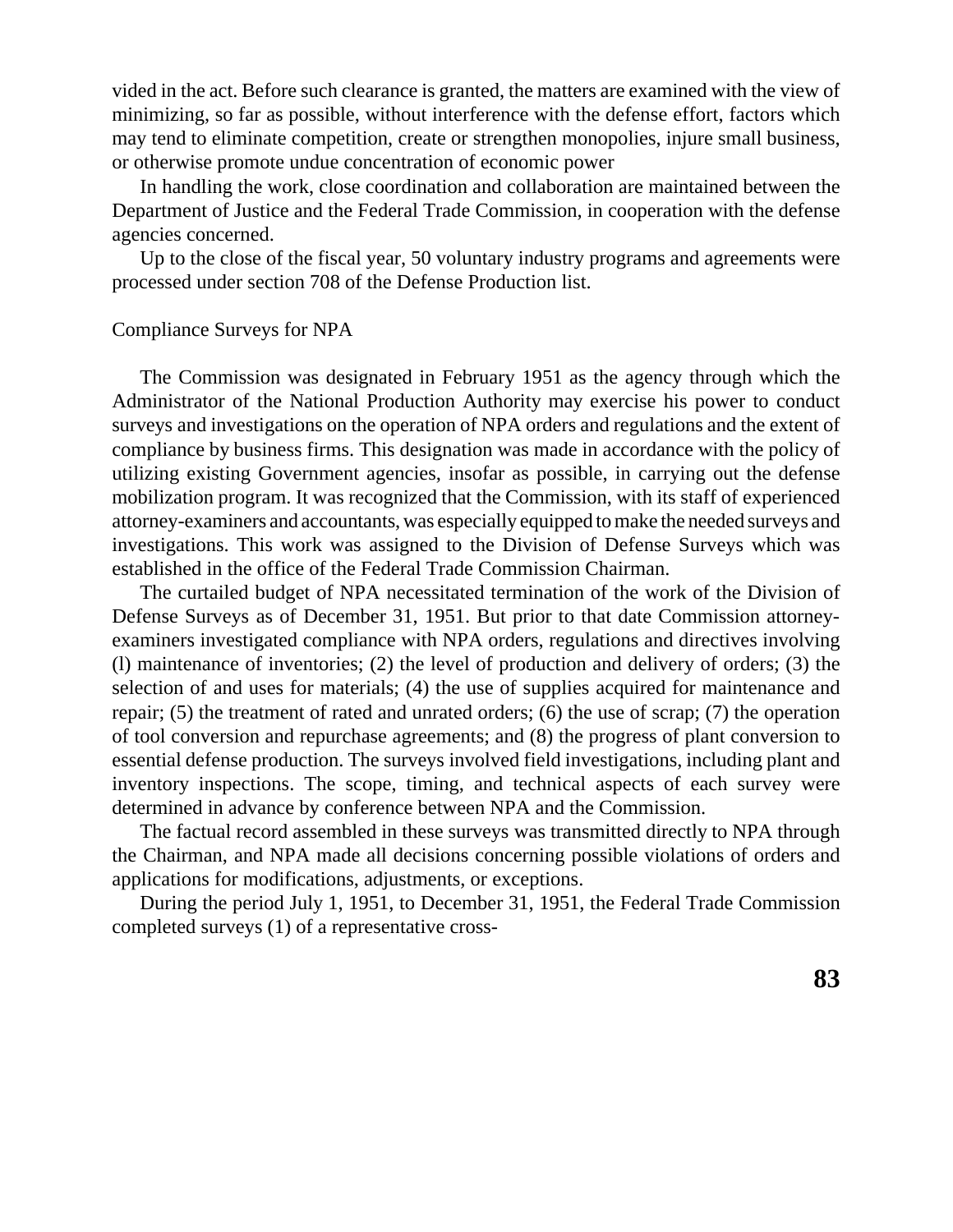section of various heavy industries, (2) users of cans, and (3) an audit of consumer operations under the Controlled Material Plan Regulations.

The cross-section survey covered maintenance, repair, and operating supplies in such industries as iron and steel, machinery, chemicals, power equipment, and leather. This project covered the operations of 920 business firms located in 41 States and the District of Columbia, and included brokers and distributors as well as manufacturers. A total of 57 attorneys were engaged in making the survey from May 14 to July 12, 1951.

The can survey covered 333 large, medium, and small companies located in 43 States, all of which came within the classifications of "users" (as distinguished from "manufacturers") of cans made in whole or in part of tin plate, terneplate, and black plate. A total of 49 attorneys were engaged in the survey from July 12 to October 5, 1951.

The detailed audit project determined the degree of compliance by consumers with Controlled Material Plan Regulations. This audit covered 243 companies located in 10 States, and required the services of 55 attorneys from October 2 to December 28, 1951.

In a communication to Chairman James M. Mead on December 14, 1951, Administrator Manley Fleischmann of the National Production Authority, stated: "\* \* \* The information developed in these surveys by the Federal Trade Commission staff has been of material assistance in our compliance work. \* \* \* I am grateful for the assistance which was afforded me by you and the Agency of which you are Chairman during the period when the allocation and priorities program was getting under way."

#### Economic Reporting

The Commission's regular function of publishing economic reports has become more important because of the defense emergency. The Nation is preparing for continuous military and industrial mobilization for a decade, or possibly longer. Under these circumstances, the Commission's reporting and recommendatory function takes on added significance as a means of identifying problems confronting free private enterprise during this period and suggesting ways in which these problems can be resolved.<sup>1</sup>

#### Financial Reports

The Commission's financial reporting program has made vital contributions to the information needed by emergency Government agencies. The regularly published quarterly financial reports of manufacturing corporations have been used extensively by the Office

<sup>1</sup> These reports are more fully described on pages 18-23.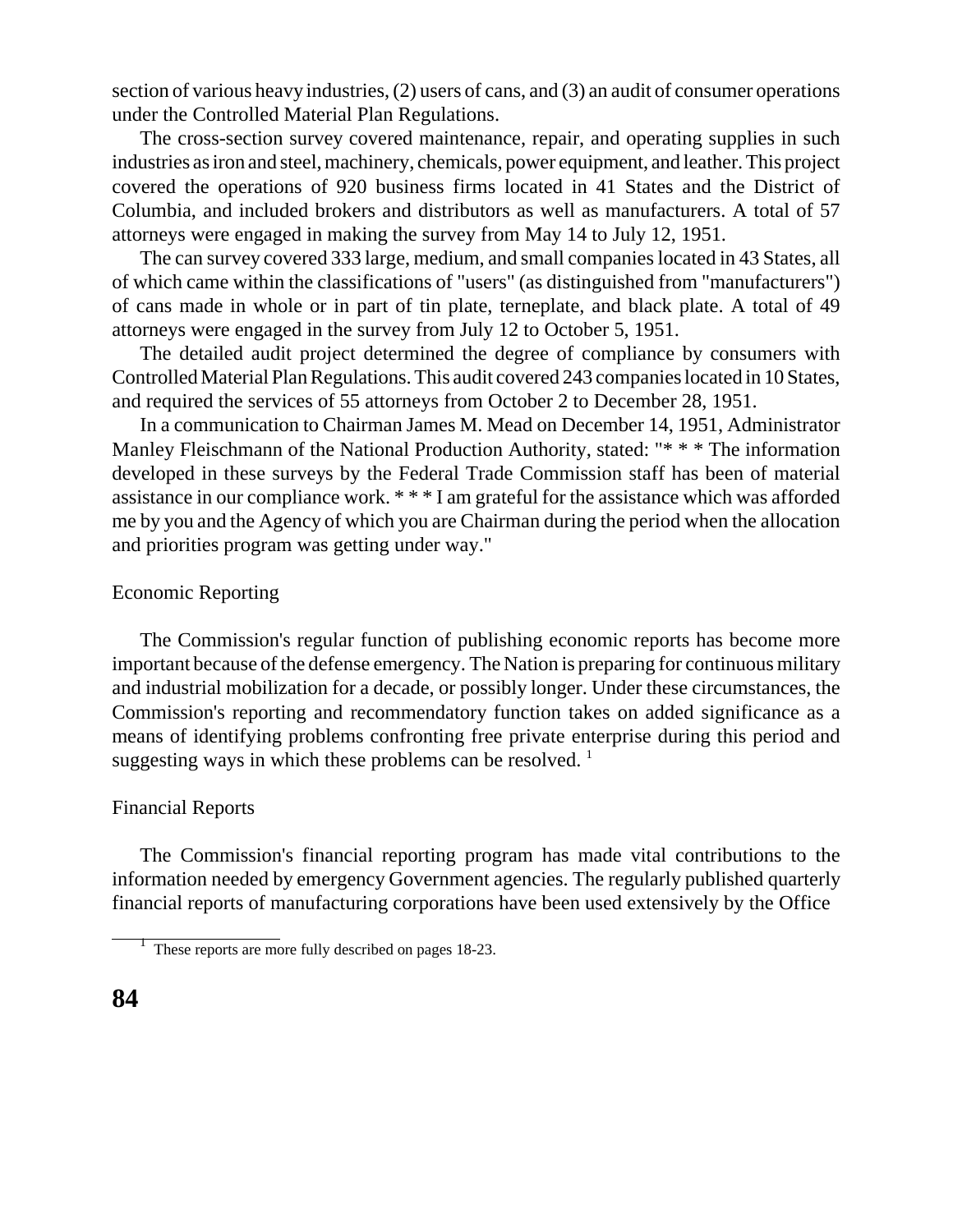of Price Stabilization, National Production Administration, the Department of Defense, and other Government agencies concerned with the national emergency. Also, the Commission initiated a program of collecting financial data from retail and wholesale trade corporations at the request of OPS. From these data, numerous special reports and tabulations have been made for use by the Office of Price Stabilization and by Congressional Committees.

The financial reports are of use not only in price control but also in the development of military procurement and contract renegotiation policies and in work on excess profits taxes. They have general usefulness to any Government agency or business firm which needs to ascertain average rates of profits for different kinds of business and different sizes of business.

Note.—These reports are more fully described on pages 23 to 25.

**85**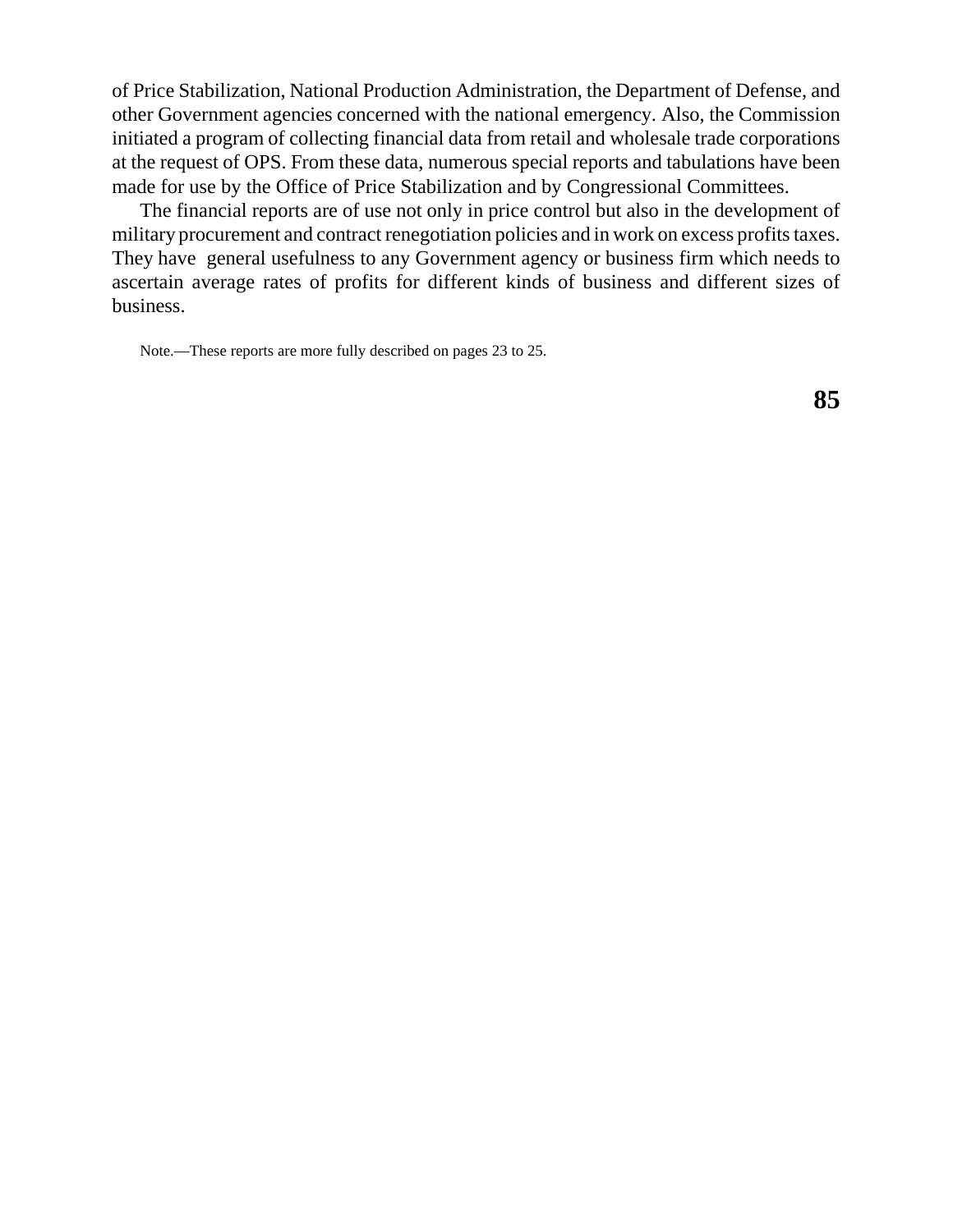Appropriations **10** and Obligations

## FUNDS AVAILABLE FOR FISCAL YEAR

Funds appropriated to the Commission for the fiscal year 1952 amounted to \$3,940,400. In addition, the Second Supplemental Appropriation Act, 1952 (Pub. 234, 82d Cong.), approved November 1, 1951, provided \$100,000; and the Third Supplemental Appropriation Act, 1952 (Pub. 375, 82d Cong., 2d Sess.) approved June 5, 1952, provided \$274,000, making a total available of \$4,314,400.

The Commission also received by transfer the following amounts: from the Economic Stabilization Agency the sum of \$238,257 to cover the cost of the expansion of the current quarterly financial report series; and from the National Production Authority the sum of \$170,000 to finance the cost of conducting surveys, inquiries, and investigations for the purpose of determining the facts concerning the operation of, and the degree of compliance with, the orders and regulations issued by the National Production Authority.

## OBLIGATIONS BY ACTIVITIES, FISCAL YEAR 1952

| 1. | Antimonopoly:            |           |
|----|--------------------------|-----------|
|    |                          |           |
|    |                          |           |
| 2. | Antideceptive practices: |           |
|    |                          |           |
|    |                          |           |
|    |                          | 308,104   |
|    |                          |           |
|    |                          |           |
|    |                          | 305,297   |
|    |                          |           |
|    |                          | 4,306,917 |

#### OBLIGATIONS BY OBJECTS, FISCAL YEAR 1952

| Transportation of things entertainment contains the contract of the state of the state of the state of the state of the state of the state of the state of the state of the state of the state of the state of the state of th |
|--------------------------------------------------------------------------------------------------------------------------------------------------------------------------------------------------------------------------------|
|                                                                                                                                                                                                                                |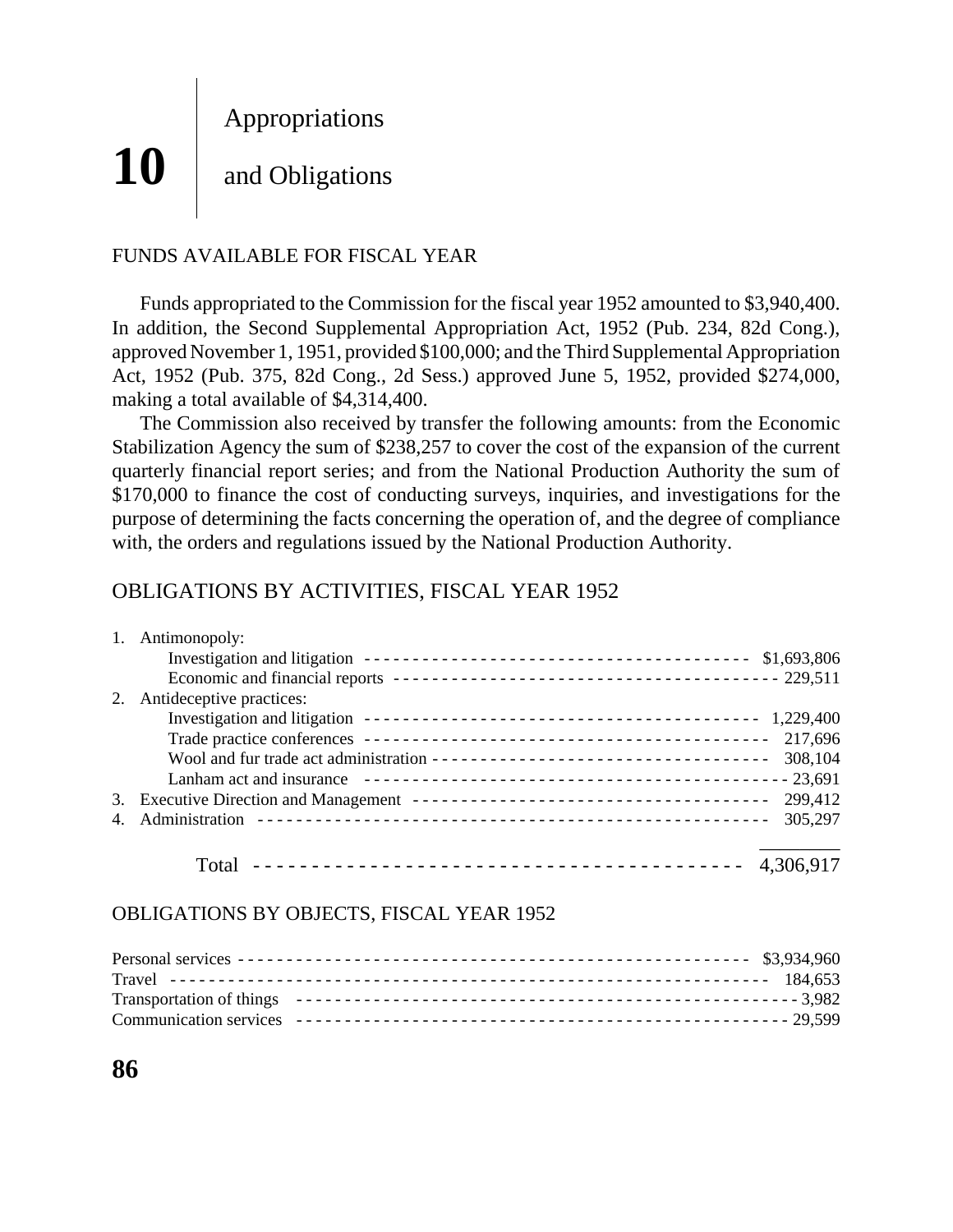#### SETTLEMENTS MADE UNDER FEDERAL TORT CLAIMS ACT

In compliance with Section 404 of the Federal Tort Claims Act, the following report is made:

During the fiscal year 1952 the Commission paid to Mr. Bion Williams, Jr., the sum of \$47.15, and to Howard Cabs, Inc., the sum of \$100, the amounts claimed for damages to vehicles arising out of an accident which occurred on July 20, 1949, in which the passenger automobile of the Commission was involved.

#### APPROPRIATIONS AND OBLIGATIONS, 1915-52

Appropriations available to the Commission since its organization and obligations for the same period, together with the unobligated balances, are shown in the table below. The table also lists the number of employees as of June 30 of each year.

| Year | Number<br>of em-<br>ployees | Nature of appropriations                       | Appropriations | Obligations  | <b>Balance</b> |
|------|-----------------------------|------------------------------------------------|----------------|--------------|----------------|
| 1915 | 143                         | Lump Sum ------------------                    | \$184,016.23   | \$90,442.05  | \$93,574.18    |
|      |                             | Printing and binding -----------               | 12,386.76      | 9,504.16     | 2,882.60       |
| 1916 | 224                         | Lump Sum -----------------                     | 430,964.08     | 379,927.41   | 51,036.67      |
|      |                             | Printing and binding $-$ - - - - - - - - - - - | 15,000.00      | 14,997.55    | 2.45           |
| 1917 | 193                         | Lump Sum ------------------                    | 542,025.92     | 448,890.66   | 93,135.26      |
|      |                             | Printing and binding $-$ - - - - - - - - - - - | 25,000.00      | 23,610.54    | 1,389.46       |
| 1918 | 689                         | Lump Sum ------------------                    | 1,578,865.92   | 1,412,280.19 | 166,585.73     |
|      |                             | Printing and binding $-$ - - - - - - - - - - - | 30,000.00      | 11,114.06    | 18,885.94      |
| 1919 | 367                         | Lump Sum ------------------                    | 1,693,622.18   | 1,491,637.39 | 201,984.79     |
|      |                             | Printing and binding $-$ - - - - - - - - - - - | 14,934.21      | 14,934.21    | 0              |
| 1920 | 418                         | Lump Sum ------------------                    | 1,206,587.42   | 1,007,593.30 | 198,994.12     |
|      |                             | Printing and binding -----------               | 28.348.97      | 28.348.97    | $_{0}$         |
| 1921 | 315                         | Lump Sum ------------------                    | 938,609.94     | 842,991.24   | 95,618.70      |
|      |                             | Printing and binding -----------               | 37,182.56      | 37,182.56    | $\theta$       |
| 1922 | 318                         | Lump Sum ------------------                    | 952,505.45     | 878,120.24   | 74,385.21      |
|      |                             | Printing and binding -----------               | 22,801.73      | 22,801.73    | 0              |
| 1923 | 308                         | Lump Sum ------------------                    | 952,020.11     | 948,293.07   | 3,727.04       |
|      |                             | Printing and binding -----------               | 22,460.21      | 22,460.21    | 0              |
| 1924 | 314                         | Lump Sum -----------------                     | 990,000.00     | 960,202.93   | 29.979.07      |
|      |                             | Printing and binding $- - - - - - - - - -$     | 20,000.00      | 19,419.25    | 580.75         |
| 1925 | 314                         | Lump Sum ------------------                    | 990,000.00     | 976,957.02   | 1,917.63       |
|      |                             | Printing and binding $- - - - - - - - - -$     | 18,000.00      | 18,000       | 133.86         |
| 1926 | 317                         | Lump Sum ------------------                    | 990,000.00     | 976.957.02   | 13,042.98      |
|      |                             | Printing and binding -----------               | 18,000.00      | 18,000.00    | $^{(1)}$       |
| 1927 | 293                         | Lump Sum ------------------                    | 980,000.00     | 943,881.99   | 36,118.01      |
|      |                             | Printing and binding -----------               | 17,000.00      | 17,000.00    | $\theta$       |
| 1928 | 349                         | Lump Sum -----------------                     | 967,850.00     | 951,965.15   | 15,884.85      |
|      |                             | Printing and binding -----------               | 16,500.00      | 16,500.00    | $\theta$       |
| 1929 | 380                         | Lump Sum ------------------                    | 1,135,414.83   | 1,131,521.47 | 3,893,36       |
|      |                             | Printing and binding -----------               | 27,777.69      | 27,777.69    |                |
| 1930 | 450                         | Lump Sum ------------------                    | 1,440,971.82   | 1,430,084.17 | 10,887.65      |
|      |                             | Printing and binding -----------               | 35,363.58      | 35,363.58    | 0              |
| 1931 | 546                         | Lump Sum -----------------                     | 1,932,857.81   | 1,808,403.35 | 124,454.46     |
|      |                             | Printing and binding $-$ - - - - - - - - - -   | 39,858.73      | 39,858.73    | $\theta$       |
| 1932 | 511                         | Lump Sum ------------------                    | 1,808,097.19   | 1,749,484.60 | 58,612.59      |
|      |                             | Printing and binding $-$ - - - - - - - - - -   | 30,000.00      | 30,000.00    | 0              |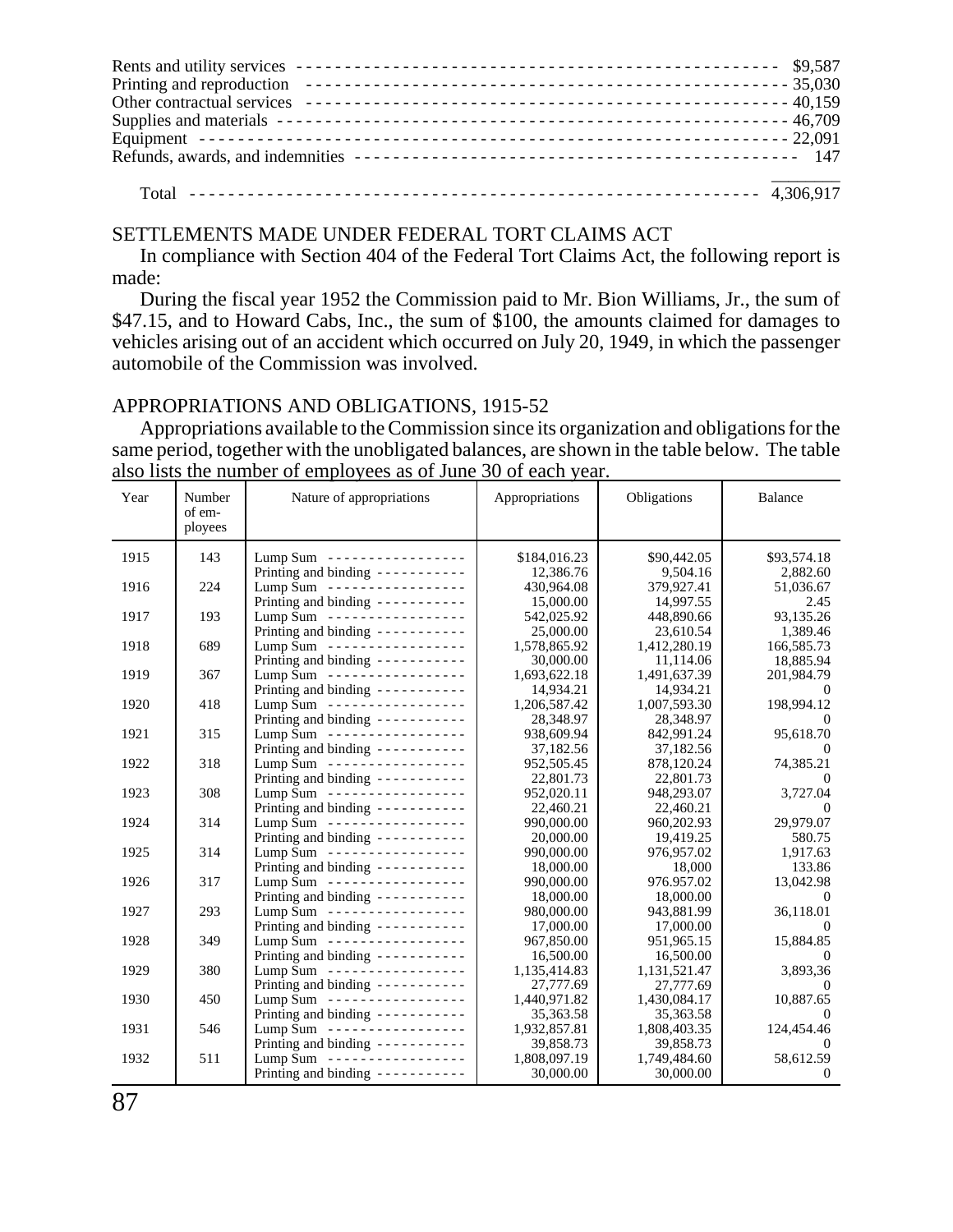| Year | Number<br>of em-<br>ployees | Nature of appropriations                                 | Appropriations | Obligations    | Balance     |
|------|-----------------------------|----------------------------------------------------------|----------------|----------------|-------------|
|      |                             |                                                          |                |                |             |
| 1933 | 404                         | Lump sum ----------------                                | \$1,421,714.70 | \$1,378,973.14 | \$42,741.56 |
|      |                             | Printing and Binding - - - - - - - - -                   | 30,000.00      | 20,000.00      | 10,000.00   |
| 1934 | 584                         | Lump sum ----------------                                | 1,273,763.49   | 1,273,606.38   | 157.11      |
|      |                             | Printing and Binding - - - - - - - - -                   | 40,250.00      | 40,250.00      | 0           |
| 1935 | 535                         | Lump sum ----------------                                | 2,063,398.01   | 1,922,313.34   | 141,084.67  |
|      |                             | Printing and binding $---$                               | 34,000.00      | 34,000.00      | 0           |
| 1936 | 571                         | Lump sum ----------------                                | 1,998,665.58   | 1,788,729.76   | 209,935.82  |
|      |                             | Printing and binding $- - - - - - - -$                   | 36,800.00      | 32,996.05      | 3,803.95    |
| 1937 | 577                         | Lump sum ----------------                                | 1,895,571.94   | 1,850,673.82   | 44,898.12   |
|      |                             | Printing and binding $---$                               | 43,353.95      | 43,353.95      | $\theta$    |
| 1938 | 585                         | Lump sum ----------------                                | 1,950,000.00   | 1,895,519.47   | 54,480.53   |
|      |                             | Printing and binding $---$                               | 46,000.00      | 46,000.00      | $\theta$    |
| 1939 | 687                         | Lump sum ----------------                                | 2,236,795.00   | 2,150,474.40   | 86,320.60   |
|      |                             | Printing and binding $---$                               | 46,700.00      | 46,700.00      |             |
| 1940 | 668                         | Lump sum ----------------                                | 2,285,500.00   | 2,214,889.07   | 70,610.93   |
|      |                             | Printing and binding $-$ - - - - - - - -                 | 60,000.00      | 60,000.00      | $\Omega$    |
| 1941 | 694                         | Lump sum ----------------                                | 2,240,000.00   | 2,167,256.24   | 72,743.76   |
|      |                             | Printing and binding $---$                               | 60,000.00      | 59,000.00      | 1,000.00    |
| 1942 | 631                         | Lump sum -----------------                               | 2,373,822      | 2,296,921.13   | 76,900.87   |
|      |                             | Printing and binding $---$                               | 60,000.00      | 42,000.00      | 18,000.00   |
| 1943 | 487                         | Lump sum ----------------                                | 2,237,705.00   | 2,100,783.09   | 136,921.91  |
|      |                             | Printing and binding $---$                               | 50,250.00      | 32,210.75      | 18,039,25   |
| 1944 | 463                         | Lump sum ----------------                                | 2,040,050.00   | 1,917,307.50   | 122,742.50  |
|      |                             | Printing and binding $---$                               | 43,000.00      | 39,848.45      | 3,151.55    |
| 1945 | 451                         | Lump sum -----------------                               | 2,016,070.00   | 1,957,818.31   | 58,251.69   |
|      |                             | Printing and binding $---$                               | 43,000.00      | 39,728.72      | 3,271.28    |
| 1946 | 496                         | Lump sum ----------------                                | 2,129,833.00   | 2,118,404.77   | 11,428.23   |
|      |                             | Printing and binding $---$                               | 44,000.00      | 33,044.88      | 10,955.12   |
| 1947 | 604                         | Lump sum ----------------                                | 2,925,120.00   | 2,826,817.64   | 98,302.36   |
|      |                             | Printing and binding $---$                               | 50,00.00       | 33,902.35      | 16,097.65   |
| 1948 | 579                         | Lump sum ----------------                                | 2,915,596.92   | 2,894,685.60   | 20,911.32   |
|      |                             | Printing and binding $---$                               | 55,000.00      | 53,815.34      | 1,184.66    |
| 1949 | 660                         | Lump sum ----------------                                | 3,574,510.00   | 3,548,657.21   | 25,852.79   |
|      |                             | Printing and binding $---$                               | 46,525.00      | 33,310.54      | 13,214.46   |
| 1950 | 654                         | Lump sum (including printing                             |                |                |             |
|      |                             | and binding)                                             | 3,723,000.00   | 3,715,057.88   | 7,942.12    |
| 1951 | 684                         | Lump sum (including printing                             |                |                |             |
|      |                             | and binding) $\cdots$                                    | 3,891,695.00   | 3,767.482.95   | 124,212.05  |
| 1952 | 672                         | Lump sum (including printing<br>and binding)<br><u>.</u> | 4,314,400.00   | 4,306,917,14   | 7,482.86    |
|      |                             |                                                          |                |                |             |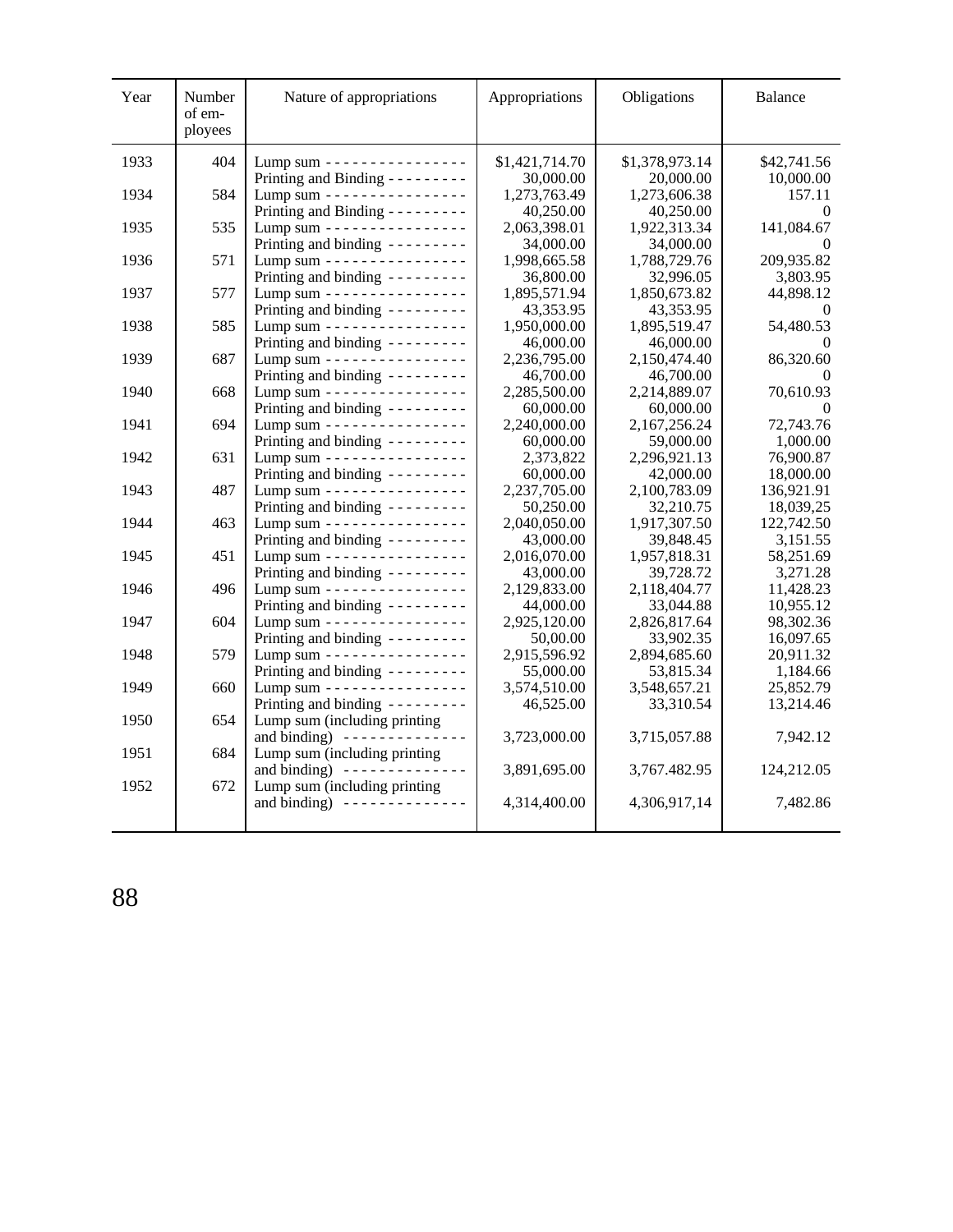## APPENDIXES

## Federal Trade Commissioners—1915-52

Name State from which appointed Period of service

Joseph E. Davies Edward N. Hurley William J. Harris Will H. Parry George Rublee William B. Colver John Franklin Fort Victor Murdock Huston Thompson Nelson B. Gaskill John Garland Pollard John F. Nugent Vernon W. Van Fleet Charles W. Hunt William E. Humphrey Abram F. Myers Edgar A. McCulloch Garland S. Ferguson Charles H. March Ewin L. Davis Raymond B. Stevens James M. Landis George C. Mathews William A. Ayres Robert E. Freer Lowell B. Mason John Carson James M. Mead Stephen J. Spingarn Albert A. Carretta

Wisconsin Illinois Georgia Washington New Hampshire Minnesota New Jersey Kansas Colorado New Jersey Virginia Idaho Indiana Iowa Washington Iowa Arkansas North Carolina Minnesota Tennessee New Hampshire **Massachusetts** Wisconsin Kansas Ohio Illinois Michigan New York New York Virginia

Mar. 16, 1915-Mar. 18, 1918 Mar. 16, 1915-Jan. 31, 1917 Mar. 16, 1915-May 31, 1918 Mar. 16, 1915-Apr. 21, 1917 Mar. 16, 1915-May 14, 1916 Mar. 16, 1917-Sept. 25, 1920 Mar. 16, 1917-Nov. 30, 1919 Sept. 4, 1917-Jan. 31, 1924 Jan. 17, 1919-Sept. 25, 1926 Feb. 1, 1920-Feb 24, 1925 Mar. 6, 1920-Sept. 25, 1921. Jan 15, 1921-Sept. 25, 1927 June 26, 1922-July 31, 1926 June 16, 1924-Sept. 25, 1932. Feb. 25, 1925-Oct. 7, 1933. Aug 2, 1926-Jan. 15, 1929 Feb. 11, 1927-Jan. 23, 1933 Nov. 14, 1927-Nov. 15, 1949 Feb. 1, 1929-Aug. 28, 1945 May 26, 1933-Oct. 23, 1949. June 26, 1933-Sept. 25, 1933. Oct. 10, 1933-June 30, 1934. Oct. 27, 1933-June 30, 1934. Aug. 23, 1934-Feb. 17, 1952. Aug. 27, 1935-Dec. 31, 1948. Oct. 15, 1945-. Sept. 28, 1949-. Nov. 16, 1949-. Oct. 25, 1950-. June 18, 1952-.

233717–53—7 **89**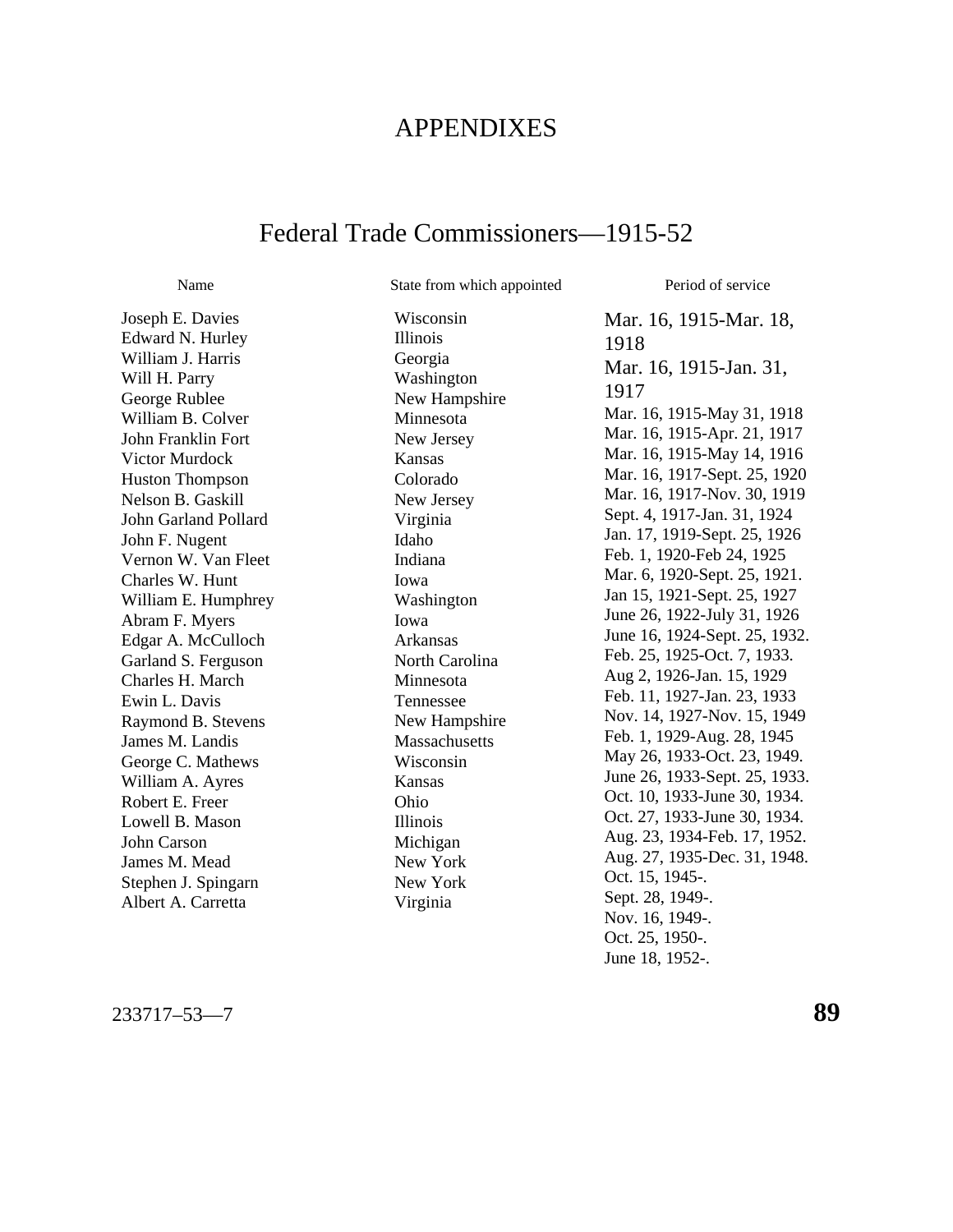## Statutes Pertaining to the Federal Trade Commission

The authority and powers of the Federal Trade Commission in the main are drawn from the following statutes:

1. Federal Trade Commission Act, approved September 26, 1914 (38 Stat. 717), and subsequently amended as indicated below.

2. Clayton Act, sections, 2, 3, 7, 8, and 11 approved October 15, 1914 (38 Stat. 730, 731, 732), amended as indicated below.

3. Webb-Pomerene Export Trade Act, approved April 10, 1918 (40 Stat. 516).

4. Wheeler-Lea Act, approved March 21, 1938 (52 Stat. 111), amending the federal Trade Commission Act.

5. Robinson-Patman Act, approved June 19, 1936, and amendment thereto approved May 26, 1938 (49 Stat. 1526; 52 Stat. 446), revising and extending section 2 of the Clayton Act.

6. Wool Products Labeling act of 1939, approved October 14, 1940 (54 Stat. 1128).

7. Public Law 15, 79th Congress, approved March 9, 1945, "An Act to express the intent of the Congress with reference to the regulation of the business of insurance" (59 Stat.33).

8. Lanham Trade Mark Act, approved July 5, 1946 (60 Stat. 427).

9. Oleomargarine Act, approved March 16, 1950, amending Section 5 of the Federal trade Commission Act respecting civil penalties, and section 15 respecting misleading advertisement of oleomargarine or margarine (64 Stat. 20).

10. Public Law 899, 81st Congress, approved December 29, 1950, the so-called antimerger legislation, amending and extending section 7 of the Clayton Act. (64 Stat. 1125).

11. Fur Products Labeling Act, approved August 8, 1951 (65 Stat. 175).

## Federal Trade Commission Act

#### (15 U.S.C., Secs. 41-58)

AN ACT To create a federal Trade Commission, to define its powers and duties, and for other purposes

SEC. 1. Be it enacted by the Senate and House of Representatives of the United States of America in Congress assembled, That a commission is hereby created and established, to be known asthe Federal Trade Commission (hereinafter referred to as the Commission), which shall be composed of five commissioners, who shall be appointed by the President, by and with the advice and consent of the Senate. Not more than three of the commissioners shall be members of the same political party. The first commissioners appointed shall continue in office for terms of three, four, five, six, and seven years, respectively, from the date of the taking effect of this Act, the term of each to be designated by the President.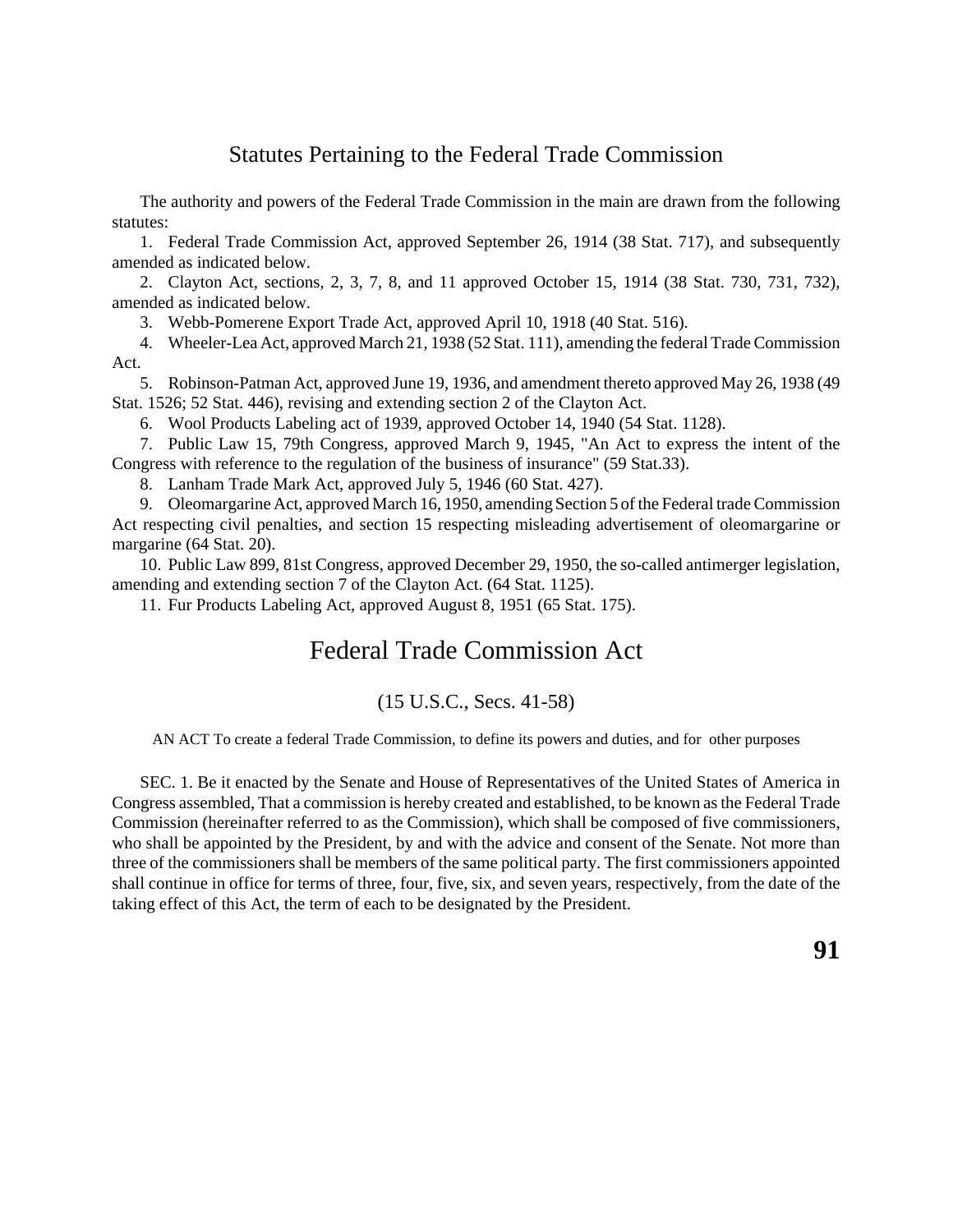but their successors shall be appointed for terms of seven years, except that any person chosen to fill a vacancy shall be appointed only for the unexpired term of the commissioner whom he shall succeed: Provided, however, That upon the expiration of his term of office a commissioner shall continue to serve until his successor shall have been appointed and shall have qualified. The Commission shall choose a chairman from its own membership.<sup>1</sup> No commissioner shall engage in any other business, vocation, or employment. Any commissioner may be removed by the President for inefficiency, neglect of duty, or malfeasance in office. A vacancy in the Commission shall not impair the right of the remaining commissioners to exercise all the powers of the Commission.

The Commission shall have an official seal, which shall be judicially noticed.

SEC. 2. That each commissioner shall receive a salary of \$10,000 a year,<sup>2</sup> payable in the same manner asthe salaries of the judges of the courts of the United States. The Commission shall appoint a secretary who shall receive a salary of \$5,000 a year,<sup>3</sup> payable in like manner, and it shall have authority to employ and fix the compensation of such attorneys, special experts, examiners, clerks, and other employees as it may from time to time find necessary for the proper performance of its duties and as may from time to time be appropriated for by Congress.

With the exception of the secretary, a clerk to each commissioner, the attorneys, and such special experts and examiners as the Commission may from time to time find necessary of the conduct of its work , all employees of the commission shall be a part of the classified civil service, and shall enter the service under such rules and regulations as may be prescribed by the Commission and by the Civil Service Commission.

All of the expenses of the Commission, including all necessary expenses for transportation incurred by the commissioners or by their employees under their orders, in making any investigation, or upon official business in any other places than in the city of Washington, shall be allowed and paid on the presentation of itemized vouchers therefor approved by the Commission.

Until otherwise provided by law, the Commission may rent suitable offices for its use.

The Auditor for the State and Other Departments shall receive and examine all accounts of expenditures of the Commission.<sup>4</sup>

SEC. 3. That upon the organization of the Commission and election of its chairman, the Bureau of Corporations and the offices of Commissioner and Deputy Commissioner of Corporations shall cease to exist; and all pending investigations and proceedings of the Bureau of Corporations shall be continued by the Commission.

All clerks and employees of the said bureau shall be transferred to and become clerks and employees of theCommission at their present grades and salaries. Allrecords, papers, and property of the said bureau shall become records, papers, and property of the Commission, and all unexpended funds and appropriations for

 $\frac{1}{1}$  Under Reorganization Plan No. 8 of 1950, which became effective May 24, 1950, pursuant to the Reorganization Act of 1949, the power to appoint the chairman was transferred to the President. The plan also transferred to the chairman, subject to specified limitations, the executive and administrative functions formerly exercised by the Commission as a whole.

<sup>&</sup>lt;sup>2</sup> The salaries of the commissioners were increased to \$15,000 a year under the provisions of Public Law 359, 81st Cong., approved October 15, 1949.

 $3$  The salary of the secretary is controlled by the provisions of the Classification Act of 1923, approved March 4, 1923, 42 Stat. 1488.

 $^4$  Auditing of accounts was made a duty of the General Accounting Office by the Act of June 10, 1921, 42 Stat. 24.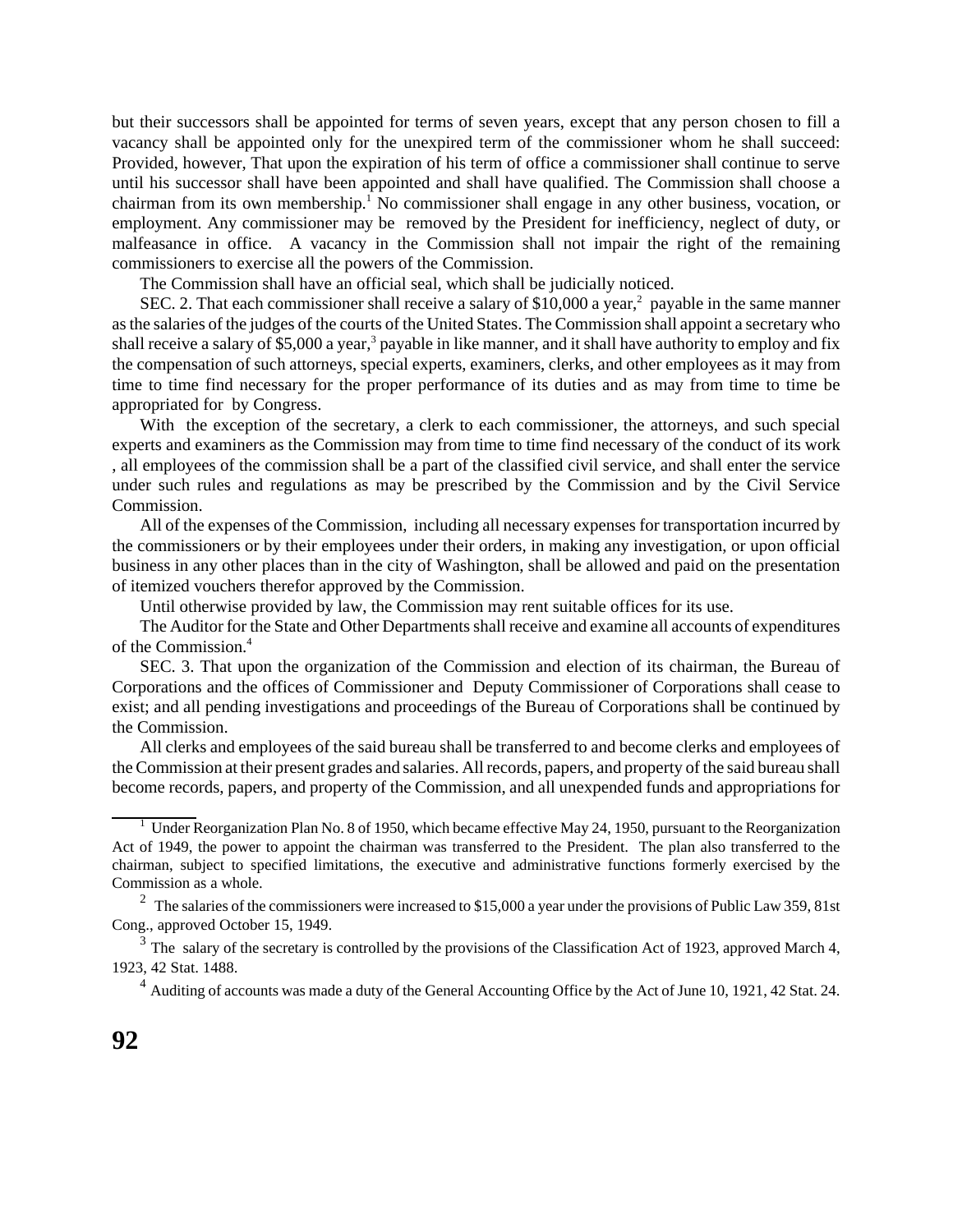the use and maintenance of the said bureau, including any allotment already made to it by the Secretary of Commerce from the contingent appropriation for the Department of Commerce for the fiscal year nineteen hundred and fifteen, or from the departmental printing fund for the fiscal year nineteen hundred and fifteen, shall become funds and appropriations available to be expended by the Commission in the exercise of the powers, authority, and duties conferred on it by this Act.

The principal office of the Commission shall be in the city of Washington, but it may meet and exercise all its powers at any other place. The Commission may, by one or more of its members, or by such examiners as it may designate, prosecute any inquiry necessary to its duties in any part of the United States.

SEC. 4. The words defined in this section shall have the following meaning when found in this Act, to wit:

"Commerce" means commerce among the several States or with foreign nations, or in any Territory of the United States or in the District of Columbia or between any such Territory and another, or between any such Territory and any Stat or foreign nation, or between the District of Columbia and any State or Territory or foreign nation.

"Corporation" shall be deemed to include any company, trust, so-called Massachusetts trust, or association, incorporated or unincorporated, which is organized to carry on businessforits own profit orthat of its members, and has shares of capital or capital stock or certificates of interest, and any company, trust, so-called Massachusetts trust, or association, incorporated or unincorporated without shares of capital or capital stock or certificates of interest, except partnerships which is organized to carry on business for its own profit or that of its members.

"Documentary evidence" includes all documents, papers, correspondence, books of accounts, and financial and corporate records.

"Acts to regulate commerce" means the Act entitled "An Act to regulate commerce," approved February 14, 1887, and all Acts amendatory thereof and supplementary thereto and the Communications Act of 1934 and all Acts amendatory thereof and supplementary thereto.

"Antitrust Acts" means the Act entitled "An Act to protect trade and commerce against unlawful restraints and monopolies," approved July 2, 1890; also sections 73 to 77, inclusive of an Act entitled "An Act to reduce taxation, to provide revenue for the Government, and for other purposes," approved August 27, 1894; also the Act entitled "An Act to amend sections 73 and 76 of the Act of August 27, 1894, entitled 'An Act to reduce taxation, to provide revenue for the Government, and for other purposes,'" approved February 12, 1913; and also the Act entitled "An Act to supplement existing laws against unlawful restraints and monopolies, and for other purposes," approved October 15, 1914.

SEC. 5. (a) Unfair methods of competition in commerce, and unfair or deceptive acts or practices in commerce, are hereby declared unlawful.

The Commission is hereby empowered and directed to prevent persons, partnerships, or corporations, except banks, common carriers, subject to the acts to regulate commerce, air carriers and foreign air carriers subject to the Civil Aeronautics Act of 1938,<sup>5</sup> and persons, partnerships, or corporations subject to the Packers and stockyards Act, 1921, except as provided in section 406 (b)

\_\_\_\_\_\_\_\_\_\_\_

<sup>&</sup>lt;sup>5</sup> By subsection (f), Section 1107 of the "Civil Aeronautics Act of 1938," approved June 23, 1938, Public No. 706, 75th Congress, Ch. 601, 3d Sess., S. 3845, 52 Stat. 1028, Section 5 (a) of the Federal Trade Commission Act was amended by inserting before the words "and persons" (and following the words "to regulate commerce"), the following: "air carriers and foreign air carriers subject tot he Civil Aeronautics Act of 1938."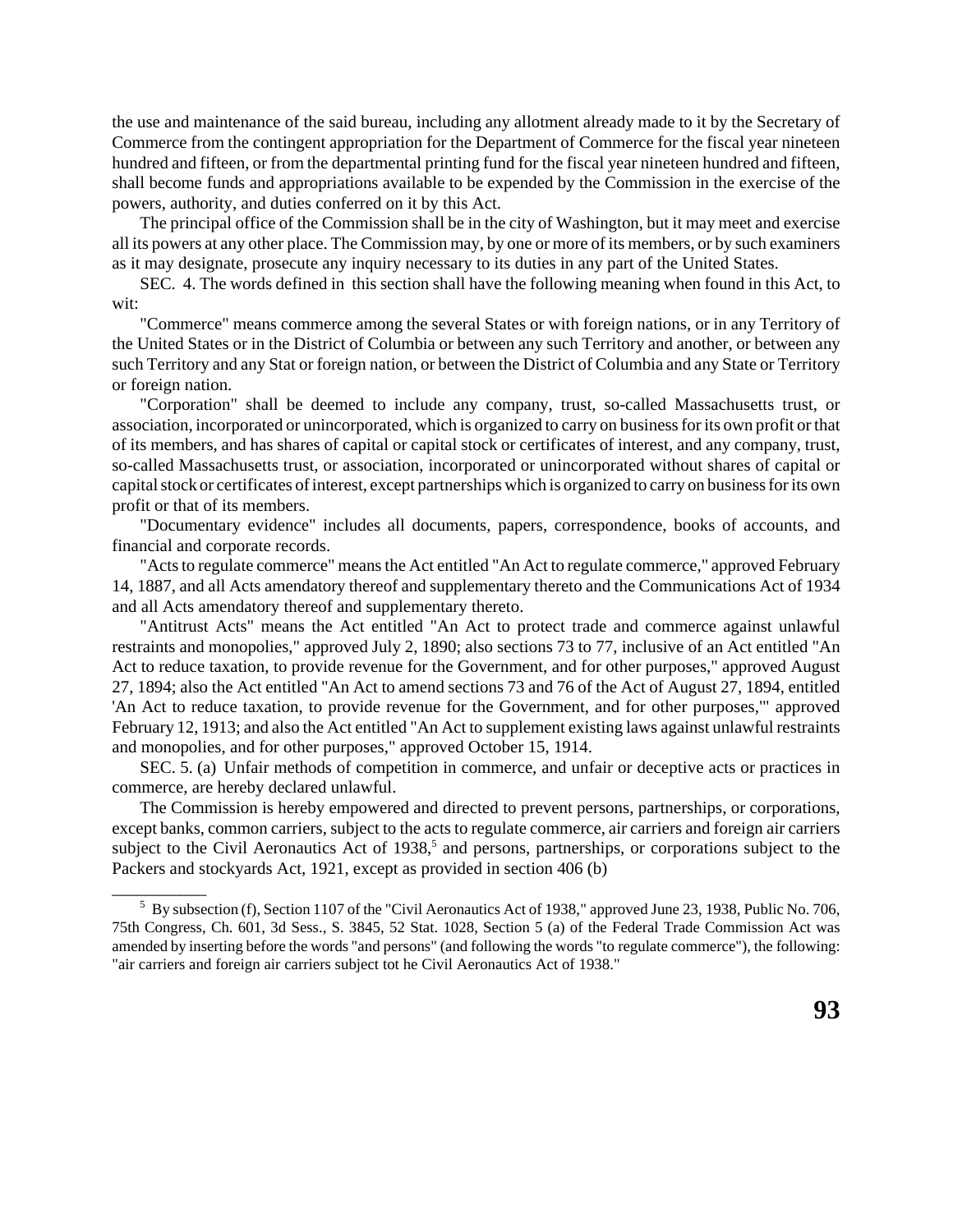of said Act, from using unfair methods of competition in commerce and unfair or deceptive acts or practices in commerce.

(b) Whenever the Commission shall have reason to believe that any such person, partnership, or corporation has been or is using any unfair method of competition or unfair or deceptive act or practice in commerce, and if it shall appear to the Commission that a proceeding by it in respect thereof would be to the interest of the public, it shall issue and serve upon such person, partnership, or corporation a complaint stating its charges in that respect and containing a notice of a hearing upon a day and at a place therein fixed at least thirty days after the service of said complaint. The person, partnership, or corporation so complained of shall have the right to appear at the place and time so fixed and show cause why an order should not be entered by the Commission requiring such person, partnership, or corporation to cease and desist from the violation of the law so charged in said complaint. Any person, partnership, or corporation may make application, and upon good cause shown may be allowed by the Commission to intervene and appear in said proceeding by counsel or in person. The testimony in any such proceeding shall be reduced to writing and filed in the office of the Commission. If upon such hearing the Commission shall be of the opinion that the method of competition or the act or practice in question is prohibited by this Act, it shall make a report in writing in which it shall state its findings as to the facts and shall issue and cause to be served on such person, partnership, or corporation an order requiring such person, partnership, or corporation to cease and desist fromusing such method of competition orsuch act or practice. Until the expiration of the time allowed for filing a petition for review, if no such petition has been duly filed within such time, or, if a petition for review has been filed within such time then until the transcript of the record in the proceeding has been filed in a circuit court of appeals of the United States, as hereinafter provided, the Commission may at any time, upon such notice and in such manner as it shall deem proper, modify or set aside, in whole or in part, any report or any order made or issued by it under this section. After the expiration of the time allowed for filing a petition for review, if no such petition has been duly filed within such time, the Commission may at any time, after notice and opportunity for hearing, reopen and alter, modify, or set aside, in whole or in part, any report or order made or issued by it under this section, whenever in the opinion of the Commission conditions of fact or of law have so changed as to require such action or if the public interest shall so require: Provided, however, That the said person, partnership, or corporation may, within sixty days after service upon him or it of said report or order entered after such a reopening, obtain a review thereof in the appropriate circuit court of appeals of the United States, in the manner provided in subsection (c) of this section.

(c) Any person, partnership, or Corporation required by an order of the Commission to cease and desist from using any method of competition or act or practice may obtain a review of such order in the circuit court of appeals of the United States, within any circuit where the method of competition or the act or practice in question as used or where such person, partnership, or corporation resides or carries on business, by filling in the court, within sixty days<sup>6</sup> from the date of the service of such order, a written petition praying that the order

\_\_\_\_\_\_\_\_\_\_\_

 $6$  Section 5 (a) of the amending Act of 1938 provides:

SEC. 5. (A) In case of an order by the Federal trade Commission to cease and desist served on or before the date of enactment of this Act, the sixty-day period referred to in section 5 (c) of the Federal Trade Commission Act, as amended by this Act, shall begin on the date of the enactment of this Act.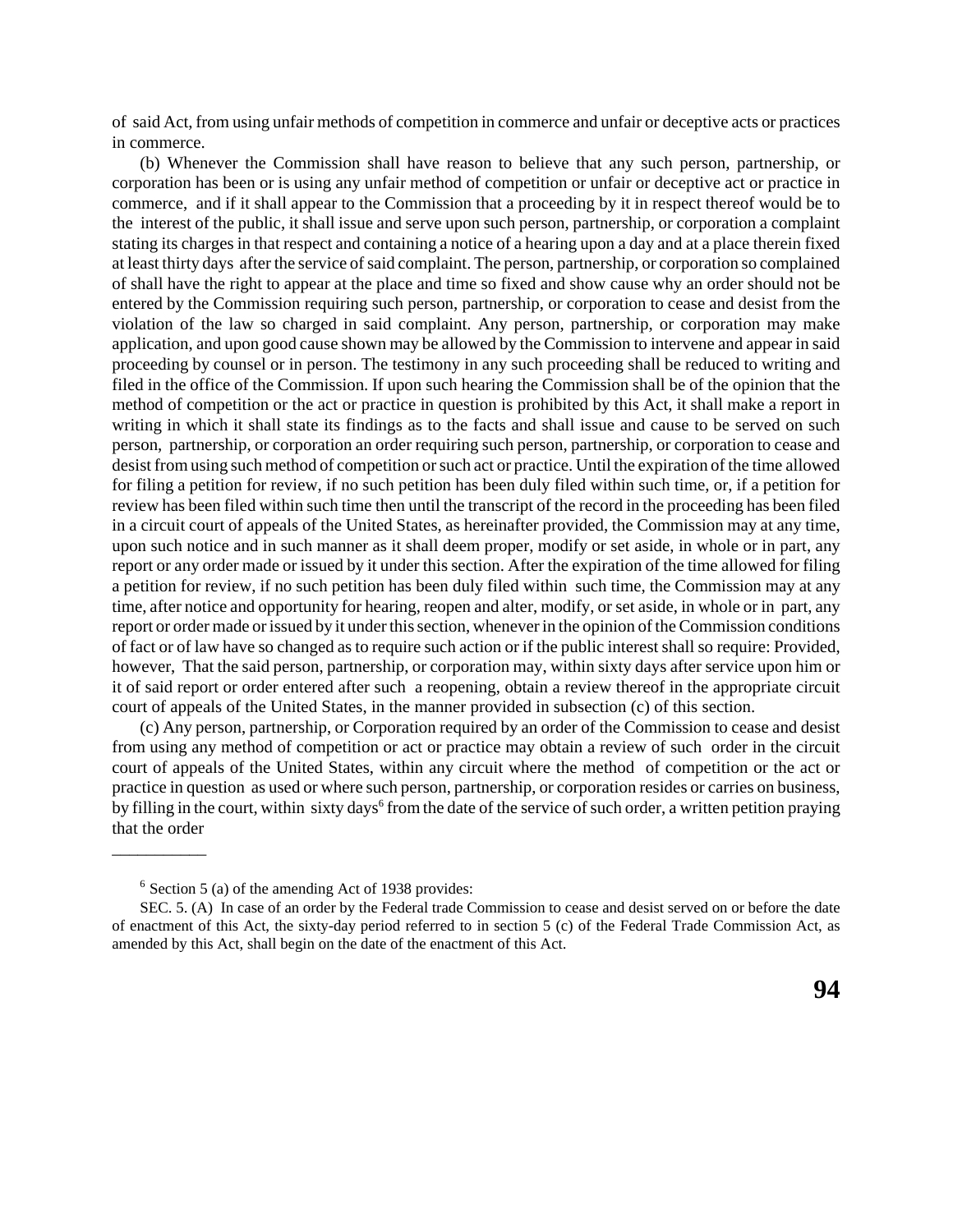of the Commission be set aside. A copy of such petition shall be forthwith served upon the Commission, and thereupon the Commission forthwith shall certify and file in the court a transcript of the entire record in the proceeding, including all the evidence taken and the report and order of the Commission. Upon such filing of the petition and transcript the court shall have jurisdiction of the proceeding and of the question determined therein, and shall have power to make and enter upon the pleadings, evidence, and proceedings set forth in such transcript a decree affirming, modifying or setting aside the order of the Commission, and enforcing the same to the extent that such order is affirmed, and to issue such writs as are ancillary to its jurisdiction or are necessary in its judgment to prevent injury to the public or to competitors pendente lite. The findings of the Commission as to the facts, if supported by evidence, shall be conclusive. To the extent that the order of the Commission is affirmed, the court shall thereupon issue its own order commanding obedience to the terms of such order of the Commission. If either party shall apply to the court for leave to adduce additional evidence, and shall show to the satisfaction of the court that such additional evidence is material and that there were reasonable grounds for the failure to adduce such evidence in the proceeding before the Commission, the court may order such additional evidence to be taken before the Commission and to the adduced upon the hearing in such manner and upon such terms and conditions asto the court may seem proper. The Commission may modify its findings as to the facts, or make new findings, by reason of the additional evidence so taken, and it shall file such modified or new findings, which, if supported by evidence, shall be conclusive, and its recommendation, if any, for the modification or setting aside of its original order, with the return of such additional evidence. The judgment and decree of the court shall be final, except that the same shall be subject to review by the Supreme Court upon certiorari, as provided in section 240 of the Judicial Code.

(d) The jurisdiction of the circuit court of appeals of the United States to affirm, enforce, modify, or set aside orders of the Commission shall be exclusive.

. (e) Such proceedings in the circuit court of appeals shall be given precedence over other cases pending therein, and shall be in every way expedited. No order of the Commission or judgment of court to enforce the same shall in anywise relieve or absolve any person, partnership, or corporation from any liability under the Antitrust Acts.

(f) Complaints, orders, and other processes of the Commission under this section may be served by anyone duly authorized by the Commission, either (a) by delivering a copy thereofto the person to be served, or to a member of the partnership to be served, or the president, secretary, or other executive officer or a director of the corporation to be served; or (b) by leaving a copy thereof at the residence or the principal office or place of business of such person, partnership, or corporation; or (c) by registering and mailing a copy thereof addressed to such person, partnership, or corporation at this or its residence or principal office or place of business. The verified return by the person so serving said complaint, order or other process setting forth the manner of said service shall be proof of the same, and the return post office receipt for said complaint, order, or other process registered and mailed as aforesaid shall be proof of the service of the same. (g) An order of the Commission to cease and desist shall become final—

(1) Upon the expiration of the time allowed for filing a petition for review, if no such petition has been duly filed within such time; but the Commission may thereafter modify or set aside its order to the extent provided in the last sentence or subjection (b); or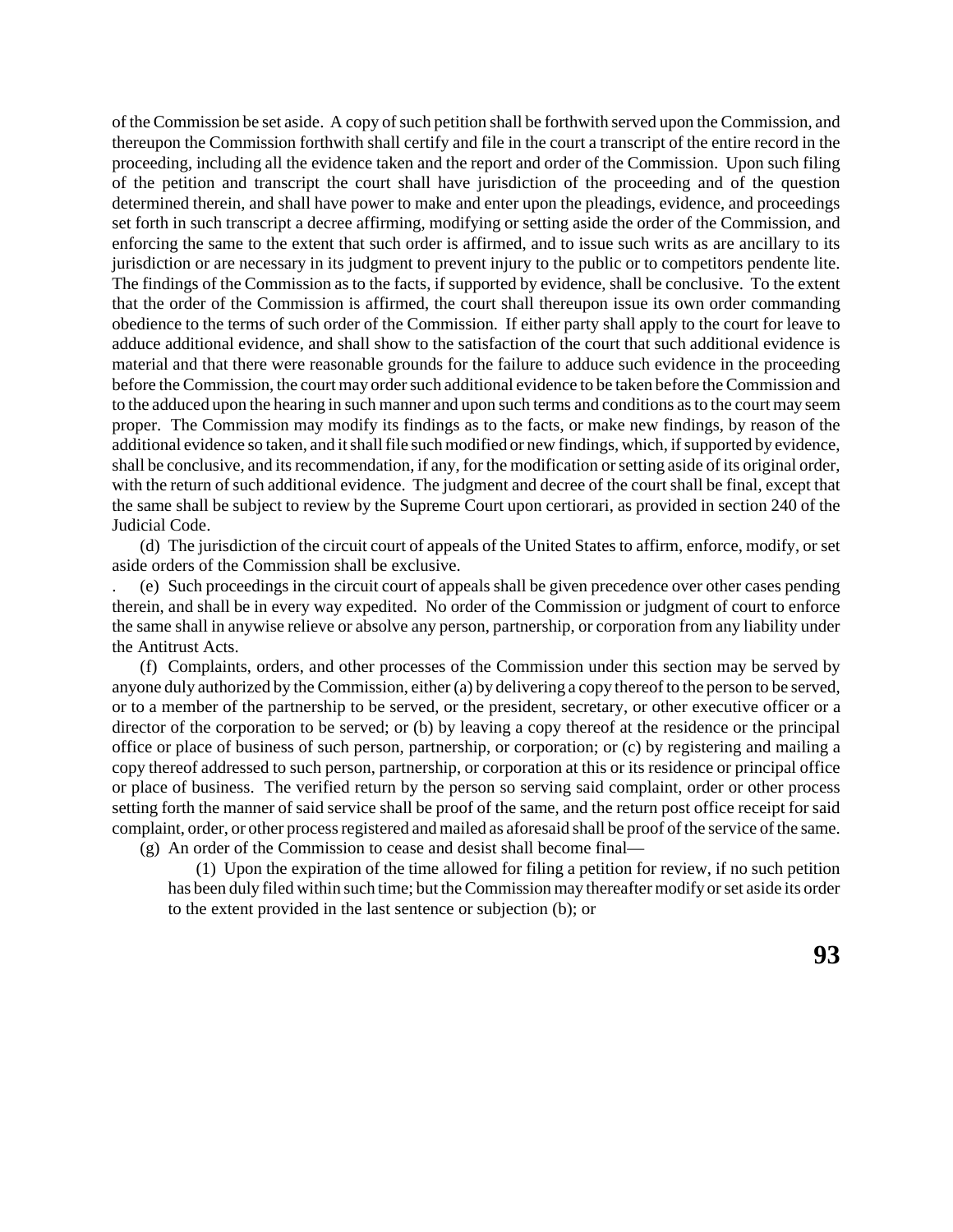(2) Upon the expiration of the time allowed for filing a petition for certiorari, if the order of the Commission has been affirmed, or the petition for review dismissed by the circuit court of appeals, and no petition for certiorari has been duly filed; or

(3) Upon the denial of a petition for certiorari, if the order oftheCommission has been affirmed or the petition for review dismissed by the circuit court of appeals; or

(4) Upon the expiration of thirty days from the date of issuance of the mandate of the Supreme Court, if such Court directs that the order of the Commission be affirmed or the petition for review dismissed.

(h) If the supreme Court directs that the order of the Commission be modified or set aside, the order of the Commission rendered in accordance with the mandate of the Supreme Courtshall become final upon the expiration of thirty days from the time it was rendered, unless within such thirty days either party has instituted proceedings to have such order corrected to accord with the mandate, in which event the order of the Commission shall become final when so corrected.

(i) If the order of the Commission is modified or set aside by the circuit court of appeals, and if (1) the time allowed for filing a petition for certiorari has expired and no such petition has been duly filed, or (2) the petition for certiorari has been denied r (3) the decision of the court has been affirmed by the Supreme court, then the order of the Commission rendered in accordance with the mandate of the circuit court of appeals shall become final on the expiration of thirty days from the time such order of the Commission was rendered, unless within such thirty days either party has instituted proceedings to have such order corrected so that it will accord with the mandate, in which event the order of the Commission shall become final when so corrected.

(j) If the Supreme court orders a rehearing; or if the case is remanded by the circuit court of appeals to the Commission for a rehearing, and if (1) the time allowed for filing a petition for certiorari has expired, and no such petition has been duly filed, or (2) the petition for certiorari has been denied, or (3) the decision of the court has been affirmed by the Supreme Court, then the order of the Commission rendered upon such rehearing shall become final in the same manner as though no prior order of the Commission has been rendered.

(k) As used in this section the term "mandate," in case a mandate has been recalled prior to the expiration of thirty days from the date of issuance thereof, means the final mandate.

(1) Any person, partnership, or corporation who violates an order to the Commission to cease and desist after it has been final, and while such order is in effect, shall forfeit and pay to the United States a civil penalty of not more than \$5,000 for each violation, which shall accrue to the united States and may be recovered in a civil action brought by the United States. Each separate violation of such an order shall be a separate offense, except that in the case of a violation through continuing failure or neglect to obey a final order of the Commission each day of continuance of such failure or neglect shall be deemed a separate offense.<sup>7</sup>

SEC. 6. That the commission shall also have power—

(a) To gather and compile information concerning, and to investigate fromtime to time the organization, business, conduct, practices, and management of any corporation engaged in commerce, excepting banks and common carriers subject to the Act to regulate commerce, and its relation to other corporations and to individuals, associations, and partnerships.

\_\_\_\_\_\_\_\_\_\_\_\_

<sup>&</sup>lt;sup>7</sup> This sentence added by sec. 4 (c) of Public Law 459, 81st Cong., approved March 26, 1950, and effective July 1, 1950.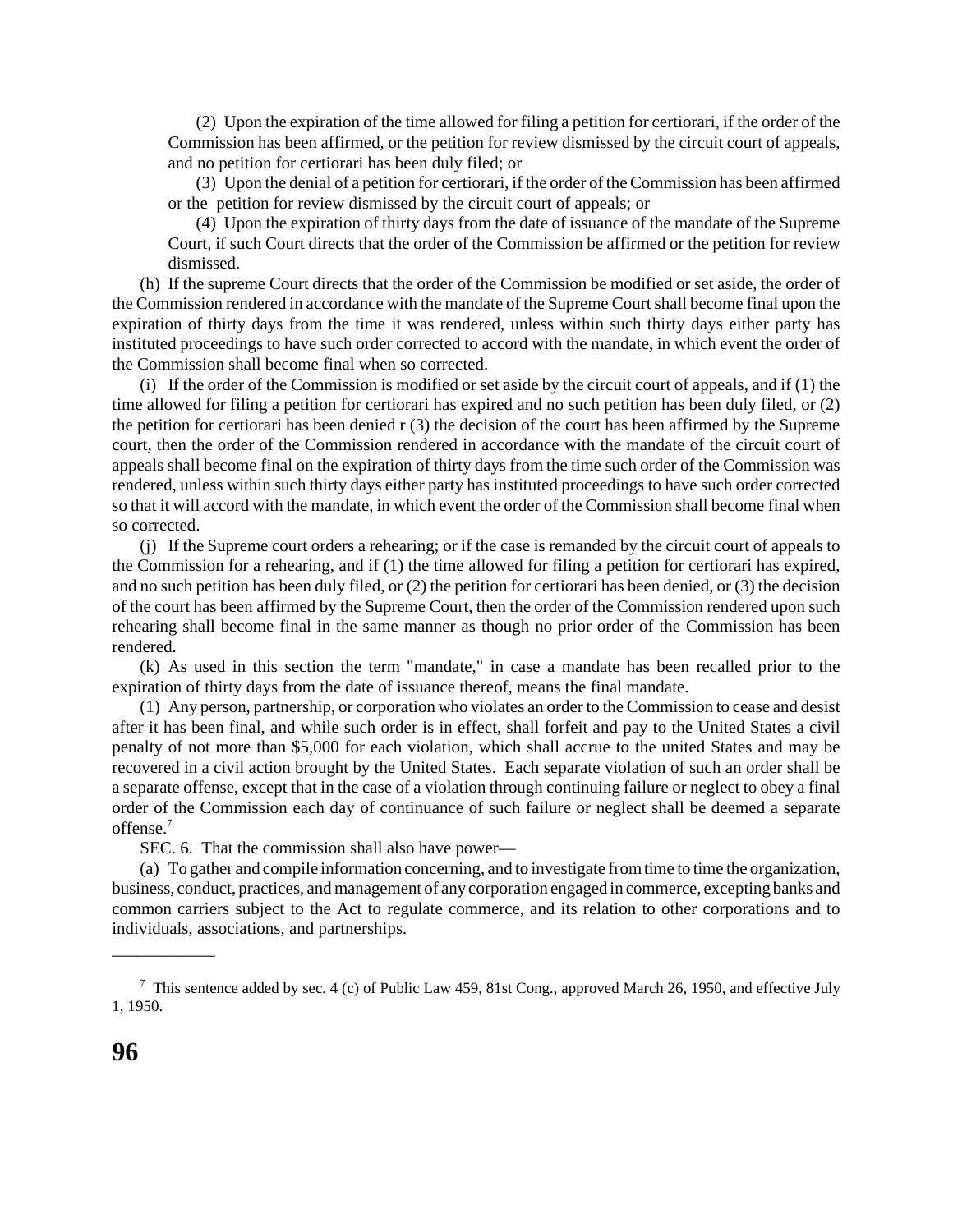(b) To require, by general or special orders, corporations engaged in commerce, excepting banks, and common carriers subject to the Act to regulate commerce, or any class of them, or any of them respectively, to file with the commission in such form as the commission may prescribe annual or special, reports or answers in writing to specific questions, furnishing to the commission such information as it may require as to the organization, business, conduct, practices, management, and relation to other corporations, partnerships, and individuals of the respective corporations filing such reports or answers in writing. Such reports and answers shall be made under oath, or otherwise, as the commission may prescribe, and shall be filed with the commission within such reasonable period asthe commission may prescribe, unless additional time be granted in any case by the commission.

(c) Whenever a final decree has been entered against any defendant corporation in any suit brought by the United States to prevent and restrain any violation of the antitrust Acts, to make investigation, upon its own initiative, of the manner in which the decree has been or is being carried out, and upon the application of the Attorney General it shall be its duty to make such investigation. It shall transmit to the Attorney general a report embodying its findings and recommendations as a result of any such investigation and the report shall be made public in the discretion of the commission.

(d) Upon the direction of the President or either<sup>8</sup> House of Congress to investigate and report the facts relating to any alleged violations of the antitrust Acts by any corporation.

(e) Upon the application of the Attorney general to investigate and make recommendations for the readjustment of the business of any corporation alleged to be violating the antitrust in order that the corporation may thereafter maintain its organization, management, and conduct of business in accordance with law.

(f) To make public from time to time such portions of the information obtained by it hereunder, except trade secrets and names of customers, as it shall deem expedient in the public interest; and to make annual and special reports to the Congress and to submit therewith recommendations for additional legislation; and to provide for the publication of its reports and decisions in such form and manner as may be best adapted for public information and use.

(g) From time to time to classify corporations and to make rules and regulations for the purpose of carrying out the provisions of this Act.

(h) To investigate, from time to time, trade conditionsin and with foreign countries where associations, combinations, or practices of manufacturers, merchants, or traders, or other conditions, may affect the foreign trade of the united States, and to report to Congress thereon, with such recommendations as it deems advisable.

SEC. 7. That in any suit in equity brought by or under the direction of the Attorney General as provided in the antitrust Acts, the court may, upon the conclusion of the testimony therein, if it shall be then of the opinion that the complainant is entitled to relief, refer said suit to the commission, as a master in chancery, to ascertain and report an appropriate form of decree therein. The commission shall proceed upon such notice to the parties and under such rules

\_\_\_\_\_\_\_\_\_\_\_\_\_

<sup>&</sup>lt;sup>8</sup> The Independent Offices Appropriation Act of 1934 provided that future investigations by the Commission for Congress must be authorized by concurrent resolution of the two Houses. Under the Appropriation Act of 1951, funds appropriated for the Commission are not to be spent upon any investigation thereafter called for by congressional concurrent resolution "until funds are appropriated subsequently to the enactment of such resolution to finance the cost of such investigation."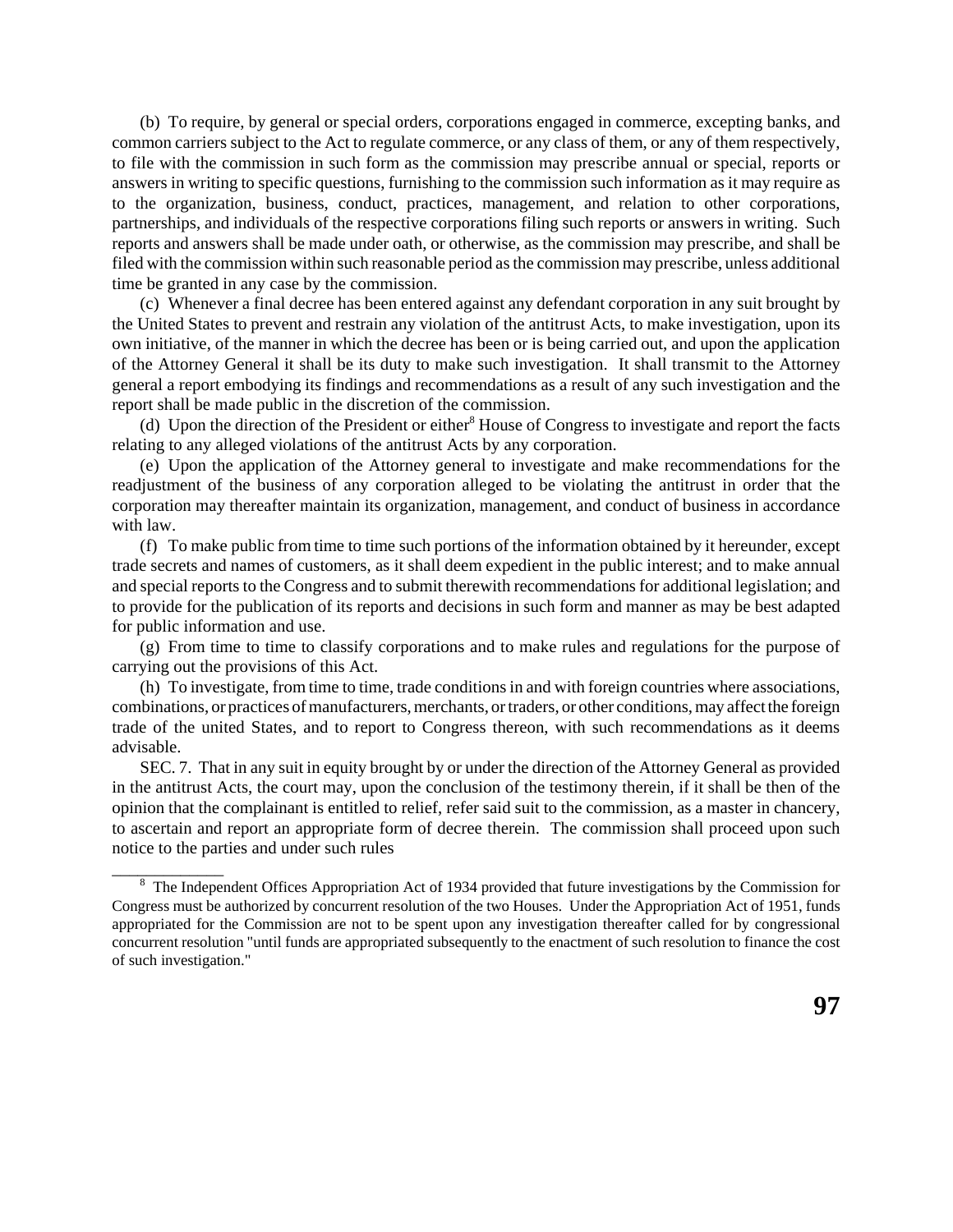of procedure as the court may prescribe, and upon the coming in of such reportsuch exceptions may be filed and such proceedings had in relation thereto as upon the report of a master in other equity causes, but the court may adopt or reject such report, in whole or in part, and enter such decree as the nature of the case may in its judgment require.

SEC. 8. That the several departments and bureaus of the Government when directed by the President shall furnish the commission, upon its request, all records, papers, and information in their possession relating to any corporation subject to any of the provisions of this Act, and shall detail fromtime to time such officials and employees to the commission as he may direct.

SEC. 9. That for the purposes of this Act the commission, or its duly authorized agent or agents, shall at all reasonable times have access to, for the purpose of examination, and, the right to copy any documentary evidence of any corporation being investigated or proceeded against; and the commission shall have power to require by subpoena the attendance and testimony of witnesses and the production of all such documentary evidence relating to any matter under investigation. Any member of the commission may sign subpoenas, and members and examiners of the commission may administer oaths and affirmations, examine witnesses, and receive evidence.

Such attendance of witnesses, and the production o f such documentary evidence, may be required from any place in the united States, at any designated place of hearing. And in case of disobedience to a subpoena the commission may invoke the aid of any court of the united States in requiring the attendance and testimony of witnesses and the production of documentary evidence.

Any of the district courts of the united States within the jurisdiction of which such inquiry is carried on may, in case of contumacy or refusal to obey a subpoena issued to any corporation or other person, issue an order requiring such corporation or other person to appear before the commission, or to produce documentary evidence if so ordered, or to give evidence touching the matter in question; and any failure to obey such order of the court may be punished by such court as a contempt thereof.

Upon the application of the attorney General of the United states, at the request of the commission, the district courts of the United States shall have jurisdiction to issue writs of mandamus commanding any person or corporation to comply with the provisions of this Act or any order of the commission made in pursuance thereof.

The commission may order testimony to be taken by deposition in any proceedings or investigation pending under this Act at any stage of such proceeding or investigation. Such depositions may be taken before any person designated by the commission and having power to administer oaths. Such testimony shall be reduced to writing by the person taking the deposition, or under his direction, and shall then be subscribed by the deponent. Any person may be compelled to appear and depose and to produce documentary evidence in the same manner as witnesses may be compelled to appear and testify and produce documentary evidence before the commission as hereinbefore provided.

Witnesses summoned before the commission shall be paid the same fees and mileage that are paid witnesses in the courts of the United States, and witnesses whose depositions are taken, and the persons taking the same shall severally be entitled to the same fees as are paid for like services in the courts of the United States.

No person shall be excused from attending and testifying or from producing documentary evidence before the commission or in obedience to the subpoena of the commission on the ground or for the reason that the testimony or evidence, documentary or otherwise, required of him may tend to criminate him or subject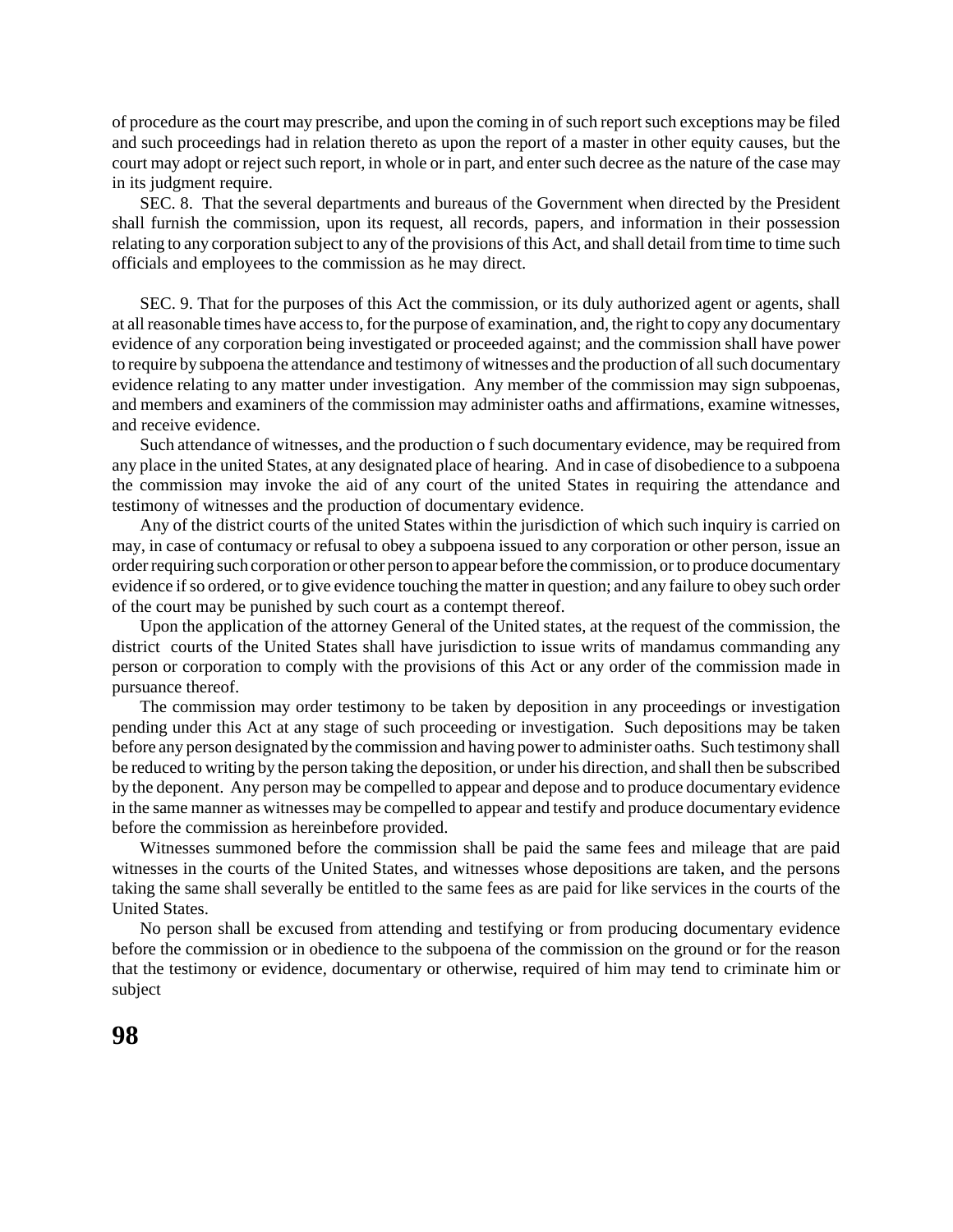him to a penalty or forfeiture. But no natural person shall be prosecuted or subjected to any penalty or forfeiture for or on account of any transaction, matter, or things concerning which he may testify, or produce evidence, documentary or otherwise, before the commission in obedience to a subpoena issued by it; provided, that no natural person so testifying shall be exempt from prosecution and punishment for perjury committed in so testifying.

SEC. 10. That any person who shall neglect or refuse to attend and testify, or to answer any lawful inquiry, or to produce documentary evidence, if in his power to do so, in obedience to the subpoena or lawful requirement of the commission, shall be guilty of an offense and upon conviction thereof by a court of competent jurisdiction shall be punished by a fine if not less than \$1,000 nor mor than \$5,000, or by imprisonment for not more than one year, or by both such fine and imprisonment.

Any person who shall willfully make, or cause to be made, any false entry or statement of fact in any report required to be made under this Act, or who shall willfully make or cause to be made any false entry in any account, record, or memorandum kept by any corporation subject to this Act, or who shall wilfully neglect or fail to make, or cause to be made, full, true, and correct entries in such accounts, records, or memoranda of all facts and transactions appertaining to the business of such corporation, or who shall willfully remove out of the jurisdiction of the united States, or wilfully mutilate, alter, or by any other means falsify any documentary evidence of such corporation, or who shall willfully refuse to submit to the commission or to any of its authorized agents, for the purpose of inspection and taking copies, any documentary evidence of such corporation in his possession or within his control, shall be deemed guilty of an offense against the United States, and shall be subject, upon conviction in any court of the united States of competent jurisdiction to a fine of not lessthan \$1,000 nor more than \$5000 or to imprisonment for a term of not more than three years, or to both such fine and imprisonment.

If any corporation required b this Act to file any annual or special report shall fail so to do within the time fixed by the Commission for filing the same, and such failure shall continue for thirty days after notice of such default, the corporation shall forfeit to the United States the sum of \$100 for each and every day of the continuance of such failure, which forfeiture shall be payable into the Treasury of the united states and shall be recoverable in a civil suit in the name of the United states brought in the district where the corporation has its principal office or in any district in which it shall do business. It shall be the duty of the various district attorneys, under the direction of the attorney general of the United States, to prosecute for the recovery of forfeitures. The costs and expenses of such prosecution shall be paid out of the appropriation for the expenses of the courts of the united States.

Any officer or employee of the commission who shall make public any information obtained by the commission without its authority, unless directed by a court, shall be deemed guilty of a misdemeanor, and, upon conviction thereof, shall be punished by a fine not exceeding \$5,000, or by imprisonment not exceeding one year, or by fine and imprisonment, in the discretion of the court.

SEC. 11. Nothing contained in this Act shall be construed to prevent or interfere with the enforcement of the provisions of the antitrust Acts or the Acts to regulate commerce, nor shall anything contained in the act be construed to alter, modify, or repeal the said antitrust acts or the Acts to regulate commerce or any part or parts thereof.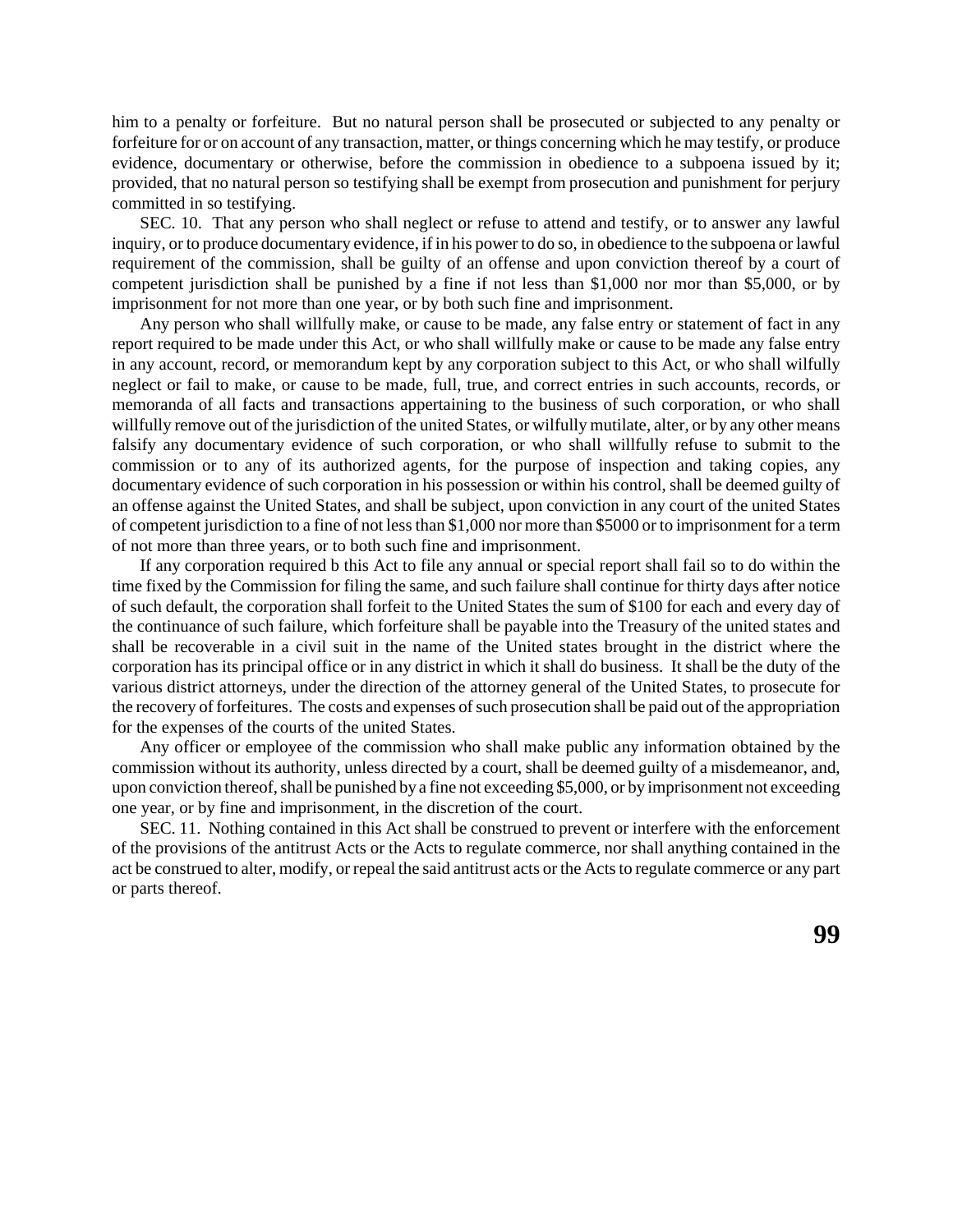SEC. 12. (a) Itshall be unlawful for any person , partnership, or corporation to disseminate, or cause to be disseminated, any false advertisement—

(1) By United States mails, or in commerce by any means for the purpose of inducing, or which is likely to induce, directly or indirectly, the purchase of food, drugs, devices, or cosmetics; or

(2) By any means, for the purpose of inducing, or which islikely to induce directly or indirectly, the purchase in commerce of food, drugs, devices, or cosmetics.

(b) The dissemination or the causing to be disseminated of any false advertisement within the provisions of subsection (a) of this section shall be an unfair or deceptive act or practice in commerce within the meaning of section 5.

SEC. 13. (a) Whenever the Commission has reason to believe—

(1) that any person, partnership, or corporation is engaged in, or is about to engage in, the dissemination or the causing of the dissemination of any advertisement in violation of section 12, and

(2) that the enjoining thereof pending the issuance of a complaint by the Commission under section 5, and until such complaint is dismissed by the Commission or set aside by the court on review, or the order of the Commission to cease and desist made thereon has become final within the meaning of section 5, would be to the interest of the public,

the Commission by any of its attorneys designated by it for such purpose may bring suit in a district court of the United States or in the United States court of any Territory, to enjoin the dissemination or the causing ofthe dissemination ofsuch advertisement. Upon proper showing a temporary injunction or restraining order shall be granted without bond. Any such suit shall be brought in the district in which such person, partnership, or corporation resides or transacts business.

(b) Whenever it appears to the satisfaction of the court in the case of a newspaper, magazine, periodical, or other publication, published at regular intervals—

(1) that restraining the dissemination of a false advertisement in any particular issue of such publication would delay the delivery of such issue after the regular time therefor, and

(2) that such delay would be due to the method by which the manufacture and distribution of such publication is customarily conducted by the publisher in accordance with sound business practice, and not to any method or device adopted for the evasion of this section or to prevent or delay the issuance of an injunction or restraining order with respect to such false advertisement or any other advertisement.

the court shall exclude such issue from the operation of the restraining order or injunction.

Sec. 14.<sup>9</sup> (a) Any person, partnership, or corporation who violates any provision of section 12 (a) shall, if the use of the commodity advertised may be injurious to health because of results from such use under the conditions prescribed in the advertisement thereof, or under such conditions as are customary or usual, or if such violation is with intent to defraud or mislead, be guilty of a misdemeanor, and upon conviction shall be punished by a fine of not more than \$5,000 or by imprisonment for not more than six months, or by both such fine and

\_\_\_\_\_\_\_\_\_\_\_\_\_\_\_

<sup>&</sup>lt;sup>9</sup> Section 5 (b) of the amending Act of 1938 provides:

SEC. 5. (b) Section 14 of the Federal Trade Commission Act, added to such Act by section 4 of this act, shall take effect on the expiration of sixty days after the date of the enactment of this Act.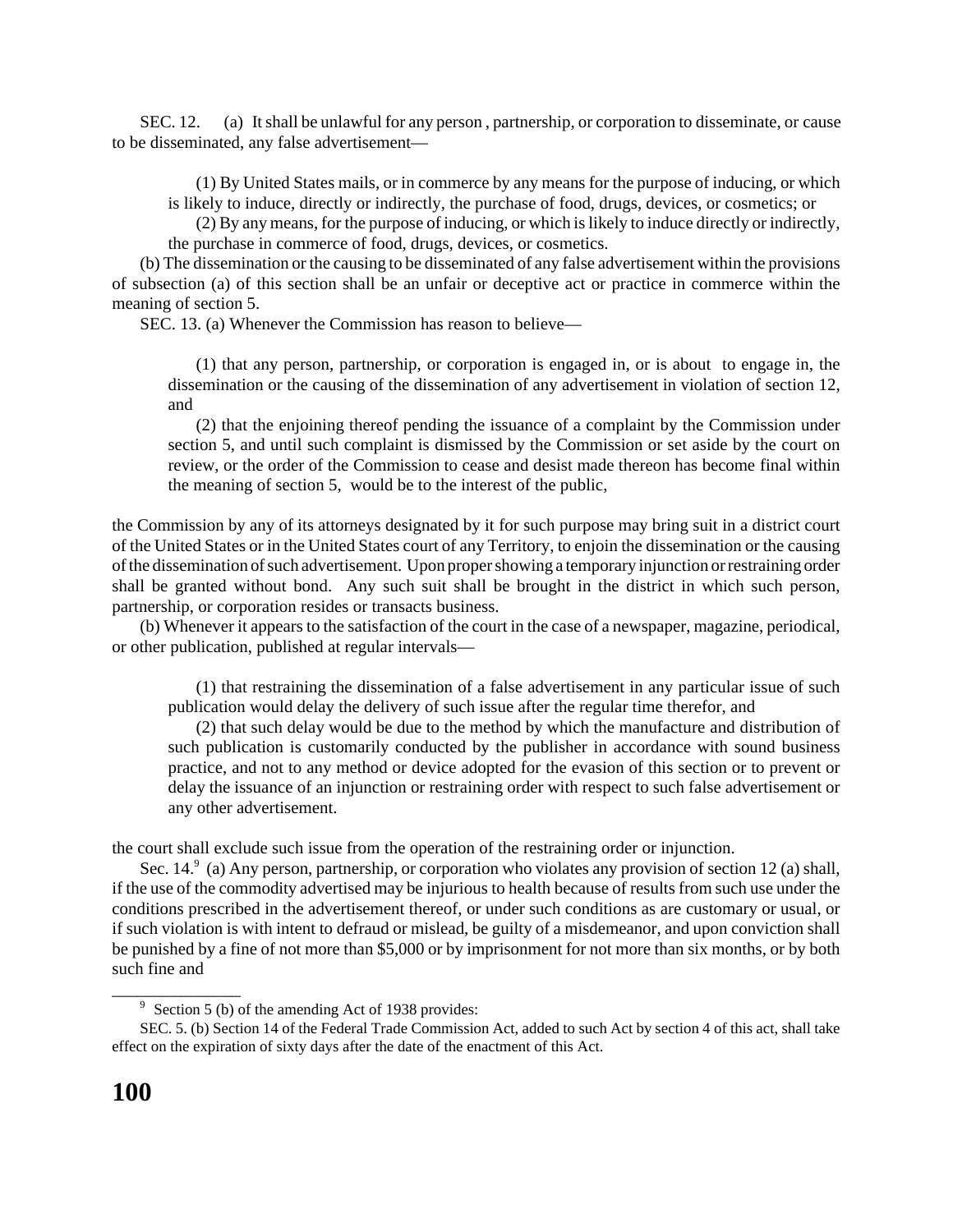imprisonment; except that if the conviction is for a violation committed after a first conviction of such person, partnership, or corporation, for any violation of such section, punishment shall be by a fine of not more than \$10,000 or by imprisonment for not more than one year, or by both such fine and imprisonment: Provided, That for the purposes of this section meats and meat food products duly inspected, marked, and labeled in accordance with rules and regulations issued under the Meat Inspection act approved March 4, 1907, as amended, shall be conclusively presumed not injurious to health at the time the same leave official "establishments."

(b) No publisher, radio-broadcast licensee, or agency or medium for the dissemination of advertising, except the manufacturer, packer, distributor, or seller of the commodity to which the false advertisement relates, shall be liable under this section by reason of the dissemination by him of any false advertisement unless he hasrefused on the request of the Commission, to furnish the Commission the name and post-office address of the manufacturer, packer, distributor, seller, or advertising agency, residing in the United States, who caused himto disseminate such advertisement. No advertising agency shall be liable under this section by reason of the causing by it of the dissemination of any false advertisement, unless it has refused, on the request oftheCommission, to furnish theCommission the name and post-office address ofthe manufacturer, packer, distributor, or seller, residing in the United States, who caused it to cause the dissemination of such advertisement.

SEC. 15. For the purpose of sections 12, 13, and 14—

\_\_\_\_\_\_\_\_\_

(a) (1) The term "false advertisement" means an advertisement, other than labeling, which is misleading in a material respect; and in determining whether any advertisement is misleading, there shall be taken into account (among other things) not only representations made or suggested by statement, word, design, device, sound, or any combination thereof, but also the extent to which the advertisement fails to reveal facts material in the light of such representations or material with respect to consequences which may result from the use of the commodity to which the advertisement relates under the conditions prescribed in said advertisement or, under such conditions as are customary or usual. No advertisement of a drug shall be deemed to be false if it is disseminated only to members of the medical profession, contains no false representations of a material fact, and includes, or is accompanied in each instance by truthful disclosure of, the formula showing quantitatively each ingredient of such drug.

 $(2)$  <sup>10</sup>In the case of oleomargarine or margarine an advertisement shall be deemed misleading in a material respect if in such advertisement representations are made or suggested by statement, word, grade designation, design, device, symbol, sound, or any combination thereof, that such oleomargarine or margarine is a dairy product, except that nothing contained herein shall prevent a truthful, accurate, and fullstatements in any such advertisement of all the ingredients contained in such oleomargarine or margarine.

(b) The term "food" means(1) articles used for food or drink for man or other animals, (2) chewing gum, and (3) articles used for components of any such article.

(c) The term "drug" means (1) articles recognized in the official United States Pharmacopoeia, official Homeopathic Pharmacopoeia of the United States, or official National Formulary, or any supplement to any of them; and (2) articles intended for use in the diagnosis, cure, mitigation, treatment, or prevention of disease in man or other animals; and (3) articles (other than food) intended to affect the structure or any function of the body of man or other animals; and

<sup>&</sup>lt;sup>10</sup>This subsection added by sec. 4 (a) of Public Law 459, 81st Cong., approved March 26, 1950, and effective July 1, 1950.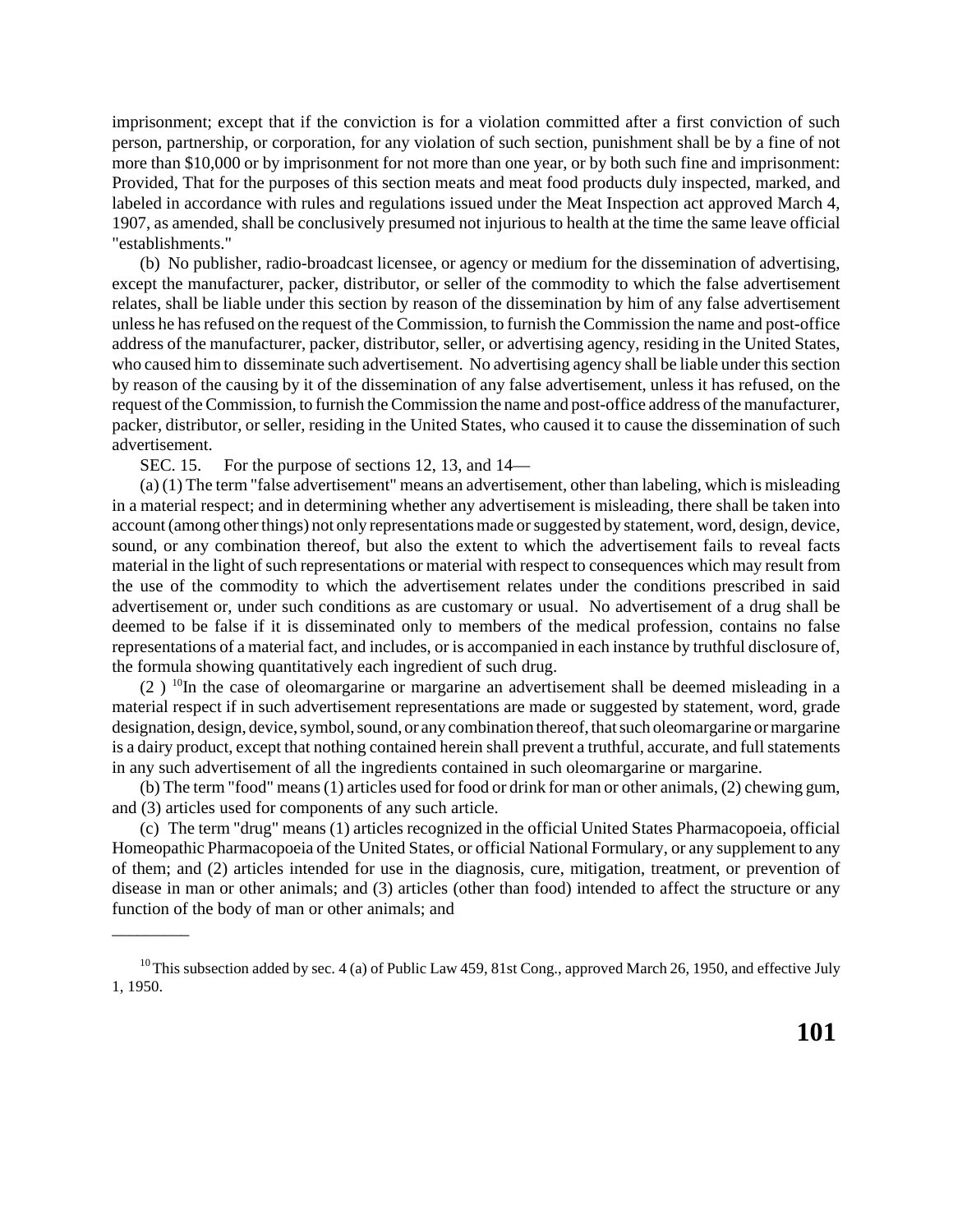(4) articles intended for use as a component of any article specified in clause (1), (2), or (3); but does not include devices or their components, parts, or accessories.

(d) The term "device" (except when used in subsection (a) of this section) means instruments, apparatus, and contrivances, including their parts and accessories, intended  $(1)$  for use in the diagnosis, cure, mitigation, treatment, or prevention of disease in man or in other animals; or (2) to affect the structure or any function of the body of man or other animals.

(e) The term "cosmetic" means (1) articles to be rubber, poured, sprinkled, or sprayed on, introduced into, or otherwise applied to the human body or any part thereof intended for cleansing, beautifying, promoting attractiveness, or altering the appearance, and (2) articles intended for use as a component of any such articles; except that such term shall not include soap.

 $(f)^{10}$  For the purposes of this section and section 407 of the federal Food, Drug and Cosmetic act, as amended, the term "oleomargarine" or "margarine" includes—

(1) all substances, mixtures, and compounds known as oleomargarine or margarine;

(2) all substances, mixtures, and compounds which have a consistence similar to that of butter

and which contain any edible oils or fats other than milk fat if made in imitation or semblance of butter.

SEC. 16. Whenever the Federal Trade Commission has reason to believe that any person, partnership, or corporation is liable to a penalty under section 14 or under subsection ( 1 ) of section 5, it shall certify the facts to the Attorney General, whose duty it shall be to cause appropriate proceedings to be brought for the enforcement of the provisions of such section or subsection.

SEC. 17. If any provision of this Act, or the application thereof to any person, partnership, corporation, or circumstance, is held invalid, the remainder of the Act and the application of such provision to any other person, partnership, corporation, or circumstance shall not be affected thereby.

SEC. 18. This Act may be cited as the "Federal Trade Commission Act."

Original act approved September 26, 1914.

Amended act approved March 21, 1938.

## $Clayton Act<sup>1</sup>$

(Approved in original form Oct. 14, 1914; 38 Stat. 730; 15 U.S.C. Sec. 12, et. seq.) [PUBLIC—No. 212—63D CONGRESS, AS AMENDED BY PUBLIC—No. 692—74TH CONGRESS,<sup>1</sup> AND PUBLIC—NO. 899—81ST CONGRESS]

#### [H.R. 15657]

AN ACT to supplement existing laws against unlawful restraints and monopolies and for other purposes

Be it enacted by the Senate and House of Representatives of the United States of America in Congress assembled, that "antitrust laws," as used herein, includes the Act entitled "An Act to protect trade and commerce against unlawful restraints and monopolies," approved July second, eighteen hundred and ninety;

\_\_\_\_\_\_\_\_\_\_\_\_

<sup>&</sup>lt;sup>10</sup> This subsection added by sec. 4 (a) of Public Law 459, 81st Cong., approved March 26, 1950 and effective July 1, 1950.

<sup>&</sup>lt;sup>1</sup> The Robinson-Patman Act, approved June 19, 1936, 49 Stat. 1526; 15 U.S.C., Sec. 13 (see footnote 2). See also footnote 4 on page 106 and footnote 8 on page 111, with respect to the repeal of Section 9, Section 17 in part, Sections 18 and 19 and Sections 21-25, inclusive, by two acts of June 25, 1948, namely, C. 645 (62 stat. 683) and C. 646 (62 stat. 896); and footnotes on pages 105 and 107 concerning the amendment of Sections 7 and 11 by act of Dec. 29, 1950, C. 1184 (64 Stat. 1125).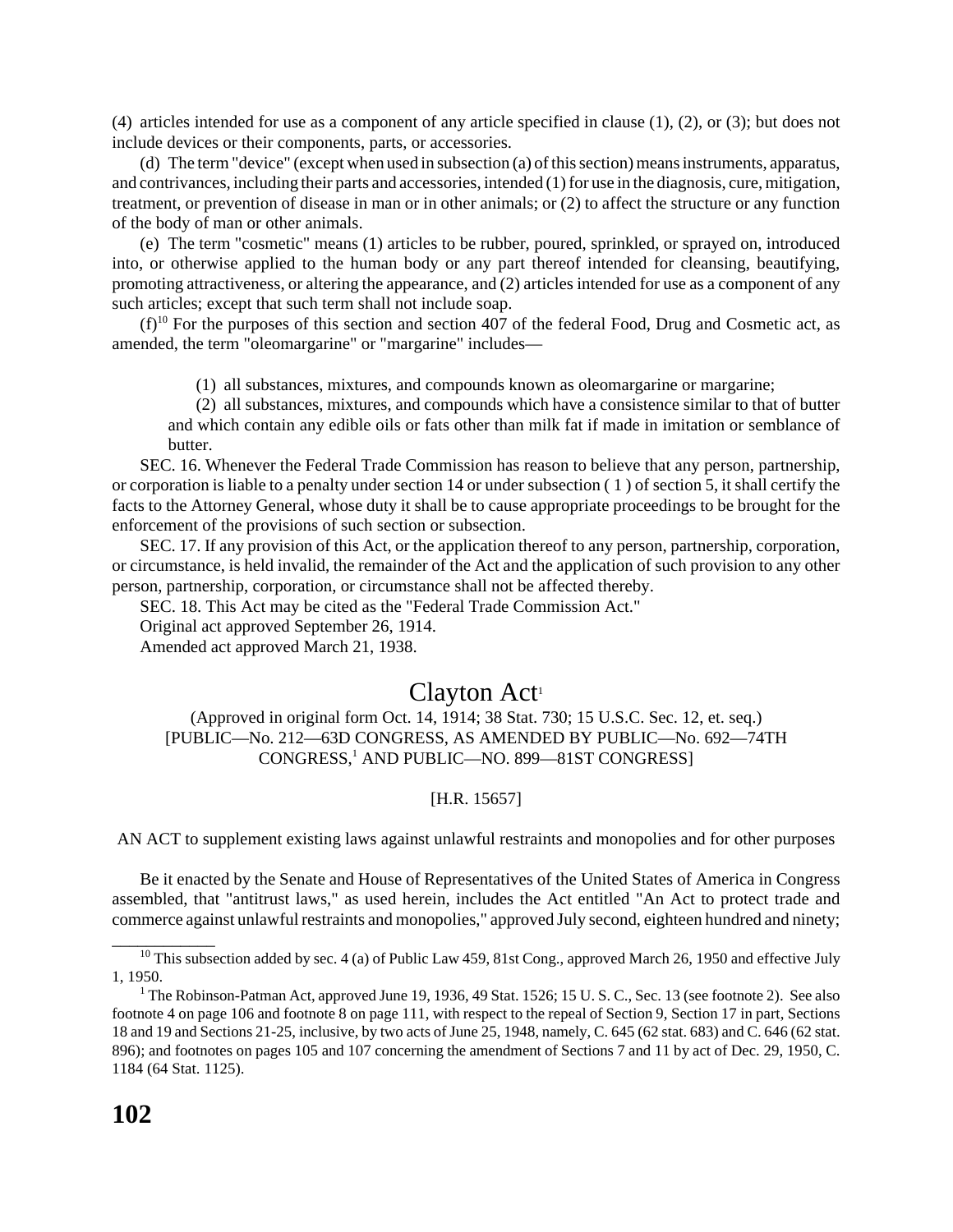sections seventy-three to seventy-seven, inclusive, of an Act entitled "An Act to reduce taxation, to provide revenue for the Government, and for other purposes," of August twenty-seventh, eighteen hundred and ninety-four; an Act entitled "An Act to amend sections seventy-three and seventy-six of the Act of August twenty-seventh, eighteen hundred and ninety-four, entitled 'An Act to reduce taxation, to provide revenue for the Government, and for other purposes," approved February twelfth, nineteen hundred and thirteen; and also this Act.

"Commerce," as used herein, means trade or commerce among the several States and with foreign nations, or between the District of Columbia or any Territory of the United States and any State, Territory or foreign nation, or between any insular possessions or other places under the jurisdiction of the United States, or between any such possession or place and any State or Territory of the United States or the District of Columbia or any foreign nation, or within the District of Columbia or any Territory or any insular possession or other place under the jurisdiction of the United States: Provided, That nothing in this Act contained shall apply to the Philippine Islands.

The word "person" or "persons" wherever used in this Act shall be deemed to include corporations and associations existing under or authorized by the laws of either the United States, the laws of any of the Territories, the laws of any State, or the laws of any foreign country.

SEC  $2<sup>2</sup>$  (a) That it shall be unlawful for any person engaged in commerce, in the course of such commerce, either directly orindirectly, to discriminate in price between different purchasers of commodities of like grade and quality, where either or any of the purchases involved in such discrimination are in commerce, where such commodities are sold for use, consumption, or resale within the United States or any Territory thereof or the District of Columbia or any insular possession or other place under the jurisdiction of the United States, and where the effect of such discrimination may be substantially to lessen competition or tend to create a monopoly in any line of commerce, or to injure, destroy, or prevent competition with any person who either grants or knowingly receives the benefit of such discrimination, or with customers of either ofthem. Provided, That nothing herein contained shall prevent differentials which make only due allowance for differences in the cost of manufacture, sale, or delivery resulting from the different methods or quantities in which such commodities are to such purchasers sold or delivered: Provided, however, That the Federal TradeCommissionmay, after due investigation and hearing to all interested parties,fix and establish quantity limits, and revise the same as it finds necessary, as to particular commodities or classes of commodities, where it finds that available purchasers in greater quantities are so few as to render differentials on account thereof unjustly discriminatory or promotive of monopoly in any line of commerce; and the foregoing shall then not be construed to permit differentials based on differences in quantities greater than those so fixed and established: And provided further, That nothing herein contained shall prevent persons engaged in selling goods, wares, or merchandise in commerce from selecting their own customersin bona fide transactions and not in restraint of trade: And provided further, That nothing herein contained shall prevent price changes from time to time where in response to changing conditions affecting the market for or the marketability of the goods concerned, such as but not limited to actual or imminent deterioration of perishable goods, obsolescence of seasonal goods, distress sales under court process, or sales in good faith in discontinuance of business in the goods concerned.

(b) Upon proof being made, at any hearing on a complaint under this section, that there has been discrimination in price of services or facilities furnished the burden of rebutting the prima facie case thus made by showing justification shall be upon the person charged with a violation of this section, and unless justification shall be affirmatively shown, the Commission is authorized to issue an order terminating the discrimination: Provided, however, \_\_\_\_\_\_\_\_\_\_\_\_\_\_

<sup>&</sup>lt;sup>2</sup> This section of the Clayton Act contains the provisions of the Robinson-Patman Anti-Discrimination Act, approved June 19, 1936, amending Section 2 of the original Clayton Act, approved Oct. 15, 1914.

Section 4 of the Robinson-Patman Act provides that nothing therein "shall prevent a cooperative association from returning to its members, producers, or consumers the whole, or any part of, the net earnings or surplus resulting from its trading operations, in proportion to their purchases or sales from, to, or through the association."

Public No. 550. 75th Congress approved May 26, 1938, to amend the said Robinson-Patman Act, further provides that nothing therein "shall apply to purchases of their supplies for their own use by schools, colleges, universities, public libraries, churches, hospitals, and charitable institutions not operated for profit."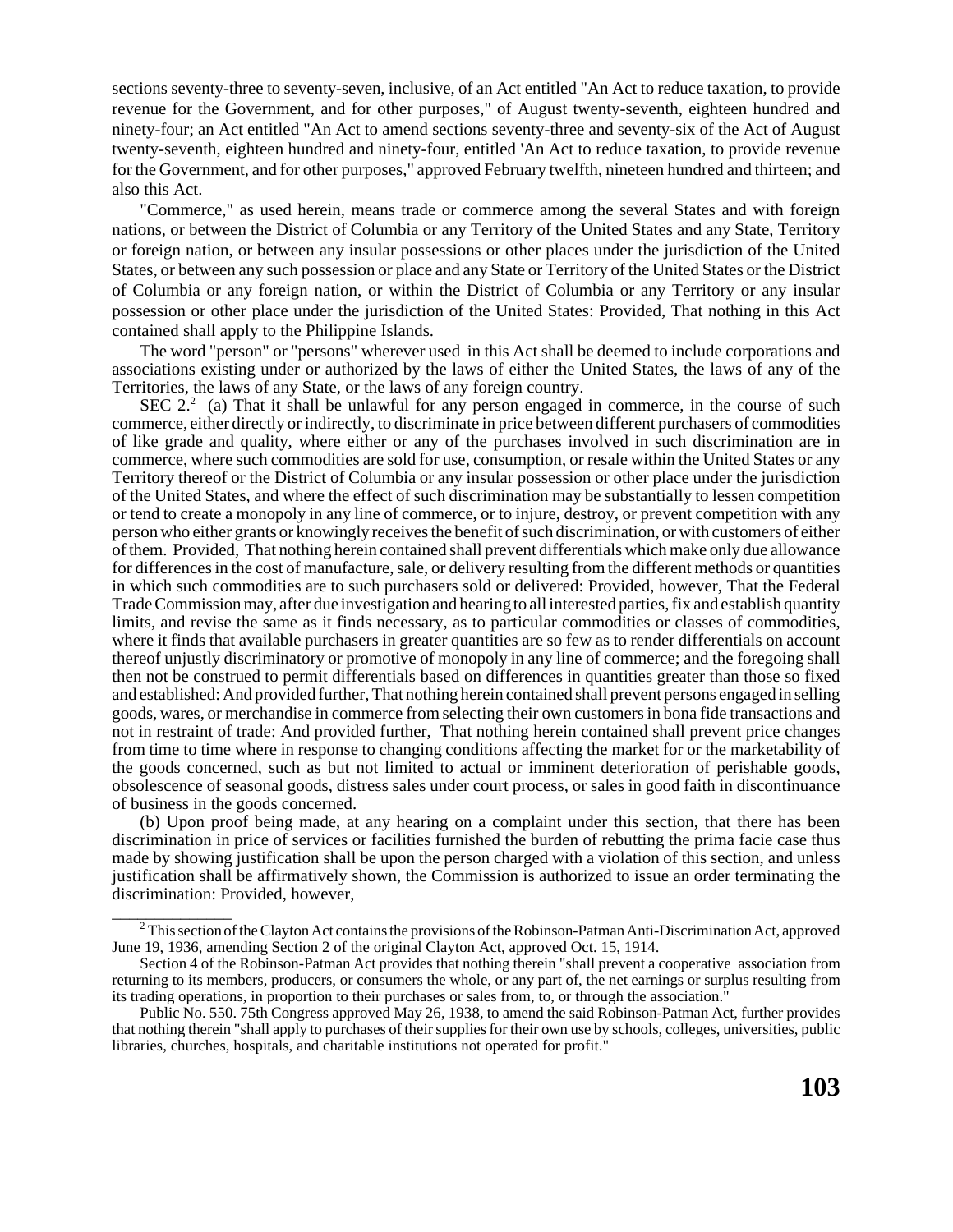That nothing herein contained shall prevent a seller rebutting the prima facie case thus made by showing that his lower price or the furnishing of services or facilities to any purchaser or purchasers was made in good faith to meet an equally low price of a competitor, or the services or facilities furnished by a competitor.

(c) That it shall be unlawful for any person engaged in commerce, in the course of such commerce, to pay or grant, or to receive or accept, anything of value as a commission, brokerage, or other compensation, or any allowance or discount in lieu thereof, except for services rendered in connection with the sale or purchase of goods, wares, or merchandise, either to the other party to such transaction or to an agent, representative, or other intermediary therein where such intermediary is acting in fact for or in behalf, or is subject to the direct or indirect control, of any party to such transaction other than the person by whom such compensation is so granted or paid.

(d) That it shall be unlawful for any person engaged in commerce to pay or contract for the payment of anything of value to or for the benefit of a customer of such person in the course of such commerce as compensation or in consideration for any services or facilities furnished by or through such customer in connection with the processing, handling, sale, or offering for sale of any products or commodities manufactured, sold, or offered for sale by such person, unless such payment or consideration is available on proportionally equal terms to all other customers competing in the distribution of such products or commodities.

(e) That it shall be unlawful for any person to discriminate in favor of one purchaser against another purchaser or purchasers of a commodity bought for resale, with or without processing, by contracting to furnish or furnishing, or by contributing to the furnishing of any services or facilities connected with the processing, handling, sale, or offering for sale of such commodity so purchased upon terms not accorded to all purchasers on proportionally equal terms.

(f) That it shall be unlawful for any person engaged in commerce, in the course of such commerce, knowingly to induce or receive a discrimination in price which is prohibited by this section.

SEC. 3. That it shall be unlawful for any person engaged in commerce, in the course of such commerce, to lease or make a sale or contract for sale of goods, wares, merchandise, machinery, supplies or other commodities, whether patented or unpatented, for use, consumption or resale within the United States or any Territory thereof or the District of Columbia or any insular possession or other place under the jurisdiction of the United States, or fix a price charged therefor, or discount from, or rebate upon, such price, on the condition, agreement or understanding that the lessee or purchaser thereof shall not use or deal in the goods, wares, merchandise, machinery, supplies, or other commodities of a competitor or competitors of the lessee or seller, where the effect of such lease, sale, or contract for sale or such condition, agreement or understanding may be to substantially lessen competition or tend to create a monopoly in any line of commerce.

SEC. 4. That any person who shall be injured in his business or property by reason of anything forbidden in the antitrust laws may sue therefor in any district court of the United States in the district in which the defendant resides, or is found, or has an agent, without respect to the among I controversy, and shall recover threefold the damages by hm sustained, and the cost of suit, including a reasonable attorney's fee.

SEC. 5. That a final judgement or decree hereafter rendered in any criminal prosecution or in any suit or proceeding in equity brought by or on behalf of the United states under the antitrust laws to the effect that a defendant has violated said laws shall be prima facie evidence against such defendant in any suit or proceeding brought by any other party against such defendant under said laws as to all matters, respecting which said judgment or decree would be an estoppel as between the parties thereto: Provided, This section shall not apply to consent judgments or decrees entered before any testimony has been taken; Provided further, This section shall not apply to consent judgments or decrees rendered in criminal proceedings or suits in equity, now pending, in which the taking of testimony has been commenced but has not been concluded, provided such judgments or decrees are rendered before any further testimony is taken.

Whenever any suit or proceeding in equity or criminal prosecution is instituted by the united States to prevent, restrain, or punish violations of any of the antitrust laws, the running of the statute of limitations in respect of each and every private right of action arising under said laws and based in whole or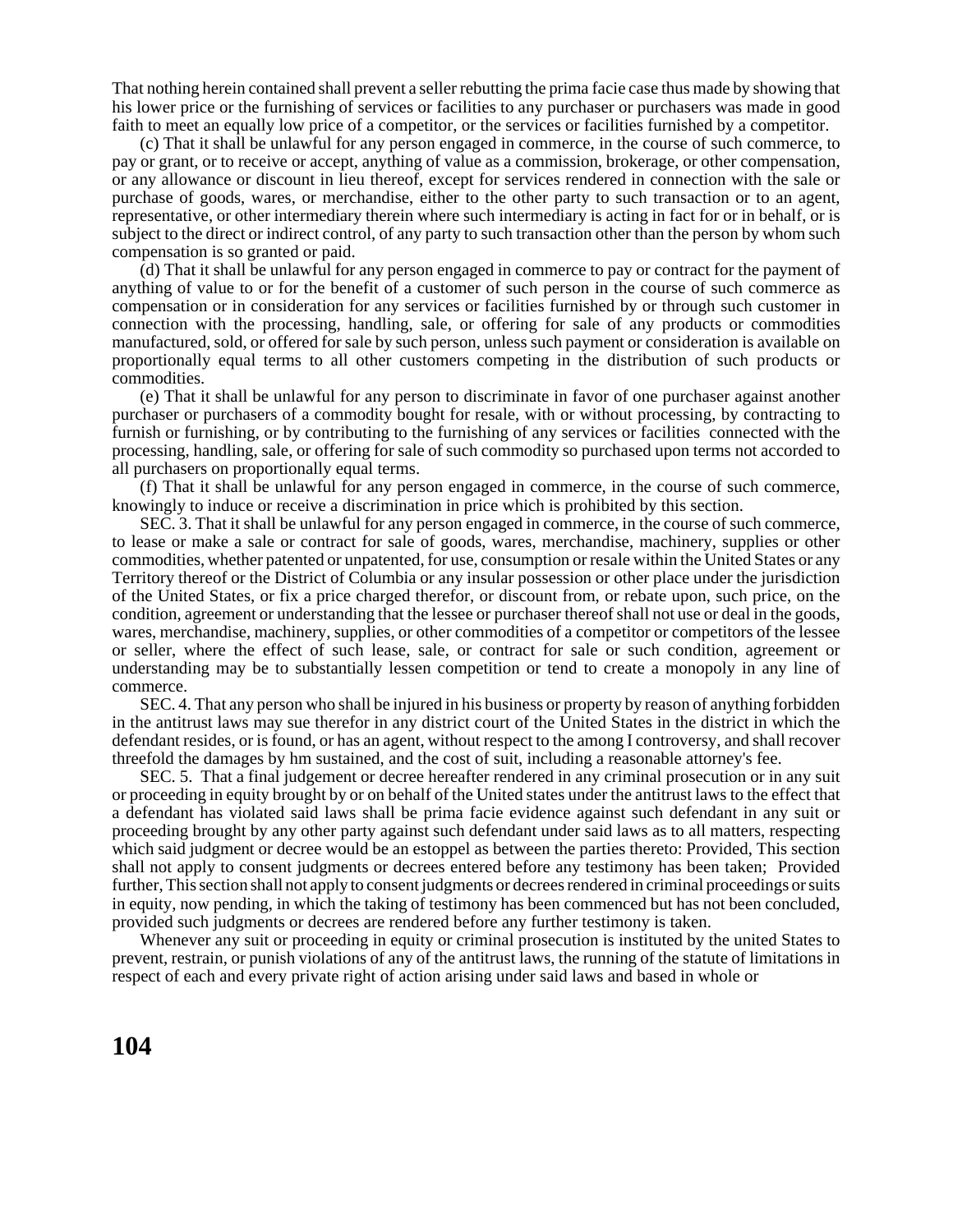in part on any matter complained of in said suit or proceeding shall be suspended during the pendency thereof.

SEC. 6. That the labor of a human being is not a commodity or article of commerce. Nothing contained in the antitrust laws shall be construed to forbid the existence and operation of labor, agricultural, or horticultural organizations instituted for the purposes of mutual help, and not having capital stock or conducted for profit, or to forbid or restrain individual members of such organizations from lawfully carrying out the legitimate objects thereof; nor shall such organizations, or the members thereof, be held or construed to be illegal combinations or conspiracies in restraint of trade under the antitrust laws.

SEC. 7.<sup>3</sup> That no corporation engaged in commerce shall acquire, directly or indirectly, the whole or any part of the stock or other share capital and no corporation subject to the jurisdiction of the federal Trade Commission shall acquire the whole or any part of the assets of another corporation engaged also in commerce, where in any line of commerce in any section of the country, the effect of such acquisition may be substantially to lessen competition, or to tend to create a monopoly.

No corporation shall acquire, directly or indirectly, the whole or any part of the stock or other share capital and no corporation subject to the jurisdiction of the Federal trade Commission shall acquire the whole or any part of the assets of one or more corporations engaged in commerce where in any line of commerce in any section of the country the effect of such acquisition, of such stocks or assets, or of the use of such stock by the voting of granting of proxies or otherwise, may be substantially to lessen competition, or to tend to create a monopoly.

This section shall not apply to corporations purchasing such stock solely for investment and not using the same by voting or otherwise to bring about, or in attempting to bring about the substantial lessening of competition. Nor shall anything contained in this section prevent a corporation engaged in commerce from causing the formation of subsidiary corporations for the actual carrying on of their immediate lawful business, or the natural and legitimate branches or extensions thereof, or from owning and holding all or a part of the stock of such subsidiary corporations, when the effect of such formation is not to substantially lessen competition.

Nor shall anything herein contained be construed to prohibit any common carrier subject to the laws to regulate commerce fromaiding in the construction of branches orshort linesso located asto become feeders to the main line of the company so aiding in such construction or from acquiring or owning all or any part of the stock of such branch lines, nor to prevent any such common carrier from acquiring and owning all or any part of the stock of a branch or short line constructed by an independent company where there is no substantial competition between the company owning the branch line so constructed and the company owning the main line acquiring the property or an interest therein, nor to prevent such common carrier from extending any of its lines through the medium of the acquisition of stock or otherwise of any other common carrier where there is no substantial competition between the company extending its lines and the company whose stock, property, or an interest therein is so acquired.

Nothing contained in this section shall be held to affect or impair any right heretofore legally acquired: Provided, That nothing in this section shall be held or construed to authorize or make lawful anything heretofore prohibited or made illegal by the antitrust laws, nor to exempt any person from the penal provisions thereof or the civil remedies therein provided.

Nothing contained in this section shall apply to transactions duly consummated pursuant to authority given by the Civil Aeronautics Board, Federal Communications Commission, Federal Power Commission, InterstateCommerceCommission, the Securities and exchangeCommission in the exercise ofitsjurisdiction under section 10 of the Public Utility Holding Company Act of 1935, the United States Maritime Commission, or the Secretary of agriculture under any statutory provision vesting such power in such Commission, Secretary, or Board.

SEC. 8. No private banker or director, officer, or employee of any member bank of the Federal Reserve System or any branch thereof shall be at the same time a director, officer, or employee of any other bank, banking association, savings bank, or trust company organized under the National Bank Act or organized

 $3$ Section 7, and also section 11, of the Clayton Act appear here in the form into which they were amended by Act of Dec. 29, 1950 (P.L. 899; 64 Stat. 1125; 15 U. S. C. 18).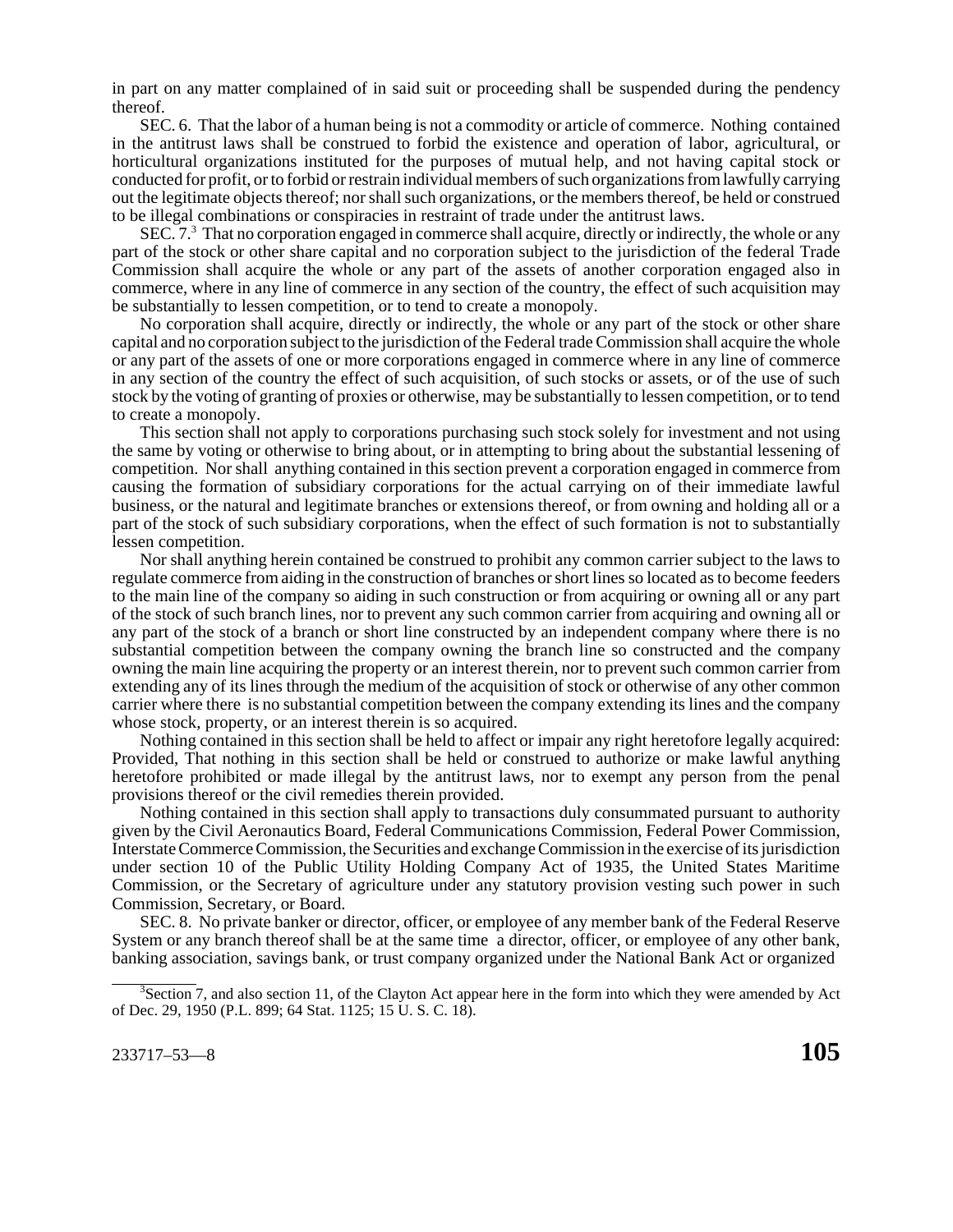under the laws of any State or of the District of Columbia, or any branch thereof, except that the Board of Governors of the Federal Reserve System may by regulation permit such service as a director, officer, or employee of not more than one other such institution or branch thereof; but the foregoing prohibition shall not apply in the case of any one or more of the following or any branch thereof:

(1) A bank, banking association, savings bank, or trust company, more than 90 per centum of the stock of which is owned directly orindirectly by the United States or by any corporation of which the United States directly or indirectly owns more than 90 per centum of the stock.

(2) A bank, banking association, savings bank, or trust company which has been placed formally in liquidation or which is in the hands of a receiver, conservator, or other official exercising similar functions.

(3) A corporation, principally engaged in international or foreign banking or banking in a dependency or insular possession of the United States which has entered into an agreement with the Board of Governors of the Federal Reserve System pursuant to section 25 of the Federal Reserve Act.

(4) A bank, banking association, savings bank, or trust company, more than 50 per centum of the common stock of which is owned directly or indirectly by persons who own directly or indirectly more than 50 per centum of the common stock of such member bank.

(5) A bank, banking association, savings bank, or trust company not located and having no branch in the same city, town, or village asthat in which such member bank or any branch thereof islocated, or in any city, town, or village contiguous or adjacent thereto.

(6) A bank, banking association, savings bank, or trust company not engaged in a class or classes of business in which such member bank is engaged.

(7) A mutual savings bank having no capital stock.

\_\_\_\_\_\_\_\_\_\_\_\_\_\_\_\_

Until February 1, 1939, nothing in this section shall prohibit any director, officer, or employee of any member bank of the Federal Reserve System, or any branch thereof, who islawfully serving at the same time as a private banker or as a director, officer, or employee of any other bank, banking association, savings bank, or trust company, or any branch thereof, on the date of enactment of the Banking Act of 1935, from continuing such service.

The Board of Governors of the Federal Reserve System is authorized and directed to enforce compliance with this section, and to prescribe such rules and regulations as it deems necessary for that purpose.

That from and after two years from the date of the approval of this Act no person at the same time shall be a director in any two or more corporations, any one of which has capital, surplus, and undivided profits aggregating more than \$1,000,000, engaged in whole or in part in commerce, other than banks, banking associations, trust companies, and common carriers subject to the Act to regulate commerce, approved February fourth, eighteen hundred and eighty-seven, if such corporations are or shall have been theretofore, by virtue of their business and location of operation, competitors, so that the elimination of competition by agreement between them would constitute a violation of any of the provisions of any of the antitrust laws. The eligibility of a director under the foregoing provision shall be determined by the aggregate amount of the capital, surplus, and undivided profits, exclusive of dividends declared but not paid to stockholders at the end of the fiscal year ofsaid corporation next preceding the election of directors, and when a director has been elected in accordance with the provisions of this Act it shall be lawful for him to continue as such for one year thereafter.

When any person elected or chosen as a director or officer or selected as an employee of any bank or other corporation subject to the provisions of this Act is eligible at the time of his election orselection to Act for such bank or other corporation in such capacity shall not be affected and he shall not become or be deemed amenable to any of the provisions hereof by reason of any change in the affairs of such bank or other corporation from whatsoever cause, whether specifically excepted by any of the provisions hereof or not, until the expiration of one year from the date of his election or employment.

SEC. 9.<sup>4</sup> Every president, director, officer or manager of any firm, association or corporation engaged in commerce as a common carrier, who embezzles, steals,

<sup>4</sup> Repealed by Act of June 25, 1948, c. 645 (62 Stat. 683), which revised, codified, and enacted into "positive law" Title 18 of the Code (Crimes and Criminal Procedure). Said Act reenacted said mater as to substance, as 18 U. S. C., Sec. 660 (62 Stat. 730).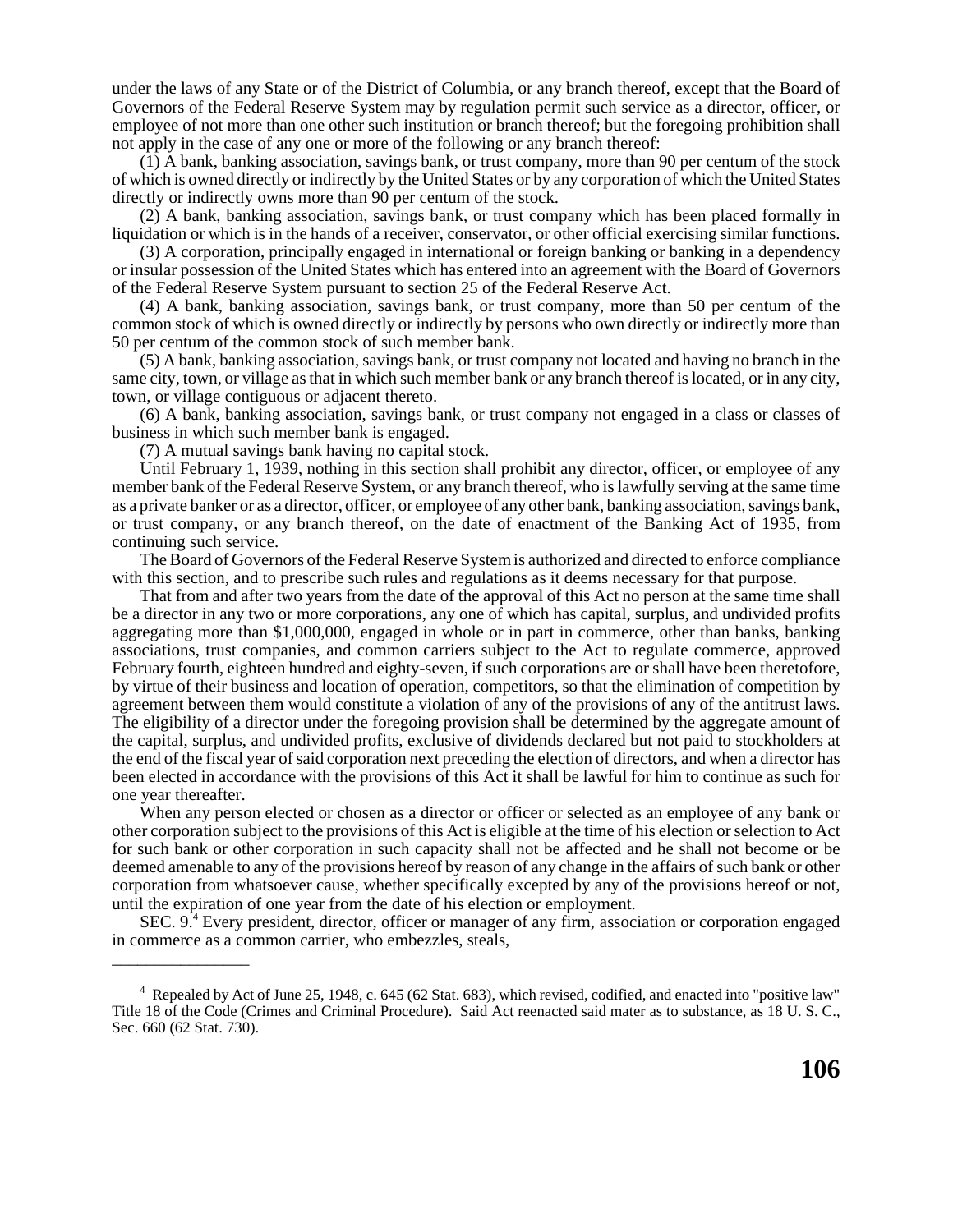abstracts or willfully misapplies, or willfully permits to be misapplied, any of the moneys, funds, credits, securities, property, or assets of such firm, association, or corporation, arising or accruing from, or used in, such commerce, in whole or in part, or willfully or knowingly converts the same to his own use or the use of another, shall be deemed guilty of a felony and upon conviction shall be fined not less than \$500 or confined in the penitentiary not less than one year nor more than ten years, or both, in the discretion of the court.

Prosecutions hereunder may be in the district court of the United States for the district wherein the offense may have been committed.

That nothing in this section shall be held to take away or impair the jurisdiction of the courts of the several States under the laws thereof; and a judgment of conviction or acquittal on the merits under the laws of any State shall be a bar to any prosecution hereunder for the same Act or acts.

SEC. 10. That after two years from the approval of this Act no common carrier engaged in commerce shall have any dealings in securities, supplies, or other articles of commerce, or shall make or have any contracts for construction or maintenance of any kind, to the amount of more than \$50,000, in the aggregate, in any one year, with another corporation, firm, partnership, or association when the said common carrier shall have upon its board f directors or as it president, manager, or as its purchasing or selling officer, or agent in the particular transaction, any person who is at the same time a director, manager, or purchasing or selling officer of, or who has any substantial interest in, such other corporation, firm, partnership, or association, unless and except such purchases shall be made from, or such dealings shall be with, the bidder whose bid is the most favorable to such common carrier, to be ascertained by competitive bidding under regulations to be prescribed by rule or otherwise by the Interstate Commerce Commission. No bid shall be received unless the name and address of the bidder or the names and addresses of the officers, directors, and general managers thereof, if the bidder be a corporation, or of the members, if it be a partnership or firm, be given with the bid.

Any person who shall, directly or indirectly, do or attempt to do anything to prevent anyone from bidding or shall do any Act to prevent free and fair competition among the bidders or those desiring to bid shall be punished as prescribed in this section in the case of an officer or director.

Every such common carrier having any such transactions or making any such purchases shall within thirty days aftermaking the same file with the InterstateCommerceCommission a full and detailed statement of the transaction showing the manner of the competitive bidding , who were the bidders, and the names and addresses of the directors and officers of the corporations and the members of the firm or partnership bidding; and whenever the said commission shall, after investigation or hearing, have reason to believe that the law has been violated in and about the said purchases or transactions it shall transmit all papers and documents and its own views or findings regarding the transaction to the Attorney General.

If any common carrier shall violate this section it shall be fined not exceeding \$25,000; and every such director, agent, manager or officer thereof who shall have knowingly voted for or directed the Act constituting such violation or who shall have aided or abetted in such violation shall be deemed guilty of a misdemeanor and shall be fined not exceeding \$5,000 or confined in jail not exceeding one year, or both in the discretion of the court.

Sec. 11.<sup>5</sup> That authority to enforce compliance with sections 2, 3, 7, and 8 of this Act by the persons respectively subject thereto is hereby vested in the Interstate Commerce Commission where applicable to common carriers subject to the Interstate Commerce Act as amended; in the Federal Communications Commission where applicable to common carriers engaged in wire or radio communication or radio transmission of energy; in the Civil aeronautics Board where applicable to air carriers and foreign air carriers subject to the Civil Aeronautics Act of 1938; in the Federal Reserve Board where applicable to banks, banking associations, and trust companies; and in the federal tradeCommissions where applicable to all other characters of commerce to be exercised as follows:

Whenever the Commission or Board vested with jurisdiction thereof shall have reason to believe tat any person is violating or has violated any of the provisions of sections 2, 3, 7, and 8 of this Act, it shall issue and serve upon such person and the Attorney General a complaint stating its charges in that respect,

<sup>&</sup>lt;sup>5</sup> Section 11, also section 7, of the Clayton Act appear here in the form into which they were amended by Act of Dec. 29, 1950 (P.L. 899; 64 Stat. 1125; 15 U. S. C. 21).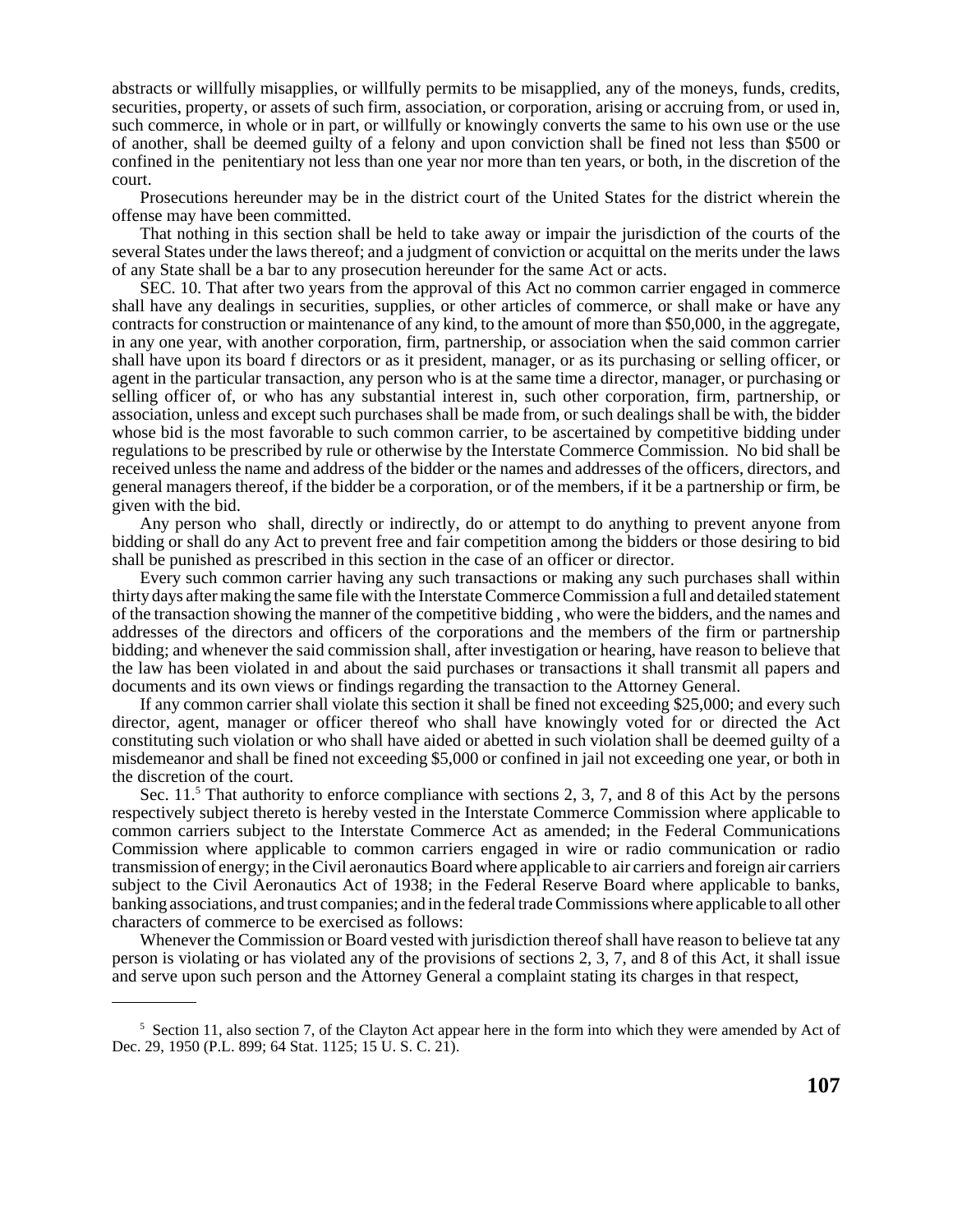and containing a notice of hearing upon a day and at a place therein fixed at least thirty days after the service of said complaint. The person so complained of shall have the right to appear at the place and time so fixed and show cause why an order should not be entered by the Commission or Board requiring such person to cease and desist from the violation of the law so charged in said complaint. The Attorney Generalshall have the right to intervene and appear in said proceeding and any person may make application, and upon good cause shown may be allowed by the Commission or Board, to intervene and appear in said proceeding by counsel or in person. The testimony in any such proceeding shall be reduced to writing and filed in the office of the Commission or Board. If upon such hearing the Commission or Board, as the case may be, shall be of the opinion that any of the provisions of said selections have been or are being violated, it shall make a report in writing, in which it shall state its findings as to the facts, and shall issue and cause to be served on such person an order requiring such person to cease and desist from such violations, and divest itself of the stock, or other share, capital, or assets, held or rid itself of the directors chosen contrary to the provisions of sections 7 and 8 of this Act, if any there be, in the manner and within the time fixed by said order. Until a transcript of the record in such hearing shall have been filed in a United States court of appeals, as hereinafter provided, the Commission or Board may at any time, upon such notice, and in such manner as it shall deem proper, modify or set aside, in whole or in part, any report or any order made or issued by it under this section.

If such person fails or neglects to obey such order of the Commission or Board while the same is in effect, the Commission or Board may apply to the United States court of appeals, within any circuit where the violation complained of was or is being committed or where such person resides or carries on business, for the enforcement of its order, and shall certify and file with its application a transcript of the entire record in the proceeding, including all the testimony taken and the report and order of the Commission or Board. Upon such filing of the application and transcript the court shall cause notice thereof to be served upon such person, and thereupon shall have jurisdiction of the proceeding and of the question determined therein, and shall have power to make and enter upon the pleadings, testimony and proceedings set forth in such transcript a decree affirming, modifying, or setting aside the order of the Commission or Board. The findings of the Commission or Board as to the facts, if supported by substantial evidence, shall be conclusive. If either party shall apply to the court for leave to adduce additional evidence, and shall show to the satisfaction of the court that such additional evidence is material and that there were reasonable grounds for the failure to adduce such evidence in the proceeding before the Commission or Board, the court may order such additional evidence to be taken before the Commission or Board and to be adduced upon the hearing in such manner and upon such terms and conditions as to the court may seem proper. The Commission or Board may modify its findings as to the facts, or make new findings, by reason of the additional evidence so taken, and it shall file such modified or new findings, which if supported by substantial evidence, shall be conclusive, and its recommendations, if any, for the modification or setting aside of its original order, with the return of such additional evidence. The judgement and decree of the court shall be final, except that the same shall be subject to review by the Supreme Court upon certiorari as provided in section 1254 of title 28, United States Code.

Any party required by such order of the Commission or Board to cease and desist from a violation charged may obtain a review of such order in said United States court of appeals by filing in the court a written petition praying that the order of the Commission or Board be set aside. A copy of such petition shall be forthwith served upon the Commission or Board, and thereupon the Commission or Board forthwith shall certify and file in the court a transcript of the record as hereinbefore provided. Upon the filing of the transcript the court shall have the same jurisdiction to affirm, set aside, or modify the order of the Commission or Board as in the case of an application by the Commission or Board for the enforcement of its order, and the findings of the Commission or Board as to the facts, if supported by substantial evidence, shall in like manner be conclusive.

The jurisdiction of the United States court of appeals to enforce, set aside, or modify orders of the Commission or Board shall be exclusive.

Such proceedings in the United States court of appeals shall be given precedence over cases pending therein, and shall be in every way expedited. No order of the Commission or Board or the judgment of the court to enforce the same shall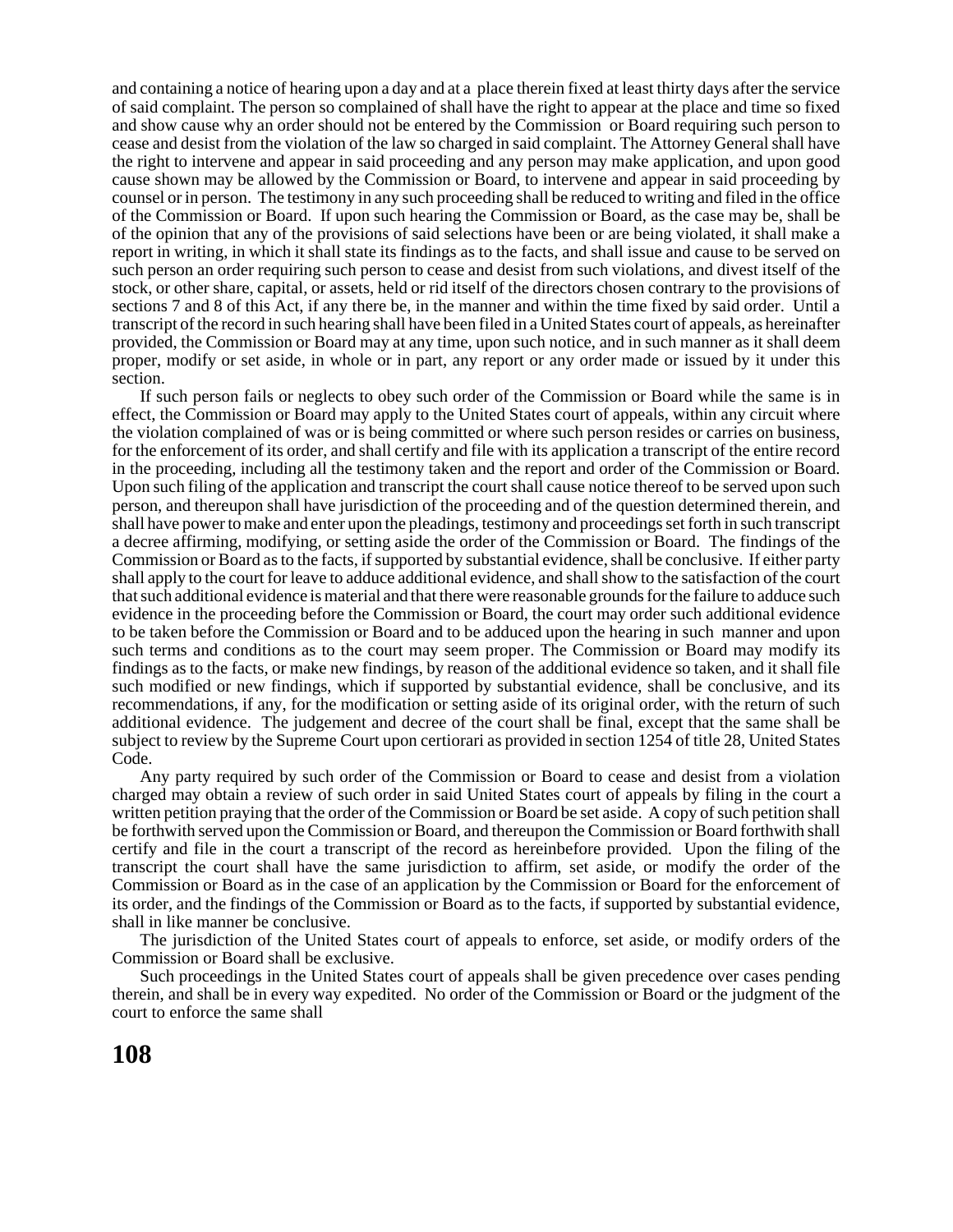in anywise relieve or absolve any person from any liability under the antitrust Acts.

Complaints, orders, and other processes of the Commission or Board under this section may be served by anyone duly authorized by the Commission or Board, either (a) by delivering a copy thereof to the person to be served, or to a member of the partnership, or to be served, or to the president, secretary, or other executive officer or a director of the corporation to be served; or (b) by leaving a copy thereof at the principal office or place of business ofsuch person; or (c ) by registering and mailing a copy thereof addressed to such person at his principal office or place of business. The verified return by the person so serving said compliant, order, or other process setting forth the manner of said service shall be proof of the same, and the return post-office receipt for said complaint, order, or other process registered and mailed as aforesaid shall be proof of the service of the same.

SEC. 12. That any suit, action, or proceeding under the antitrust laws against a corporation may be brought not only in the judicial district whereof it is an inhabitant, but also in any district wherein it may be found or transacts business; and all process in such cases may be served in the district of which it is an inhabitant, or whatever it may be found.

SEC. 13. That in any suit, action, or proceeding brought by or on behalf of the United States subpoenas for witnesses who are required to attend a court of the United States in any judicial district in any case, civil or criminal, arising under the antitrust laws may run into any other district: Provided, That in civil cases no writ of subpoena shall issue for witnesses living out of the district in which the court is held at a greater distance than one hundred miles from the place of holding the same without the permission of the trial court being first had upon proper application and cause shown.

SEC. 14. That whenever a corporation shall violate any of the penal provisions of the antitrust laws, such violation shall be deemed to be also that of the individual directors, officers, or agents of such corporation who shall have authorized, ordered, or done any of the acts constituting in whole or in part such violation, and such violation shall be deemed a misdemeanor, and upon conviction therefor of any such director, officer, or agent he shall be punished by a fine of not exceeding \$5,000 or by imprisonmentfor not exceeding one year, or by both, in the discretion of the court.

SEC. 15. That the several district courts of the United States are hereby invested with jurisdiction to prevent and restrain violations of this Act, and it shall be the duty of the several district attorneys of the United States, in their respective districts, under the direction of the Attorney general, to institute proceedings in equity to prevent and restrain such violations. Such proceedings may be by way of petition setting forth the case and praying that such violation shall be enjoined or otherwise prohibited. When the parties complained of shall have been duly notified of such petition, the court shall proceed, as soon as may be, to the hearing and determination of the case; and pending such petition, and before final decree, the court may at any time make such temporary restraining order or prohibition as shall be deemed just in the premises. Whenever it shall appear to the court before which any such proceeding may be pending that the ends of justice require that other parties should be brought before the court, the court may cause them to be summoned whether they reside in the district in which the court is held or not, and subpoenasto that end may be served in any district by the marshal thereof.

SEC. 16. That any person, firm, corporation, or association shall be entitled to sue for and have injunctive relief, in any court of the United States having jurisdiction over the parties as against threatened loss or damage by a violation of the antitrust laws, including sections two, three, seven, and eight of this Act, when and under the same conditions and principles as injunctive relief against threatened conduct that will cause loss or damage is granted by courts of equity, under the rules governing such proceedings, and upon the execution of proper bond against damages for an injunction improvidently granted and a showing that the danger of irreparable loss or damage is immediate, a preliminary injunction may issue: Provided, That nothing herein contained shall be construed to entitle any person, firm, corporation, or association, except the United States, to bring suit in equity for injunctive relief against any common carrier subject to the provisions of the Act to regulate commerce, approved February fourth. Eighteen hundred and eighty-seven, in respect of any matter subject to the regulation, supervision, or other jurisdiction of the Interstate Commerce Commission.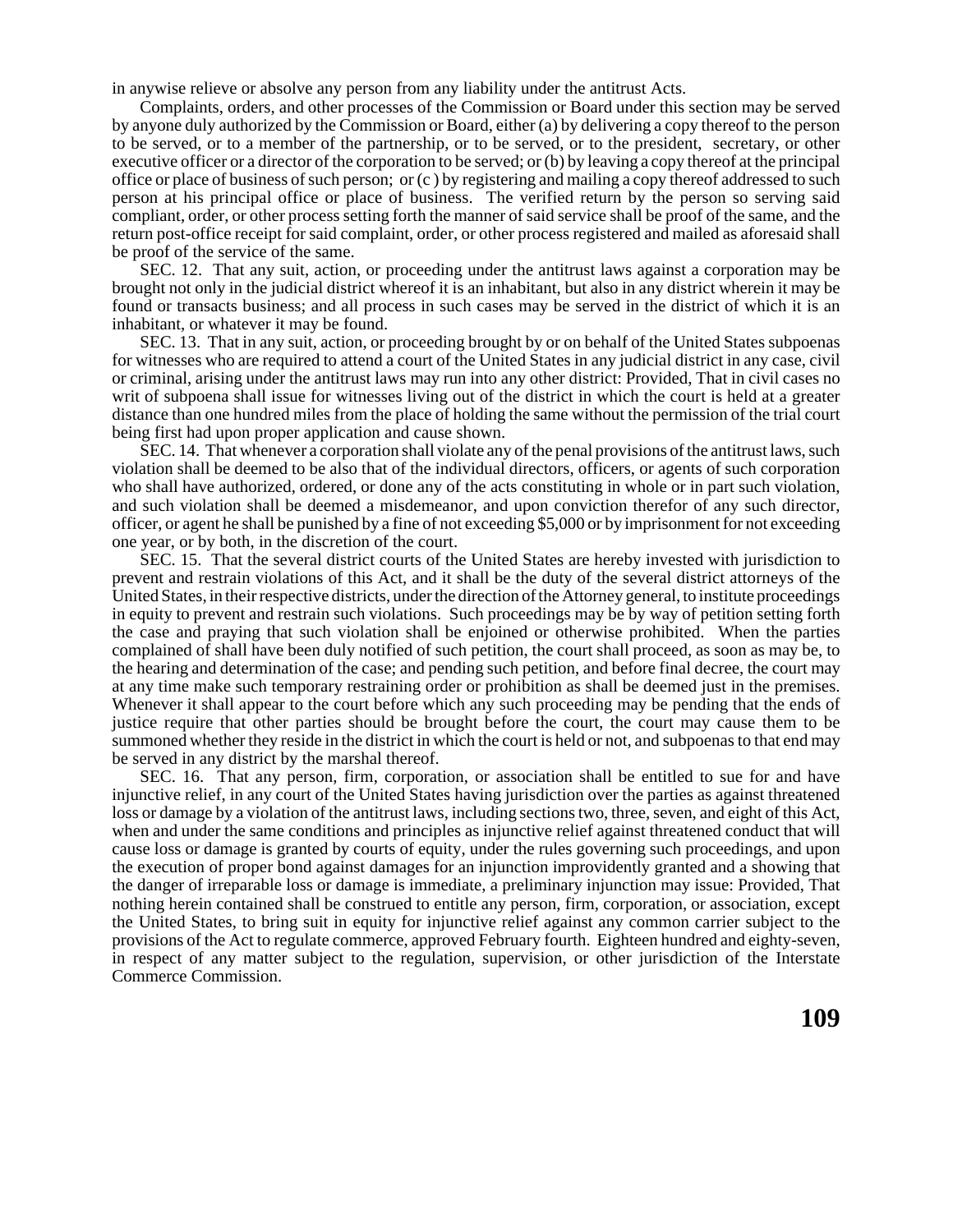SEC. 17.<sup>6</sup> That no preliminary injunction shall be issued without notice to the opposite party.

No temporary restraining order shall be granted without notice to the opposite party unless it shall clearly appear from specific facts shown by affidavit or by the verified bill that immediate and irreparable injury, loss, or damage will result to the applicant before notice can be served and hearing had thereon. Every such temporary restraining order shall be endorsed with the date and hour of issuance, shall be forthwith filed in the clerk's office and entered of record, shall define the injury and state why it is irreparable and why the order was granted without notice, and shall by itsterms expire within such time after entry, not to exceed ten days, as the court of judge may fix, unless within the time so fixed the order is extended for a like period for good cause shown, and the reasons for such extensions shall be entered of record. In case a temporary restraining order shall be granted without notice in the contingency specified, the matter of the issuance of a preliminary injunction shall be set down for a hearing at the earliest possible time and shall take precedence of all matters except older matters of the same character; and when the same comes up for hearing the party obtaining the temporary restraining ordershall proceed with the application for a preliminary injunction, and if he does not do so the court shall dissolve the temporary restraining order. Upon two days' notice to the party obtaining such temporary restraining order the opposite party may appear and move the dissolution or modification of the order, and in that event the court or judge shall proceed to hear and determine the motion as expeditiously as the ends of justice may require.

Section two hundred and sixty-three of an Act entitled "An Act to codify, revise and amend the laws relating to the judiciary," approved March third, nineteen hundred and eleven, is hereby repealed.

Nothing in this section contained shall be deemed to alter, repeal, or amend section two hundred and sixty–six of an Act entitled "An Act to codify, revise, and amend the lawsrelating to the judiciary," approved March third, nineteen hundred and eleven.

SEC. 18.<sup>7</sup> That, except as otherwise provided in section 16 of this Act, no restraining order or interlocutory order of injunction shall issue, except upon the giving of security by the applicant in such sum as the court of judge may deem proper, conditioned upon the payment of such costs and damages as may be incurred or suffered by any party who may be found to have been wrongfully enjoined or restrained thereby.

SEC. 19.<sup>7</sup> That every order of injunction or restraining order shall set forth the reasons for the issuance of the same, shall be specific in terms, and shall describe in reasonable detail, and not by reference to the bill of complaint or other document, the Act or acts sought to be restrained, and shall be binding only upon the parties to the suit, their officers, agents, servants, employees and attorneys, or those in active concert or participating with them, and who shall, by personal service or otherwise, have received actual notice of the same.

SEC. 20. That no restraining order injunction shall be granted by any court of the United States, or a judge or the judges thereof, in any case between an employer and employees, or between employers and employees, or between employees, or between persons employed and persons seeking employment, involving, or growing out of, a dispute concerning terms or conditions of employment, unless necessary to prevent irreparable injury to property, or to a property right of the party making the application, for which injury there is no adequate remedy at law, and such property ro property right must be described with particularity in the application which must be in writing and sworn to by the applicant or by his agent or attorney.

And no such restraining order or injunction shall prohibit any person or persons, whether singly or in concert, from terminating any relation of employment or from ceasing to perform any work or labor, or from recommending, advising, or persuading others by peaceful meansto do; or fromattending at any place where any such person or persons may lawfully be, for the purpose of peacefully obtaining or communicating information, or from peacefully persuading any person to work or to abstain from working; or from ceasing to patronize or to employ any party to such dispute, or from recommending, advising, or persuading others by peaceful and lawful means so to do; or from paying or giving to, or withholding from, any persons engaged in such dispute, any strike

<sup>&</sup>lt;sup>6</sup> See second paragraph of footnote 8 on page 111.

<sup>&</sup>lt;sup>7</sup> See second paragraph of footnote 8 on page 111.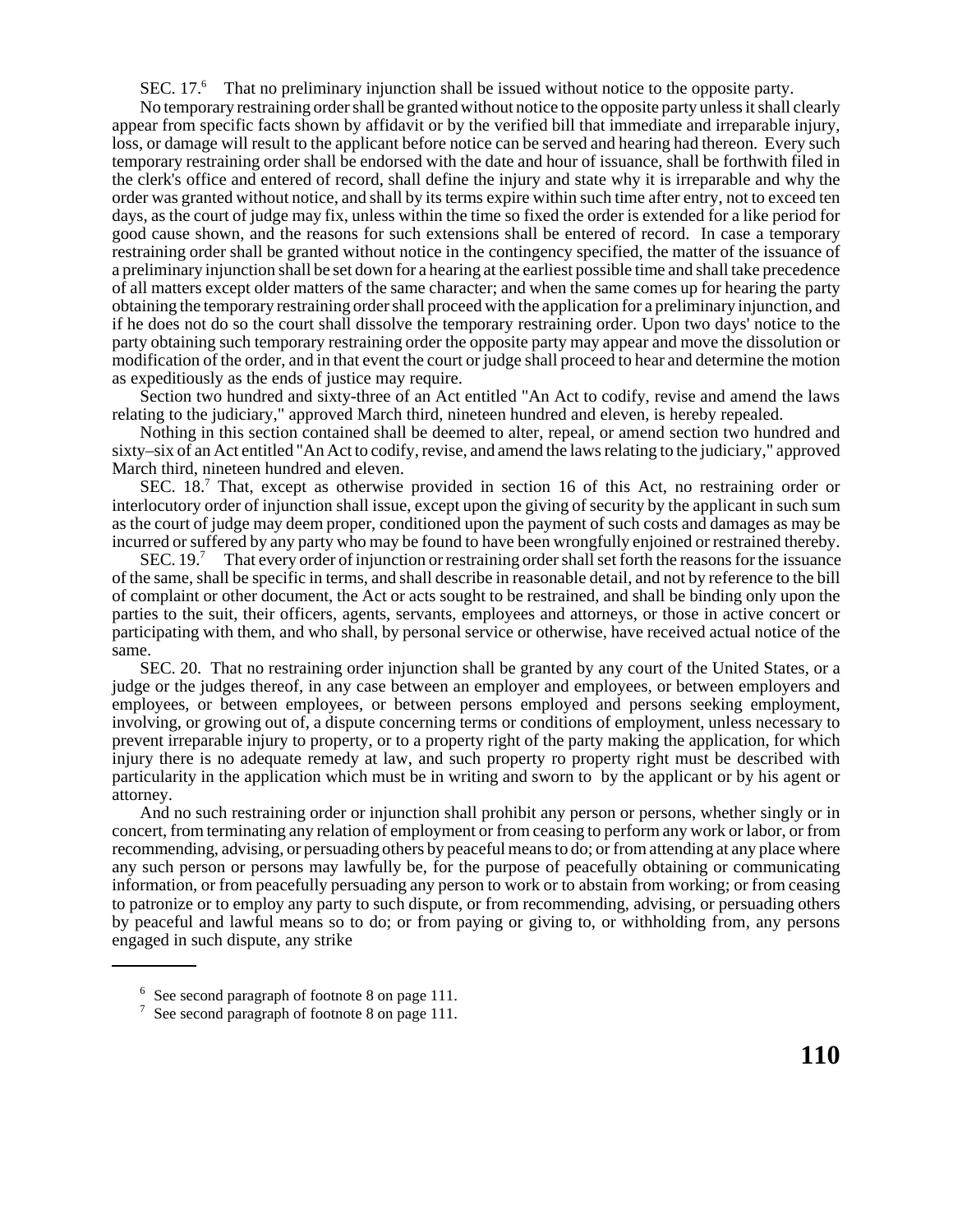benefits or other moneys or things of value; or from peaceably assembling in a lawful manner, and for lawful purposes; or from doing any Act or thing which might lawfully be done in the absence of such dispute by any party thereto; nor shall any of the acts specified in this paragraph be considered or held to be violations of any law of the United States.

SEC. 21.<sup>7</sup> That any person who shall willfully disobey any lawful writ, process, order, rule, decree or command of any district court of the United States or any court of the District of Columbia by doing any Act or thing therein, or thereby forbidden to be done by him, if the Act or thing so done by him be of such character as to constitute also a criminal offense under any statute of the United states, or under the laws of any State in which the Act was committed, shall be proceeded against for his said contempt hereinafter provided.

SEC. 22.<sup>7</sup> That whenever it shall be made to appear to any district court or judge thereof, or to any judge therein sitting, by the return of a proper officer or lawful process, or upon the affidavit or some credible person, or by information filed by any district attorney, that there is reasonable ground to believe that any person has been guilty of such contempt, the court or judge thereof, or any judge therein sitting, may issue a rule requiring the said person so charged to show cause upon a day certain why he should not be punished therefor, which rule, together with a copy of the affidavit or information, shall be served upon the person charged, with sufficient promptness to enable him to prepare for and make return to the order at the time fixed therein. If upon or by such return in the judgment of the court, the alleged contempt be not sufficiently purged, a trialshall be directed at a time and place fixed by the court: Provided, however, That if the accused, being a natural person, fail or refuse to make return to the rule to show cause an attachment may issue against his person to compel an answer, and in case of his continued failure or refusal, or if for any reason it be impracticable to dispose of the matter on the return day, he may be required to give reasonable bail for his attendance at the trial and his submission to the final judgment of the court. Where the accused is a body corporate, an attachment for the sequestration of its property may be issued upon like refusal or failure to answer.

In all cases within the purview of this Act such trial may be by the court, or, upon demand of the accused, by a jury; in which latter event the court may impanel a jury from the jurors then in attendance, or the court or the judge thereof in chambers may cause a sufficient number of jurors to be selected and summoned, as provided by law, to attend at the time and place of trial, at which time a jury shall be selected and impaneled as upon trial for misdemeanor; and such trial shall conform, as near as may be, to the practice in criminal cases prosecuted by indictment or upon information.

If the accused be found guilty, judgment shall be entered accordingly, prescribing the punishment, either by fine or imprisonment, or both, in the discretion of the court. Such fine shall be paid to the United States or to the complainant or other party injured by the Act constituting the contempt, or may, where more than one is so damaged, be divided or apportioned among them as the court may direct, but in no case shall the fine to be paid to the United States exceed, in case the accused is a natural person, the sum of \$1,000, nor shall such imprisonment exceed the term of six months: Provided, That in any case the court of a judge thereof may, for good cause shown, by affidavit or proof taken in open court or before such judge and filed with the papers in the case, dispense with the rule to show cause, and may issue an attachment for the arrest of the person charged with contempt in which event such person, when arrested, shall be brought before such court or a judge thereof without unnecessary delay and shall be admitted to bail in a reasonable penalty for his appearance to answer to the charge or for trial for the contempt; and thereafter the proceedings shall be the same as provide therein in case the rule had issued in the first instance.

SEC.  $23.\overline{8}$  That the evidence taken upon the trial of any persons so accused may be preserved by bill of exceptions, and any judgement of conviction may be reviewed upon writ of error in all respects as now provided by law in criminal cases, and may be affirmed, reversed, or modified as justice may require. Upon

ׇ֞֘

 $7$  See footnote 8 on page 111.

 $8$  Sections 21 to 25 inclusive, were repealed by Act of June 25, 1948, c. 645 (62 Stat. 683), which revised, codified, and enacted into "positive law," Title 18 of the Code (Crimes and Criminal Procedure). Said Act reenacted said matter, excluding section 23, as to substance, as 189 U. S. C., Section 402 (as amended by Public Law 72, May 21, 1949, 81st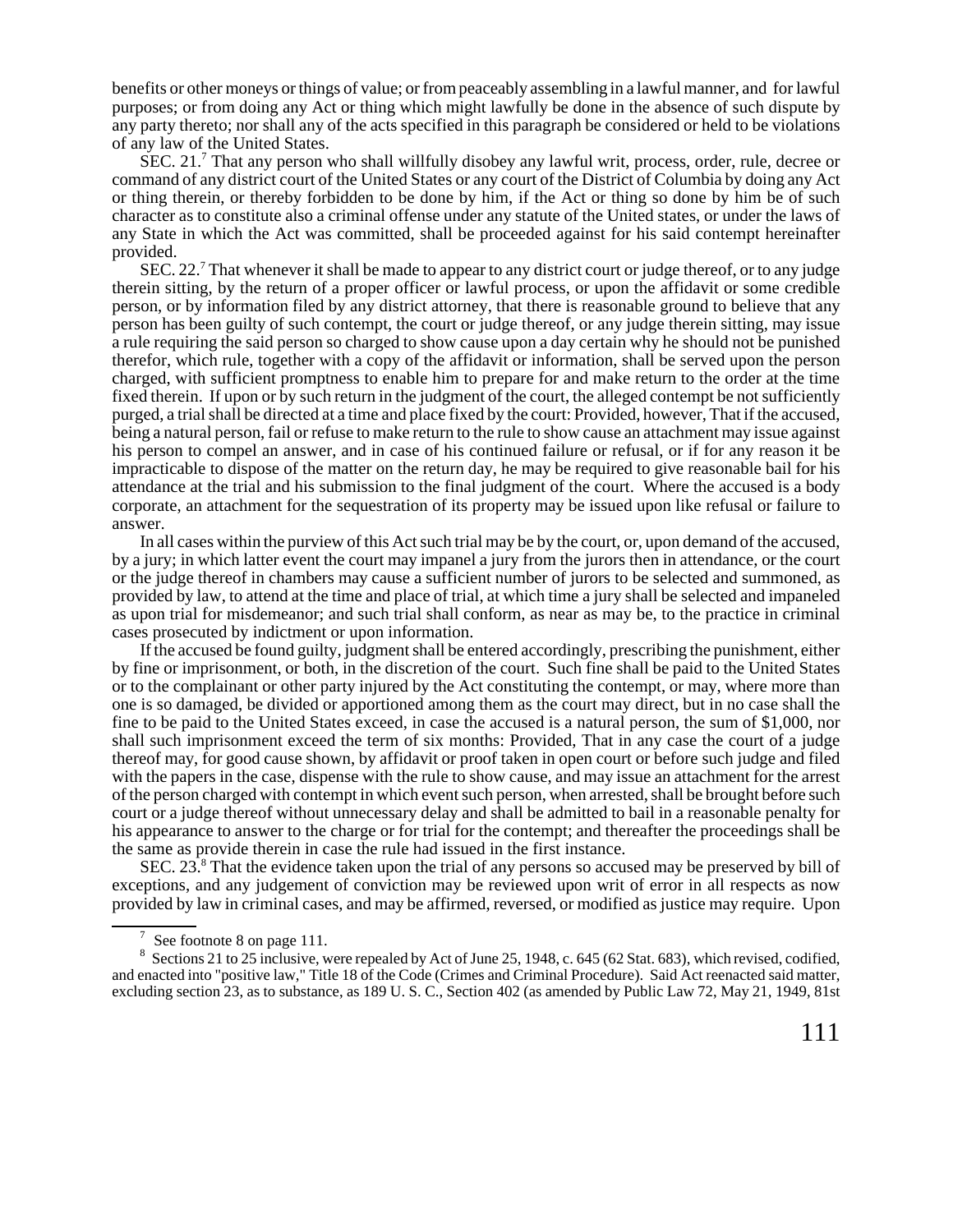the granting of such writ of error, execution of judgment shall be stayed, and the accused, if thereby sentenced to imprisonment, shall be admitted to bail in such reasonable sum as may be required by the court, or by any justice or any judge of any district court of the United States or any court of the District of Columbia.

SEC. 24.<sup>8</sup> That nothing herein contained shall be construed to relate to contempts committed in the presence of the court, or so near thereto as to obstruct the administration of justice, nor to contempts committed in disobedience of any lawful writ, process, order, rule, decree, or command entered in any suit or action brought or prosecuted in the name of , or on behalf of, the United States, but the same, and all the other cases of contempt not specifically embraced within section twenty-one of this Act, may be punished in conformity to the usages at law and in equity now prevailing.

SEC. 25.<sup>8</sup> That no proceeding for contempt shall be instituted against any person unless begun within one year from the date of the Act complained of; nor shall any such proceeding be a bar to any criminal prosecution for the same Act or acts; but nothing herein contained shall affect any proceedings in contempt pending at the time of the passage of this Act.

SEC. 26. If any clause, sentence, paragraph, or part of this ACT shall, for any reason, be adjudged by any court of competent jurisdiction to be invalid, such judgment shall not affect, impair, or invalidate the remainder thereof, but shall be confined in its operation to the clause, sentence, paragraph, or part thereof directly involved in the controversy in which such judgment shall have been rendered.

Approved, October 15, 1914.

\_\_\_\_\_\_\_\_\_\_\_\_\_\_

Congress), 18 U.S.C., Section 3285 and 18 U. S. C. Section 3691. Section 23 was omitted as no longer required in view of the civil and criminal rules promulgated by the Supreme Court.

The Act of June 25, 1948, c. 646 (62 Stat. 896), which revised, codified, and enacted into law Title 28 of the Code (Judicial Code and judiciary), repealed the first, second, and fourth paragraphs of Section 17, and repealed Sections 18 and 19, in view of Rule 65, Federal Rules of Civil Procedure, which covers the substance of the matter involved.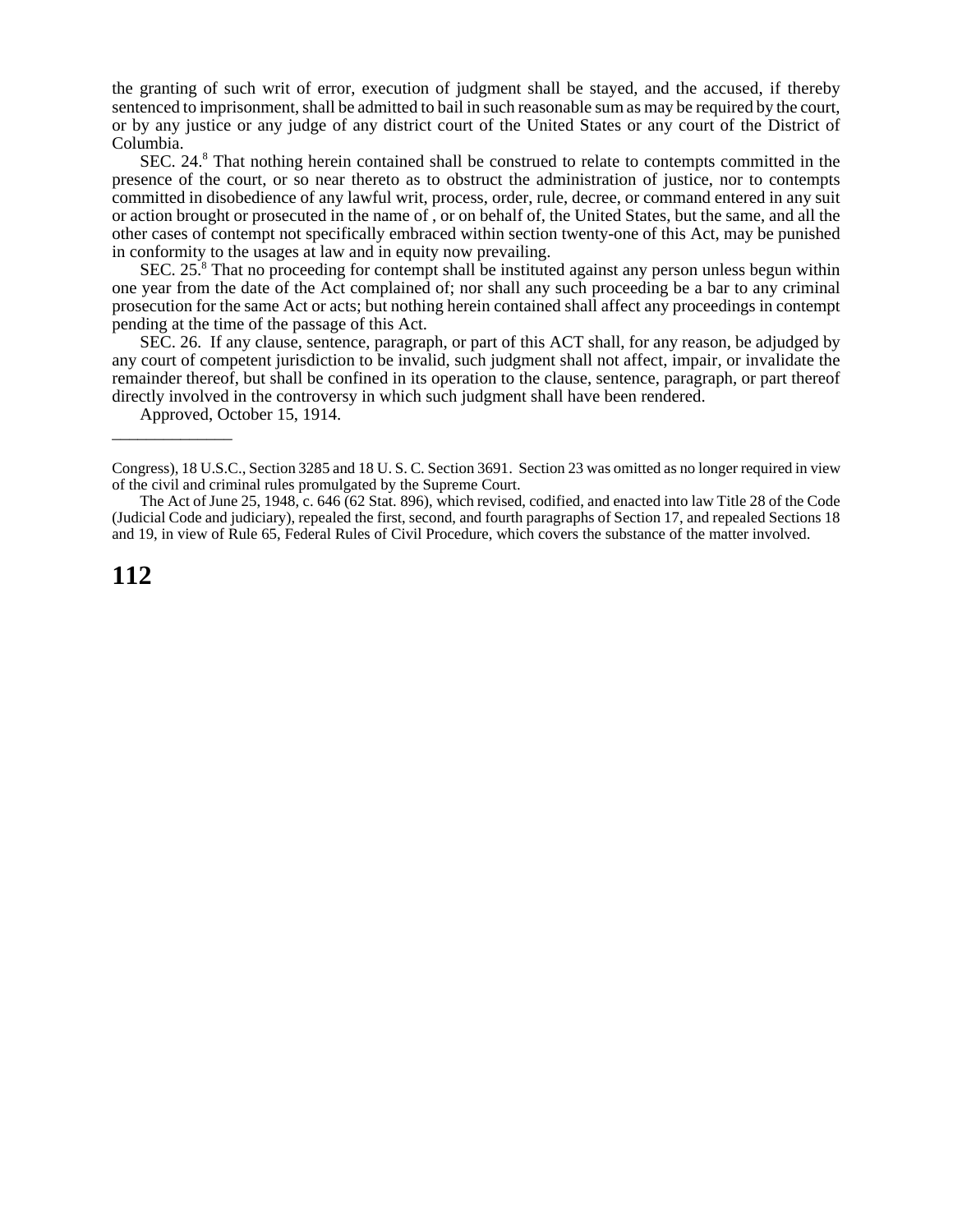# Types of Unfair Methods and Practices

The following list illustrates unfair methods of competition and unfair or deceptive acts and practices condemned by the commission from time to time in its orders to cease and desist. The list is not limited to orders issued during the fiscal year. Because of space limitation it does not include specific practices outlawed by theClayton Act and committed to theCommission'sjurisdiction, namely, variousforms of price discrimination, exclusive-dealing and tying arrangements, competitive stock acquisition, and certain kinds of competitive interlocking directorates.

1. The use of false or misleading advertising concerning, and the misbranding of, commodities, respecting the materials or ingredients of which they are composed, their quality, purity, origin, source, attributes, or properties, or nature of manufacture, and selling them under such name and circumstances as to deceive the public. An important part of these include misrepresentation of the therapeutic and corrective properties of medicinal preparations and devices, and cosmetics, and the false representation, expressly or by failure to disclose their potential harmfulness, that such preparations may be safely used.

2. Describing varioussymptoms and falsely representing that they indicate the presence of diseases and abnormal conditions which the product advertised will cure or alleviate.

3. Representing products to have been made in the United States when the mechanism or movements, in whole or in important part, are of foreign origin.

4. Bribing buyers or other employees of customers and prospective customers, without employers' knowledge or consent, to obtain or hold patronage.

5. Procuring the business or trade secrets of competitors by espionage, or by bribing their employees, or by similar means.

6. Inducing employees of competitors to violate their contracts and enticing them away in such numbers or under such circumstances as to hamper or embarrass the competitors in the conduct of their business.

7. Make false and disparaging statements respecting competitors' products and business, in some cases under the guise of ostensibly disinterested and specially informed sources or through purported scientific, but in fact misleading, demonstrations or tests.

8. Widespread threats to the trade of suits for patent infringement arising from the sale by competitors of alleged infringing products, not in good faith, but for the purpose of intimidating the trade and hindering or stifling competition, and claiming, without justification, exclusive rights in public names of unpatented products.

9. Conspiring to maintain uniform selling prices, terms and conditions of sale through the use of a patent-licensing system.

10 Trade boycotts or combinations of traders to prevent certain classes of such dealers from procuring goods at the same terms accorded to the boycotters or conspirators, or through coercion to influence the trade policy of their competitors or of manufacturers from whom they buy.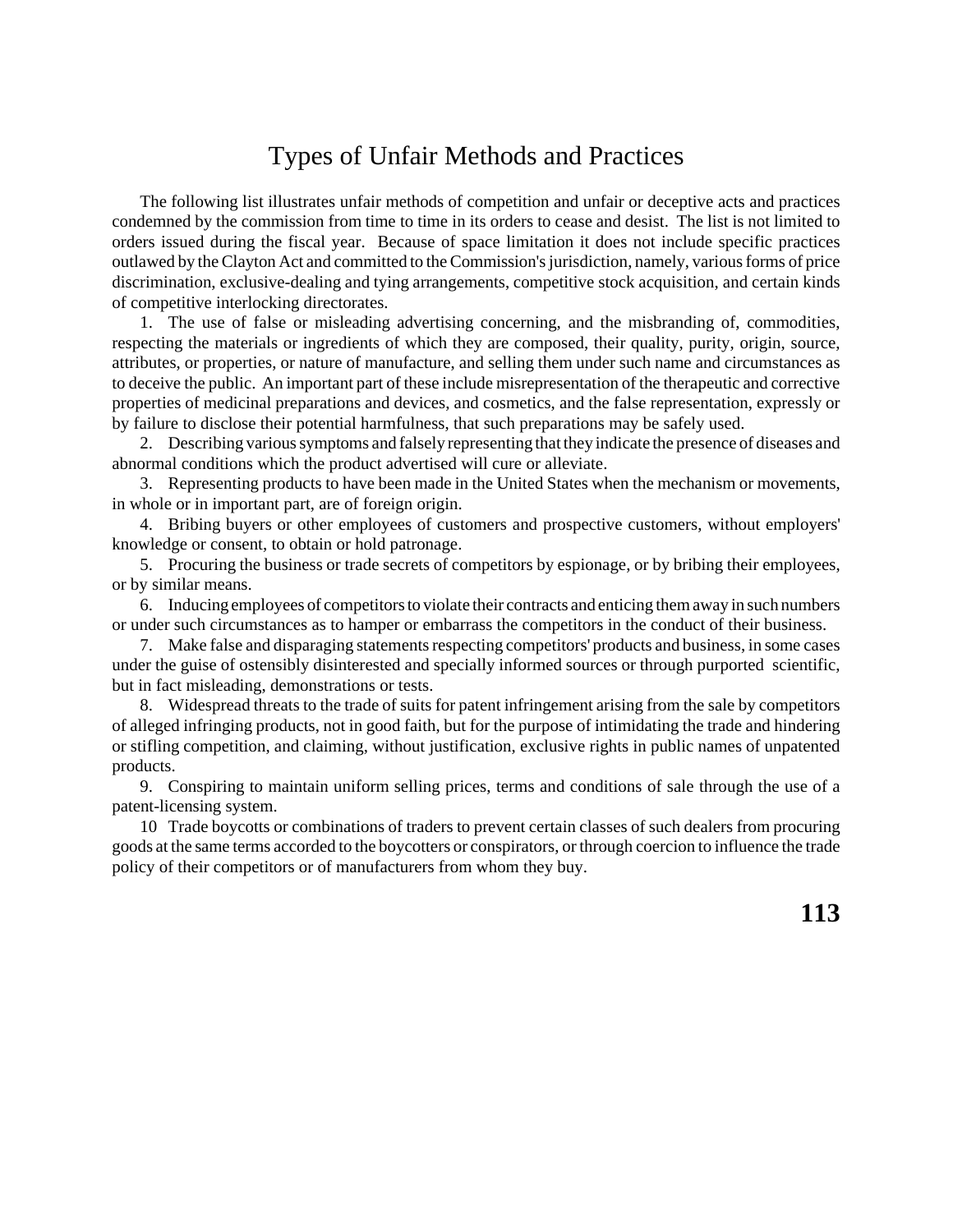11. Passing off goods for products of competitors through appropriation or simulation of such competitors' trade names, labels, dress of goods, or counter-display catalogs.

12. Selling rebuilt, second-hand, renovated, or old products, or articles made in whole or in apart from used or second-hand materials, as new, by so representing them or by failing to reveal that they are not new or that second-hand materials have been used.

13. Buying up supplies for the purpose of hampering competitors and stifling or eliminating competition.

14. Using concealed subsidiaries, ostensibly independent, to obtain competitive business otherwise unavailable, and making use of false and misleading representations, schemes, and practices to obtain representatives and make contracts, such as pretended puzzle-prize contests purportedly offering opportunities to win handsome prizes, but which are in fact mere "come-on" schemes and devices in which the seller's true identity and interest are initially concealed.

15. Selling or distributing punch boards and other lottery devices which are to be or may be used in the sale of merchandise by lot or chance; using merchandising schemes based on lot or chance, or on a pretended contest of skill.

16. Combinations or agreements of competitorsto fix, enhance, or depress prices, maintain prices, bring about substantial uniformity in prices, or divide territory or business, to cut off or interfere with competitors' sources of supply, or to close market to competitors; or use by trade associations of so-called standard cost system, price lists, or guides, or exchange of trade information calculated to bring about these ends, or otherwise restrain or hinder free competition.

17. Intimidation or coercion of producer or distributor to cause him to organize, join, or contribute to, or to prevent him from organizing, joining, or contributing to, producers' cooperative association or other association.

18. Aiding, assisting, or abetting unfair practice, misrepresentation, and deception, and furnishing means of instrumentalities therefor; and combining and conspiring to offer or sell products by chance or by deceptive methods, through such practices as supplying dealers with lottery devices, or selling to dealers and assisting them in conducting contest schemes as a part of which pretended credit slips or certificates are issued to contestants, when in fact the price of the goods has been marked up to absorb the face value of the credit slip; and the supplying of emblems ro devices to conceal marks of country of origin of goods, or otherwise to misbrand goods as to country of origin.

19. Various methods to create the impression that the customers is being offered an opportunity to make purchases under unusually favorable conditions when such is not the case, such devices including—

(a) Sales plans in which the sellers's usual price is falsely represented as a special reduced price for a limited time or to a limited class, or false claim of special terms, equipment, or other privileges or advantages.

(b) Misuse of the word "Free" in advertising to refer to any article of merchandise which is not in fact a gift or it is not given without requiring the purchase of other merchandise or the performance of some service inuring, directly or indirectly, to the benefit of the advertiser.

(c) Use of misleading trade names calculated to create the impression that a dealer is a producer or importer selling directly to the consumer, with resultant savings.

(d) Offering of false "bargains" by pretending cutting of a fictitious "regular" price.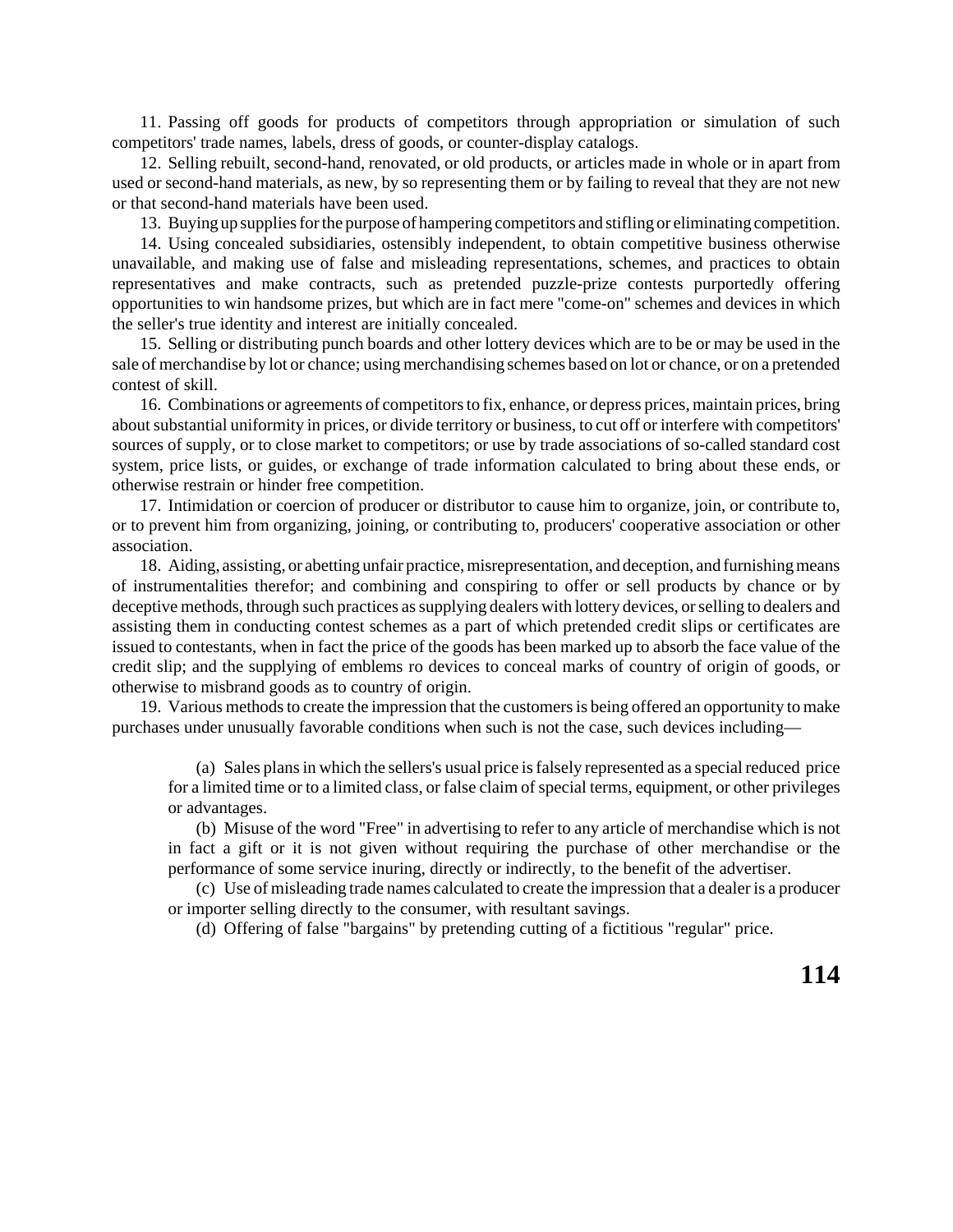(e) Use of false representations that an article offered has been rejected as nonstandard and is offered at an exceptionally favorable price, or that the number thereof that may be purchased is limited.

(f) Falsely representing that goods are not being offered as sales in ordinary course, but are specially priced and offered as a part of a special advertising campaign to obtain customers, or for some purpose other than the customary profit.

(g) Misrepresenting, or causing dealers to misrepresent, the interest rate of carrying charge on deferred payments

20. Using containers ostensibly of the capacity customarily associated by the purchasing public with standard weights or quantities of the product therein contained, or using standard containers only partially filled to capacity, so as to make it appear to the purchaser that he is receiving the standard weight or quantity.

21. Misrepresenting in various ways the necessity or desirability or the advantages to the prospective customer of dealing with the seller, such as—

(a) Misrepresenting seller's alleged advantages of location orsize, or the branches, domestic or foreign, or the dealer outlets he has.

(b) Making false claim of being the authorized distributor of some concern, or failing to disclose the termination of such relationship, in soliciting customers of such concern, or of being successor thereto or connected therewith, or of bing the purchaser of competitor's business, or falsely representing that competitor's business has been discontinued, or falsely claiming the right to prospective customer'sspecial consideration through such false statements asthe customer'sfriends or his employer have expressed a desire for, or special interest in, consummation of seller's transaction with the customer.

(c) Alleged connection of a concern, organization, association, or institute with, or endorsement of it or its product or service by, the Government or nationally known organization, or representation that the use of such product or services is required by the Government, or that failure to comply with such requirement is subject to penalty.

(d) False claim by a vendor of being an importer, or a technician, or a diagnostician, or a manufacturer, grower, or nurseryman, or a distiller, or of being a wholesaler, selling to the consumer at wholesale prices; or by a manufacturer of being also the manufacturer of the raw material entering into the product, or by an assembler of being a manufacturer.

(e) Falsely claiming to be a manufacturer's representative and outlet for surplus stock sold at a sacrifice.

(f) Falsely representing that the seller owns a laboratory in which the product offered is analyzed and tested.

(g) Representing that ordinary private commercial seller and business is an association, or national association, or connected therewith, or sponsored thereby, or is otherwise connected with noncommercial or professional organizations or associations, or constitutes an institute, or, in effect, that it is altruistic in purpose, giving work to the unemployed.

(h) Falsely claiming that business is bonded, or misrepresenting its age or history, or the demand established for its products, or the section afforded, or the quality or comparative value of its goods, or the personnel or staff or personages presently or theretofore associated with such business or the products thereof.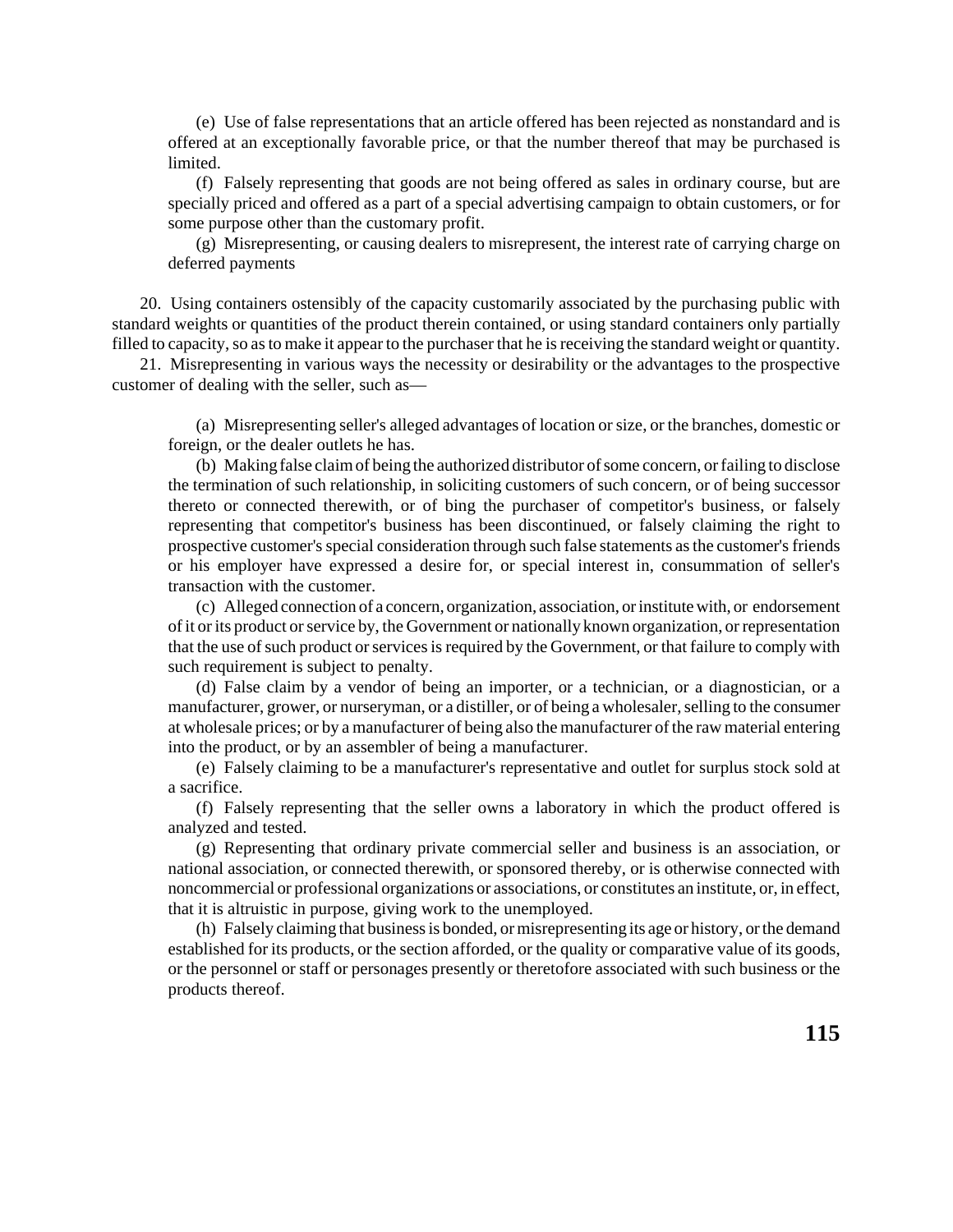(i) Claiming falsely or misleading patent, trade-mark, or other special and exclusive rights.

(j) Granting seals of approval by a magazine to products advertised therein and misrepresenting thereby that such products have been adequately tested, and misrepresenting by other means the quality, performance, and characteristics of such products.

22. Obtaining business through undertakings not carried out and not intended to be carried out, and through deceptive, dishonest, and oppressive devices calculated to entrap and coerce the customer or prospective customer, such practices including—

(a) Misrepresenting that seller fills orders promptly, ships kind of merchandise described, and assigns exclusive territorial rights with definite trade areas to purchasers or prospective purchasers.

(b) Obtaining orders on the basis of samples displayed for customer's selection and failing or refusing to respect such selection thereafter in filling of orders, or promising results impossible of fulfillment, or falsely making promises or holding out guaranties, or the right of return, or results, or refunds, replacements, or reimbursements or special or additional advantages to the prospective purchasers such as extra credit; or furnishing of supplies or advisory assistance; or falsely assuring the purchaser or prospective purchaser that certain special or exclusively personal favors or advantages are being granted him.

(c) Concealing from prospective purchaser unusual features involved in purchaser's commitment, the result of which will be to require of purchaser further expenditure in order to obtain benefit of commitment and expenditure already made such as failure to reveal peculiar or nonstandard shape of portrait or photographic enlargement, so as to make securing of frame therefor from sources other than seller difficult and impracticable, if not impossible.

(d) Obtaining by deceit prospective customer's signature to a contract and promissory note represented as simply an order on approval.

(e) Making use ofimproper and coercive practices asmeans of exacting additional commitments from purchasers, through such practices as unlawfully withholding from purchaser property of latter lent to seller incident to carrying out of original commitment, such as practice of declining to return original photograph from which enlargement has been made until purchaser has also entered into commitment for frame therefor.

(f) Falsely representing earnings or profits of agents, dealers, or purchasers, or the terms or conditions involved, such as false statement that participation by merchant in seller's sales promotion scheme is without cost to merchant, and that territory assigned an agent, representative, or distributor new or exclusive.

(g) Obtaining agents or representatives to distribute the seller's products through falsely promising to refund the money paid by them should the product prove unsatisfactory, or promising that the agent would be granted right to exclusive or new territory would be given assistance by seller or would be given special credit or furnished supplies, or overstating the amount of his earnings or the opportunities which the employment offers.

(h) Advertising a price for a product as illustrated or described and not including in such price all charges for equipment or accessories illustrated or described or necessary for use of the product or customarily included as standard equipment, and failing to include all charges not specified as extra.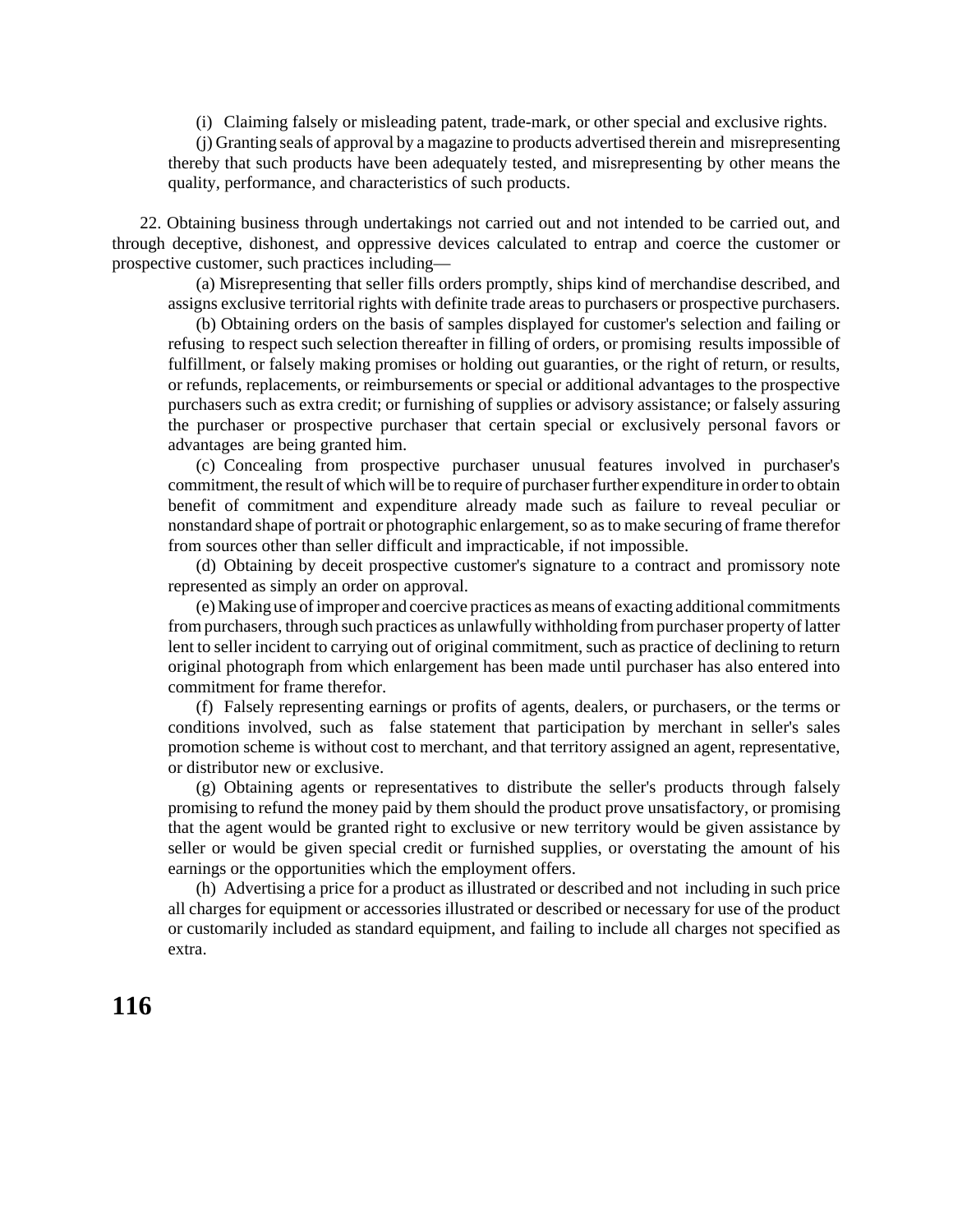23. Giving products misleading names so as to give them a value to the purchasing public which they would not otherwise possess, such as names implying falsely that—

(a) The products were made for the Government or in accordance with its specifications and of corresponding quality, orthat the advertiseris connected with the Government orin accordance with its specifications and of corresponding quality, or that the advertiser is connected with the Government in some way, or in some way the products have been passed upon, inspected, underwritten, or endorsed by it; or

(b) They are composed in whole or in part of ingredients or materials which in fact are present only to a negligible extent or not at all, or that they have qualities or properties which they do not have; or

(c) They were made in or came from some locality famous for the quality of such products, or are of national reputation; or

(d) They were made by some well and favorably known process; or or

(e) They have been inspected, passed, or approved after meeting the tests of some official organization charged with the duty of making such tests expertly and disinterestedly, or giving such approval; or

(f) They were made under conditions or circumstances considered of importance by a substantial part of the general purchasing public; or

(g) They were made in a country, or city, or locality considered of importance in connection with the public taste, preference, or prejudice; or

(h) They have the usual characteristics of value of a product properly so designated, as through use of a common, generic name, such as "paint," to designate a product lacking the necessary ingredients of paint; or

(i) They are of greater value, durability, and desirability than is the fact, as labeling rabbit fur as "Beaver"; or

 $(i)$  They are designed, sponsored, produced, or approved by the medical profession, health and welfare associations, hospitals, celebrities, educational institutions and authorities, such as the use of letters "M.D." and the words "Red Cross" and its insignia and words "Boy Scout."

24. Selling below cost or giving products without charge, with intent and effect of hindering or suppressing competition.

25. Dealing unfairly and dishonestly with foreign purchasers and thereby discrediting American exporters generally.

26. Coercing and forcing uneconomic and monopolistic reciprocal dealing.

27. Entering into contracts in restraint of trade whereby foreign corporations agree not to export certain products to the united States in consideration of a domestic company's agreement not to export the same commodity, nor to sell to anyone other than those who agree not to so export the same.

28. Employing various false and misleading representations and practices attributing to products a standing, merit and value to the purchasing public, or a part thereof, which they do not possess, such practices including—

(a) Misrepresenting, through salesmen or otherwise, products' composition, nature, qualities, results accomplished, safety, value, and earnings or profits to be had therefrom.

(b) Falsely claiming unique status or advantages, or special merit therefor, on the basis of misleading and ill-founded demonstrations or scientific tests, or pretended widespread tests, or of pretended widespread and critical professional acceptance and use.

(c) Misrepresenting the history or circumstances involved in the making and offer of the products or the source or origin thereof (foreign or domestic), or of the ingredients entering therein, or parts thereof, or the opportunities brought to the buyer through purchase of the offering, or otherwise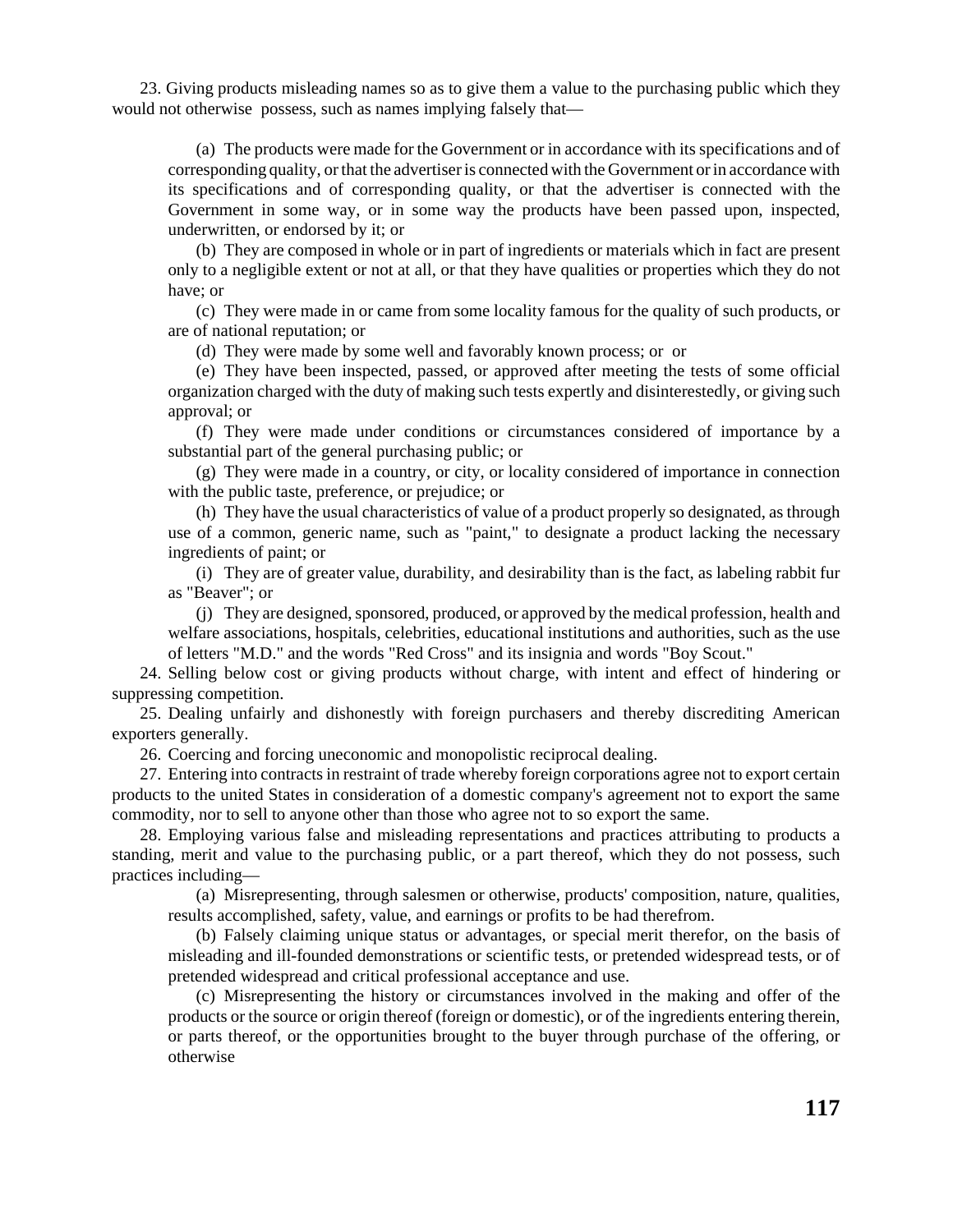misrepresenting scientific or other facts bearing on the value thereof to the purchaser.

(d) Falsely representing products aslegitimate, or prepared in accordance with Government or official standards or specifications.

(e) Falsely claiming Government or official or other acceptance, use, and endorsement of product, and misrepresenting success and standing thereof through use of false and misleading endorsements or false and misleading claims with respect thereto, or otherwise.

(f) Making use of a misleading trade name and representing by other means that the nature of a business is different than is the fact, such as a collection agency engaged in tracing alleged delinquent debtors representing itself to be a delivery system, an organization in search of missing heirs, or one connected with a Government agency.

(g) Misrepresenting fabrics or garments as to fiber content; and, in the case of wool products, failing to attach tags thereto indicating the wool, reused wool, reprocessed wool or other fibers contained therein, and the identity of the manufacturer or qualified reseller, asrequired by the Wool Products Labeling Act, or removing or mutilating tags required to be affixed to the products when they are offered for sale to the public.

29. Failing and refusing to deal justly and fairly with customers in consummating transactions undertaken through such practices as refusing to correct mistakes in filling orders or to make promised adjustments or refunds, and retaining, without refund, goods returned for exchange or adjustment, and enforcing, notwithstanding agents' alterations, printed terms of purchase contracts, and exacting payments in excess of customers' commitments.

30. Shipping products at market prices to customers or prospective customers or to the customers or prospective customers of competitors without an order and then inducing or attempting by various means to induce the consignees to accept and purchase such consignments.

31. Inducing the shipment and sale of commodities through buyer's issuance of fictitious price lists and other printed matter falsely representing rising market conditions and demand, and leading seller to ship under the belief that he would receive prices higher than the buyer intended to or did pay.`

## **118**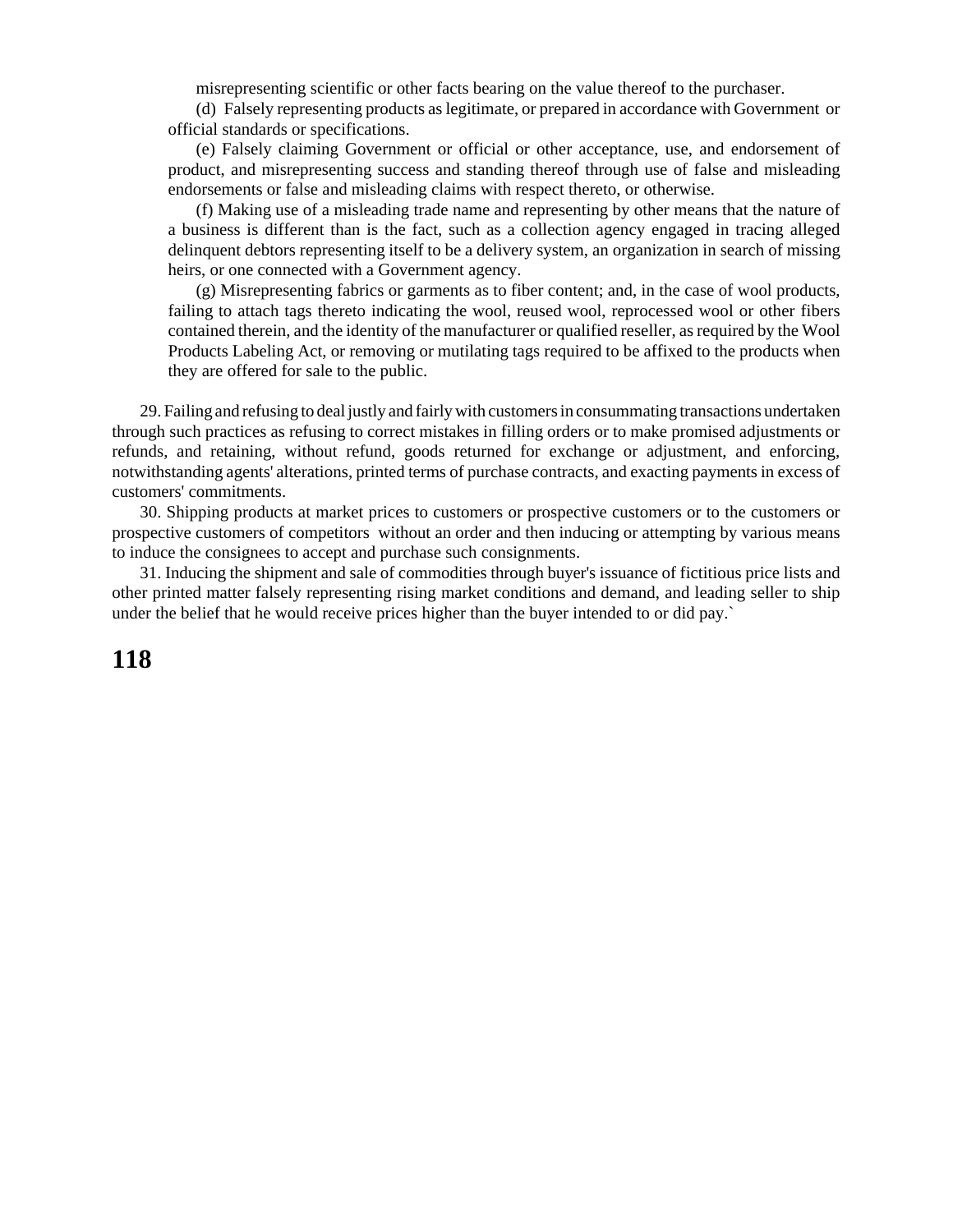# Description of Procedure

Cases before the Commission may originate in one of several ways: Through complaint by a consumer or a competitor; from other governmental agencies, Federal, State, or municipal; or upon observation by the Commission. The Commission itself may initiate all investigation to determine whether the laws administered by it are being violated. No formality is required in making application for complaint. A letter setting forth the facts in detail is sufficient, but it should be accompanied by all evidence in possession of the complaining party in support of the charges made. It is the policy of the Commission not to disclose the identity of the complainant.

Upon receipt of an application for complaint, the Commission through its Bureau of Antimonopoly or its Bureau of Antideceptive Practices, considers the essential jurisdictional elements before deciding whether it shall be docketed for investigation. If it is a case involving restraint of trade or alleged violation of the Clayton Antitrust Act, it is assigned to the Chief, Division of Investigation and Litigation, Bureau of Antimonopoly. Other types of cases, including those involving deceptive practices, are referred in the Bureau of Antideceptive Practices to the Chief, Division of Investigation.

In either Bureau, after preliminary processing, cases are then assigned to attorney-examiners for the purpose of developing all the essential facts. In matters requiring field investigation, the general procedure is to interview the party complained against, advise him of the charges, and request such information as he may care to furnish in defense or in justification. Where necessary, competitors of the respondent are interviewed to determine the effect of the practice from a competitive standpoint. It is often desirable also to interview consumers and members of the general public to obtain their assistance in determining whether the practice in question constitutes an unfair method of competition or an unfair or deceptive practice, as well as to establish the existence of the requisite public interest.

After developing all the facts, the examining attorney files a reportsummarizing the evidence, reviewing the applicable law, and recommending the action he believestheCommission should take. The record isthen reviewed by his division chief, who submits the file to the Commission through the Bureau Director, accompanied by a statement setting forth the facts as well as his conclusions and recommendations.

Recommendations thus made to the Commission may be for (1) issuance of a formal complaint.; (2) negotiation of a stipulation-agreement in which the respondent agrees to cease and desist from the practices challenged as unlawful; or (3) closing of the case. When issuance of a complaint is recommended, a draft of the complaint—prepared by the Division of Litigation in either the Bureau of Antimonopoly or the Bureau of Antideceptive Practices—accompanies the file.

lf the Commission decides that a formal complaint should issue, the case is referred to the appropriate Division of Litigation for trial of the case. Should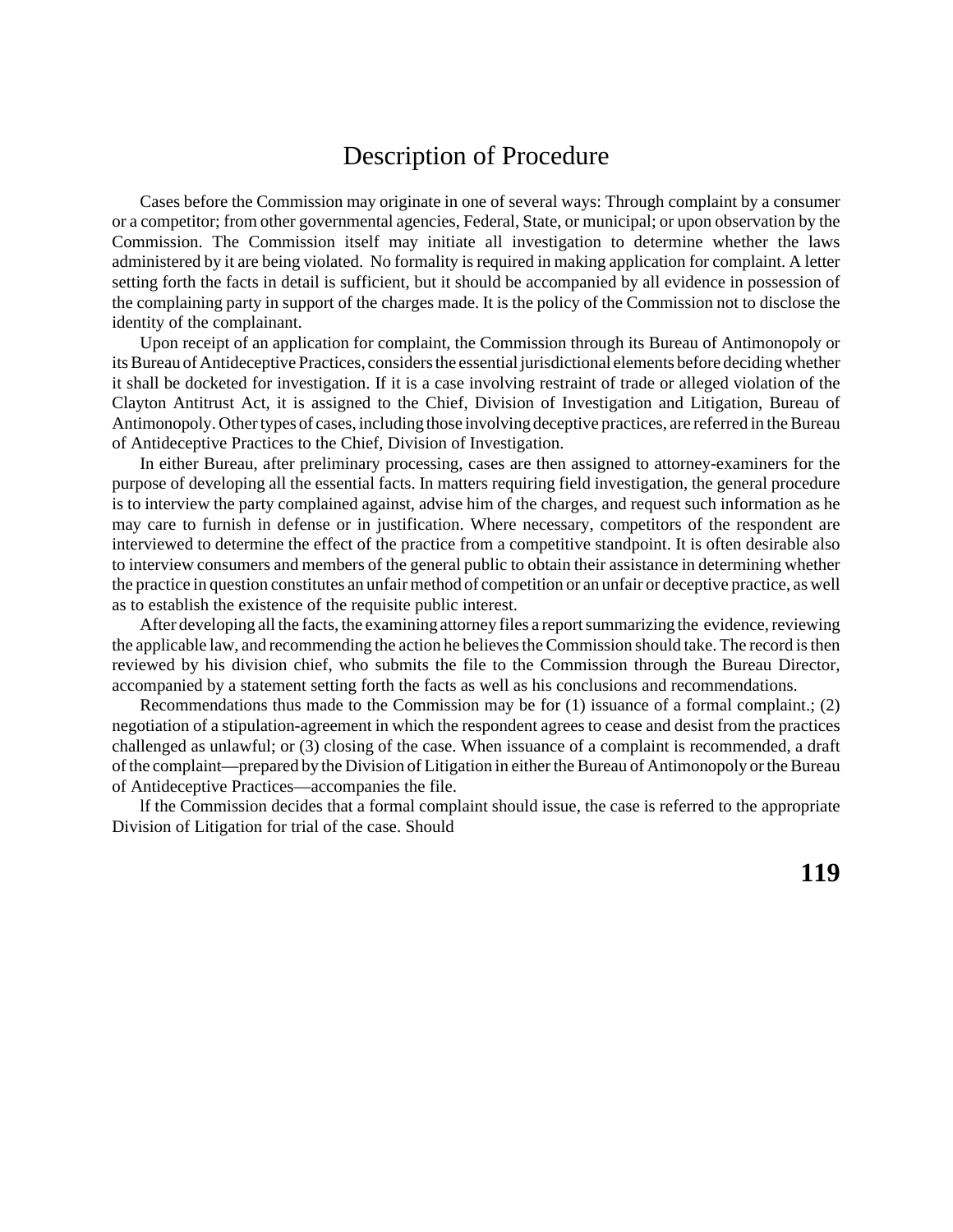the Commission permit disposition by stipulation, the case is referred to the Division of Stipulations in the Bureau of Industry Cooperation.

All proceedings prior to issuance of a formal complaint or acceptance of a stipulation are confidential.

The consent settlement rule became effective on August 4, 1951, 30 days after publication in the Federal Register. It provides that at any time after the issuance of complaint and prior to the commencement of the taking of evidence, all respondents in any case may jointly move the hearing examiner to suspend proceedings before him for a reasonable time to permit negotiations by counsel

upon a consent settlement dispositive of the proceeding. Such suspension, and the time thereof, is in the discretion of the hearing examiner, after considering representations of counsel for both sides and the reasonable probability of an agreement being reached that would result in a substantial saving in time and expense.

This rule is not invoked after the Commission has begun to present the evidence necessary to prove its case.

A motion to suspend the proceedings for the purpose of negotiating a consent settlement must be made to the hearing examiner and whether or not the motion is granted is in his discretion. The time allowed for such negotiations is also controlled by the hearing examiner. Unless the hearing examiner believes that the reasonable probability of an agreement being reached that would result in a substantial saving of time and expense exists, the motion is not granted. Negotiations under the rule are handled by the Commission's trial attorney, but responsibility for seeing that the case is not unduly delayed remains with the hearing examiner.

The rule further provides that in the event a consent settlement is agreed upon by counsel, it shall be submitted to the Commission through the hearing examiner who transmits with such proposal any comment thereon he deems appropriate and the record in the proceeding in which the settlement is tendered. This avoids the entry of an initial decision by the hearing examiner and he neither accepts nor rejects the proposal. It assures that each proposal will go direct to the Commission informally and off the record, and gives the Commission free access to all available information in the investigation files and elsewhere in considering the adequacy of the proposal.

In the event the proposal is rejected by the Commission, the case is returned to the hearing examiner to proceed in regular course and the proposal does not become a part of the record. In the event a consent settlement is accepted, the case is concluded by the entry therein by the Commission of an order and other matters included in such settlement in accordance with its terms which constitute final disposition of the proceeding.

In another of a series of moves designed to expedite the disposition of cases, the Commission amended its Rules of Practice to provide for the entry of "default orders" in uncontested cases. The revised default order procedure became effective in the Commission on August 4, 1951, 30 days after publication in the Federal Register.

Under the former rule, the Commission's practice was to hold hearings for the reception of evidence supporting the allegations of the complaint even though the respondent failed to answer and to appear for hearing. Under the revised rule, no hearings will be necessary in such uncontested cases.

Formal complaints are issued by the Commission only after careful consideration of the facts developed by the investigation. The complaint and the answer of the respondent, together with subsequent proceedings, are matters of public record. Formal complaints are issued in the name of the Commission

### **120**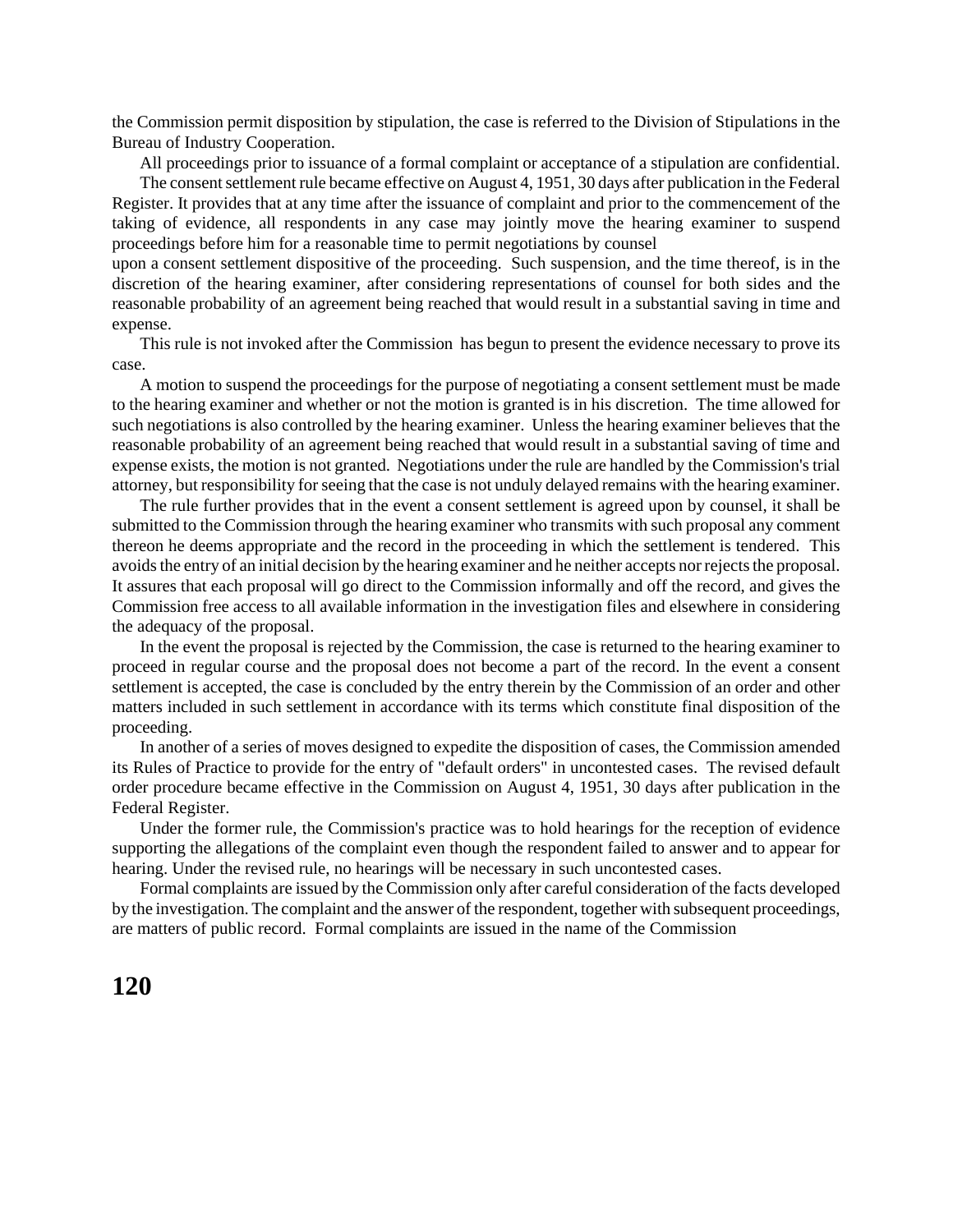acting in the public interest. They name the respondents, allege a violation of law, and contain a statement of the charges. The party complaining to the Commission is not a party to the formal complaint, and the proceeding does not seek to adjust matters between parties. On the contrary, the purpose of n Commission proceeding is to prevent, for the protection of the public, those unfair methods of competition and unfair or deceptive practices forbidden by the Federal Trade Commission Act and those practices within the Commission's jurisdiction which are prohibited by the Clayton Antitrust Act, as amended by the Robinson-Patman Act; the Export Trade Act and the Wool and Fur Labeling Acts.

#### Statement, consent settlement and default orders

The Commission's rules of practice provide that a respondent desiring to contest the proceeding shall file answer admitting, denying, or explaining each allegation within 20 days from service of the complaint. In addition, any respondent is afforded an opportunity to submit offers of settlement where time, the nature of the proceeding, and the public interest permit.

Where evidence is to be taken in a contested case, the matter is set down for hearing before a hearing examiner. Such hearings, with due regard to the convenience and necessity of all parties, may be held anywhere in the United States. The Commission's complaint is supported by one or more of its hearing attorneys, and the respondent has the privilege of appearing in his own behalf or by attorney.

In these hearings, respondents have the right to present evidence and to cross-examine witnesses, as well as other rights fundamental to judicial proceedings. Counsel supporting the compliant has the general burden of proof.

After the submission of evidence in support of the complaint and in behalf of the respondent, and after the parties have otherwise been duly heard and their contentions considered, the hearing examiner, within 30 days after closing the record, prepares and files an initial decision. This decision becomes a Commission decision 30 days after service unless the parties appeal to the Commission or unless the Commission, on its own initiative, dockets the case for review.

Filing of initial decisions by hearing examiners is a procedure authorized by the Commission, pursuant tot he Administrative Procedure Act. Formerly, hearing examiners made recommended decisions, with the initial decision being made by the commission.

Initial decisions include a statement of findings and conclusions, with the reasons or bases therefor, upon all the materials issues of fact, law or discretion presented on the record, and an appropriate order. All findings, conclusions, and orders made and issued by the hearing examiner must be based upon the whole record and supported by reliable probative, and substantial evidence.

In the event a respondent or counsel supporting the complaint desires to appeal, a notice of intention to appeal must be filed within 10 days after service of the initial decision. An appeal brief must be filed within 30 days after service of the initial decision, with the brief of the party opposing appeal due within 20 days after service of the appeal brief. Oral argument may be heard by the Commission on request of either party.

On appeal or review, the Commission may exercise all the powers it would have exercised had it made the initial decision.

Under the Commission's rules, hearing examiners are charged with the duty of conducting a fair and impartial hearing and may perform no duties inconsistent with their duties and responsibilities as such. The rules specifically provide that they shall not be responsible to, or subject to the supervision or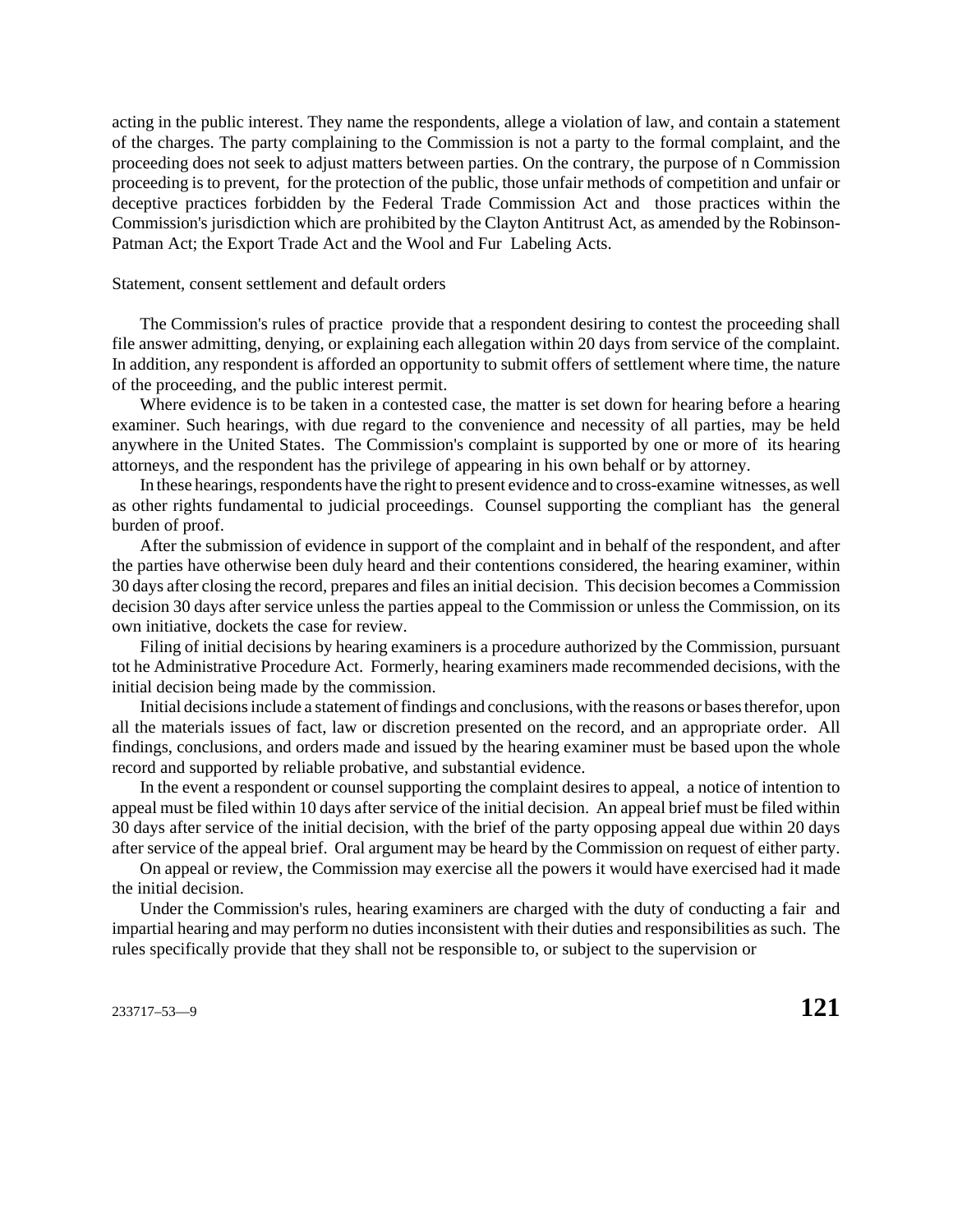direction of, any officer, employee, or agent engaged in the performance of investigative or prosecuting functions for the Commission.

If the allegations of the complaint are sustained by the evidence, the hearing examiner (or the Commission on appeal or review) makes findings as to the facts and conclusions of law, and an order is then issued requiring the respondent to cease and desist from the practice found to be violative of law. If the complaint is dismissed or the case closed, an appropriate order is 1ikewise entered.

Up to and including the issuance of an order to cease and desist there is no difference in procedure, whether the case is under the Federal Trade Commission Act, the Clayton Act, or the Wool and Fur Products Labeling Acts, but the Clayton Act provides a procedure for enforcement of cease-and-desist orders different from that specified by the other two acts.

Under the Federal Trade Commission Act and the Wool and Fur Products Labeling Acts, an order to cease and desist becomes final 60 days after date of service upon the respondent, unless within that period the respondent petitions and appropriate United States court of appeals to review the order. In case of review, the order of the Commission becomes final after affirmance by the court of appeals or by the Supreme Court of the United States, if taken to that court on certiorari. Violation of an order to cease and desist after it becomes final subjects the offender to suit by the Government in a United states district court for recovery of a civil penalty of not more than \$5,000 for each violation.

Under the Clayton Act, an order to cease and desist does not become final by lapse of time. The order must be affirmed by a United States court of appeals on application for review by the respondent or upon petition of the Commission for enforcement. Where affirmance is accompanied by a decree of enforcement, appropriate contempt proceedings may thereafter be brought in the particular court of appeals for violation of the order.

Under all four acts, the respondent may apply to a court of appeals for review of an order and the court has power to affirm, or affirm after modification or to set aside the order. Upon such application by the respondent and cross application by the Commission, or upon application by the Commission for enforcement of an order under the Clayton Act, the court has power to enforce the order to the extent it is affirmed. In any event, either party may apply to the Supreme Court for review, by certiorari, of the action of the court of appeals.

In addition to the regular proceeding by way of complaint and order to cease and desist, the Commission may, in a proper case, bring suit in a United States district court to enjoin the dissemination of advertisements of food, drugs, cosmetics, and devices intended for use in the diagnosis, prevention, or treatment of disease, whenever it has reason to believe that such a proceeding would be to the interest of the public. These temporary injunctions remain in effect until an order to cease and desist has been issued and has become final, or until the Commission's complaint is dismissed by the Commission or set aside by the court on review.

Further, the dissemination of a false advertisement of a food, drug, device or cosmetic, where the use of the commodity advertised may be injurious to health or where the Act of disseminating is with intent to defraud or mislead, constitutes a misdemeanor; and conviction subjects the offender to a fine of not more than \$5,000, or imprisonment of not more than 6 months, or both. Succeeding convictions may result in a fine of not more than \$10,000, or imprisonment of not more than 1 year, or both. The statute provides that the Commission shall certify this type of case to the Attorney General for institution of appropriate court proceedings.

## **122**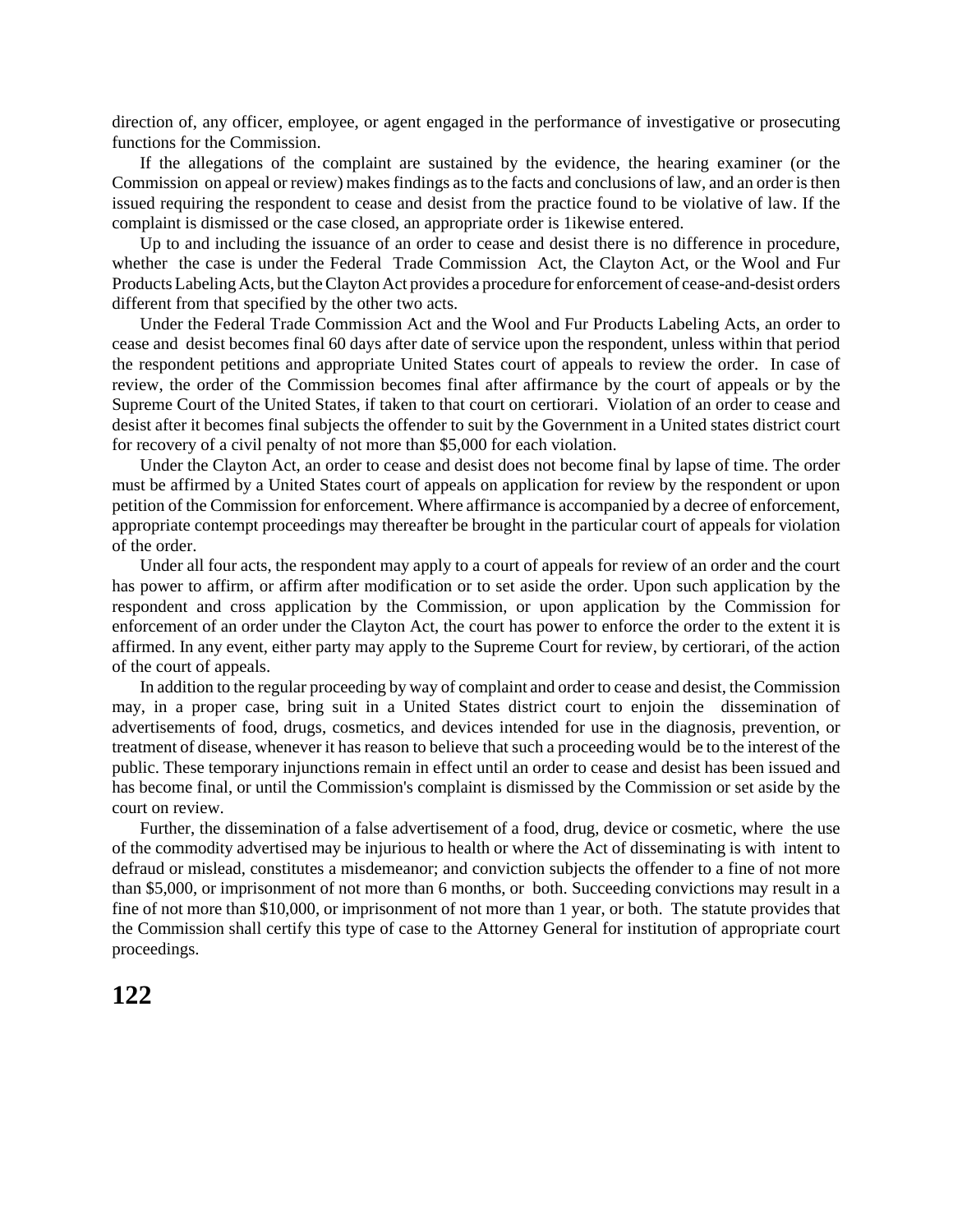## Investigations by the Commission, since 1915

Since its establishment in 1915, the Federal Trade Commission has conducted numerous general inquiries which are alphabetically listed and briefly described in the following pages.<sup>1</sup> They were made at the request of the President, the Congress, the Attorney General, Government agencies, or on motion of the Commission pursuant to the Federal Trade Commission Act.

Reports on these inquiries in many instances have been published as Senate or House documents or as Commission publications. Printed documents, unless indicated as being out of print, $\lambda^2$  may be purchased from the Superintendent of Documents, Government Printing Office, Washington, D.C. Processed publications are available without charge from the Federal Trade Commission while the supply lasts.

Agencies initiating or requesting investigations are indicated in parentheses in the headings. Investigations, the results of which have been published, are listed below. Following this listing are unpublished investigations conducted by the Commission.

Accounting Systems (F.T.C.).—Pointing the way to a general improvement in accounting practices, the Commission published Fundamentals of a Cost System for Manufacturers (H. Doc. 1356, 64th, 31 p., o.p., 7/1/16) and A Systems of Accounts for Retail Merchants (19p., o.p., 7/15/16).

Accounting Systems.—See Distribution Cost Accounting.

Advertising as a Factor in Distribution.—See Distribution Methods and Costs.

Agricultural Implements.—See Farm Implements and distribution Methods and Costs.

Agricultural Implements and Machinery (Congress).<sup>3</sup>—Prices of farm products reached record lows in 1932 but prices of many farm implements, machines, and repair parts maintained high levels resulting in widespread complaints in the next few years.. The Commission investigated the situation (Public Res. 130, 74th, 6/24/36) and, following submission of its report, Agricultural Implement and machinery Industry (H. Doc. 702, 75th, 1, 176 p.,  $6/6/38$ ), the industry made substantial price reductions. The report criticized certain competitive practices on the part of the dominant companies which the companies later promised to remedy. It showed, among other things, that a few major companies had maintained a concentration of control which resulted in large part from their acquisition of the capital stock or assets of competitors prior to enactment of the Clayton Antitrust Act in 1914 and thereafter fromtheir purchase of assets of competitors rather than capital stock.<sup>4</sup> (See also under Farm Implements and Independent Harvester Co.)

1 The wartime cost-finding inquiries, 1917-19 (p. 162), include approximately 370 separate investigations.

 $3$  Inquiries desired by either house of Congress are now undertaken by the Commission as a result of concurrent resolutions of both Houses. For further explanation, see footnote 8, p. 97.

<sup>4</sup>Conditions With Respect to the Sale and Distribution of Milk and Dairy Products (H. Doc. 94, 75th, 1/4/37), p. 38; Report of the F.T.C. on Agricultural Income Inquiry, Part I (3/2/37), p. 26; Agricultural Implement and Machinery Indusgtry (H. Doc. 702, 75th, 6/6/39), p. 1038; The Present Trend of Corporate Mergers and Acquisitions 3/7/47); The Merger Movement: A Summary Report (1948); and F.T.C. Annual Reports: 1938, pp. 19 and 29: 1939, p. 14; 1940, p. 12; 1941, p. 19; 1942, p. 9; 1943, p. 9; 1944 p. 7; 1945, p. 8; 1946, p. 12; 1947, p. 12; and 1948, p. 11

 $2$  Documents out of print (designated "o.p." are available in depository libraries.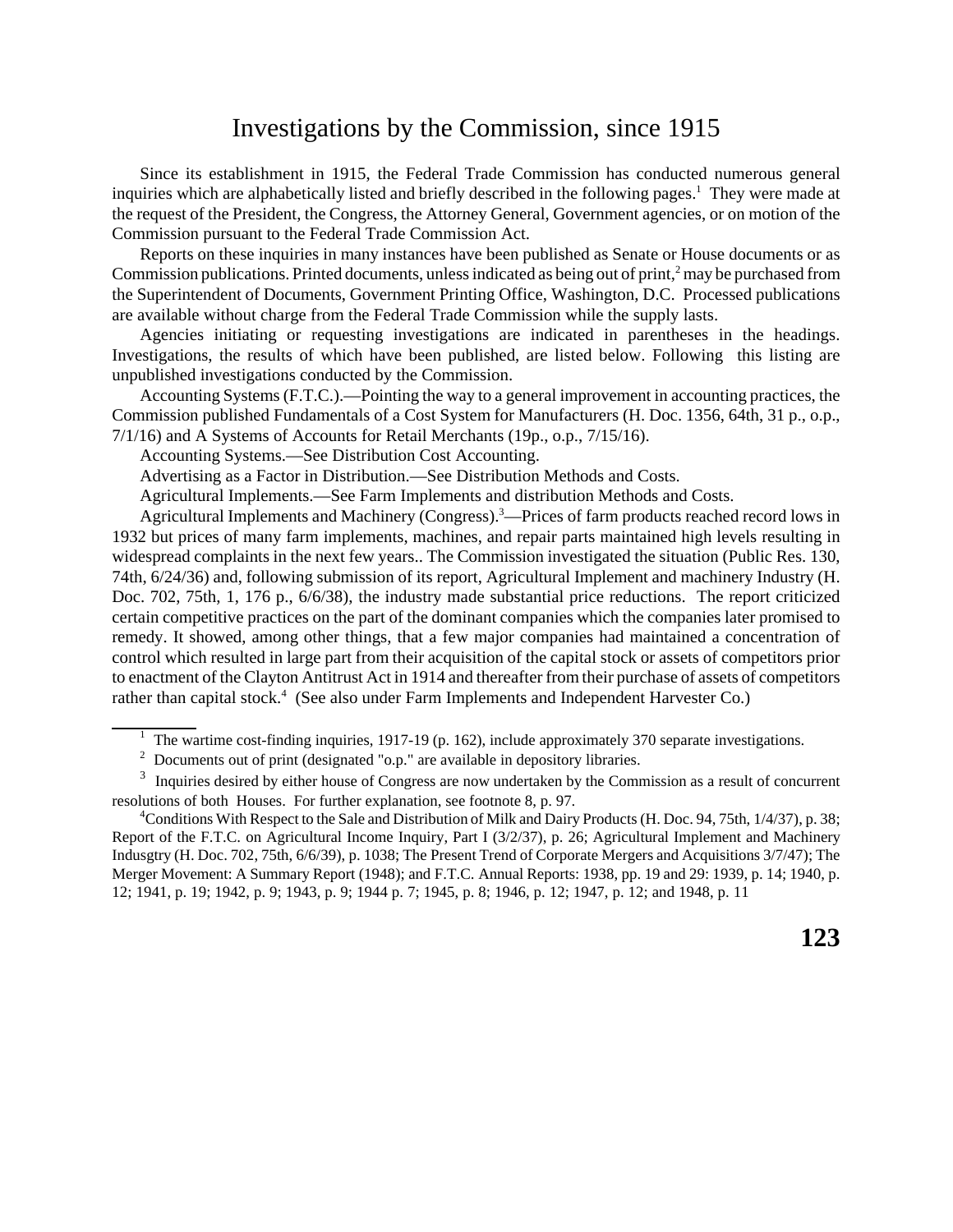Agricultural Income (Congress).—Investigating a decline in agricultural income and increases or decreases in the income of corporations manufacturing and distributing wheat, cotton, tobacco, livestock, milk, and potato products (Public Res. 61, 74th, 8/27/35), and table and juice grapes, fresh fruits and vegetables (Public Res. 112, 74th, 6/20/36), the Commission made recommendations concerning, among other things, the marketing of commodities covered by the inquiry; corporate consolidations and mergers<sup>5</sup> unbalanced agricultural-industrial relations; cooperative associations; production financing; transportation; and terminal markets. Its recommendations for improvement of the Perishable Agricultural Commodities Act were adopted by Congress in amending that Act (Public, 328, 75th) in 1937. [Report of the F.T.C. on Agricultural Income Inquiry, Part I, Principal Farm Products, 1,134 p., 3/2/37 (summary, conclusions, and recommendations, S. Doc. 54, 75th, 40 p.); Part II, Fruits, Vegetables, and Grapes, 906 p. 6/10/37; Part III, Supplementary Report, 154 p., 11/8/37; and interim reports of 12/26/35 (H. Doc. 380, 74th, 6 p.), and 2/1/37 (S. Doc. 17, 75th, 16p.)]

Agricultural Prices.—See Price Deflation.

Automobiles.—See Distribution Methods and Costs, and Motor Vehicles.

Bakeries and Bread.—See under Food

Beet Sugar.—See under Food—Sugar

Building Materials.—See Distribution Methods and Costs.

Calcium Arsenate (Senate).—High prices of calcium arsenate, a poison used to destroy the cotton boll weevil (S. Res. 417, 67th, 1/23/23), appeared to be due to sudden increased demand rather than trade restraints (Calcium Arsenate Industry, S. Doc. 345, 67th, 21 p., op 3/3/23).

Cartels.—See paragraphs headed Copper Industry, International Phosphate Cartels, Sulphur Industry, International Electrical Equipment Cartel, International Steel Cartels, Fertilizer (E. T. C.), International Petroleum Cartels, and International Alkali Cartels.

Cement (Senate).—Inquiry into the cement industry's competitive conditions and distribution processes (S. Res. 448, 71st,  $2/16/31$ ) showed that rigid application of the multiple basing-point price system<sup>6</sup> tended to lessen price competition and destroy the value of sealed bids; concerted activities of manufacturers and dealers strengthened the system's price effectiveness; and dealer associations' practices were designed to restrict sales to recognized "legitimate" dealers (Cement Industry, S. Doc. 71, 73d, 160 p., o.p., 6/9/33).

Chain Stores(Senate).—Practically every phase of chain-store operation was covered (S.Res. 224, 70th, 5/12/28), including cooperative chains, chain store manufacturing and wholesale business, leaders and loss leaders, private brands, short weighing and overweighing and sales, costs, profits, wages, special discounts and allowances, and prices and margins of chain and independent grocery and drug distributors in selected cities. (For subtitles of 33 reports published under the general title, Chain Stores, 1931-33, see F. T. C. Annual Report, 1941, p. 201).

In the Final Report on the Chain-Store Investigation (S. Doc. 4, 74th, 110 p., o. P., 12/14/34), legal remedies available to combat monopolistic tendencies in chain-store development were discussed.<sup>7</sup> The Commission's recommenda-

\_\_\_\_\_\_\_\_\_\_\_\_\_\_\_\_\_\_\_

 $5$  See footnote 4, p. 123

<sup>&</sup>lt;sup>6</sup> Basing-point systems are also discussed in the published reports listed herein under "Price Bases," "Steel Code," and "Steel Sheet Piling."

 $<sup>7</sup>$  See footnote 4, p. 123.</sup>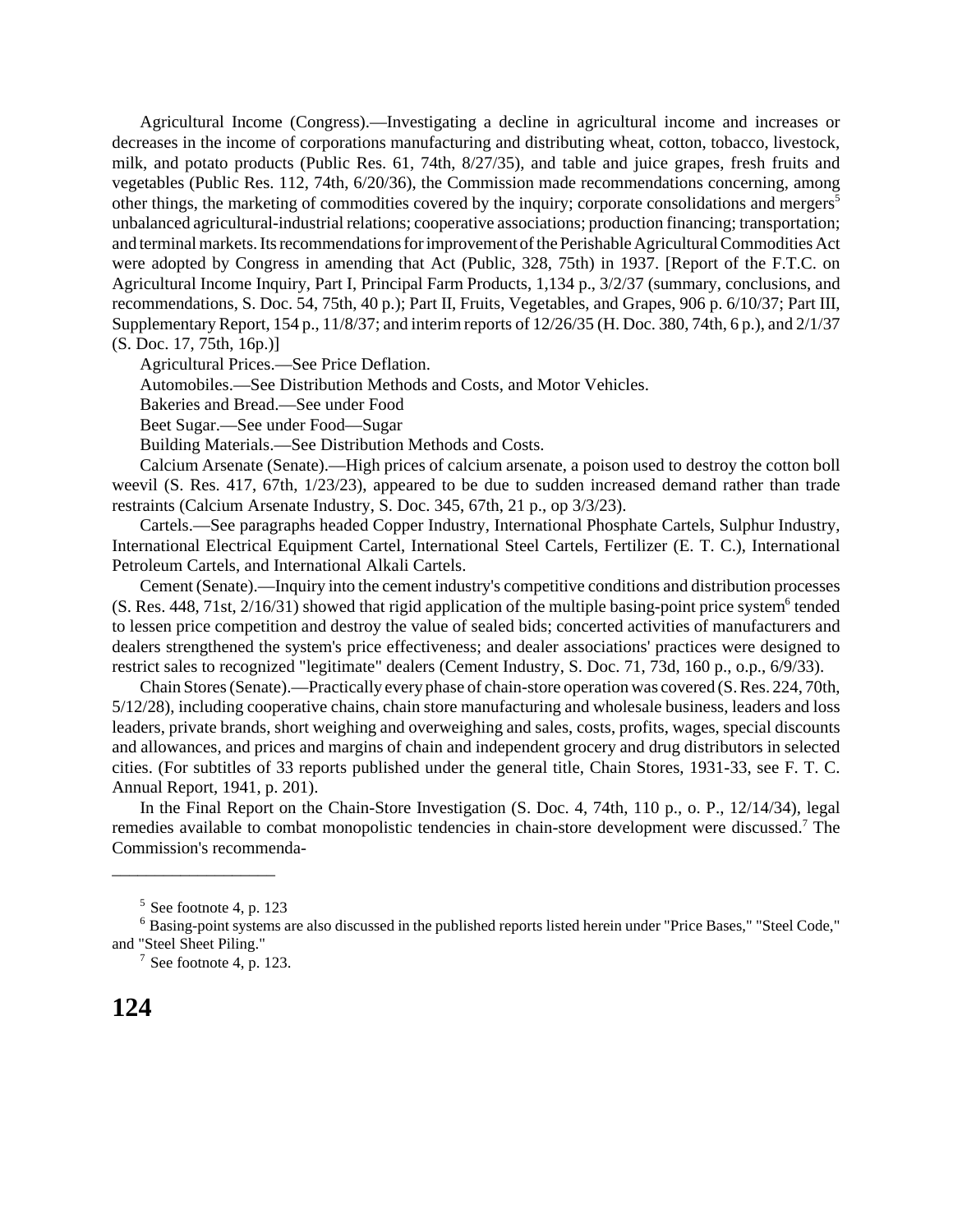tions pointed the way to subsequent enactment of the Robinson-Patman Act (1936) prohibiting price and other discriminations, and the Wheeler-Lea Act (1938) which amended the Federal Trade Commission Act so as to broaden the prohibition of unfair methods of competition in section 5 to include unfair or deceptive acts or practices in interstate commerce.

Cigarette Shortage (F. T. C. and Senate Interstate Commerce Committee Chairman), Wartime, 1944- 45.—In response to complaints from the public and a request from the Chairman of the Senate Interstate Commerce Committee (letter dated 12/1/44), the Commission investigated the cigarette shortage and reported, among other things that the scarcity was directly traceable to the large volume of cigarettes moving to the armed forces and the Allies; that it was not attributable to violations of laws administered by the Commission; but that certain undesirable practices such as hoarding and tie-in sales had developed. (Report of the F. T. C. On the Cigarette Shortage, 33 pages, processed, 2/13/45.)

Coal (Congress and F. T. C.), Wartime, 1917-18, Etc.—From 1916 through the first world War period and afterward, the Commission at different times investigated anthracite and bituminous coal prices and coal industry's financial condition. Resulting cost and price reports are believed to have substantially benefited the consumer. Among the published reports were: Anthracite Coal Prices, preliminary (S. Doc. 19, 65th, 4 p., o. p., 5/4/17); Preliminary Report by the F. T. C. on the Production and Distribution of Bituminous Coal (H. Doc. 152, 65th, 8 p., o. p., 5/19/17) Anthracite and Bituminous Coal Situation, summary (H. Doc. 193, 65th, 29 p., o. p., 6/19/17); and Anthracite and Bituminous Coal (S. Doc. 50, 65th, 420 p., o. P., 6/19/17)—pursuant to S. Res. 217, 64th 2/22/16; H. Res. 352, 64th, 8/18/16, and S. Res. 51, 65th, 5/1/17; Washington, D. C., Retail Coal Situation (5 p., release, processed, o. p., 8/11/17)—pursuant to F. T. C. motion; Investment and Profit in Soft-Coal Mining (two parts, 5/31/22 and 7/6/22, 218 p., o. p., S. Doc. 207, 65th)—pursuant to F. T. C. motion; and Report of the F.T.C. on Premium Prices of Anthracite (97 p., o.p., 7/6/25)—pursuant to F. T. C. motion.

Coal, Cost of Production (F.T.C.), Wartime, 1917-18.—President Wilson fixed coal prices by Executive order under the Lever Act (1917) on the basis of information furnished by the Commission. For use of the U. S. Fuel Administration in continuing price control, the Commission compiled monthly cost production reports, collecting cost record for 1917-18 for about 99 percent of the anthracite and 95 percent of the bituminous coal production (Cost Reports of the F. T. C.— Coal, 6/30/19, summarized for principal coalproducing States or regions: (1) Pennsylvania, bituminous, 103 p., o. p.; (2) Pennsylvania, anthracite, 145 p., (3) Illinois, bituminous, 127 p., o. p.; (4) Alabama, Tennessee, and Kentucky, bituminous, 210 p., o. p.; (5) Ohio, Indiana, and Michigan, bituminous 288 p., o p.; (G) Maryland, West Virginia, and Virginia, bituminous, 286 p., o. p.; and (7) trans-Mississippi States, bituminous, 459 p., o. p.).

Coal, Current Monthly Reports (F. T. C.).—The Commission (December 1919) initiated a system of current monthly returns from the soft coal industry similar to those compiled during the World War, 1917-18 (Coal—Monthly Reports on Cost of Production, 4/20/20 to 10/30/20, Nos. 1 to 6, and two quarterly reports with revised costs, 8/25/20 and 12/6/20, processed, o.p.). An injunction to prevent the calling for the monthly reports (denied about 7 years later) led to their abandonment.

Combed Cotton Yarns.—See Textiles.

Commercial Bribery (F.T.C.).—Investigating the prevalence of bribery of customers' employees as a means of obtaining trade, the Commission published A Special report on Commercial Bribery (H. Doc. 1107, 65th, 3 p., o. P., 5/15/18),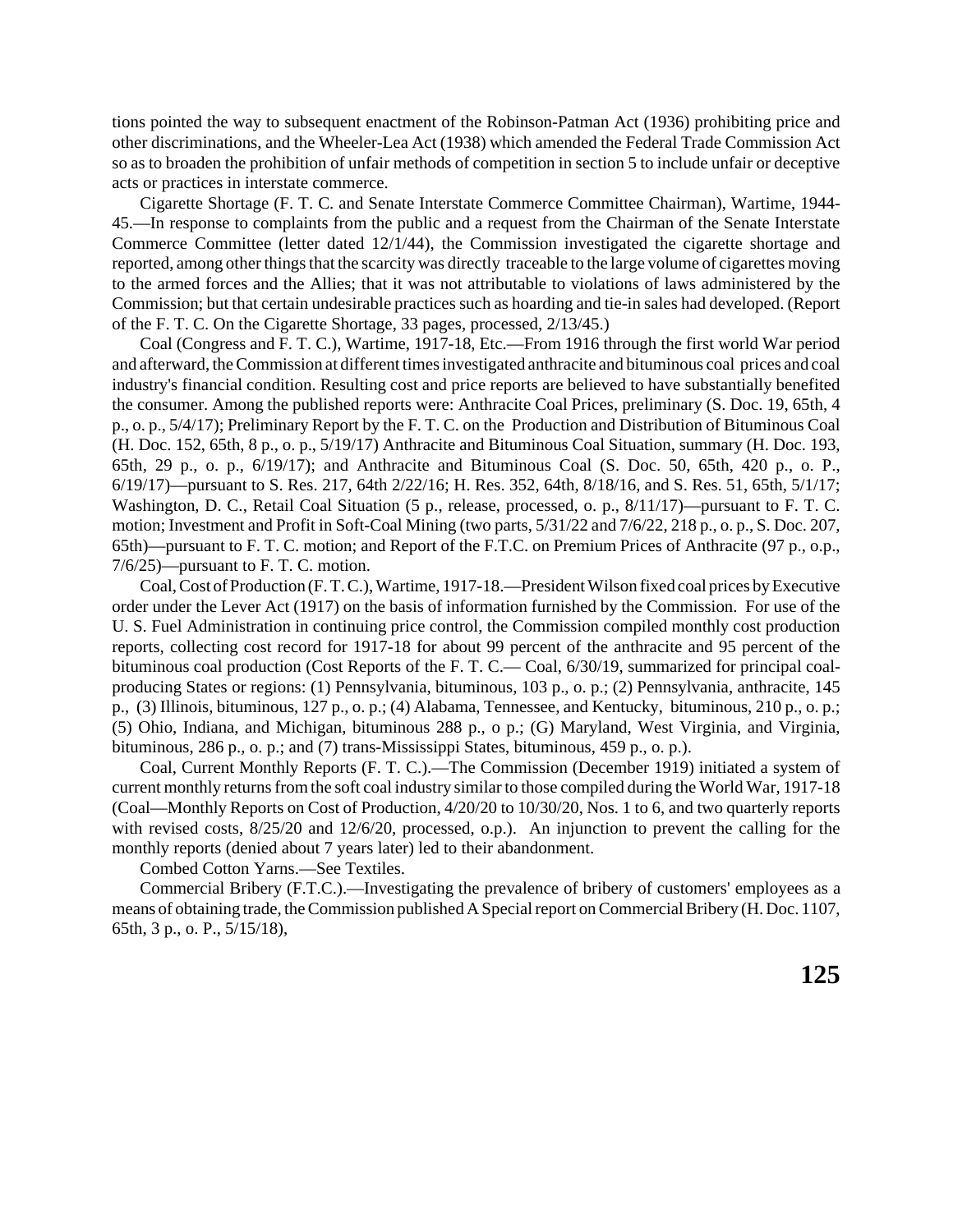recommending legislation striking at this practice; Commercial Bribery (S. Doc. unnumbered, 65th, 36 p., o. p., 8/22/18); and Commercial Bribery (S. Doc. 258, 66th, 7 p., o.p., 3/18/20).

Concentration of Productive Facilities(F. T. C.).—In a study of the extent of concentration of economic power, the Commission reported that 46 percent of the total net capital assets of all manufacturing corporations in the United States in 1947 was concentrated in the 113 largest manufacturers. The report is entitled The Concentration of Productive Facilities, 1947—Total Manufacturing and 26 Selected Industries (96 p.). See also Divergence between Plant and Company Concentration.

Control of Iron Ore (F. T. C.).—A study of the concentration of iron ore supplies covers the sources and consumption of iron ore in 1948, an estimate of reserves available to major companies and an analysis of effect of possible shortage on big and small companies. The Control of Iron Ore (1952).

Cooperation in American Export Trade.—See Foreign Trade.

Cooperation in Foreign Countries (F. T. C.).—Inquiries made by the Commission regarding the cooperative movement in 15 European countries resulted in a report, Cooperation tn Foreign Countries (S. Doe. 171, 68th, 202 p., o. p., 11/29/24), recommending further development of cooperation in the United States.

Cooperative Marketing (Senate).—This inquiry (S. Res. 34, 69th, 3/17/25) covered the development of the cooperative movement in the U. S. and illegal interferences with the formation and operation of cooperatives; and a comparative study of costs, prices, and marketing methods (Cooperative Marketing, S. Doc. 95, 70th, 721 p.,o.p.,4/30/28).

Copper.—See Wartime Cost Finding, 1917-18.

Copper Industry (F. T. C.).—The Commission's report on The Copper Industry, transmitted to Congress (3/11/47), was in two parts: Part I—The Copper Industry of the United States and International Copper Cartels, and Part II—Concentration and Control by the Three Dominant Companies. The Commission reported that "The copper situation is particularly serious, not only because of the concentration of control of the ore reserves and of the productive capacity, but also because the domestic supply isinadequate to meet the demands of high level national production and employment. Furthermore, the production of foreign copper, on which the United States will become increasingly dependent, is likewise dominated by a few corporate groups which in the past have operated co-operatively in cartels to regulate production and prices."

Corporation Reports.—See Quarterly Financial Reports.

Corporate Mergers and Acquisitions (F. T. C.).—To determine the impact on the Nation's economy of corporate mergers and acquisitions, the Commission made a study of the merger movement for the years 1940—46, inclusive. The results of the study were transmitted to Congress in a report entitled The Present Trend of Corporate Mergers and Acquisitions (23 p., o. p., 3/7/47), which showed, among other things, that during the period covered, more than 1,800 formerly independent competitive firms in manufacturing and mining industries alone had disappeared as a result of mergers or acquisitions, and that more than one-third of the total number of acquisitions occurred in only three industries, food, nonelectrical machinery, and textiles and apparel—all predominantly "small business" fields. (See also Mergers.) Cost Accounting.—See Accounting Systems.

Cost of Living (President), Wartime, 1917-18.—Delegates from the various States met in Washington, April 30 and May 1, 1917, at the request of the Federal Trade Commission, and considered the rapid rise of wartime prices and the plans then being made for the Commission's general investigation of foodstuffs. [See

#### **126**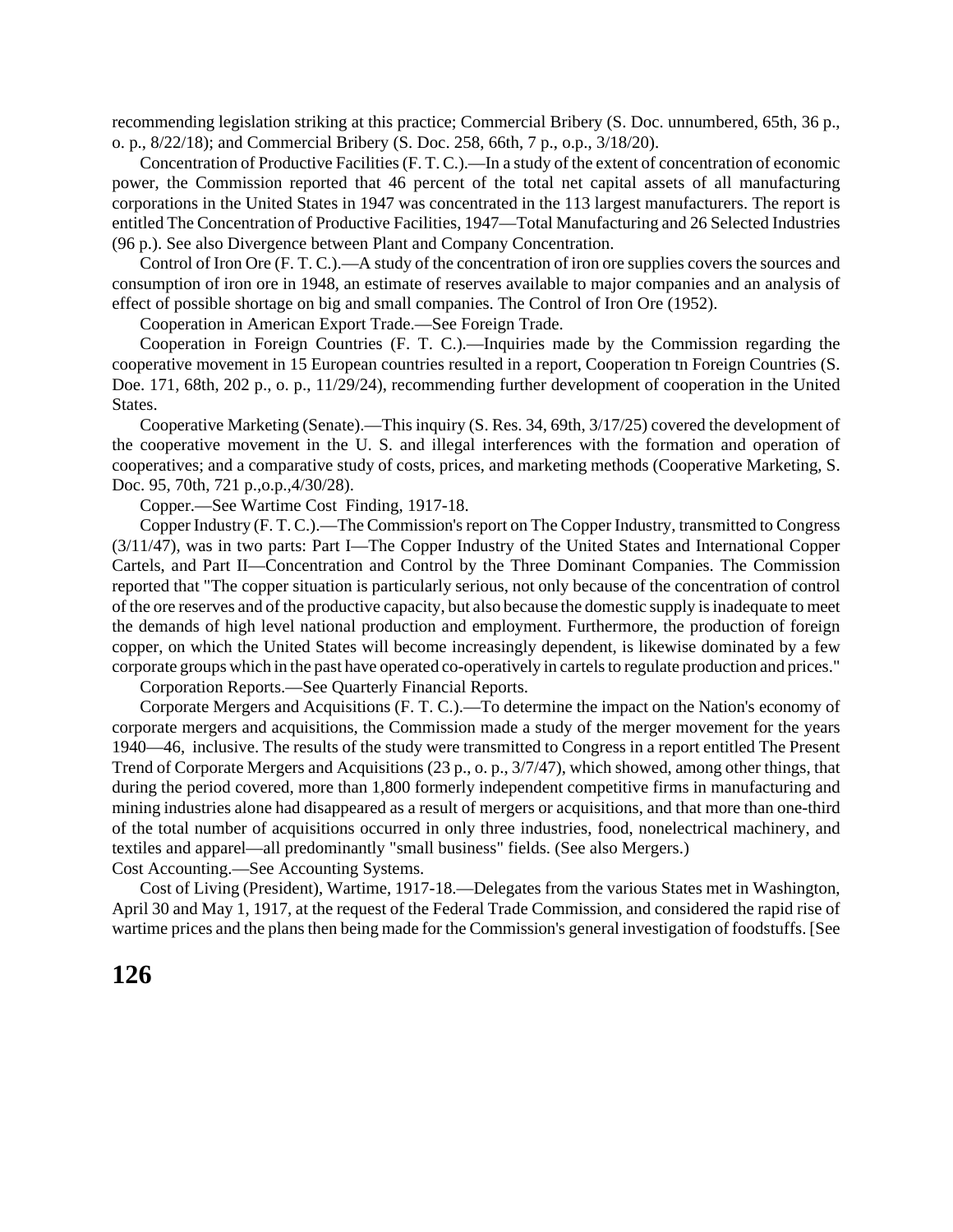Foods (President), Wartime, 1917-18, herein.] Proceedings of the conference were published (High Cost of Living, 119 p., o.p.).

Cotton Industry.—See Textiles.

Cottonseed Industry (House).—Investigating alleged price fixing (H. Res. 439, 69th, 3/2/27),)the Commission reported evidence of cooperation among State associations but no inclination that cottonseed crushers or refineries had fixed prices in violation of the antitrust laws (Cottonseed Industry, H. Doc. 193, 70th, 37p., 3/5/28).

Cottonseed Industry (Senate).—Two resolutions(S.Res. 136, 10/21/29, and S.Res. 147, 11/2/29—71st) directed the Commission to determine whether alleged unlawful combinations of cottonseed oil mill corporations sought to lower and fix prices of cottonseed and to sell cottonseed meal at a fixed price under boycott threat; and whether such corporations acquired control of cotton gins to destroy competitive markets and depress or control prices paid to seed producers (Investigation of the Cottonseed Industry, preliminary report, S. Doc. 91, 71st.. 4lst, 4 p., o. p., 2/28/30, and final report, 207 p., o.p., with 11 vols. testimony, S Doc. 209, 71st, 5/19/33).

Distribution Cost Accounting (F. T. C.).—To provide a guide for current legislation and determine ways for improving accounting methods, the Commission studied distribution cost accounting in connection with selling, warehousing, handling, delivery, credit and collection (Case Studies in Distribution Cost Accounting for Manufacturing and Wholesaling, H. Doc. 287, 77th, 215 p., o. p., 6/23/41).

Distribution.—See Millinery Distribution..

Distribution of Steel Consumption.— A study to determine the distribution of steel in a time of shortage, when control over distribution rests with the producers. (1049—1950) The results of the study were transmitted to the Subcommittee on Monopoly of the Senate Select Committee on Small Business and published as a committee print. (20p) 3/31/52.

Distribution Methods and Costs (F. T. C.).—This inquiry into methods and costs of distributing important consumer commodities (F. T. C. Res., 6/27/40) was undertaken by the Commission pursuant to authority conferred upon it by section (3 of the F. T. C. Act. Eight parts of the F. T. C. Report on Distribution methods and Costs were transmitted to Congress and published under the sub-titles: Part I, important Food Products (11/11/43, 223 p., o. p.); Parts III, Building Materials—Lumber, Paints and Varnishes, and Portland Cement (2/19/44, 50 p., o.p.); Part IV, Petroleum Products, Automobiles, Rubber Tires and tubes, Electrical Household Appliances, and Agricultural Implements (3/2/44, 189 p., o. p); Part V, Advertising as a Factor n Distribution (10/30/44, 50 p.); Part VI, Milk Distribution, Prices, Spreads and Profits(6/18/45, 58 p.); Part VII, Cost of Production and Distribution of Fish in the Great Lakes area (6/30/45, 59p.); Part VIII, Cost of Production and Distribution of Fish in New England (6/30/45, 118 p.); and Part IX, Cost of Production and Distribution of Fish on the Pacific Coast (7/25/46, 82p.). The inquiries relating to fish were conducted in cooperation with the Coordinator of fisheries, Interior Department. During World War II special reports on the distribution of some 20 commodity groups were made for confidential use of the Office of Price Administration and other war agencies.

Divergence Between Plant and Company Concentration (F. T. C.).—In this 1950 report, the Commission measured the divergence between plant and company concentration for each of 340 manufacturing industries. The Divergence between Plant and Company Concentration, 1947 (162p). See also Concentration of Productive Facilities.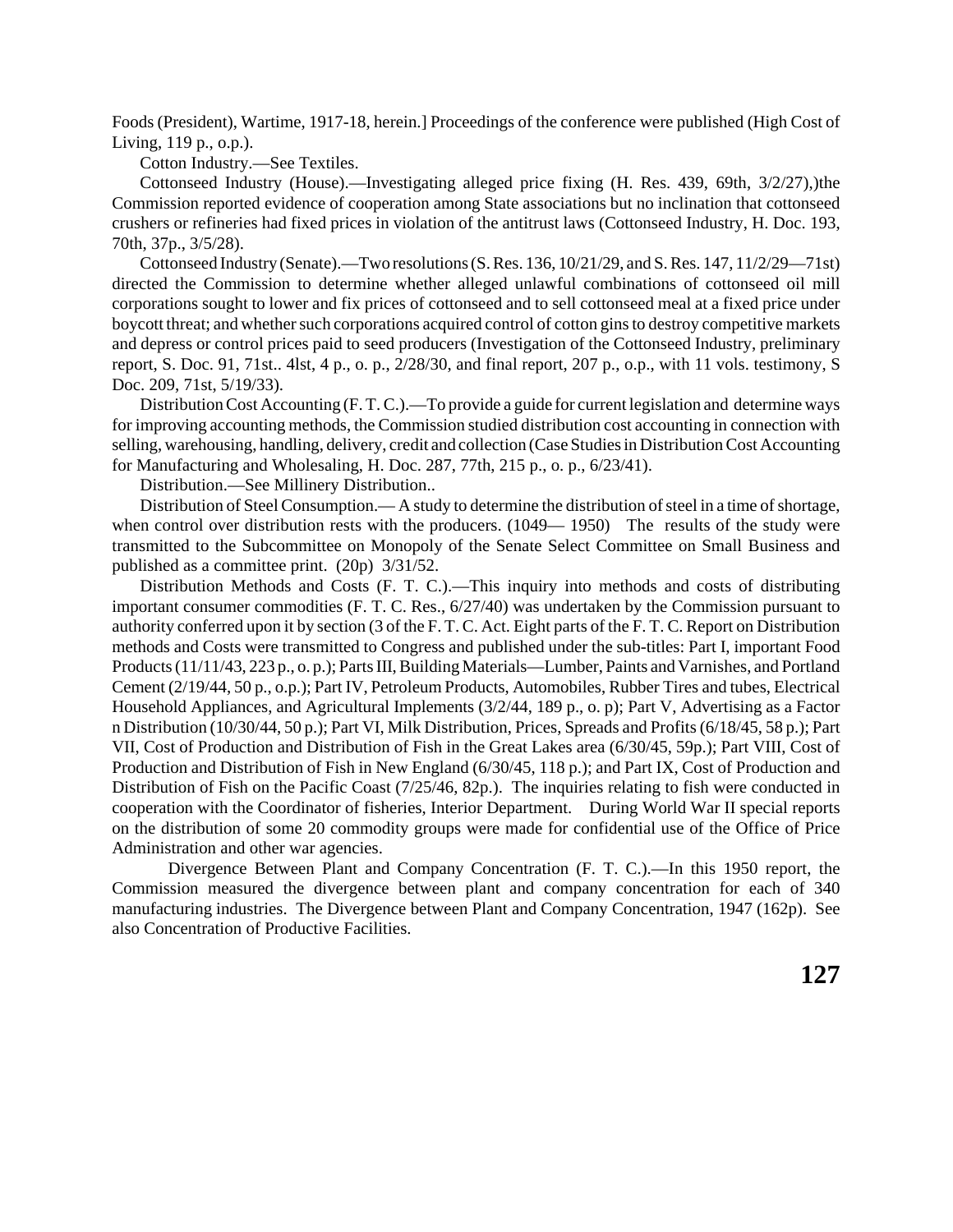Du Pont Investments (F. T. C.).—The Report of the F. T. C. On DuPont Investments (F. T. C. Motion 7/29/27; report, 46 p., o. p. processed, 2/1/29) discussed reported acquisition by E. I. du Pont de Nemours & Co. of U. S. Steel Corp. stock, together with previously reported holdings in General Motors Corp.

Electric and Gas Utilities, and Electric Power.—See Power. together with previously reported holdings in General Motors Corp.

Farm Implements (Senate), Wartime, 1917-18.—The Report of the F. T. C. on the Causes of High Prices of Farm Implements (inquiry under S. Res. 223, 65th, 5/13/18; report, 713 p., o. p., 5/4/20) disclosed numerous trade combinations for advancing prices and declared the consent decree for dissolution of International Harvester Co. to be inadequate. The Commission recommended revision of the decree and the Department of Justice proceeded to that end.

Farm Implements (F. T. C.).—A 1948 report on the Manufacture and Distribution of Farm Implements (160 p., also 8 p. processed summary) concerns the production and distribution policies of large manufacturers of farm machinery. The report includes information respecting important developments and trends in the industry.

Feeds, Commercial (Senate).—Seeking to determine whether purported combinations in restraint of trade existed (S. Res. 140, 66th, 7/31/19), the Commission found that although some association activities were in restraint of trade, there were no substantial antitrust violations (Report of the F. T. C. on Commercial Feeds, 206 p., o. p., 3/20/21.

Fertilizer (Senate).—Begun by the Commissioner of Corporations<sup>8</sup> (S. Res. 487, 62d, 3/l/13), this inquiry disclosed extensive use of bogus independent fertilizer companies for competitive purposes (Fertilizer Industry, S. Doc. 551, 64th, 269 p., o. p., 8/19/16). Agreements for abolition of such unfair competition were reached.

Fertilizer (Senate).— A second fertilizer inquiry (S. Res. 307, 67th, 6/17/22) developed that active competition generally prevailed in that industry in theU.S., although in some foreign countries combinations controlled certain importantraw materials. The Commission recommended improved agricultural credits and more extended cooperation by farmers in buying fertilizer (Fertilizer Industry, S. Doc. 347, 67th, 87 p., o. p., 3/3/23).

Fertilizer (F. T. C.).—The Commission's 1949 report on The Fertilizer Industry (100 p.) is concerned primarily with restrictions and wastes which interfere with the supply of plant food materials in the quantities needed and at prices low enough to facilitate maintenance of soil fertility. The Nation's resources of nitrogen, phosphate, and potash are discussed, and the inter-relationships of producers and mixers are reviewed. The report also summarizes available information concerning cartel control of nitrogen, phosphates, and potash.

Fish.—See Distribution Methods and Costs.

Flags (Senate), Wartime, 1917-18.—Unprecedented increases in the prices of U. S. Flags in 1917, due to wartime demand, were investigated (S. Res. 35, 65th, 4/16/17). The inquiry was reported in Prices of American Flags (S. Doc. 82, 65th, 6 p., o. p., 7/26/17).

Flour Milling.—See Food, below.

Food (President), Wartime, 1917-18.—President Wilson, as a wartime emergency measure (2/7/17), directed the Commission "to investigate and report the facts relating to the production, ownership, manufacture, storage, and dis-

\_\_\_\_\_\_\_\_\_\_\_\_\_\_

<sup>&</sup>lt;sup>8</sup> The Commission was created September 26, 1914, upon passage of the Federal Trade Commission Act, sec. 3 of which provided that "all pending investigations and proceedings of the Bureau of Corporations (of the Department of commerce) shall be continued by the Commission."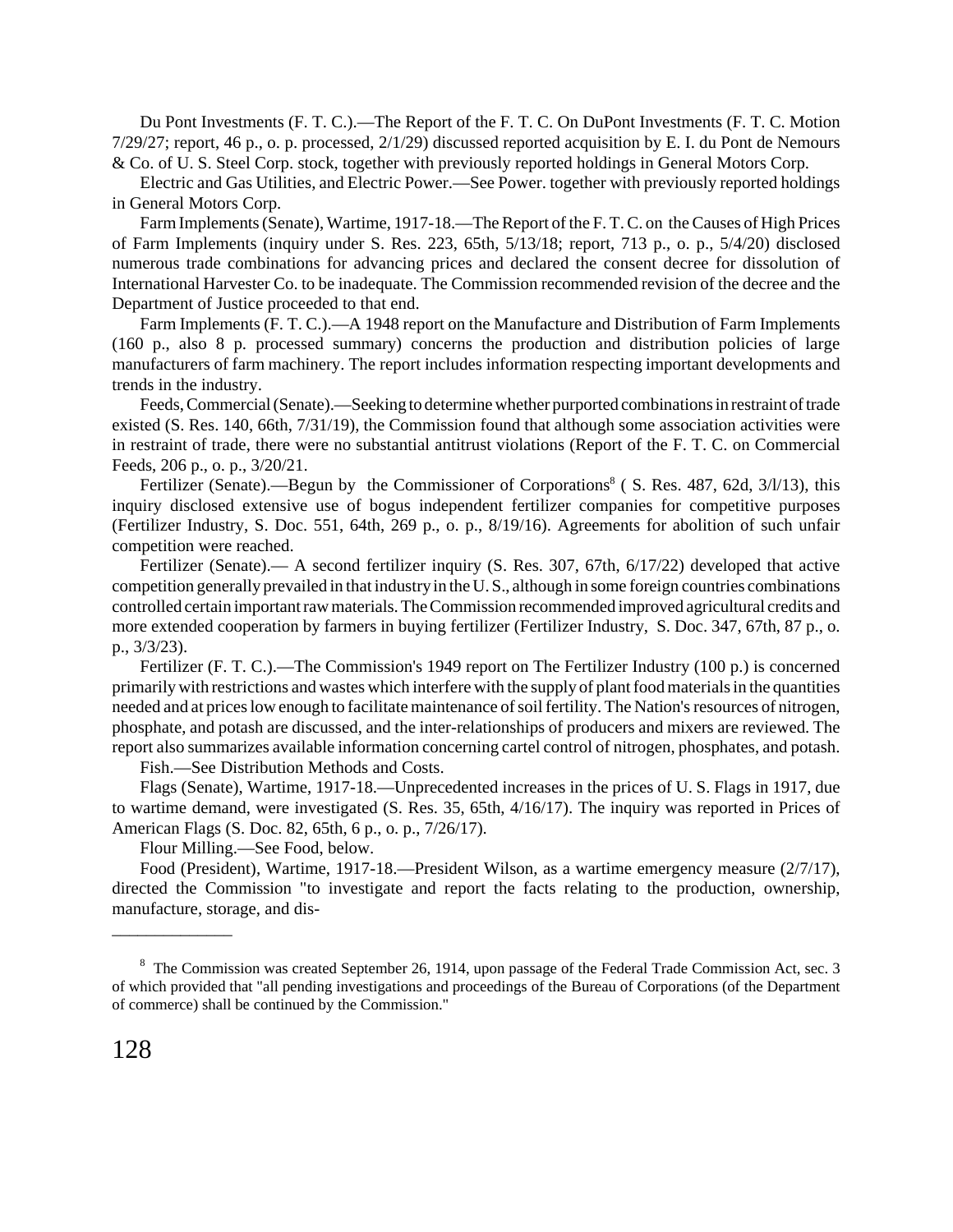tribution of foodstuffs" and "to ascertain the facts bearing on alleged violations of the antitrust acts." Two major series of reports related to meat packing and the grain trade with separate inquiries into flour milling, canned Vegetables and fruits, canned salmon, and related matters, as listed below.

Food (President) Continued—Meat Packing.—Food Investigation—Report of the f. T. C. On the Meat-Packing Industry was published in six parts: I. Extent and Growth of Power of the Five Packers in Meat and Other Industries (6/24/19, 574 p., o. p.) II. Evidence of Combination Among Packers (11/25/18, 294 p., o. p.); III. Methods of the Five Packers in Controlling the Meat-Packing Industry (6/28/19, 325 p., o. p.); IV. The Five Large Packers in Produce and Grocery Foods (6/30/19,390 p., o. p.); V. Profits of the Packers (6728/19,110 p.,o. p.); VI. Cost of Growing Beef Animals, Cost of Fattening cattle, and Cost of Marketing Livestock (6/30/19, 183 p., o. p.); and summary (H. Doc. 1297, 65th, 51 p., o. p., 7/3/18).

The reports first led to antitrust proceedings against the Big Five Packers, resulting in a consent decree (Supreme Court of the D. C.,  $2/27/20$ ),<sup>9</sup> which had substantially the effect of Federal legislation in restricting their future operations to certain lines of activity. As a further result of the investigation, Congress enacted the Packers and Stockyards Act (1921), adopting the Commission's recommendation that the packers be divorced from control of the stockyards. (The meat-packing industry is further referred to under Meat Packing Profit Limitation, p. 150.)

Food (President) Continued—Grain Trade.—Covering the industry from country elevator to central market, the Report of the F. T. C. on the Grain Trade was published in seven parts: I. Country Grain Marketing (9/15/20, 350 p., o. p.); II. Terminal Grain Markets and Exchanges (9/15/20, 333 p., o. p.); III. Terminal Grain Marketing (12/21/21, 332 p., o. p.); IV. Middlemen's Profits and Margins (9/26/23, 215 p., o. p.); V. Future Trading Operations in Grain (9/15/20 347 p., o. p.); VI. Prices of Grain and Grain Futures  $(9/10/24, 374 \text{ p.}, \text{o. p.})$ ; and VII. Effects of Future Trading  $(6/25/26, 419 \text{ p.}, \text{o. p.})$ . The investigation as reported in vol. V, and testimony by members of the Commission's staff (U. S. Congress House Committee on Agriculture, Future Trading, hearings, 67th, April 25-May 2, 1921) was an important factor in enactment of the Grain Futures Act (1921). (Further reference to the grain trade is made under Grain Elevators, Grain Exporters, and Grain Wheat Prices, p. 149.)

Food (President) Continued—Bakeries and Flour Milling.—One F. T. C. report was published by the Food Administration (U. S. Food Administration, Report of the F. T. C. On Bakery Business in United States, pp. 5-13, o. p., 1133/17). Other reports were: Food Investigation, Report of the F. T. C. On Flour Milling and Jobbing (4/4/18, 27 p., o. p.) And Commercial Wheat Flour Milling (9/15/20, 118 p. o. p.).

Food (President) Continued—Canned Foods, <sup>10</sup> Private Car Lines, Wholesale Food Marketing.—Under the general title Food Investigation were published Report of the F.T.C. On Canned Foods—General Report and Canned Vegetables and Fruits (5/18/18, 83 p., o. p.); Report of the F. T. C. On Canned Foods—Canned Salmon (12/27/18, 83 p., o. p); Report of the F. T. C. On Private Car Lines, regarding transportation of meats, fruits, and Vegetables (6/27/19, 271 p.,

\_\_\_\_\_\_\_\_\_\_\_\_\_\_\_\_\_

 $9<sup>9</sup>$  The legal history of the consent decree and a summary of divergent economic interests involved in the question of packers participation in unrelated lines of food products were set forth by the Commission in Packer Consent Decree (S. Doc. 219, 68th, 44 p.o.p., 2/20/25), prepared pursuant to S. Res. 278, 68th, 12/8/24.

<sup>&</sup>lt;sup>10</sup> In connection with its wartime cost finding inquiries, 1917-18, p. 162 herein, the Commission published report of the F. T. C. On Canned Foods 1918—Corn, Peas, String Beans, Tomatoes, and Salmon (86 p., 11/21/21).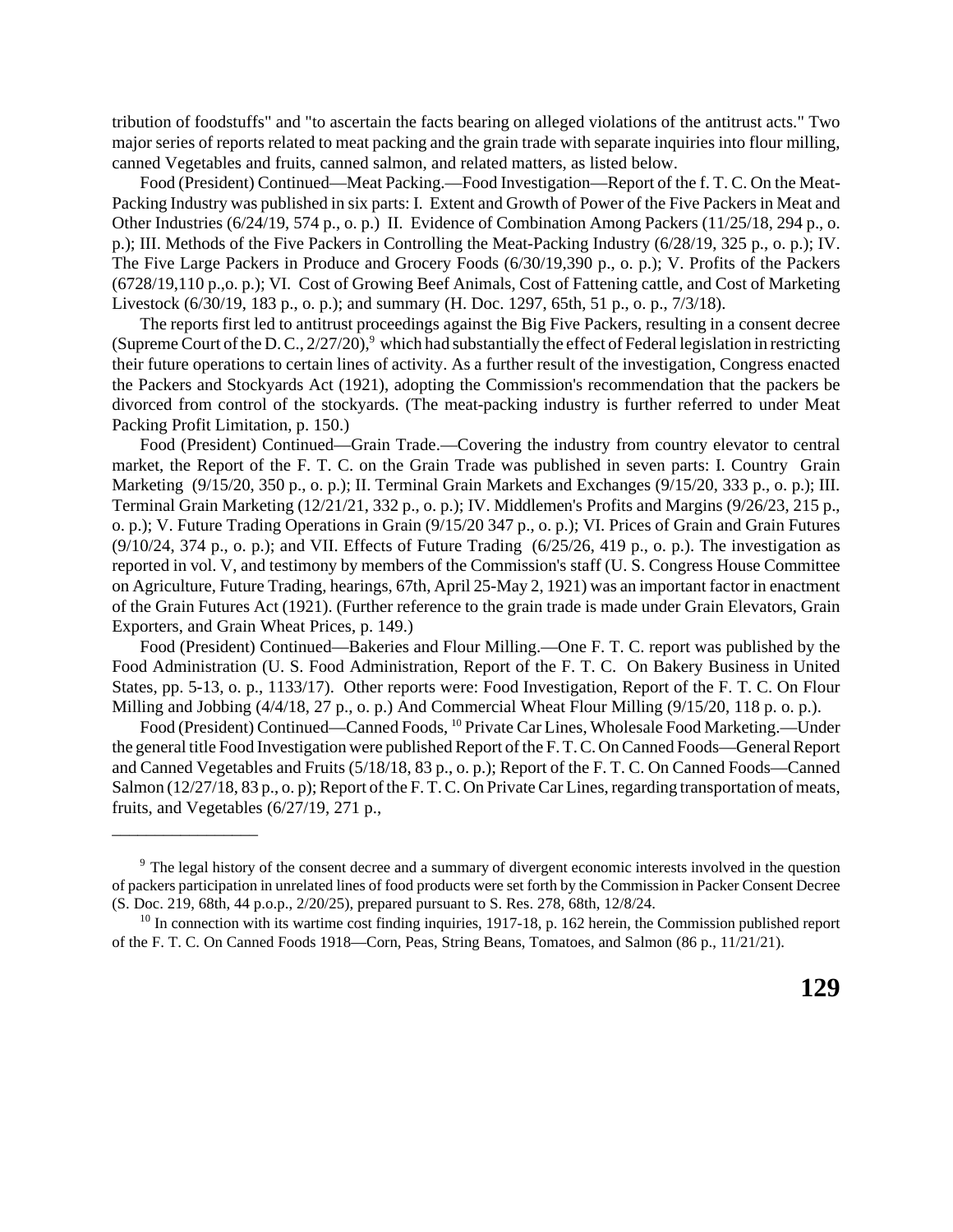o. p.); and Report of the F. T. C. On Wholesale Marketing of Food (6/30/19), 268 p., o. p), which recommended that a wholesale dealer in perishable food products should be required to procure a Federal license and that Federal inspection and standards should be provided. Provisions in accordance with these recommendations were incorporated in the Perishable Agricultural Commodities Act (1930).

Food—Bread and Flour (Senate).—Reports on this inquiry (S. Res. 163, 68th, 2/26/24) were Competitive Conditions in Flour Milling (S. Doc. 97, 70th, 140 p., o. p, 5/3/26); Bakery Combines and Profits (S. Doc. 212, 69th, 95 p., 2/11/27); Competition and Profits in Bread and Flour (S. Doc. 98, 70th, 509 p., o. p; 1/11/28); and Conditions in the Flour Milling Business, supplementary (S. Doc. 96, 72d, 26 p., o. p., 5/28/32).

Food—Wholesale Baking Industry (F. T. C.).—This inquiry (F. T. C. Res., 8/31/45) resulted in two Reports to Congress: Wholesale baking Industry, Part I—Waste in the Distribution of Bread (4/22/46, processed, 29 p.) And Wholesale Baking Industry, Part II—Costs, Prices and Profits (8/7//46, 137 p.). Part I developed facts concerning wasteful and uneconomic practices in the distribution of bread, including consignment selling which involves the taking back of unsold bread; furnishing, by gift or loan, bread racks, stands, fixtures, etc., to induce distributors to handle a given company's products. It was found that, although War Food Order No. 1 which prohibited these practices was only partially observed, in 1945 as compared with 1942, the quantity of bread saved was sufficient to supply the population of England, Scotland, and wales with a daily ration of one-third of a loaf for 30 days, the population of France for 36 days or the population of Finland for nearly 1 year. The Commission suggested that "a careful examination of present laws be made by the legislative and executive branches of the Government to determine what legislation, if a any, is needed to permanently eliminate wasteful trade practices and predatory competition which threaten the existence of many small bakers, foredoom new ventures to failure and promote regional monopolistic control of the wholesale bread-baking industry."

Part II presents information concerning prices and pricing practices in the industry, profits earned, and unit costs of production and distribution. It compares the details of production and distribution costs for bread and rolls, other bakery products, and for all bakery products for two operating periods in 1945, March and September. Comparisons of costs are also made for these two periods for plants arranged by geographical areas. Comparisons of the costs of production and distribution are made by size groups of wholesale bakeries.

Food—Fish.—See Distribution Methods and Costs.

Food—Flour Milling (Senate)—The study of costs, profits, and other factors (S. Res. 212, 67th, 1/18/22) was reported in Wheat Flour Milling Industry (S. Doc. 130, 68th, 130 p., o. p., 5/16/24).

Food—Flour Milling Industry, growth and Concentration in (F. T. C.).—The Commission's study showed that there has been a progressive increase in the size of flour-mill operations and a progressive decrease in the number of flour-milling establishments. Nevertheless, the Commission reported, there is a lesser degree of concentration in the flour-milling industry than in many other important industries. The results of the study were presented to congress in a report on the Growth and Concentration in the Flour-Milling Industry (6/2/47).

Food—Grain Elevators(F. T. C.), Wartime, 1917-18.—In view of certain bills pending before Congress with reference to regulation of the grain trade, the Commission, in a preliminary report, Profits of country and Terminal grain

#### **130**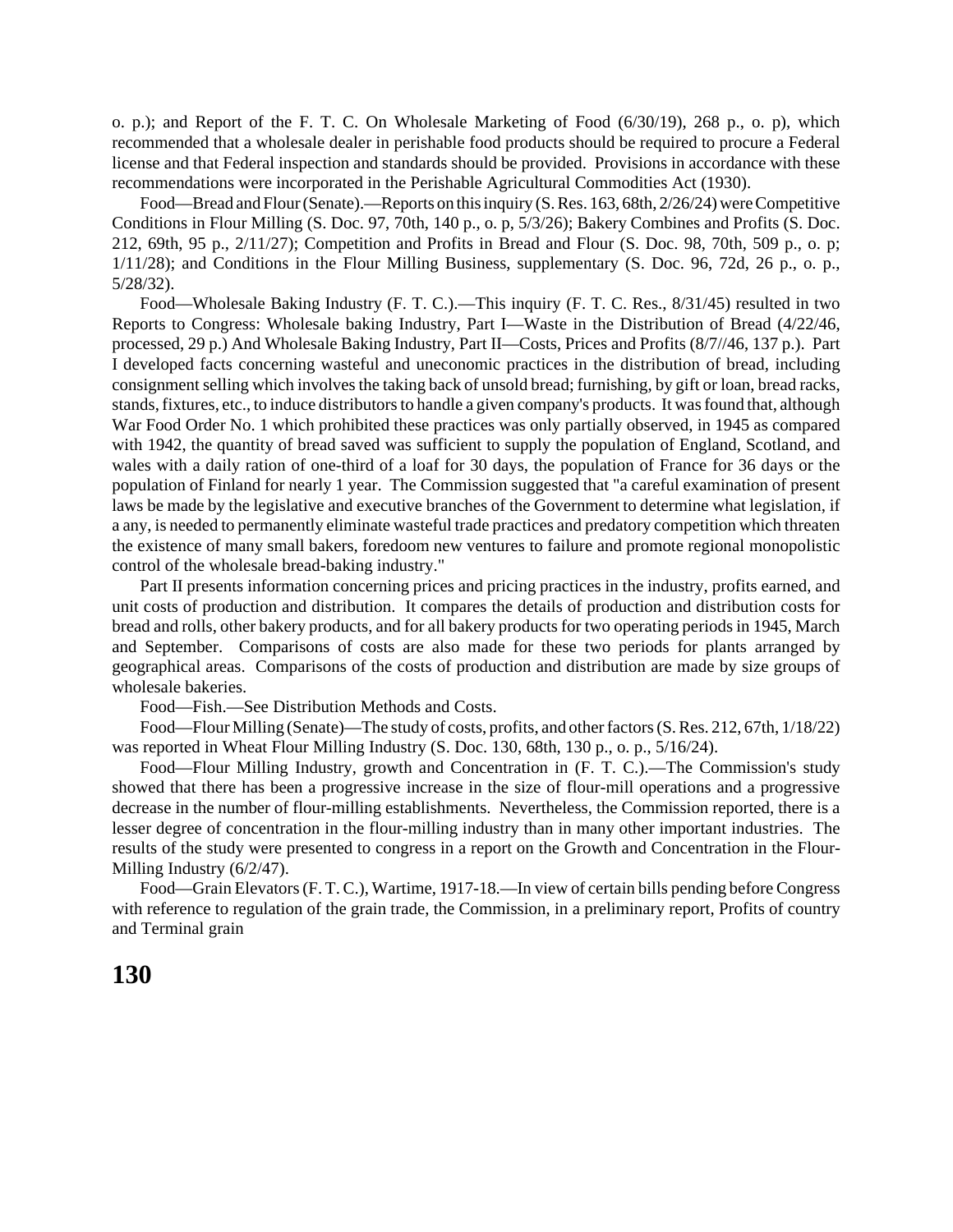Elevators (S. Doc. 40, 67th, 12 p., o. p., 6/13/21) presented certain data collected during its inquiry into the grain trade ordered by the President.

Food—Grain Exporters (Senate).—The low prices of export wheat in 1921 gave rise to this inquiry (S. Res. 133, 67th, 12/22/21 concerning harmful speculative price manipulations on the grain exchanges and alleged conspiracies among country grain buyers to agree on maximum purchasing prices. The Commission recommended stricter supervision of exchanges and additional storage facilities for grain not controlled by grain dealers (Report of the F. T. C. On Methods and Operations of Grain Exporters, 2 vols., 387 p., o. p., 5/16/22 and 6/18/23).

Food—Grain, Wheat Prices (President).—An extraordinary decline of wheat prices was investigated (President Wilson's directive 10/12/20) and found to be due chiefly to abnormal market conditions (Report of the F. T. C. On Wheat Prices for the 1920 Crop, 91 p., o. p.,, 12/13/20).

Food—Important Food Products.—See Distribution Methods and Costs.

Food—Meat Packing Profit Limitation (Senate), Wartime, 1917-18.—Following an inquiry (S. Res. 177, 66th, 9/3/19) involving wartime control of this business as established by the U. S. Food Administration in 1917-18, the Commission recommended greater control and lower maximum profits (Maximum Profit Limitation on Meat Packing Industry, S. Doc. 110, 66th, 179 p., o. p. 9/25/19).

Food—Milk.—See Distribution Methods and Costs.

Food—Milk and Milk Products (Senate), Wartime, 1917-18.—Covering an inquiry (S. Res. 431, 65th, 3/3/19) into fairness of milk prices to producers and of canned-milk prices to consumers, the Report of the F. T. C. On Milk and Milk products 1914-18 (6/6/21, 234 p., o. p.) showed a marked concentration of control and questionable practices many of which later were recognized by the industry as being unfair.

Food—Milk and Dairy Products (House).—Competitive conditions in different milk-producing areas were investigated (H. Con. Res. 32, 73d, 6/15/34). Results of the inquiry were published in seven volumes: REPORT of the F. T. C. On the Sale and Distribution of Milk Products, Connecticut and Philadelphia Milksheds (H. Doc. 152, 74th, 901 p., o. p., 4/5/35); Report of the F. T. C. On the Sale and Distribution of Milk and Milk Products (Connecticut and Philadelphia milksheds, interim report, H. Doc. 387, 74th, 125 p., o. P., 12/31/35); Chicago Sales Area (H. Doc. 451, 74th, 103 p., o. p., 4/15/36); Boston, Baltimore, Cincinnati, St. Louis, (H. Doc. 501, 74th, 243 p., o. p., 6/4/36); Twin City Sales Area (H. Doc. 506, 74th, 71 p., o. p., 6/13/36); and New York Milk Sales Area (H. Doc 95, 75th 138 p.,o. p., 9/30/36). The Commission reported that many of the industry's problems could be dealt with only by the States and recommended certain legislation and procedure, both State and Federal (Summary Report on Conditions with Respect to the Sale and Distribution of Milk and Dairy Products, H. Doc. 94, 75th, 39 p., o. p., 1/4/37). Legislation has been enacted in a number of States carrying into effect all or a portion of the Commission's recommendations.

Food—Peanut Prices (Senate).—An alleged price-fixing combination of peanut crushers and mills was investigated (S. Res. 139, 71st, 10/22/29). The Commission found that an industry-wide decline in prices of farmers' stock peanuts during the business depression was not due to such a combination, although pricing practices of certain mills tended to impede advancing and to accelerate declining prices (Prices and Competition Among Peanut Mills, S. Doc. 132, 72d, 78 p., o. p., 6/30/32).

Food—Raisin Combination (Attorney General).—Investigating allegations of a combination among California raisin growers (referred to F. T. C. 9/30/19), the Commission found the enterprise not only organized in restraint of trade but conducted in a manner threatening financial disaster to the growers.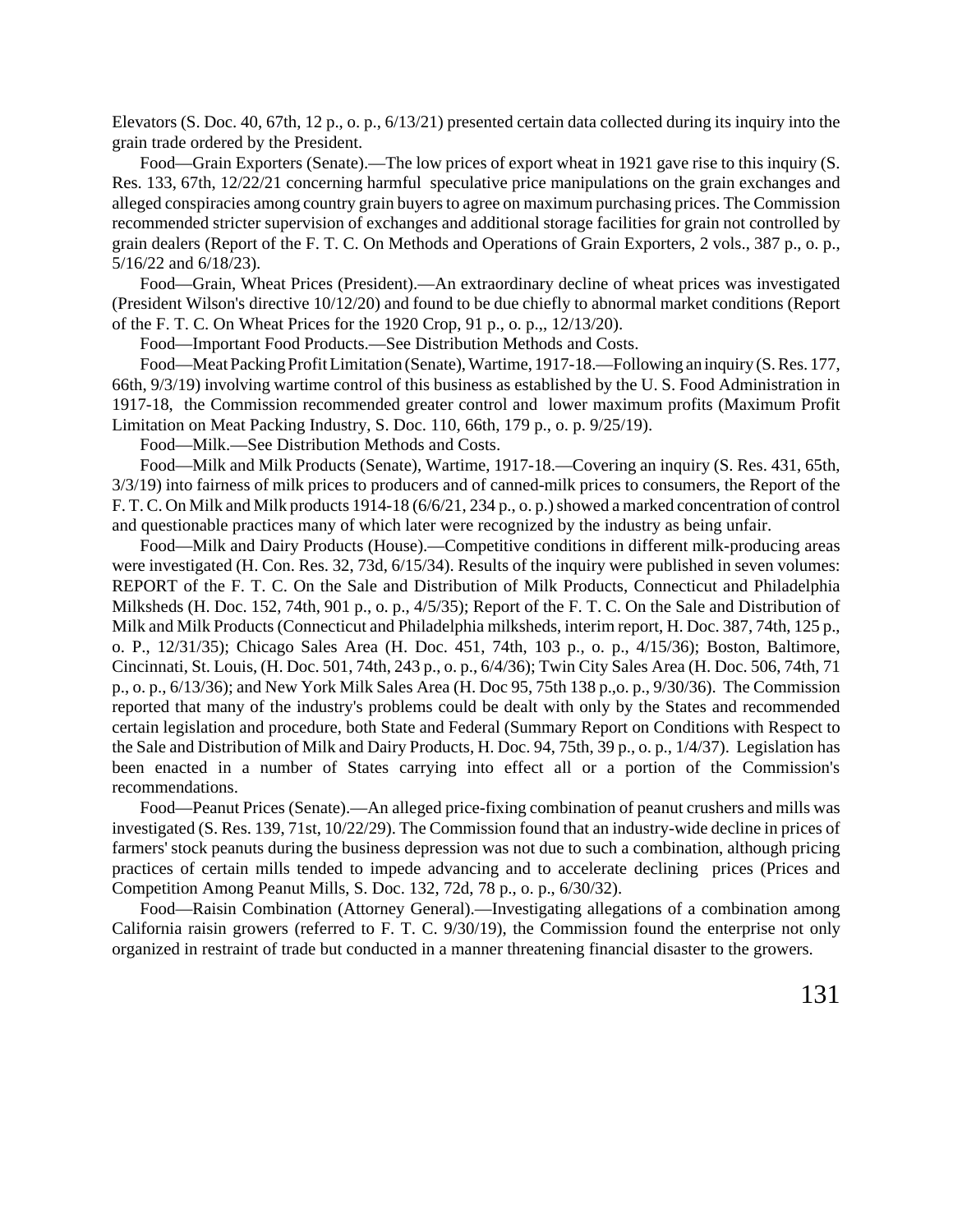Commission recommended changes which the growers adopted (California Associated Raisin Co., 26 p., processed, o. p., 6/8/20).

Food—SouthernLivestock Prices (Senate).—Although the low prices of southern livestock in 1919 gave rise to a belief that discrimination was being practiced, a Commission investigation (S. Res. 133, 66th, 7/20/19) revealed the alleged discrimination did not appear to exist (Southern Livestock Prices, S. Doc. 209, 66th, 11 p., o. p., 2/2/20).

Food—Sugar (House).—An extraordinary advance in the price of sugar in 1919 ( H. Res. 150, 66th, 10/1/19) wasfound to be due chiefly to speculation and hoarding. The Commission made recommendations for correcting these abuses (Report of the F. T. C. on Sugar Supply and Prices, 205 p.,o.p., ll/15/20).

Food—Sugar, Beet  $(F, T, C)$ .—Initiated by the Commissioner of Corporations,<sup>11</sup> but completed by the F. T. C., this inquiry dealt with the cost of growing beets and the cost of beet-sugar manufacture (Report on the Beet Sugar Industry in the U. S. , H. Doc. 158, 65th, 164 p., o. p., 5/24/17).

Foreign Trade—Antidumping Legislation (F. T. C.).—To develop information for use of Congress in its consideration of amendments to the antidumping laws, the Commission studied recognized types of dumping and provisions for preventing the dumping of goods from foreign countries (Antidumping Legislation an Other Import Regulations in the United States and Foreign Countries, S. Doc. 112, 73d, 100 p., o. p., 1/11/34; supplemental report, 111 p., o. p., processed, 6/27/38).

Foreign Trade—Cooperation in American Export Trade (F. T. C.).—Thisinquiry related to competitive conditions affecting Americans in international trade. The Export Trade Act, also known as the Webb-Pomerene law, authorizing the association of U. S. manufacturers for export trade, was enacted as a result of Commission recommendations ( Cooperation in American Export Trade, 2 vols., 984 p., o. p., 6/30/16; also summary, S. Doc. 426, 64th, 7 p., o. p., 5/2/16; and conclusions 19143. 14 p., o. p. ).

Foreign Trade—Cotton Growing Corporation (Senate).—The report of an inquiry ( S. Res. 317, 68th, 1/27/25) concerning the development of this British company, Empire Cotton Growing Corporation (S. Doc.  $226, 68th, 30 \text{ p.}, \text{o. p.}, 2/28/25$ , showed there was then little danger of serious competition with the American grower or of a possibility that the United States would lose its position as the largest producer of raw cotton.

Gasoline.—See Petroleum.

Grain.—See Food.

Grain Exchange Actions (F. T. C. and Chairman of Senate Committee on Agriculture and Forestry).—The Commission's report on Economic Effects of Grain Exchange Actions Affecting Futures Trading During the First Six Months of 1946 (85 p., 2/4/47) presents results of a special study made at the request of the then Chairman of the Senate Committee on Agriculture and Forestry. The report reviews the factors which made it impossible, during the first half of 1946, for futures trading to be conducted in the usual manner on the Chicago, Kansas City and Minneapolis grain exchanges under existing conditions of Government price control and severe restrictions on the movement of short supplies of free grain in the cash market. The report also discusses the economic effects of emergency actions taken by the exchanges on the interests trading in futures, and suggests, among other things, that both the Commodity Exchange Act; and the U. S. Warehouse Act "should be so amplified and coordinated, or even combined, as to make effective the type and scope of regulation over futures trading contemplated by the Congress in enacting the Commodity Exchange Act."

\_\_\_\_\_\_\_\_\_\_\_\_\_

 $11$  See Footnote 8, p. 128.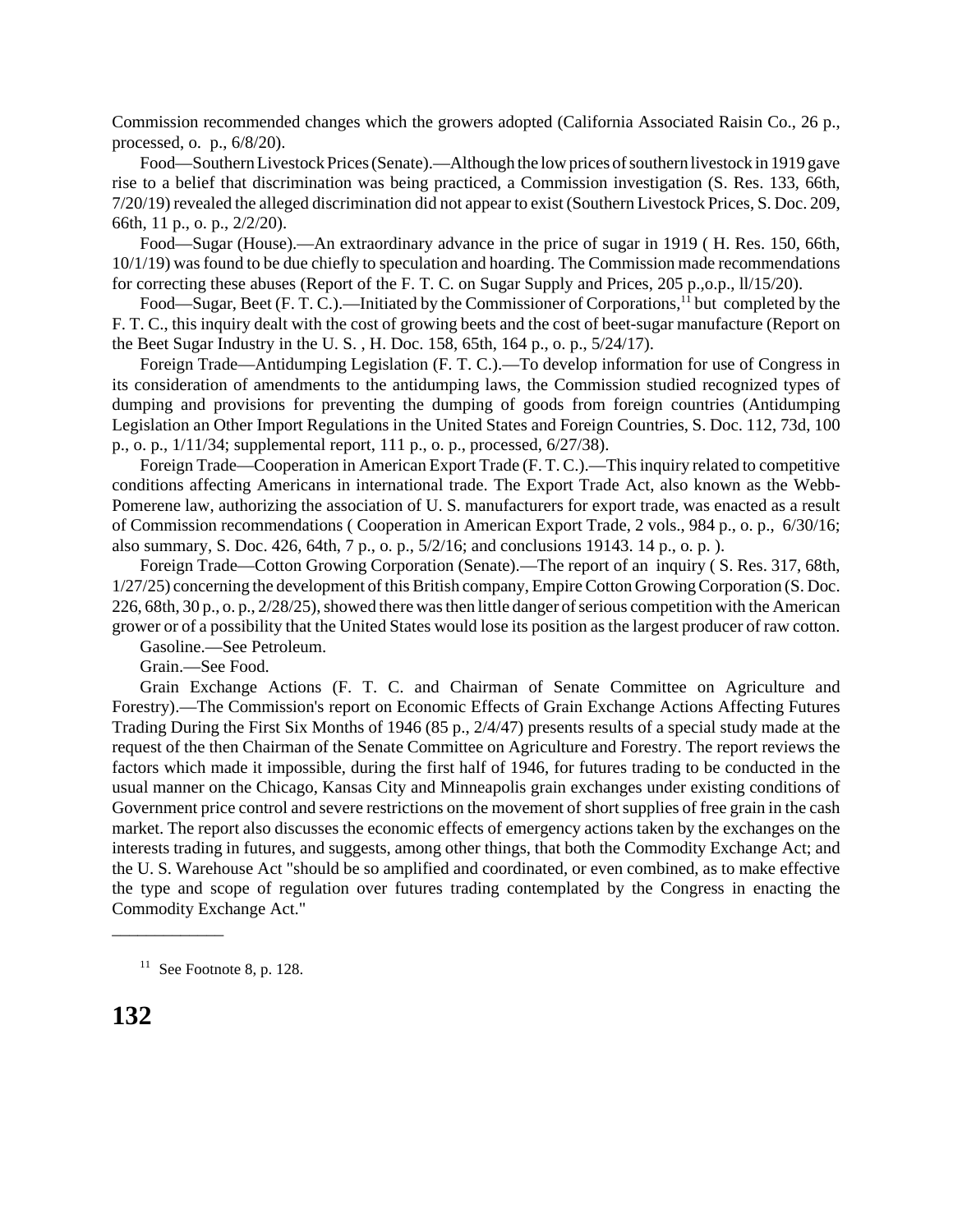Guarantee Against Price Decline (F. T. C.).—Answers to a circular letter (12/26/19) calling for information and opinions on this subject were published in Digest of Replies in Response to an Inquiry of the F. T. C. Relative to the Practice of Giving Guarantee Against Price Decline (68 p., o. p 5/27/20).

House furnishings (Senate).—This inquiry (S. Res. 127, 67th, 1/4/22) resulted in three volumes showing concerted efforts to effect uniformity of prices in some lines (Report of the F. T. C. On House furnishing Industries, 1018 p., o. p., 1/17/23, 10/1/23, and 10//24).

Independent Harvester Co. (Senate), Wartime, 1917-18.—After investigation (S. Res. 212, 65th, 3/11/18) of the organization and methods of operation of the company which had been formed several years before to compete with the "harvester trust," but which had passed into receivership, the F. T. C. Report to the Senate on the Independent Harvester Co. (5 p., release, processed, o. p., 5/15/18) showed the company's failure was due to mismanagement and insufficient capital.

Interlocking Directorates (F. T. C.).—This 1950 report on Interlocking Directorates summarizes the interlocking relationships among directors of the 1,000 largest manufacturing corporations. It also covers the interlocking directorates between these corporations and a selected list of banks, investment trusts, insurance companies, railroads, public utilities, and distributive enterprises.

International Alkali Cartels (F. T. C.).—In a report (1950) on International Cartels in the Alkali Industry, the Commission discussed the nature, extent, and effect of international agreements concerning baking soda, soda ash, and caustic soda to which organized groups of American and European alkali producers were parties from 1924 until 1946.

International Electrical Equipment Cartel (F. T. C.).—In its 1948 report on this subject (107 p., also 10 p. Processed summary) the Commission points out the high degree of economic concentration in the electrical equipment industry which exists in each of the important industrial nations.

International Petroleum Cartel.— a staff study of the activities of the seven major oil companies in relation to control over the international oil industry. Staff Report to the Federal Trade Commission submitted to the Subcommittee on Monopoly of the Select Committee on Small Business, U. S. Senate Committee print No. 6, 82d Cong.—2d sess. 378 p., 1952.

International Phosphate Cartels (F. T. C.).—The F. T. C. Res. 9/19/44) developed facts with respect to the practices, arrangements and agreements between domestic phosphate companies and foreign competitors through international cartels, through which minimum export prices were fixed. These prices varied from market to market, depending upon competition, ocean freight rates, and other factors. The agreements established fixed quotas in each grade, and sales were allocated among members of the Phosphate Export Association according to their quotas and the grade involved. The report (processed, 60 p.) Was transmitted to Congress 5/1/46.

International Steel Cartels (F. T. C.).—A report to Congress concerning numerous cartel agreements relating to steel which were adopted between World War I and World War II. Certain American companies participated in these agreements, which were both national and international in scope. The international agreements allotted quotas to the different national groups, fixed prices in the export trade, and established reserved and unreserved areas. (International Steel Cartels (1948), 115 p., also 12 p. Processed summary.)

Iron Ore.—See Control of Iron Ore.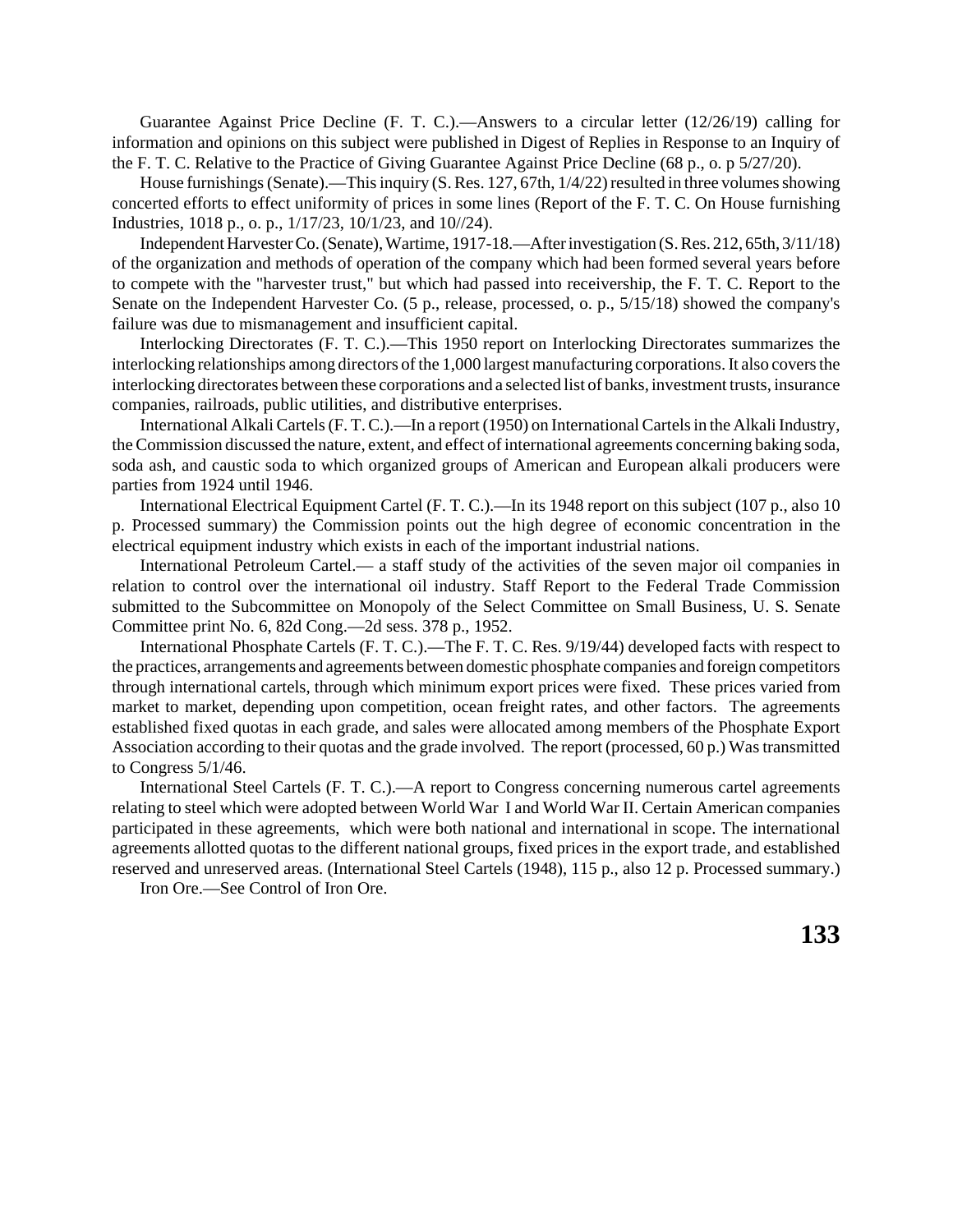Large Manufacturing Companies (F. T. C.).—This 1951 report, entitled A List of 1,000 Large Manufacturing Companies, Their Subsidiaries and Affiliates, 1948, shows for each of the 1,000 largest manufacturing corporations which publish financial statements the percentage of stock interest held by the corporation in each of its subsidiaries and affiliates. The parent corporations are grouped in 21 major industries and ranked as to size on the basis of their total assets in 1948, 223 p., 6/1/51.

Leather and Shoes (F. T. C. and House), Wartime, 1917-18.—General complaint regarding high prices of shoes led to this inquiry, which is reported in Hide and Leather Situation, preliminary report (H. Doc. 857, 65th, 5 p., o. p., 1/23/18), and Report on Leather and Shoe industries(180 p., o. p., 8/21/19). A further study (H. Res. 217, 66th, 8/19/19) resulted in the Report of a F. T. C.. On Shoe and Leather Costs and Prices (212 p., o. p., 6/10/21)

Lumber—Costs.—See Wartime Cost Finding, 1917-18.

Lumber Trade Associations (Attorney General).—The Commission's extensive survey of lumber manufacturers' associations (referred to F. T. C., 9/4/19) resulted in Department of Justice proceedings against certain associations for alleged antitrust law violations. Documents published were: Report of the F. T. C. On Lumber Manufacturers' Trade Associations, incorporating regional Reports of 1/10/21, 2/18/21, 6/9/21, and 2/15/22 (150 p., o. p); Report of the F. T. C. On Western Red Cedar Association, Lifetime Post Association, and Western Red Cedarmen's Information Bureau (22 p., o. p., 1/24/23), also known as Activities of Trade Associations and Manufacturers of Posts and Poles in the Rocky Mountain and Mississippi Valley Territory (S. Doc. 293, 67th, o. p); and Report of the F. T. C. On Northern Hemlock and Hardwood Manufacturers Association (52 p., o. p., 5/7/23).

Lumber Trade Associations (F. T. C.).—Activities of five large associations were investigated in connection with the Open-Price Associations inquiry to bring down to date the 1919 lumber association inquiry (Chap. VIII of Open-Price Trade Associations, S. Doc. 226, 70th, 516 p., o. p., 2/13/29).

Meat-Packing Profit Limitations—See Food.

Mergers (F. T. C.).—In its 1948 report entitled The Merger Movement: A summary Report (134 p., o. p., also 7p. processed summary) the legal history of the antimerger provisions of the Clayton Act is reviewed. The report called attention to the loophole in the Clayton Act which permitted corporations to purchase the assets rather than (or in addition to) the stock of competing firms, thereby evading the original intent of Congress "to arrest the creation of . . . monopolies in their incipiency." (See also Corporate Mergers.)

Milk.—See Food.

Millinery Distribution (President). This inquiry, requested by President Roosevelt, embraced growth and development of syndicates operating units for retail millinery distribution, the units consisting of leased departments in department or specialty stores (Report to the President of the United States on Distribution Methods in the Millinery Industry, 65 p., processed, 11/21/39.

Monopolistic Practices and Small Business.—A study by the staff of the Commission on the effect of certain monopolistic practices on small business, requested by the Subcommittee on Monopoly of the Senate Select Committee on Small Business. The results were transmitted to the Subcommittee and published as a committee print by Select Committee on Small Business, U. S. Senate, 82d Cong. (88p. 3/31/52).

Motor Vehicles (Congress).—Investigating (Public Res. 87, 75th, 4/13/38) distribution and retail sales policies of motor vehicle manufacturers and dealers, the Commission found, among other things, a high degree of concentration and

#### **134**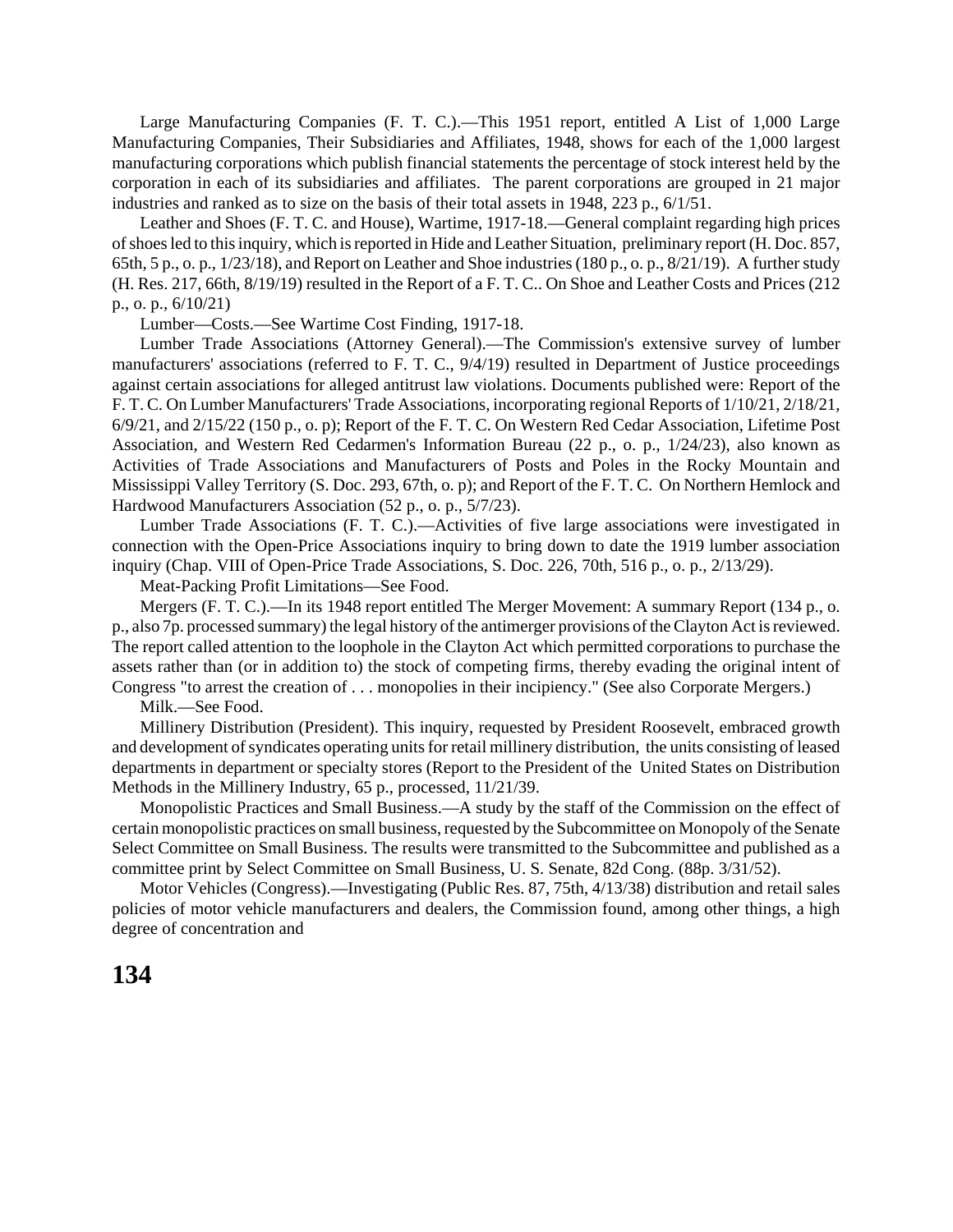strong competition; that many local dealers' associations fixed prices and operated used-car valuation or appraisal bureaus essentially as combinations to restrict competition; that inequities existed in dealer agreements and in certain manufacturers' treatment of some dealers; and that some companies' car finance plans developed serious abuses (Motor Vehicle Industry, H. Doc. 468, 76th, 1077 p., o. p., (6/5/39). The leading companies voluntarily adopted a number of the Commission's recommendations as company policies.

National Wealth and Income (Senate).—In 1922 the national wealth was estimated (inquiry pursuant to S. Res. 451, 67th, 2/28/23) at \$353,000,000,000 and the national income in 1923 at \$70,000,000,000 [National Wealth and Income (S. Doc.126, 69th, 381 p., o. p., 5/25/26) and Taxation and Tax-Exempt Income (S. Doc. 148, 68th, 144 p., o. p., 6/6/24)].

Open-Price Associations (Senate).—An investigation ( S. Res. 28, 69th,  $3/17/25$ ) to ascertain the number and names of so-called open-price associations, their importance in industry and the extent to which members maintained uniform prices, was reported in Open-Price Trade associations (S. Doc. 226, 70th, 516 p., o. p., 2/13/29).

Packer Consent Decree.—See Food (President) Continued—Meat Packing.

Paper—Book (Senate), Wartime, 1917-18.—This inquiry ( S. Res. 269, 64th, 9/7/16) resulted in proceedings by the Commission against certain manufacturers to prevent price enhancement and the Commission recommended legislation to repress trade restraints [Book Paper Industry—A Preliminary Report (S. Doc. 45, 65th, 11 p., o. p., 6/13/17), and Book Paper Industry—Final REPORT (S. Doc. 79, 65th, 125 p., o. p., 8/21/17)].

Paper—Newsprint (Senate), Wartime, 1917-18.—High prices of newsprint (S. Res. 177, 64th, 4/24/10) were shown to have been partly a result of certain news-print association activities in restraint of trade Department of Justice proceedings resulted in abolishment of the association and indictment of certain manufacturers. The Commission for several years conducted monthly reporting of production and sales statistics, and helped provide some substantial relief for smaller publishers in various parts of the country. [Newsprint Paper Industry, preliminary (S. Doc. 3, 65th, 12 p., o. p., 3/3/17; Report of the F. T. C. On the Newsprint Paper Industry (S. Doc. 49, 65th) 162 p., o. p., 6/13/17); and Newsprint Paper Investigation (in Response to S. Res. 95, 65th, 6/27/17; S. Doc. 61, 65th, 8 p., o. p., 7/10/17) ].

Paper—Newsprint (Senate).—The question investigated (S. Res. 337, 70th, 2/27/29) was whether a monopoly existed among newsprint manufacturers and distributorsin supplying paper to publishers ofsmall dailies and weeklies (News-print Paper Industry, S. Doc. 214, 71st, 116 p., o. p., 6/30/30).

Petroleum.—See International Petroleum Cartel.

Petroleum Products.—See Distribution Methods and Costs.

Petroleum and Petroleum Products, Prices (President and Congress).—At different times the Commission has studied prices of petroleum and petroleum products and issued Reports thereon as follows: Investigation of the Price of Gasoline, preliminary (S. Doc. 403, 64th, 15 p., o. p., 4/10/16) and Report on the Price of Gasoline in 1915 (H. Doc. 74, 65th, 224 p., o. p., 4/11/17—both pursuant to S. Res. 109, 63d, 6/18/13<sup>12</sup> and S. Res. 457, 63d, 9/28/14, which Reports discussed high prices and the Standard Oil Companies' division of marketing territory among themselves, the Commission suggesting several plans for restoring effective competition; Advance in the Prices of Petroleum Products (H. Doc. 801, 66th, 57, p., o. p.,  $6/1/20$ —pursuant to H. Res. 501, 66th, 4/5/20, in

 $12$  See footnote 8, p. 128.

\_\_\_\_\_\_\_\_\_\_\_\_\_\_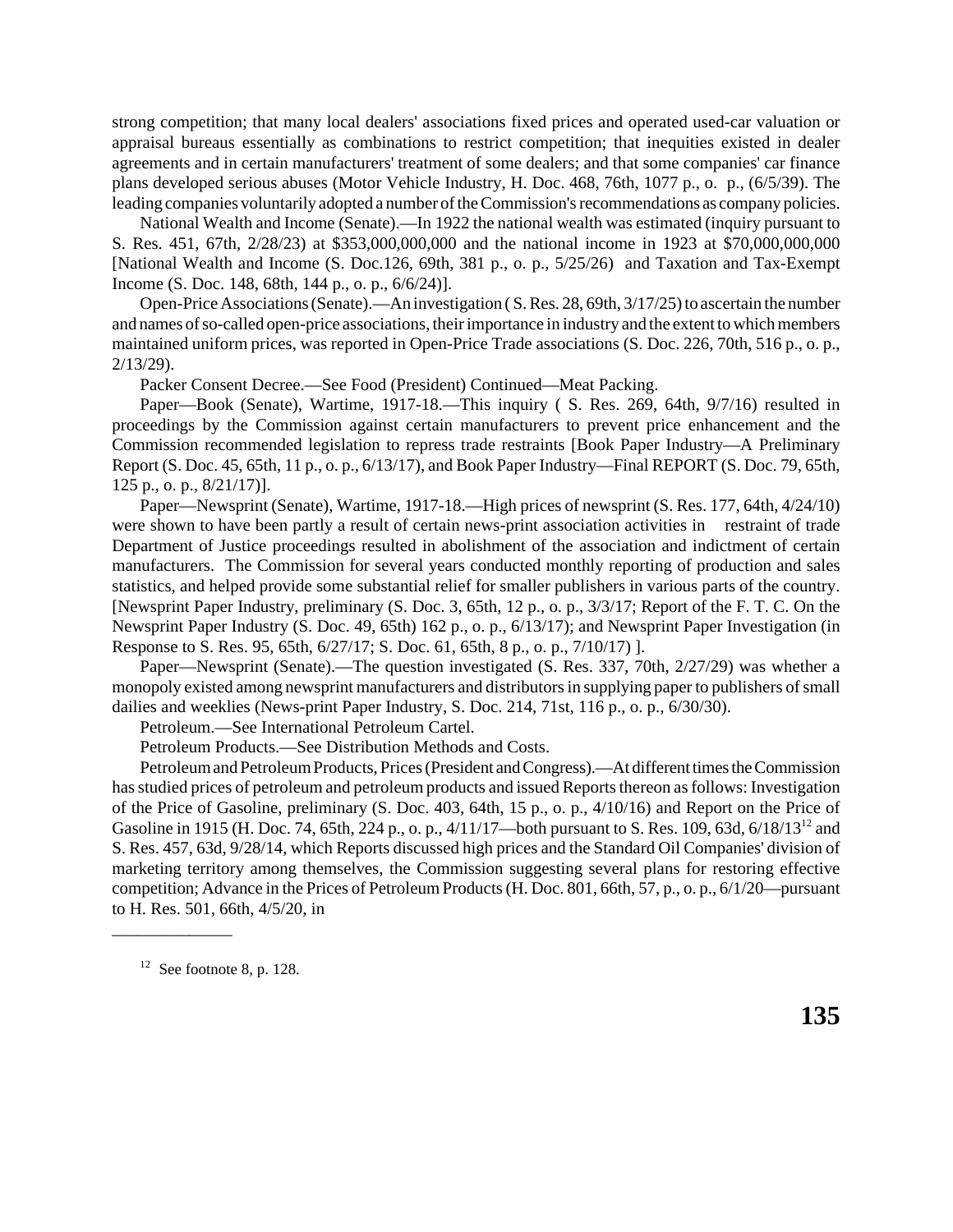which report the Commission made constructive proposals to conserve the oil supply; Letter of Submittal and Summary of Report on Gasoline Prices in 1924 (24 p. Processed, 6/4/24, and Cong. Rec., 2/28/25, p. 5158)—pursuant to request of President Coolidge, 2/7/24; Petroleum Industry—Prices, Profits and Competitions (S. Doc. 61, 70th, 360 p., o. p., 12/12/27)—pursuant to S. Res. 31, 69th, 6/3/36; Importation of Foreign Gasoline at Detroit, Mich., (S. Doc. 206, 72d, 3 p., o. p., 2/27/33)—pursuant to S. Res. 274, 72d, 7/16/32; and Gasoline Prices (S. Doc. 178, 73d, 22p., o. p., 5/10/34—pursuant to S. Res. 166, 73d, 2/2/34.

Petroleum—Foreign Ownership (Senate).—Inquiry was made (S. Res. 311, 67th, 6/29/22) into acquisition of extensive oil interests in the U. S. By the Dutch-Shell organization, and into discrimination allegedly practiced in foreign countries against American interests (Report of the F. T. C. On Foreign Ownership in the Petroleum Industry, 152 p., o. p., 2/12/23.

Petroleum Pipe Lines (Senate).—Begun by the Bureau of Corporations,<sup>13</sup> this inquiry (S. Res. 109, 63d,  $6/18/13$ ) showed the dominating importance of the pipe lines of the great midcontinent oil fields and reported practices of the pipeline companies which were unfair to small producers (Report on Pipe-Line Transportation of Petroleum, 467 p., o. p., 2/28/16), some of which practices were later remedied by the Interstate Commerce Commission.

Petroleum—Regional Studies(Senate and F. T. C.).—Reports published were: Pacific Coast Petroleum Industry (two parts 4/7/21, and 11/28/21, 538 p., o. p.)—pursuant to S. Res. 138, 66th, 7/31/19; Reports of the F. T. C. On the Petroleum industry of Wyoming (54 p., o. p., 1/3/21)—pursuant to F. T. C. Motion; Petroleum Trade in Wyoming and Montana (S. Doc 233, 67th, 4 p., o. p., 7/13/22)— pursuant to F. T. C. Motion, in which report legislation to remedy existing conditions was recommended; and Report of the F. T. C. On Panhandle Crude Petroleum (Texas) 19, p., o. p., 2/3/28)—pursuant to F. T. C. Motion, 10/6/26 (in Response to requests of producers of crude petroleum).

Potomac Electric Power Co. (Procurement Director, United States Treasury).—A study (2/29/44) of the financial history and operations of this corporation for the years 1896-1943 was made at the request of the Director of Procurement, United States Treasury, and the report thereon was introduced into the record in the corporation's electric rate case before the District of Columbia Public Utilities Commission.

Power—Electric (Senate).—This inquiry (S. Res. 329, 68th, 2/9/25) resulted in tow Reports, the first of which, Electric Power Industry—Control of Power Companies (S. Doc. 213, 69th, 272 p., o. p., 2/21/27) dealt with the organization, control, and ownership of commercial electric-power companies. It called attention to the dangerous degree to which pyramiding had been practiced in super-imposing a series of holding companies over the underlying operating companies, and was influential in bringing about the more comprehensive inquiry described under Power—Utility Corps., below. Supply of Electrical Equipment and competitive Conditions (S. Doc. 46, 70th, 282 p., o. p.,  $1/1/2/28$ ) showed, among other things, the dominating position of General Electric Co. in the equipment field.

Power—Interstate Transmission (Senate).—Investigation (S. Res. 151, 71st, 11/8/29) was made of the quantity of electric energy transmitted across State lines and used for development of power or light, or both (Interstate Movement of Electric Energy, S. Doc. 238 71st, 134 p., o. p., 12/20/30).

\_\_\_\_\_\_\_\_\_\_\_\_\_\_\_

<sup>&</sup>lt;sup>13</sup> See footnote 8, p. 128. Conditions in one of the midcontinent fields were discussed by the Bureau of Corporations in Conditions in the Healdton Oil Field (Oklahoma) (116 p., 3/15/15).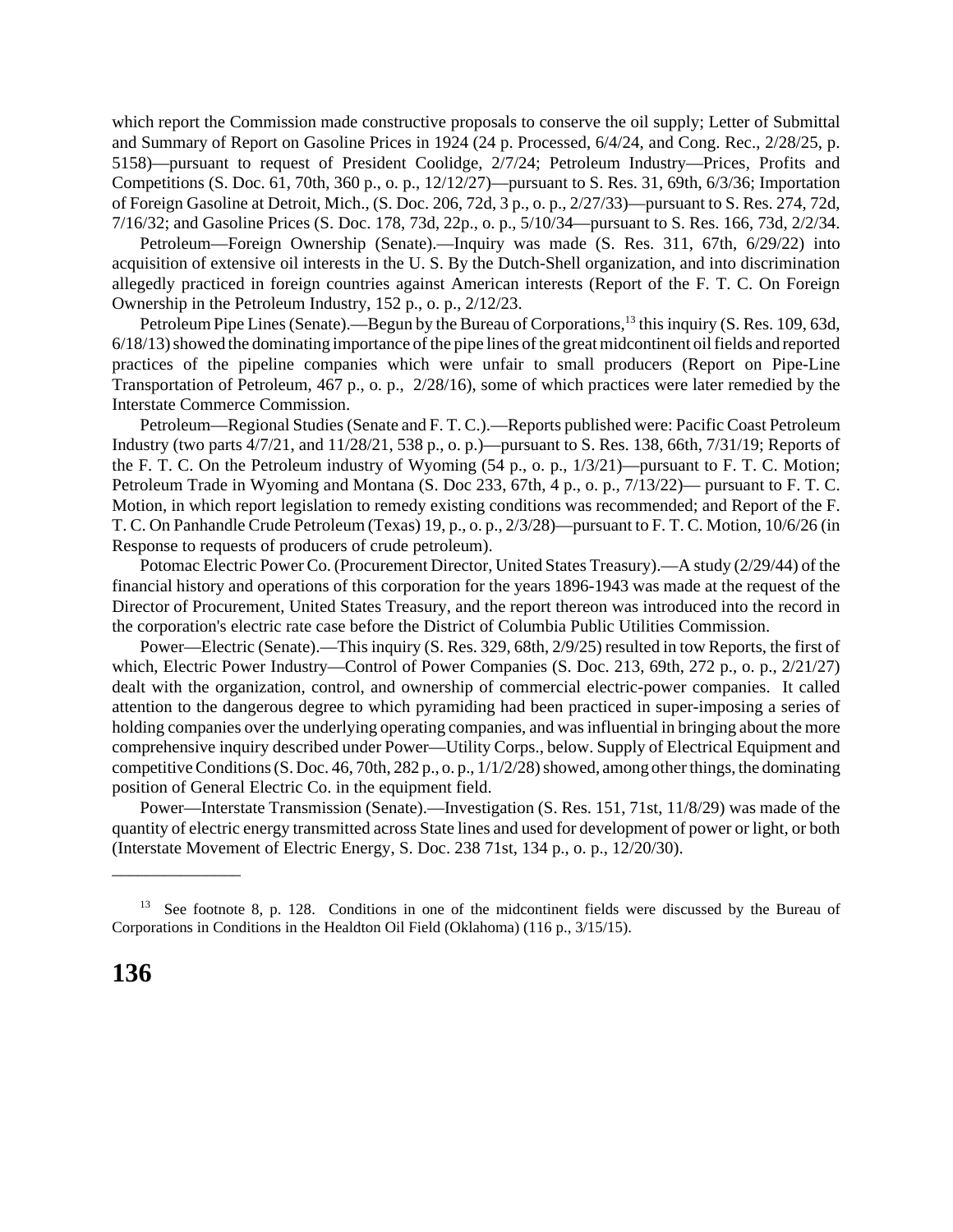Power—UtilityCorporations(Electric and Gas Utilities)(Senate).—This extensive inquiry ( S.Res. 83, 70th, 2/15/28; Public Res. 46, 73d, 6/1/34; and F. T. C. Act, Sec. 6) embraced the financial set-up of electric and gas utility companies operating in interstate commerce and of their holding companies and other companies controlled by the holding companies. The inquiry also dealt with the utilities' efforts to influence public opinion with respect to municipal ownership of electric utilities. The Commission's Reports and recommendations, focusing congressional attention upon certain unfair financial practices in connection with the organization of holding companies and the sale of securities, were among the influences which brought about enactment of such remedial legislation as the Securities Act (1933), the Public Utility Holding Company Act (1935), the Federal Power Act (1935), and the Natural Gas Act (1938).

Public hearings were held on all phases of the inquiry and monthly interim Reports presented hundreds of detailed studies by the Commission's economists, attorneys, accountants, and other experts, based on examination of 29 holding companies having \$6,108,128,713 total assets; 70 subholding companies with \$5,685,463,201 total assets; and 278 operating companies with \$7,245,106,464 total assets. The testimony, exhibits, and final Reports (Utility Corporations, S. Doc. 92, 70th) comprised 95 volumes.<sup>14</sup>

Price Bases (F.T. C.).—More than 3,500 manufacturers representing practically every industrial segment furnished data for this study (F. T. C. motion, 7/27/27) of methods used for computing delivered prices on industrial products and of the actual and potential influence of such methods on competitive markets and price levels. In the cement industry the basing-point method<sup>15</sup> was found to have a tendency to establish unhealthy uniformity of delivered prices and cross-hauling or cross-freighting to be an economic evil(Report of the F. T. C. On Price Bases Inquiry, Basing-Point Formula, and Cement Prices, 218 p., o. p., 3/26/32). Illustrating the use in a heavy commodity industry of both a modified zone-price system and a uniform delivered-price system, the Commission examined price schedules of the more important manufacturers of range boilers, 1932-36, disclosing that the industry operated under a zone-price formula, both before and after adoption of its N. R. A. code (Study of Zone-Price Formula in Range Boiler Industry, 5 p., processed, 3/30/36, a summary based on the complete report which was submitted to Congress but not printed).

Price Deflation (President).—To an inquiry (3/21/21) of President Harding, the Commission made prompt reply (undated) presenting its views of the causes of a disproportional decline of agricultural prices compared with consumers' prices (Letter of the F. T. C. To the President of the U. S., 8 p., o. p.).

Profiteering (Senate),Wartime, 1917-18.—Current conditions of profiteering (S. Res. 255, 65th, 6/10/18) as disclosed by various Commission investigations were reported in Profiteering (S. Doc. 248, 65th, 20 p., o. p., 6/29/18).

Quarterly Financial Reports United States Manufacturing Corporations (F. T. C. and S. E. C.).—This (1947-52) series of Reports is intended to meet the general needs of the Government and the public for current reliable corporation financial data. The Reports show the aggregate estimates for American manufacturing corporations as derived from Reports collected by the Federal Trade Commission and the Securities and Exchange Commission. This work is based upon resumption by F. T. C. of its prewar financial reporting function and con-

\_\_\_\_\_\_\_\_\_\_\_\_\_\_

<sup>&</sup>lt;sup>14</sup> Final Reports were published in 1935; a general index in 1937. Some of the volumes are out of print. For report titles, see F. T. C. Annual Report, 1941, p. 221; and for lists of companies investigated, see F. T. C. Annual Reports, 1935, p. 21 and 1936, p. 36

<sup>&</sup>lt;sup>15</sup>Basing-point systems are also discussed in the published Reports listed under "Cement," "Steel Code," and "Steel sheet Piling" herein.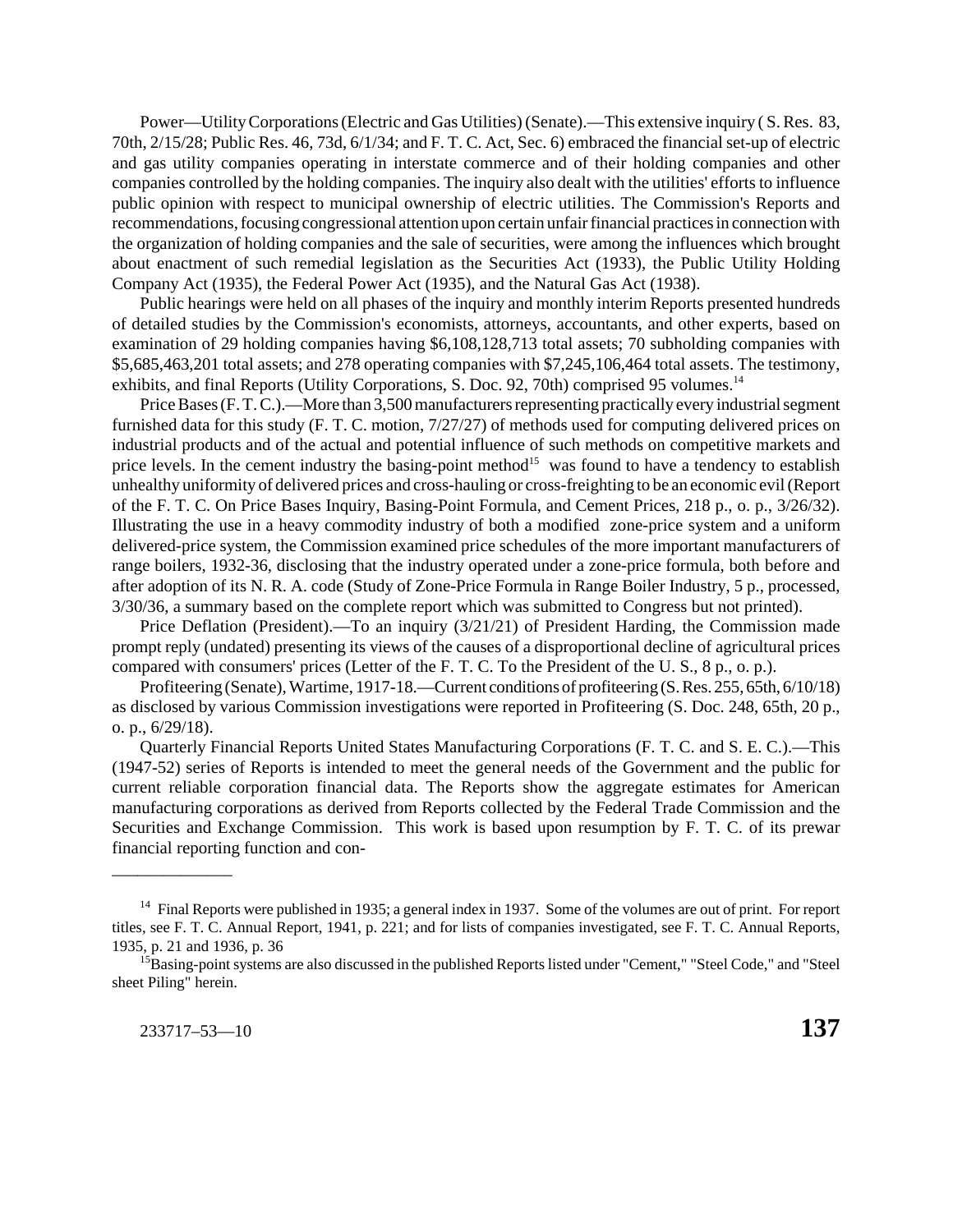tinuation by S. E. C. of its current responsibilities for collection of financial information from corporations with securities registered on a national exchange. F. T. C. obtains comparable information from a carefully selected sample of small, medium size and large nonregistered corporations. The sample has been designed so that the two sets of data can be combined to provide estimates for 21 major industry groups (increased to 23 major groups in 1951) as well as the aggregate for all manufacturing corporations. The Quarterly Financial Reports formerly were known as Industrial Corporation Reports.

Quarterly Financial Report, United States Retail and Wholesale Corporation.—

This presents estimates of the income statements and balance sheets for the total operations of United States wholesale trade corporations (merchant wholesalers only) and retail trade corporations, for various industrial segments of retailing and merchant wholesaling, and for different sizes of business in retailing and merchant wholesaling. These estimates are for the year 1950 and each of the four quarters of 1951. There were compiled from financial statements received from individual corporations.

Quarterly Financial Report, Five Manufacturing Industries, 1947-51.—This presents averages of the quarterly income statements and balance sheets for the total operations of representative samples of manufacturing corporations (with average annual sales within a specified range) in specific industries and in a specific geographical region.

Radio (House).— comprehensive investigation of the radio industry (H. Res. 548, 67th, 3/4/23); Report of the F. T. C. on the Radio Industry, 347 p., o. p., 12/1/23) contributed materially to enactment of the Radio Act of 1927 and the succeeding Federal Communications Act of 1934. The investigation was followed by Commission and Department of Justice proceedings on monopoly charges which culminated in a consent decree (11/2/32; amended, 11/2/35).

Rags, Woolen.—See Textiles.

Raisin Combination.—See Food.

Range Boilers.—See Price Bases.

Rates of Return in Selected Industries (F. T. C.).—A comparison of the prewar (World War II) and postwar rates of return on stockholders' investments after taxes for more than 500 identical manufacturing corporations. The present report, published annually, covers the years 1940 and 1947-51, includes 25 selected manufacturing industries.

Resale Price Maintenance (F. T. C.).—The question whether a manufacturer of standard articles, identified by trade-mark or trade practice, should be permitted to fix by contract the price at which purchasers should resell them, led to the first inquiry, resulting in a report, Resale Price Maintenance (H. Doc. 1480, 65th, 3 p., o. p., 12/2/18). Other Reports were: Report on Resale Price Maintenance (H. Doc. 145, 66th, 3 p.,o.p., 6/30/19) and Resale Price Maintenance (F. T. C motion, 7/25/27; Reports, Part I, H. Doc. 546, 70th, 141 p., o. p., 1/30/29, and Part II, 215 p., o. p., 6/22/31). The Report of the F . T. C. on Resale Price Maintenance, o. p., (F. T. C. Res., 4/25/39) was submitted to Congress 12/13/45. The inquiry developed facts concerning the programs of trade organizations interested in the extension and enforcement of minimum resale price maintenance contracts, and the effects of the operation of such contracts upon consumer prices and upon sales volumes of commodities in both the price-maintained and non-price-maintained categories. Rubber Tires and Tubes.—See Distribution Methods and Costs.

Salaries (Senate).—The Commission investigated (S. Res. 75, 73d, 5/29/33) salaries of executives and directors of corporations (other than public utilities) engaged in interstate commerce, such corporations having more than \$1,000,000

## **138**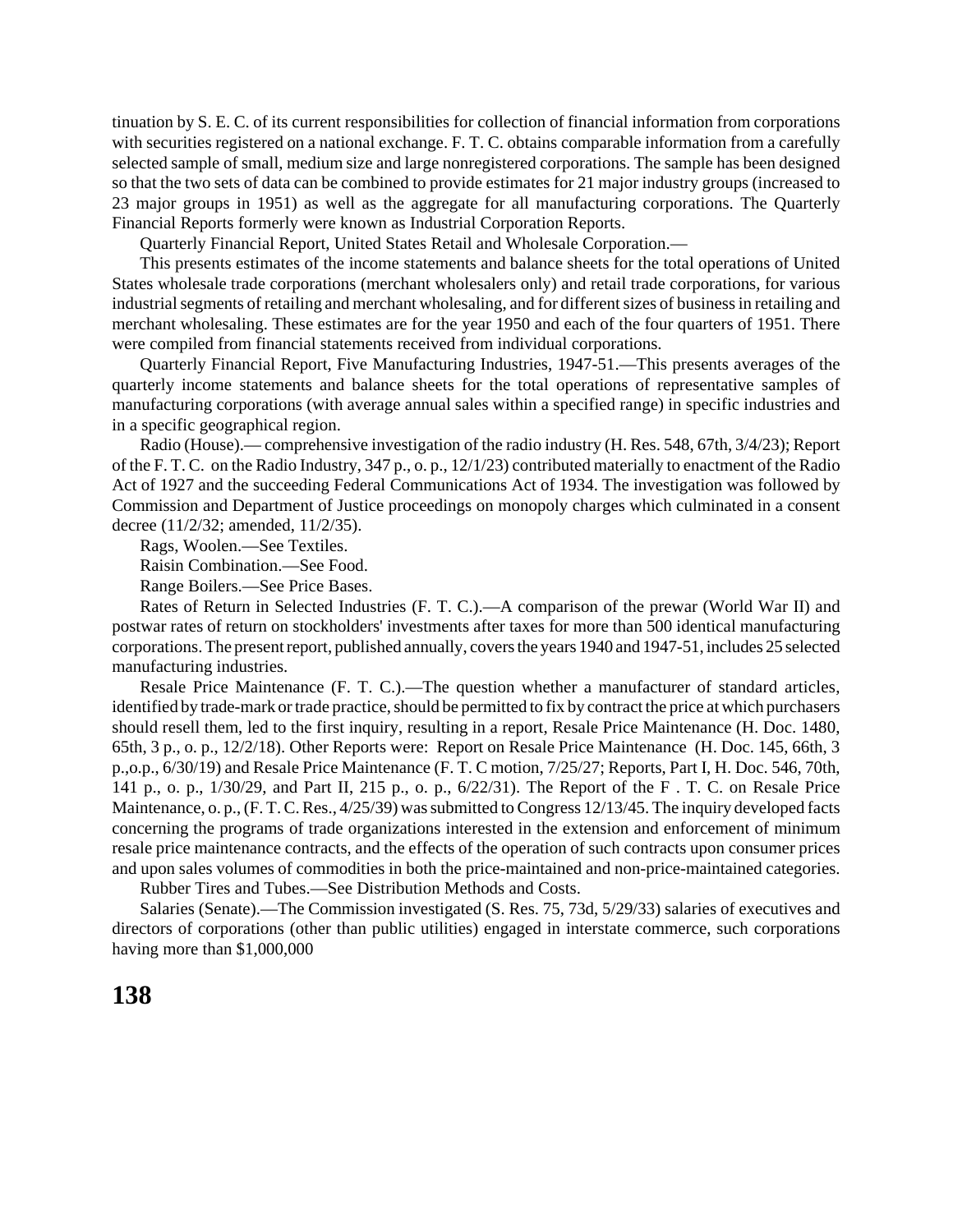capital and assets and having their securities listed on the New York stock or curb exchanges. The Report of the F. T. C. on Compensation of Officers and Directors of Certain Corporations (15 p., processed, 2/26/34) explained the results of the inquiry.<sup>16</sup> The facts developed focused the attention of Congress on the necessity of requiring listed corporations to report their salaries.

Southern Livestock Prices.—See Food.

Steel Code and Steel Code as Amended (Senate and President).—The Commission investigated (S. Res. 166 73d, 2/2/34) price fixing, price increases, and other matters (Practices of the Steel Industry Under the Code, S. Doc. 159, 73d, 79 p., o. p., 3/19/34) and the Commission and N. R. A. studied the effect of the multiple basing-point system under the amended code (Report of the F. T. C. to the President in Response to Executive Order of May 30, 1934, With Respect to the Basing-point System in the Steel Industry, 125 p., o p., 11/30/34).<sup>17</sup> The Commission recommended important code revisions.

Steel Companies, Proposed Merger (Senate).—An inquiry (S. Res. 286, 67th 5/12/22) into a proposed merger of Bethlehem Steel Corp. and Lackawanna Steel Co., and of Midvale Steel & Ordnance Co., Republic Iron & Steel Co., and Inland Steel Co., resulted in a two-volume report. Merger of Steel and Iron Companies (S. Doc. 208, 67th, 11 p., o. p., (6/5/22 and 9/7/22).

Steel Costs and Profits.—See Wartime Cost Findings, 1917-18.

Steel Sheet Piling—Collusive Bidding (President).—Steel sheet piling prices on certain Government contracts in New York, North Carolina, and Florida were investigated (inquiry referred t.o F. T. C. 11/20/35). The F. T. C. Report to the President on Steel Sheet Piling (42 p., processed, 6/10/36 o. p.) demonstrated the existence of collusive bidding because of a continued adherence to the basing-point system<sup>18</sup> and provisions of the steel industry's code.

Stock Dividends (Senate).—The Senate requested (S. Res. 304, 69th, 12/22/26) the names and capitalizations of corporations which had issued stock dividends, and the amounts thereof, since the Supreme Court decision (3/8/20) holding that; such dividends were not taxable. The same information for an equal period prior to the decision was also requested. The Commission submitted a list of 10,245 corporations, pointing out that declaration of stock dividends at the rate prevailing did not appear to be a result of controlling necessity and seemed questionable as a business policy (Stock Dividends, S. Doc. 26, 70th, 273 p., o. p., 12/5/27).

Sugar.—See Food.

\_\_\_\_\_\_\_\_\_\_\_\_\_\_\_

Sulphur Industry (F. T. C.).—In itsreport to Congress on The Sulphur Industry and International Cartels (6/16/47), the Commission stated that the operations of all four producers constituting the American sulphur industry generally have been highly profitable, and that the indications are that foreign cartel agreements entered into by Sulphur Export Corp., an export association organized under the Webb-Pomerene Law, have added to the profitability of the U. S. industry. On 2/7/47, after hearings, the Commission recommended that Sulphur Export Corp. readjust its business to conform to law.

Taxation and Tax-Exempt Income.—See National Wealth and Income.

Temporary National Economic Committee, Studies of the F. T. C.—See F. T. C. Annual Report, 1941, p.218, for titles.

<sup>&</sup>lt;sup>16</sup> The salary lists do not appear in the report but are available for inspection.

<sup>&</sup>lt;sup>17</sup> As of the same date, the N. R. A. Published its Report of the National Recovery Administration on the Operation of the Basing-Point Systemin the Iron and Steel Industry (175 p., processed). The basing-point system is also discussed in published reports listed under "Cement" and "Price Bases" herein.

 $18$  See footnote 15, p. 137.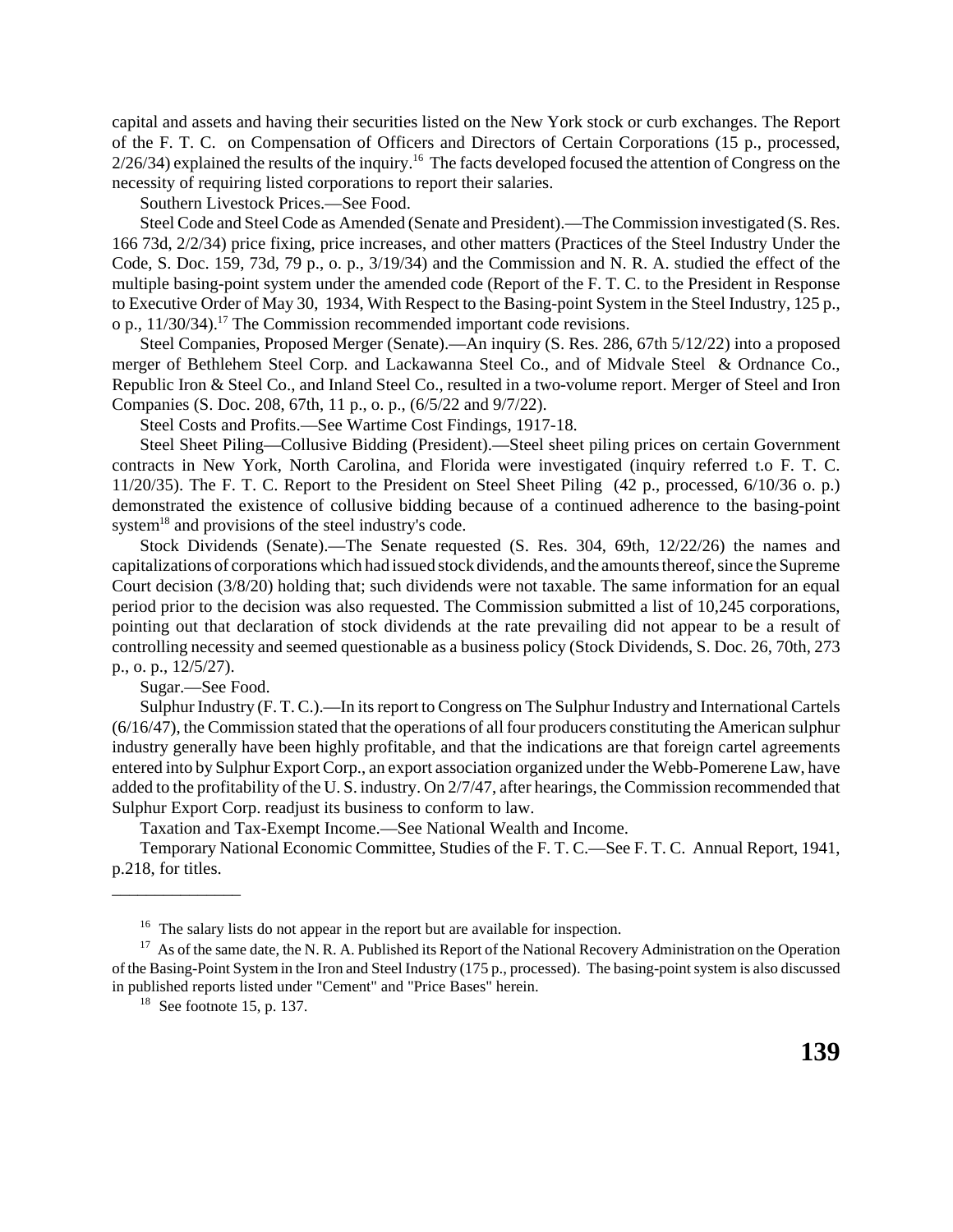Textiles (President).—President Roosevelt (Executive Order of 9/26/34) directed an inquiry into the textile industry's labor costs, profits, and investment structure to determine whether increased wages and reduced working hours could be sustained under prevailing economic conditions. Reports covering the cotton, woolen and worsted, silk and rayon, and thread, cordage and twine industries were: Report of the F. T. C. on Textile Industries, Parts I to VI, 12/31/34 to 6/20/35, 174 p., o. p. (Part VI financial tabulations processed 42 p., o. p.); Report of the F. T. C. on the Textile Industries in 1933 and 1934), Parts I to IV, 8/1/35 to 12/5/35, 129 p., o. p.; Parts II and III, o. p. (Part IV, processed, 21 p., o. p.; accompanying tables, processed, 72 p., o. p. ); Cotton Spinning Companies Grouped by Types of Yarn Manufactured During 1933 and 1934, 1/31/36, 20 p., processed, o. Cotton Weaving Companies Grouped by Types of Woven Goods Manufactured During 1933 and 1934, 3/24/36, 48 p., processed, o. p; Textile Industries in the First Half of 1935, Parts I to III, 5/22/36 to 8/22/36, 119 p., processed, o. p.; Textile Industries in the Last Half of 1935, Parts I to III, 11/20/36 to 1/6/37, 155 p., processed, o. p.; and Textile Industries in the First Half of 1936, Parts I to III, 1/21/37 to 2/11/37, 163 p., processed, o.p.

Textiles—Combed Cotton Yarns.—High prices of combed cotton yarnsled to thisinquiry (H. Res. 451, 66th, 4/5/20) which disclosed that while for several years profits and prices had advanced, they declined sharply late in 1920 (Report of the F. T. C. on Combed Yarns, 94 p., o. p., 4/14/21).

Textiles—Cotton Growing Corporation.—See Foreign Trade.

Textiles—Cotton Merchandising (Senate).—Investigating abusesin handling consigned cotton (S. Res. 252, 68th, 6/7/24), the Commission made recommendations designed to correct or alleviate existing conditions (Cotton Merchandising Practices, S. Doc. 194, 68th, 38 p., o. p., 1/20/25).

Textiles—CottonTrade (Senate).—Investigation (S. Res. 262, 67th, 3/29/22) involved a decline in cotton prices, 1920-22, as reported in Preliminary Report of the F. T. C. on the Cotton Trade (S. Doc. 311, 67th, 28 p., o. p., 2/26/23). After a second inquiry (S. Res. 429, 67th, 1/31/23), the Commission recommended certain reforms in trading practices and particularly in permitting Southern delivery of cotton on New York futures contracts ( The Cotton Trade, incl. testimony, S. Doc. 100, 68th, 2 vols., 510 p., o. p., 4/28/24). A subsequent Senate bill (S. 4411, 70th, 5/18/28) provided for Southern warehouse delivery, but, before any law was enacted, the New York Cotton Exchange adopted Southern delivery on New York futures contracts (11/16/28 and 2/26/30) in accordance with the Commission's recommendations.

Textiles—Woolen Rag Trade (F. T. C.), Wartime, 1917-18.—The Report or the Woolen Rag Trade (90 p., o. p., 6/30/19) contains information gathered during the World War, 1917-18, at the request of the War Industries Board, for its use in regulating the prices of woolen rags employed in the manufacture of clothing.

Tobacco (Senate).—Inquiry (S. Res. 329, 2/9/25) into activities of two well-known companies disclosed that alleged illegal agreements or conspiracies did not appear to exist. (The American Tobacco Co. and the Imperial Tobacco Co., S. Doc.34, 69th, 129 p., o. p., 12/25/25).

Tobacco Marketing—Leaf (F. T. C.).—Although representative tobacco farmers in 1929 alleged existence of territorial and price agreements among larger manufacturers to control cured leaf tobacco prices, the Commission found no evidence of price agreements and recommended production curtailment and improvement of marketing processes and cooperative relations(Report on Marketing of Leaf Tobacco in the Flue-Cured Districts of the States of North Carolina and Georgia, 54 p., o. p., processed, 5/23/31).

Tobacco Prices (Congress).—Inquiries with respect to a decline of loose-leaf tobacco prices following the 1919 harvest (H. Res. 533, 66th, 6/3/20) and low

#### **140**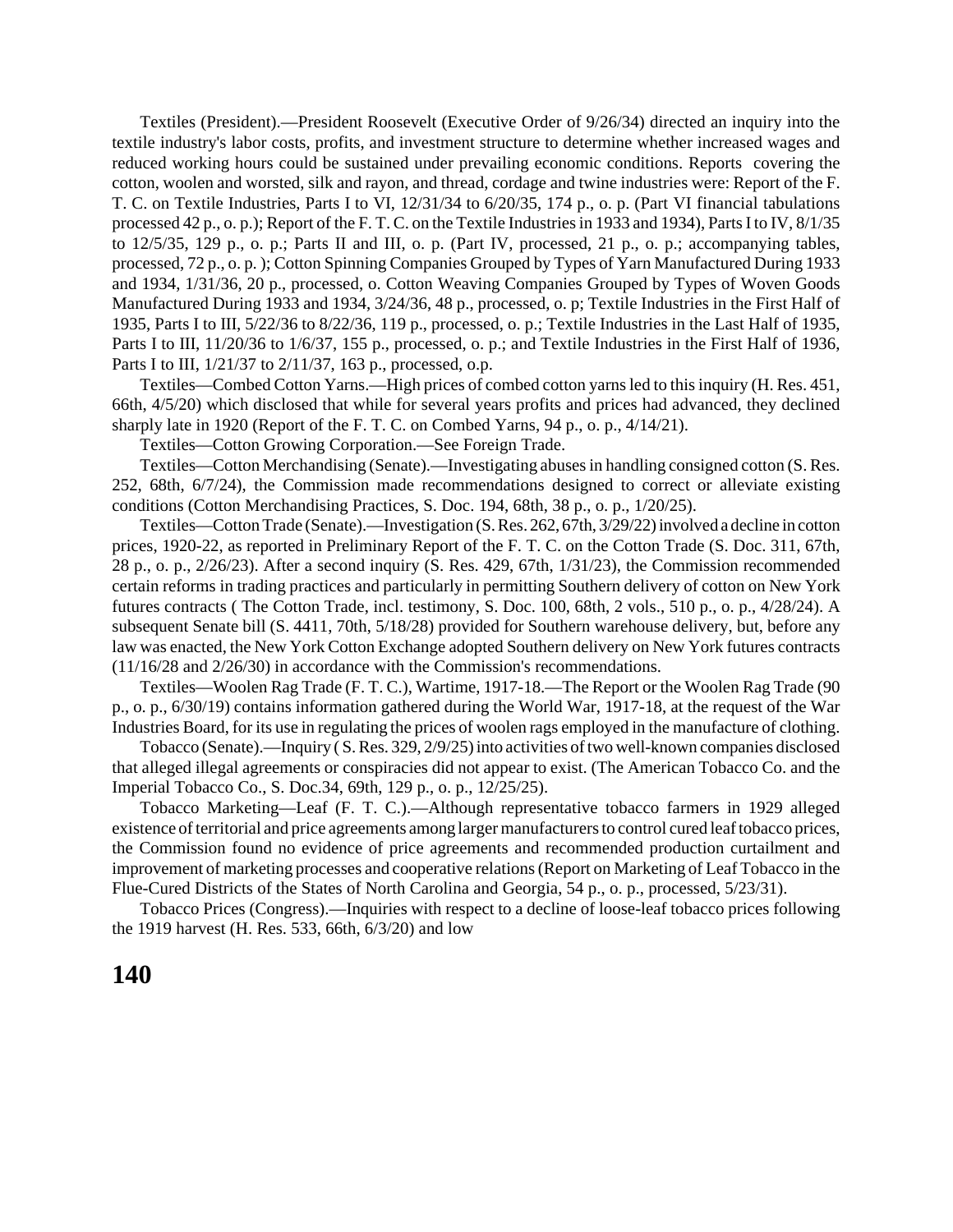tobacco prices as compared with high prices of manufactured tobacco products (S. Res. 129, 67th, 8/9/21) resulted in the Commission recommending modification of the l911 decree (dissolving the old tobacco trust) to prohibit permanently the use of common purchasing agencies by certain companies and to bar their purchasing tobacco under any but their own names (Report of the F. T. C. On the Tobacco Industry, 162 p., o. p., 12/11/20, and Prices of Tobacco Products, S. Doc. 121, 67th, 109 p., o. p., 1/17/22).

Trade and Tariffs in South America (President).—Growing out of the First Pan-American Financial Conference held in Washington, May 24-29, 1915, this inquiry (referred to F. T. C. 7/22/15) was for the purpose of furnishing necessary information to the American branch of the International High Commission appointed as a result of the conference. Customs administration and tariff policy were among subjects discussed in the Report on Trade and Tariff policy were among subjects discussed in the Report on Trade and Tariffs in Brazil, Uruguay, Argentina, China, Bolivia, and Peru (246 p., o. p., 6/30/16).

Twine.—See Sisal Hemp and Textiles.

Utilities.—See Power.

Wartime Cost Finding (President), 1917-18.—President Wilson directed the Commission (7/25/17) to find the costs of production of numerous raw materials and manufactured products. The inquiry resulted in approximately 370 wartime cost investigations. At later dates Reports on a few of them were published,<sup>19</sup> including: Cost Reports of the F. T. C.—Copper (26p., p., o. p., 6/30/19) ; Report of the F. T. C. on Wartime Costs and Profits of Southern Pine Lumber Companies (94 p., o. p., 5/1/22); and Report of the F. T. C. On Wartime Profits and Costs of the steel Industry (138 p., o.p.,  $2/18/25$ ). The unpublished reports<sup>20</sup> cover a wide variety of subjects. On the basis of the costs as found, prices were fixed, or controlled in various degrees, by Government agencies such as the War and Navy Departments, War Industries Board, Price Fixing Committee, Fuel Administration, Food Administration, and Department of Agriculture. The Commission also conducted cost inquiries for the interior Department, Tariff Commission, Post Office Department, Railroad Administration, and other Government departments or agencies. It is estimated that the inquiries helped to save the country many billions of dollars by checking unjustifiable price advances.

Wartime Costs and Profits (F. T. C.).—Cost and profit information for 4,107 identical companies for the period 1941-45 is contained in a Commission report on Wartime Costs and Profits for Manufacturing Corporations, 1941 to 1945 (30 p., processed, with 10 p. appendix.). Compilation of the information contained in the report was begun by the Office of Price Administration prior to the transfer of the financial reporting function of that agency to the Federal Trade Commission in December 1946.

Wartime Inquiries, 1917-18, Continued.—Further wartime inquiries of this period are described herein under the headings: Coal, Coal Reports—Cost of Production, Cost of Living, Flags, Food, Farm Implements, Independent Harvester Co., Leather and Shoes, Paper—Book, Paper—Newsprint, Profiteering, and Textiles—Woolen Rag Trade.

# The following are unpublished investigations by the Commission for the use of other government agencies:

Aluminum Foundries (W. P. B.), Wartime, 1942-43.—Details were obtained for the War Production Board, at its request, from aluminum foundries throughout

\_\_\_\_\_\_\_\_\_\_\_\_\_\_\_\_\_

 $19$  See footnote 10, p. 129

<sup>&</sup>lt;sup>20</sup> Approximately 260 of the wartime cost inquiries are listed in the F. T. C. Annual Reports, 1918, pp. 29-30, and 1919, pp. 38-42, and in World War Activities of the F. T. C., 1917-18 (69 p., processed, 7/15/40).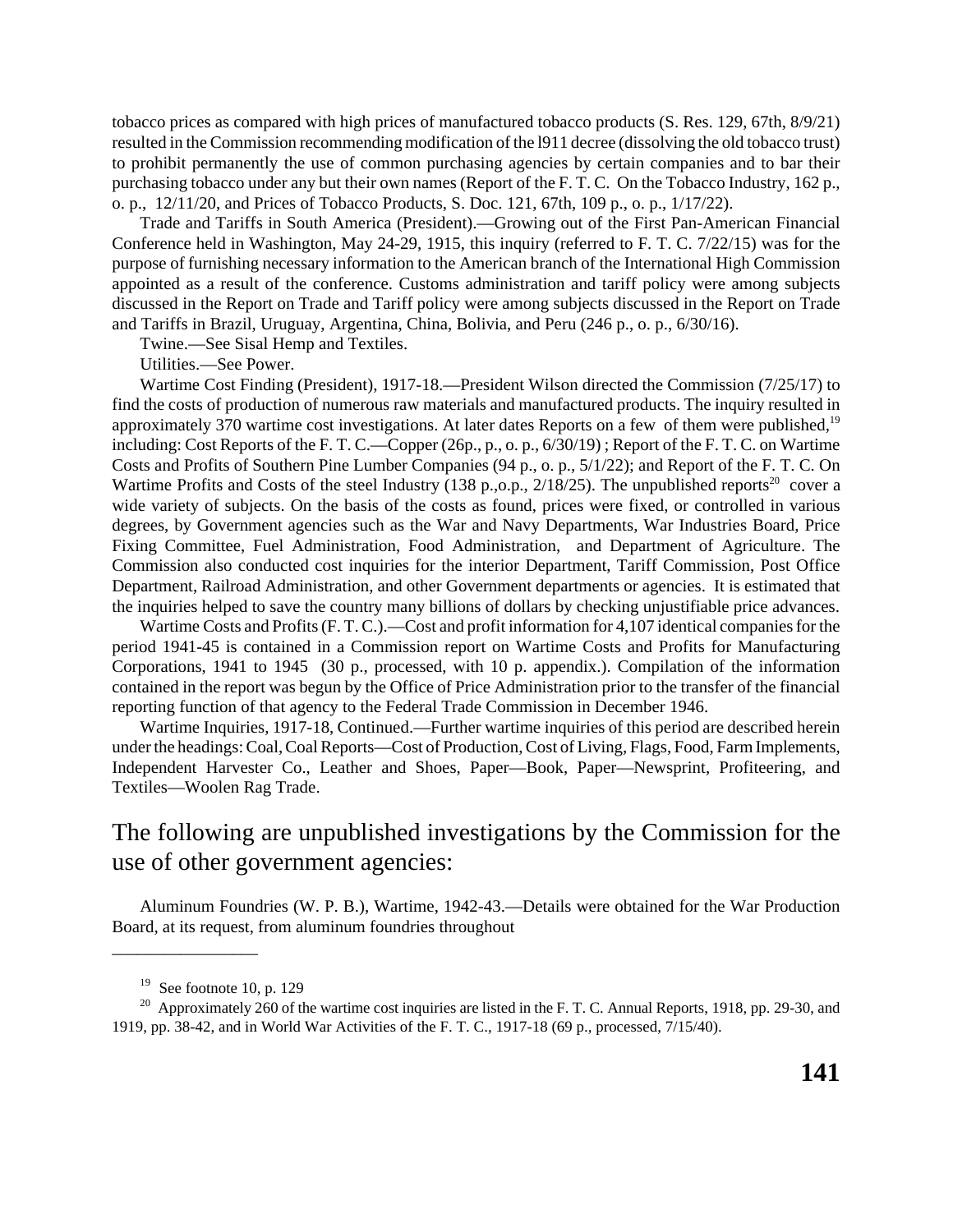the U. S. covering their operations for May 1942 and their compliance with W. P. B. Supplementary Orders m-1-d, M-1-c, and M-1-f.

Antifreeze Solutions, Manufacturers of (W. P. B.), Wartime, 1943-44.—War Production Board Order 258 of 1/20/43 prohibited production of salt and petroleum-base antifreeze solutions. While production of these products had ceased, great quantities were reported to be still in the hands of producers and distributors. To enable W. P. B. to determine what further action should be taken to protect essential automotive equipment from these solutions, it requested the Commission to locate producers' inventories as of 1/20/43, and to identify all deliveries made from such inventories to distributors subsequent to that date.

Capital Equipment (W. P. B.), Wartime, 19443.—For the War Production Board, a survey was made in connection with Priorities Regulation No. 12, as amended 10/3/42, of concerns named by it to determine whether orders had been improperly related to secure capital equipment or whether orders that had been rerated had been extended for the purpose of obtaining capital equipment in violation of priorities regulations.

Chromium Processors (W. P. B.), Wartime, 1942-43—For the War Production Board, the Commission investigated the transactions of the major chromium processors to determine the extent to which they were complying with Amendment No. 2 to W. P. B. General Preference Order No. m–18a, issued 2/4/42. The investigation was conducted concurrently with a survey of nickel processors.

Commercial Cooking and Food and Plate Warming Equipment, Manufacturers of (W. P. B.), Wartime, 1942-43.—The Commission conducted an investigation forthe War ProductionBoard to determine whether manufacturers of commercial cooking and plate warming equipment were complying with W. P. B. Limitation Orders L-182 and L-182 as amended  $3/2/43$ ; Conservation Orders M-126 and M-9 c, as amended; and Priorities Regulation No. 1.

Contractors, Prime, Forward Buying Practices of (W. P. B.), Wartime, 1942–43.—The matter of procurement, use, and inventory of stocks of critical materials involved in the operation of major plants devoting their efforts to war production was inquired into for the information of the War Production Board. Items such as accounting, inventory, control, purchase, practices, etc., formed a part of the inquiry.

Copper Base Alloy Ingot Makers (W. P. B.), Wartime, 1942-43.—This investigation was designed to ascertain the operations, shipments, and inventories of copper, copper alloys, copper scrap, and copper base alloy ingot makers and was conducted for the purpose of determining the extent to which they were complying with governing W. P. B. Preference and Conservation Orders M-9-a and b, and M-9–c.

Copper, Primary Fabricators of (W. P. B.), Wartime, 1941-42.—A survey and inspection of a specified list of companies which used a large percentage of all refinery copper allocated, and at the same time represented a fair cross-section of the industry, were made to ascertain the degree of compliance accorded to preference, supplementary, and conservation orders and regulations of the Director of Priorities, Office of Production Management (later the War Production Board ).

Cost of Living (President).—President Roosevelt, in a published letter (11/16/37), requested the Commission to investigate living costs. The Commission (11/20/37) adopted a resolution undertaking the inquiry and a few months thereafter submitted a report to the President.

Costume Jewelry, Manufacturers of (W. P. B.), Wartime, 1943–44.—Because it appeared that vast quantities of critical metals were being diverted illegally

## **142**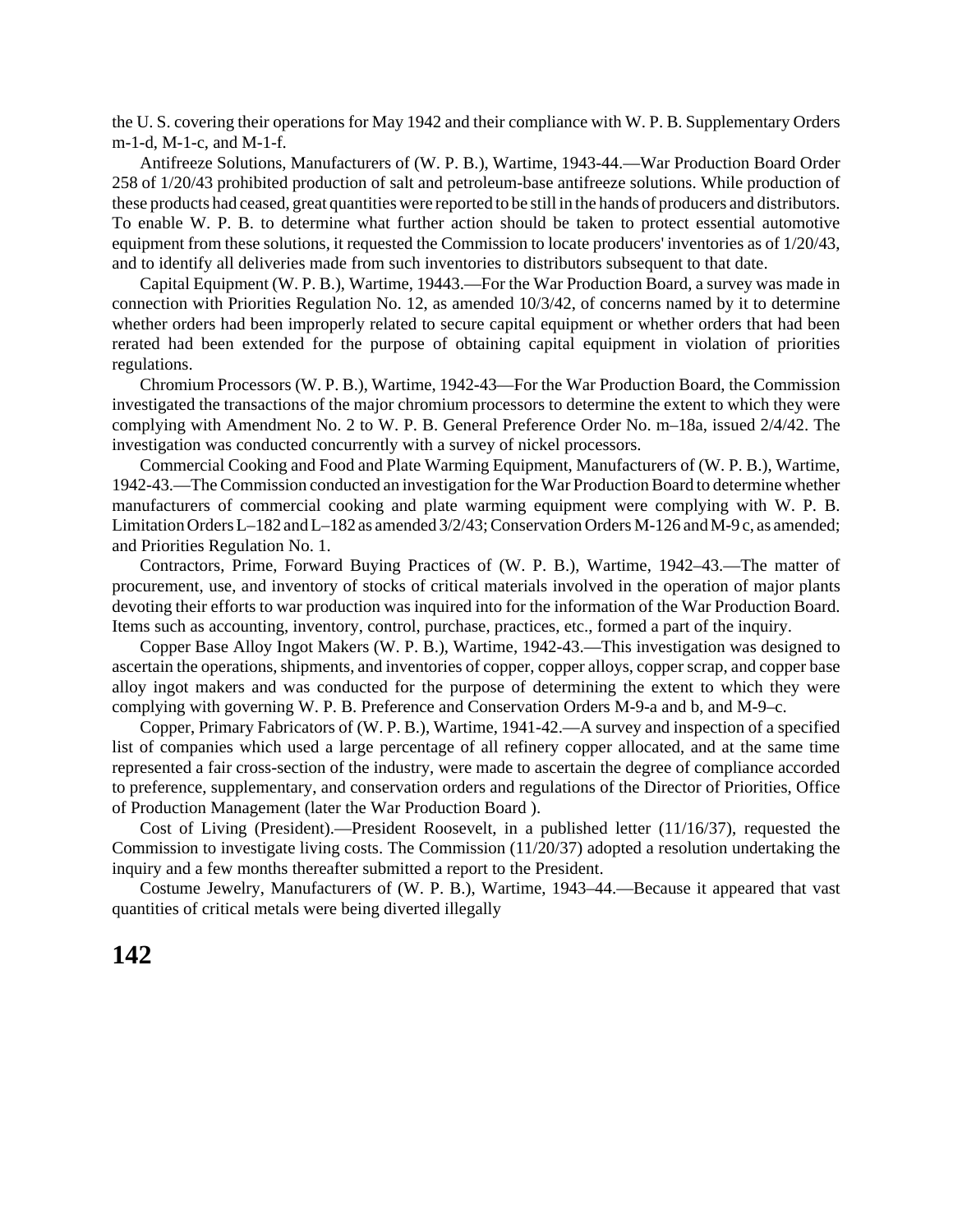from war use to the manufacture of costume jewelry and similar items, the War Production Board requested the Commission to investigate 45 manufacturers to ascertain the facts concerning their compliance with W. P. B. Orders M–9–a, M–9–b, M–9–c–2, M–43, M –38, M–11, M–11-b, M–126, L–81, L–131, and L–131–a, all as amended.

Electric Lamp Manufacturers (W. P. B.), Wartime, 1942–43.—At the direction of the War Production Board, an investigation was made of the activities of manufacturers of portable electric lamps whose operations were subject to the restrictions imposed by W. P. B. Limitation and Conservation Orders L–33 and  $m-9$ – c.

Fertilizer and Related Products (O. P. A.), Wartime, 1942–43.—At the request of O. P. A. (June 1942), the Commission investigated costs, prices, and profits in the fertilizer and related products industries. The inquiry developed information with reference to the operations of 12 phosphate rock mines of 11 companies, and 40 plants of 24 companies producing sulphuric acid, superphosphate, and mixed fertilizer. One of the principal requirements of the inquiry was to obtain information concerning costs, prices, and profits for 103 separate formulas of popular-selling fertilizers during 1941 and 1942.

Food—Biscuits and Crackers (O. P. A.), Wartime, 1942–43.—As requested by the Office of Price Administration, the Commission investigated costs and profits in the biscuit and cracker manufacturing industry and submitted its report to that agency 3/25/43. The survey of 43 plants operated by 25 companies showed, among other things, that costs were lower and profits higher for the larger companies than for the smaller ones.

Food—Bread Baking (O. E. S.), Wartime, 1942–43.—This investigation was requested (10/23/42) by the Director of the Office of Economic Stabilization and was conducted to determine what economies could be made in the bread-baking industry so asto remove the need for a subsidy for wheat, to prevent an increase in bread prices, or to lower the price of bread to consumers. Essential information on more than 600 representative bakeries' practices, costs, prices, and profits was developed and reported to O. E. S. (12/29/42). The report also was furnished to the Secretary of Agriculture and special data gathered in the inquiry were tabulated for O. P. A.

Food—Bread Baking (O. P. A.), Wartime, 1941-42.—In the interest of the low income consumer, for whomit was deemed necessary the price of bread should be held at a minimum, theCommission investigated costs, prices, and profits of 60 representative bread-baking companies, conveying its findings to O. P. A. (Jan. 1942) in an unpublished report.

Food—Flour Milling (O. E. S.), Wartime, 1942–43.—Requested by the Director of the Office of Economic Stabilization, this inquiry covered practices, costs, prices, and profits in the wheat flour-milling industry, its purpose being to provide the Director with facts to determine what economies could be effected in the industry so as to eliminate the need for a wheat subsidy, without reducing farmers' returns, or to reduce bread prices. The report was made to O. E. S. and a more detailed report was prepared for O. P. A.

Fruit Growers and Shippers (W. P. B.), Wartime, 1943-44.—This investigation was requested by the War Production Board to determine whether 7 grape growers and 12 grape shippers, all located in California, were in violation of W. P. B. Order L–232 with respect to quotas affecting the use of lugs (wooden shipping containers).

Furnaces, Hot Air, Household (W. P. B.), Wartime, 1943-44.—The Commission made a Nation-wide survey for the War Production Board of the operations of one of the largest manufacturers in the United States of household hot air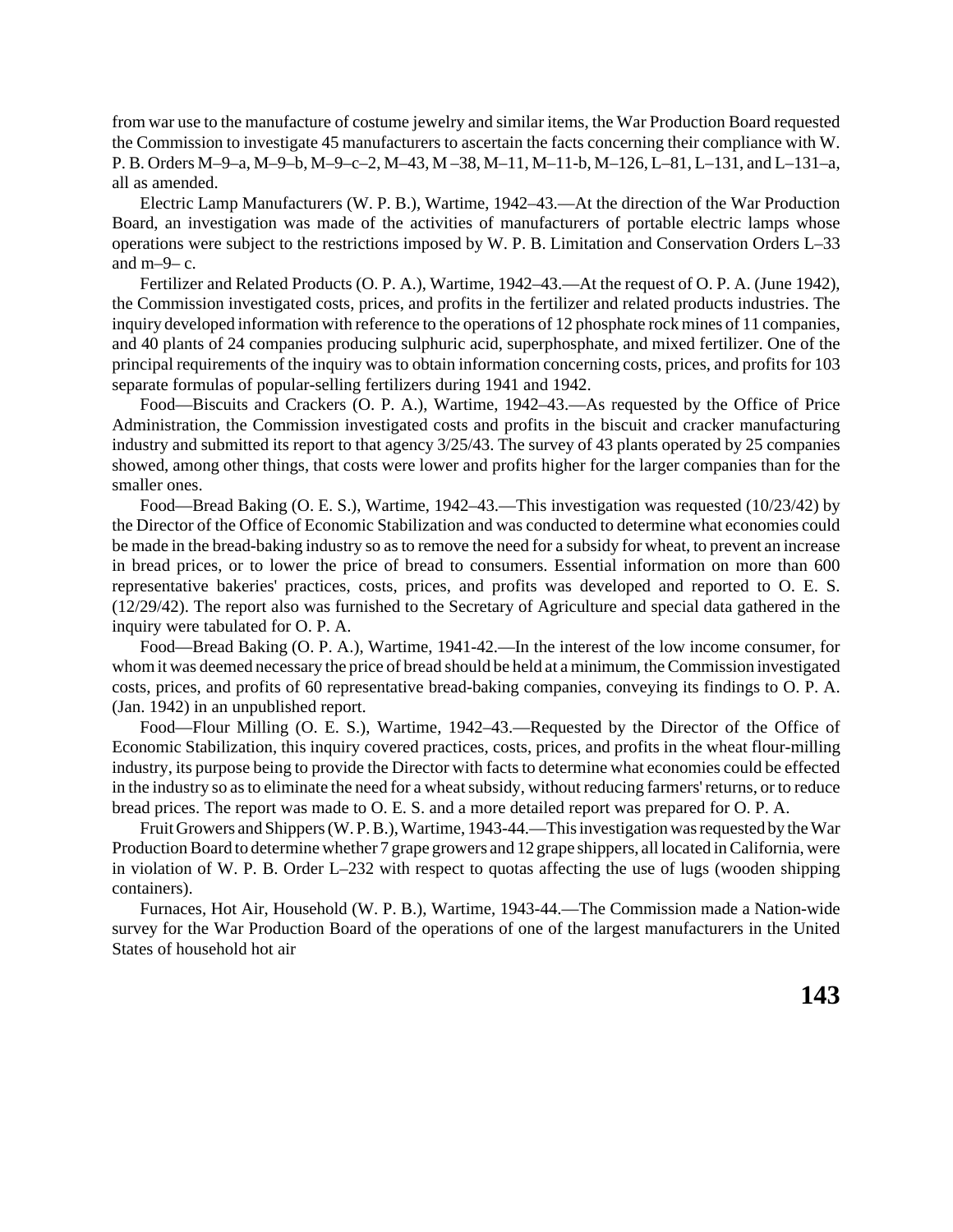furnaces, to determine whether its practices in selling and servicing domestic heating plants were in violation of Orders L–79 and P–84, and other applicable regulations and orders of W. P. B.

Fuse Manufacturers (W. P. B.), Wartime, 1942– 43.—For the War Production Board the Commission investigated and reported on the activities of representative fuse manufacturers whose operations were subject to W. P. B. Limitation Orders L–158 and L–161, as amended.

Glycerin, Users of (W. P. B.), Wartime, 1942-43.—At the request of the War Production Board, paint and resin manufacturers, tobacco companies, and other large users of glycerin were investigated to determine whether they had improperly extended preference ratings to obtain formaldehyde, paraformaldehyde, or hexamethylenetetramine, to which they were not otherwise entitled.

Household Furniture (O. P. A.), Wartime, 1941-42.—Costs, prices, and profits of 67 representative furniture companies were studied to determine whether, and to what extent, price increases were justified. A study was also made to determine whether price-fixing agreements existed and whether wholesale price increases resulted from understandings in restraint of trade. Confidential Reports were transmitted to O. P. A, in Sept. 1941.

InsigniaManufacturers(W. P. B.), Wartime, 1944–45.—Preliminary studies made by the War Production Board disclosed the probability that certain insignia manufacturers had acquired larger quantities of foreign silver than necessary to fill legitimate orders and diverted the balance to unauthorized uses. In Response to W. P. B.'s request the Commission surveyed the acquisition and use of foreign silver by such manufacturers to determine the degree of their compliance with Order M-199 and checked the receipt and use of both domestic and treasury silver, as well as the manufacture of insignia, as controlled by Orders L–131 and  $M-9-c$ .

Jewel Bearings, Consumers of (W.P. B.), Wartime, 1942–43.—For the War Production Board, users of jewel bearings were investigated to determine the extent to which they were complying with W. P. B. Conservation Order M-50, which had been issued to conserve the supply and direct the distribution of jewel bearings and jewel-bearing material.

Metal-Working Machines, Invoicing and Distribution of (W. P. B.), Wartime, 1942–43.—For the War Production Board an inquiry was made to obtain complete data from the builders of metal-working machines (including those manufactured by their subcontractors) such as all nonportable power-driven machines that shape metal by progressively removing chips or by grinding, boning, or lopping; all non–portable powerdriven shears, presses, hammers, bending machines, and other machines for cutting, trimming, bending, forging, pressing, and forming metal; and all power-driven measuring and testing machines. Each type and kind of machine was reported on separately.

Nickel Processors (W. P. B.), Wartime, 1942–43.—The Commission was designated by the War Production Board to investigate the transactions of some 600 nickel processors for the purpose of determining the extent to which they were complying with W. P. B. Preference Order No. M–6–a, issued 9/30/41, andConservation Order M–6–b, issued 1/20/42. The investigation was conducted concurrently with a survey of chromium processors.

Paint, Varnish, and Lacquer Manufacturers (W. P. B.), Wartime, 1943-44.—The purpose of this survey was to determine whether the manufacturers covered were in violation of War Production Board Orders M–139, M–150, M–159, M–246, and M–327 in their acquisition and use of certain chemicals, all subject to W. P. B. allocations, used in the manufacture of paint, varnish, and lacquer. Sales of such products to determine their end uses also were investigated.

### **144**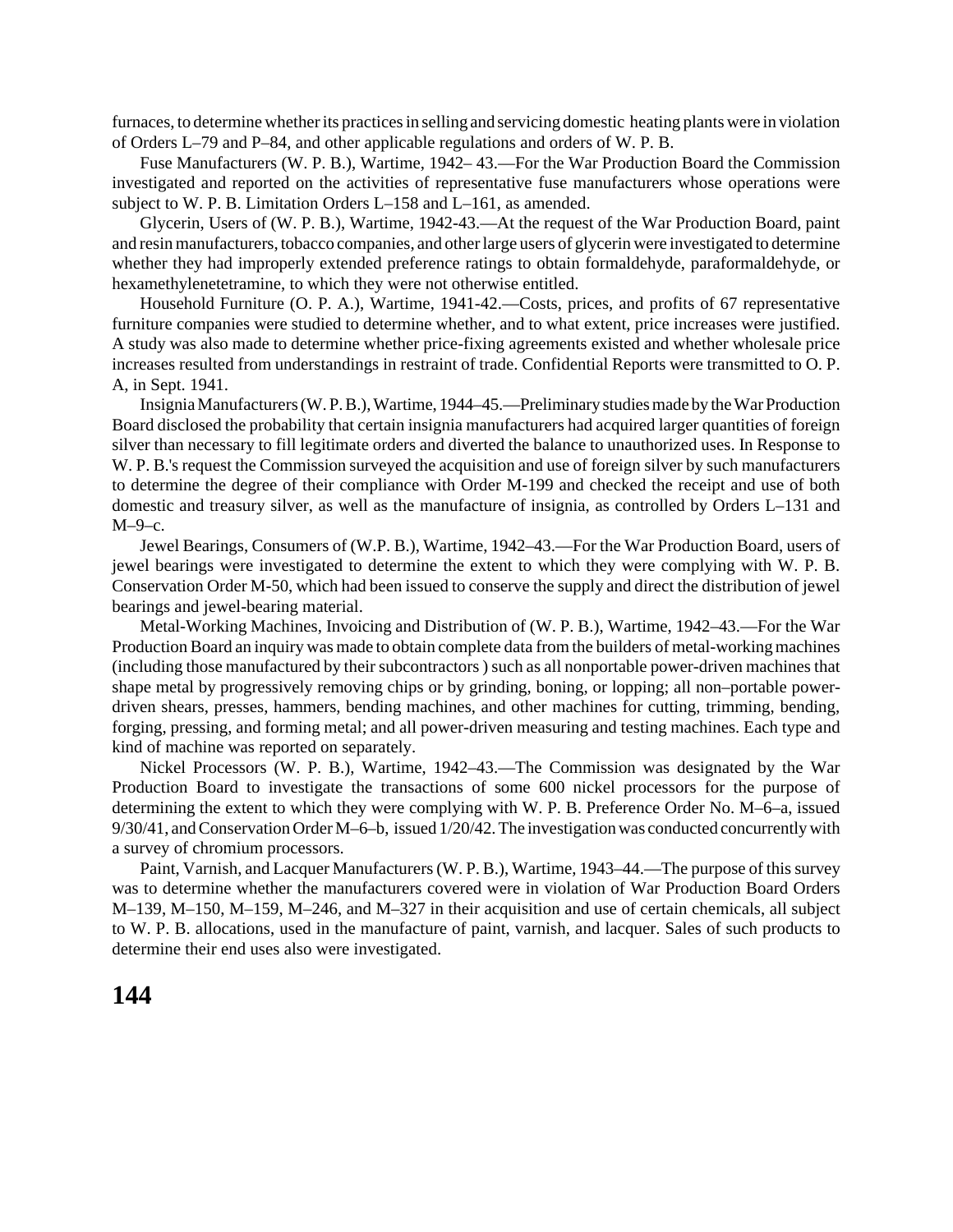Paperboard (O. P. A.), Wartime, 1941–42.—Costs, profits, and other financial data regarding operations of 68 paperboard mills(O. P. A. request, 11/12/41) for use in connection with price stabilization work, were transmitted to O. P. A. in a confidential report (May 1942).

Paper—Newsprint (Attorney General).—The Commission investigated (inquiry referred to F. T. C. 1/24/38) the manner in which certain newsprint manufacturers complied with a consent decree entered against them (11/26/17) by the U. S. District Court, Southern District of New York.

Petroleum Decree (Attorney General).—The Commission investigated (inquiry referred to F. T. C. 4/16/36) the manner in which a consent decree entered (9/15/30) against Standard Oil Co. of California, Inc., and others, restraining them from monopolistic practices, was being observed, and reported (4/2/37) ; to the Attorney General.

Priorities (W. P. B.), Wartime, 1941–45—Pursuant to Executive orders (January 1942), W. P. B. designated the Federal Trade Commission as an agency to conduct investigations of basic industries to determine the extent and degree to which they were complying with W. P. B. orders relative to the allocation of supply and priority of delivery of war materials. F. T. C. priorities investigations are listed herein under the headings: Aluminum, Foundries Using; Antifreeze Solutions, Manufacturers of; Capital Equipment, Chromium, Processors of; Commercial Cooking and Food and Plate Warming Equipment, Manufacturers of; Contractors, Prime, Forward Buying Practices of; Copper Base Alloy Ingot Makers; Copper, Primary Fabricators of; Costume Jewelry, Manufactures of; Electric Lamps, Manufacturers of; Fruit Growers and Shippers; Furnaces, Hot Air, Household; Fuse Manufacturers; Glycerin, Users of; Insignia Manufacturers; Jewel Bearings, Consumers of; Metal-working Machines, Invoicing and Distribution of; Nickel, Processors of; Paint, Varnish, and Lacquer, Manufacturers of; Quinine, Manufacturers and Wholesalers of; Silverware, Manufacturers of; Silverware Manufacturers and Silver Suppliers; Steel Industry; Textile Mills, Cotton; and Tin, Consumers of. The report on each of these investigations was made directly to W. P. B.

Quinine, Manufacturers and Wholesalers of (W. P.B.), Wartime, 1942– 43.—At the instance of the War Production Board, investigation was made to determine whether requirements of its Conservation Order No. M–131–a, relating to quinine and other drugs extracted from cinchona bark, were being complied with.

Silverware Manufacturers (W. P. B.), Wartime, 1942–43.—Silverware manufacturers were investigated at the request of the War Production Board to determine the extent to which they had complied with the copper orders, that is, W. P. B. General Preference Order No. M–9–a, Supplemental Order No. M–9–a, and Conservation Order M–9–c, as amended.

Silverware Manufacturers and Silver Suppliers (W. P. B.), Wartime, 1942–43.—The activities of silverware manufacturers and silver suppliers under W. P. B. Conservation and Limitation Orders m–9–a, b, and c, m–100 and L–140 were investigated and reported on at the request of the War Production Board.

Sisal Hemp (Senate).—The Commission assisted the Senate Committee on Agriculture and Forestry in an inquiry (S. Res. 170, 64th, 4/17/16) and advised flow certain quantities of hemp promised by the Mexican sisal trust, might be fairly distributed among American distributors of binder twine (Mexican Sisal Hemp, S. Doc. 440, 64th, p., o. p., 5/9/16). The Commission's distribution plan was adopted.

Steel Costs and Profits (O. P. A.), Wartime, 1942–43.—A report on the Commission's survey of costs, prices and profits in the steel industry, begun in April 1942